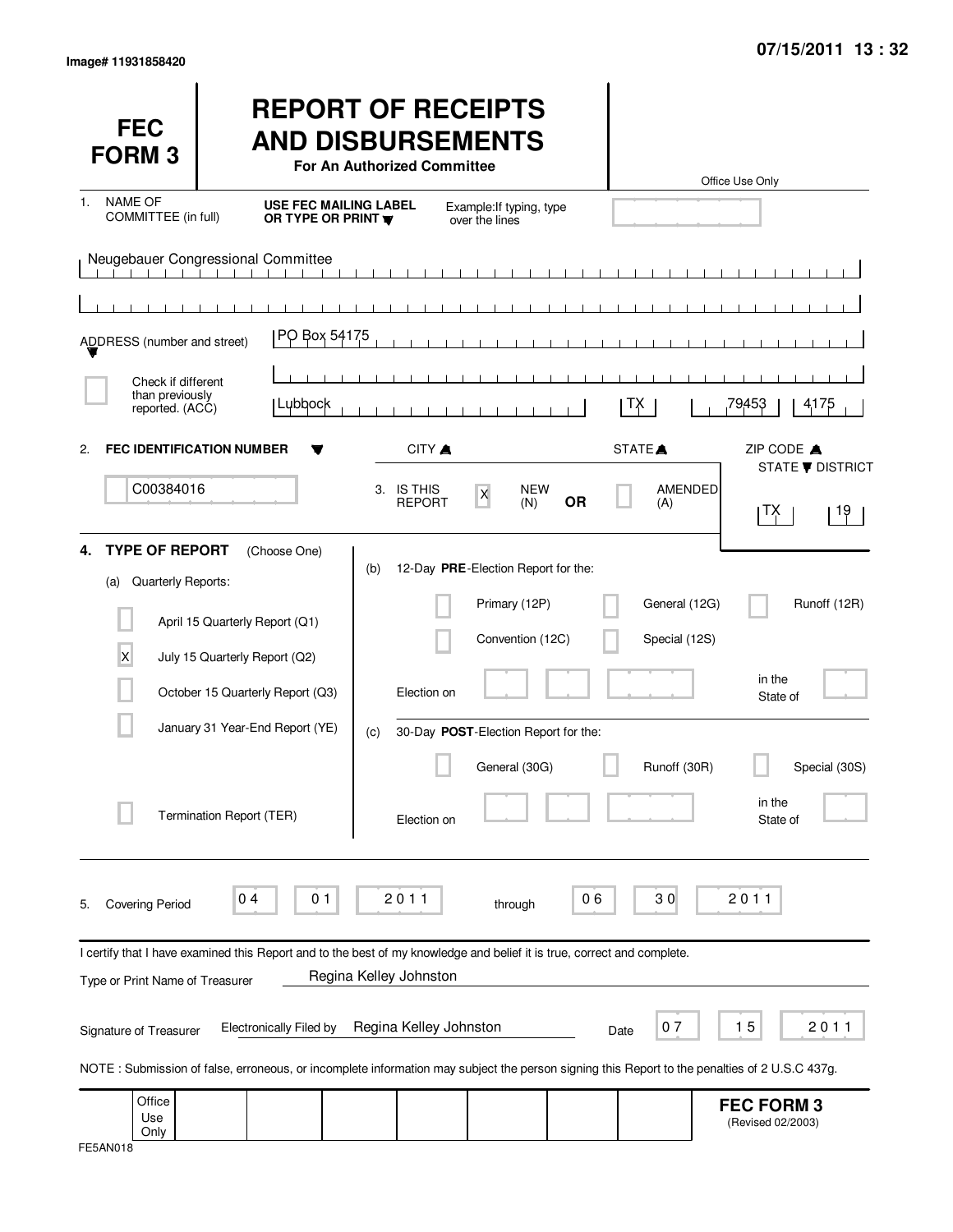**A.** Form/Schedule : **F3N** Transaction ID :

On Line 17, you will find two reimbursement payments that were voided and reissued on May 5, 2011. Page 109-A shows a \$125 reimbursement to Randy Neugebauer being voided, and is followed immediately by the reissued payment. Page 109-C shows a \$61.47 reimbursement to Randy Neugebauer, and is followed immediately on the next page by the reissued payment. On Line 21, you will find a voided political contribution to Bachmann for Congress in the amount of \$1000 on page 139-B. The check was lost and not reissued. On Line 14, you will find voided payments to vendors that were overpaid. Pages 61-A,B,C and 62-A,B show voided payments to Campaign Solutions for eMerchant credit card processing. The payments were not reissued due to overpayment for services rendered. Page 62-C shows a voided payment to Lubbock Aero for airfare. The payment was not reissued due to overpayment.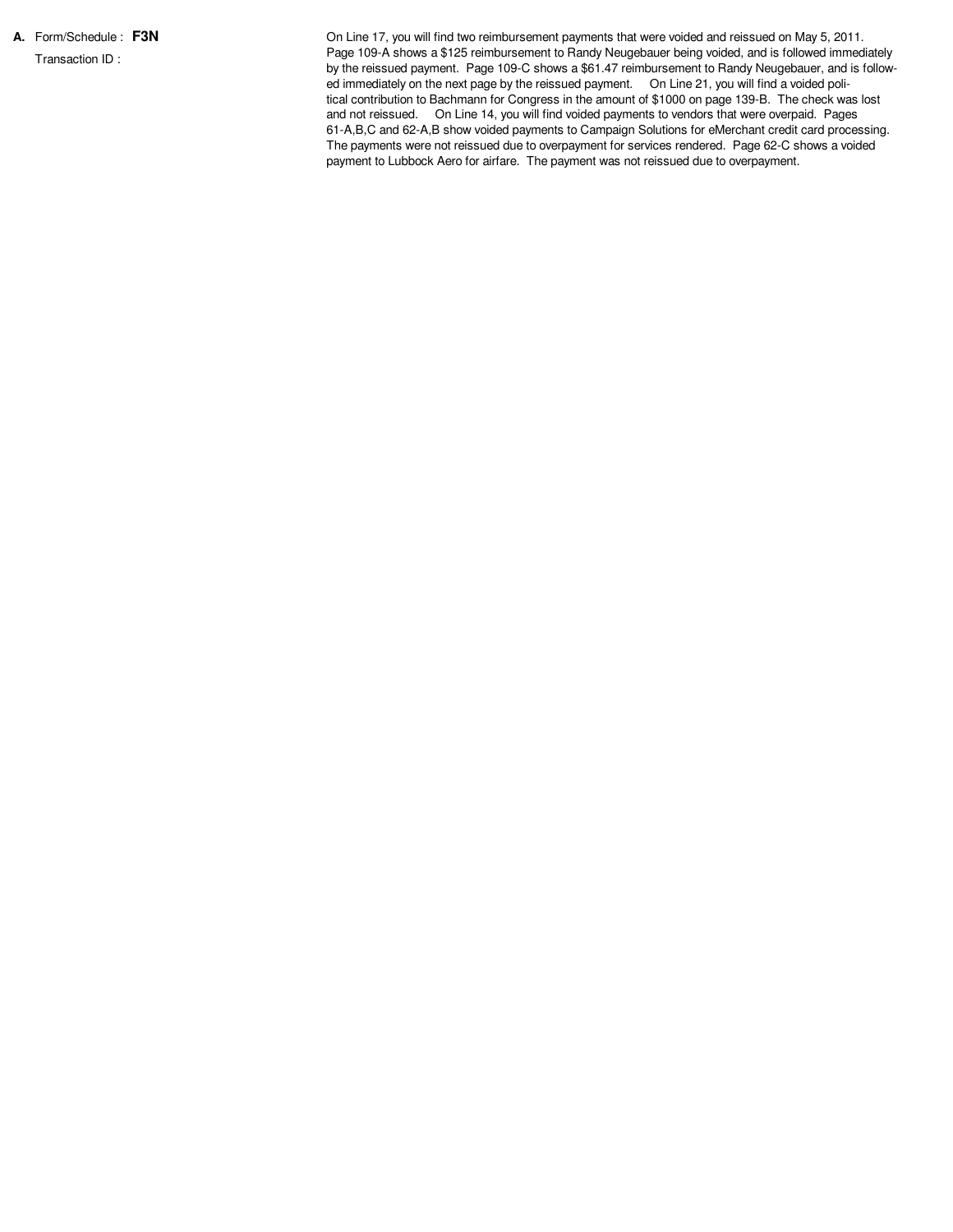|    |                                                                    | lmage# 11931858422<br>FEC Form 3 (Revised 02/2003)                                                  | <b>SUMMARY PAGE</b><br>of Receipts and Disbursements |                                                                                                                                     |     |           | 3/139                                                                                                                                                     |
|----|--------------------------------------------------------------------|-----------------------------------------------------------------------------------------------------|------------------------------------------------------|-------------------------------------------------------------------------------------------------------------------------------------|-----|-----------|-----------------------------------------------------------------------------------------------------------------------------------------------------------|
|    | Write or Type Committee Name<br>Neugebauer Congressional Committee |                                                                                                     |                                                      |                                                                                                                                     |     |           |                                                                                                                                                           |
|    |                                                                    | Report Covering the Period:<br>From:                                                                | D D<br>M.<br>М<br>0 <sub>4</sub><br>0 <sub>1</sub>   | $\begin{array}{c} \mathsf{Y} \quad \mathsf{Y} \quad \mathsf{Y} \\ \mathsf{2} \; \mathsf{0} \; \mathsf{1} \; \mathsf{1} \end{array}$ | To: | M M<br>06 | $B$ <sub>D</sub> <sub>0</sub><br>$\begin{array}{c} \mathsf{Y} \ \mathsf{Y} \ \mathsf{Y} \\ \mathsf{2} \ \mathsf{0} \ \mathsf{1} \ \mathsf{1} \end{array}$ |
|    |                                                                    |                                                                                                     |                                                      | <b>COLUMN A</b><br><b>This Period</b>                                                                                               |     |           | <b>COLUMN B</b><br><b>Election Cycle-to-Date</b>                                                                                                          |
| 6. |                                                                    | Net Contributions (other than loans)                                                                |                                                      |                                                                                                                                     |     |           |                                                                                                                                                           |
|    | (a)                                                                | <b>Total Contributions</b><br>(other than loans) (from Line 11(e))                                  |                                                      | 222224.16                                                                                                                           |     |           | 454077.38                                                                                                                                                 |
|    | (b)                                                                | <b>Total Contribution Refunds</b>                                                                   |                                                      | 0.00                                                                                                                                |     |           | 0.00                                                                                                                                                      |
|    | (c)                                                                | Net Contributions (other than loans)<br>(subtract Line 6(b) from Line 6(a))                         |                                                      | 222224.16                                                                                                                           |     |           | 454077.38                                                                                                                                                 |
| 7. |                                                                    | Net Operating Expenditures                                                                          |                                                      |                                                                                                                                     |     |           |                                                                                                                                                           |
|    | (a)                                                                | <b>Total Operating Expenditures</b>                                                                 |                                                      | 109043.11                                                                                                                           |     |           | 261623.51                                                                                                                                                 |
|    | (b)                                                                | <b>Total Offsets to Operating</b><br>Expenditures (from Line 14)                                    |                                                      | 3833.23                                                                                                                             |     |           | 3848.69                                                                                                                                                   |
|    | (c)                                                                | Net Operating Expenditures<br>(subtract Line 7(b) from Line 7(a))                                   |                                                      | 105209.88                                                                                                                           |     |           | 257774.82                                                                                                                                                 |
| 8. |                                                                    | Cash on Hand at Close of<br>Reporting Period (from Line 27)                                         |                                                      | 882001.40                                                                                                                           |     |           |                                                                                                                                                           |
| 9. |                                                                    | Debts and Obligations Owed TO<br>the Committee (Itemize all on<br>Schedule C and/or Schedule D)     |                                                      | 0.00                                                                                                                                |     |           |                                                                                                                                                           |
|    |                                                                    | 10. Debts and Obligations Owed BY<br>the Committee (Itemize all on<br>Schedule C and/or Schedule D) |                                                      | 0.00                                                                                                                                |     |           |                                                                                                                                                           |
|    |                                                                    |                                                                                                     |                                                      | For further information contact:                                                                                                    |     |           |                                                                                                                                                           |

Federal Election Commission 999 E Street, NW Washington, DC 20463 Toll Free 800-424-9530 Local 202-694-1100

FE5AN018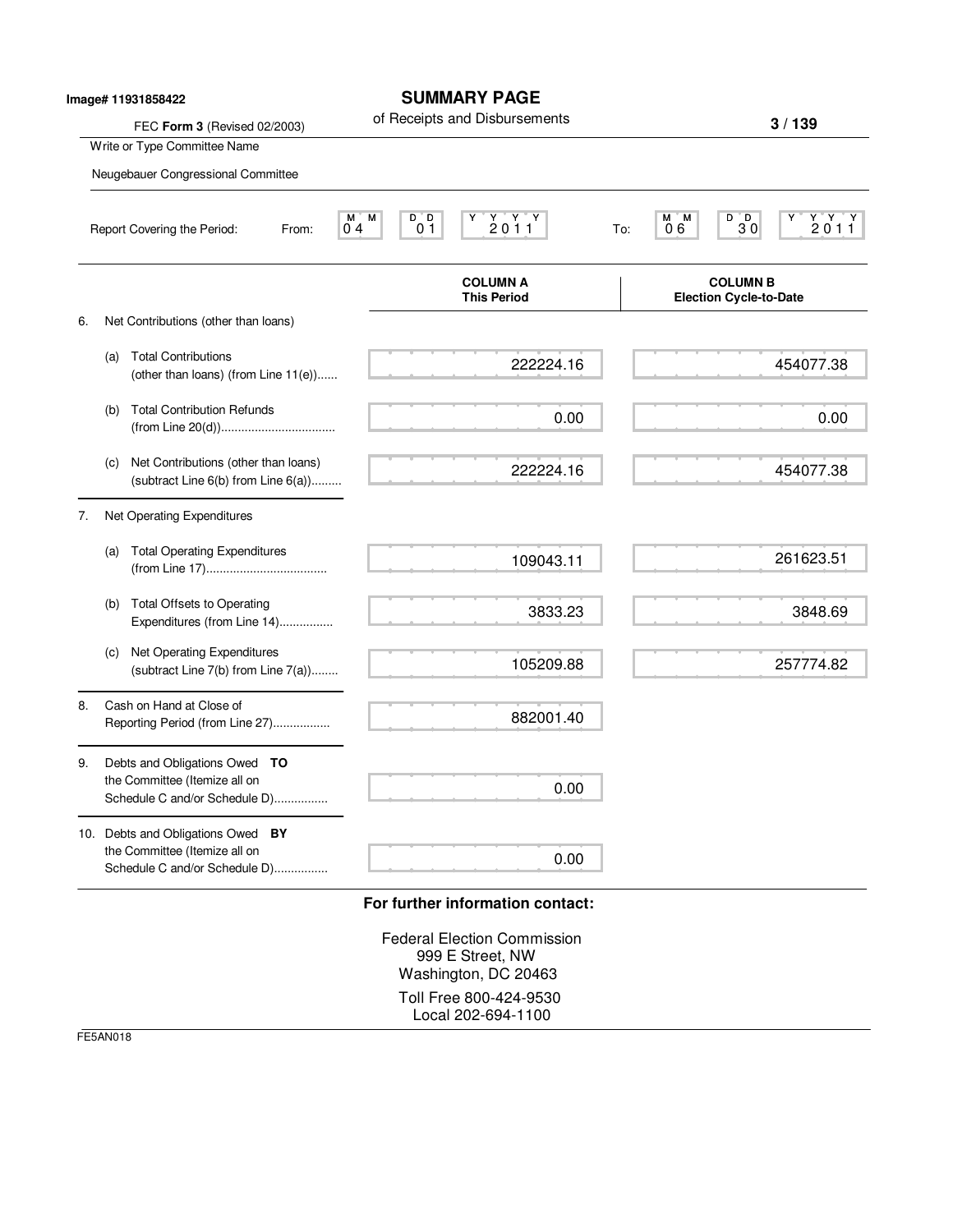| lmage# 11931858423<br>FEC Form 3<br>(Revised 12/2003)                                                    | <b>DETAILED SUMMARY PAGE</b><br>of Receipts                                  | 4/139                                                           |
|----------------------------------------------------------------------------------------------------------|------------------------------------------------------------------------------|-----------------------------------------------------------------|
| Write or Type Committee Name<br>Neugebauer Congressional Committee                                       |                                                                              |                                                                 |
| Report Covering the Period:<br>From:                                                                     | $Y - Y + Y$<br>М<br>M<br>$\overline{D}$<br>D<br>2011<br>0 <sub>1</sub><br>04 | Y'Y'Y<br>$D^{\bullet}$ $D$<br>М<br>м<br>2011<br>06<br>30<br>To: |
| <b>I. RECEIPTS</b>                                                                                       | <b>COLUMN A</b><br><b>Total This Period</b>                                  | <b>COLUMN B</b><br><b>Election Cycle-to-Date</b>                |
| 11. CONTRIBUTIONS (other than loans) FROM:                                                               |                                                                              |                                                                 |
| Individuals/Persons Other Than<br>(a)<br><b>Political Committees</b><br>Itemized (use Schedule A)<br>(i) | 77570.00                                                                     | 218120.00                                                       |
|                                                                                                          | 2236.16                                                                      | 7126.16                                                         |
| (iii) TOTAL of contributions<br>from individuals                                                         | 79806.16                                                                     | 225246.16                                                       |
|                                                                                                          | 0.00                                                                         | 0.00                                                            |
| Political Party Committees<br>(b)<br><b>Other Political Committees</b><br>(c)                            | 142418.00                                                                    | 228831.22                                                       |
|                                                                                                          | 0.00                                                                         | 0.00                                                            |
| (d)<br>TOTAL CONTRIBUTIONS<br>(e)                                                                        |                                                                              |                                                                 |
| (other than loans)<br>$(add Lines 11(a)(iii), (b), (c), and (d))$                                        | 222224.16                                                                    | 454077.38                                                       |
| 12. TRANSFERS FROM OTHER<br>AUTHORIZED COMMITTEES                                                        | 0.00                                                                         | 0.00                                                            |
| 13. LOANS                                                                                                |                                                                              |                                                                 |
| Made or Guaranteed by the<br>(a)                                                                         | 0.00                                                                         | 0.00                                                            |
|                                                                                                          | 0.00                                                                         | 0.00                                                            |
| (b)<br><b>TOTAL LOANS</b><br>(C)<br>(add Lines 13(a) and (b))                                            | 0.00                                                                         | 0.00                                                            |
|                                                                                                          |                                                                              |                                                                 |
| 14. OFFSETS TO OPERATING<br><b>EXPENDITURES</b><br>(Refunds, Rebates, etc.)                              | 3833.23                                                                      | 3848.69                                                         |
| 15. OTHER RECEIPTS<br>(Dividends, Interest, etc.)                                                        | 1268.19                                                                      | 2976.82                                                         |
| 16. TOTAL RECEIPTS (add Lines<br>11(e), 12, 13(c), 14, and 15)<br>(Carry Total to Line 24, page 4)       | 227325.58                                                                    | 460902.89                                                       |

FE5AN018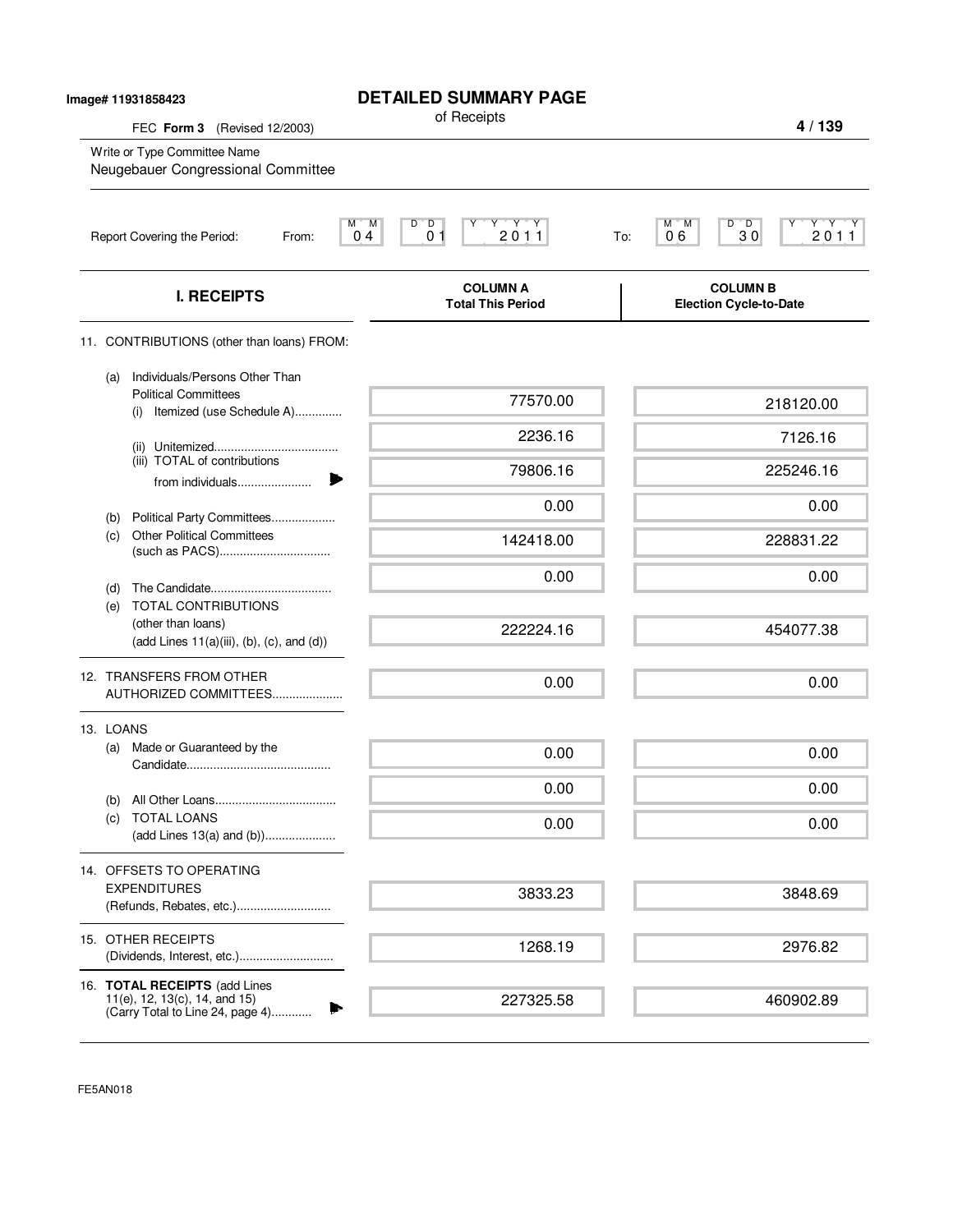## **Image# 11931858424**

FEC **Form 3** (Revised 02/2003)

## **DETAILED SUMMARY PAGE**

of Disbursements

**5 / 139**

| <b>II. DISBURSEMENTS</b>                                                                          | <b>COLUMN A</b><br><b>Total This Period</b> | <b>COLUMN B</b><br><b>Election Cycle-to-Date</b> |
|---------------------------------------------------------------------------------------------------|---------------------------------------------|--------------------------------------------------|
| 17. OPERATING EXPENDITURES                                                                        | 109043.11                                   | 261623.51                                        |
| 18. TRANSFERS TO OTHER<br>AUTHORIZED COMMITTEES                                                   | 0.00                                        | 0.00                                             |
| 19. LOAN REPAYMENTS:<br>(a) Of Loans Made or Guaranteed<br>by the Candidate                       | 0.00                                        | 0.00                                             |
| (b)<br><b>TOTAL LOAN REPAYMENTS</b><br>(c)                                                        | 0.00<br>0.00                                | 0.00<br>0.00                                     |
| 20. REFUNDS OF CONTRIBUTIONS TO:<br>Individuals/Persons Other<br>(a)<br>Than Political Committees | 0.00                                        | 0.00                                             |
| Political Party Committees<br>(b)<br><b>Other Political Committees</b><br>(c)                     | 0.00<br>0.00                                | 0.00<br>0.00                                     |
| <b>TOTAL CONTRIBUTION REFUNDS</b><br>(d)<br>(add Lines 20(a), (b), and $(c)$ )                    | 0.00                                        | 0.00                                             |
| 21. OTHER DISBURSEMENTS                                                                           | 6000.00                                     | 12000.00                                         |
| 22. TOTAL DISBURSEMENTS<br>(add Lines 17, 18, 19(c), 20(d), and 21)                               | 115043.11                                   | 273623.51                                        |

## **III. CASH SUMMARY**

|                                               | 769718.93 |
|-----------------------------------------------|-----------|
|                                               | 227325.58 |
|                                               | 997044.51 |
|                                               | 115043.11 |
| 27. CASH ON HAND AT CLOSE OF REPORTING PERIOD | 882001.40 |

FE5AN018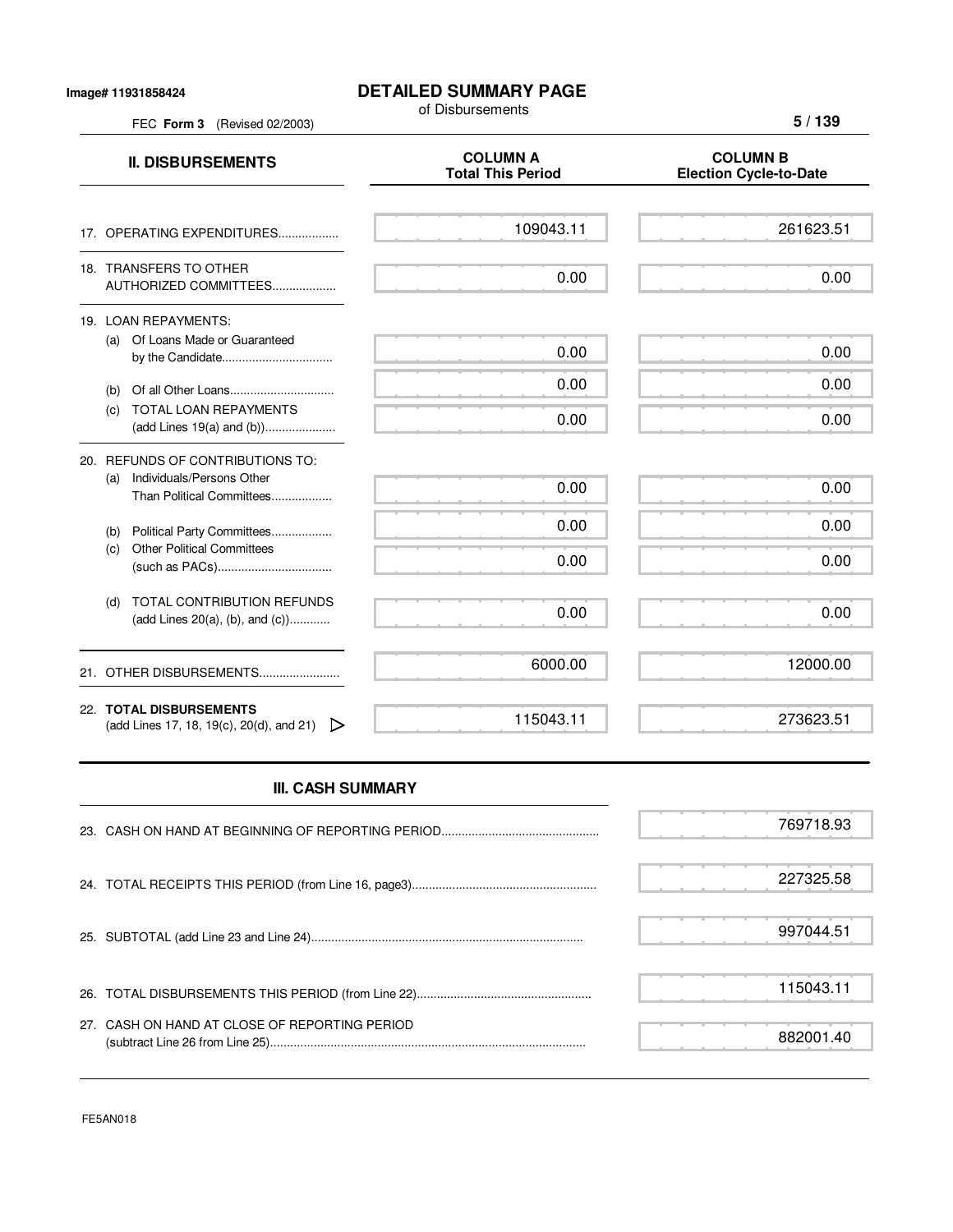| <b>SCHEDULE A (FEC Form 3)</b><br><b>ITEMIZED RECEIPTS</b>                                                                                                                                                                                                                                                                                                                | Use separate schedule(s)<br>for each category of the<br><b>Detailed Summary Page</b><br>Any information copied from such Reports and Statements may not be sold or used by any person for the purpose of soliciting contributions | PAGE 6/139<br>FOR LINE NUMBER:<br>(check only one)<br>X<br>11 <sub>b</sub><br>11a<br>11 <sub>c</sub><br>11d<br>12<br>13 <sub>b</sub><br>14<br>13a<br>15                                                                                                                                                                                                                                                                                                                                                                                                                       |
|---------------------------------------------------------------------------------------------------------------------------------------------------------------------------------------------------------------------------------------------------------------------------------------------------------------------------------------------------------------------------|-----------------------------------------------------------------------------------------------------------------------------------------------------------------------------------------------------------------------------------|-------------------------------------------------------------------------------------------------------------------------------------------------------------------------------------------------------------------------------------------------------------------------------------------------------------------------------------------------------------------------------------------------------------------------------------------------------------------------------------------------------------------------------------------------------------------------------|
| NAME OF COMMITTEE (In Full)<br>Neugebauer Congressional Committee                                                                                                                                                                                                                                                                                                         | or for commercial purposes, other than using the name and address of any political committee to solicit contributions from such committee.                                                                                        |                                                                                                                                                                                                                                                                                                                                                                                                                                                                                                                                                                               |
| Full Name (Last, First, Middle Initial)<br>Richard W. Evans, Jr.<br>А.<br>Mailing Address 315 Terrell Road<br>City<br>San Antonio<br>FEC ID number of contributing<br>federal political committee.<br>Name of Employer<br>Frost Bank<br>2012<br>Receipt For:<br>$X$ Primary<br>General                                                                                    | <b>State</b><br>Zip Code<br>ТX<br>78209<br>C<br>Occupation<br>Chairman<br>Election Cycle-to-Date<br>▼<br>1000.00                                                                                                                  | Date of Receipt<br>$D$ $D$ $1$<br>$Y$ <sup>U</sup><br>$Y - Y - Y - Y$<br>$M$ $M$ /<br>201.1<br>0 <sub>4</sub><br>14<br>Transaction ID: A-C14763<br>Amount of Each Receipt this Period<br>1000.00                                                                                                                                                                                                                                                                                                                                                                              |
| Other (specify) $\blacktriangledown$<br>Full Name (Last, First, Middle Initial)<br>Sam Geduldig<br>В.<br>Mailing Address 1519 Pathfinder Lane<br>City<br>McLean<br>FEC ID number of contributing<br>federal political committee.<br>Name of Employer<br>Clark, Lytle & Geduldig<br>Receipt For:<br>2012<br>$X$ Primary<br>General<br>Other (specify) $\blacktriangledown$ | Zip Code<br>State<br>VA<br>22101-3509<br>C<br>Occupation<br>Partner<br>Election Cycle-to-Date<br>▼<br>1000.00                                                                                                                     | Date of Receipt<br>$M$ $M$ /<br>D<br>$\overline{\phantom{0}}$<br>$Y$ <sup>U</sup><br>$Y \dashv Y \dashv Y$<br>201.1<br>04<br>14<br>Transaction ID: A-C14765<br>Amount of Each Receipt this Period<br>1000.00                                                                                                                                                                                                                                                                                                                                                                  |
| Full Name (Last, First, Middle Initial)<br>C.<br>Charles E. Jacobs<br><b>Mailing Address</b><br>PO Box 1178<br>City<br>Albany<br>FEC ID number of contributing<br>federal political committee.<br>Name of Employer<br>C. E. Jacobs Company<br>Receipt For:<br>2012<br>$X$ Primary<br>General<br>Other (specify) $\blacktriangledown$                                      | State<br>Zip Code<br>ТX<br>76430-1178<br>C<br>Occupation<br>Oil Producer<br>Election Cycle-to-Date<br>v<br>2500.00                                                                                                                | Date of Receipt<br>$M$ $M$<br>$D$ $D$ $l$<br>$\begin{array}{c} \begin{array}{c} \mathsf{p} \mathsf{p} \mathsf{p} \mathsf{p} \mathsf{p} \mathsf{p} \mathsf{p} \mathsf{p} \mathsf{p} \mathsf{p} \mathsf{p} \mathsf{p} \mathsf{p} \mathsf{p} \mathsf{p} \mathsf{p} \mathsf{p} \mathsf{p} \mathsf{p} \mathsf{p} \mathsf{p} \mathsf{p} \mathsf{p} \mathsf{p} \mathsf{p} \mathsf{p} \mathsf{p} \mathsf{p} \mathsf{p} \mathsf{p} \mathsf{p} \mathsf{p} \mathsf{p} \mathsf{p} \math$<br>2011<br>04<br>14<br>Transaction ID: A-C14758<br>Amount of Each Receipt this Period<br>2500.00 |
|                                                                                                                                                                                                                                                                                                                                                                           |                                                                                                                                                                                                                                   | 4500.00                                                                                                                                                                                                                                                                                                                                                                                                                                                                                                                                                                       |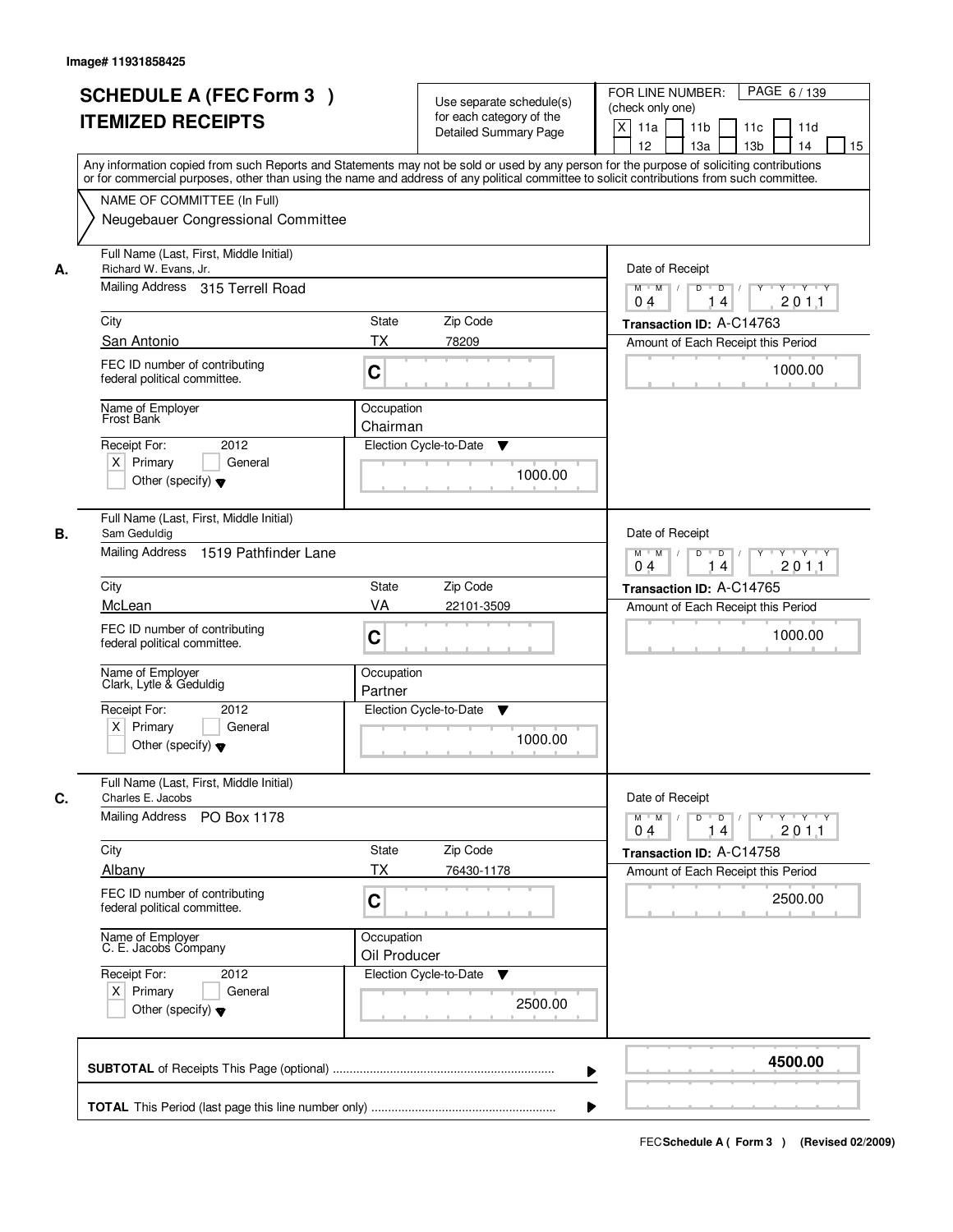| <b>SCHEDULE A (FEC Form 3)</b><br><b>ITEMIZED RECEIPTS</b>                                                                                                                                                                                                                                                                                          | Use separate schedule(s)<br>for each category of the<br><b>Detailed Summary Page</b><br>Any information copied from such Reports and Statements may not be sold or used by any person for the purpose of soliciting contributions | PAGE 7/139<br>FOR LINE NUMBER:<br>(check only one)<br>X<br>11 <sub>b</sub><br>11a<br>11c<br>11d<br>12<br>13 <sub>b</sub><br>14<br>13a<br>15                                                                  |
|-----------------------------------------------------------------------------------------------------------------------------------------------------------------------------------------------------------------------------------------------------------------------------------------------------------------------------------------------------|-----------------------------------------------------------------------------------------------------------------------------------------------------------------------------------------------------------------------------------|--------------------------------------------------------------------------------------------------------------------------------------------------------------------------------------------------------------|
| NAME OF COMMITTEE (In Full)<br>Neugebauer Congressional Committee                                                                                                                                                                                                                                                                                   | or for commercial purposes, other than using the name and address of any political committee to solicit contributions from such committee.                                                                                        |                                                                                                                                                                                                              |
| Full Name (Last, First, Middle Initial)<br>Marcia B. Jacobs<br>А.<br>Mailing Address PO Box 1178<br>City<br>Albany<br>FEC ID number of contributing<br>federal political committee.<br>Name of Employer<br>Homemaker<br>2012<br>Receipt For:<br>$X$ Primary<br>General<br>Other (specify) $\blacktriangledown$                                      | <b>State</b><br>Zip Code<br>ТX<br>76430-1178<br>C<br>Occupation<br>Homemaker<br>Election Cycle-to-Date<br>▼<br>2500.00                                                                                                            | Date of Receipt<br>$D$ $D$ $1$<br>$Y$ <sup>U</sup><br>Y Y Y Y<br>$M$ $M$ /<br>201.1<br>0 <sub>4</sub><br>14<br>Transaction ID: A-C14759<br>Amount of Each Receipt this Period<br>2500.00                     |
| Full Name (Last, First, Middle Initial)<br>Mike Liner<br>В.<br>Mailing Address 7110 76th Street<br>City<br>Lubbock<br>FEC ID number of contributing<br>federal political committee.<br>Name of Employer<br>City Bank<br>Receipt For:<br>2012<br>$X$ Primary<br>General<br>Other (specify) $\blacktriangledown$                                      | Zip Code<br>State<br>TX<br>79424-0735<br>C<br>Occupation<br>President<br>Election Cycle-to-Date<br>▼<br>1000.00                                                                                                                   | Date of Receipt<br>$M$ $M$ /<br>D<br>$\overline{\phantom{0}}$<br>$Y$ <sup>U</sup><br>$Y \dashv Y \dashv Y$<br>201.1<br>04<br>14<br>Transaction ID: A-C14754<br>Amount of Each Receipt this Period<br>1000.00 |
| Full Name (Last, First, Middle Initial)<br>C.<br>Suzanne B. Liner<br>Mailing Address<br>7110 76th Street<br>City<br>Lubbock<br>FEC ID number of contributing<br>federal political committee.<br>Name of Employer<br>Allergy/Asthma Clinic of<br><b>WT</b><br>Receipt For:<br>2012<br>$X$ Primary<br>General<br>Other (specify) $\blacktriangledown$ | State<br>Zip Code<br>ТX<br>79424-0735<br>C<br>Occupation<br>Physician<br>Election Cycle-to-Date<br>v<br>1000.00                                                                                                                   | Date of Receipt<br>$M$ $M$<br>$D$ $D$ $l$<br><u> Y LY LY LY</u><br>2011<br>04<br>14<br>Transaction ID: A-C14753<br>Amount of Each Receipt this Period<br>1000.00                                             |
|                                                                                                                                                                                                                                                                                                                                                     |                                                                                                                                                                                                                                   | 4500.00                                                                                                                                                                                                      |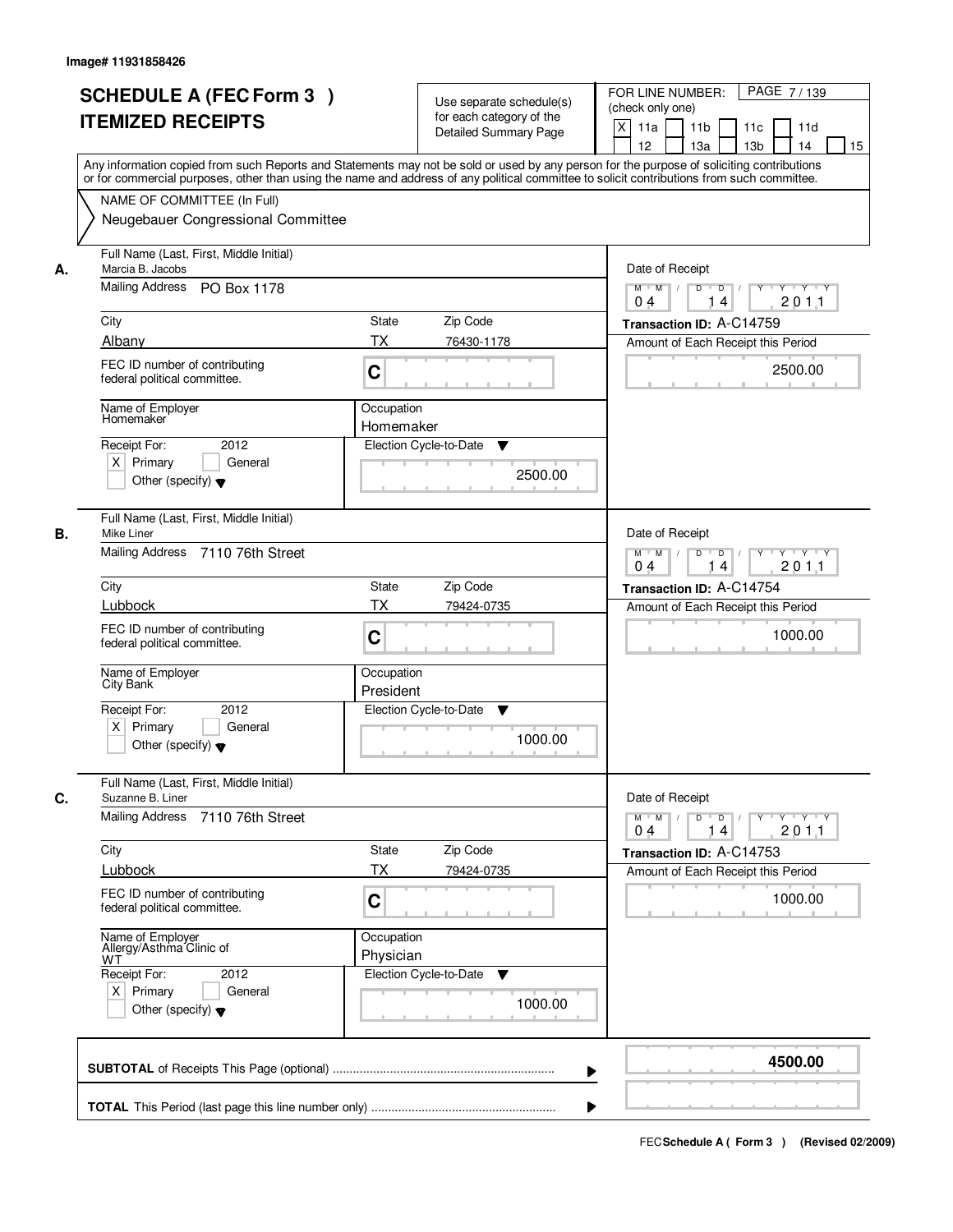|    | <b>SCHEDULE A (FEC Form 3)</b><br><b>ITEMIZED RECEIPTS</b><br>Any information copied from such Reports and Statements may not be sold or used by any person for the purpose of soliciting contributions<br>or for commercial purposes, other than using the name and address of any political committee to solicit contributions from such committee. |                                     | Use separate schedule(s)<br>for each category of the<br><b>Detailed Summary Page</b> | PAGE 8/139<br>FOR LINE NUMBER:<br>(check only one)<br>X<br>11a<br>11 <sub>b</sub><br>11c<br>11d<br>12<br>13 <sub>b</sub><br>13a<br>14<br>15 |
|----|-------------------------------------------------------------------------------------------------------------------------------------------------------------------------------------------------------------------------------------------------------------------------------------------------------------------------------------------------------|-------------------------------------|--------------------------------------------------------------------------------------|---------------------------------------------------------------------------------------------------------------------------------------------|
|    | NAME OF COMMITTEE (In Full)<br>Neugebauer Congressional Committee                                                                                                                                                                                                                                                                                     |                                     |                                                                                      |                                                                                                                                             |
| А. | Full Name (Last, First, Middle Initial)<br>Gary R. Lytle<br>Mailing Address 4870D North Old Dominion Drive                                                                                                                                                                                                                                            |                                     |                                                                                      | Date of Receipt<br>$M$ $M$ /<br>$D$ $D$ $1$<br>$\overline{Y}$<br>Y TYTY<br>201.1<br>0 <sub>4</sub><br>14                                    |
|    | City                                                                                                                                                                                                                                                                                                                                                  | State                               | Zip Code                                                                             | Transaction ID: A-C14766                                                                                                                    |
|    | Arlington                                                                                                                                                                                                                                                                                                                                             | VA                                  | 22207                                                                                | Amount of Each Receipt this Period                                                                                                          |
|    | FEC ID number of contributing<br>federal political committee.                                                                                                                                                                                                                                                                                         | C                                   |                                                                                      | 250.00                                                                                                                                      |
|    | Name of Employer<br>Clark, Lytle & Geduldig                                                                                                                                                                                                                                                                                                           | Occupation<br>Partner               |                                                                                      |                                                                                                                                             |
|    | Receipt For:<br>2012<br>$X$ Primary<br>General<br>Other (specify) $\blacktriangledown$                                                                                                                                                                                                                                                                |                                     | Election Cycle-to-Date<br>▼<br>250.00                                                |                                                                                                                                             |
| В. | Full Name (Last, First, Middle Initial)<br>Granger MacDonald<br>Mailing Address 2951 Fall Creek Road                                                                                                                                                                                                                                                  |                                     |                                                                                      | Date of Receipt<br>$M$ $M$ /<br>D<br>$\overline{D}$<br>Y<br>$Y \dashv Y \dashv Y$<br>201.1<br>04<br>14                                      |
|    | City                                                                                                                                                                                                                                                                                                                                                  | State                               | Zip Code                                                                             | Transaction ID: A-C14755                                                                                                                    |
|    | Kerrville                                                                                                                                                                                                                                                                                                                                             | <b>TX</b>                           | 78028-9240                                                                           | Amount of Each Receipt this Period                                                                                                          |
|    | FEC ID number of contributing<br>federal political committee.                                                                                                                                                                                                                                                                                         | C                                   |                                                                                      | 2500.00                                                                                                                                     |
|    | Name of Employer<br>Self-Employed                                                                                                                                                                                                                                                                                                                     | Occupation<br>Home Builder          |                                                                                      |                                                                                                                                             |
|    | Receipt For:<br>2012<br>$X$ Primary<br>General<br>Other (specify) $\blacktriangledown$                                                                                                                                                                                                                                                                |                                     | Election Cycle-to-Date<br>Y<br>2500.00                                               |                                                                                                                                             |
| C. | Full Name (Last, First, Middle Initial)<br>George H. McMahan<br>Mailing Address<br>7703 La Salle Avenue                                                                                                                                                                                                                                               |                                     |                                                                                      | Date of Receipt<br>$D$ $D$ $/$<br>$M$ $M$ /<br>$\gamma$ $\gamma$ $\gamma$ $\gamma$ $\gamma$ $\gamma$<br>201.1<br>04<br>14                   |
|    | City                                                                                                                                                                                                                                                                                                                                                  | State                               | Zip Code                                                                             | Transaction ID: A-C14757                                                                                                                    |
|    | Lubbock                                                                                                                                                                                                                                                                                                                                               | ТX                                  | 79424                                                                                | Amount of Each Receipt this Period                                                                                                          |
|    | FEC ID number of contributing<br>federal political committee.                                                                                                                                                                                                                                                                                         | C                                   |                                                                                      | 1000.00                                                                                                                                     |
|    | Name of Employer<br>Self-Employed                                                                                                                                                                                                                                                                                                                     | Occupation<br><b>Land Developer</b> |                                                                                      |                                                                                                                                             |
|    | Receipt For:<br>2012<br>$X$ Primary<br>General<br>Other (specify) $\blacktriangledown$                                                                                                                                                                                                                                                                |                                     | Election Cycle-to-Date<br>v<br>1000.00                                               |                                                                                                                                             |
|    |                                                                                                                                                                                                                                                                                                                                                       |                                     | ▶                                                                                    | 3750.00                                                                                                                                     |
|    |                                                                                                                                                                                                                                                                                                                                                       |                                     |                                                                                      |                                                                                                                                             |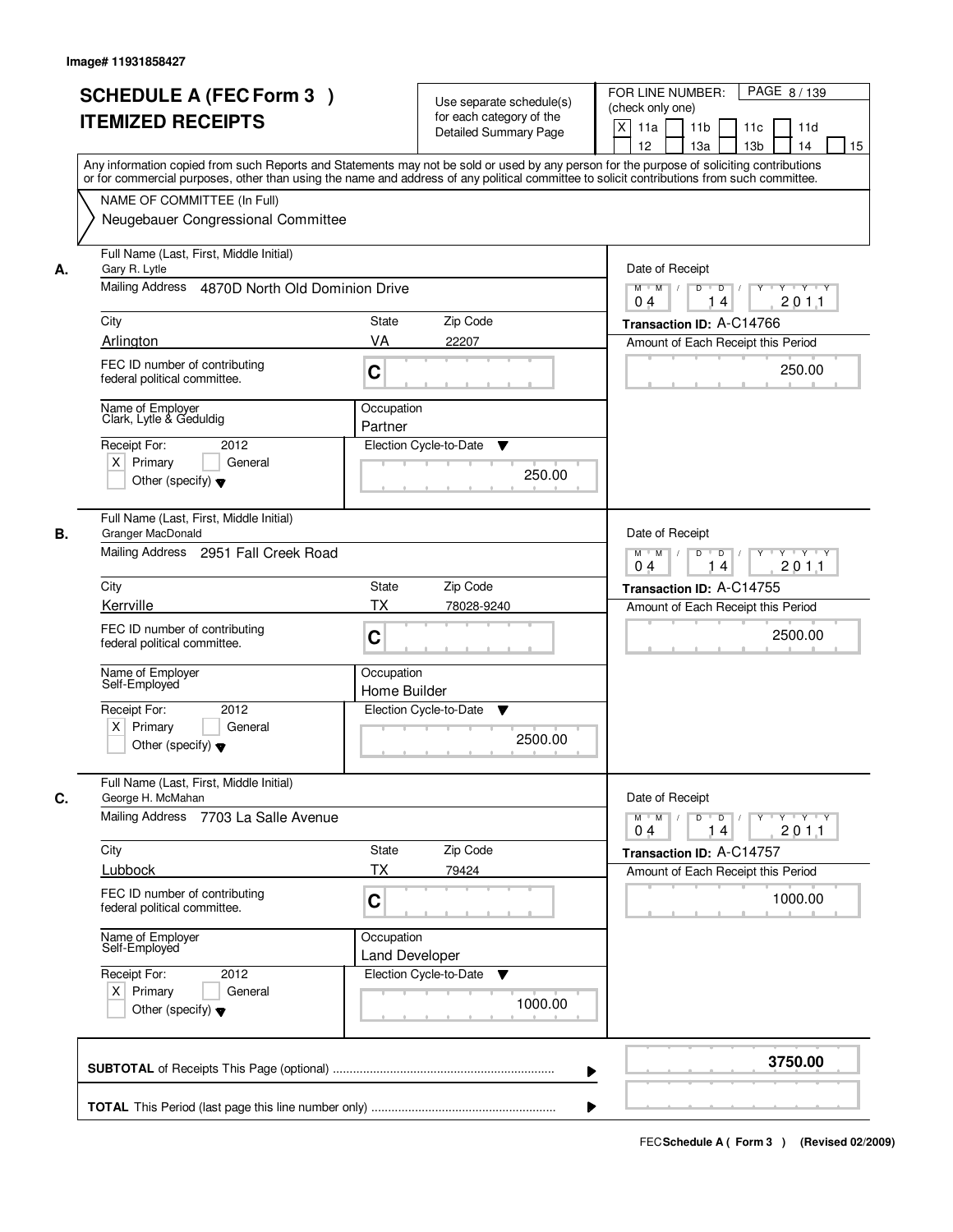|    | <b>SCHEDULE A (FEC Form 3)</b><br><b>ITEMIZED RECEIPTS</b>                                                                                 | Use separate schedule(s)<br>for each category of the | PAGE 9/139<br>FOR LINE NUMBER:<br>(check only one)<br>X<br>11a<br>11 <sub>b</sub><br>11c<br>11d |
|----|--------------------------------------------------------------------------------------------------------------------------------------------|------------------------------------------------------|-------------------------------------------------------------------------------------------------|
|    | Any information copied from such Reports and Statements may not be sold or used by any person for the purpose of soliciting contributions  | <b>Detailed Summary Page</b>                         | 12<br>13a<br>13 <sub>b</sub><br>14<br>15                                                        |
|    | or for commercial purposes, other than using the name and address of any political committee to solicit contributions from such committee. |                                                      |                                                                                                 |
|    | NAME OF COMMITTEE (In Full)                                                                                                                |                                                      |                                                                                                 |
|    | Neugebauer Congressional Committee                                                                                                         |                                                      |                                                                                                 |
| А. | Full Name (Last, First, Middle Initial)<br>Carla Perry                                                                                     |                                                      | Date of Receipt                                                                                 |
|    | Mailing Address<br>1406 Country Club Road                                                                                                  |                                                      | $M$ $M$ /<br>D<br>$\overline{D}$<br>$Y \cup Y \cup Y$<br>201.1<br>04<br>14                      |
|    | City                                                                                                                                       | <b>State</b><br>Zip Code                             | Transaction ID: A-C14756                                                                        |
|    | Olney                                                                                                                                      | <b>TX</b><br>76374-2339                              | Amount of Each Receipt this Period                                                              |
|    | FEC ID number of contributing<br>federal political committee.                                                                              | C                                                    | 500.00                                                                                          |
|    | Name of Employer<br>Cemco, Inc.                                                                                                            | Occupation                                           |                                                                                                 |
|    | 2012<br>Receipt For:                                                                                                                       | President<br>Election Cycle-to-Date<br>▼             |                                                                                                 |
|    | $X$ Primary<br>General                                                                                                                     |                                                      |                                                                                                 |
|    | Other (specify) $\blacktriangledown$                                                                                                       | 500.00                                               |                                                                                                 |
| В. | Full Name (Last, First, Middle Initial)<br>L.F. Perry                                                                                      |                                                      | Date of Receipt                                                                                 |
|    | <b>Mailing Address</b><br>1406 Country Club Road                                                                                           |                                                      | D<br>$M$ $M$ /<br>$\overline{D}$<br>Y<br>$Y \dashv Y \dashv Y$<br>201.1<br>04<br>14             |
|    | City                                                                                                                                       | Zip Code<br>State                                    | Transaction ID: A-C14773                                                                        |
|    | Olney                                                                                                                                      | <b>TX</b><br>76374-2339                              | Amount of Each Receipt this Period                                                              |
|    | FEC ID number of contributing<br>federal political committee.                                                                              | C                                                    | 500.00                                                                                          |
|    | Name of Employer<br>Cemco, Inc.                                                                                                            | Occupation<br>Consultant                             |                                                                                                 |
|    | Receipt For:<br>2012                                                                                                                       | Election Cycle-to-Date<br>v                          |                                                                                                 |
|    | $X$ Primary<br>General<br>Other (specify) $\blacktriangledown$                                                                             | 500.00                                               |                                                                                                 |
| C. | Full Name (Last, First, Middle Initial)<br><b>Brenda Picquet</b>                                                                           |                                                      | Date of Receipt                                                                                 |
|    | Mailing Address<br>PO Box 2770                                                                                                             |                                                      | $M$ $M$<br>$D$ $D$ $/$<br>y y y y y<br>201.1<br>04<br>14                                        |
|    | City                                                                                                                                       | Zip Code<br>State                                    | Transaction ID: A-C14761                                                                        |
|    | Albany                                                                                                                                     | <b>TX</b><br>76430-8037                              | Amount of Each Receipt this Period                                                              |
|    | FEC ID number of contributing<br>federal political committee.                                                                              | C                                                    | 2500.00                                                                                         |
|    | Name of Employer<br>Homemaker                                                                                                              | Occupation<br>Homemaker                              |                                                                                                 |
|    | Receipt For:<br>2012                                                                                                                       | Election Cycle-to-Date<br>v                          |                                                                                                 |
|    | $X$ Primary<br>General<br>Other (specify) $\blacktriangledown$                                                                             | 2500.00                                              |                                                                                                 |
|    |                                                                                                                                            | ▶                                                    | 3500.00                                                                                         |
|    |                                                                                                                                            |                                                      |                                                                                                 |
|    |                                                                                                                                            |                                                      |                                                                                                 |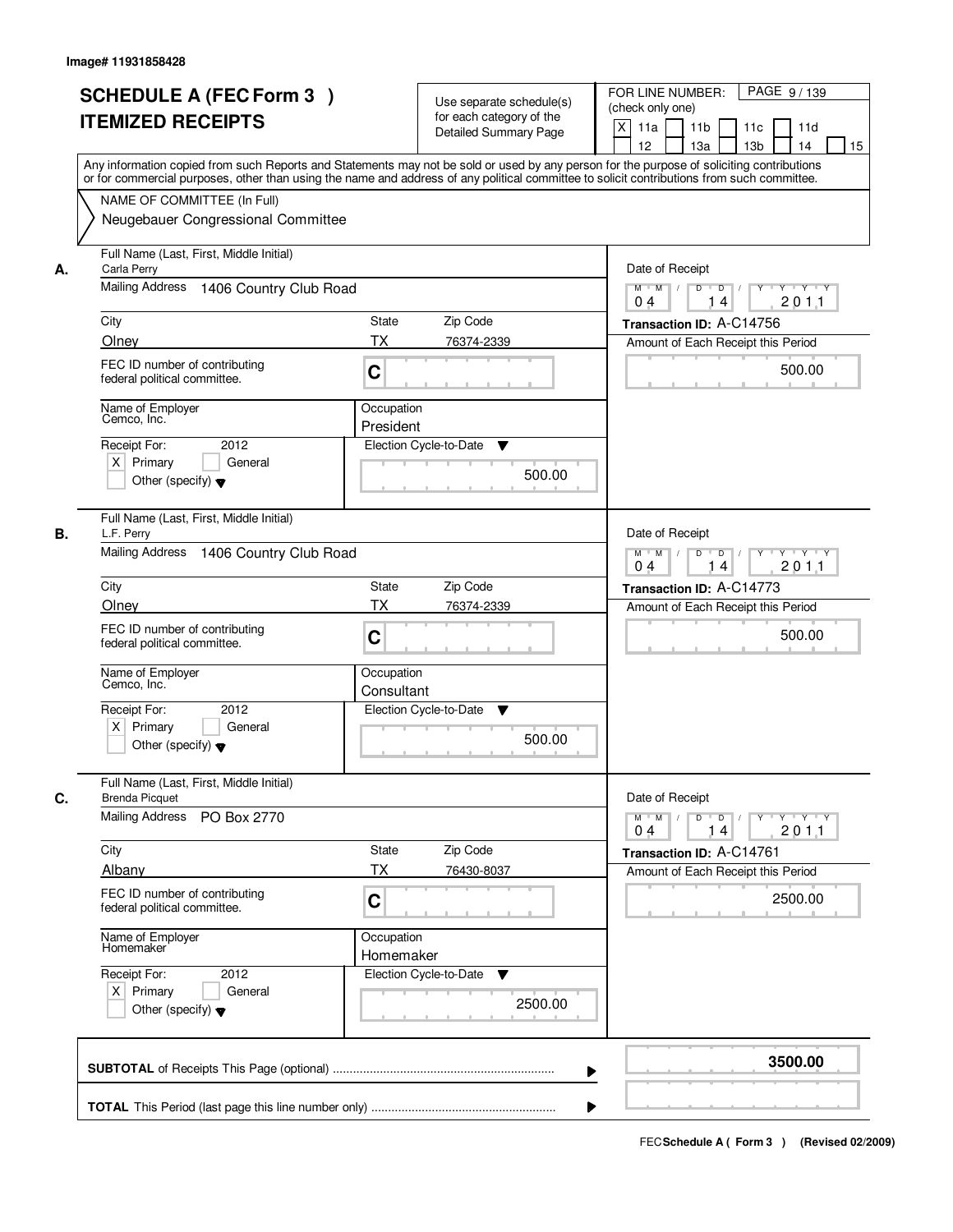| <b>SCHEDULE A (FEC Form 3)</b><br><b>ITEMIZED RECEIPTS</b>                                                  | Use separate schedule(s)<br>for each category of the<br><b>Detailed Summary Page</b>                                                                                                                                                                                                    | PAGE 10/139<br>FOR LINE NUMBER:<br>(check only one)<br>X<br>11 <sub>b</sub><br>11a<br>11 <sub>c</sub><br>11d<br>12<br>13 <sub>b</sub><br>14<br>13a<br>15 |  |  |  |
|-------------------------------------------------------------------------------------------------------------|-----------------------------------------------------------------------------------------------------------------------------------------------------------------------------------------------------------------------------------------------------------------------------------------|----------------------------------------------------------------------------------------------------------------------------------------------------------|--|--|--|
| NAME OF COMMITTEE (In Full)                                                                                 | Any information copied from such Reports and Statements may not be sold or used by any person for the purpose of soliciting contributions<br>or for commercial purposes, other than using the name and address of any political committee to solicit contributions from such committee. |                                                                                                                                                          |  |  |  |
| Neugebauer Congressional Committee                                                                          |                                                                                                                                                                                                                                                                                         |                                                                                                                                                          |  |  |  |
| Full Name (Last, First, Middle Initial)<br>Glenn A. Picquet<br>А.                                           |                                                                                                                                                                                                                                                                                         |                                                                                                                                                          |  |  |  |
| Mailing Address PO Box 2770                                                                                 |                                                                                                                                                                                                                                                                                         | $D$ $D$ $1$<br>Y<br>$Y - Y - Y - Y$<br>$M$ $M$ /<br>201.1<br>0 <sub>4</sub><br>14                                                                        |  |  |  |
| City                                                                                                        | <b>State</b><br>Zip Code                                                                                                                                                                                                                                                                | Transaction ID: A-C14760                                                                                                                                 |  |  |  |
| Albany                                                                                                      | ТX<br>76430-8037                                                                                                                                                                                                                                                                        | Amount of Each Receipt this Period                                                                                                                       |  |  |  |
| FEC ID number of contributing<br>federal political committee.                                               | C                                                                                                                                                                                                                                                                                       | 2500.00                                                                                                                                                  |  |  |  |
| Name of Employer<br>C. E. Jacobs & Company                                                                  | Occupation                                                                                                                                                                                                                                                                              |                                                                                                                                                          |  |  |  |
| Receipt For:<br>2012                                                                                        | Independent Oil & Gas Operator<br>Election Cycle-to-Date<br>v                                                                                                                                                                                                                           |                                                                                                                                                          |  |  |  |
| $X$ Primary<br>General                                                                                      |                                                                                                                                                                                                                                                                                         |                                                                                                                                                          |  |  |  |
| Other (specify) $\blacktriangledown$                                                                        | 2500.00                                                                                                                                                                                                                                                                                 |                                                                                                                                                          |  |  |  |
| Full Name (Last, First, Middle Initial)<br>В.<br>John B. Walker                                             |                                                                                                                                                                                                                                                                                         | Date of Receipt                                                                                                                                          |  |  |  |
| Mailing Address 7 Pine Grove Circle                                                                         |                                                                                                                                                                                                                                                                                         | $M$ $M$ /<br>D<br>$\overline{D}$<br>Y Y Y Y<br>201.1<br>04<br>14                                                                                         |  |  |  |
| City                                                                                                        | Zip Code<br>State                                                                                                                                                                                                                                                                       | Transaction ID: A-C14749                                                                                                                                 |  |  |  |
| Houston                                                                                                     | TX<br>77024-3022                                                                                                                                                                                                                                                                        | Amount of Each Receipt this Period                                                                                                                       |  |  |  |
| FEC ID number of contributing<br>federal political committee.                                               | C                                                                                                                                                                                                                                                                                       | 500.00                                                                                                                                                   |  |  |  |
| Name of Employer<br>EV Energy Partners, LP                                                                  | Occupation<br><b>Chief Executive Officer</b>                                                                                                                                                                                                                                            |                                                                                                                                                          |  |  |  |
| Receipt For:<br>2012<br>$X$ Primary<br>General<br>Other (specify) $\blacktriangledown$                      | Election Cycle-to-Date<br>v<br>500.00                                                                                                                                                                                                                                                   |                                                                                                                                                          |  |  |  |
| Full Name (Last, First, Middle Initial)<br>C.<br>J. David Williams<br>Mailing Address<br>304 Overlook Drive |                                                                                                                                                                                                                                                                                         | Date of Receipt<br>$M$ $M$<br>$D$ $D$ $l$<br><u>y y y y y y</u><br>2011<br>04<br>14                                                                      |  |  |  |
| City                                                                                                        | State<br>Zip Code                                                                                                                                                                                                                                                                       | Transaction ID: A-C14762                                                                                                                                 |  |  |  |
| Kerrville                                                                                                   | ТX<br>78028-6028                                                                                                                                                                                                                                                                        | Amount of Each Receipt this Period                                                                                                                       |  |  |  |
| FEC ID number of contributing<br>federal political committee.                                               | C                                                                                                                                                                                                                                                                                       | 2500.00                                                                                                                                                  |  |  |  |
| Name of Employer<br>Hale County State Bank                                                                  | Occupation<br>Chairman of the Board                                                                                                                                                                                                                                                     |                                                                                                                                                          |  |  |  |
| Receipt For:<br>2012<br>$X$ Primary<br>General<br>Other (specify) $\blacktriangledown$                      | Election Cycle-to-Date ▼<br>2500.00                                                                                                                                                                                                                                                     |                                                                                                                                                          |  |  |  |
|                                                                                                             |                                                                                                                                                                                                                                                                                         | 5500.00                                                                                                                                                  |  |  |  |
|                                                                                                             |                                                                                                                                                                                                                                                                                         |                                                                                                                                                          |  |  |  |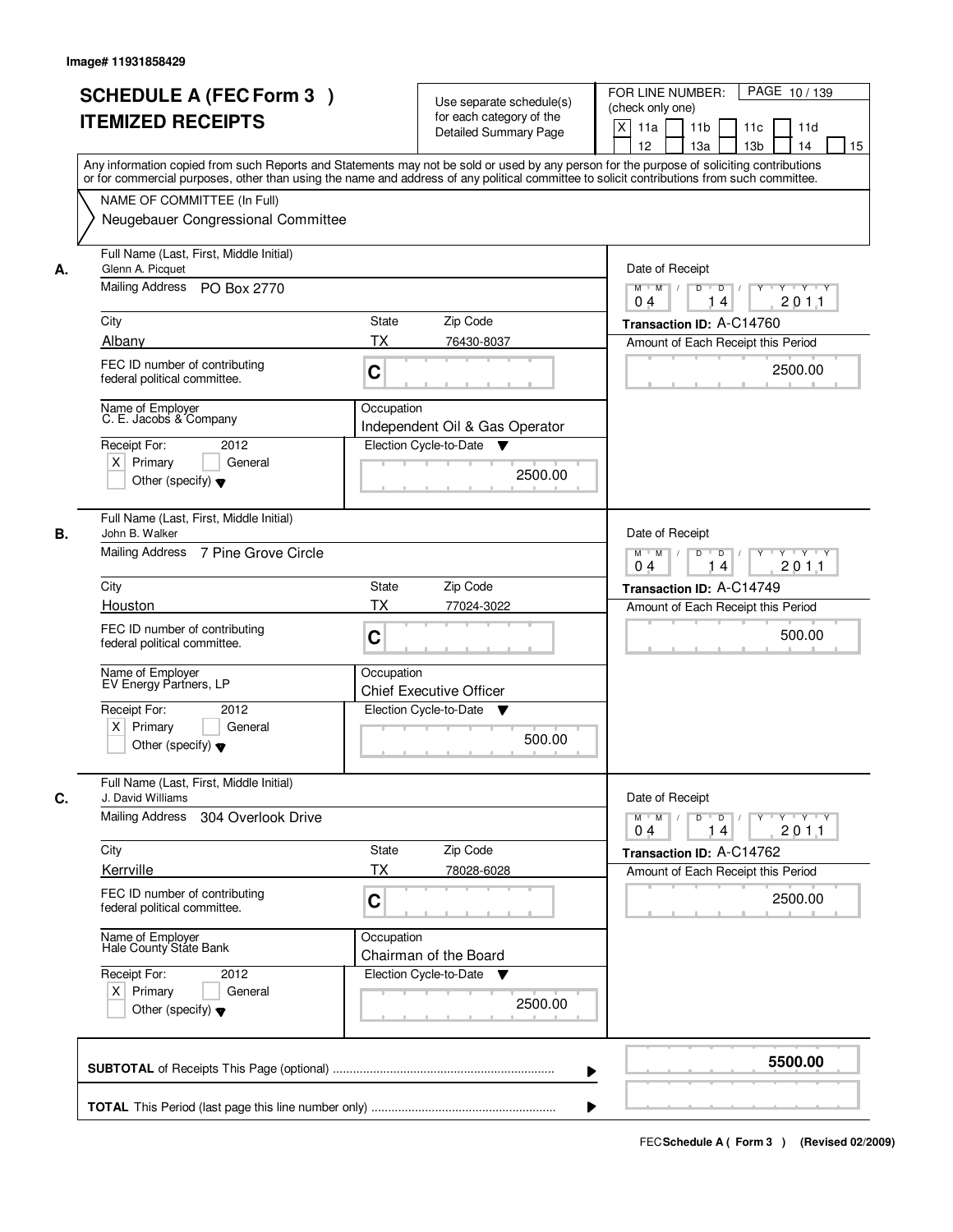|    | <b>SCHEDULE A (FEC Form 3)</b><br><b>ITEMIZED RECEIPTS</b><br>Any information copied from such Reports and Statements may not be sold or used by any person for the purpose of soliciting contributions         | Use separate schedule(s)<br>for each category of the<br><b>Detailed Summary Page</b> | PAGE 11/139<br>FOR LINE NUMBER:<br>(check only one)<br>X<br>11 <sub>b</sub><br>11a<br>11 <sub>c</sub><br>11d<br>12<br>13 <sub>b</sub><br>14<br>13a<br>15           |
|----|-----------------------------------------------------------------------------------------------------------------------------------------------------------------------------------------------------------------|--------------------------------------------------------------------------------------|--------------------------------------------------------------------------------------------------------------------------------------------------------------------|
|    | or for commercial purposes, other than using the name and address of any political committee to solicit contributions from such committee.<br>NAME OF COMMITTEE (In Full)<br>Neugebauer Congressional Committee |                                                                                      |                                                                                                                                                                    |
| А. | Full Name (Last, First, Middle Initial)<br><b>Bill LaFont</b><br>Mailing Address PO Drawer 1510<br>City<br>Plainview                                                                                            | <b>State</b><br>Zip Code<br>ТX<br>79073-1510                                         | Date of Receipt<br>$D$ $D$<br>Y<br>$Y - Y - Y - Y$<br>$M$ $M$ /<br>20<br>201.1<br>0 <sub>4</sub><br>Transaction ID: A-C14778<br>Amount of Each Receipt this Period |
|    | FEC ID number of contributing<br>federal political committee.                                                                                                                                                   | C                                                                                    | 500.00                                                                                                                                                             |
|    | Name of Employer<br>Self-Employed<br>2012<br>Receipt For:<br>$X$ Primary<br>General<br>Other (specify) $\blacktriangledown$                                                                                     | Occupation<br>Attorney<br>Election Cycle-to-Date<br>▼<br>500.00                      |                                                                                                                                                                    |
| В. | Full Name (Last, First, Middle Initial)<br>Ann Sanders<br>Mailing Address PO Box 65301                                                                                                                          |                                                                                      | Date of Receipt<br>$M$ $M$ /<br>D<br>$\overline{\phantom{0}}$ D<br>$Y \dashv Y \dashv Y$<br>20<br>201.1<br>04                                                      |
|    | City                                                                                                                                                                                                            | Zip Code<br>State                                                                    | Transaction ID: A-C14777                                                                                                                                           |
|    | Lubbock<br>FEC ID number of contributing<br>federal political committee.                                                                                                                                        | TX<br>79464-5301<br>C                                                                | Amount of Each Receipt this Period<br>500.00                                                                                                                       |
|    | Name of Employer<br>Self-Employed                                                                                                                                                                               | Occupation<br>Rancher                                                                |                                                                                                                                                                    |
|    | Receipt For:<br>2012<br>$X$ Primary<br>General<br>Other (specify) $\blacktriangledown$                                                                                                                          | Election Cycle-to-Date<br>▼<br>500.00                                                |                                                                                                                                                                    |
| C. | Full Name (Last, First, Middle Initial)<br>Jan Taylor<br><b>Mailing Address</b>                                                                                                                                 |                                                                                      | Date of Receipt                                                                                                                                                    |
|    | 4608 96th Street                                                                                                                                                                                                |                                                                                      | $M$ $M$<br>$D$ $D$ $/$<br>yuryuryury<br>2011<br>04<br>20                                                                                                           |
|    | City<br>Lubbock                                                                                                                                                                                                 | State<br>Zip Code<br>ТX<br>79424-5018                                                | Transaction ID: A-C14782<br>Amount of Each Receipt this Period                                                                                                     |
|    | FEC ID number of contributing<br>federal political committee.                                                                                                                                                   | C                                                                                    | 250.00                                                                                                                                                             |
|    | Name of Employer<br>Homemaker                                                                                                                                                                                   | Occupation<br>Homemaker                                                              |                                                                                                                                                                    |
|    | Receipt For:<br>2012<br>$X$ Primary<br>General<br>Other (specify) $\blacktriangledown$                                                                                                                          | Election Cycle-to-Date<br>▼<br>250.00                                                |                                                                                                                                                                    |
|    |                                                                                                                                                                                                                 |                                                                                      | 1250.00                                                                                                                                                            |
|    |                                                                                                                                                                                                                 |                                                                                      |                                                                                                                                                                    |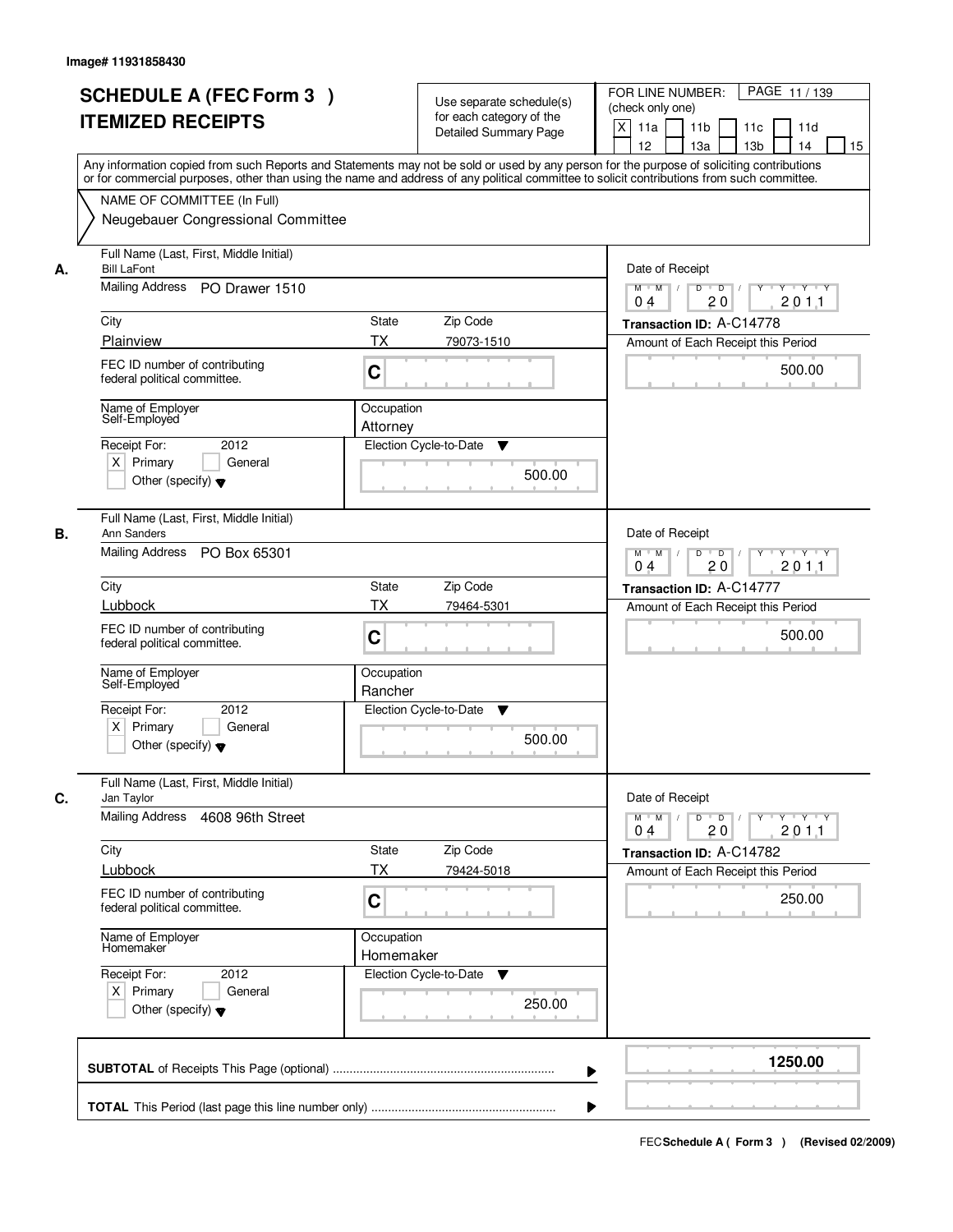|    | <b>SCHEDULE A (FEC Form 3)</b>                                                                                                             |                    | Use separate schedule(s)       | FOR LINE NUMBER:<br>PAGE 12/139                                                |
|----|--------------------------------------------------------------------------------------------------------------------------------------------|--------------------|--------------------------------|--------------------------------------------------------------------------------|
|    | <b>ITEMIZED RECEIPTS</b>                                                                                                                   |                    | for each category of the       | (check only one)                                                               |
|    |                                                                                                                                            |                    | <b>Detailed Summary Page</b>   | X<br>11a<br>11 <sub>b</sub><br>11c<br>11d                                      |
|    | Any information copied from such Reports and Statements may not be sold or used by any person for the purpose of soliciting contributions  |                    |                                | 12<br>13a<br>13 <sub>b</sub><br>14<br>15                                       |
|    | or for commercial purposes, other than using the name and address of any political committee to solicit contributions from such committee. |                    |                                |                                                                                |
|    | NAME OF COMMITTEE (In Full)                                                                                                                |                    |                                |                                                                                |
|    | Neugebauer Congressional Committee                                                                                                         |                    |                                |                                                                                |
|    |                                                                                                                                            |                    |                                |                                                                                |
| А. | Full Name (Last, First, Middle Initial)<br>Robert C. Taylor, Jr.                                                                           |                    |                                | Date of Receipt                                                                |
|    | Mailing Address 4608 96th Street                                                                                                           |                    |                                | $\overline{D}$<br>$M$ $M$<br>D<br>$Y \cup Y \cup Y$                            |
|    |                                                                                                                                            |                    |                                | 201.1<br>20<br>0 <sub>4</sub>                                                  |
|    | City                                                                                                                                       | State              | Zip Code                       | Transaction ID: A-C14781                                                       |
|    | Lubbock                                                                                                                                    | <b>TX</b>          | 79424-5018                     | Amount of Each Receipt this Period                                             |
|    | FEC ID number of contributing                                                                                                              |                    |                                | 250.00                                                                         |
|    | federal political committee.                                                                                                               | C                  |                                |                                                                                |
|    | Name of Employer                                                                                                                           | Occupation         |                                |                                                                                |
|    | United Supermarkets                                                                                                                        |                    | <b>Chief Executive Officer</b> |                                                                                |
|    | 2012<br>Receipt For:                                                                                                                       |                    | Election Cycle-to-Date<br>v    |                                                                                |
|    | $X$ Primary<br>General                                                                                                                     |                    | 250.00                         |                                                                                |
|    | Other (specify) $\blacktriangledown$                                                                                                       |                    |                                |                                                                                |
|    |                                                                                                                                            |                    |                                |                                                                                |
| В. | Full Name (Last, First, Middle Initial)<br>Weerachai Wiri                                                                                  |                    |                                | Date of Receipt                                                                |
|    | Mailing Address 410 Ellis Street                                                                                                           |                    |                                | $D$ $D$ $1$<br>$M$ $M$ /<br>Y<br>$Y \dashv Y \dashv Y$                         |
|    |                                                                                                                                            |                    |                                | 20<br>201.1<br>04                                                              |
|    | City                                                                                                                                       | State              | Zip Code                       | Transaction ID: A-C14785                                                       |
|    | Levelland                                                                                                                                  | TX                 | 79336                          | Amount of Each Receipt this Period                                             |
|    | FEC ID number of contributing                                                                                                              | C                  |                                | 250.00                                                                         |
|    | federal political committee.                                                                                                               |                    |                                |                                                                                |
|    | Name of Employer                                                                                                                           | Occupation         |                                |                                                                                |
|    | Self-Employed                                                                                                                              | Physician          |                                |                                                                                |
|    | Receipt For:<br>2012                                                                                                                       |                    | Election Cycle-to-Date<br>v    |                                                                                |
|    | $X$ Primary<br>General                                                                                                                     |                    | 250.00                         |                                                                                |
|    | Other (specify) $\blacktriangledown$                                                                                                       |                    |                                |                                                                                |
|    | Full Name (Last, First, Middle Initial)                                                                                                    |                    |                                |                                                                                |
| C. | Jay Eagan                                                                                                                                  |                    |                                | Date of Receipt                                                                |
|    | Mailing Address<br>6010 82nd Street                                                                                                        |                    |                                | $M$ $M$<br>$D$ $D$ $l$<br>$Y \rightarrow Y \rightarrow Y$<br>$Y$ <sup>-1</sup> |
|    | Suite 100                                                                                                                                  |                    |                                | 201.1<br>27<br>04                                                              |
|    | City<br>Lubbock                                                                                                                            | State<br><b>TX</b> | Zip Code<br>79424-0822         | Transaction ID: A-C14810                                                       |
|    |                                                                                                                                            |                    |                                | Amount of Each Receipt this Period                                             |
|    | FEC ID number of contributing<br>federal political committee.                                                                              | C                  |                                | 1000.00                                                                        |
|    |                                                                                                                                            |                    |                                |                                                                                |
|    | Name of Employer<br>Massachusetts Mutual                                                                                                   | Occupation         |                                |                                                                                |
|    | Receipt For:<br>2012                                                                                                                       | General Agent      | Election Cycle-to-Date<br>v    |                                                                                |
|    | $X$ Primary<br>General                                                                                                                     |                    |                                |                                                                                |
|    | Other (specify) $\blacktriangledown$                                                                                                       |                    | 1000.00                        |                                                                                |
|    |                                                                                                                                            |                    |                                |                                                                                |
|    |                                                                                                                                            |                    |                                |                                                                                |
|    |                                                                                                                                            |                    | ▶                              | 1500.00                                                                        |
|    |                                                                                                                                            |                    |                                |                                                                                |
|    |                                                                                                                                            |                    |                                |                                                                                |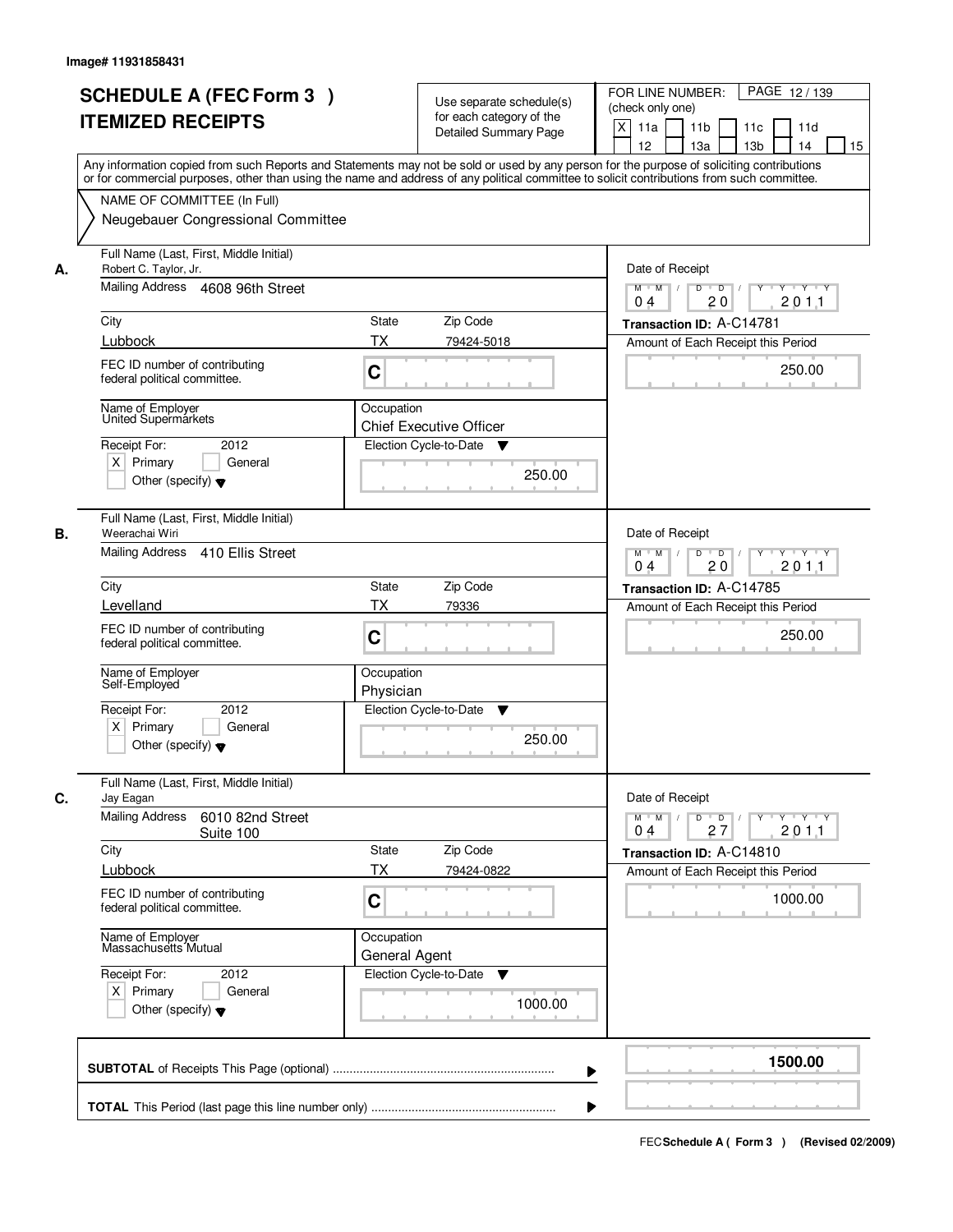|    | <b>SCHEDULE A (FEC Form 3)</b><br><b>ITEMIZED RECEIPTS</b>                                                                                                                                                                                                                                                                                                   | Use separate schedule(s)<br>for each category of the<br><b>Detailed Summary Page</b>                                                           | PAGE 13/139<br>FOR LINE NUMBER:<br>(check only one)<br>X<br>11a<br>11 <sub>b</sub><br>11c<br>11d<br>12<br>13a<br>13 <sub>b</sub><br>14<br>15                                                   |
|----|--------------------------------------------------------------------------------------------------------------------------------------------------------------------------------------------------------------------------------------------------------------------------------------------------------------------------------------------------------------|------------------------------------------------------------------------------------------------------------------------------------------------|------------------------------------------------------------------------------------------------------------------------------------------------------------------------------------------------|
|    | Any information copied from such Reports and Statements may not be sold or used by any person for the purpose of soliciting contributions<br>or for commercial purposes, other than using the name and address of any political committee to solicit contributions from such committee.<br>NAME OF COMMITTEE (In Full)<br>Neugebauer Congressional Committee |                                                                                                                                                |                                                                                                                                                                                                |
| А. | Full Name (Last, First, Middle Initial)<br>Paula K. Farquhar<br>Mailing Address<br>2815 Coronado Avenue<br>City<br><b>Big Spring</b><br>FEC ID number of contributing<br>federal political committee.<br>Name of Employer<br>Dora Roberts Rehab Center<br>Receipt For:<br>2012<br>$X$ Primary<br>General<br>Other (specify) $\blacktriangledown$             | <b>State</b><br>Zip Code<br><b>TX</b><br>79720-6523<br>C<br>Occupation<br><b>Family Nurse Practitioner</b><br>Election Cycle-to-Date<br>500.00 | Date of Receipt<br>$M$ $M$<br>D<br>$\overline{D}$<br>$Y - Y - Y$<br>201.1<br>27<br>0 <sub>4</sub><br>Transaction ID: A-C14808<br>Amount of Each Receipt this Period<br>500.00                  |
| В. | Full Name (Last, First, Middle Initial)<br><b>Gary Greenstreet</b><br>Mailing Address<br>11003 Salem Avenue<br>City<br>Lubbock<br>FEC ID number of contributing<br>federal political committee.<br>Name of Employer<br>G. Greenstreet, Inc.<br>Receipt For:<br>2012<br>$X$ Primary<br>General<br>Other (specify) $\blacktriangledown$                        | Zip Code<br>State<br><b>TX</b><br>79424-7356<br>C<br>Occupation<br>President<br>Election Cycle-to-Date<br>v<br>1000.00                         | Date of Receipt<br>$D$ $D$ $/$<br>$M$ $M$ /<br>Y<br>$Y \dashv Y \dashv Y$<br>27<br>201.1<br>04<br>Transaction ID: A-C14816<br>Amount of Each Receipt this Period<br>1000.00                    |
| C. | Full Name (Last, First, Middle Initial)<br>Lawrence E. Gill<br>Mailing Address<br>PO Box 176<br>City<br>Abilene<br>FEC ID number of contributing<br>federal political committee.<br>Name of Employer<br>Dodge Jones Foundation<br>Receipt For:<br>2012<br>$X$ Primary<br>General<br>Other (specify) $\blacktriangledown$                                     | Zip Code<br>State<br><b>TX</b><br>79604-0176<br>C<br>Occupation<br><b>Vice President</b><br>Election Cycle-to-Date<br>v<br>1000.00             | Date of Receipt<br>$M$ $M$<br>$D$ $D$ $/$<br>$Y - Y - Y - Y$<br>$\Box$<br>$Y$ $V$<br>2011<br>0 <sub>5</sub><br>16<br>Transaction ID: A-C14871<br>Amount of Each Receipt this Period<br>1000.00 |
|    |                                                                                                                                                                                                                                                                                                                                                              | ▶                                                                                                                                              | 2500.00                                                                                                                                                                                        |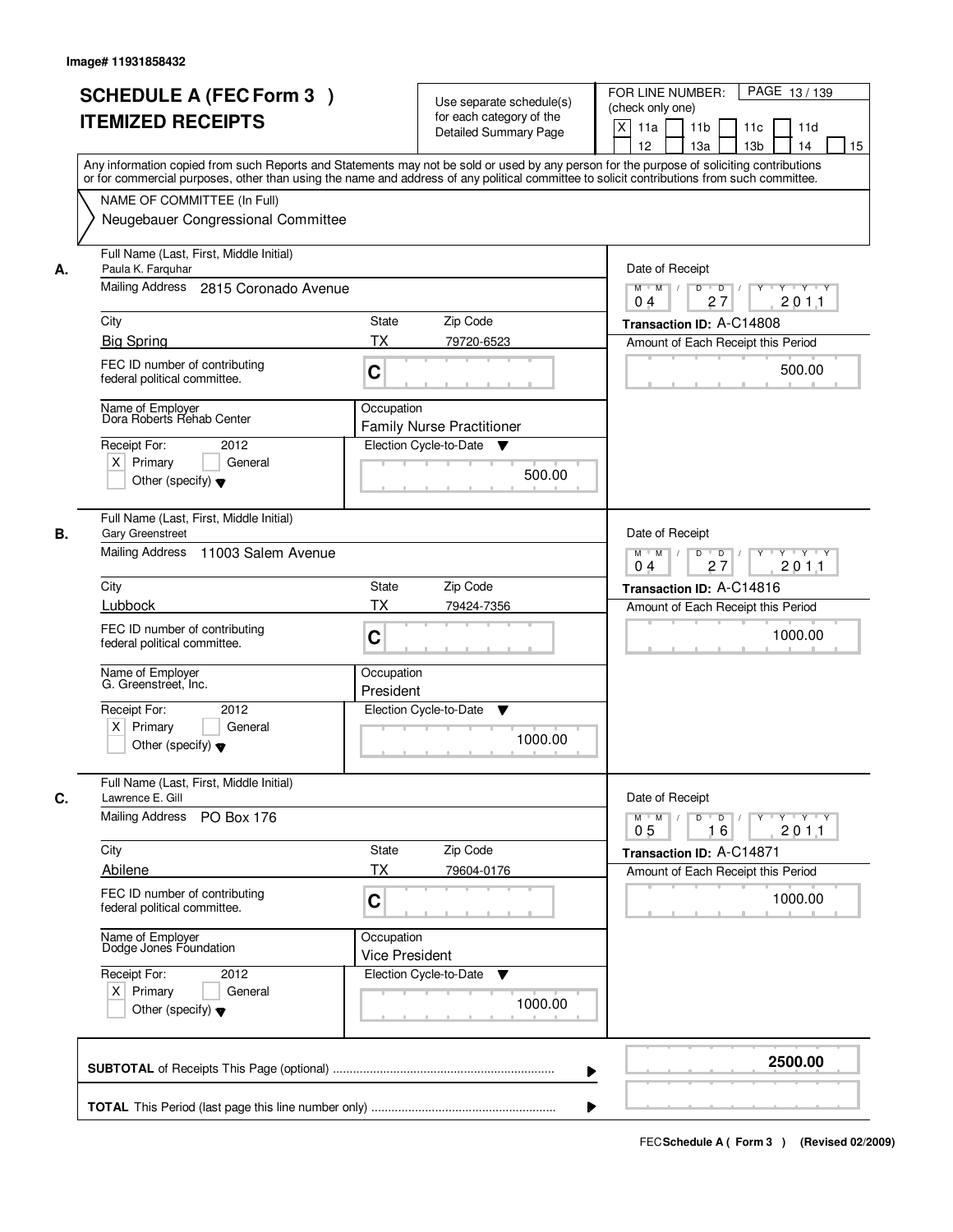|    | <b>SCHEDULE A (FEC Form 3)</b><br><b>ITEMIZED RECEIPTS</b>                                                                                                                                                                                                                                                                                                   | Use separate schedule(s)<br>for each category of the<br><b>Detailed Summary Page</b> | PAGE 14/139<br>FOR LINE NUMBER:<br>(check only one)<br>X<br>11a<br>11 <sub>b</sub><br>11c<br>11d<br>12<br>13a<br>13 <sub>b</sub><br>14<br>15                                                |
|----|--------------------------------------------------------------------------------------------------------------------------------------------------------------------------------------------------------------------------------------------------------------------------------------------------------------------------------------------------------------|--------------------------------------------------------------------------------------|---------------------------------------------------------------------------------------------------------------------------------------------------------------------------------------------|
|    | Any information copied from such Reports and Statements may not be sold or used by any person for the purpose of soliciting contributions<br>or for commercial purposes, other than using the name and address of any political committee to solicit contributions from such committee.<br>NAME OF COMMITTEE (In Full)<br>Neugebauer Congressional Committee |                                                                                      |                                                                                                                                                                                             |
| А. | Full Name (Last, First, Middle Initial)<br><b>Britt Lane</b><br>Mailing Address<br>1609 Enclave Court<br>City<br>Southlake<br>FEC ID number of contributing<br>federal political committee.                                                                                                                                                                  | <b>State</b><br>Zip Code<br><b>TX</b><br>76092-3461<br>C                             | Date of Receipt<br>$\overline{D}$<br>$M$ $M$ /<br>D<br>$Y \cup Y \cup Y$<br>201.1<br>0 <sub>5</sub><br>16<br>Transaction ID: A-C14882<br>Amount of Each Receipt this Period<br>2500.00      |
|    | Name of Employer<br>United Texas Entertainment<br>Receipt For:<br>2012<br>$X$ Primary<br>General<br>Other (specify) $\blacktriangledown$                                                                                                                                                                                                                     | Occupation<br><b>Vice President</b><br>Election Cycle-to-Date<br>▼<br>2500.00        |                                                                                                                                                                                             |
| В. | Full Name (Last, First, Middle Initial)<br>George R. Lewis<br><b>Mailing Address</b><br>3100 Monticello Avenue<br>Suite 150<br>City<br>Dallas                                                                                                                                                                                                                | Zip Code<br><b>State</b><br><b>TX</b><br>75205-3441                                  | Date of Receipt<br>$D$ $D$ $1$<br>$M$ $M$ /<br>$Y$ <sup>U</sup><br>$Y \dashv Y \dashv Y$<br>0 <sub>5</sub><br>16<br>201.1<br>Transaction ID: A-C14857<br>Amount of Each Receipt this Period |
|    | FEC ID number of contributing<br>federal political committee.<br>Name of Employer<br>George Lewis, Inc.<br>Receipt For:<br>2012<br>$X$ Primary<br>General<br>Other (specify) $\blacktriangledown$                                                                                                                                                            | C<br>Occupation<br><b>Builder</b><br>Election Cycle-to-Date<br>v<br>1000.00          | 1000.00                                                                                                                                                                                     |
| C. | Full Name (Last, First, Middle Initial)<br>Linda McCormick<br><b>Mailing Address</b><br>PO Box 43                                                                                                                                                                                                                                                            |                                                                                      | Date of Receipt<br>$M$ $M$<br>$D$ $D$ $/$<br>yuryuryury<br>2011<br>0 <sub>5</sub><br>16                                                                                                     |
|    | City<br>Levelland<br>FEC ID number of contributing<br>federal political committee.                                                                                                                                                                                                                                                                           | Zip Code<br>State<br><b>TX</b><br>79336-0043<br>C                                    | Transaction ID: A-C14888<br>Amount of Each Receipt this Period<br>1000.00                                                                                                                   |
|    | Name of Employer<br>North Basin Coating, Inc.<br>Receipt For:<br>2012<br>$X$ Primary<br>General<br>Other (specify) $\blacktriangledown$                                                                                                                                                                                                                      | Occupation<br>Co-Owner<br>Election Cycle-to-Date<br>v<br>1000.00                     |                                                                                                                                                                                             |
|    |                                                                                                                                                                                                                                                                                                                                                              |                                                                                      | 4500.00<br>▶                                                                                                                                                                                |
|    |                                                                                                                                                                                                                                                                                                                                                              |                                                                                      |                                                                                                                                                                                             |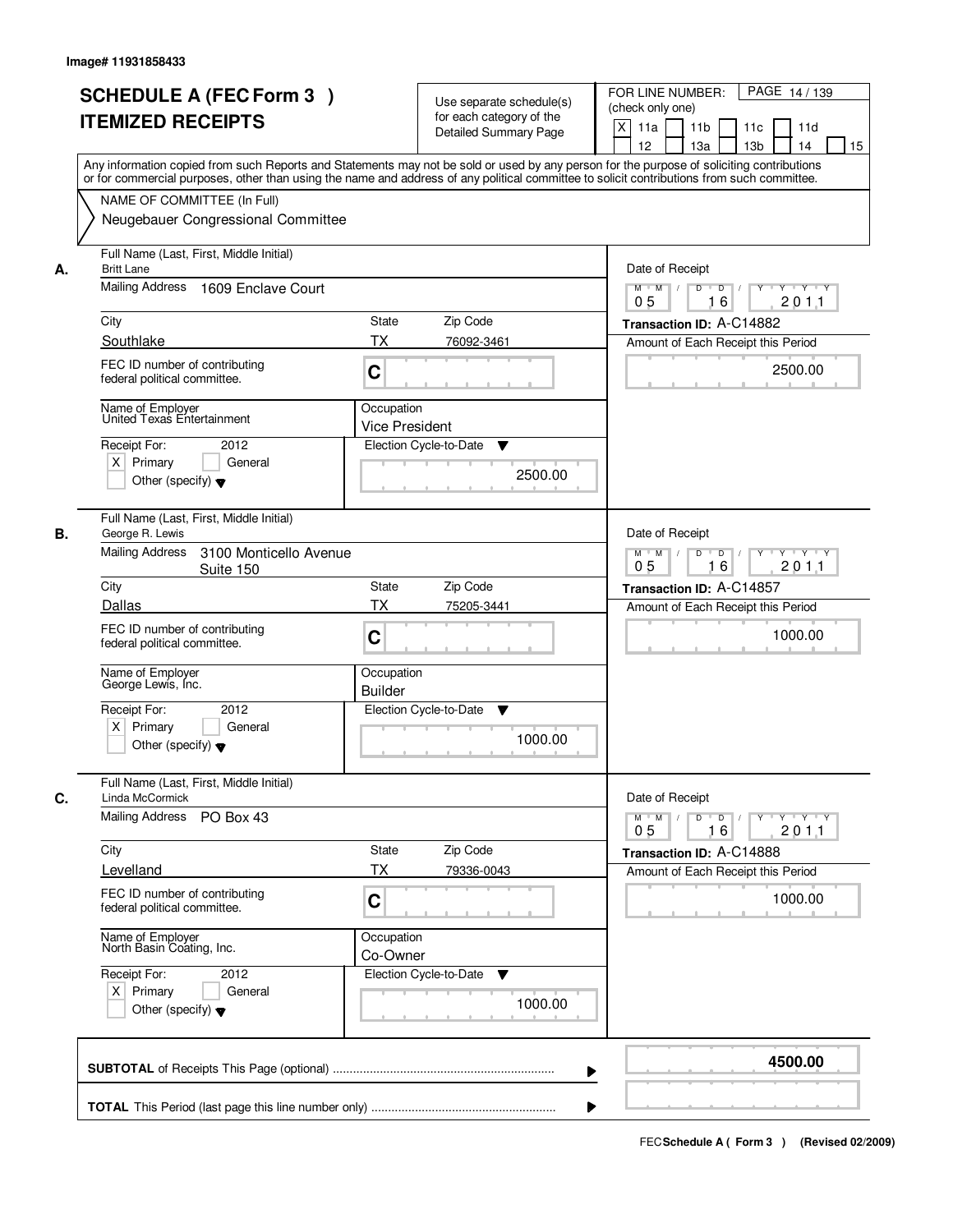| <b>SCHEDULE A (FEC Form 3)</b><br><b>ITEMIZED RECEIPTS</b>                                                                                                                                                                                                                                                                                | Use separate schedule(s)<br>for each category of the<br><b>Detailed Summary Page</b><br>Any information copied from such Reports and Statements may not be sold or used by any person for the purpose of soliciting contributions | PAGE 15/139<br>FOR LINE NUMBER:<br>(check only one)<br>X<br>11 <sub>b</sub><br>11a<br>11 <sub>c</sub><br>11d<br>12<br>13 <sub>b</sub><br>14<br>13a<br>15                                                        |
|-------------------------------------------------------------------------------------------------------------------------------------------------------------------------------------------------------------------------------------------------------------------------------------------------------------------------------------------|-----------------------------------------------------------------------------------------------------------------------------------------------------------------------------------------------------------------------------------|-----------------------------------------------------------------------------------------------------------------------------------------------------------------------------------------------------------------|
| NAME OF COMMITTEE (In Full)<br>Neugebauer Congressional Committee                                                                                                                                                                                                                                                                         | or for commercial purposes, other than using the name and address of any political committee to solicit contributions from such committee.                                                                                        |                                                                                                                                                                                                                 |
| Full Name (Last, First, Middle Initial)<br><b>Richard McCormick</b><br>А.<br>Mailing Address PO Box 43<br>City<br>Levelland<br>FEC ID number of contributing<br>federal political committee.<br>Name of Employer<br>North Basin Coating, Inc.<br>Receipt For:<br>2012<br>$X$ Primary<br>General<br>Other (specify) $\blacktriangledown$   | <b>State</b><br>Zip Code<br>ТX<br>79336-0043<br>C<br>Occupation<br>Co-Owner<br>Election Cycle-to-Date<br>▼<br>1000.00                                                                                                             | Date of Receipt<br>$D$ $D$ $1$<br>$Y$ <sup>U</sup><br>$Y - Y - Y - Y$<br>$M$ $M$ /<br>0 <sub>5</sub><br>16<br>201.1<br>Transaction ID: A-C14889<br>Amount of Each Receipt this Period<br>1000.00                |
| Full Name (Last, First, Middle Initial)<br>Douglas Sanford<br>В.<br>Mailing Address<br>9307 Quinton Avenue<br>City<br>Lubbock<br>FEC ID number of contributing<br>federal political committee.<br>Name of Employer<br>Sanford & Tatum Insurance<br>Receipt For:<br>2012<br>$X$ Primary<br>General<br>Other (specify) $\blacktriangledown$ | Zip Code<br>State<br>TX<br>79424-5109<br>C<br>Occupation<br>Insurance Agent<br>Election Cycle-to-Date<br>v<br>500.00                                                                                                              | Date of Receipt<br>$M$ $M$ /<br>D<br>$\overline{D}$ /<br>$Y$ <sup>U</sup><br>$Y \dashv Y \dashv Y$<br>0 <sub>5</sub><br>16<br>201.1<br>Transaction ID: A-C14885<br>Amount of Each Receipt this Period<br>500.00 |
| Full Name (Last, First, Middle Initial)<br>C.<br>Kay Sanford<br>Mailing Address<br>9307 Quinton Avenue<br>City<br>Lubbock<br>FEC ID number of contributing<br>federal political committee.<br>Name of Employer<br>Homemaker<br>Receipt For:<br>2012<br>$X$ Primary<br>General<br>Other (specify) $\blacktriangledown$                     | State<br>Zip Code<br>ТX<br>79424-5109<br>C<br>Occupation<br>Homemaker<br>Election Cycle-to-Date<br>v<br>500.00                                                                                                                    | Date of Receipt<br>$M$ $M$<br>$D$ $D$ $l$<br><u> Y LY LY LY</u><br>2011<br>0 <sub>5</sub><br>16<br>Transaction ID: A-C14886<br>Amount of Each Receipt this Period<br>500.00                                     |
|                                                                                                                                                                                                                                                                                                                                           |                                                                                                                                                                                                                                   | 2000.00                                                                                                                                                                                                         |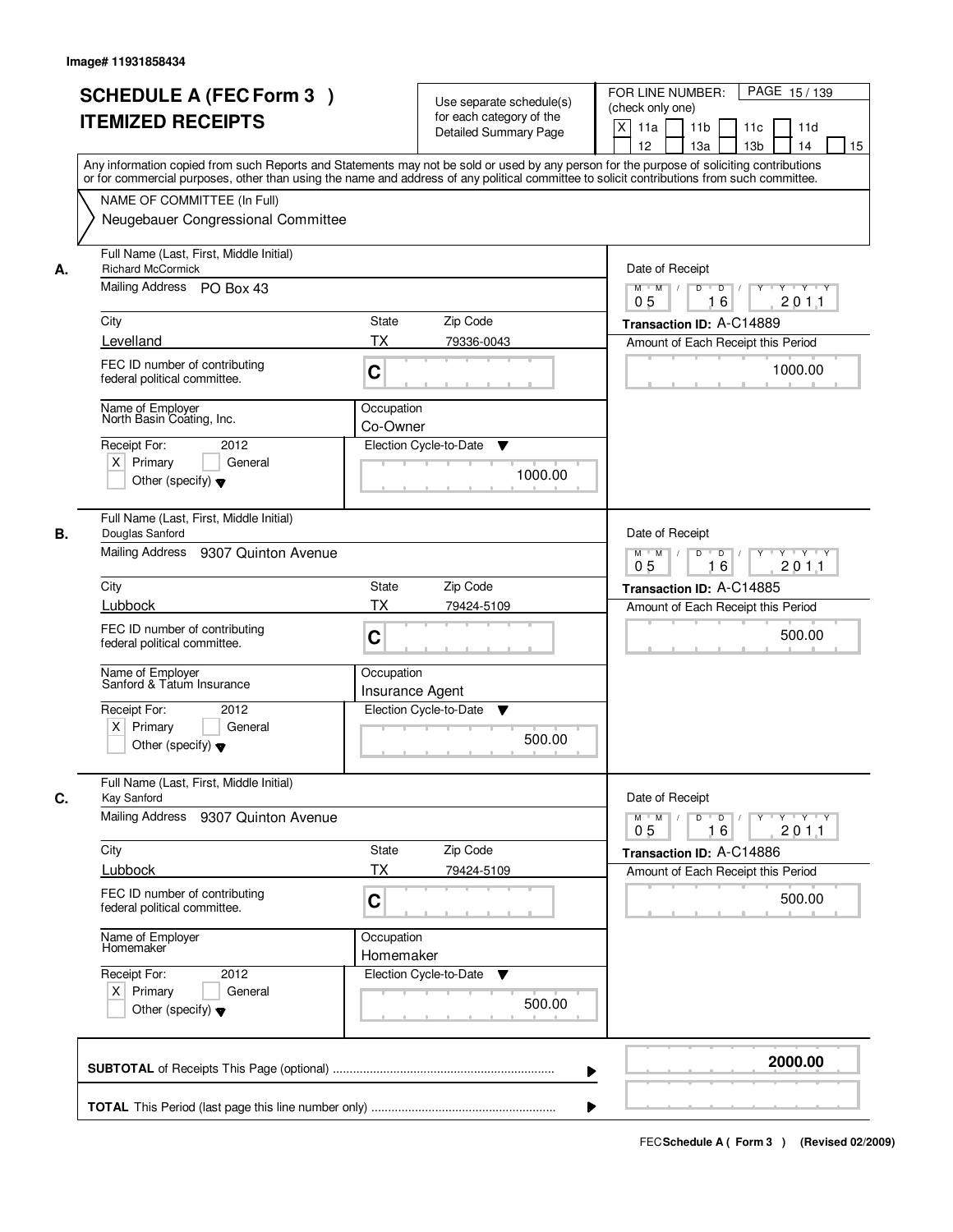| <b>SCHEDULE A (FEC Form 3)</b><br><b>ITEMIZED RECEIPTS</b>                                                                                                                                                                                                                                                                                 | Use separate schedule(s)<br>for each category of the<br><b>Detailed Summary Page</b>                                                                                                                                                                                                    | PAGE 16/139<br>FOR LINE NUMBER:<br>(check only one)<br>X<br>11a<br>11 <sub>b</sub><br>11c<br>11d<br>12<br>13 <sub>b</sub><br>13a<br>14<br>15                                                          |
|--------------------------------------------------------------------------------------------------------------------------------------------------------------------------------------------------------------------------------------------------------------------------------------------------------------------------------------------|-----------------------------------------------------------------------------------------------------------------------------------------------------------------------------------------------------------------------------------------------------------------------------------------|-------------------------------------------------------------------------------------------------------------------------------------------------------------------------------------------------------|
| NAME OF COMMITTEE (In Full)<br>Neugebauer Congressional Committee                                                                                                                                                                                                                                                                          | Any information copied from such Reports and Statements may not be sold or used by any person for the purpose of soliciting contributions<br>or for commercial purposes, other than using the name and address of any political committee to solicit contributions from such committee. |                                                                                                                                                                                                       |
| Full Name (Last, First, Middle Initial)<br>E. W. Williams, Jr.<br>А.<br>Mailing Address PO Box 970<br>City<br>Plainview<br>FEC ID number of contributing<br>federal political committee.<br>Name of Employer<br>Self-Employed<br>2012<br>Receipt For:<br>$X$ Primary<br>General<br>Other (specify) $\blacktriangledown$                    | State<br>Zip Code<br>ТX<br>79073-0970<br>C<br>Occupation<br>Rancher<br>Election Cycle-to-Date<br>▼<br>1000.00                                                                                                                                                                           | Date of Receipt<br>$D$ $D$ $1$<br>$\overline{Y}$<br>Y Y Y Y<br>$M$ $M$ /<br>0 <sub>5</sub><br>201.1<br>16<br>Transaction ID: A-C14881<br>Amount of Each Receipt this Period<br>1000.00                |
| Full Name (Last, First, Middle Initial)<br>Rodney C. Hoppe<br>В.<br>Mailing Address 6208 Willow Pond Drive<br>City<br>Fredericksburg<br>FEC ID number of contributing<br>federal political committee.<br>Name of Employer<br>Nappi & Hoppe, LLC<br>Receipt For:<br>2012<br>$X$ Primary<br>General<br>Other (specify) $\blacktriangledown$  | Zip Code<br>State<br>VA<br>22407-8432<br>C<br>Occupation<br>Partner<br>Election Cycle-to-Date<br>v<br>500.00                                                                                                                                                                            | Date of Receipt<br>$M$ $M$ /<br>D<br>$\Box$<br>Y<br>$Y \dashv Y \dashv Y$<br>17<br>201.1<br>05<br>Transaction ID: A-C14865<br>Amount of Each Receipt this Period<br>500.00                            |
| Full Name (Last, First, Middle Initial)<br>C.<br>Douglas R. Nappi<br>Mailing Address<br>6007 Grove Drive<br>City<br><b>Alexandria</b><br>FEC ID number of contributing<br>federal political committee.<br>Name of Employer<br>Nappi & Hoppe, LLC<br>Receipt For:<br>2012<br>$X$ Primary<br>General<br>Other (specify) $\blacktriangledown$ | Zip Code<br>State<br>VA<br>22307-1140<br>C<br>Occupation<br>Partner<br>Election Cycle-to-Date<br>v<br>500.00                                                                                                                                                                            | Date of Receipt<br>$D$ $D$ $l$<br>$M$ $M$ /<br>$\gamma$ $\gamma$ $\gamma$ $\gamma$ $\gamma$ $\gamma$<br>201.1<br>05<br>17<br>Transaction ID: A-C14866<br>Amount of Each Receipt this Period<br>500.00 |
|                                                                                                                                                                                                                                                                                                                                            | ▶                                                                                                                                                                                                                                                                                       | 2000.00                                                                                                                                                                                               |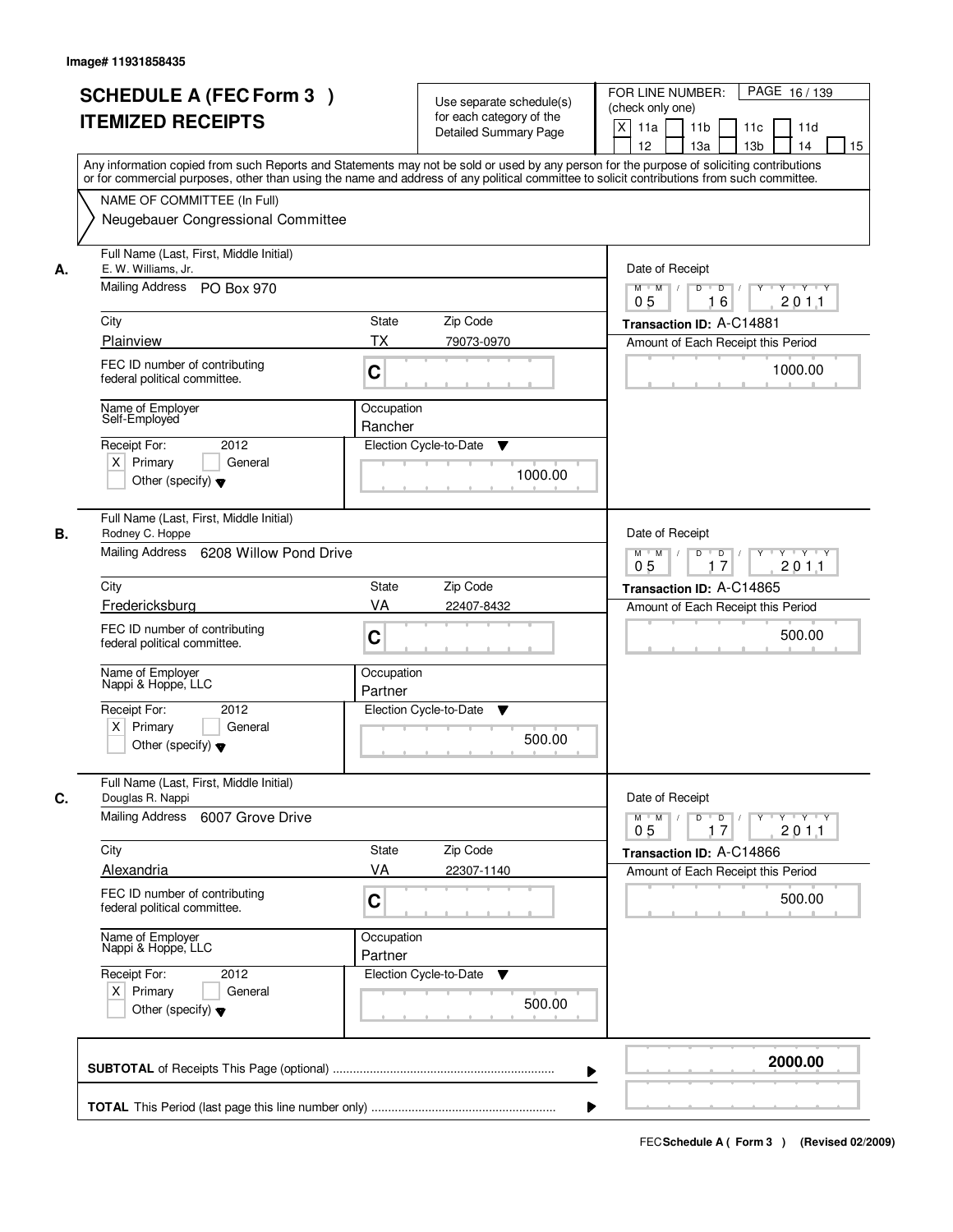| <b>SCHEDULE A (FEC Form 3)</b><br><b>ITEMIZED RECEIPTS</b>                                             | Use separate schedule(s)<br>for each category of the<br><b>Detailed Summary Page</b><br>Any information copied from such Reports and Statements may not be sold or used by any person for the purpose of soliciting contributions<br>or for commercial purposes, other than using the name and address of any political committee to solicit contributions from such committee. | PAGE 17/139<br>FOR LINE NUMBER:<br>(check only one)<br>$\mathsf{X}$<br>11 <sub>b</sub><br>11a<br>11c<br>11d<br>12<br>13 <sub>b</sub><br>14<br>15<br>13a |
|--------------------------------------------------------------------------------------------------------|---------------------------------------------------------------------------------------------------------------------------------------------------------------------------------------------------------------------------------------------------------------------------------------------------------------------------------------------------------------------------------|---------------------------------------------------------------------------------------------------------------------------------------------------------|
| NAME OF COMMITTEE (In Full)<br>Neugebauer Congressional Committee                                      |                                                                                                                                                                                                                                                                                                                                                                                 |                                                                                                                                                         |
| Full Name (Last, First, Middle Initial)<br><b>Blackwelder Farm</b><br>А.<br>Mailing Address PO Box 487 |                                                                                                                                                                                                                                                                                                                                                                                 | Date of Receipt<br>$Y + Y + Y$<br>$D$ $D$ $1$<br>$Y$ <sup>U</sup><br>$M$ $M$ /                                                                          |
| City<br>Rotan                                                                                          | State<br>Zip Code<br><b>TX</b><br>79546-0487                                                                                                                                                                                                                                                                                                                                    | 0 <sub>5</sub><br>25<br>201.1<br>Transaction ID: A-C14921                                                                                               |
| FEC ID number of contributing<br>federal political committee.                                          | C                                                                                                                                                                                                                                                                                                                                                                               | Amount of Each Receipt this Period<br>1000.00                                                                                                           |
| Name of Employer                                                                                       | Occupation                                                                                                                                                                                                                                                                                                                                                                      | SEE MEMO ITEM/ Verified<br>Sole Proprietor                                                                                                              |
| Receipt For:<br>2012<br>$X$ Primary<br>General<br>Other (specify) $\blacktriangledown$                 | Election Cycle-to-Date<br>▼<br>1000.00                                                                                                                                                                                                                                                                                                                                          | Contribution from Partner-<br>ship. Partners exceeding<br>reporting threshold itemi-<br><u>zed as memos.</u>                                            |
| Full Name (Last, First, Middle Initial)<br>В.<br>Roger Blackwelder<br>Mailing Address PO Box 487       |                                                                                                                                                                                                                                                                                                                                                                                 | Date of Receipt<br>$M$ $M$ /<br>D<br>$\overline{D}$<br>Y 'Y 'Y<br>25<br>0 <sub>5</sub><br>201.1                                                         |
| City<br>Rotan                                                                                          | Zip Code<br><b>State</b><br><b>TX</b><br>79546-0487                                                                                                                                                                                                                                                                                                                             | Transaction ID: A-PI82                                                                                                                                  |
| FEC ID number of contributing<br>federal political committee.                                          | C                                                                                                                                                                                                                                                                                                                                                                               | Amount of Each Receipt this Period<br>1000.00                                                                                                           |
| Name of Employer<br>Blackwelder Farms                                                                  | Occupation<br>Owner                                                                                                                                                                                                                                                                                                                                                             |                                                                                                                                                         |
| Receipt For:<br>2012<br>$X$ Primary<br>General<br>Other (specify) $\blacktriangledown$                 | Election Cycle-to-Date<br>v<br>1000.00                                                                                                                                                                                                                                                                                                                                          | [MEMO ITEM]<br>Partnership Itemization<br>Memo                                                                                                          |
| Full Name (Last, First, Middle Initial)<br>C.<br>Tom H. Birdsong, III<br>Mailing Address<br>PO Box 369 |                                                                                                                                                                                                                                                                                                                                                                                 | Date of Receipt<br>$M$ $M$<br>$D$ $D$ $/$<br>$Y + Y + Y + Y$<br>201.1<br>0 <sub>5</sub><br>25                                                           |
| City<br>Gorman                                                                                         | <b>State</b><br>Zip Code<br>ТX<br>76454-0369                                                                                                                                                                                                                                                                                                                                    | Transaction ID: A-C14920<br>Amount of Each Receipt this Period                                                                                          |
| FEC ID number of contributing<br>federal political committee.                                          | C                                                                                                                                                                                                                                                                                                                                                                               | 500.00                                                                                                                                                  |
| Name of Employer<br>Birdsong Peanuts                                                                   | Occupation<br>Chairman                                                                                                                                                                                                                                                                                                                                                          |                                                                                                                                                         |
| Receipt For:<br>2012<br>$X$ Primary<br>General<br>Other (specify) $\blacktriangledown$                 | Election Cycle-to-Date ▼<br>500.00                                                                                                                                                                                                                                                                                                                                              |                                                                                                                                                         |
|                                                                                                        |                                                                                                                                                                                                                                                                                                                                                                                 | 1500.00<br>▶                                                                                                                                            |
|                                                                                                        |                                                                                                                                                                                                                                                                                                                                                                                 |                                                                                                                                                         |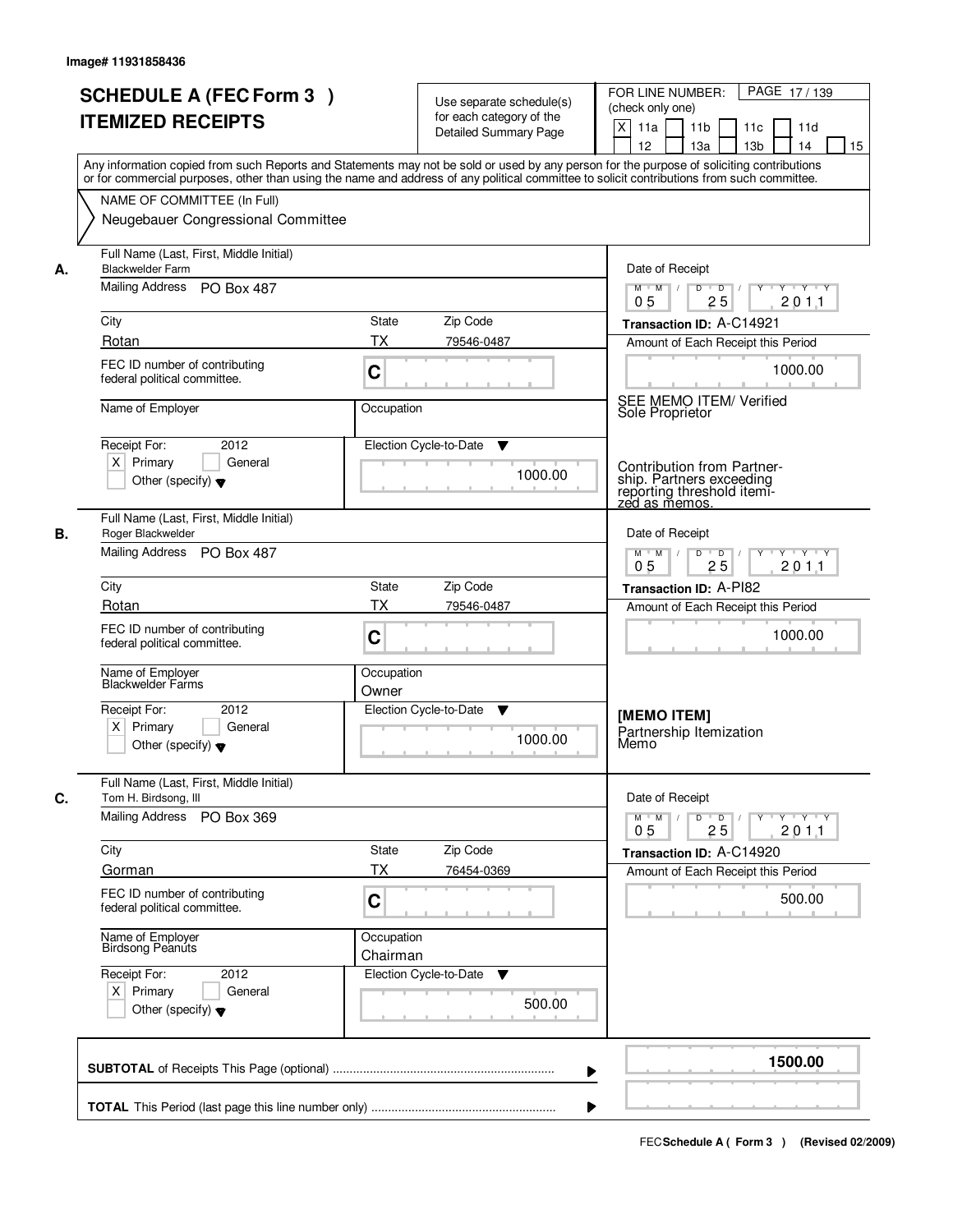|    | <b>SCHEDULE A (FEC Form 3)</b><br><b>ITEMIZED RECEIPTS</b><br>Any information copied from such Reports and Statements may not be sold or used by any person for the purpose of soliciting contributions         |                                     | Use separate schedule(s)<br>for each category of the<br><b>Detailed Summary Page</b> | PAGE 18/139<br>FOR LINE NUMBER:<br>(check only one)<br>X<br>11 <sub>b</sub><br>11a<br>11 <sub>c</sub><br>11d<br>12<br>13 <sub>b</sub><br>14<br>13a<br>15 |
|----|-----------------------------------------------------------------------------------------------------------------------------------------------------------------------------------------------------------------|-------------------------------------|--------------------------------------------------------------------------------------|----------------------------------------------------------------------------------------------------------------------------------------------------------|
|    | or for commercial purposes, other than using the name and address of any political committee to solicit contributions from such committee.<br>NAME OF COMMITTEE (In Full)<br>Neugebauer Congressional Committee |                                     |                                                                                      |                                                                                                                                                          |
| А. | Full Name (Last, First, Middle Initial)<br>Judith Compton<br>Mailing Address 4600 East US Highway 180                                                                                                           |                                     |                                                                                      | Date of Receipt<br>$D$ $D$<br>Y TY Y Y<br>$M$ $M$ /<br>Y                                                                                                 |
|    | City<br>Albany                                                                                                                                                                                                  | <b>State</b><br><b>TX</b>           | Zip Code<br>76430-4151                                                               | 0 <sub>5</sub><br>25<br>201.1<br>Transaction ID: A-C14924<br>Amount of Each Receipt this Period                                                          |
|    | FEC ID number of contributing<br>federal political committee.                                                                                                                                                   | C                                   |                                                                                      | 2000.00                                                                                                                                                  |
|    | Name of Employer<br>Compton Angus Ranch<br>Receipt For:<br>2012<br>$X$ Primary<br>General<br>Other (specify) $\blacktriangledown$                                                                               | Occupation<br>Rancher               | Election Cycle-to-Date<br>▼<br>2000.00                                               |                                                                                                                                                          |
| В. | Full Name (Last, First, Middle Initial)<br>G. Max Grice<br>Mailing Address<br>1706 Casa Linda Lane                                                                                                              |                                     |                                                                                      | Date of Receipt<br>$M$ $M$ /<br>D<br>$\overline{D}$ /<br>Y Y Y Y<br>0 <sub>5</sub><br>25<br>201.1                                                        |
|    | City                                                                                                                                                                                                            | State                               | Zip Code                                                                             | Transaction ID: A-C14919                                                                                                                                 |
|    | <b>Brownfield</b><br>FEC ID number of contributing<br>federal political committee.                                                                                                                              | TX<br>C                             | 79316-6801                                                                           | Amount of Each Receipt this Period<br>500.00                                                                                                             |
|    | Name of Employer<br>Birdsong Peanuts<br>Receipt For:<br>2012<br>$X$ Primary<br>General<br>Other (specify) $\blacktriangledown$                                                                                  | Occupation<br><b>Vice President</b> | Election Cycle-to-Date<br>v<br>500.00                                                |                                                                                                                                                          |
| C. | Full Name (Last, First, Middle Initial)<br>Diane W. Lowell                                                                                                                                                      |                                     |                                                                                      | Date of Receipt                                                                                                                                          |
|    | Mailing Address<br>3021 22nd Street                                                                                                                                                                             |                                     |                                                                                      | $D$ $D$ $/$<br>yuryuryury<br>$M$ $M$ /<br>2011<br>0 <sub>5</sub><br>25                                                                                   |
|    | City<br>Lubbock                                                                                                                                                                                                 | State<br>ТX                         | Zip Code<br>79410-2113                                                               | Transaction ID: A-C14923<br>Amount of Each Receipt this Period                                                                                           |
|    | FEC ID number of contributing<br>federal political committee.                                                                                                                                                   | C                                   |                                                                                      | 500.00                                                                                                                                                   |
|    | Name of Employer<br>Self-Employed                                                                                                                                                                               | Occupation<br>Consultant            |                                                                                      |                                                                                                                                                          |
|    | Receipt For:<br>2012<br>$X$ Primary<br>General<br>Other (specify) $\blacktriangledown$                                                                                                                          |                                     | Election Cycle-to-Date ▼<br>500.00                                                   |                                                                                                                                                          |
|    |                                                                                                                                                                                                                 |                                     |                                                                                      | 3000.00                                                                                                                                                  |
|    |                                                                                                                                                                                                                 |                                     |                                                                                      |                                                                                                                                                          |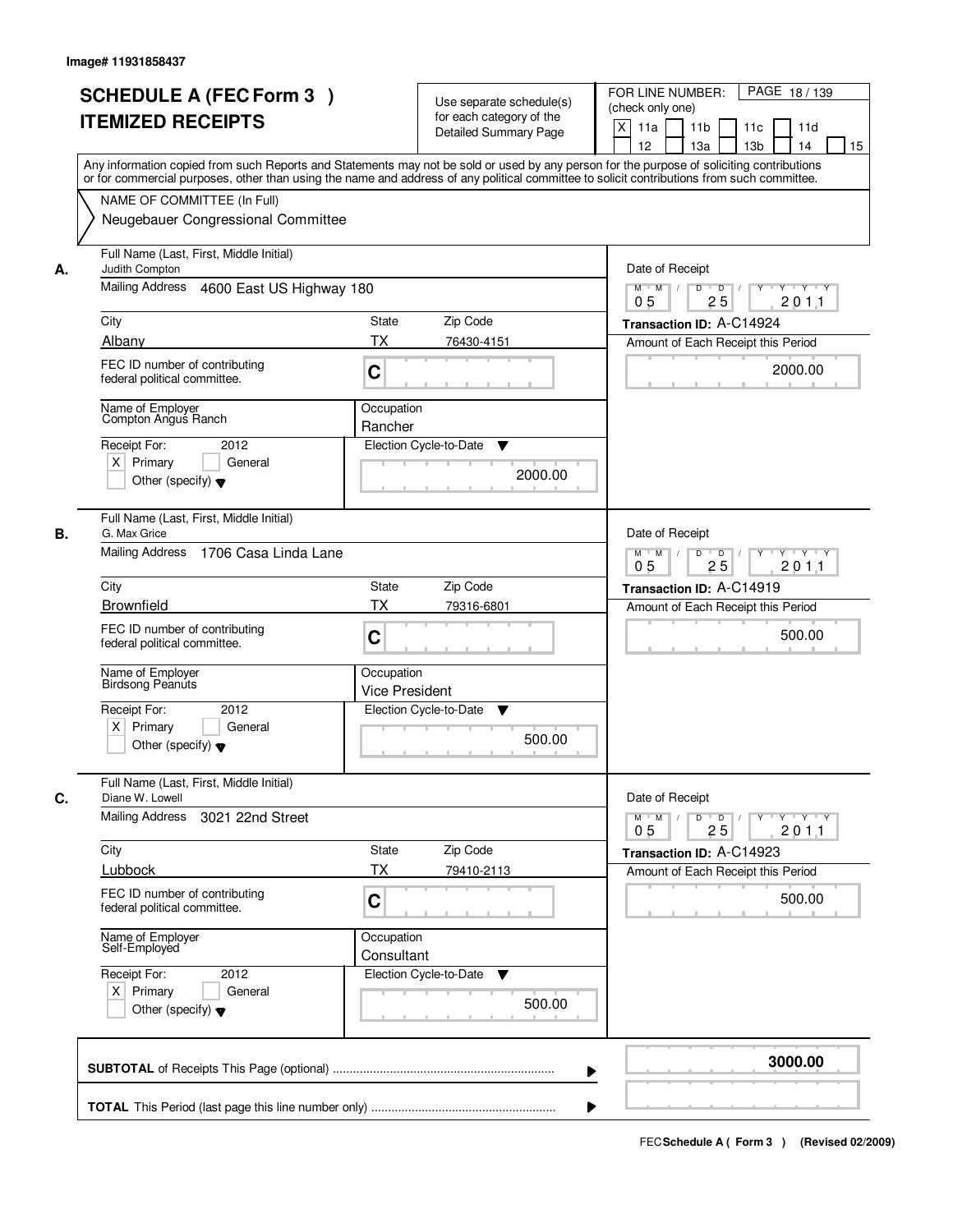|    | <b>SCHEDULE A (FEC Form 3)</b><br><b>ITEMIZED RECEIPTS</b><br>Any information copied from such Reports and Statements may not be sold or used by any person for the purpose of soliciting contributions<br>or for commercial purposes, other than using the name and address of any political committee to solicit contributions from such committee. | Use separate schedule(s)<br>for each category of the<br>Detailed Summary Page | PAGE 19/139<br>FOR LINE NUMBER:<br>(check only one)<br>$\mathsf{X}$<br>11 <sub>b</sub><br>11a<br>11c<br>11d<br>12<br>13 <sub>b</sub><br>14<br>13a<br>15 |
|----|-------------------------------------------------------------------------------------------------------------------------------------------------------------------------------------------------------------------------------------------------------------------------------------------------------------------------------------------------------|-------------------------------------------------------------------------------|---------------------------------------------------------------------------------------------------------------------------------------------------------|
|    | NAME OF COMMITTEE (In Full)<br>Neugebauer Congressional Committee                                                                                                                                                                                                                                                                                     |                                                                               |                                                                                                                                                         |
| А. | Full Name (Last, First, Middle Initial)<br><b>Cliff McCauley</b><br><b>Mailing Address</b><br>100 West Houston Street<br>3rd Floor                                                                                                                                                                                                                    |                                                                               | Date of Receipt<br>$D$ $D$<br>Y<br>$Y - Y - Y - Y$<br>$M$ $M$ /<br>$\sqrt{ }$<br>0 <sub>5</sub><br>25<br>201.1                                          |
|    | City                                                                                                                                                                                                                                                                                                                                                  | State<br>Zip Code                                                             | Transaction ID: A-114891                                                                                                                                |
|    | San Antonio                                                                                                                                                                                                                                                                                                                                           | <b>TX</b><br>78205-1414                                                       | Amount of Each Receipt this Period                                                                                                                      |
|    | FEC ID number of contributing<br>federal political committee.                                                                                                                                                                                                                                                                                         | C                                                                             | 820.00                                                                                                                                                  |
|    | Name of Employer<br>Frost Bank<br>2012<br>Receipt For:<br>$X$ Primary<br>General<br>Other (specify) $\blacktriangledown$                                                                                                                                                                                                                              | Occupation<br><b>Banker</b><br>Election Cycle-to-Date<br>▼<br>820.00          | Inkind: Food                                                                                                                                            |
| В. | Full Name (Last, First, Middle Initial)<br>Douglas D. Clark<br>Mailing Address 947 Markley Woods Way                                                                                                                                                                                                                                                  |                                                                               | Date of Receipt<br>$M$ $M$ /<br>D<br>$\Box$<br>Y Y Y Y<br>0 <sub>5</sub><br>27<br>201.1                                                                 |
|    | City                                                                                                                                                                                                                                                                                                                                                  | <b>State</b><br>Zip Code                                                      | Transaction ID: A-C14914                                                                                                                                |
|    | Cincinnati                                                                                                                                                                                                                                                                                                                                            | OH<br>45230-4377                                                              | Amount of Each Receipt this Period                                                                                                                      |
|    | FEC ID number of contributing<br>federal political committee.                                                                                                                                                                                                                                                                                         | C                                                                             | 1500.00                                                                                                                                                 |
|    | Name of Employer<br>Axcess<br>Receipt For:<br>2012                                                                                                                                                                                                                                                                                                    | Occupation<br>Executive<br>Election Cycle-to-Date<br>▼                        |                                                                                                                                                         |
|    | $X$ Primary<br>General<br>Other (specify) $\blacktriangledown$                                                                                                                                                                                                                                                                                        | 1500.00                                                                       |                                                                                                                                                         |
| C. | Full Name (Last, First, Middle Initial)<br>A. David Davis                                                                                                                                                                                                                                                                                             |                                                                               | Date of Receipt                                                                                                                                         |
|    | Mailing Address 8125 Brill Road                                                                                                                                                                                                                                                                                                                       |                                                                               | $D$ $D$ $/$<br>$\mathsf{Y} \dashv \mathsf{Y} \dashv \mathsf{Y} \dashv \mathsf{Y}$<br>$M = M$<br>201.1<br>0 <sub>5</sub><br>27                           |
|    | City                                                                                                                                                                                                                                                                                                                                                  | Zip Code<br>State                                                             | Transaction ID: A-C14916                                                                                                                                |
|    | <b>Cincinnati</b>                                                                                                                                                                                                                                                                                                                                     | OH<br>45243                                                                   | Amount of Each Receipt this Period                                                                                                                      |
|    | FEC ID number of contributing<br>federal political committee.                                                                                                                                                                                                                                                                                         | C                                                                             | 1500.00                                                                                                                                                 |
|    | Name of Employer<br>Axcess                                                                                                                                                                                                                                                                                                                            | Occupation<br>President                                                       |                                                                                                                                                         |
|    | Receipt For:<br>2012<br>$X$ Primary<br>General<br>Other (specify) $\blacktriangledown$                                                                                                                                                                                                                                                                | Election Cycle-to-Date<br>v<br>1500.00                                        |                                                                                                                                                         |
|    |                                                                                                                                                                                                                                                                                                                                                       |                                                                               | 3820.00<br>▶                                                                                                                                            |
|    |                                                                                                                                                                                                                                                                                                                                                       |                                                                               |                                                                                                                                                         |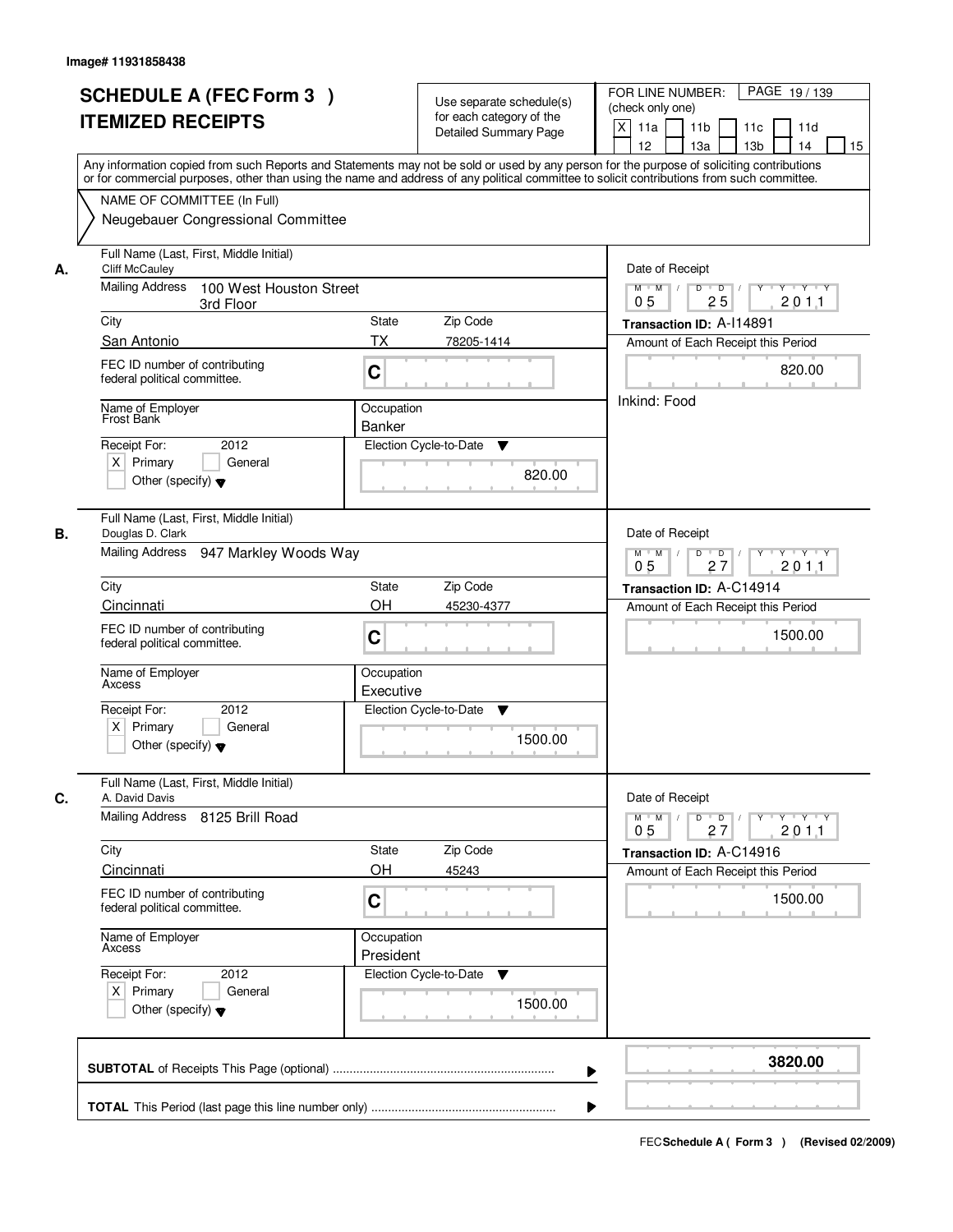|    | <b>SCHEDULE A (FEC Form 3)</b><br><b>ITEMIZED RECEIPTS</b><br>Any information copied from such Reports and Statements may not be sold or used by any person for the purpose of soliciting contributions | Use separate schedule(s)<br>for each category of the<br><b>Detailed Summary Page</b> | PAGE 20 / 139<br>FOR LINE NUMBER:<br>(check only one)<br>X<br>11 <sub>b</sub><br>11a<br>11c<br>11d<br>12<br>13 <sub>b</sub><br>14<br>13a<br>15                                                                                                                                                                                                                                                                                                                                             |
|----|---------------------------------------------------------------------------------------------------------------------------------------------------------------------------------------------------------|--------------------------------------------------------------------------------------|--------------------------------------------------------------------------------------------------------------------------------------------------------------------------------------------------------------------------------------------------------------------------------------------------------------------------------------------------------------------------------------------------------------------------------------------------------------------------------------------|
|    | or for commercial purposes, other than using the name and address of any political committee to solicit contributions from such committee.<br>NAME OF COMMITTEE (In Full)                               |                                                                                      |                                                                                                                                                                                                                                                                                                                                                                                                                                                                                            |
|    | Neugebauer Congressional Committee                                                                                                                                                                      |                                                                                      |                                                                                                                                                                                                                                                                                                                                                                                                                                                                                            |
| А. | Full Name (Last, First, Middle Initial)<br><b>Jared Davis</b>                                                                                                                                           |                                                                                      | Date of Receipt                                                                                                                                                                                                                                                                                                                                                                                                                                                                            |
|    | Mailing Address<br>7755 Montgomery Road                                                                                                                                                                 |                                                                                      | $D$ $D$<br>$Y - Y - Y - Y$<br>$M$ $M$ /<br>Y<br>0 <sub>5</sub><br>27<br>201.1                                                                                                                                                                                                                                                                                                                                                                                                              |
|    | City                                                                                                                                                                                                    | <b>State</b><br>Zip Code                                                             | Transaction ID: A-C14917                                                                                                                                                                                                                                                                                                                                                                                                                                                                   |
|    | Cincinnati                                                                                                                                                                                              | <b>OH</b><br>45236                                                                   | Amount of Each Receipt this Period                                                                                                                                                                                                                                                                                                                                                                                                                                                         |
|    | FEC ID number of contributing<br>federal political committee.                                                                                                                                           | C                                                                                    | 1500.00                                                                                                                                                                                                                                                                                                                                                                                                                                                                                    |
|    | Name of Employer<br>Axcess                                                                                                                                                                              | Occupation<br>Executive                                                              |                                                                                                                                                                                                                                                                                                                                                                                                                                                                                            |
|    | 2012<br>Receipt For:<br>$X$ Primary<br>General<br>Other (specify) $\blacktriangledown$                                                                                                                  | Election Cycle-to-Date<br>▼<br>1500.00                                               |                                                                                                                                                                                                                                                                                                                                                                                                                                                                                            |
| В. | Full Name (Last, First, Middle Initial)<br>Roger W. Dean                                                                                                                                                |                                                                                      | Date of Receipt                                                                                                                                                                                                                                                                                                                                                                                                                                                                            |
|    | Mailing Address 928 Edwards Road                                                                                                                                                                        |                                                                                      | $M$ $M$ /<br>D<br>$\overline{\phantom{0}}$ D<br>$Y \dashv Y \dashv Y$<br>0 <sub>5</sub><br>27<br>201.1                                                                                                                                                                                                                                                                                                                                                                                     |
|    | City                                                                                                                                                                                                    | Zip Code<br>State                                                                    | Transaction ID: A-C14915                                                                                                                                                                                                                                                                                                                                                                                                                                                                   |
|    | Cincinnati                                                                                                                                                                                              | OH<br>45208                                                                          | Amount of Each Receipt this Period                                                                                                                                                                                                                                                                                                                                                                                                                                                         |
|    | FEC ID number of contributing<br>federal political committee.                                                                                                                                           | C                                                                                    | 1500.00                                                                                                                                                                                                                                                                                                                                                                                                                                                                                    |
|    | Name of Employer<br>Axcess                                                                                                                                                                              | Occupation<br>Executive                                                              |                                                                                                                                                                                                                                                                                                                                                                                                                                                                                            |
|    | Receipt For:<br>2012                                                                                                                                                                                    | Election Cycle-to-Date<br>v                                                          |                                                                                                                                                                                                                                                                                                                                                                                                                                                                                            |
|    | $X$ Primary<br>General<br>Other (specify) $\blacktriangledown$                                                                                                                                          | 1500.00                                                                              |                                                                                                                                                                                                                                                                                                                                                                                                                                                                                            |
| C. | Full Name (Last, First, Middle Initial)<br>Meredith Mallory Jr. Investments                                                                                                                             |                                                                                      | Date of Receipt                                                                                                                                                                                                                                                                                                                                                                                                                                                                            |
|    | Mailing Address 8151 Broadway<br>Suite 100                                                                                                                                                              |                                                                                      | $D$ $D$ $/$<br>$M$ $M$<br>$\begin{array}{c} \begin{array}{c} \mathsf{p} \mathsf{p} \mathsf{p} \mathsf{p} \mathsf{p} \mathsf{p} \mathsf{p} \mathsf{p} \mathsf{p} \mathsf{p} \mathsf{p} \mathsf{p} \mathsf{p} \mathsf{p} \mathsf{p} \mathsf{p} \mathsf{p} \mathsf{p} \mathsf{p} \mathsf{p} \mathsf{p} \mathsf{p} \mathsf{p} \mathsf{p} \mathsf{p} \mathsf{p} \mathsf{p} \mathsf{p} \mathsf{p} \mathsf{p} \mathsf{p} \mathsf{p} \mathsf{p} \mathsf{p} \math$<br>201.1<br>06<br>0 <sub>1</sub> |
|    | City                                                                                                                                                                                                    | Zip Code<br>State                                                                    | Transaction ID: A-C14939                                                                                                                                                                                                                                                                                                                                                                                                                                                                   |
|    | San Antonio<br>FEC ID number of contributing<br>federal political committee.                                                                                                                            | ТX<br>78209<br>C                                                                     | Amount of Each Receipt this Period<br>250.00                                                                                                                                                                                                                                                                                                                                                                                                                                               |
|    | Name of Employer                                                                                                                                                                                        | Occupation                                                                           | SEE MEMO ITEM/ Verified<br>Sole Proprietor                                                                                                                                                                                                                                                                                                                                                                                                                                                 |
|    | Receipt For:<br>2012                                                                                                                                                                                    | Election Cycle-to-Date ▼                                                             |                                                                                                                                                                                                                                                                                                                                                                                                                                                                                            |
|    | $X$ Primary<br>General<br>Other (specify) $\blacktriangledown$                                                                                                                                          | 250.00                                                                               | Contribution from Partner-<br>ship. Partners exceeding<br>reporting threshold itemi-<br>zed as memos.                                                                                                                                                                                                                                                                                                                                                                                      |
|    |                                                                                                                                                                                                         |                                                                                      | 3250.00                                                                                                                                                                                                                                                                                                                                                                                                                                                                                    |
|    |                                                                                                                                                                                                         |                                                                                      |                                                                                                                                                                                                                                                                                                                                                                                                                                                                                            |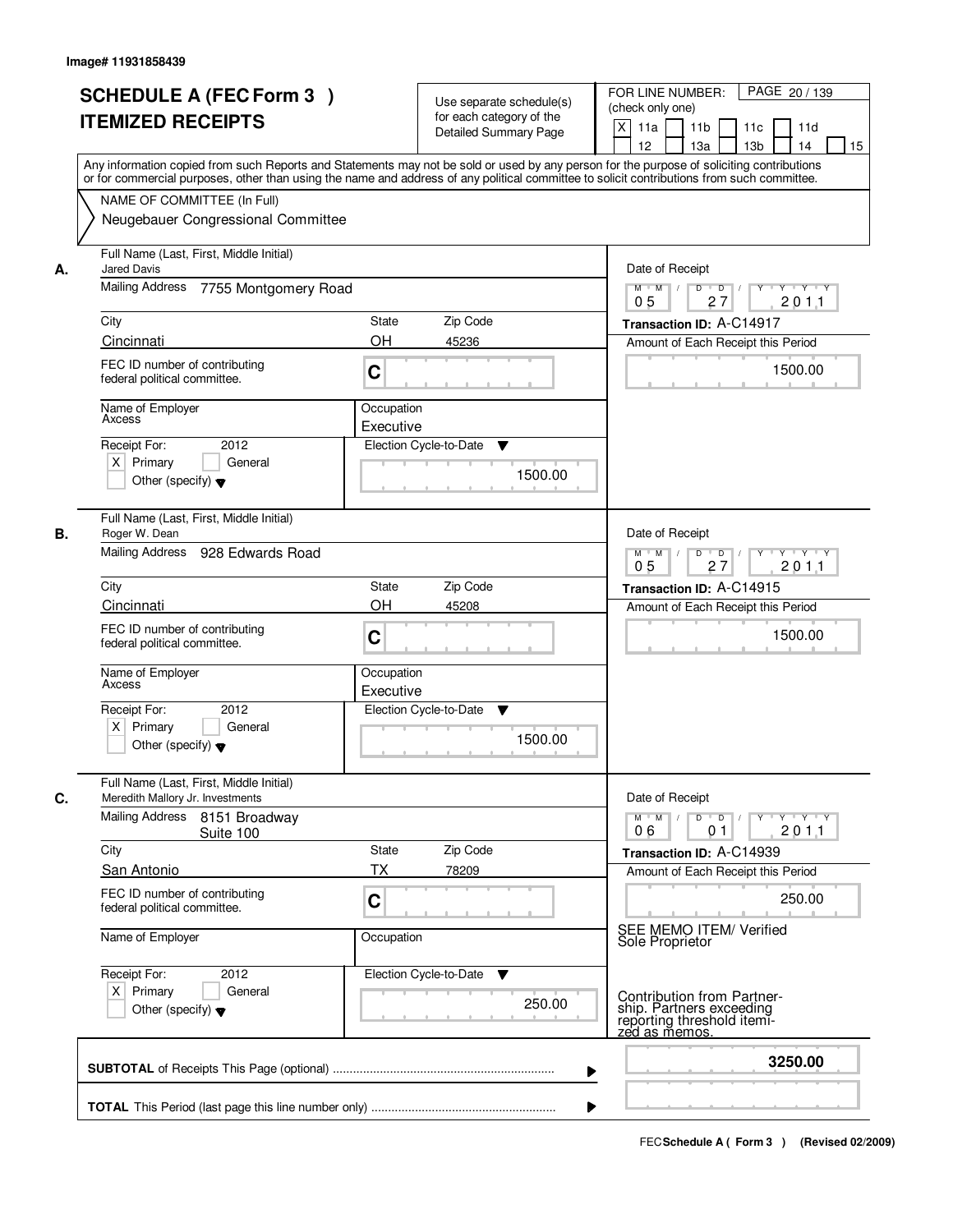|    | <b>SCHEDULE A (FEC Form 3)</b>                                                                                                                                                                                                                                                          | Use separate schedule(s)              | PAGE 21 / 139<br>FOR LINE NUMBER:                                                     |
|----|-----------------------------------------------------------------------------------------------------------------------------------------------------------------------------------------------------------------------------------------------------------------------------------------|---------------------------------------|---------------------------------------------------------------------------------------|
|    | <b>ITEMIZED RECEIPTS</b>                                                                                                                                                                                                                                                                | for each category of the              | (check only one)                                                                      |
|    |                                                                                                                                                                                                                                                                                         | Detailed Summary Page                 | X<br>11a<br>11 <sub>b</sub><br>11c<br>11d<br>12<br>13a<br>13 <sub>b</sub><br>14<br>15 |
|    | Any information copied from such Reports and Statements may not be sold or used by any person for the purpose of soliciting contributions<br>or for commercial purposes, other than using the name and address of any political committee to solicit contributions from such committee. |                                       |                                                                                       |
|    | NAME OF COMMITTEE (In Full)                                                                                                                                                                                                                                                             |                                       |                                                                                       |
|    | Neugebauer Congressional Committee                                                                                                                                                                                                                                                      |                                       |                                                                                       |
| А. | Full Name (Last, First, Middle Initial)<br>Meredith Mallory, Jr.                                                                                                                                                                                                                        |                                       | Date of Receipt                                                                       |
|    | Mailing Address<br>8151 Broadway Street<br><b>Suite 78209</b>                                                                                                                                                                                                                           |                                       | $M$ $M$<br>D<br>$\overline{D}$<br>Y Y Y Y<br>201.1<br>06<br>0 <sub>1</sub>            |
|    | City                                                                                                                                                                                                                                                                                    | State<br>Zip Code                     | Transaction ID: A-PI83                                                                |
|    | San Antonio                                                                                                                                                                                                                                                                             | <b>TX</b><br>78209-1995               | Amount of Each Receipt this Period                                                    |
|    | FEC ID number of contributing<br>federal political committee.                                                                                                                                                                                                                           | C                                     | 250.00                                                                                |
|    | Name of Employer<br>Meredith Mallory Investme-                                                                                                                                                                                                                                          | Occupation<br>Owner                   |                                                                                       |
|    | <u>nts</u><br>Receipt For:<br>2012                                                                                                                                                                                                                                                      | Election Cycle-to-Date<br>▼           | [MEMO ITEM]                                                                           |
|    | $X$ Primary<br>General<br>Other (specify) $\blacktriangledown$                                                                                                                                                                                                                          | 250.00                                | Partnership Itemization<br>Memo                                                       |
| В. | Full Name (Last, First, Middle Initial)<br>James D Goudge                                                                                                                                                                                                                               |                                       | Date of Receipt                                                                       |
|    | Mailing Address<br>200 Claiborne Way                                                                                                                                                                                                                                                    |                                       | $M$ $M$ /<br>D<br>$\Box$<br>$Y - Y - Y$<br>201.1<br>06<br>0 <sub>1</sub>              |
|    | City                                                                                                                                                                                                                                                                                    | Zip Code<br><b>State</b>              | Transaction ID: A-C14938                                                              |
|    | San Antonio                                                                                                                                                                                                                                                                             | <b>TX</b><br>78209-5119               | Amount of Each Receipt this Period                                                    |
|    | FEC ID number of contributing<br>federal political committee.                                                                                                                                                                                                                           | C                                     | 1000.00                                                                               |
|    | Name of Employer<br>Broadway Bank                                                                                                                                                                                                                                                       | Occupation<br>Banker                  |                                                                                       |
|    | Receipt For:<br>2012                                                                                                                                                                                                                                                                    | Election Cycle-to-Date<br>v           |                                                                                       |
|    | $X$ Primary<br>General<br>Other (specify) $\blacktriangledown$                                                                                                                                                                                                                          | 1000.00                               |                                                                                       |
| C. | Full Name (Last, First, Middle Initial)<br>Arthur Riklin                                                                                                                                                                                                                                |                                       | Date of Receipt                                                                       |
|    | Mailing Address<br>122 Laburnum Drive                                                                                                                                                                                                                                                   |                                       | $M$ $M$<br>$D$ $D$ $/$<br>$Y \rightarrow Y \rightarrow Y$<br>201.1<br>06<br>01        |
|    | City                                                                                                                                                                                                                                                                                    | Zip Code<br>State                     | Transaction ID: A-C14928                                                              |
|    | San Antonio                                                                                                                                                                                                                                                                             | <b>TX</b><br>78209-2122               | Amount of Each Receipt this Period                                                    |
|    | FEC ID number of contributing<br>federal political committee.                                                                                                                                                                                                                           | C                                     | 500.00                                                                                |
|    | Name of Employer<br>Retired                                                                                                                                                                                                                                                             | Occupation<br>Retired                 |                                                                                       |
|    | Receipt For:<br>2012<br>$X$ Primary<br>General<br>Other (specify) $\blacktriangledown$                                                                                                                                                                                                  | Election Cycle-to-Date<br>v<br>750.00 |                                                                                       |
|    |                                                                                                                                                                                                                                                                                         |                                       |                                                                                       |
|    |                                                                                                                                                                                                                                                                                         |                                       | 1500.00                                                                               |
|    |                                                                                                                                                                                                                                                                                         |                                       |                                                                                       |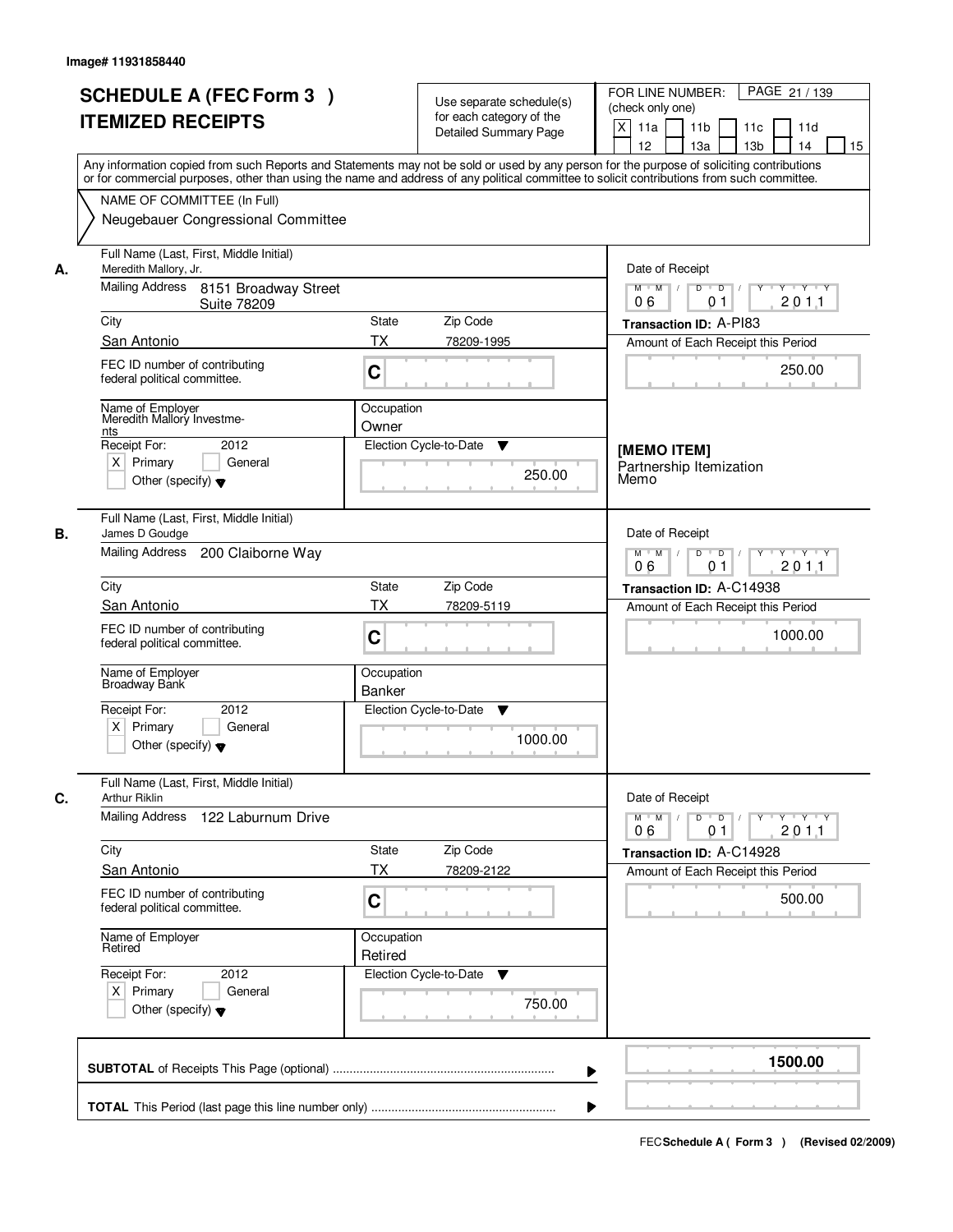|    | <b>SCHEDULE A (FEC Form 3)</b>                                                                                                             | Use separate schedule(s)     | PAGE 22 / 139<br>FOR LINE NUMBER:                                                             |
|----|--------------------------------------------------------------------------------------------------------------------------------------------|------------------------------|-----------------------------------------------------------------------------------------------|
|    | <b>ITEMIZED RECEIPTS</b>                                                                                                                   | for each category of the     | (check only one)                                                                              |
|    |                                                                                                                                            | <b>Detailed Summary Page</b> | X<br>11a<br>11 <sub>b</sub><br>11c<br>11d<br>12<br>13a<br>13 <sub>b</sub><br>14<br>15         |
|    | Any information copied from such Reports and Statements may not be sold or used by any person for the purpose of soliciting contributions  |                              |                                                                                               |
|    | or for commercial purposes, other than using the name and address of any political committee to solicit contributions from such committee. |                              |                                                                                               |
|    | NAME OF COMMITTEE (In Full)                                                                                                                |                              |                                                                                               |
|    | Neugebauer Congressional Committee                                                                                                         |                              |                                                                                               |
|    |                                                                                                                                            |                              |                                                                                               |
| А. | Full Name (Last, First, Middle Initial)<br><b>Gary Rothwell</b>                                                                            |                              | Date of Receipt                                                                               |
|    | Mailing Address<br>5618 85th Street                                                                                                        |                              | $M$ $M$ /<br>D<br>$\overline{D}$<br>$Y \cup Y \cup Y$                                         |
|    |                                                                                                                                            |                              | 201.1<br>06<br>01                                                                             |
|    | City                                                                                                                                       | State<br>Zip Code            | Transaction ID: A-C14929                                                                      |
|    | Lubbock                                                                                                                                    | <b>TX</b><br>79424-4624      | Amount of Each Receipt this Period                                                            |
|    | FEC ID number of contributing                                                                                                              | C                            | 2500.00                                                                                       |
|    | federal political committee.                                                                                                               |                              |                                                                                               |
|    | Name of Employer                                                                                                                           | Occupation                   |                                                                                               |
|    | Rothwell-Enterprises                                                                                                                       | <b>Real Estate Investor</b>  |                                                                                               |
|    | 2012<br>Receipt For:                                                                                                                       | Election Cycle-to-Date<br>v  |                                                                                               |
|    | $X$ Primary<br>General                                                                                                                     | 5000.00                      |                                                                                               |
|    | Other (specify) $\blacktriangledown$                                                                                                       |                              |                                                                                               |
|    | Full Name (Last, First, Middle Initial)                                                                                                    |                              |                                                                                               |
| В. | <b>Gary Rothwell</b>                                                                                                                       |                              | Date of Receipt                                                                               |
|    | Mailing Address<br>5618 85th Street                                                                                                        |                              | D<br>$M$ $M$ /<br>$\overline{D}$<br>Y<br>$Y \dashv Y \dashv Y$                                |
|    |                                                                                                                                            |                              | 201.1<br>06<br>01                                                                             |
|    | City                                                                                                                                       | Zip Code<br>State            | Transaction ID: A-C14930                                                                      |
|    | Lubbock                                                                                                                                    | TX<br>79424-4624             | Amount of Each Receipt this Period                                                            |
|    | FEC ID number of contributing<br>federal political committee.                                                                              | C                            | 2500.00                                                                                       |
|    |                                                                                                                                            |                              |                                                                                               |
|    | Name of Employer<br>Rothwell-Enterprises                                                                                                   | Occupation                   |                                                                                               |
|    |                                                                                                                                            | <b>Real Estate Investor</b>  |                                                                                               |
|    | Receipt For:<br>2012<br>X General                                                                                                          | Election Cycle-to-Date<br>v  |                                                                                               |
|    | Primary<br>Other (specify) $\blacktriangledown$                                                                                            | 5000.00                      |                                                                                               |
|    |                                                                                                                                            |                              |                                                                                               |
|    | Full Name (Last, First, Middle Initial)                                                                                                    |                              |                                                                                               |
| C. | Dan J. Wilson                                                                                                                              |                              | Date of Receipt                                                                               |
|    | Mailing Address<br>PO Box 64472                                                                                                            |                              | $M$ $M$<br>$D$ $D$ $/$<br>$Y - Y - Y - Y$<br>$Y$ <sup>U</sup><br>2011<br>06<br>0 <sub>1</sub> |
|    | City                                                                                                                                       | Zip Code<br>State            | Transaction ID: A-C14934                                                                      |
|    | Lubbock                                                                                                                                    | <b>TX</b><br>79464-4472      | Amount of Each Receipt this Period                                                            |
|    | FEC ID number of contributing                                                                                                              |                              |                                                                                               |
|    | federal political committee.                                                                                                               | C                            | 2500.00                                                                                       |
|    |                                                                                                                                            | Occupation                   |                                                                                               |
|    | Name of Employer<br>Dan Wilson Homes                                                                                                       | Home Builder                 |                                                                                               |
|    | Receipt For:<br>2012                                                                                                                       | Election Cycle-to-Date<br>v  |                                                                                               |
|    | $X$ Primary<br>General                                                                                                                     |                              |                                                                                               |
|    | Other (specify) $\blacktriangledown$                                                                                                       | 2500.00                      |                                                                                               |
|    |                                                                                                                                            |                              |                                                                                               |
|    |                                                                                                                                            |                              | 7500.00                                                                                       |
|    |                                                                                                                                            |                              |                                                                                               |
|    |                                                                                                                                            |                              |                                                                                               |
|    |                                                                                                                                            |                              |                                                                                               |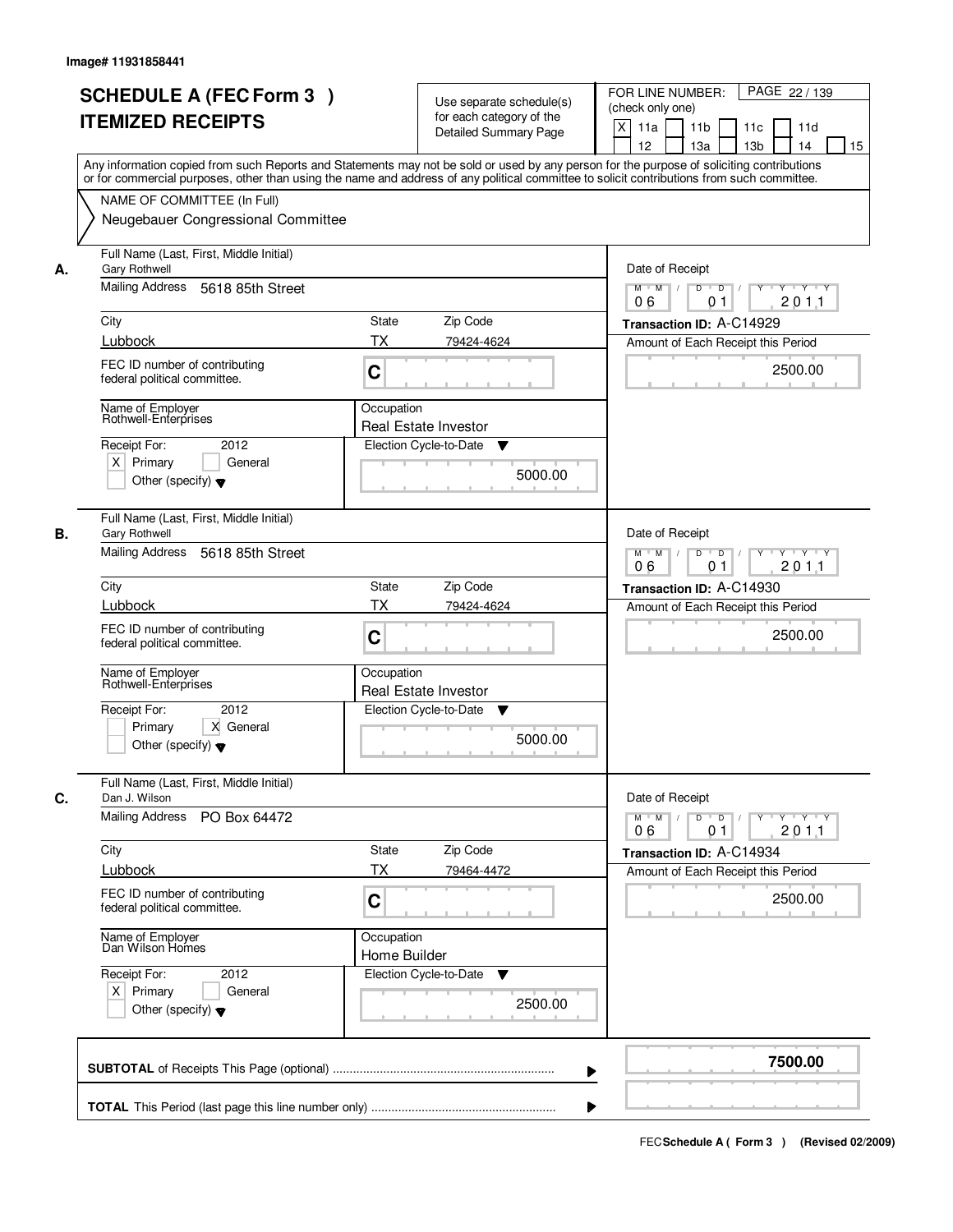|                                      | <b>SCHEDULE A (FEC Form 3)</b><br><b>ITEMIZED RECEIPTS</b>                                                                                                                                                                                                                                                                                                        | Use separate schedule(s)<br>for each category of the<br><b>Detailed Summary Page</b>                                             | PAGE 23 / 139<br>FOR LINE NUMBER:<br>(check only one)<br>X<br>11 <sub>b</sub><br>11a<br>11 <sub>c</sub><br>11d<br>12<br>13 <sub>b</sub><br>14<br>13a<br>15<br>Any information copied from such Reports and Statements may not be sold or used by any person for the purpose of soliciting contributions |
|--------------------------------------|-------------------------------------------------------------------------------------------------------------------------------------------------------------------------------------------------------------------------------------------------------------------------------------------------------------------------------------------------------------------|----------------------------------------------------------------------------------------------------------------------------------|---------------------------------------------------------------------------------------------------------------------------------------------------------------------------------------------------------------------------------------------------------------------------------------------------------|
|                                      | NAME OF COMMITTEE (In Full)<br>Neugebauer Congressional Committee                                                                                                                                                                                                                                                                                                 |                                                                                                                                  | or for commercial purposes, other than using the name and address of any political committee to solicit contributions from such committee.                                                                                                                                                              |
| Lisa Wilson<br>А.<br>City<br>Lubbock | Full Name (Last, First, Middle Initial)<br>Mailing Address PO Box 64472<br>FEC ID number of contributing<br>federal political committee.<br>Name of Employer<br>Dan Wilson Homes<br>2012<br>Receipt For:<br>$X$ Primary<br>General<br>Other (specify) $\blacktriangledown$                                                                                        | <b>State</b><br>Zip Code<br>ТX<br>79464<br>C<br>Occupation<br>Administrative Assistant<br>Election Cycle-to-Date<br>v<br>2500.00 | Date of Receipt<br>$D$ $D$ $1$<br>Y<br>$Y - Y - Y - Y$<br>$M$ $M$ /<br>201.1<br>06<br>01<br>Transaction ID: A-C14935<br>Amount of Each Receipt this Period<br>2500.00                                                                                                                                   |
| В.<br>City                           | Full Name (Last, First, Middle Initial)<br>Michael S. Scrivner<br>Mailing Address 1200 New Hampshire Avenue NW<br>Washington<br>FEC ID number of contributing<br>federal political committee.<br>Name of Employer<br>DowLohnes Gov't Strategies<br>Receipt For:<br>2012<br>$X$ Primary<br>General<br>Other (specify) $\blacktriangledown$                         | Zip Code<br>State<br>DC<br>20036<br>C<br>Occupation<br><b>Executive Vice President</b><br>Election Cycle-to-Date<br>v<br>500.00  | Date of Receipt<br>$M$ $M$ /<br>D<br>$\overline{D}$ /<br>$Y$ <sup>U</sup><br>$Y \dashv Y \dashv Y$<br>07<br>201.1<br>06<br>Transaction ID: A-C14953<br>Amount of Each Receipt this Period<br>500.00                                                                                                     |
| C.<br>City                           | Full Name (Last, First, Middle Initial)<br>John D. Alexander<br><b>Mailing Address</b><br>700 North Saint Marys Street<br><b>Suite 1200</b><br><b>San Antonio</b><br>FEC ID number of contributing<br>federal political committee.<br>Name of Employer<br>Self-Employed<br>Receipt For:<br>2012<br>$X$ Primary<br>General<br>Other (specify) $\blacktriangledown$ | Zip Code<br><b>State</b><br>ТX<br>78205-3510<br>C<br>Occupation<br>Investor<br>Election Cycle-to-Date<br>v<br>250.00             | Date of Receipt<br>$M$ $M$ $M$<br>$D$ $D$ $/$<br>yuryuryury<br>2011<br>06<br>08<br>Transaction ID: A-C14965<br>Amount of Each Receipt this Period<br>250.00                                                                                                                                             |
|                                      |                                                                                                                                                                                                                                                                                                                                                                   |                                                                                                                                  | 3250.00                                                                                                                                                                                                                                                                                                 |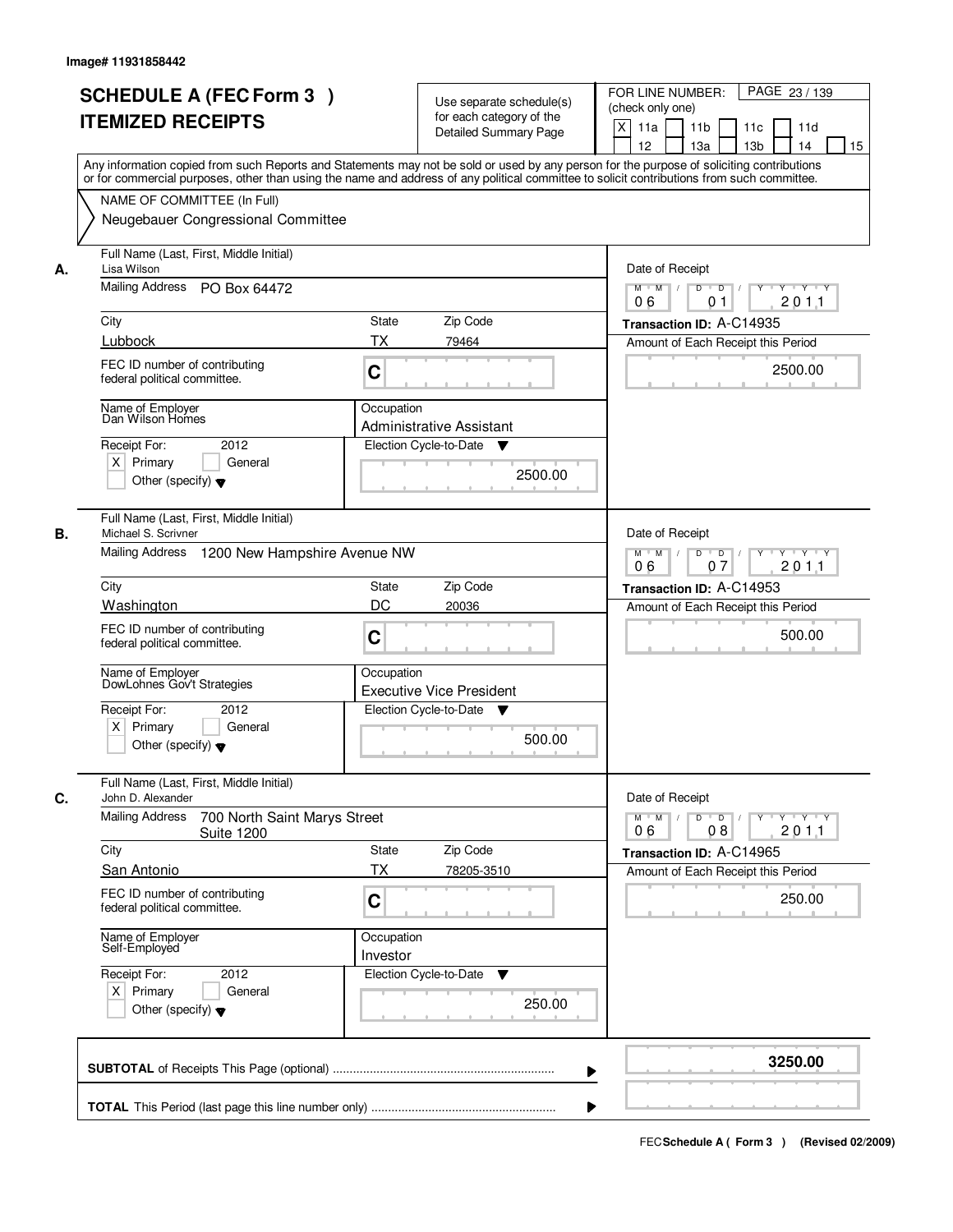|    | <b>SCHEDULE A (FEC Form 3)</b><br><b>ITEMIZED RECEIPTS</b>                                                                                                                                             | Use separate schedule(s)<br>for each category of the<br><b>Detailed Summary Page</b><br>Any information copied from such Reports and Statements may not be sold or used by any person for the purpose of soliciting contributions | PAGE 24 / 139<br>FOR LINE NUMBER:<br>(check only one)<br>X<br>11 <sub>b</sub><br>11a<br>11 <sub>c</sub><br>11d<br>12<br>13 <sub>b</sub><br>14<br>13a<br>15                     |
|----|--------------------------------------------------------------------------------------------------------------------------------------------------------------------------------------------------------|-----------------------------------------------------------------------------------------------------------------------------------------------------------------------------------------------------------------------------------|--------------------------------------------------------------------------------------------------------------------------------------------------------------------------------|
|    | NAME OF COMMITTEE (In Full)<br>Neugebauer Congressional Committee                                                                                                                                      | or for commercial purposes, other than using the name and address of any political committee to solicit contributions from such committee.                                                                                        |                                                                                                                                                                                |
| А. | Full Name (Last, First, Middle Initial)<br>R. Mark Bain<br>Mailing Address<br>3907 76th Street<br>City<br>Lubbock<br>FEC ID number of contributing<br>federal political committee.<br>Name of Employer | <b>State</b><br>Zip Code<br>ТX<br>79423-1118<br>C<br>Occupation                                                                                                                                                                   | Date of Receipt<br>$D$ $D$<br>Y<br>$Y - Y - Y - Y$<br>$M$ $M$ /<br>$\sqrt{ }$<br>201.1<br>06<br>08<br>Transaction ID: A-C14942<br>Amount of Each Receipt this Period<br>500.00 |
|    | <b>First United Bank</b><br>2012<br>Receipt For:<br>$X$ Primary<br>General<br>Other (specify) $\blacktriangledown$                                                                                     | <b>Banker</b><br>Election Cycle-to-Date<br>▼<br>500.00                                                                                                                                                                            |                                                                                                                                                                                |
| В. | Full Name (Last, First, Middle Initial)<br>Ron Butler<br>Mailing Address<br>15 Saint Andrews Street                                                                                                    |                                                                                                                                                                                                                                   | Date of Receipt<br>$M$ $M$ /<br>D<br>$\overline{D}$<br>Y<br>$Y \dashv Y \dashv Y$<br>08<br>201.1<br>06                                                                         |
|    | City<br>Abilene<br>FEC ID number of contributing<br>federal political committee.<br>Name of Employer<br>First Financial Bank                                                                           | Zip Code<br>State<br>TX<br>79606-5123<br>C<br>Occupation                                                                                                                                                                          | Transaction ID: A-C14958<br>Amount of Each Receipt this Period<br>500.00                                                                                                       |
|    | Receipt For:<br>2012<br>$X$ Primary<br>General<br>Other (specify) $\blacktriangledown$                                                                                                                 | <b>Chief Executive Officer</b><br>Election Cycle-to-Date<br>v<br>500.00                                                                                                                                                           |                                                                                                                                                                                |
| C. | Full Name (Last, First, Middle Initial)<br>F. Gary Garczynski<br>Mailing Address 6705 Cedar View Court                                                                                                 |                                                                                                                                                                                                                                   | Date of Receipt<br>$M$ $M$ /<br>$D$ $D$ $I$<br>y y y y y y<br>2011<br>06<br>08                                                                                                 |
|    | City<br>Clifton<br>FEC ID number of contributing<br>federal political committee.                                                                                                                       | Zip Code<br>State<br>VA<br>20124-1433<br>C                                                                                                                                                                                        | Transaction ID: A-C14959<br>Amount of Each Receipt this Period<br>1000.00                                                                                                      |
|    | Name of Employer<br>National Capital Land<br>Receipt For:<br>2012<br>$X$ Primary<br>General<br>Other (specify) $\blacktriangledown$                                                                    | Occupation<br><b>Land Developer</b><br>Election Cycle-to-Date<br>v<br>1000.00                                                                                                                                                     |                                                                                                                                                                                |
|    |                                                                                                                                                                                                        |                                                                                                                                                                                                                                   | 2000.00                                                                                                                                                                        |
|    |                                                                                                                                                                                                        |                                                                                                                                                                                                                                   |                                                                                                                                                                                |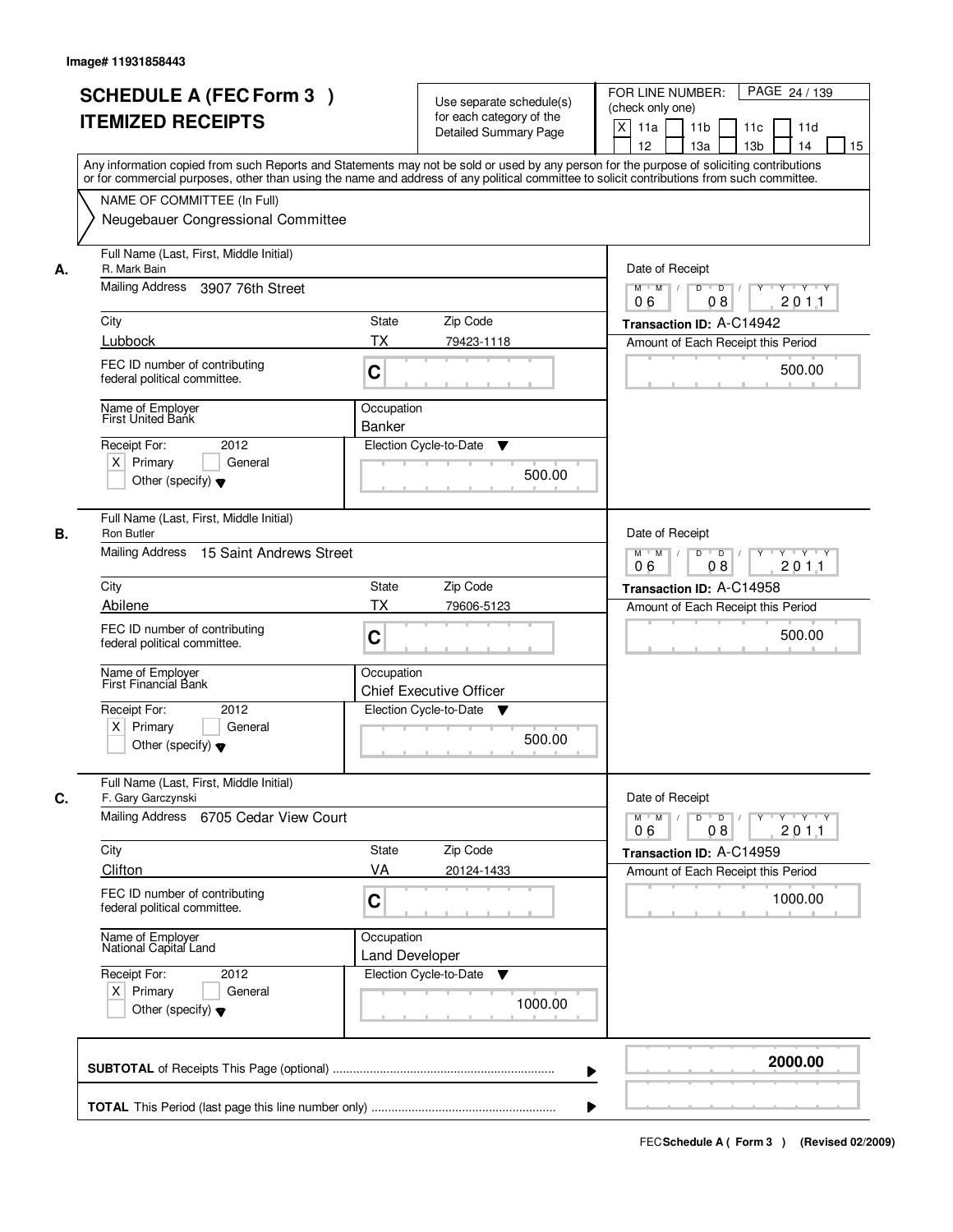|    | <b>SCHEDULE A (FEC Form 3)</b><br><b>ITEMIZED RECEIPTS</b><br>Any information copied from such Reports and Statements may not be sold or used by any person for the purpose of soliciting contributions         | Use separate schedule(s)<br>for each category of the<br><b>Detailed Summary Page</b>  | PAGE 25 / 139<br>FOR LINE NUMBER:<br>(check only one)<br>X<br>11 <sub>b</sub><br>11a<br>11 <sub>c</sub><br>11d<br>12<br>13 <sub>b</sub><br>14<br>13a<br>15           |
|----|-----------------------------------------------------------------------------------------------------------------------------------------------------------------------------------------------------------------|---------------------------------------------------------------------------------------|----------------------------------------------------------------------------------------------------------------------------------------------------------------------|
|    | or for commercial purposes, other than using the name and address of any political committee to solicit contributions from such committee.<br>NAME OF COMMITTEE (In Full)<br>Neugebauer Congressional Committee |                                                                                       |                                                                                                                                                                      |
| А. | Full Name (Last, First, Middle Initial)<br>Phillip D. Green<br>Mailing Address<br>157 Cibolo Ridge Trail<br>City<br>Fair Oak Ranch<br>FEC ID number of contributing<br>federal political committee.             | <b>State</b><br>Zip Code<br>ТX<br>78209<br>C                                          | Date of Receipt<br>$D$ $D$ $I$<br>Y<br>$Y - Y - Y - Y$<br>$M$ $M$ /<br>201.1<br>06<br>08<br>Transaction ID: A-C14960<br>Amount of Each Receipt this Period<br>500.00 |
|    | Name of Employer<br>Frost Bank<br>2012<br>Receipt For:<br>$X$ Primary<br>General<br>Other (specify) $\blacktriangledown$                                                                                        | Occupation<br><b>Chief Financial Officer</b><br>Election Cycle-to-Date<br>v<br>500.00 |                                                                                                                                                                      |
| В. | Full Name (Last, First, Middle Initial)<br>Mike Hensley<br>Mailing Address 178 Pony Express Trail<br>City                                                                                                       | Zip Code<br>State                                                                     | Date of Receipt<br>$M$ $M$ /<br>D<br>$\overline{D}$<br>Y<br>$Y \dashv Y \dashv Y$<br>201.1<br>06<br>08<br>Transaction ID: A-C14943                                   |
|    | Lubbock<br>FEC ID number of contributing<br>federal political committee.<br>Name of Employer<br>Western Bank                                                                                                    | TX<br>79404-1900<br>C<br>Occupation                                                   | Amount of Each Receipt this Period<br>500.00                                                                                                                         |
|    | Receipt For:<br>2012<br>$X$ Primary<br>General<br>Other (specify) $\blacktriangledown$                                                                                                                          | <b>Chief Executive Officer</b><br>Election Cycle-to-Date<br>v<br>500.00               |                                                                                                                                                                      |
| C. | Full Name (Last, First, Middle Initial)<br><b>Beverley Mauldin</b><br><b>Mailing Address</b><br>127 Liveoak Street                                                                                              |                                                                                       | Date of Receipt<br>$M$ $M$ /<br>$D$ $D$ $/$<br>yuryuryury<br>2011<br>06<br>08                                                                                        |
|    | City<br>Hereford<br>FEC ID number of contributing<br>federal political committee.                                                                                                                               | State<br>Zip Code<br>ТX<br>79045-3701<br>C                                            | Transaction ID: A-C14956<br>Amount of Each Receipt this Period<br>250.00                                                                                             |
|    | Name of Employer<br>Not In Workforce<br>Receipt For:<br>2012<br>$X$ Primary<br>General<br>Other (specify) $\blacktriangledown$                                                                                  | Occupation<br>Not In Workforce<br>Election Cycle-to-Date<br>▼<br>250.00               |                                                                                                                                                                      |
|    |                                                                                                                                                                                                                 |                                                                                       | 1250.00                                                                                                                                                              |
|    |                                                                                                                                                                                                                 |                                                                                       |                                                                                                                                                                      |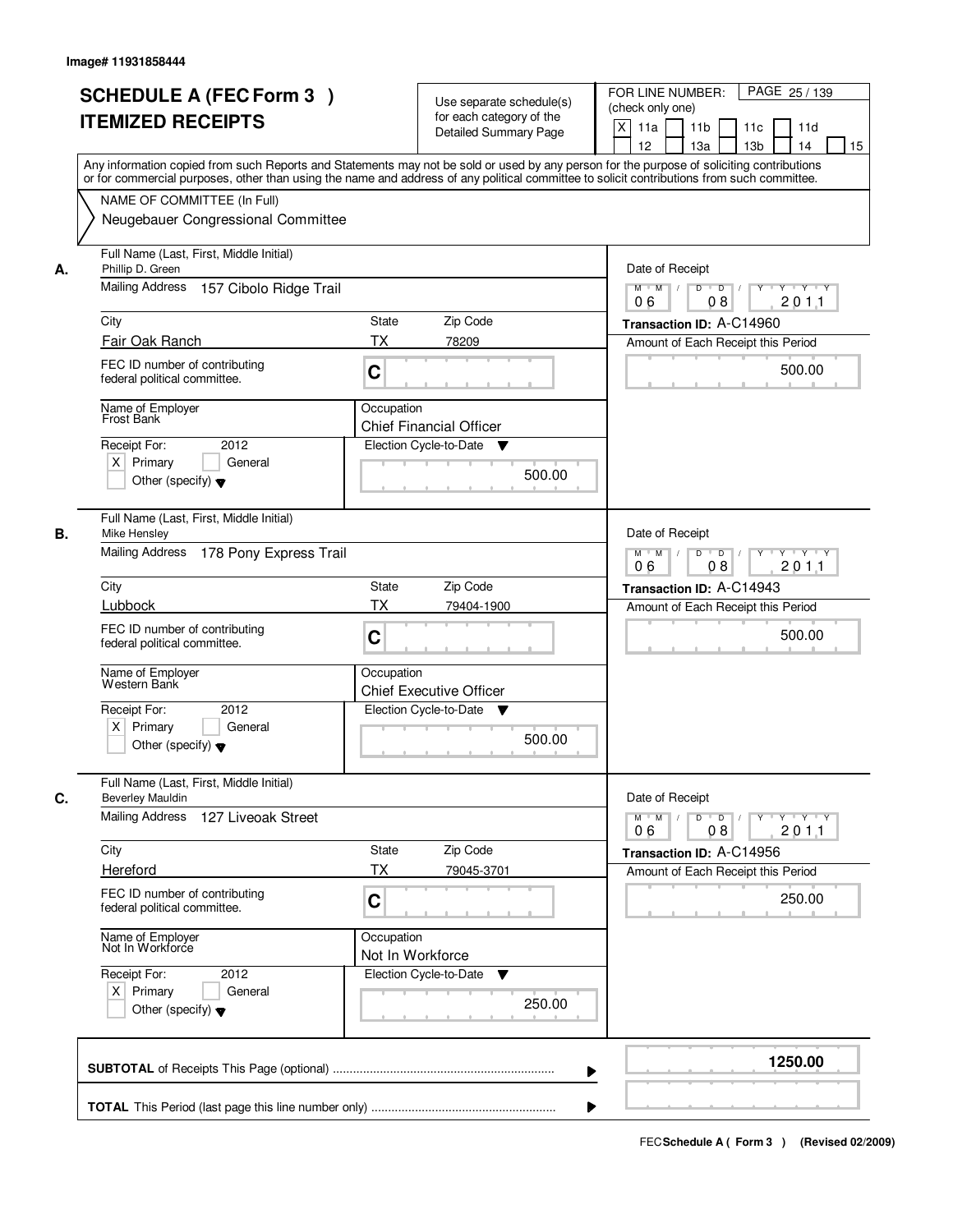| <b>SCHEDULE A (FEC Form 3)</b><br><b>ITEMIZED RECEIPTS</b>                                                                                                                                                                                                                                                                                                         | Use separate schedule(s)<br>for each category of the<br><b>Detailed Summary Page</b><br>Any information copied from such Reports and Statements may not be sold or used by any person for the purpose of soliciting contributions | PAGE 26 / 139<br>FOR LINE NUMBER:<br>(check only one)<br>X<br>11 <sub>b</sub><br>11a<br>11c<br>11d<br>12<br>13 <sub>b</sub><br>14<br>13a<br>15                                                     |
|--------------------------------------------------------------------------------------------------------------------------------------------------------------------------------------------------------------------------------------------------------------------------------------------------------------------------------------------------------------------|-----------------------------------------------------------------------------------------------------------------------------------------------------------------------------------------------------------------------------------|----------------------------------------------------------------------------------------------------------------------------------------------------------------------------------------------------|
| NAME OF COMMITTEE (In Full)<br>Neugebauer Congressional Committee                                                                                                                                                                                                                                                                                                  | or for commercial purposes, other than using the name and address of any political committee to solicit contributions from such committee.                                                                                        |                                                                                                                                                                                                    |
| Full Name (Last, First, Middle Initial)<br>Mike Mauldin<br>А.<br>Mailing Address 127 Liveoak Street<br>City<br>Hereford<br>FEC ID number of contributing<br>federal political committee.<br>Name of Employer                                                                                                                                                       | <b>State</b><br>Zip Code<br>ТX<br>79045-3701<br>C<br>Occupation                                                                                                                                                                   | Date of Receipt<br>$D$ $D$ $I$<br>$Y$ <sup>U</sup><br>$Y - Y - Y - Y$<br>$M$ $M$ /<br>201.1<br>06<br>08<br>Transaction ID: A-C14957<br>Amount of Each Receipt this Period<br>250.00                |
| First Financial Bank<br>2012<br>Receipt For:<br>$X$ Primary<br>General<br>Other (specify) $\blacktriangledown$                                                                                                                                                                                                                                                     | <b>Banker</b><br>Election Cycle-to-Date<br>▼<br>250.00                                                                                                                                                                            |                                                                                                                                                                                                    |
| Full Name (Last, First, Middle Initial)<br>Edward E. Whitacre, Jr.<br>В.<br>Mailing Address<br>745 East Mulberry Avenue<br>Suite 475<br>City<br>San Antonio<br>FEC ID number of contributing<br>federal political committee.<br>Name of Employer<br>Retired<br>Receipt For:<br>2012<br>$X$ Primary<br>General<br>Other (specify) $\blacktriangledown$              | Zip Code<br>State<br>TX<br>78212<br>C<br>Occupation<br>Retired<br>Election Cycle-to-Date<br>▼<br>1000.00                                                                                                                          | Date of Receipt<br>$M$ $M$ /<br>D<br>$\overline{D}$<br>$Y$ <sup>U</sup><br>$Y \dashv Y \dashv Y$<br>201.1<br>06<br>08<br>Transaction ID: A-C14963<br>Amount of Each Receipt this Period<br>1000.00 |
| Full Name (Last, First, Middle Initial)<br>C.<br>Charles E. Amato<br><b>Mailing Address</b><br>9311 San Pedro Avenue<br>Suite 600<br>City<br>San Antonio<br>FEC ID number of contributing<br>federal political committee.<br>Name of Employer<br>SW Business Corporation<br>Receipt For:<br>2012<br>$X$ Primary<br>General<br>Other (specify) $\blacktriangledown$ | Zip Code<br><b>State</b><br>ТX<br>78216-4459<br>C<br>Occupation<br>Chairman<br>Election Cycle-to-Date<br>v<br>2500.00                                                                                                             | Date of Receipt<br>$M$ $M$ $M$<br>$D$ $D$ $l$<br><u> Y LY LY LY</u><br>2011<br>06<br>15<br>Transaction ID: A-C14991<br>Amount of Each Receipt this Period<br>2500.00                               |
|                                                                                                                                                                                                                                                                                                                                                                    |                                                                                                                                                                                                                                   | 3750.00                                                                                                                                                                                            |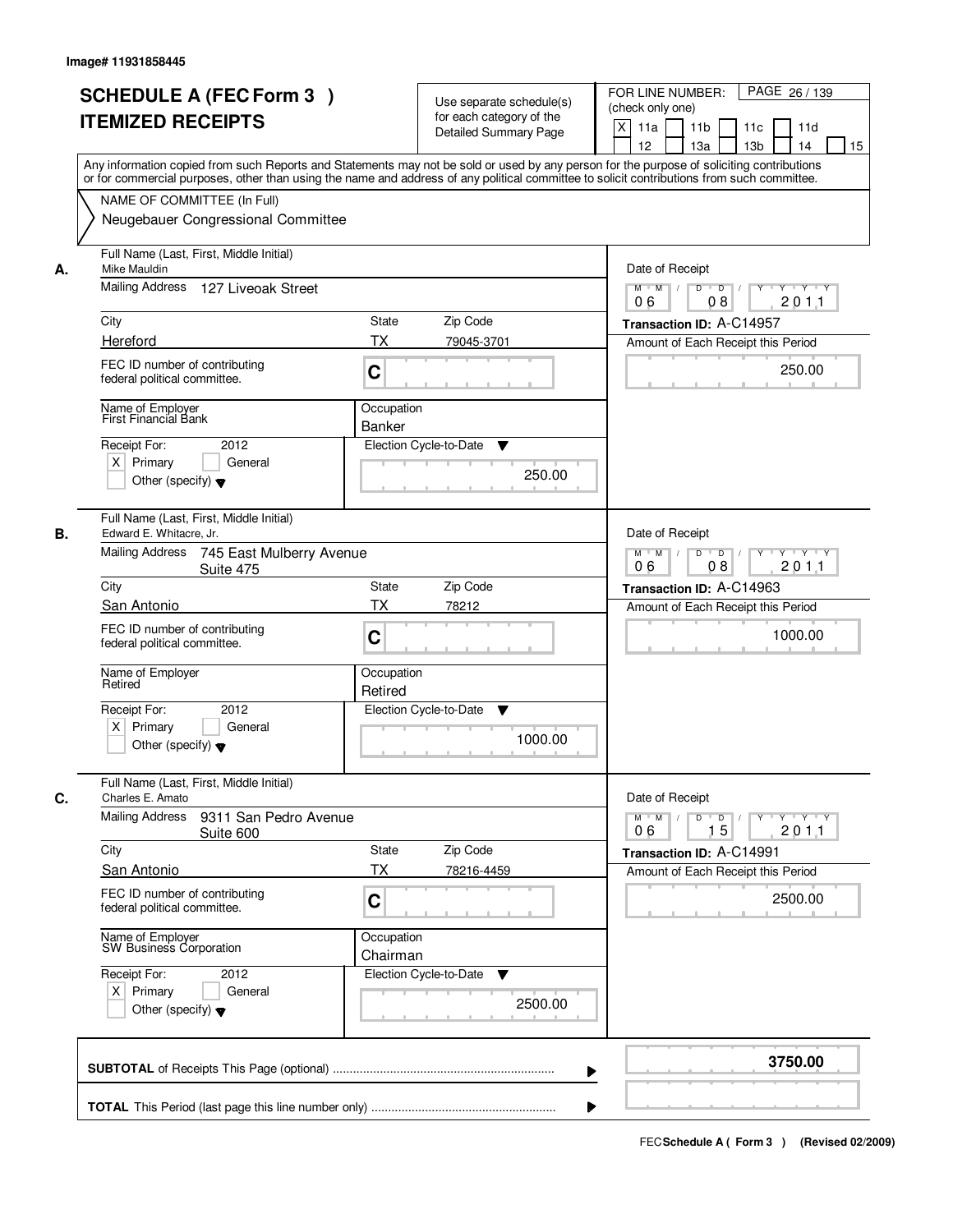|    | <b>SCHEDULE A (FEC Form 3)</b>                                                                                                             | Use separate schedule(s)                                                 | PAGE 27 / 139<br>FOR LINE NUMBER:                                               |
|----|--------------------------------------------------------------------------------------------------------------------------------------------|--------------------------------------------------------------------------|---------------------------------------------------------------------------------|
|    | <b>ITEMIZED RECEIPTS</b>                                                                                                                   | for each category of the                                                 | (check only one)                                                                |
|    |                                                                                                                                            | Detailed Summary Page                                                    | $\mathsf{X}$<br>11a<br>11 <sub>b</sub><br>11c<br>11d                            |
|    | Any information copied from such Reports and Statements may not be sold or used by any person for the purpose of soliciting contributions  |                                                                          | 12<br>13a<br>13 <sub>b</sub><br>14<br>15                                        |
|    | or for commercial purposes, other than using the name and address of any political committee to solicit contributions from such committee. |                                                                          |                                                                                 |
|    | NAME OF COMMITTEE (In Full)                                                                                                                |                                                                          |                                                                                 |
|    | Neugebauer Congressional Committee                                                                                                         |                                                                          |                                                                                 |
| А. | Full Name (Last, First, Middle Initial)<br><b>Dalton Chester</b>                                                                           | Date of Receipt                                                          |                                                                                 |
|    | Mailing Address 2402 Cinco Woods                                                                                                           | $\overline{D}$<br><b>TY TY</b><br>$M$ $M$<br>D<br>Y<br>15<br>201.1<br>06 |                                                                                 |
|    | City                                                                                                                                       | <b>State</b><br>Zip Code                                                 | Transaction ID: A-C14974                                                        |
|    | San Antonio                                                                                                                                | <b>TX</b><br>78259                                                       | Amount of Each Receipt this Period                                              |
|    | FEC ID number of contributing                                                                                                              |                                                                          |                                                                                 |
|    | federal political committee.                                                                                                               | C                                                                        | 2500.00                                                                         |
|    | Name of Employer<br>Transportation Insurance                                                                                               | Occupation                                                               |                                                                                 |
|    |                                                                                                                                            | Principal                                                                |                                                                                 |
|    | Receipt For:<br>2012                                                                                                                       | Election Cycle-to-Date<br>▼                                              |                                                                                 |
|    | $X$ Primary<br>General<br>Other (specify) $\blacktriangledown$                                                                             | 2500.00                                                                  |                                                                                 |
|    |                                                                                                                                            |                                                                          |                                                                                 |
| В. | Full Name (Last, First, Middle Initial)<br>Larry D. Franklin                                                                               |                                                                          | Date of Receipt                                                                 |
|    | Mailing Address<br>9601 McAllister Freeway                                                                                                 |                                                                          | $M$ $M$ /<br>$D$ $D$ $/$<br>Y Y Y Y Y Y                                         |
|    |                                                                                                                                            |                                                                          | 15<br>201.1<br>06                                                               |
|    | City                                                                                                                                       | Zip Code<br><b>State</b>                                                 | Transaction ID: A-C14973                                                        |
|    | San Antonio                                                                                                                                | <b>TX</b><br>78216-4681                                                  | Amount of Each Receipt this Period                                              |
|    | FEC ID number of contributing<br>federal political committee.                                                                              | C                                                                        | 2500.00                                                                         |
|    | Name of Employer<br>Harte & Hanks Inc.                                                                                                     | Occupation<br>Chairman & Chief Executive Officer                         |                                                                                 |
|    | Receipt For:<br>2012                                                                                                                       | Election Cycle-to-Date<br><b>V</b>                                       |                                                                                 |
|    | $X$ Primary<br>General                                                                                                                     | 2500.00                                                                  |                                                                                 |
|    | Other (specify) $\blacktriangledown$                                                                                                       |                                                                          |                                                                                 |
| C. | Full Name (Last, First, Middle Initial)<br>Jesse Hereford                                                                                  |                                                                          | Date of Receipt                                                                 |
|    | Mailing Address<br>887 Burr Road                                                                                                           |                                                                          | $D$ $D$ $/$<br>$M^{\prime}$ M $\rightarrow$ /<br>yuryuryury<br>2011<br>06<br>15 |
|    | City                                                                                                                                       | Zip Code<br>State                                                        | Transaction ID: A-C14972                                                        |
|    | San Antonio                                                                                                                                | <b>TX</b><br>78209-6106                                                  | Amount of Each Receipt this Period                                              |
|    | FEC ID number of contributing                                                                                                              |                                                                          |                                                                                 |
|    | federal political committee.                                                                                                               | C                                                                        | 1000.00                                                                         |
|    | Name of Employer<br>S&B Infrastructure, Ltd.                                                                                               | Occupation<br>Director of Government Relations                           |                                                                                 |
|    | Receipt For:<br>2012                                                                                                                       | Election Cycle-to-Date<br>v                                              |                                                                                 |
|    | $X$ Primary<br>General                                                                                                                     |                                                                          |                                                                                 |
|    | Other (specify) $\blacktriangledown$                                                                                                       | 1000.00                                                                  |                                                                                 |
|    |                                                                                                                                            |                                                                          | 6000.00                                                                         |
|    |                                                                                                                                            | ▶                                                                        |                                                                                 |
|    |                                                                                                                                            |                                                                          |                                                                                 |
|    |                                                                                                                                            |                                                                          |                                                                                 |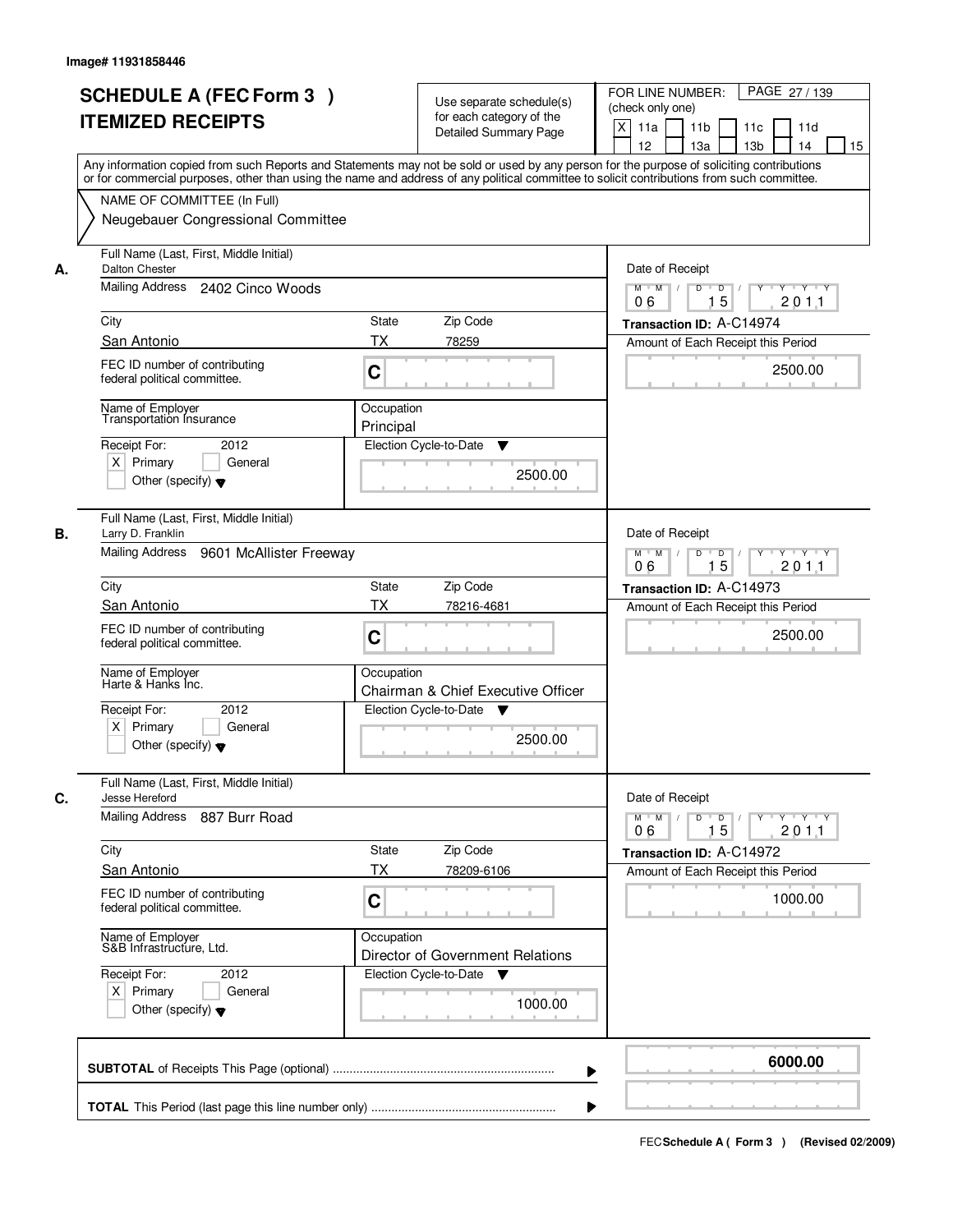|    | <b>SCHEDULE A (FEC Form 3)</b><br><b>ITEMIZED RECEIPTS</b>                                                                        | Use separate schedule(s)<br>for each category of the<br><b>Detailed Summary Page</b><br>Any information copied from such Reports and Statements may not be sold or used by any person for the purpose of soliciting contributions | PAGE 28 / 139<br>FOR LINE NUMBER:<br>(check only one)<br>X<br>11 <sub>b</sub><br>11a<br>11 <sub>c</sub><br>11d<br>12<br>13 <sub>b</sub><br>14<br>13a<br>15 |
|----|-----------------------------------------------------------------------------------------------------------------------------------|-----------------------------------------------------------------------------------------------------------------------------------------------------------------------------------------------------------------------------------|------------------------------------------------------------------------------------------------------------------------------------------------------------|
|    | NAME OF COMMITTEE (In Full)<br>Neugebauer Congressional Committee                                                                 | or for commercial purposes, other than using the name and address of any political committee to solicit contributions from such committee.                                                                                        |                                                                                                                                                            |
| А. | Full Name (Last, First, Middle Initial)<br>Jane H. Macon<br><b>Mailing Address</b><br>300 Convent Street<br><b>Suite 2200</b>     |                                                                                                                                                                                                                                   | Date of Receipt<br>$D$ $D$<br>Y<br>$Y - Y - Y - Y$<br>$M$ $M$ /<br>15<br>201.1<br>06                                                                       |
|    | City                                                                                                                              | <b>State</b><br>Zip Code                                                                                                                                                                                                          | Transaction ID: A-C14996                                                                                                                                   |
|    | San Antonio                                                                                                                       | ТX<br>78205-3720                                                                                                                                                                                                                  | Amount of Each Receipt this Period                                                                                                                         |
|    | FEC ID number of contributing<br>federal political committee.                                                                     | C                                                                                                                                                                                                                                 | 250.00                                                                                                                                                     |
|    | Name of Employer<br>Homemaker<br>2012<br>Receipt For:                                                                             | Occupation<br>Homemaker<br>Election Cycle-to-Date<br>▼                                                                                                                                                                            |                                                                                                                                                            |
|    | $X$ Primary<br>General<br>Other (specify) $\blacktriangledown$                                                                    | 250.00                                                                                                                                                                                                                            |                                                                                                                                                            |
| В. | Full Name (Last, First, Middle Initial)<br>John Montford<br>Mailing Address<br>1 Buckingham Court                                 |                                                                                                                                                                                                                                   | Date of Receipt<br>$M$ $M$ /<br>D<br>$\Box$<br>$Y$ <sup><math>\top</math></sup><br>Y Y Y Y                                                                 |
|    |                                                                                                                                   |                                                                                                                                                                                                                                   | 15<br>201.1<br>06                                                                                                                                          |
|    | City                                                                                                                              | Zip Code<br>State                                                                                                                                                                                                                 | Transaction ID: A-C14993                                                                                                                                   |
|    | San Antonio<br>FEC ID number of contributing<br>federal political committee.                                                      | TX<br>78257-1708<br>C                                                                                                                                                                                                             | Amount of Each Receipt this Period<br>1000.00                                                                                                              |
|    | Name of Employer<br>JTM Consulting, LLC<br>Receipt For:<br>2012<br>$X$ Primary<br>General<br>Other (specify) $\blacktriangledown$ | Occupation<br>Consultant<br>Election Cycle-to-Date<br>▼<br>1000.00                                                                                                                                                                |                                                                                                                                                            |
| C. | Full Name (Last, First, Middle Initial)<br>L. Charles Neely, Jr.                                                                  |                                                                                                                                                                                                                                   | Date of Receipt                                                                                                                                            |
|    | Mailing Address 610 Bentley Manor                                                                                                 |                                                                                                                                                                                                                                   | $M$ $M$<br>$D$ $D$ $l$<br>y y y y y<br>2011<br>06<br>15                                                                                                    |
|    | City                                                                                                                              | Zip Code<br>State                                                                                                                                                                                                                 | Transaction ID: A-C14995                                                                                                                                   |
|    | <b>Shavano Park</b>                                                                                                               | ТX<br>78249-2079                                                                                                                                                                                                                  | Amount of Each Receipt this Period                                                                                                                         |
|    | FEC ID number of contributing<br>federal political committee.                                                                     | C                                                                                                                                                                                                                                 | 1000.00                                                                                                                                                    |
|    | Name of Employer<br>San Antonio Steel Company                                                                                     | Occupation<br><b>Chief Executive Officer</b>                                                                                                                                                                                      |                                                                                                                                                            |
|    | Receipt For:<br>2012<br>$X$ Primary<br>General<br>Other (specify) $\blacktriangledown$                                            | Election Cycle-to-Date ▼<br>1000.00                                                                                                                                                                                               |                                                                                                                                                            |
|    |                                                                                                                                   |                                                                                                                                                                                                                                   | 2250.00                                                                                                                                                    |
|    |                                                                                                                                   |                                                                                                                                                                                                                                   |                                                                                                                                                            |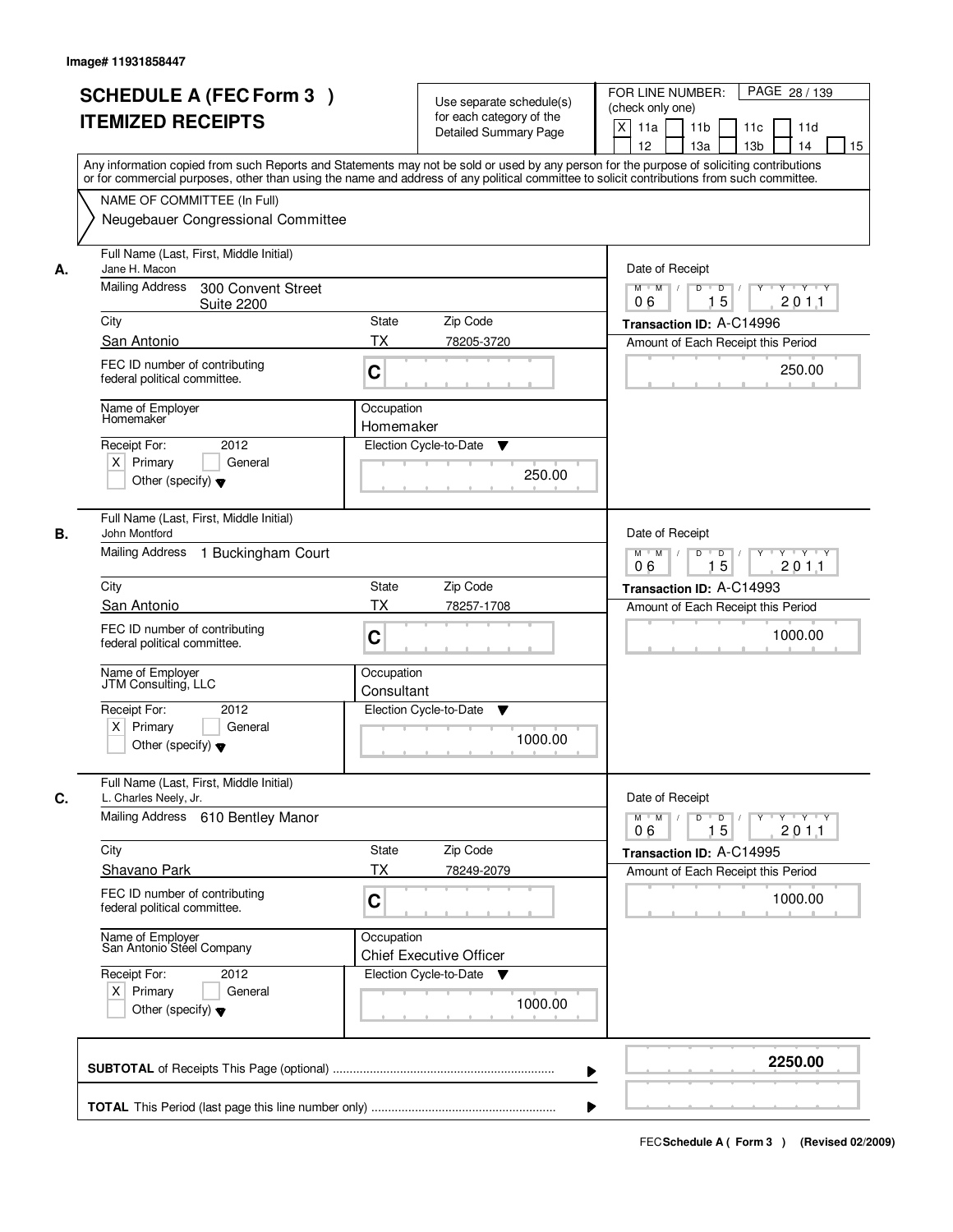| <b>SCHEDULE A (FEC Form 3)</b><br><b>ITEMIZED RECEIPTS</b>                                                                            | Use separate schedule(s)<br>for each category of the<br><b>Detailed Summary Page</b><br>Any information copied from such Reports and Statements may not be sold or used by any person for the purpose of soliciting contributions | PAGE 29 / 139<br>FOR LINE NUMBER:<br>(check only one)<br>X<br>11a<br>11 <sub>b</sub><br>11c<br>11d<br>12<br>13a<br>13 <sub>b</sub><br>14<br>15 |
|---------------------------------------------------------------------------------------------------------------------------------------|-----------------------------------------------------------------------------------------------------------------------------------------------------------------------------------------------------------------------------------|------------------------------------------------------------------------------------------------------------------------------------------------|
| NAME OF COMMITTEE (In Full)<br>Neugebauer Congressional Committee                                                                     | or for commercial purposes, other than using the name and address of any political committee to solicit contributions from such committee.                                                                                        |                                                                                                                                                |
| Full Name (Last, First, Middle Initial)<br>Richard J. Leidl<br>А.<br>Mailing Address<br>7304 Durbin Terrace<br>City                   | State<br>Zip Code                                                                                                                                                                                                                 | Date of Receipt<br>$\overline{D}$<br>$M$ $M$ /<br>D<br>$Y \cup Y \cup Y$<br>201.1<br>06<br>20<br>Transaction ID: A-C14986                      |
| Bethesda<br>FEC ID number of contributing<br>federal political committee.                                                             | <b>MD</b><br>20817-6127<br>C                                                                                                                                                                                                      | Amount of Each Receipt this Period<br>1500.00                                                                                                  |
| Name of Employer<br>Richard J. Leidl, PC<br>2012<br>Receipt For:<br>$X$ Primary<br>General<br>Other (specify) $\blacktriangledown$    | Occupation<br>Principal<br>Election Cycle-to-Date<br>▼<br>2500.00                                                                                                                                                                 |                                                                                                                                                |
| Full Name (Last, First, Middle Initial)<br>В.<br>Stephen B. Clark<br>Mailing Address 9273 Lerwick Drive                               |                                                                                                                                                                                                                                   | Date of Receipt<br>D<br>$\overline{D}$ $\overline{I}$<br>$M$ $M$ /<br>Y<br>$Y \dashv Y \dashv Y$<br>24<br>201.1<br>06                          |
| City<br>Dublin<br>FEC ID number of contributing<br>federal political committee.                                                       | Zip Code<br>State<br>OH<br>43017<br>C                                                                                                                                                                                             | Transaction ID: A-C15015<br>Amount of Each Receipt this Period<br>500.00                                                                       |
| Name of Employer<br>Clark, Lytle & Geduldig<br>Receipt For:<br>2012<br>$X$ Primary<br>General<br>Other (specify) $\blacktriangledown$ | Occupation<br>President<br>Election Cycle-to-Date<br>v<br>500.00                                                                                                                                                                  |                                                                                                                                                |
| Full Name (Last, First, Middle Initial)<br>C.<br>David M. Harmon<br>Mailing Address<br>24 North Rim Road                              |                                                                                                                                                                                                                                   | Date of Receipt<br>$M$ $M$<br>$D$ $D$ $/$<br>$Y - Y - Y - Y$<br>$Y$ <sup>U</sup>                                                               |
| City<br><b>Ransom Canyon</b><br>FEC ID number of contributing<br>federal political committee.                                         | Zip Code<br>State<br><b>TX</b><br>79366-2226<br>C                                                                                                                                                                                 | 2011<br>06<br>30<br>Transaction ID: A-C15034<br>Amount of Each Receipt this Period<br>1000.00                                                  |
| Name of Employer<br>ABC Bank<br>Receipt For:<br>2012<br>$X$ Primary<br>General<br>Other (specify) $\blacktriangledown$                | Occupation<br>President & Chief Executive Officer<br>Election Cycle-to-Date<br><b>V</b><br>1000.00                                                                                                                                |                                                                                                                                                |
|                                                                                                                                       |                                                                                                                                                                                                                                   | 3000.00<br>77570.00                                                                                                                            |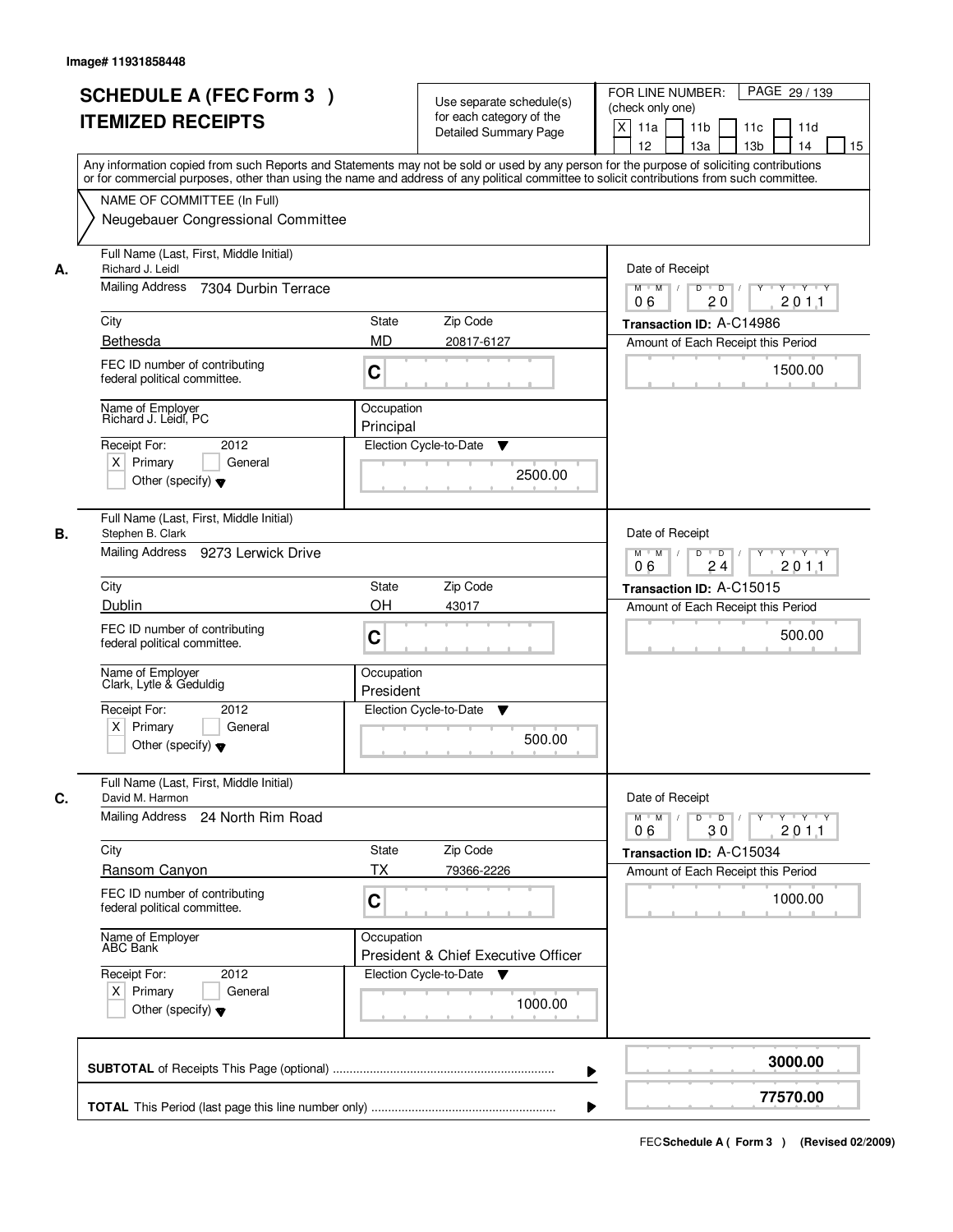|      | <b>SCHEDULE A (FEC Form 3)</b><br><b>ITEMIZED RECEIPTS</b><br>Any information copied from such Reports and Statements may not be sold or used by any person for the purpose of soliciting contributions         |              | Use separate schedule(s)<br>for each category of the<br><b>Detailed Summary Page</b> | FOR LINE NUMBER:<br>(check only one)<br>11a<br>12 <sup>2</sup> | PAGE 30 / 139<br>11 <sub>b</sub><br>м<br>11c<br>11d<br>13 <sub>b</sub><br>14<br>13a<br>15 |
|------|-----------------------------------------------------------------------------------------------------------------------------------------------------------------------------------------------------------------|--------------|--------------------------------------------------------------------------------------|----------------------------------------------------------------|-------------------------------------------------------------------------------------------|
|      | or for commercial purposes, other than using the name and address of any political committee to solicit contributions from such committee.<br>NAME OF COMMITTEE (In Full)<br>Neugebauer Congressional Committee |              |                                                                                      |                                                                |                                                                                           |
| А.   | Full Name (Last, First, Middle Initial)<br>K&L Gates, LLP Political Action Committee<br>Mailing Address 1601 K Street NW                                                                                        |              |                                                                                      | Date of Receipt<br>$M$ $M$<br>0 <sub>4</sub>                   | $D$ $D$ $I$<br>Y Y Y Y<br>$Y$ <sup>U</sup><br>07<br>201.1                                 |
| City | Suite 500                                                                                                                                                                                                       | <b>State</b> | Zip Code                                                                             |                                                                | Transaction ID: A-C14732                                                                  |
|      | Washington                                                                                                                                                                                                      | DC           | 20006-1682                                                                           |                                                                | Amount of Each Receipt this Period                                                        |
|      | FEC ID number of contributing<br>federal political committee.                                                                                                                                                   | C            | C00213173                                                                            |                                                                | 1000.00                                                                                   |
|      | Name of Employer                                                                                                                                                                                                | Occupation   |                                                                                      |                                                                |                                                                                           |
|      | Receipt For:<br>2012<br>$X$ Primary<br>General<br>Other (specify) $\blacktriangledown$                                                                                                                          |              | Election Cycle-to-Date<br>▼<br>2000.00                                               |                                                                |                                                                                           |
| В.   | Full Name (Last, First, Middle Initial)<br>National Association of Federal Credit Unions PAC (NAFCU PAC)<br>Mailing Address 3138 10th Street North                                                              |              |                                                                                      | Date of Receipt<br>$M$ $M$ /<br>0 <sub>4</sub>                 | D<br>$\Box$ D $\Box$<br>$Y + Y + Y$<br>07<br>2011                                         |
| City |                                                                                                                                                                                                                 | <b>State</b> | Zip Code                                                                             |                                                                | Transaction ID: A-C14730                                                                  |
|      | Arlington                                                                                                                                                                                                       | VA           | 22201-2160                                                                           |                                                                | Amount of Each Receipt this Period                                                        |
|      | FEC ID number of contributing<br>federal political committee.                                                                                                                                                   | С            | C00040659                                                                            |                                                                | 1000.00                                                                                   |
|      | Name of Employer                                                                                                                                                                                                | Occupation   |                                                                                      |                                                                |                                                                                           |
|      | Receipt For:<br>2012<br>$X$ Primary<br>General<br>Other (specify) $\blacktriangledown$                                                                                                                          |              | Election Cycle-to-Date<br>▼<br>2000.00                                               |                                                                |                                                                                           |
| C.   | Full Name (Last, First, Middle Initial)<br>National Chicken Council PAC                                                                                                                                         |              |                                                                                      | Date of Receipt                                                |                                                                                           |
|      | <b>Mailing Address</b><br>1015 15th Street NW<br>Suite 930                                                                                                                                                      |              |                                                                                      | $M$ $M$ $M$<br>04                                              | $D$ $D$ $I$<br>yuryuryury<br>2011<br>07                                                   |
| City |                                                                                                                                                                                                                 | <b>State</b> | Zip Code                                                                             |                                                                | Transaction ID: A-C14731                                                                  |
|      | Washington                                                                                                                                                                                                      | DC           | 20005-2622                                                                           |                                                                | Amount of Each Receipt this Period                                                        |
|      | FEC ID number of contributing<br>federal political committee.                                                                                                                                                   | C            | C00034272                                                                            |                                                                | 1000.00                                                                                   |
|      | Name of Employer                                                                                                                                                                                                | Occupation   |                                                                                      |                                                                |                                                                                           |
|      | Receipt For:<br>2012<br>$X$ Primary<br>General<br>Other (specify) $\blacktriangledown$                                                                                                                          |              | Election Cycle-to-Date<br>v<br>1000.00                                               |                                                                |                                                                                           |
|      |                                                                                                                                                                                                                 |              |                                                                                      |                                                                | 3000.00                                                                                   |
|      |                                                                                                                                                                                                                 |              |                                                                                      |                                                                |                                                                                           |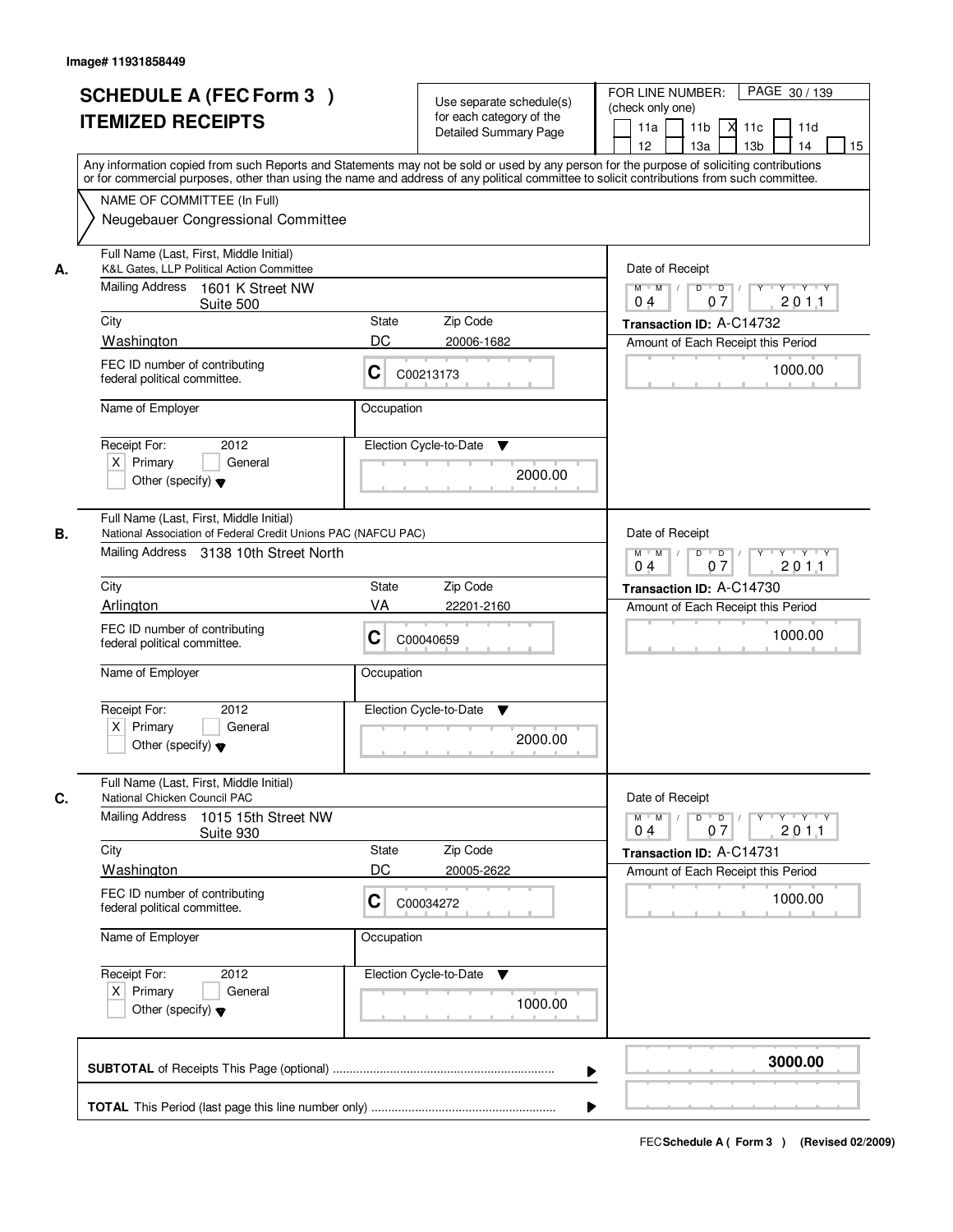|    | <b>SCHEDULE A (FEC Form 3)</b><br><b>ITEMIZED RECEIPTS</b><br>Any information copied from such Reports and Statements may not be sold or used by any person for the purpose of soliciting contributions         | Use separate schedule(s)<br>for each category of the<br><b>Detailed Summary Page</b> | PAGE 31 / 139<br>FOR LINE NUMBER:<br>(check only one)<br>11 <sub>b</sub><br>11a<br>-XI<br>11c<br>11d<br>13 <sub>b</sub><br>14<br>12<br>13a<br>15 |
|----|-----------------------------------------------------------------------------------------------------------------------------------------------------------------------------------------------------------------|--------------------------------------------------------------------------------------|--------------------------------------------------------------------------------------------------------------------------------------------------|
|    | or for commercial purposes, other than using the name and address of any political committee to solicit contributions from such committee.<br>NAME OF COMMITTEE (In Full)<br>Neugebauer Congressional Committee |                                                                                      |                                                                                                                                                  |
| А. | Full Name (Last, First, Middle Initial)<br>National Venture Capital Association (VenturePAC)<br>Mailing Address 1655 Fort Myer Drive<br>Suite 850                                                               |                                                                                      | Date of Receipt<br>$D$ $D$<br>$Y$ <sup>U</sup><br>$Y - Y - Y - Y$<br>$M$ $M$ /<br>07<br>201.1<br>0 <sub>4</sub>                                  |
|    | City                                                                                                                                                                                                            | <b>State</b><br>Zip Code                                                             | Transaction ID: A-C14729                                                                                                                         |
|    | Arlington                                                                                                                                                                                                       | VA<br>22209-3199                                                                     | Amount of Each Receipt this Period                                                                                                               |
|    | FEC ID number of contributing<br>federal political committee.                                                                                                                                                   | C<br>C00150367                                                                       | 2000.00                                                                                                                                          |
|    | Name of Employer                                                                                                                                                                                                | Occupation                                                                           |                                                                                                                                                  |
|    | 2012<br>Receipt For:<br>$X$ Primary<br>General<br>Other (specify) $\blacktriangledown$                                                                                                                          | Election Cycle-to-Date<br>▼<br>2000.00                                               |                                                                                                                                                  |
| В. | Full Name (Last, First, Middle Initial)<br>MasterCard International, Inc. Employees PAC<br>Mailing Address 2000 Purchase Street                                                                                 |                                                                                      | Date of Receipt<br>$M$ $M$ /<br>D<br>$\overline{D}$ /<br>$Y \dashv Y \dashv Y$<br>12<br>201.1<br>04                                              |
|    | City                                                                                                                                                                                                            | Zip Code<br>State                                                                    | Transaction ID: A-114733                                                                                                                         |
|    | Purchase                                                                                                                                                                                                        | <b>NY</b><br>10577-2405                                                              | Amount of Each Receipt this Period                                                                                                               |
|    | FEC ID number of contributing<br>federal political committee.                                                                                                                                                   | C<br>C00410274                                                                       | 650.00                                                                                                                                           |
|    | Name of Employer                                                                                                                                                                                                | Occupation                                                                           | Inkind: Faxes, Calls & Em-<br>ails                                                                                                               |
|    | Receipt For:<br>2012<br>$X$ Primary<br>General<br>Other (specify) $\blacktriangledown$                                                                                                                          | Election Cycle-to-Date<br>▼<br>1650.00                                               |                                                                                                                                                  |
|    | Full Name (Last, First, Middle Initial)<br>American Association of Crop Insurers Political Action Committee (AACI PAC)                                                                                          |                                                                                      | Date of Receipt                                                                                                                                  |
| C. | Mailing Address<br>1 Massachusetts Avenue NW<br>Suite 800                                                                                                                                                       |                                                                                      | $M$ $M$<br>$D$ $D$ $l$<br><u>y y y y y y</u><br>201.1<br>04<br>14                                                                                |
|    | City                                                                                                                                                                                                            | Zip Code<br><b>State</b>                                                             | Transaction ID: A-C14767                                                                                                                         |
|    | Washington                                                                                                                                                                                                      | DC<br>20001-1401                                                                     | Amount of Each Receipt this Period                                                                                                               |
|    | FEC ID number of contributing<br>federal political committee.                                                                                                                                                   | C<br>C00172833                                                                       | 1000.00                                                                                                                                          |
|    | Name of Employer                                                                                                                                                                                                | Occupation                                                                           |                                                                                                                                                  |
|    | Receipt For:<br>2012<br>$X$ Primary<br>General<br>Other (specify) $\blacktriangledown$                                                                                                                          | Election Cycle-to-Date ▼<br>1000.00                                                  |                                                                                                                                                  |
|    |                                                                                                                                                                                                                 |                                                                                      | 3650.00                                                                                                                                          |
|    |                                                                                                                                                                                                                 |                                                                                      |                                                                                                                                                  |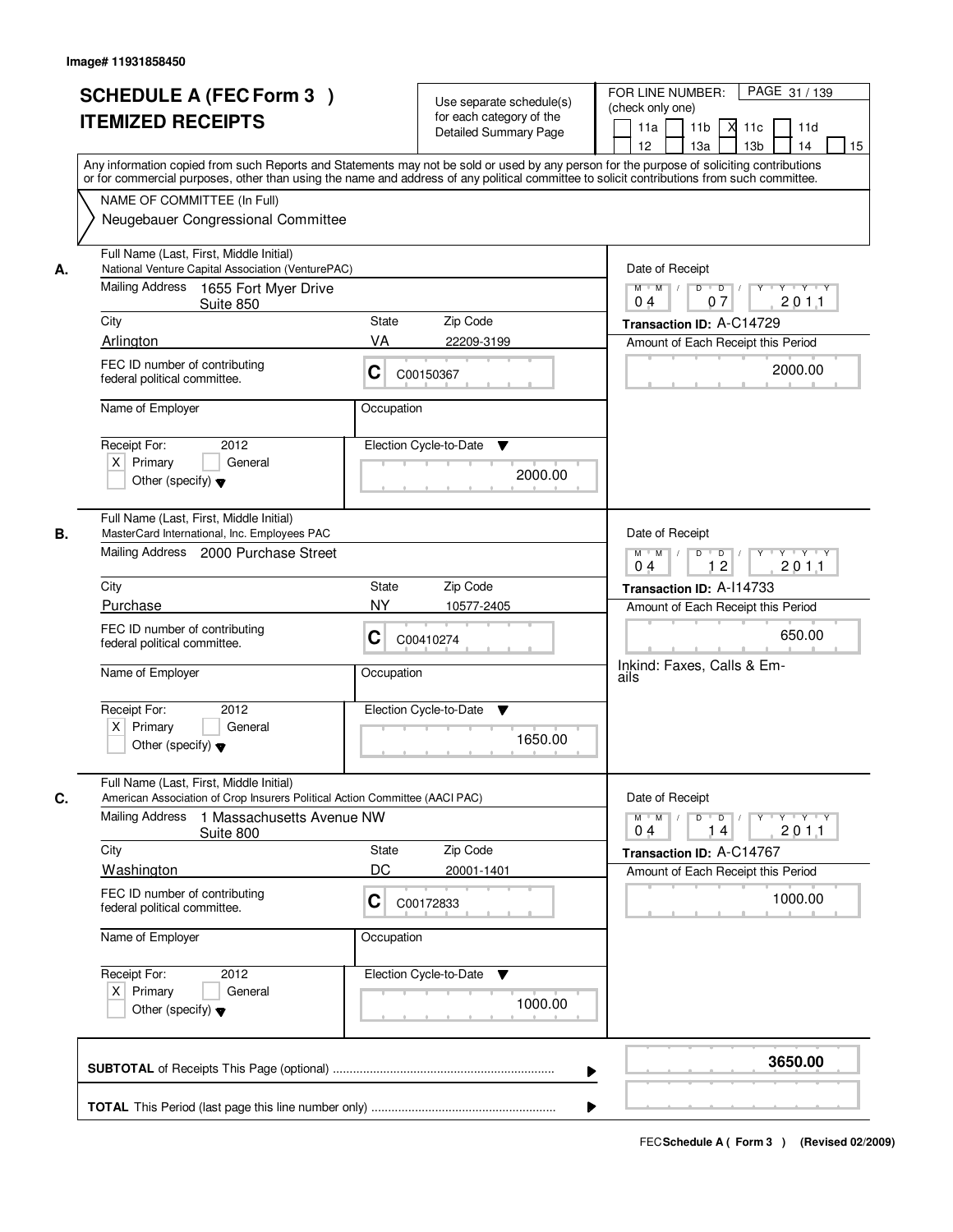|    |                                                                                                                                            |                        |                                                          | PAGE 32 / 139<br>FOR LINE NUMBER:                                               |
|----|--------------------------------------------------------------------------------------------------------------------------------------------|------------------------|----------------------------------------------------------|---------------------------------------------------------------------------------|
|    | <b>SCHEDULE A (FEC Form 3)</b>                                                                                                             |                        | Use separate schedule(s)                                 | (check only one)                                                                |
|    | <b>ITEMIZED RECEIPTS</b>                                                                                                                   |                        | for each category of the<br><b>Detailed Summary Page</b> | 11 <sub>b</sub><br>11a<br>$X$ 11 $c$<br>11d                                     |
|    |                                                                                                                                            |                        |                                                          | 12<br>13a<br>13 <sub>b</sub><br>14<br>15                                        |
|    | Any information copied from such Reports and Statements may not be sold or used by any person for the purpose of soliciting contributions  |                        |                                                          |                                                                                 |
|    | or for commercial purposes, other than using the name and address of any political committee to solicit contributions from such committee. |                        |                                                          |                                                                                 |
|    | NAME OF COMMITTEE (In Full)                                                                                                                |                        |                                                          |                                                                                 |
|    | Neugebauer Congressional Committee                                                                                                         |                        |                                                          |                                                                                 |
| А. | Full Name (Last, First, Middle Initial)<br>American Bankers Association PAC                                                                | Date of Receipt        |                                                          |                                                                                 |
|    | Mailing Address 1120 Connecticut Avenue NW                                                                                                 |                        |                                                          | $Y - Y - Y$<br>$M$ $M$<br>D<br>$\overline{D}$<br>201.1<br>04<br>14              |
|    | City                                                                                                                                       | State                  | Zip Code                                                 | Transaction ID: A-C14768                                                        |
|    | Washington                                                                                                                                 | DC                     | 20036-3902                                               | Amount of Each Receipt this Period                                              |
|    | FEC ID number of contributing<br>federal political committee.                                                                              | C                      | C00004275                                                | 1000.00                                                                         |
|    | Name of Employer                                                                                                                           | Occupation             |                                                          |                                                                                 |
|    |                                                                                                                                            |                        |                                                          |                                                                                 |
|    | 2012<br>Receipt For:<br>$X$ Primary                                                                                                        | Election Cycle-to-Date | ▼                                                        |                                                                                 |
|    | General<br>Other (specify) $\blacktriangledown$                                                                                            |                        | 3000.00                                                  |                                                                                 |
|    |                                                                                                                                            |                        |                                                          |                                                                                 |
| В. | Full Name (Last, First, Middle Initial)<br>CME Group, Inc. PAC                                                                             |                        |                                                          | Date of Receipt                                                                 |
|    | Mailing Address 20 South Wacker Drive                                                                                                      |                        |                                                          | $D$ $D$ $1$<br>$M$ $M$ /<br>$Y \perp Y \perp Y \perp Y$                         |
|    |                                                                                                                                            |                        |                                                          | 201.1<br>04<br>14                                                               |
|    | City                                                                                                                                       | State                  | Zip Code                                                 | Transaction ID: A-C14770                                                        |
|    | Chicago                                                                                                                                    | Ш                      | 60606-7431                                               | Amount of Each Receipt this Period                                              |
|    | FEC ID number of contributing<br>federal political committee.                                                                              | C                      | C00076299                                                | 2500.00                                                                         |
|    | Name of Employer                                                                                                                           | Occupation             |                                                          |                                                                                 |
|    | Receipt For:<br>2012                                                                                                                       | Election Cycle-to-Date | v                                                        |                                                                                 |
|    | $X$ Primary<br>General                                                                                                                     |                        |                                                          |                                                                                 |
|    | Other (specify) $\blacktriangledown$                                                                                                       |                        | 2500.00                                                  |                                                                                 |
| C. | Full Name (Last, First, Middle Initial)<br>Securities Industry & Financial Markets Association PAC (SIFMA-PAC)                             |                        |                                                          | Date of Receipt                                                                 |
|    | Mailing Address<br>1101 New York Avenue NW                                                                                                 |                        |                                                          | $M$ $M$<br>$D$ $D$ $/$<br>$Y \dashv Y \dashv Y$<br>$\top$ /<br>$Y$ <sup>U</sup> |
|    | Floor 8                                                                                                                                    |                        |                                                          | 2011<br>04<br>14                                                                |
|    | City                                                                                                                                       | State<br>DC            | Zip Code                                                 | Transaction ID: A-C14772                                                        |
|    | Washington                                                                                                                                 |                        | 20005-4269                                               | Amount of Each Receipt this Period                                              |
|    | FEC ID number of contributing<br>federal political committee.                                                                              | C                      | C00431312                                                | 1000.00                                                                         |
|    | Name of Employer                                                                                                                           | Occupation             |                                                          |                                                                                 |
|    | Receipt For:<br>2012                                                                                                                       |                        | Election Cycle-to-Date<br>v                              |                                                                                 |
|    | $X$ Primary<br>General                                                                                                                     |                        | 1000.00                                                  |                                                                                 |
|    | Other (specify) $\blacktriangledown$                                                                                                       |                        |                                                          |                                                                                 |
|    |                                                                                                                                            |                        | ▶                                                        | 4500.00                                                                         |
|    |                                                                                                                                            |                        |                                                          |                                                                                 |
|    |                                                                                                                                            |                        |                                                          |                                                                                 |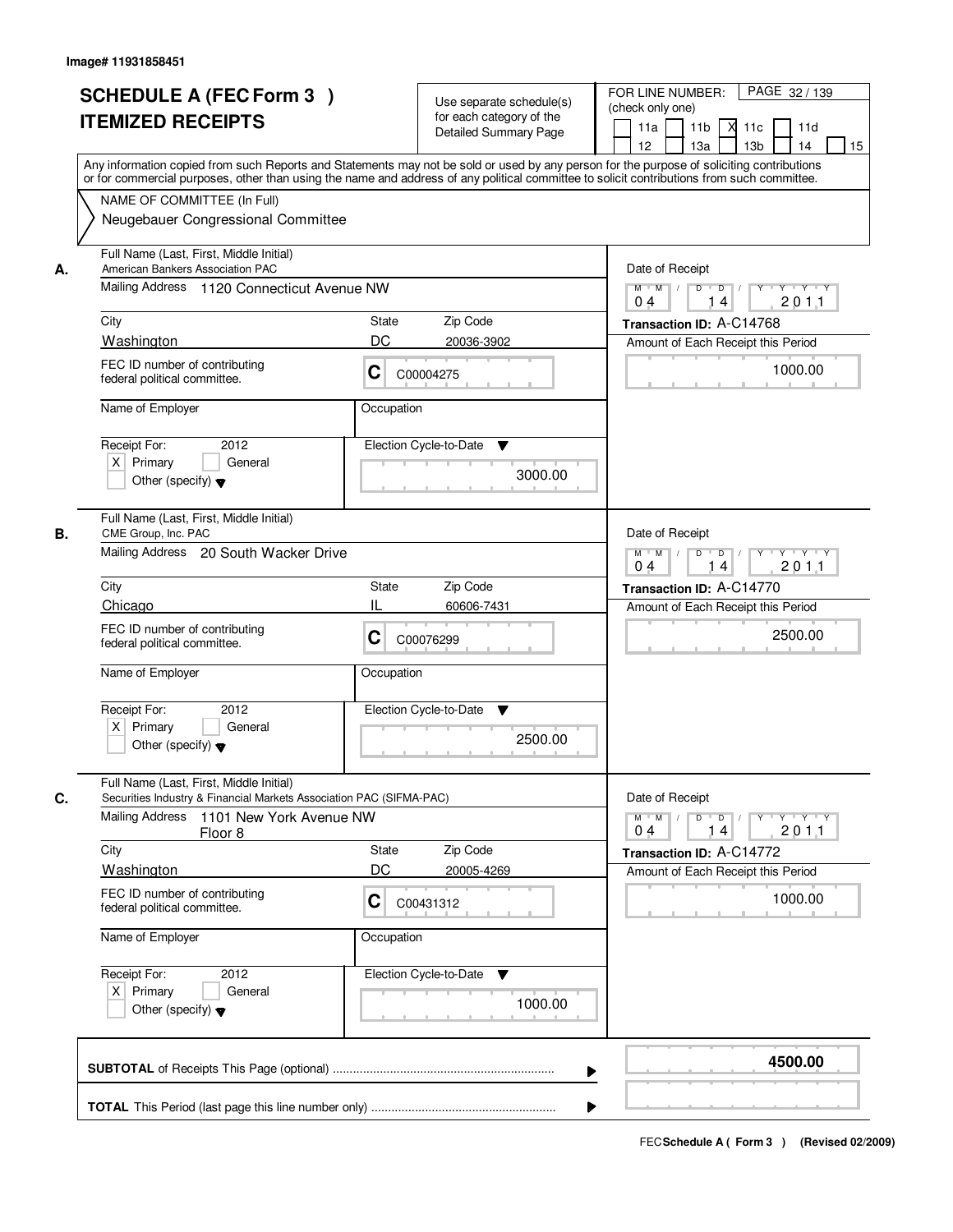|    | <b>SCHEDULE A (FEC Form 3)</b><br><b>ITEMIZED RECEIPTS</b><br>Any information copied from such Reports and Statements may not be sold or used by any person for the purpose of soliciting contributions         | Use separate schedule(s)<br>for each category of the<br><b>Detailed Summary Page</b> | PAGE 33 / 139<br>FOR LINE NUMBER:<br>(check only one)<br>11 <sub>b</sub><br>11d<br>11a<br><b>X</b><br>11c<br>13 <sub>b</sub><br>14<br>12<br>13a<br>15 |
|----|-----------------------------------------------------------------------------------------------------------------------------------------------------------------------------------------------------------------|--------------------------------------------------------------------------------------|-------------------------------------------------------------------------------------------------------------------------------------------------------|
|    | or for commercial purposes, other than using the name and address of any political committee to solicit contributions from such committee.<br>NAME OF COMMITTEE (In Full)<br>Neugebauer Congressional Committee |                                                                                      |                                                                                                                                                       |
| А. | Full Name (Last, First, Middle Initial)<br>Union Pacific Corporation Fund for Effective Government<br>Mailing Address 600 13th Street NW<br>Suite 340                                                           |                                                                                      | Date of Receipt<br>$D$ $D$ $1$<br>$Y$ <sup>U</sup><br>$Y$ $Y$ $Y$<br>$M$ $M$ /<br>201.1<br>0 <sub>4</sub><br>14                                       |
|    | City                                                                                                                                                                                                            | State<br>Zip Code                                                                    | Transaction ID: A-C14771                                                                                                                              |
|    | Washington                                                                                                                                                                                                      | DC<br>20005-3012                                                                     | Amount of Each Receipt this Period                                                                                                                    |
|    | FEC ID number of contributing<br>federal political committee.                                                                                                                                                   | C<br>C00010470                                                                       | 1000.00                                                                                                                                               |
|    | Name of Employer                                                                                                                                                                                                | Occupation                                                                           |                                                                                                                                                       |
|    | Receipt For:<br>2012<br>$X$ Primary<br>General<br>Other (specify) $\blacktriangledown$                                                                                                                          | Election Cycle-to-Date<br>▼<br>1000.00                                               |                                                                                                                                                       |
| В. | Full Name (Last, First, Middle Initial)<br>United Egg Association PAC (EGGPAC)<br>Mailing Address<br>1720 Winward Concourse                                                                                     |                                                                                      | Date of Receipt<br>$M$ $M$ /<br>D<br>$\overline{\phantom{0}}$ D<br>$Y$ <sup>U</sup><br>$Y \dashv Y \dashv Y$                                          |
|    | Suite 230                                                                                                                                                                                                       |                                                                                      | 201.1<br>04<br>14                                                                                                                                     |
|    | City<br>Alpharetta                                                                                                                                                                                              | Zip Code<br>State<br>GA<br>30005-2289                                                | Transaction ID: A-C14769                                                                                                                              |
|    | FEC ID number of contributing<br>federal political committee.                                                                                                                                                   | C<br>C00172841                                                                       | Amount of Each Receipt this Period<br>1000.00                                                                                                         |
|    | Name of Employer                                                                                                                                                                                                | Occupation                                                                           |                                                                                                                                                       |
|    | Receipt For:<br>2012<br>$X$ Primary<br>General<br>Other (specify) $\blacktriangledown$                                                                                                                          | Election Cycle-to-Date<br>▼<br>1000.00                                               |                                                                                                                                                       |
| C. | Full Name (Last, First, Middle Initial)<br>Action Committee for Rural Electrification (ACRE)                                                                                                                    |                                                                                      | Date of Receipt                                                                                                                                       |
|    | Mailing Address 4301 Wilson Boulevard                                                                                                                                                                           |                                                                                      | $M$ $M$<br>$D$ $D$ $l$<br>y y y y y y<br>201.1<br>19<br>04                                                                                            |
|    | City                                                                                                                                                                                                            | State<br>Zip Code                                                                    | Transaction ID: A-C14791                                                                                                                              |
|    | Arlington                                                                                                                                                                                                       | VA<br>22203-1867                                                                     | Amount of Each Receipt this Period                                                                                                                    |
|    | FEC ID number of contributing<br>federal political committee.                                                                                                                                                   | C<br>C00002972                                                                       | 1000.00                                                                                                                                               |
|    | Name of Employer                                                                                                                                                                                                | Occupation                                                                           |                                                                                                                                                       |
|    | Receipt For:<br>2012<br>$X$ Primary<br>General<br>Other (specify) $\blacktriangledown$                                                                                                                          | Election Cycle-to-Date ▼<br>1000.00                                                  |                                                                                                                                                       |
|    |                                                                                                                                                                                                                 |                                                                                      | 3000.00                                                                                                                                               |
|    |                                                                                                                                                                                                                 |                                                                                      |                                                                                                                                                       |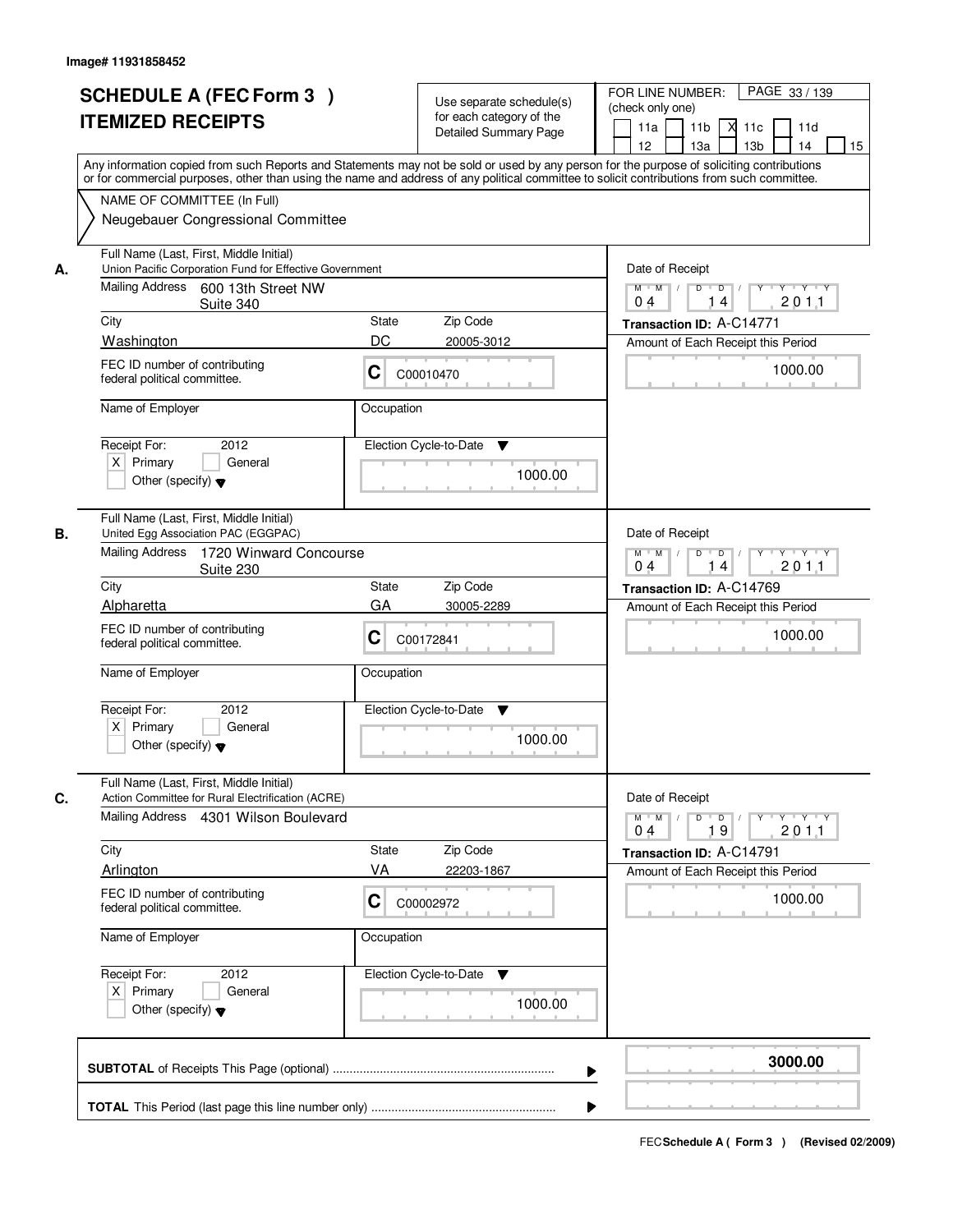|    | <b>SCHEDULE A (FEC Form 3)</b><br><b>ITEMIZED RECEIPTS</b><br>Any information copied from such Reports and Statements may not be sold or used by any person for the purpose of soliciting contributions         | Use separate schedule(s)<br>for each category of the<br><b>Detailed Summary Page</b> | PAGE 34 / 139<br>FOR LINE NUMBER:<br>(check only one)<br>11 <sub>b</sub><br>11a<br><b>X</b><br>11c<br>11d<br>13 <sub>b</sub><br>14<br>12<br>13a<br>15 |
|----|-----------------------------------------------------------------------------------------------------------------------------------------------------------------------------------------------------------------|--------------------------------------------------------------------------------------|-------------------------------------------------------------------------------------------------------------------------------------------------------|
|    | or for commercial purposes, other than using the name and address of any political committee to solicit contributions from such committee.<br>NAME OF COMMITTEE (In Full)<br>Neugebauer Congressional Committee |                                                                                      |                                                                                                                                                       |
| А. | Full Name (Last, First, Middle Initial)<br>Allstate Insurance Company PAC (ALLPAC)<br>Mailing Address 2775 Sanders Road<br>Suite A5                                                                             |                                                                                      | Date of Receipt<br>$D$ $D$ $1$<br>$Y$ <sup>U</sup><br>$Y$ $Y$ $Y$<br>$M$ $M$ /<br>19<br>201.1<br>0 <sub>4</sub>                                       |
|    | City                                                                                                                                                                                                            | State<br>Zip Code                                                                    | Transaction ID: A-C14790                                                                                                                              |
|    | Northbrook                                                                                                                                                                                                      | IL<br>60062-6110                                                                     | Amount of Each Receipt this Period                                                                                                                    |
|    | FEC ID number of contributing<br>federal political committee.                                                                                                                                                   | C<br>C00040253                                                                       | 1000.00                                                                                                                                               |
|    | Name of Employer                                                                                                                                                                                                | Occupation                                                                           |                                                                                                                                                       |
|    | 2012<br>Receipt For:<br>$X$ Primary<br>General<br>Other (specify) $\blacktriangledown$                                                                                                                          | Election Cycle-to-Date<br>▼<br>1000.00                                               |                                                                                                                                                       |
| В. | Full Name (Last, First, Middle Initial)<br>American Insurance Association PAC (AIA PAC)<br>Mailing Address                                                                                                      |                                                                                      | Date of Receipt                                                                                                                                       |
|    | 1130 Connecticut Avenue NW<br><b>Suite 1000</b>                                                                                                                                                                 |                                                                                      | $M$ $M$ /<br>$D$ $D$ $/$<br>$Y$ <sup>U</sup><br>$Y \dashv Y \dashv Y$<br>19<br>201.1<br>04                                                            |
|    | City<br>Washington                                                                                                                                                                                              | Zip Code<br>State<br>DC<br>20036-3910                                                | Transaction ID: A-C14789<br>Amount of Each Receipt this Period                                                                                        |
|    | FEC ID number of contributing<br>federal political committee.                                                                                                                                                   | C<br>C00103143                                                                       | 1000.00                                                                                                                                               |
|    | Name of Employer                                                                                                                                                                                                | Occupation                                                                           |                                                                                                                                                       |
|    | Receipt For:<br>2012<br>$X$ Primary<br>General<br>Other (specify) $\blacktriangledown$                                                                                                                          | Election Cycle-to-Date<br>v<br>1000.00                                               |                                                                                                                                                       |
| C. | Full Name (Last, First, Middle Initial)<br>Discover Financial Services Political Action Committee (Discover PAC)                                                                                                |                                                                                      | Date of Receipt                                                                                                                                       |
|    | <b>Mailing Address</b><br>500 8th Street NW<br>Suite 210                                                                                                                                                        |                                                                                      | $M$ $M$<br>$D$ $D$ $/$<br>y y y y y<br>201.1<br>19<br>04                                                                                              |
|    | City                                                                                                                                                                                                            | Zip Code<br>State                                                                    | Transaction ID: A-C14788                                                                                                                              |
|    | Washington                                                                                                                                                                                                      | DC<br>20004-2131                                                                     | Amount of Each Receipt this Period                                                                                                                    |
|    | FEC ID number of contributing<br>federal political committee.                                                                                                                                                   | C<br>C00438051                                                                       | 1000.00                                                                                                                                               |
|    | Name of Employer                                                                                                                                                                                                | Occupation                                                                           |                                                                                                                                                       |
|    | Receipt For:<br>2012<br>$X$ Primary<br>General<br>Other (specify) $\blacktriangledown$                                                                                                                          | Election Cycle-to-Date ▼<br>1000.00                                                  |                                                                                                                                                       |
|    |                                                                                                                                                                                                                 |                                                                                      | 3000.00                                                                                                                                               |
|    |                                                                                                                                                                                                                 |                                                                                      |                                                                                                                                                       |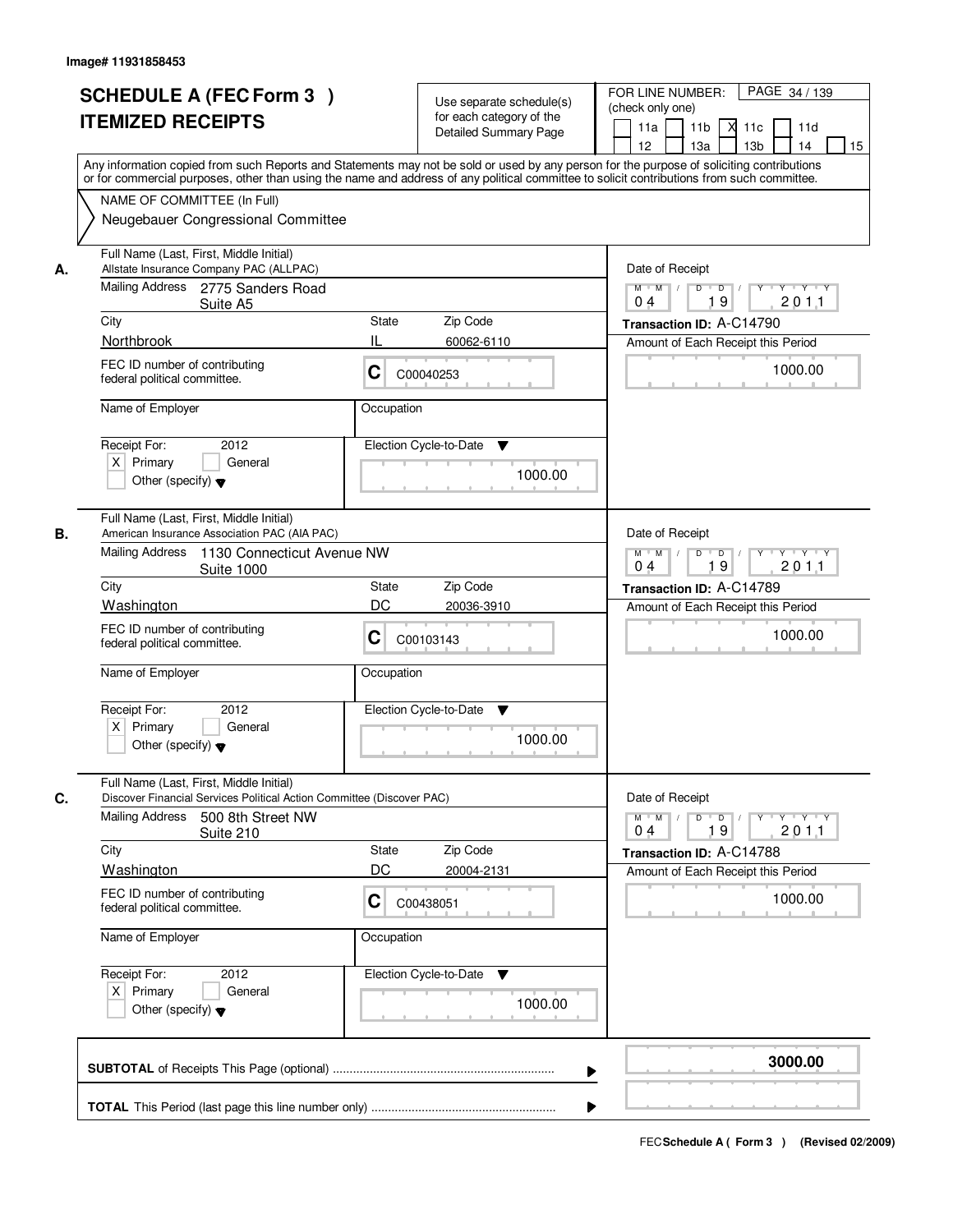| <b>SCHEDULE A (FEC Form 3)</b><br><b>ITEMIZED RECEIPTS</b>                                                                  | Use separate schedule(s)<br>for each category of the<br><b>Detailed Summary Page</b><br>Any information copied from such Reports and Statements may not be sold or used by any person for the purpose of soliciting contributions | PAGE 35 / 139<br>FOR LINE NUMBER:<br>(check only one)<br>11 <sub>b</sub><br>м<br>11a<br>11c<br>11d<br>12 <sup>2</sup><br>13 <sub>b</sub><br>14<br>13a<br>15 |  |  |
|-----------------------------------------------------------------------------------------------------------------------------|-----------------------------------------------------------------------------------------------------------------------------------------------------------------------------------------------------------------------------------|-------------------------------------------------------------------------------------------------------------------------------------------------------------|--|--|
| NAME OF COMMITTEE (In Full)<br>Neugebauer Congressional Committee                                                           | or for commercial purposes, other than using the name and address of any political committee to solicit contributions from such committee.                                                                                        |                                                                                                                                                             |  |  |
| Full Name (Last, First, Middle Initial)<br>National Pork Producers Council (Pork PAC)<br>А.<br>Mailing Address PO Box 10383 |                                                                                                                                                                                                                                   | Date of Receipt<br>$D$ $D$<br>$Y + Y + Y$<br>$M$ $M$<br>$Y$ <sup>U</sup><br>19<br>201.1<br>0 <sub>4</sub>                                                   |  |  |
| City                                                                                                                        | <b>State</b><br>Zip Code                                                                                                                                                                                                          | Transaction ID: A-C14792                                                                                                                                    |  |  |
| Des Moines                                                                                                                  | IA<br>50306-0383                                                                                                                                                                                                                  | Amount of Each Receipt this Period                                                                                                                          |  |  |
| FEC ID number of contributing<br>federal political committee.                                                               | C<br>C00201871                                                                                                                                                                                                                    | 1000.00                                                                                                                                                     |  |  |
| Name of Employer                                                                                                            | Occupation                                                                                                                                                                                                                        |                                                                                                                                                             |  |  |
| Receipt For:<br>2012<br>$X$ Primary<br>General<br>Other (specify) $\blacktriangledown$                                      | Election Cycle-to-Date<br>▼<br>1000.00                                                                                                                                                                                            |                                                                                                                                                             |  |  |
| Full Name (Last, First, Middle Initial)<br>В.<br>Mailing Address                                                            | General Electric Company Political Action Committee (GEPAC)<br>1299 Pennsylvania Avenue NW                                                                                                                                        |                                                                                                                                                             |  |  |
| City                                                                                                                        | Suite 900W<br>Zip Code<br><b>State</b>                                                                                                                                                                                            |                                                                                                                                                             |  |  |
| Washington                                                                                                                  | DC<br>20004-2400                                                                                                                                                                                                                  | Transaction ID: A-C14786<br>Amount of Each Receipt this Period                                                                                              |  |  |
| FEC ID number of contributing<br>federal political committee.                                                               | С<br>C00024869                                                                                                                                                                                                                    | 1000.00                                                                                                                                                     |  |  |
| Name of Employer                                                                                                            | Occupation                                                                                                                                                                                                                        |                                                                                                                                                             |  |  |
| Receipt For:<br>2012<br>$X$ Primary<br>General<br>Other (specify) $\blacktriangledown$                                      | Election Cycle-to-Date<br>▼<br>1000.00                                                                                                                                                                                            |                                                                                                                                                             |  |  |
| Full Name (Last, First, Middle Initial)<br>C.                                                                               |                                                                                                                                                                                                                                   | Date of Receipt                                                                                                                                             |  |  |
|                                                                                                                             | HSBC North America Political Action Committee (H-PAC)<br>Mailing Address 26525 North Riverwoods Boulevard                                                                                                                         |                                                                                                                                                             |  |  |
| City                                                                                                                        | <b>State</b><br>Zip Code                                                                                                                                                                                                          | 2011<br>20<br>04<br>Transaction ID: A-C14787                                                                                                                |  |  |
| Mettawa                                                                                                                     | 60045-3428                                                                                                                                                                                                                        | Amount of Each Receipt this Period                                                                                                                          |  |  |
| FEC ID number of contributing<br>federal political committee.                                                               | C<br>C00033423                                                                                                                                                                                                                    | 1000.00                                                                                                                                                     |  |  |
| Name of Employer                                                                                                            | Occupation                                                                                                                                                                                                                        |                                                                                                                                                             |  |  |
| Receipt For:<br>2012<br>$X$ Primary<br>General<br>Other (specify) $\blacktriangledown$                                      | Election Cycle-to-Date<br>v<br>2000.00                                                                                                                                                                                            |                                                                                                                                                             |  |  |
|                                                                                                                             |                                                                                                                                                                                                                                   | 3000.00                                                                                                                                                     |  |  |
|                                                                                                                             |                                                                                                                                                                                                                                   |                                                                                                                                                             |  |  |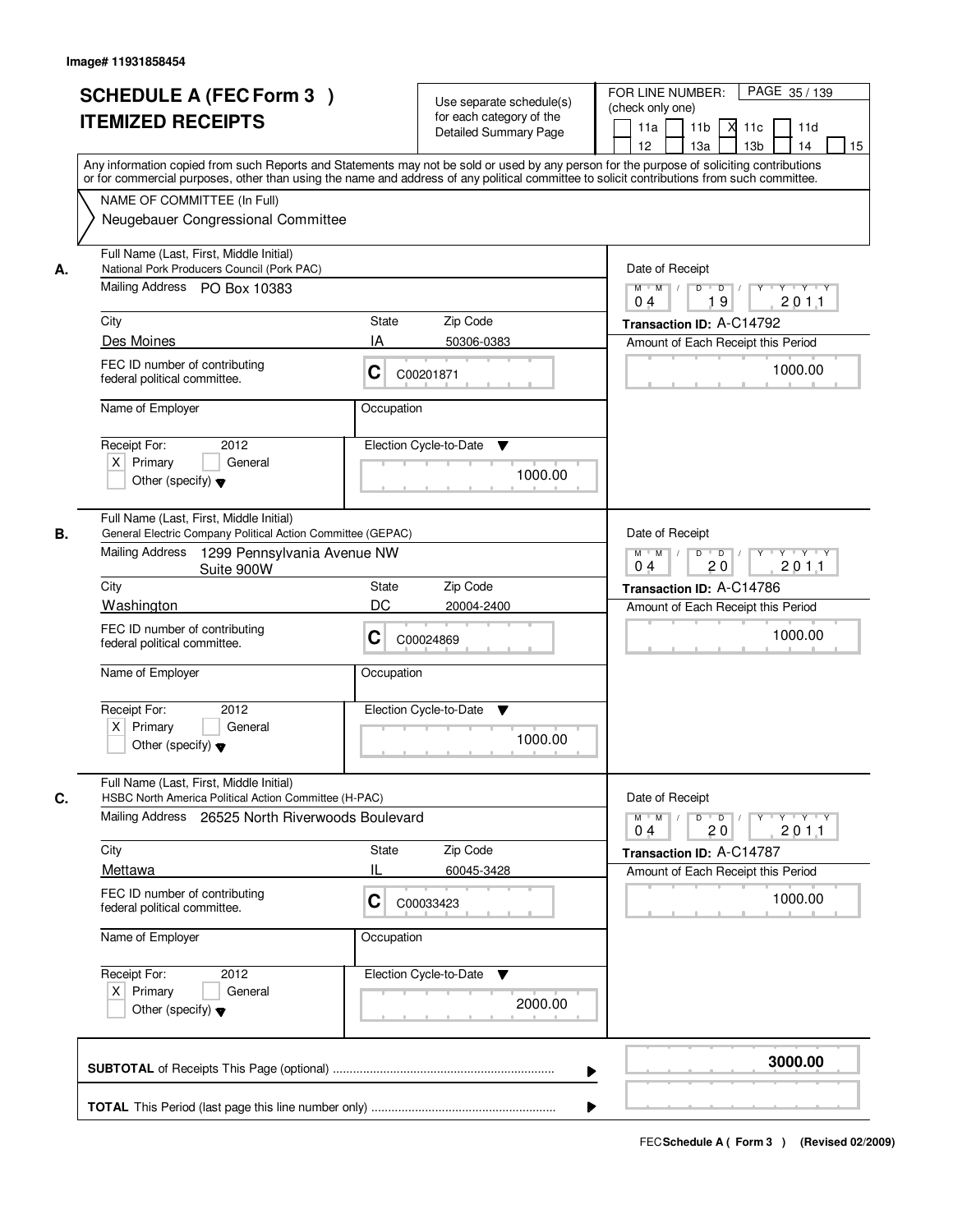|    | <b>SCHEDULE A (FEC Form 3)</b><br><b>ITEMIZED RECEIPTS</b><br>Any information copied from such Reports and Statements may not be sold or used by any person for the purpose of soliciting contributions         | Use separate schedule(s)<br>for each category of the<br>Detailed Summary Page | PAGE 36 / 139<br>FOR LINE NUMBER:<br>(check only one)<br>11 <sub>b</sub><br>11a<br>11c<br>11d<br>12<br>13a<br>13 <sub>b</sub><br>15<br>14            |
|----|-----------------------------------------------------------------------------------------------------------------------------------------------------------------------------------------------------------------|-------------------------------------------------------------------------------|------------------------------------------------------------------------------------------------------------------------------------------------------|
|    | or for commercial purposes, other than using the name and address of any political committee to solicit contributions from such committee.<br>NAME OF COMMITTEE (In Full)<br>Neugebauer Congressional Committee |                                                                               |                                                                                                                                                      |
| А. | Full Name (Last, First, Middle Initial)<br>National Beer Wholesalers Association Political Action Committee (NBWA PAC)<br>Mailing Address<br>1101 King Street<br>Suite 600                                      |                                                                               | Date of Receipt<br>$\mathsf{Y} \dashv \mathsf{Y} \dashv \mathsf{Y}$<br>$D$ $D$ $1$<br>$Y$ <sup>U</sup><br>$M$ $M$ /<br>201.1<br>0 <sub>4</sub><br>21 |
|    | City                                                                                                                                                                                                            | Zip Code<br>State                                                             | Transaction ID: A-C14793                                                                                                                             |
|    | Alexandria                                                                                                                                                                                                      | VA<br>22314-2965                                                              | Amount of Each Receipt this Period                                                                                                                   |
|    | FEC ID number of contributing<br>federal political committee.                                                                                                                                                   | C<br>C00144766                                                                | 2500.00                                                                                                                                              |
|    | Name of Employer                                                                                                                                                                                                | Occupation                                                                    |                                                                                                                                                      |
|    | Receipt For:<br>2012<br>$X$ Primary<br>General<br>Other (specify) $\blacktriangledown$                                                                                                                          | Election Cycle-to-Date<br>▼<br>2500.00                                        |                                                                                                                                                      |
| В. | Full Name (Last, First, Middle Initial)<br>New York Life Insurance Company Political Action Committee                                                                                                           |                                                                               | Date of Receipt                                                                                                                                      |
|    | Mailing Address<br>51 Madison Avenue<br>Room 1109                                                                                                                                                               |                                                                               | $M$ $M$ /<br>D<br>$Y - Y - Y$<br>$\overline{\phantom{0}}$ D<br>Y<br>27<br>201.1<br>0 <sub>4</sub>                                                    |
|    | City<br>New York                                                                                                                                                                                                | State<br>Zip Code<br><b>NY</b><br>10010-1603                                  | Transaction ID: A-C14809                                                                                                                             |
|    | FEC ID number of contributing<br>federal political committee.                                                                                                                                                   | С<br>C00158881                                                                | Amount of Each Receipt this Period<br>2500.00                                                                                                        |
|    | Name of Employer                                                                                                                                                                                                | Occupation                                                                    |                                                                                                                                                      |
|    | Receipt For:<br>2012<br>$X$ Primary<br>General<br>Other (specify) $\blacktriangledown$                                                                                                                          | Election Cycle-to-Date<br>v<br>2500.00                                        |                                                                                                                                                      |
| C. | Full Name (Last, First, Middle Initial)<br>PricewaterhouseCoopers Political Action Committee (PwC PAC)                                                                                                          |                                                                               | Date of Receipt                                                                                                                                      |
|    | <b>Mailing Address</b><br>1301 K Street NW<br>Suite 800                                                                                                                                                         |                                                                               | $M$ $M$<br>D<br>$\Box$ D $\Box$<br>$Y + Y + Y$<br>2011<br>04<br>28                                                                                   |
|    | City                                                                                                                                                                                                            | State<br>Zip Code                                                             | Transaction ID: A-C14823                                                                                                                             |
|    | Washington<br>FEC ID number of contributing<br>federal political committee.                                                                                                                                     | DC<br>20005-3317<br>C<br>C00107235                                            | Amount of Each Receipt this Period<br>2500.00                                                                                                        |
|    | Name of Employer                                                                                                                                                                                                | Occupation                                                                    |                                                                                                                                                      |
|    | Receipt For:<br>2012<br>$X$ Primary<br>General<br>Other (specify) $\blacktriangledown$                                                                                                                          | Election Cycle-to-Date<br>v<br>6500.00                                        |                                                                                                                                                      |
|    |                                                                                                                                                                                                                 |                                                                               | 7500.00                                                                                                                                              |
|    |                                                                                                                                                                                                                 |                                                                               |                                                                                                                                                      |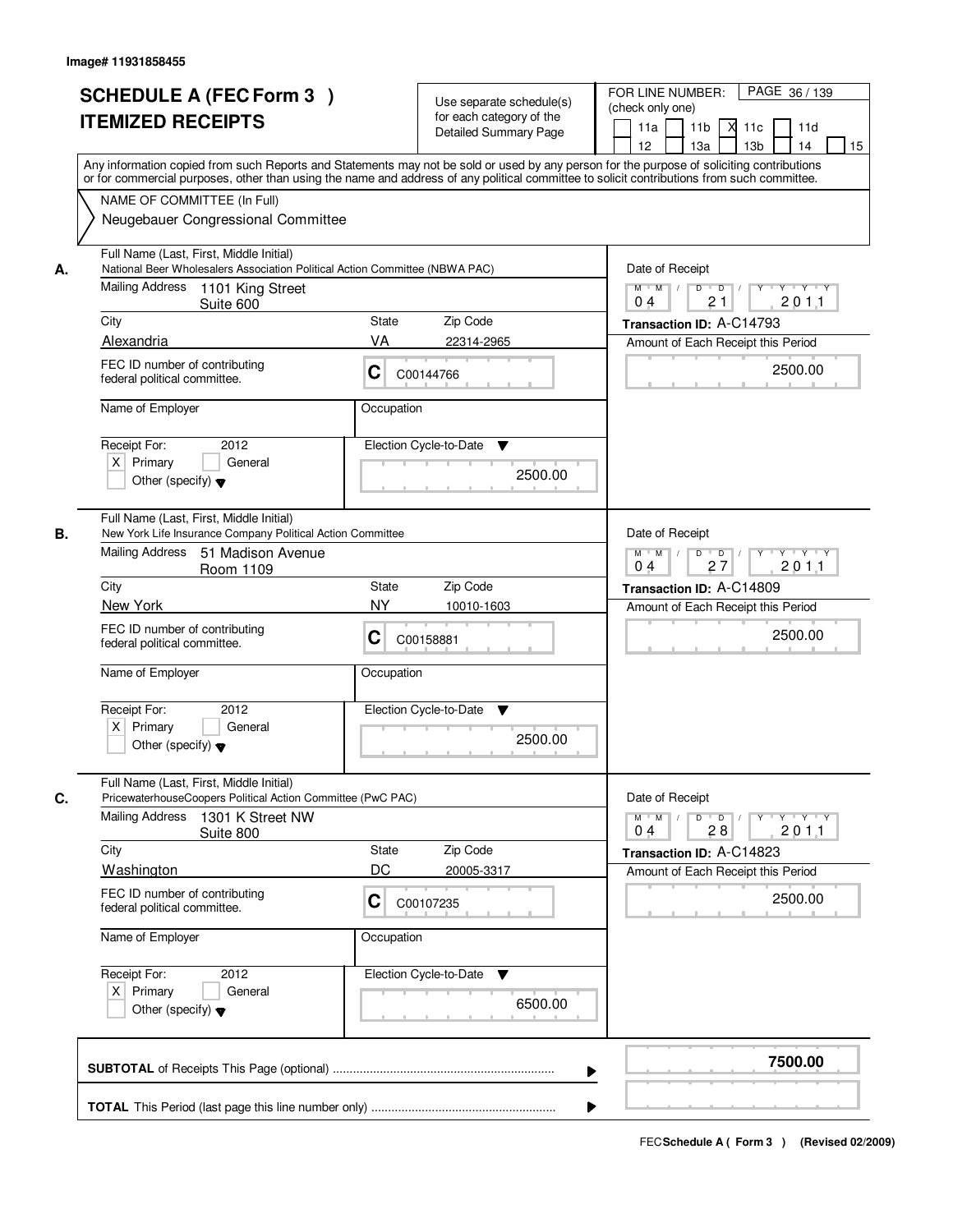| or for commercial purposes, other than using the name and address of any political committee to solicit contributions from such committee.<br>NAME OF COMMITTEE (In Full)<br>Neugebauer Congressional Committee<br>Full Name (Last, First, Middle Initial)<br>United Parcel Service, Inc. Political Action Commitee (UPSPAC)<br>А.<br>Mailing Address 55 Glenlake Parkway NE<br>City<br>Atlanta<br>FEC ID number of contributing<br>federal political committee.<br>Name of Employer<br>2012<br>Receipt For:<br>$X$ Primary<br>General | <b>State</b><br>Zip Code<br>GA<br>30328-3474<br>C<br>C00064766                                    | Date of Receipt<br>$D$ $D$<br>$Y + Y + Y$<br>$M$ $M$ /<br>Y<br>29<br>201.1<br>0 <sub>4</sub><br>Transaction ID: A-114794<br>Amount of Each Receipt this Period               |
|----------------------------------------------------------------------------------------------------------------------------------------------------------------------------------------------------------------------------------------------------------------------------------------------------------------------------------------------------------------------------------------------------------------------------------------------------------------------------------------------------------------------------------------|---------------------------------------------------------------------------------------------------|------------------------------------------------------------------------------------------------------------------------------------------------------------------------------|
|                                                                                                                                                                                                                                                                                                                                                                                                                                                                                                                                        |                                                                                                   |                                                                                                                                                                              |
|                                                                                                                                                                                                                                                                                                                                                                                                                                                                                                                                        | Occupation<br>Election Cycle-to-Date<br>▼                                                         | 418.00<br>Inkind: Catering                                                                                                                                                   |
| Other (specify) $\blacktriangledown$<br>Full Name (Last, First, Middle Initial)<br>United Parcel Service, Inc. Political Action Commitee (UPSPAC)<br>В.<br>Mailing Address 55 Glenlake Parkway NE<br>City                                                                                                                                                                                                                                                                                                                              | 1768.00<br>Zip Code<br>State                                                                      | Date of Receipt<br>$M$ $M$ /<br>D<br>$\overline{\phantom{0}}$ D<br>$Y \dashv Y \dashv Y$<br>29<br>201.1<br>04<br>Transaction ID: A-114795                                    |
| Atlanta<br>FEC ID number of contributing<br>federal political committee.<br>Name of Employer<br>Receipt For:<br>2012<br>$X$ Primary<br>General<br>Other (specify) $\blacktriangledown$                                                                                                                                                                                                                                                                                                                                                 | GA<br>30328-3474<br>С<br>C00064766<br>Occupation<br>Election Cycle-to-Date<br>▼<br>1768.00        | Amount of Each Receipt this Period<br>200.00<br>Inkind: Facility Rental                                                                                                      |
| Full Name (Last, First, Middle Initial)<br>C.<br>United Parcel Service, Inc. Political Action Commitee (UPSPAC)<br>Mailing Address 55 Glenlake Parkway NE<br>City<br>Atlanta<br>FEC ID number of contributing<br>federal political committee.<br>Name of Employer<br>Receipt For:<br>2012<br>$X$ Primary<br>General                                                                                                                                                                                                                    | Zip Code<br>State<br>GA<br>30328-3474<br>C<br>C00064766<br>Occupation<br>Election Cycle-to-Date ▼ | Date of Receipt<br>$D$ $D$ $/$<br>yuyuyuyu<br>$M$ $M$ /<br>2011<br>29<br>04<br>Transaction ID: A-114796<br>Amount of Each Receipt this Period<br>150.00<br>Inkind: Beverages |
| Other (specify) $\blacktriangledown$                                                                                                                                                                                                                                                                                                                                                                                                                                                                                                   | 1768.00                                                                                           | 768.00                                                                                                                                                                       |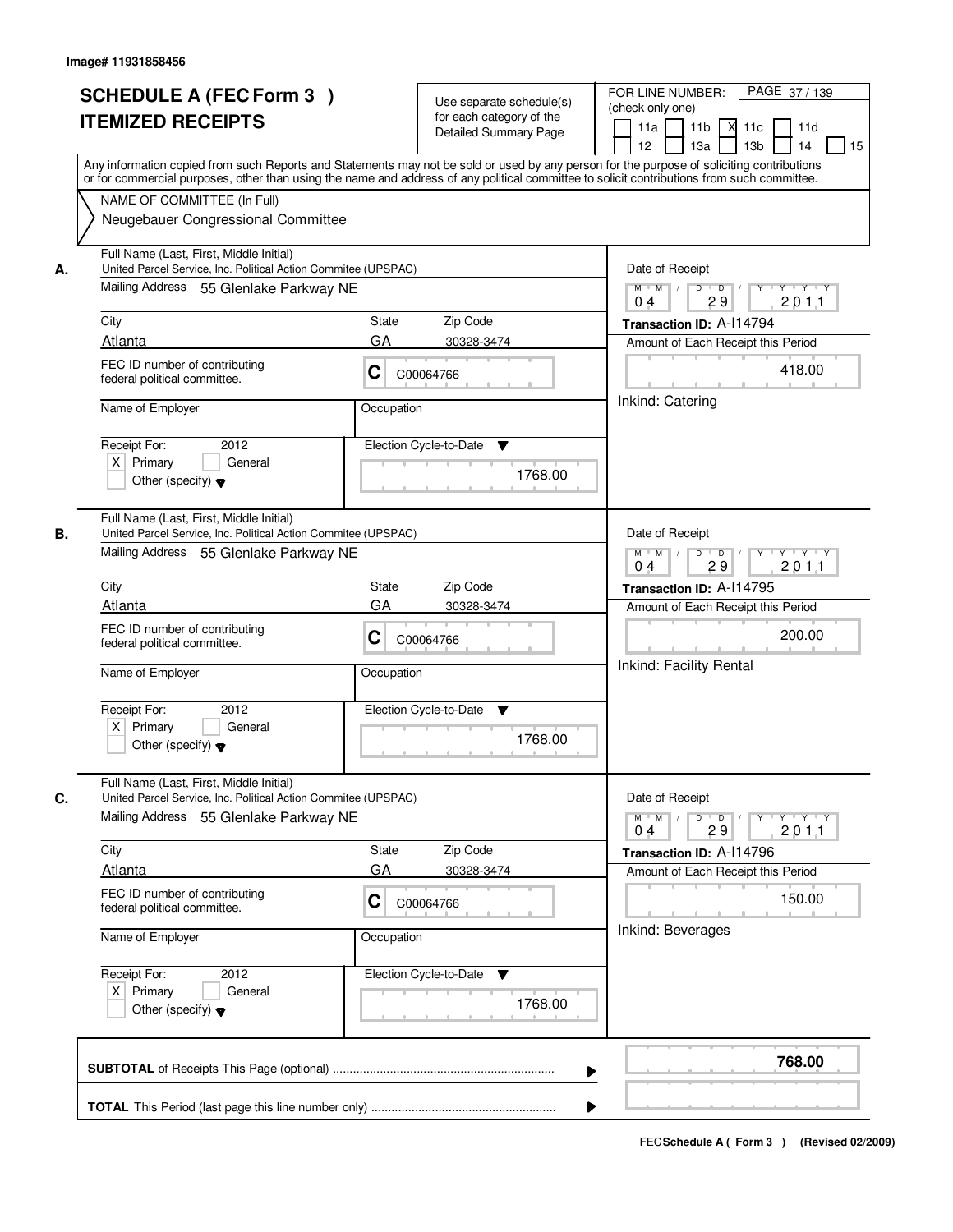|    | <b>SCHEDULE A (FEC Form 3)</b><br><b>ITEMIZED RECEIPTS</b><br>Any information copied from such Reports and Statements may not be sold or used by any person for the purpose of soliciting contributions<br>or for commercial purposes, other than using the name and address of any political committee to solicit contributions from such committee. | Use separate schedule(s)<br>for each category of the<br><b>Detailed Summary Page</b> | PAGE 38 / 139<br>FOR LINE NUMBER:<br>(check only one)<br>11 <sub>b</sub><br>11a<br>-XI<br>11c<br>11d<br>13 <sub>b</sub><br>14<br>12<br>13a<br>15 |
|----|-------------------------------------------------------------------------------------------------------------------------------------------------------------------------------------------------------------------------------------------------------------------------------------------------------------------------------------------------------|--------------------------------------------------------------------------------------|--------------------------------------------------------------------------------------------------------------------------------------------------|
|    | NAME OF COMMITTEE (In Full)<br>Neugebauer Congressional Committee                                                                                                                                                                                                                                                                                     |                                                                                      |                                                                                                                                                  |
| А. | Full Name (Last, First, Middle Initial)<br>United Parcel Service, Inc. Political Action Commitee (UPSPAC)<br>Mailing Address 55 Glenlake Parkway NE<br>City                                                                                                                                                                                           | <b>State</b><br>Zip Code                                                             | Date of Receipt<br>$D$ $D$<br>$Y$ <sup>U</sup><br>$Y - Y - Y - Y$<br>$M$ $M$ /<br>0 <sub>5</sub><br>05<br>201.1<br>Transaction ID: A-C14822      |
|    | Atlanta                                                                                                                                                                                                                                                                                                                                               | GA<br>30328-3474                                                                     | Amount of Each Receipt this Period                                                                                                               |
|    | FEC ID number of contributing<br>federal political committee.                                                                                                                                                                                                                                                                                         | C<br>C00064766                                                                       | 1000.00                                                                                                                                          |
|    | Name of Employer                                                                                                                                                                                                                                                                                                                                      | Occupation                                                                           |                                                                                                                                                  |
|    | 2012<br>Receipt For:<br>$X$ Primary<br>General<br>Other (specify) $\blacktriangledown$                                                                                                                                                                                                                                                                | Election Cycle-to-Date<br>▼<br>1768.00                                               |                                                                                                                                                  |
| В. | Full Name (Last, First, Middle Initial)<br>Credit Suisse Securities (USA) Political Action Committee<br>Mailing Address<br>1201 F Street NW                                                                                                                                                                                                           |                                                                                      | Date of Receipt<br>$M$ $M$ /<br>D<br>$\overline{D}$<br>Y 'Y 'Y 'Y                                                                                |
|    | Suite 450<br>City                                                                                                                                                                                                                                                                                                                                     | Zip Code<br>State                                                                    | 0 <sub>5</sub><br>16<br>201.1                                                                                                                    |
|    | Washington                                                                                                                                                                                                                                                                                                                                            | DC<br>20004-1214                                                                     | Transaction ID: A-C14883<br>Amount of Each Receipt this Period                                                                                   |
|    | FEC ID number of contributing<br>federal political committee.                                                                                                                                                                                                                                                                                         | C<br>C00111559                                                                       | 1000.00                                                                                                                                          |
|    | Name of Employer                                                                                                                                                                                                                                                                                                                                      | Occupation                                                                           |                                                                                                                                                  |
|    | Receipt For:<br>2012<br>$X$ Primary<br>General<br>Other (specify) $\blacktriangledown$                                                                                                                                                                                                                                                                | Election Cycle-to-Date<br>v<br>5000.00                                               |                                                                                                                                                  |
|    | Full Name (Last, First, Middle Initial)                                                                                                                                                                                                                                                                                                               |                                                                                      |                                                                                                                                                  |
| C. | Texas Wheat Producers Association Political Action Committee<br>Mailing Address PO Box 19515                                                                                                                                                                                                                                                          |                                                                                      | Date of Receipt<br>$D$ $D$ $l$<br><u> Y LY LY LY</u><br>$M$ $M$ /<br>201.1<br>05<br>16                                                           |
|    | City                                                                                                                                                                                                                                                                                                                                                  | Zip Code<br>State                                                                    | Transaction ID: A-C14884                                                                                                                         |
|    | Amarillo                                                                                                                                                                                                                                                                                                                                              | ТX<br>79114-1515                                                                     | Amount of Each Receipt this Period                                                                                                               |
|    | FEC ID number of contributing<br>federal political committee.                                                                                                                                                                                                                                                                                         | C<br>C00356253                                                                       | 1000.00                                                                                                                                          |
|    | Name of Employer                                                                                                                                                                                                                                                                                                                                      | Occupation                                                                           |                                                                                                                                                  |
|    | Receipt For:<br>2012<br>$X$ Primary<br>General<br>Other (specify) $\blacktriangledown$                                                                                                                                                                                                                                                                | Election Cycle-to-Date ▼<br>1000.00                                                  |                                                                                                                                                  |
|    |                                                                                                                                                                                                                                                                                                                                                       |                                                                                      | 3000.00                                                                                                                                          |
|    |                                                                                                                                                                                                                                                                                                                                                       |                                                                                      |                                                                                                                                                  |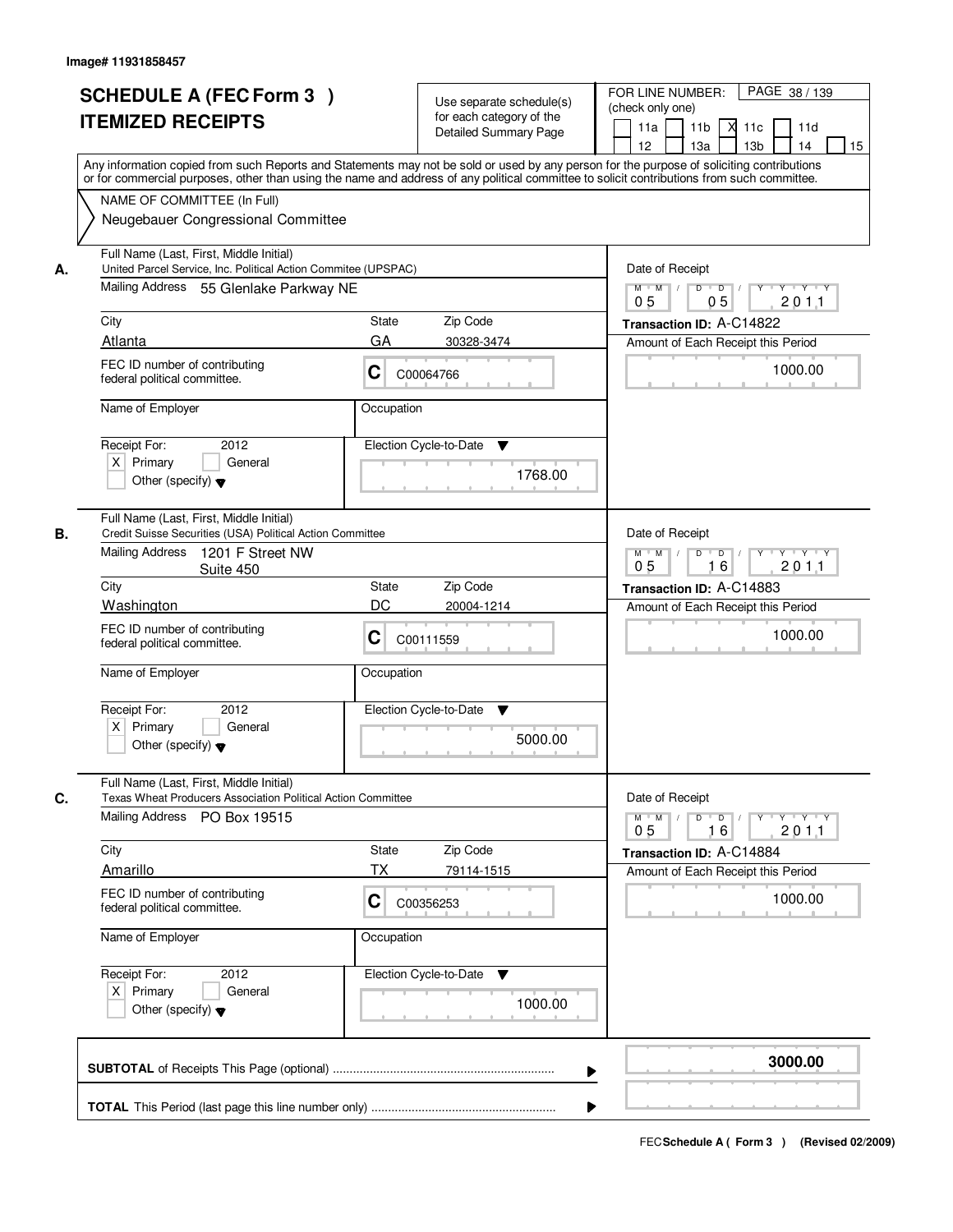|    | <b>SCHEDULE A (FEC Form 3)</b><br><b>ITEMIZED RECEIPTS</b><br>Any information copied from such Reports and Statements may not be sold or used by any person for the purpose of soliciting contributions                                                                                                                                                 | Use separate schedule(s)<br>for each category of the<br><b>Detailed Summary Page</b>                                          | PAGE 39 / 139<br>FOR LINE NUMBER:<br>(check only one)<br>11 <sub>b</sub><br>11a<br><b>X</b><br>11c<br>11d<br>13 <sub>b</sub><br>14<br>12<br>13a<br>15                                    |
|----|---------------------------------------------------------------------------------------------------------------------------------------------------------------------------------------------------------------------------------------------------------------------------------------------------------------------------------------------------------|-------------------------------------------------------------------------------------------------------------------------------|------------------------------------------------------------------------------------------------------------------------------------------------------------------------------------------|
|    | or for commercial purposes, other than using the name and address of any political committee to solicit contributions from such committee.<br>NAME OF COMMITTEE (In Full)<br>Neugebauer Congressional Committee                                                                                                                                         |                                                                                                                               |                                                                                                                                                                                          |
| А. | Full Name (Last, First, Middle Initial)<br>Cargill, Incorporated PAC<br>Mailing Address PO Box 9300<br>City<br>Minneapolis<br>FEC ID number of contributing<br>federal political committee.<br>Name of Employer<br>Receipt For:<br>2012<br>$X$ Primary<br>General<br>Other (specify) $\blacktriangledown$                                               | <b>State</b><br>Zip Code<br><b>MN</b><br>55440-9300<br>C<br>C00067884<br>Occupation<br>Election Cycle-to-Date<br>▼<br>1000.00 | Date of Receipt<br>$D$ $D$<br>$Y$ <sup>U</sup><br>$Y$ $Y$ $Y$<br>$M$ $M$ /<br>0 <sub>5</sub><br>17<br>201.1<br>Transaction ID: A-C14869<br>Amount of Each Receipt this Period<br>1000.00 |
| В. | Full Name (Last, First, Middle Initial)<br>Independent Community Bankers of America PAC<br>Mailing Address<br>1615 L Street NW<br>Suite 900<br>City<br>Washington<br>FEC ID number of contributing<br>federal political committee.<br>Name of Employer<br>Receipt For:<br>2012<br>$X$ Primary<br>General<br>Other (specify) $\blacktriangledown$        | Zip Code<br>State<br>DC<br>20036-5623<br>C<br>C00032698<br>Occupation<br>Election Cycle-to-Date<br>v<br>4500.00               | Date of Receipt<br>$M$ $M$ /<br>D<br>$\overline{D}$ /<br>Y 'Y 'Y 'Y<br>17<br>0 <sub>5</sub><br>2011<br>Transaction ID: A-C14867<br>Amount of Each Receipt this Period<br>1500.00         |
| C. | Full Name (Last, First, Middle Initial)<br>Independent Community Bankers of America PAC<br><b>Mailing Address</b><br>1615 L Street NW<br>Suite 900<br>City<br>Washington<br>FEC ID number of contributing<br>federal political committee.<br>Name of Employer<br>Receipt For:<br>2012<br>$X$ Primary<br>General<br>Other (specify) $\blacktriangledown$ | Zip Code<br>State<br>DC<br>20036-5623<br>C<br>C00032698<br>Occupation<br>Election Cycle-to-Date ▼<br>4500.00                  | Date of Receipt<br>$M$ $M$ /<br>$D$ $D$ $I$<br><u> Y LY LY LY</u><br>201.1<br>05<br>17<br>Transaction ID: A-C14868<br>Amount of Each Receipt this Period<br>1000.00                      |
|    |                                                                                                                                                                                                                                                                                                                                                         |                                                                                                                               | 3500.00                                                                                                                                                                                  |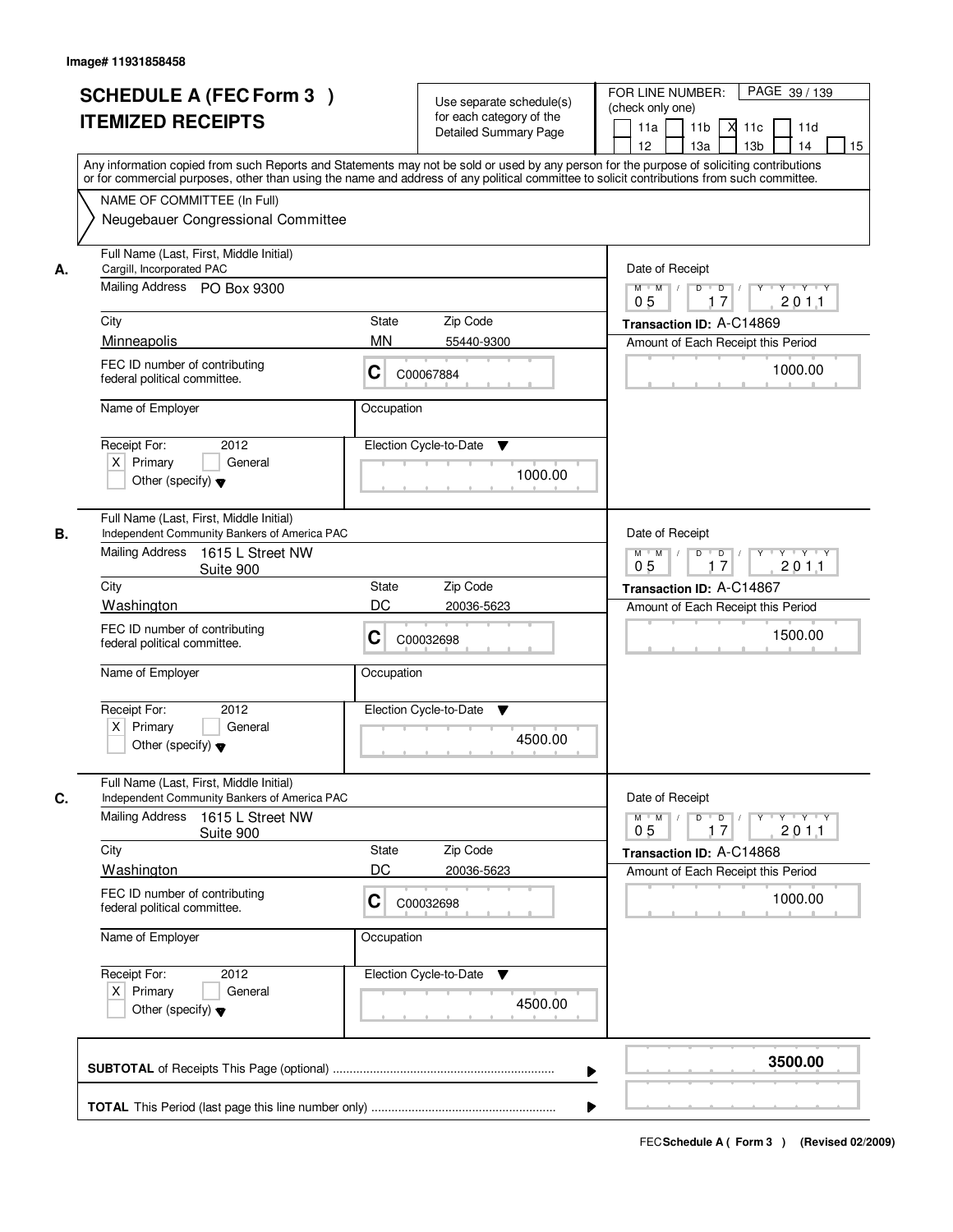|                                                         | <b>SCHEDULE A (FEC Form 3)</b><br><b>ITEMIZED RECEIPTS</b>                                                                                                                                                                                                                                                                                               |                                | Use separate schedule(s)<br>for each category of the<br><b>Detailed Summary Page</b> | PAGE 40 / 139<br>FOR LINE NUMBER:<br>(check only one)<br>11 <sub>b</sub><br>11a<br>$X$ 11 $c$<br>11d<br>12<br>13a<br>13 <sub>b</sub><br>14<br>15                                                                                                                                        |
|---------------------------------------------------------|----------------------------------------------------------------------------------------------------------------------------------------------------------------------------------------------------------------------------------------------------------------------------------------------------------------------------------------------------------|--------------------------------|--------------------------------------------------------------------------------------|-----------------------------------------------------------------------------------------------------------------------------------------------------------------------------------------------------------------------------------------------------------------------------------------|
|                                                         | NAME OF COMMITTEE (In Full)<br>Neugebauer Congressional Committee                                                                                                                                                                                                                                                                                        |                                |                                                                                      | Any information copied from such Reports and Statements may not be sold or used by any person for the purpose of soliciting contributions<br>or for commercial purposes, other than using the name and address of any political committee to solicit contributions from such committee. |
| А.<br>City<br>Washington<br>Receipt For:<br>$X$ Primary | Full Name (Last, First, Middle Initial)<br>Investment Company Institute PAC (ICI PAC)<br>Mailing Address 1401 H Street NW<br><b>Suite 1200</b><br>FEC ID number of contributing<br>federal political committee.<br>Name of Employer<br>2012<br>General<br>Other (specify) $\blacktriangledown$                                                           | State<br>DC<br>C<br>Occupation | Zip Code<br>20005-2110<br>C00105981<br>Election Cycle-to-Date<br>▼<br>2000.00        | Date of Receipt<br>$Y - Y - Y$<br>$M$ $M$ /<br>D<br>$\overline{D}$<br>2011<br>0 <sub>5</sub><br>17<br>Transaction ID: A-C14870<br>Amount of Each Receipt this Period<br>1000.00                                                                                                         |
| В.<br>City<br>Pittsburgh<br>Receipt For:                | Full Name (Last, First, Middle Initial)<br>Bipartisan Political Action Committee of the Bank of New York Mellon Corporation<br><b>Mailing Address</b><br>1 Mellon Bank Center<br>Room 657<br>FEC ID number of contributing<br>federal political committee.<br>Name of Employer<br>2012<br>$X$ Primary<br>General<br>Other (specify) $\blacktriangledown$ | State<br>PA<br>C<br>Occupation | Zip Code<br>15258-0001<br>C00017558<br>Election Cycle-to-Date<br>v<br>5000.00        | Date of Receipt<br>$D$ $D$ $/$<br>$M$ $M$ /<br>Y<br>$Y \dashv Y \dashv Y$<br>0 <sub>5</sub><br>25<br>201.1<br>Transaction ID: A-C14903<br>Amount of Each Receipt this Period<br>5000.00                                                                                                 |
| C.<br>City<br>Washington<br>Receipt For:<br>$X$ Primary | Full Name (Last, First, Middle Initial)<br><b>CULAC The PAC of Credit Union National Association</b><br>Mailing Address<br>601 Pennsylvania Avenue NW<br>FEC ID number of contributing<br>federal political committee.<br>Name of Employer<br>2012<br>General<br>Other (specify) $\blacktriangledown$                                                    | State<br>DC<br>C<br>Occupation | Zip Code<br>20004-2601<br>C00007880<br>Election Cycle-to-Date<br>v<br>3000.00        | Date of Receipt<br>$D$ $D$ $l$<br>$Y \rightarrow Y \rightarrow Y$<br>$M^+$ M<br>$\sqrt{ }$<br>$Y$ <sup>-1</sup><br>201.1<br>05<br>25<br>Transaction ID: A-C14906<br>Amount of Each Receipt this Period<br>1000.00                                                                       |
|                                                         |                                                                                                                                                                                                                                                                                                                                                          |                                | ▶                                                                                    | 7000.00                                                                                                                                                                                                                                                                                 |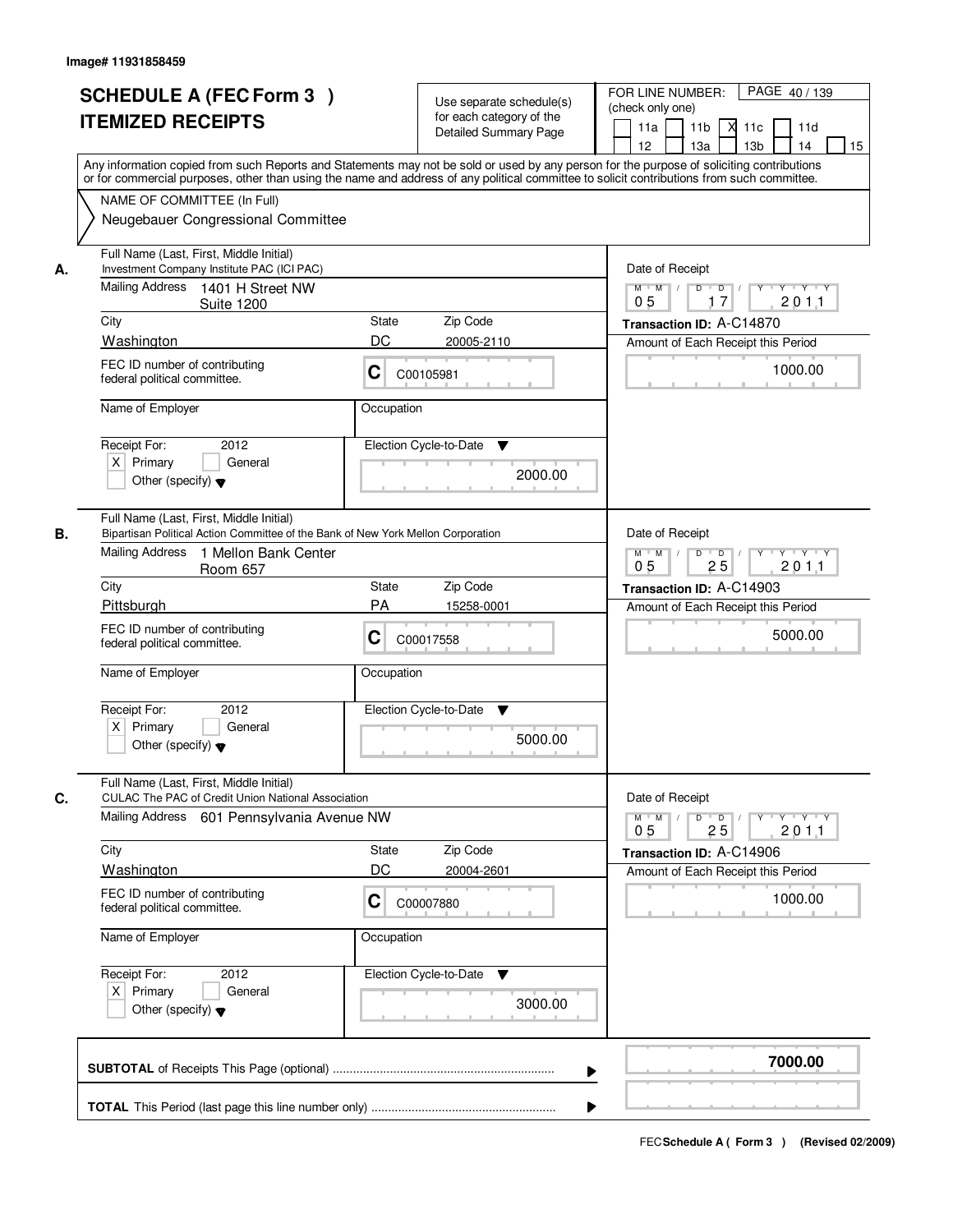| <b>SCHEDULE A (FEC Form 3)</b><br><b>ITEMIZED RECEIPTS</b>                                                                                                                                                                                                                                                   |                                                                                                                                                           | Use separate schedule(s)<br>for each category of the<br><b>Detailed Summary Page</b> | PAGE 41 / 139<br>FOR LINE NUMBER:<br>(check only one)<br>11 <sub>b</sub><br>$X$ 11 $c$<br>11a<br>11d<br>12<br>13a<br>13 <sub>b</sub><br>14<br>15                                                                                                                                        |
|--------------------------------------------------------------------------------------------------------------------------------------------------------------------------------------------------------------------------------------------------------------------------------------------------------------|-----------------------------------------------------------------------------------------------------------------------------------------------------------|--------------------------------------------------------------------------------------|-----------------------------------------------------------------------------------------------------------------------------------------------------------------------------------------------------------------------------------------------------------------------------------------|
| NAME OF COMMITTEE (In Full)                                                                                                                                                                                                                                                                                  | Neugebauer Congressional Committee                                                                                                                        |                                                                                      | Any information copied from such Reports and Statements may not be sold or used by any person for the purpose of soliciting contributions<br>or for commercial purposes, other than using the name and address of any political committee to solicit contributions from such committee. |
| Full Name (Last, First, Middle Initial)<br>Genworth Financial PAC<br>А.<br>Mailing Address 701 13th Street NW<br>City<br>Washington<br>FEC ID number of contributing<br>federal political committee.<br>Name of Employer<br>Receipt For:<br>$X$ Primary<br>Other (specify) $\blacktriangledown$              | State<br>DC<br>C<br>Occupation<br>2012<br>General                                                                                                         | Zip Code<br>20005-3962<br>C00404194<br>Election Cycle-to-Date<br>▼<br>1000.00        | Date of Receipt<br>$Y - Y - Y$<br>$M$ $M$<br>D<br>$\overline{D}$<br>2011<br>0 <sub>5</sub><br>25<br>Transaction ID: A-C14902<br>Amount of Each Receipt this Period<br>1000.00                                                                                                           |
| Full Name (Last, First, Middle Initial)<br>В.<br>Mailing Address<br>City<br>Austin<br>FEC ID number of contributing<br>federal political committee.<br>Name of Employer<br>Receipt For:<br>$X$ Primary<br>Other (specify) $\blacktriangledown$                                                               | Independent Bankers Association of Texas (IBAT FEDPAC)<br>1700 Rio Grande Street<br>Suite 100<br><b>State</b><br>TX<br>C<br>Occupation<br>2012<br>General | Zip Code<br>78701-1683<br>C00332841<br>Election Cycle-to-Date<br>v<br>2000.00        | Date of Receipt<br>$D$ $D$ $1$<br>$M$ $M$ /<br>$Y$ <sup>U</sup><br>$Y + Y + Y$<br>0 <sub>5</sub><br>25<br>201.1<br>Transaction ID: A-C14905<br>Amount of Each Receipt this Period<br>1000.00                                                                                            |
| Full Name (Last, First, Middle Initial)<br>C.<br>KPMG Partners/ Principals & Employees PAC<br>Mailing Address PO Box 18254<br>City<br>Washington<br>FEC ID number of contributing<br>federal political committee.<br>Name of Employer<br>Receipt For:<br>$X$ Primary<br>Other (specify) $\blacktriangledown$ | State<br>DC<br>C<br>Occupation<br>2012<br>General                                                                                                         | Zip Code<br>20036-8254<br>C00280222<br>Election Cycle-to-Date<br>v<br>5000.00        | Date of Receipt<br>$M^+$ M<br>$D$ $D$ $l$<br>$Y - Y - Y$<br>$\sqrt{ }$<br>$Y$ <sup>-1</sup><br>201.1<br>05<br>25<br>Transaction ID: A-C14904<br>Amount of Each Receipt this Period<br>3500.00                                                                                           |
|                                                                                                                                                                                                                                                                                                              |                                                                                                                                                           | ▶                                                                                    | 5500.00                                                                                                                                                                                                                                                                                 |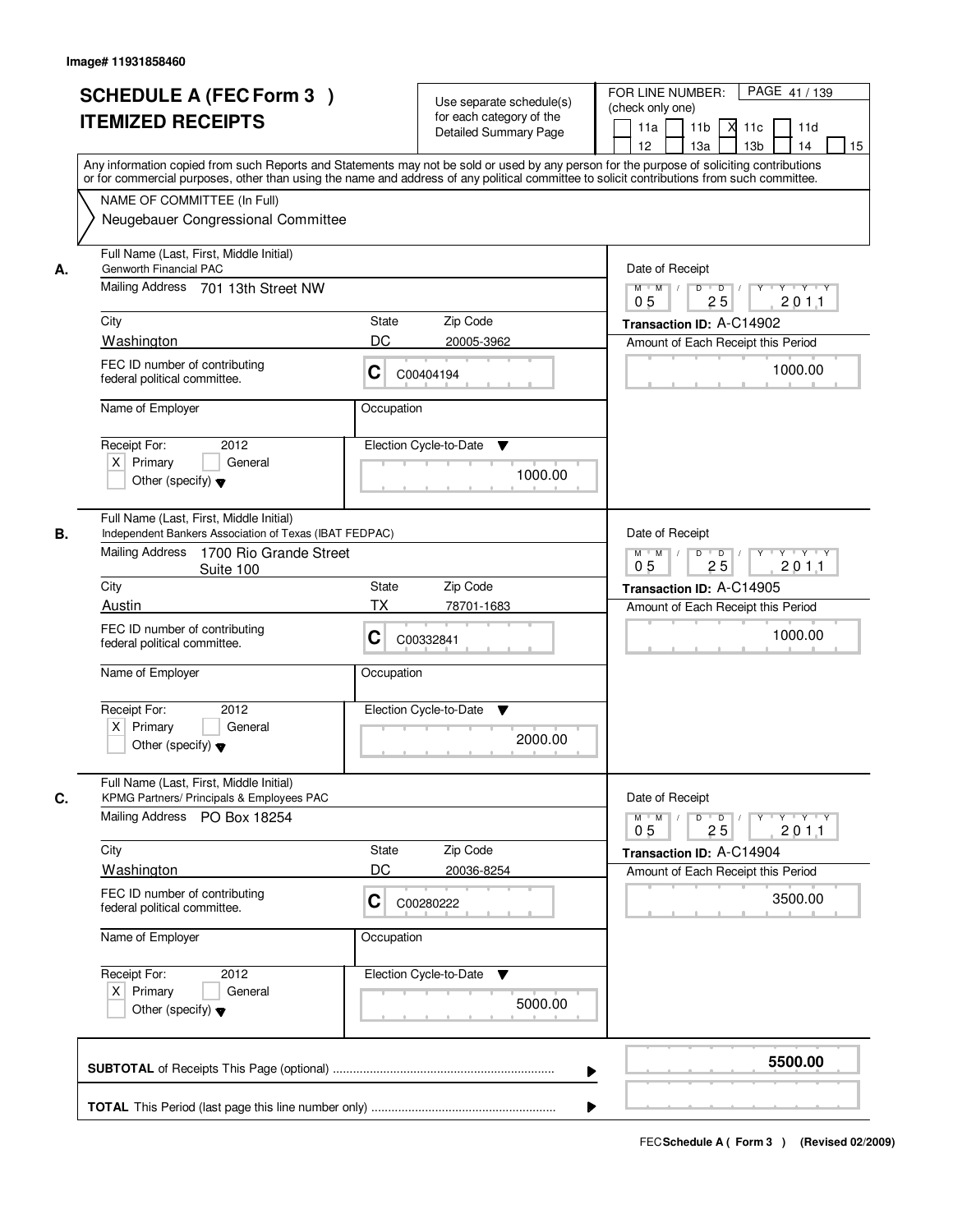|    | <b>SCHEDULE A (FEC Form 3)</b>                                                                                                                                                                                                                                                          | Use separate schedule(s)     | PAGE 42/139<br>FOR LINE NUMBER:                                                  |
|----|-----------------------------------------------------------------------------------------------------------------------------------------------------------------------------------------------------------------------------------------------------------------------------------------|------------------------------|----------------------------------------------------------------------------------|
|    | <b>ITEMIZED RECEIPTS</b>                                                                                                                                                                                                                                                                | for each category of the     | (check only one)                                                                 |
|    |                                                                                                                                                                                                                                                                                         | <b>Detailed Summary Page</b> | 11 <sub>b</sub><br>11a<br>$X$ 11 $c$<br>11d                                      |
|    |                                                                                                                                                                                                                                                                                         |                              | 12<br>13a<br>13 <sub>b</sub><br>14<br>15                                         |
|    | Any information copied from such Reports and Statements may not be sold or used by any person for the purpose of soliciting contributions<br>or for commercial purposes, other than using the name and address of any political committee to solicit contributions from such committee. |                              |                                                                                  |
|    | NAME OF COMMITTEE (In Full)                                                                                                                                                                                                                                                             |                              |                                                                                  |
|    | Neugebauer Congressional Committee                                                                                                                                                                                                                                                      |                              |                                                                                  |
|    |                                                                                                                                                                                                                                                                                         |                              |                                                                                  |
| А. | Full Name (Last, First, Middle Initial)<br>AFLAC Incorporated PAC                                                                                                                                                                                                                       |                              | Date of Receipt                                                                  |
|    | Mailing Address 1932 Wynnton Road                                                                                                                                                                                                                                                       |                              | $Y - Y - Y$<br>$M$ $M$<br>D<br>$\overline{D}$<br>2011<br>0 <sub>5</sub><br>27    |
|    | City                                                                                                                                                                                                                                                                                    | Zip Code<br>State            |                                                                                  |
|    | Columbus                                                                                                                                                                                                                                                                                | GA<br>31999-0001             | Transaction ID: A-C14901                                                         |
|    |                                                                                                                                                                                                                                                                                         |                              | Amount of Each Receipt this Period                                               |
|    | FEC ID number of contributing<br>federal political committee.                                                                                                                                                                                                                           | C<br>C00034157               | 2500.00                                                                          |
|    | Name of Employer                                                                                                                                                                                                                                                                        | Occupation                   |                                                                                  |
|    | 2012<br>Receipt For:                                                                                                                                                                                                                                                                    | Election Cycle-to-Date<br>▼  |                                                                                  |
|    | $X$ Primary<br>General                                                                                                                                                                                                                                                                  |                              |                                                                                  |
|    | Other (specify) $\blacktriangledown$                                                                                                                                                                                                                                                    | 2500.00                      |                                                                                  |
|    |                                                                                                                                                                                                                                                                                         |                              |                                                                                  |
|    | Full Name (Last, First, Middle Initial)                                                                                                                                                                                                                                                 |                              |                                                                                  |
| В. | Credit Suisse Securities (USA) Political Action Committee                                                                                                                                                                                                                               |                              | Date of Receipt                                                                  |
|    | <b>Mailing Address</b><br>1201 F Street NW<br>Suite 450                                                                                                                                                                                                                                 |                              | $D$ $D$ $1$<br>$M$ $M$ /<br>$Y$ <sup>U</sup><br>$Y + Y + Y$<br>06<br>201.1<br>01 |
|    | City                                                                                                                                                                                                                                                                                    | Zip Code<br>State            | Transaction ID: A-C14937                                                         |
|    | Washington                                                                                                                                                                                                                                                                              | DC<br>20004-1214             | Amount of Each Receipt this Period                                               |
|    | FEC ID number of contributing                                                                                                                                                                                                                                                           |                              |                                                                                  |
|    | federal political committee.                                                                                                                                                                                                                                                            | C<br>C00111559               | 4000.00                                                                          |
|    | Name of Employer                                                                                                                                                                                                                                                                        | Occupation                   |                                                                                  |
|    |                                                                                                                                                                                                                                                                                         |                              |                                                                                  |
|    | Receipt For:<br>2012                                                                                                                                                                                                                                                                    | Election Cycle-to-Date<br>v  |                                                                                  |
|    | $X$ Primary<br>General                                                                                                                                                                                                                                                                  |                              |                                                                                  |
|    | Other (specify) $\blacktriangledown$                                                                                                                                                                                                                                                    | 5000.00                      |                                                                                  |
|    | Full Name (Last, First, Middle Initial)                                                                                                                                                                                                                                                 |                              |                                                                                  |
| C. | Lockheed Martin Corporation Employees' Political Action Committee<br><b>Mailing Address</b>                                                                                                                                                                                             |                              | Date of Receipt<br>$M$ M<br>$\mathbb{L}$<br>$Y$ <sup>U</sup>                     |
|    | 1550 Crystal Drive<br>Suite 300                                                                                                                                                                                                                                                         |                              | $D$ $D$ $l$<br>$Y \dashv Y \dashv Y$<br>201.1<br>06<br>0 <sub>1</sub>            |
|    | City                                                                                                                                                                                                                                                                                    | State<br>Zip Code            | Transaction ID: A-C14936                                                         |
|    | Arlington                                                                                                                                                                                                                                                                               | VA<br>22202-4135             | Amount of Each Receipt this Period                                               |
|    | FEC ID number of contributing                                                                                                                                                                                                                                                           |                              | 1000.00                                                                          |
|    | federal political committee.                                                                                                                                                                                                                                                            | C<br>C00303024               |                                                                                  |
|    | Name of Employer                                                                                                                                                                                                                                                                        | Occupation                   |                                                                                  |
|    | Receipt For:<br>2012                                                                                                                                                                                                                                                                    | Election Cycle-to-Date<br>v  |                                                                                  |
|    | $X$ Primary<br>General                                                                                                                                                                                                                                                                  |                              |                                                                                  |
|    | Other (specify) $\blacktriangledown$                                                                                                                                                                                                                                                    | 2000.00                      |                                                                                  |
|    |                                                                                                                                                                                                                                                                                         |                              |                                                                                  |
|    |                                                                                                                                                                                                                                                                                         | ▶                            | 7500.00                                                                          |
|    |                                                                                                                                                                                                                                                                                         |                              |                                                                                  |
|    |                                                                                                                                                                                                                                                                                         |                              |                                                                                  |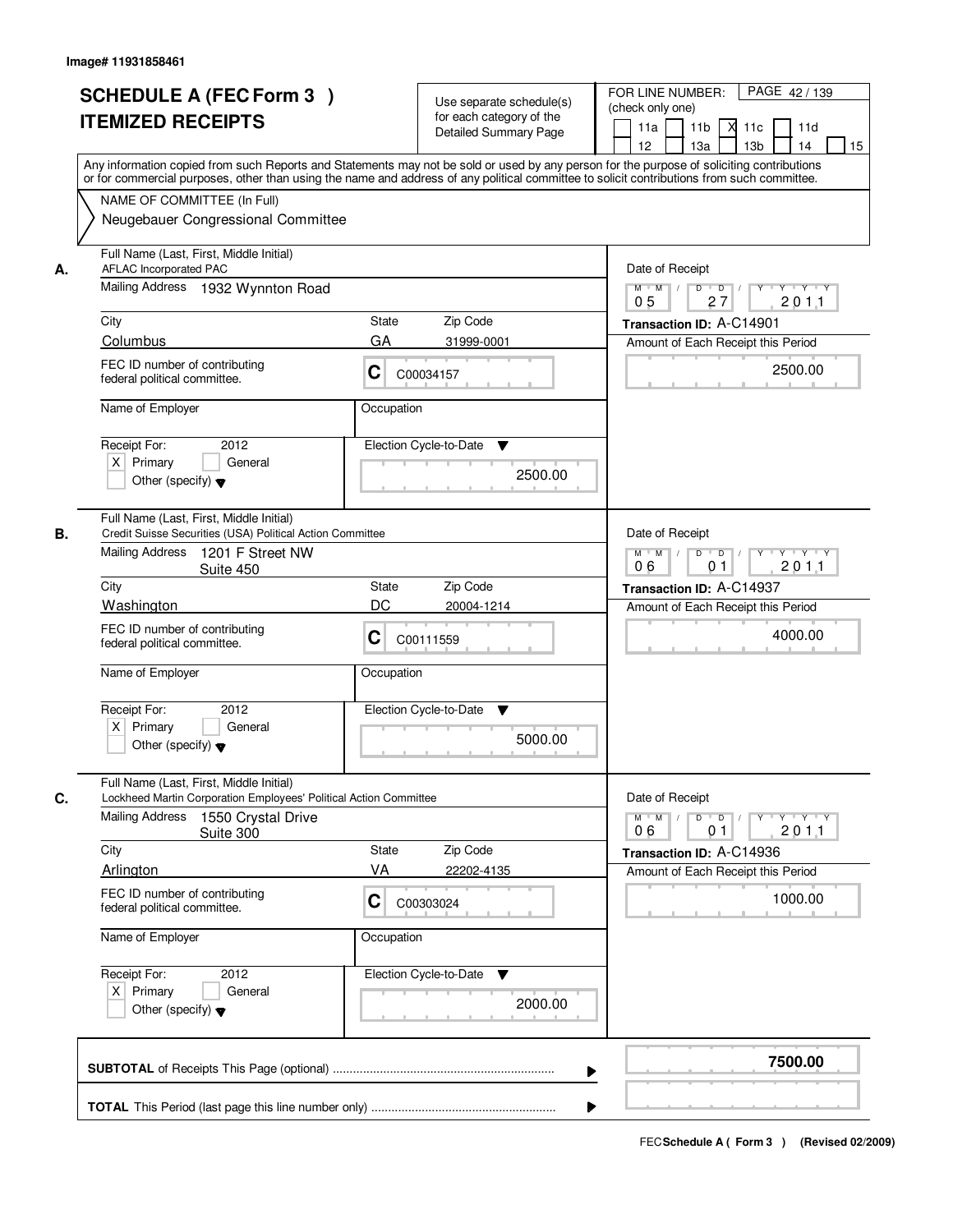|    | <b>SCHEDULE A (FEC Form 3)</b><br><b>ITEMIZED RECEIPTS</b><br>Any information copied from such Reports and Statements may not be sold or used by any person for the purpose of soliciting contributions         |            | Use separate schedule(s)<br>for each category of the<br><b>Detailed Summary Page</b> | PAGE 43/139<br>FOR LINE NUMBER:<br>(check only one)<br>11 <sub>b</sub><br>11a<br>$X$ 11 $c$<br>11d<br>12<br>13a<br>13 <sub>b</sub><br>14<br>15 |
|----|-----------------------------------------------------------------------------------------------------------------------------------------------------------------------------------------------------------------|------------|--------------------------------------------------------------------------------------|------------------------------------------------------------------------------------------------------------------------------------------------|
|    | or for commercial purposes, other than using the name and address of any political committee to solicit contributions from such committee.<br>NAME OF COMMITTEE (In Full)<br>Neugebauer Congressional Committee |            |                                                                                      |                                                                                                                                                |
| А. | Full Name (Last, First, Middle Initial)<br>Goldman Sachs Group, Inc. PAC<br>Mailing Address 101 Constitution Avenue NW                                                                                          |            |                                                                                      | Date of Receipt<br>$\overline{D}$<br>$Y - Y - Y$<br>$M$ $M$<br>D                                                                               |
|    | <b>Suite 1000</b><br>City                                                                                                                                                                                       | State      | Zip Code                                                                             | 201.1<br>06<br>07<br>Transaction ID: A-C14951                                                                                                  |
|    | Washington                                                                                                                                                                                                      | DC         | 20001-2133                                                                           | Amount of Each Receipt this Period                                                                                                             |
|    | FEC ID number of contributing<br>federal political committee.                                                                                                                                                   | C          | C00350744                                                                            | 1000.00                                                                                                                                        |
|    | Name of Employer                                                                                                                                                                                                | Occupation |                                                                                      |                                                                                                                                                |
|    | 2012<br>Receipt For:<br>$X$ Primary<br>General<br>Other (specify) $\blacktriangledown$                                                                                                                          |            | Election Cycle-to-Date<br>▼<br>3500.00                                               |                                                                                                                                                |
| В. | Full Name (Last, First, Middle Initial)<br>Liberty Mutual Insurance Company PAC<br>Mailing Address 175 Berkeley Street                                                                                          |            |                                                                                      | Date of Receipt<br>$D$ $D$ $/$<br>$M$ $M$ /<br>$Y$ <sup>U</sup><br>$Y + Y + Y$<br>06<br>07<br>201.1                                            |
|    | City                                                                                                                                                                                                            | State      | Zip Code                                                                             | Transaction ID: A-C14952                                                                                                                       |
|    | <b>Boston</b>                                                                                                                                                                                                   | MA         | 02116-5066                                                                           | Amount of Each Receipt this Period                                                                                                             |
|    | FEC ID number of contributing<br>federal political committee.                                                                                                                                                   | C          | C00171843                                                                            | 2500.00                                                                                                                                        |
|    | Name of Employer                                                                                                                                                                                                | Occupation |                                                                                      |                                                                                                                                                |
|    | Receipt For:<br>2012<br>$X$ Primary<br>General<br>Other (specify) $\blacktriangledown$                                                                                                                          |            | Election Cycle-to-Date<br>v<br>5000.00                                               |                                                                                                                                                |
| C. | Full Name (Last, First, Middle Initial)<br>The Financial Services Roundtable PAC                                                                                                                                |            |                                                                                      | Date of Receipt                                                                                                                                |
|    | Mailing Address<br>1001 Pennsylvania Avenue NW<br>Suite 500                                                                                                                                                     |            |                                                                                      | $M$ $M$<br>$D$ $D$ $I$<br>$Y \dashv Y \dashv Y$<br>$\top$ /<br>$Y$ <sup>U</sup><br>201.1<br>06<br>07                                           |
|    | City                                                                                                                                                                                                            | State      | Zip Code                                                                             | Transaction ID: A-C14949                                                                                                                       |
|    | Washington                                                                                                                                                                                                      | DC         | 20004-2508                                                                           | Amount of Each Receipt this Period                                                                                                             |
|    | FEC ID number of contributing<br>federal political committee.                                                                                                                                                   | C          | C00193177                                                                            | 1000.00                                                                                                                                        |
|    | Name of Employer                                                                                                                                                                                                | Occupation |                                                                                      |                                                                                                                                                |
|    | Receipt For:<br>2012<br>$X$ Primary<br>General<br>Other (specify) $\blacktriangledown$                                                                                                                          |            | Election Cycle-to-Date<br>v<br>3500.00                                               |                                                                                                                                                |
|    |                                                                                                                                                                                                                 |            | ▶                                                                                    | 4500.00                                                                                                                                        |
|    |                                                                                                                                                                                                                 |            |                                                                                      |                                                                                                                                                |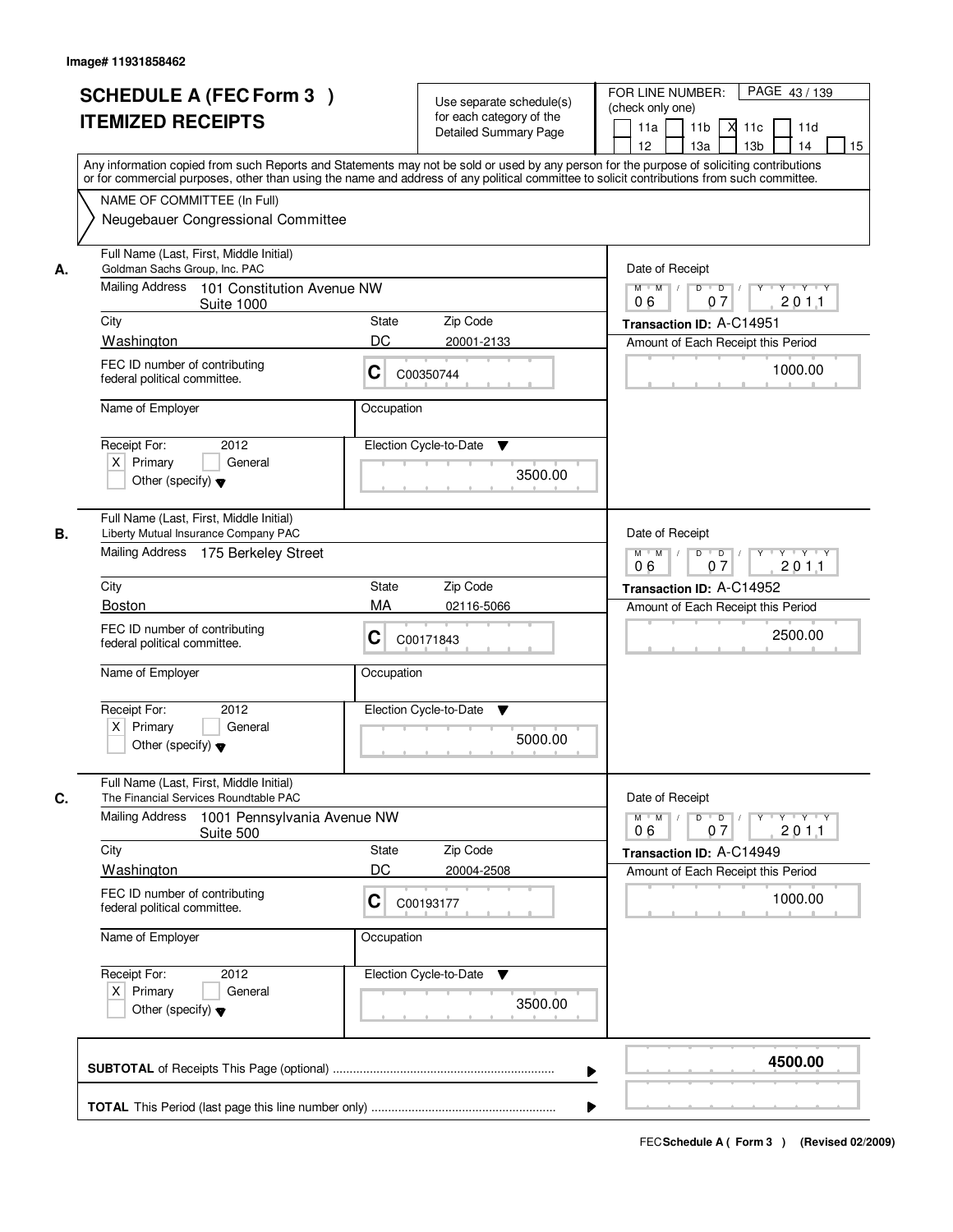| <b>SCHEDULE A (FEC Form 3)</b><br><b>ITEMIZED RECEIPTS</b>                                                                      | Use separate schedule(s)<br>for each category of the<br><b>Detailed Summary Page</b><br>Any information copied from such Reports and Statements may not be sold or used by any person for the purpose of soliciting contributions | PAGE 44 / 139<br>FOR LINE NUMBER:<br>(check only one)<br>11 <sub>b</sub><br>м<br>11a<br>11c<br>11d<br>12 <sup>2</sup><br>13 <sub>b</sub><br>14<br>13a<br>15 |
|---------------------------------------------------------------------------------------------------------------------------------|-----------------------------------------------------------------------------------------------------------------------------------------------------------------------------------------------------------------------------------|-------------------------------------------------------------------------------------------------------------------------------------------------------------|
| NAME OF COMMITTEE (In Full)<br>Neugebauer Congressional Committee                                                               | or for commercial purposes, other than using the name and address of any political committee to solicit contributions from such committee.                                                                                        |                                                                                                                                                             |
| Full Name (Last, First, Middle Initial)<br>The Hartford Advocates Fund<br>А.<br>Mailing Address 690 Asylum Avenue               |                                                                                                                                                                                                                                   | Date of Receipt<br>$M$ $M$<br>$D$ $D$ $I$<br>$Y + Y + Y$<br>$Y$ <sup>U</sup>                                                                                |
|                                                                                                                                 |                                                                                                                                                                                                                                   | 07<br>201.1<br>06                                                                                                                                           |
| City<br>Hartford                                                                                                                | <b>State</b><br>Zip Code<br><b>CT</b><br>06115                                                                                                                                                                                    | Transaction ID: A-C14950                                                                                                                                    |
| FEC ID number of contributing<br>federal political committee.                                                                   | C<br>C00168864                                                                                                                                                                                                                    | Amount of Each Receipt this Period<br>1000.00                                                                                                               |
| Name of Employer                                                                                                                | Occupation                                                                                                                                                                                                                        |                                                                                                                                                             |
| Receipt For:<br>2012<br>$X$ Primary<br>General<br>Other (specify) $\blacktriangledown$                                          | Election Cycle-to-Date<br>▼<br>2000.00                                                                                                                                                                                            |                                                                                                                                                             |
| Full Name (Last, First, Middle Initial)<br>American Bankers Association PAC<br>В.<br>Mailing Address 1120 Connecticut Avenue NW |                                                                                                                                                                                                                                   | Date of Receipt<br>$M$ $M$ /<br>D<br>$\overline{D}$ /<br>Y Y Y Y Y                                                                                          |
|                                                                                                                                 |                                                                                                                                                                                                                                   | 06<br>08<br>201.1                                                                                                                                           |
| City<br>Washington                                                                                                              | Zip Code<br><b>State</b><br>DC<br>20036-3902                                                                                                                                                                                      | Transaction ID: A-C14944                                                                                                                                    |
| FEC ID number of contributing<br>federal political committee.                                                                   | С<br>C00004275                                                                                                                                                                                                                    | Amount of Each Receipt this Period<br>1000.00                                                                                                               |
| Name of Employer                                                                                                                | Occupation                                                                                                                                                                                                                        |                                                                                                                                                             |
| Receipt For:<br>2012<br>$X$ Primary<br>General<br>Other (specify) $\blacktriangledown$                                          | Election Cycle-to-Date<br>▼<br>3000.00                                                                                                                                                                                            |                                                                                                                                                             |
| Full Name (Last, First, Middle Initial)<br>C.<br>American Bankers Association PAC                                               |                                                                                                                                                                                                                                   | Date of Receipt                                                                                                                                             |
| Mailing Address 1120 Connecticut Avenue NW                                                                                      |                                                                                                                                                                                                                                   | $D$ $D$ $/$<br>$M = M$<br>yuryuryury<br>2011<br>06<br>08                                                                                                    |
| City                                                                                                                            | Zip Code<br><b>State</b>                                                                                                                                                                                                          | Transaction ID: A-C14945                                                                                                                                    |
| Washington                                                                                                                      | DC<br>20036-3902                                                                                                                                                                                                                  | Amount of Each Receipt this Period                                                                                                                          |
| FEC ID number of contributing<br>federal political committee.                                                                   | C<br>C00004275                                                                                                                                                                                                                    | 1000.00                                                                                                                                                     |
| Name of Employer                                                                                                                | Occupation                                                                                                                                                                                                                        |                                                                                                                                                             |
| Receipt For:<br>2012<br>$X$ Primary<br>General<br>Other (specify) $\blacktriangledown$                                          | Election Cycle-to-Date<br>v<br>3000.00                                                                                                                                                                                            |                                                                                                                                                             |
|                                                                                                                                 |                                                                                                                                                                                                                                   | 3000.00                                                                                                                                                     |
|                                                                                                                                 |                                                                                                                                                                                                                                   |                                                                                                                                                             |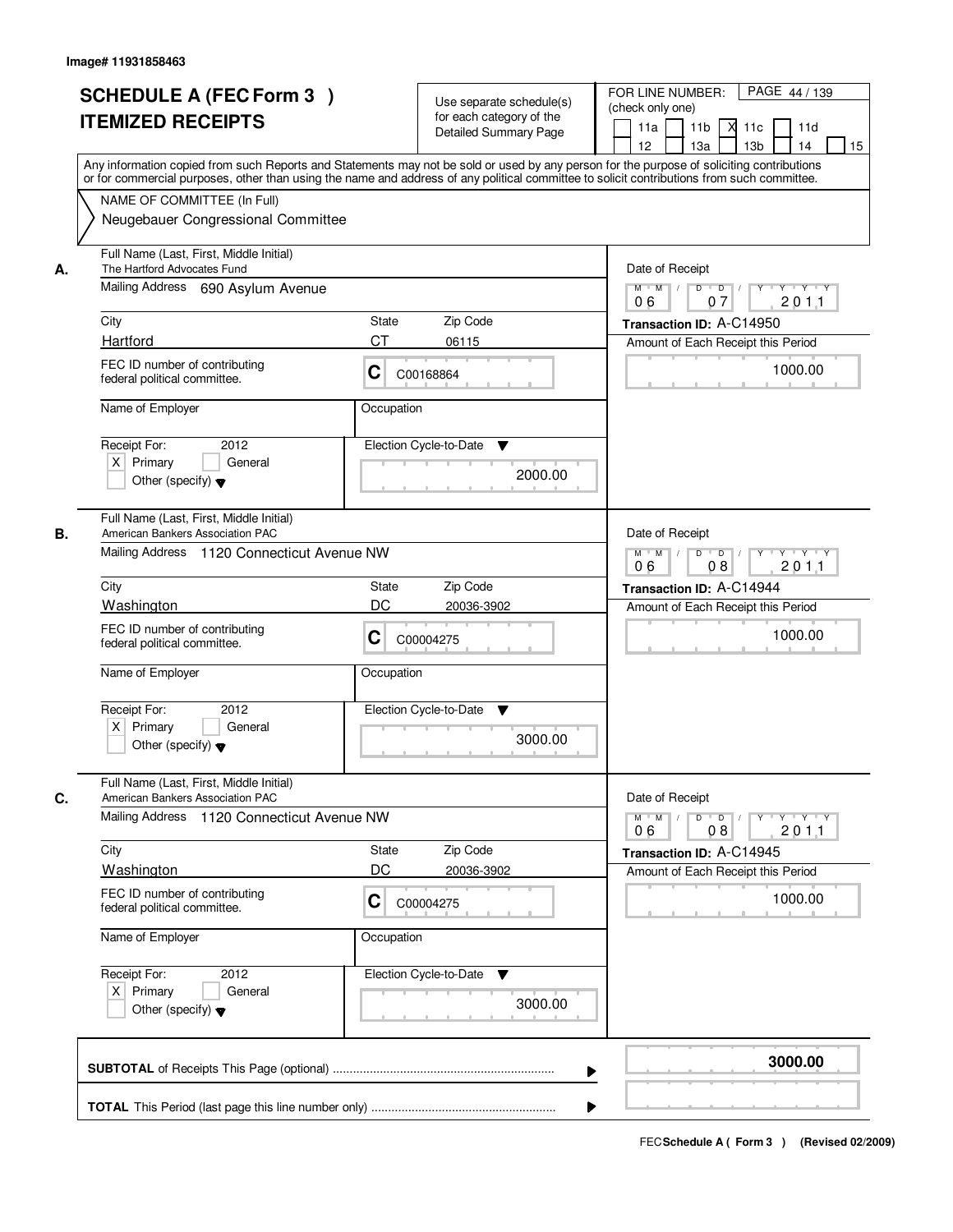| <b>SCHEDULE A (FEC Form 3)</b><br><b>ITEMIZED RECEIPTS</b>                                                                                                                                                                                                                                                                                            | Use separate schedule(s)<br>for each category of the<br><b>Detailed Summary Page</b><br>Any information copied from such Reports and Statements may not be sold or used by any person for the purpose of soliciting contributions | PAGE 45/139<br>FOR LINE NUMBER:<br>(check only one)<br>11 <sub>b</sub><br>11a<br>м<br>11c<br>11d<br>13 <sub>b</sub><br>12<br>13a<br>14<br>15                                                                                                     |
|-------------------------------------------------------------------------------------------------------------------------------------------------------------------------------------------------------------------------------------------------------------------------------------------------------------------------------------------------------|-----------------------------------------------------------------------------------------------------------------------------------------------------------------------------------------------------------------------------------|--------------------------------------------------------------------------------------------------------------------------------------------------------------------------------------------------------------------------------------------------|
| NAME OF COMMITTEE (In Full)<br>Neugebauer Congressional Committee                                                                                                                                                                                                                                                                                     | or for commercial purposes, other than using the name and address of any political committee to solicit contributions from such committee.                                                                                        |                                                                                                                                                                                                                                                  |
| Full Name (Last, First, Middle Initial)<br>Association of Progressive Rental Organizations Political Action Committee (APRO-PAC)<br>А.<br>Mailing Address 1504 Robinhood Trail<br>City<br>Austin<br>FEC ID number of contributing<br>federal political committee.                                                                                     | Zip Code<br><b>State</b><br>ТX<br>78703-2624<br>C<br>C00166223                                                                                                                                                                    | Date of Receipt<br>$M$ $M$ /<br>$D$ $D$ $I$<br>$Y$ <sup>U</sup><br>Y 'Y 'Y<br>2011<br>06<br>08<br>Transaction ID: A-C14947<br>Amount of Each Receipt this Period<br>5000.00                                                                      |
| Name of Employer<br>Receipt For:<br>2012<br>$X$ Primary<br>General<br>Other (specify) $\blacktriangledown$                                                                                                                                                                                                                                            | Occupation<br>Election Cycle-to-Date<br>▼<br>5000.00                                                                                                                                                                              |                                                                                                                                                                                                                                                  |
| Full Name (Last, First, Middle Initial)<br>Morgan Stanley Political Action Committee<br>В.<br>Mailing Address<br>1585 Broadway<br>Floor 9<br>City<br>New York<br>FEC ID number of contributing<br>federal political committee.<br>Name of Employer<br>Receipt For:<br>2012<br>$X$ Primary<br>General<br>Other (specify) $\blacktriangledown$          | <b>State</b><br>Zip Code<br><b>NY</b><br>10036-8200<br>C<br>C00337626<br>Occupation<br>Election Cycle-to-Date<br>▼<br>1000.00                                                                                                     | Date of Receipt<br>$Y \vdash Y \vdash Y$<br>$M$ $M$ /<br>D<br>$\overline{D}$<br>Y<br>08<br>201.1<br>06<br>Transaction ID: A-C14948<br>Amount of Each Receipt this Period<br>1000.00                                                              |
| Full Name (Last, First, Middle Initial)<br>C.<br>PlainsCapital Corporation PAC<br><b>Mailing Address</b><br>2323 Victory Avenue<br><b>Suite 1400</b><br>City<br>Dallas<br>FEC ID number of contributing<br>federal political committee.<br>Name of Employer<br>Receipt For:<br>2012<br>$X$ Primary<br>General<br>Other (specify) $\blacktriangledown$ | Zip Code<br><b>State</b><br>ТX<br>75219-7695<br>C<br>C00482125<br>Occupation<br>Election Cycle-to-Date<br>v<br>3500.00                                                                                                            | Date of Receipt<br>$M$ $M$ <sup><math>\prime</math></sup><br>$D$ $D$ $I$<br>$\mathsf{Y} \dashv \mathsf{Y} \dashv \mathsf{Y} \dashv \mathsf{Y}$<br>201.1<br>06<br>08<br>Transaction ID: A-C14994<br>Amount of Each Receipt this Period<br>1000.00 |
|                                                                                                                                                                                                                                                                                                                                                       |                                                                                                                                                                                                                                   | 7000.00                                                                                                                                                                                                                                          |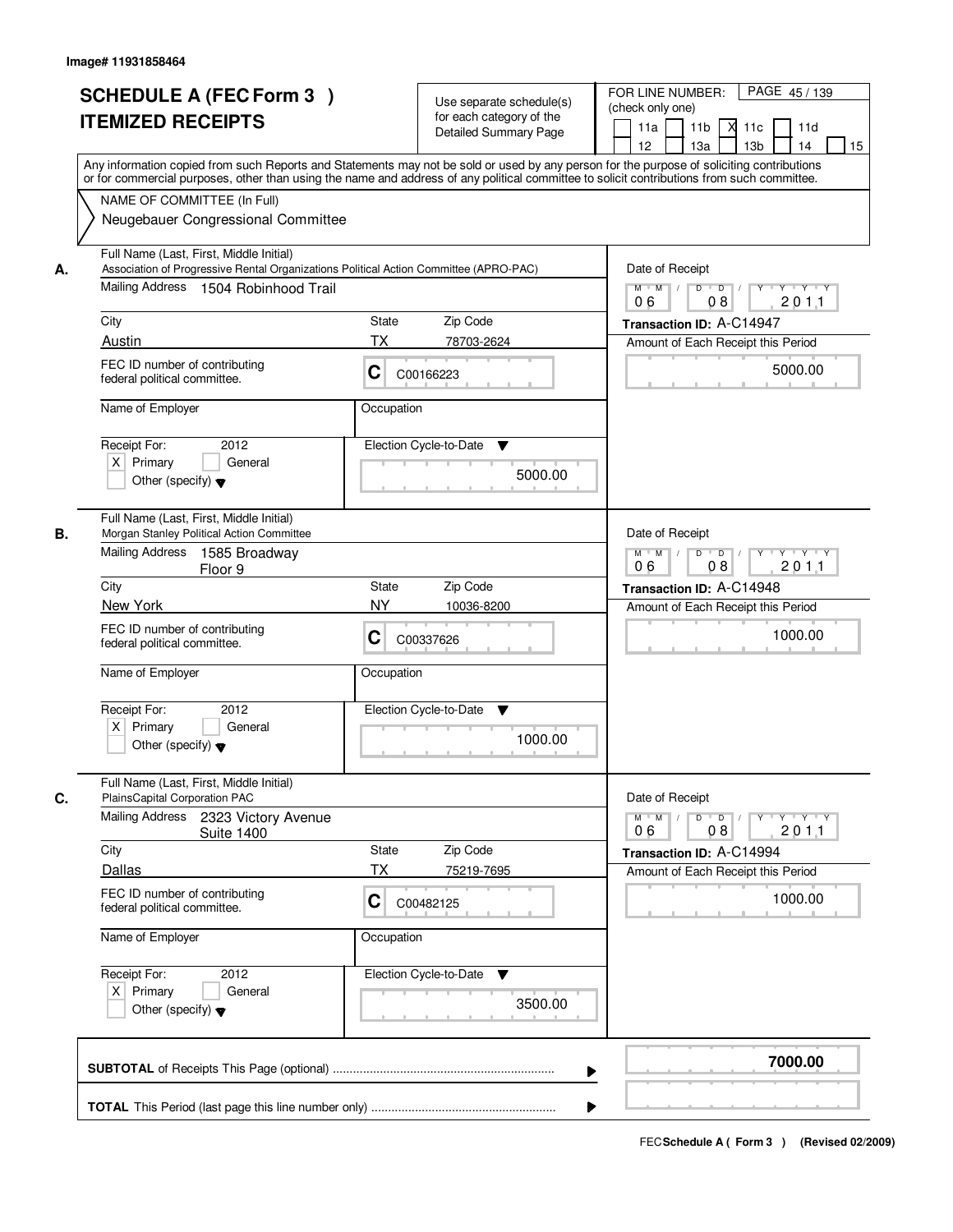| <b>SCHEDULE A (FEC Form 3)</b><br><b>ITEMIZED RECEIPTS</b>                                                                                                                                                                                                                                                                                                     | Use separate schedule(s)<br>for each category of the<br><b>Detailed Summary Page</b>                                                                                                                                                                                                    | PAGE 46/139<br>FOR LINE NUMBER:<br>(check only one)<br>11 <sub>b</sub><br>11a<br>$X$ 11 $c$<br>11d<br>12<br>13a<br>13 <sub>b</sub><br>14<br>15                                                       |
|----------------------------------------------------------------------------------------------------------------------------------------------------------------------------------------------------------------------------------------------------------------------------------------------------------------------------------------------------------------|-----------------------------------------------------------------------------------------------------------------------------------------------------------------------------------------------------------------------------------------------------------------------------------------|------------------------------------------------------------------------------------------------------------------------------------------------------------------------------------------------------|
| NAME OF COMMITTEE (In Full)<br>Neugebauer Congressional Committee                                                                                                                                                                                                                                                                                              | Any information copied from such Reports and Statements may not be sold or used by any person for the purpose of soliciting contributions<br>or for commercial purposes, other than using the name and address of any political committee to solicit contributions from such committee. |                                                                                                                                                                                                      |
| Full Name (Last, First, Middle Initial)<br>Property Casualty Insurers Association of America PAC (PCIPAC)<br>А.<br>Mailing Address 2600 South River Road<br>City<br>Des Plaines<br>FEC ID number of contributing<br>federal political committee.<br>Name of Employer<br>2012<br>Receipt For:<br>$X$ Primary<br>General<br>Other (specify) $\blacktriangledown$ | Zip Code<br>State<br>IL<br>60018-3203<br>C<br>C00066472<br>Occupation<br>Election Cycle-to-Date<br>▼<br>5000.00                                                                                                                                                                         | Date of Receipt<br>$\overline{D}$<br>$Y - Y - Y$<br>$M$ $M$ /<br>D<br>201.1<br>06<br>08<br>Transaction ID: A-C14946<br>Amount of Each Receipt this Period<br>3000.00                                 |
| Full Name (Last, First, Middle Initial)<br>В.<br>Goldman Sachs Group, Inc. PAC<br>Mailing Address<br>101 Constitution Avenue NW<br><b>Suite 1000</b><br>City<br>Washington<br>FEC ID number of contributing<br>federal political committee.<br>Name of Employer<br>Receipt For:<br>2012<br>$X$ Primary<br>General<br>Other (specify) $\blacktriangledown$      | Zip Code<br>State<br>DC<br>20001-2133<br>C<br>C00350744<br>Occupation<br>Election Cycle-to-Date<br>v<br>3500.00                                                                                                                                                                         | Date of Receipt<br>$D$ $D$ $1$<br>$M$ $M$ /<br>$Y$ <sup>U</sup><br>$Y + Y + Y$<br>201.1<br>06<br>14<br>Transaction ID: A-C14979<br>Amount of Each Receipt this Period<br>2500.00                     |
| Full Name (Last, First, Middle Initial)<br>C.<br>MasterCard International, Inc. Employees PAC<br>Mailing Address 2000 Purchase Street<br>City<br>Purchase<br>FEC ID number of contributing<br>federal political committee.<br>Name of Employer<br>Receipt For:<br>2012<br>$X$ Primary<br>General<br>Other (specify) $\blacktriangledown$                       | Zip Code<br>State<br><b>NY</b><br>10577-2405<br>C<br>C00410274<br>Occupation<br>Election Cycle-to-Date<br>v<br>1650.00                                                                                                                                                                  | Date of Receipt<br>$M$ $M$<br>$D$ $D$ $/$<br>$Y \dashv Y \dashv Y$<br>$\top$ /<br>$Y$ <sup>U</sup><br>201.1<br>06<br>14<br>Transaction ID: A-C14978<br>Amount of Each Receipt this Period<br>1000.00 |
|                                                                                                                                                                                                                                                                                                                                                                | ▶                                                                                                                                                                                                                                                                                       | 6500.00                                                                                                                                                                                              |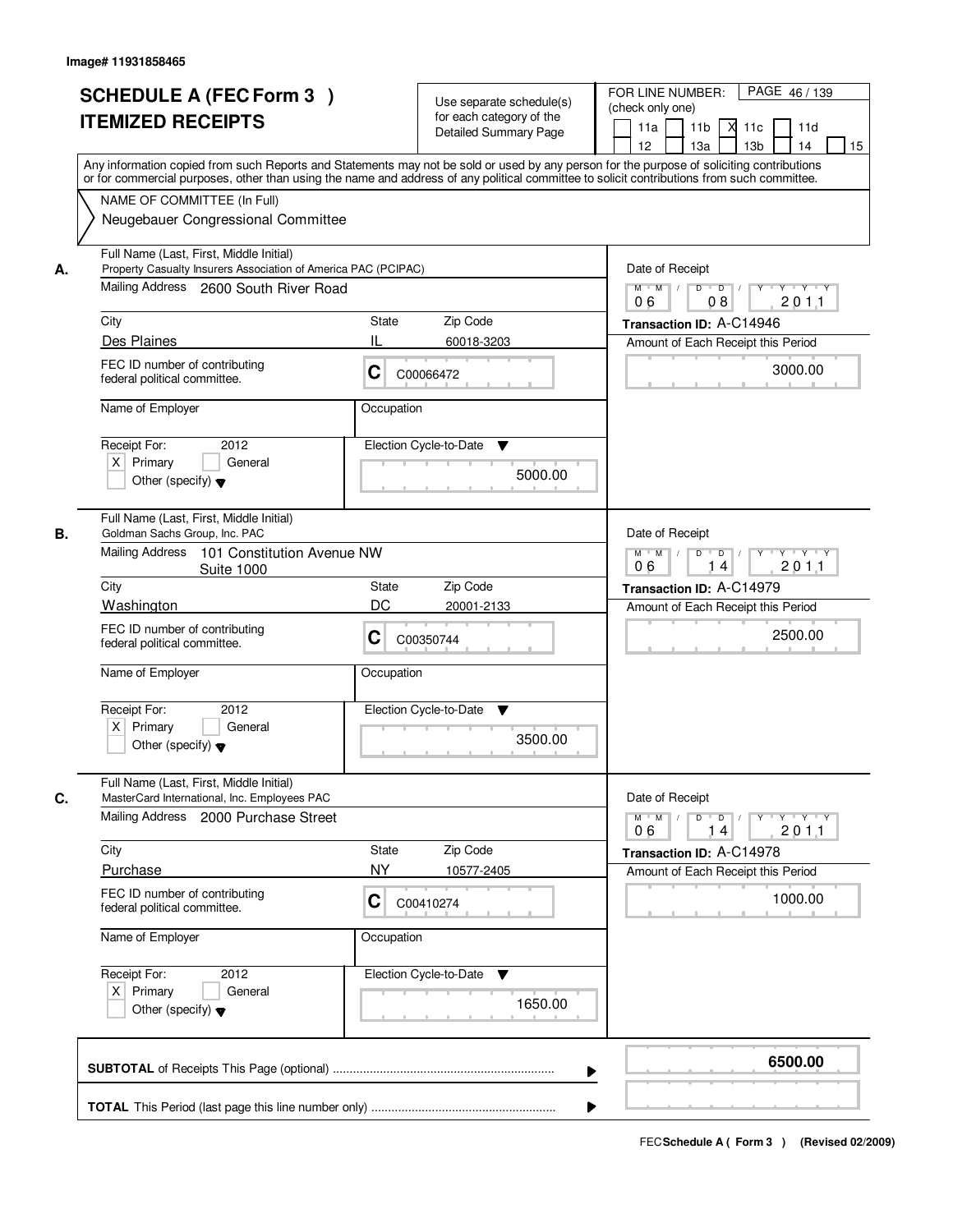|    | <b>SCHEDULE A (FEC Form 3)</b><br><b>ITEMIZED RECEIPTS</b><br>Any information copied from such Reports and Statements may not be sold or used by any person for the purpose of soliciting contributions<br>or for commercial purposes, other than using the name and address of any political committee to solicit contributions from such committee. | Use separate schedule(s)<br>for each category of the<br><b>Detailed Summary Page</b> | PAGE 47/139<br>FOR LINE NUMBER:<br>(check only one)<br>11 <sub>b</sub><br>11a<br>-XI<br>11c<br>11d<br>13 <sub>b</sub><br>14<br>12<br>13a<br>15 |
|----|-------------------------------------------------------------------------------------------------------------------------------------------------------------------------------------------------------------------------------------------------------------------------------------------------------------------------------------------------------|--------------------------------------------------------------------------------------|------------------------------------------------------------------------------------------------------------------------------------------------|
|    | NAME OF COMMITTEE (In Full)<br>Neugebauer Congressional Committee                                                                                                                                                                                                                                                                                     |                                                                                      |                                                                                                                                                |
| А. | Full Name (Last, First, Middle Initial)<br>National Apartment Association PAC (NAA PAC)<br>Mailing Address 4300 Wilson Boulevard<br>Suite 400                                                                                                                                                                                                         |                                                                                      | Date of Receipt<br>$D$ $D$ $/$<br>$Y$ <sup>U</sup><br>$Y - Y - Y - Y$<br>$M$ $M$ /<br>201.1<br>06<br>14                                        |
|    | City                                                                                                                                                                                                                                                                                                                                                  | <b>State</b><br>Zip Code                                                             | Transaction ID: A-C14981                                                                                                                       |
|    | Arlington                                                                                                                                                                                                                                                                                                                                             | VA<br>22203                                                                          | Amount of Each Receipt this Period                                                                                                             |
|    | FEC ID number of contributing<br>federal political committee.                                                                                                                                                                                                                                                                                         | C<br>C00113241                                                                       | 2500.00                                                                                                                                        |
|    | Name of Employer                                                                                                                                                                                                                                                                                                                                      | Occupation                                                                           |                                                                                                                                                |
|    | 2012<br>Receipt For:<br>$X$ Primary<br>General<br>Other (specify) $\blacktriangledown$                                                                                                                                                                                                                                                                | Election Cycle-to-Date<br>▼<br>2500.00                                               |                                                                                                                                                |
| В. | Full Name (Last, First, Middle Initial)<br>National Association of Mutual Insurance Companies PAC (NAMIC PAC)<br>Mailing Address 3601 Vincennes Road                                                                                                                                                                                                  |                                                                                      | Date of Receipt<br>$M$ $M$ /<br>D<br>$\overline{\phantom{0}}$<br>$Y$ <sup>U</sup><br>$Y \dashv Y \dashv Y$<br>201.1<br>06<br>14                |
|    | City                                                                                                                                                                                                                                                                                                                                                  | Zip Code<br>State                                                                    | Transaction ID: A-C14977                                                                                                                       |
|    | Indianapolis                                                                                                                                                                                                                                                                                                                                          | IN<br>46268-1154                                                                     | Amount of Each Receipt this Period                                                                                                             |
|    | FEC ID number of contributing<br>federal political committee.                                                                                                                                                                                                                                                                                         | C<br>C00170258                                                                       | 2000.00                                                                                                                                        |
|    | Name of Employer                                                                                                                                                                                                                                                                                                                                      | Occupation                                                                           |                                                                                                                                                |
|    | Receipt For:<br>2012<br>$X$ Primary<br>General<br>Other (specify) $\blacktriangledown$                                                                                                                                                                                                                                                                | Election Cycle-to-Date<br>v<br>2000.00                                               |                                                                                                                                                |
| C. | Full Name (Last, First, Middle Initial)<br>National Association of Real Estate Investment Trusts PAC (REITPAC)                                                                                                                                                                                                                                        |                                                                                      | Date of Receipt                                                                                                                                |
|    | <b>Mailing Address</b><br>1875 I Street NW<br>Suite 600                                                                                                                                                                                                                                                                                               |                                                                                      | $M$ $M$ $M$<br>$D$ $D$ $l$<br><u> Y LY LY LY</u><br>201.1<br>06<br>14                                                                          |
|    | City                                                                                                                                                                                                                                                                                                                                                  | Zip Code<br><b>State</b>                                                             | Transaction ID: A-C14980                                                                                                                       |
|    | Washington                                                                                                                                                                                                                                                                                                                                            | DC<br>20006-5413                                                                     | Amount of Each Receipt this Period                                                                                                             |
|    | FEC ID number of contributing<br>federal political committee.                                                                                                                                                                                                                                                                                         | C<br>C00303339                                                                       | 1000.00                                                                                                                                        |
|    | Name of Employer                                                                                                                                                                                                                                                                                                                                      | Occupation                                                                           |                                                                                                                                                |
|    | Receipt For:<br>2012<br>$X$ Primary<br>General<br>Other (specify) $\blacktriangledown$                                                                                                                                                                                                                                                                | Election Cycle-to-Date<br>v<br>2000.00                                               |                                                                                                                                                |
|    |                                                                                                                                                                                                                                                                                                                                                       |                                                                                      | 5500.00                                                                                                                                        |
|    |                                                                                                                                                                                                                                                                                                                                                       |                                                                                      |                                                                                                                                                |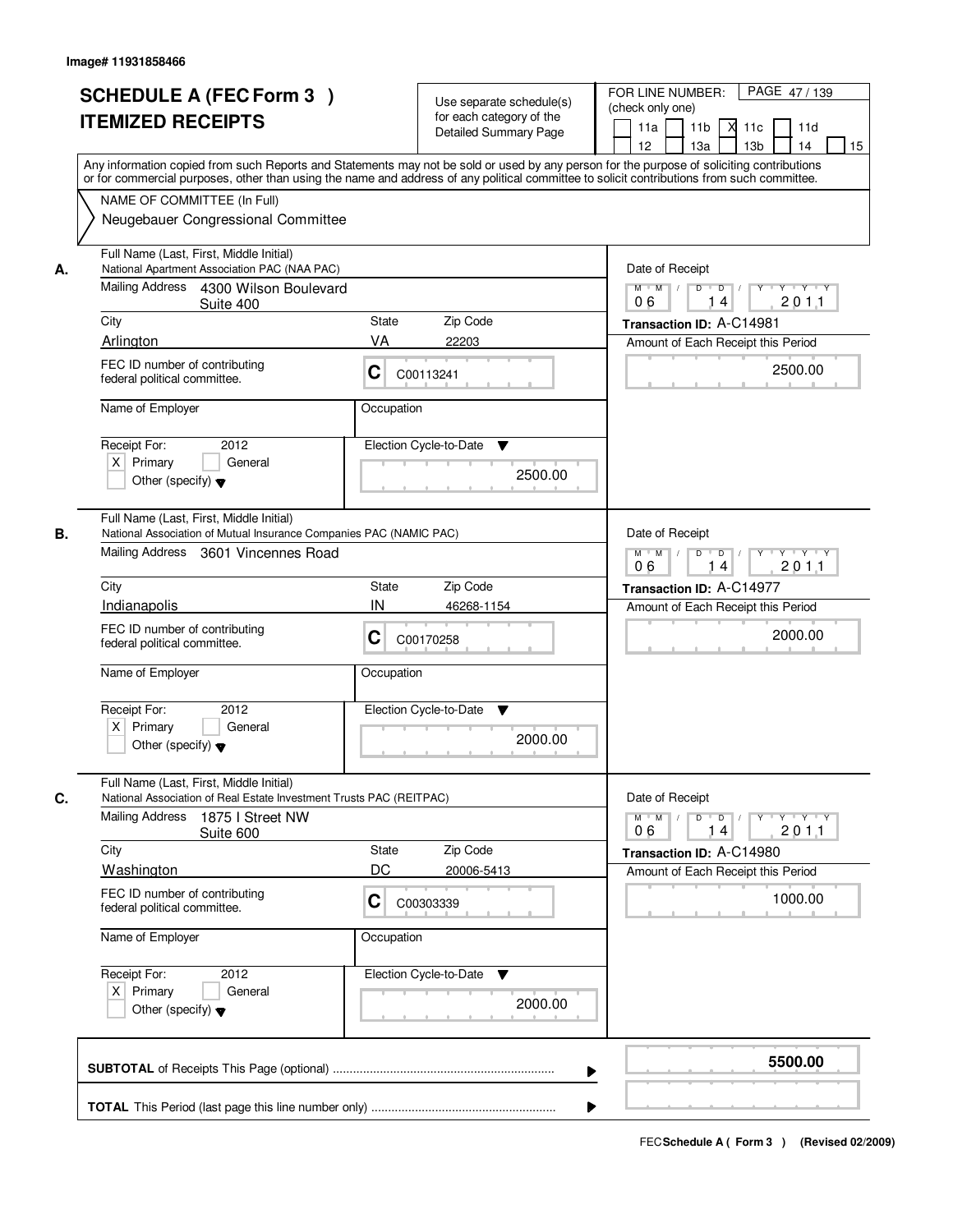| <b>SCHEDULE A (FEC Form 3)</b><br><b>ITEMIZED RECEIPTS</b>                                                                                                                                                                                                                                                                                                        | Use separate schedule(s)<br>for each category of the<br><b>Detailed Summary Page</b><br>Any information copied from such Reports and Statements may not be sold or used by any person for the purpose of soliciting contributions<br>or for commercial purposes, other than using the name and address of any political committee to solicit contributions from such committee. | PAGE 48 / 139<br>FOR LINE NUMBER:<br>(check only one)<br>11 <sub>b</sub><br>11a<br>м<br>11c<br>11d<br>13 <sub>b</sub><br>12<br>13a<br>14<br>15                                   |
|-------------------------------------------------------------------------------------------------------------------------------------------------------------------------------------------------------------------------------------------------------------------------------------------------------------------------------------------------------------------|---------------------------------------------------------------------------------------------------------------------------------------------------------------------------------------------------------------------------------------------------------------------------------------------------------------------------------------------------------------------------------|----------------------------------------------------------------------------------------------------------------------------------------------------------------------------------|
| NAME OF COMMITTEE (In Full)<br>Neugebauer Congressional Committee                                                                                                                                                                                                                                                                                                 |                                                                                                                                                                                                                                                                                                                                                                                 |                                                                                                                                                                                  |
| Full Name (Last, First, Middle Initial)<br>Int'l Bank of Commerce Committee for Improvement & Betterment of the Country (IBC PAC)<br>А.<br>Mailing Address<br>1200 San Bernardo<br>City<br>Laredo<br>FEC ID number of contributing<br>federal political committee.<br>Name of Employer                                                                            | Zip Code<br><b>State</b><br>ТX<br>78040<br>C<br>C00276592<br>Occupation                                                                                                                                                                                                                                                                                                         | Date of Receipt<br>$M$ $M$ $/$<br>$D$ $D$ $I$<br>$Y^+$<br>Y Y Y Y<br>15<br>2011<br>06<br>Transaction ID: A-C14992<br>Amount of Each Receipt this Period<br>2500.00               |
| Receipt For:<br>2012<br>$X$ Primary<br>General<br>Other (specify) $\blacktriangledown$                                                                                                                                                                                                                                                                            | Election Cycle-to-Date<br>▼<br>2500.00                                                                                                                                                                                                                                                                                                                                          |                                                                                                                                                                                  |
| Full Name (Last, First, Middle Initial)<br>American Airlines Political Action Committee<br>В.<br>Mailing Address<br>1101 17th Street NW<br>Suite 600<br>City<br>Washington<br>FEC ID number of contributing<br>federal political committee.<br>Name of Employer<br>Receipt For:<br>2012<br>$X$ Primary<br>General<br>Other (specify) $\blacktriangledown$         | <b>State</b><br>Zip Code<br>DC<br>20036-4718<br>C<br>C00107300<br>Occupation<br>Election Cycle-to-Date<br>▼<br>1000.00                                                                                                                                                                                                                                                          | Date of Receipt<br>$M$ $M$ /<br>$Y \vdash Y \vdash Y$<br>D<br>$\overline{D}$ /<br>17<br>201.1<br>06<br>Transaction ID: A-C14999<br>Amount of Each Receipt this Period<br>1000.00 |
| Full Name (Last, First, Middle Initial)<br>C.<br>K&L Gates, LLP Political Action Committee<br><b>Mailing Address</b><br>1601 K Street NW<br>Suite 500<br>City<br><b>Washington</b><br>FEC ID number of contributing<br>federal political committee.<br>Name of Employer<br>Receipt For:<br>2012<br>$X$ Primary<br>General<br>Other (specify) $\blacktriangledown$ | Zip Code<br><b>State</b><br>DC<br>20006-1682<br>C<br>C00213173<br>Occupation<br>Election Cycle-to-Date<br>v<br>2000.00                                                                                                                                                                                                                                                          | Date of Receipt<br>$M$ $M$<br>$D$ $D$ $/$<br>Y 'Y 'Y 'Y<br>201.1<br>17<br>06<br>Transaction ID: A-C15002<br>Amount of Each Receipt this Period<br>1000.00                        |
|                                                                                                                                                                                                                                                                                                                                                                   |                                                                                                                                                                                                                                                                                                                                                                                 | 4500.00                                                                                                                                                                          |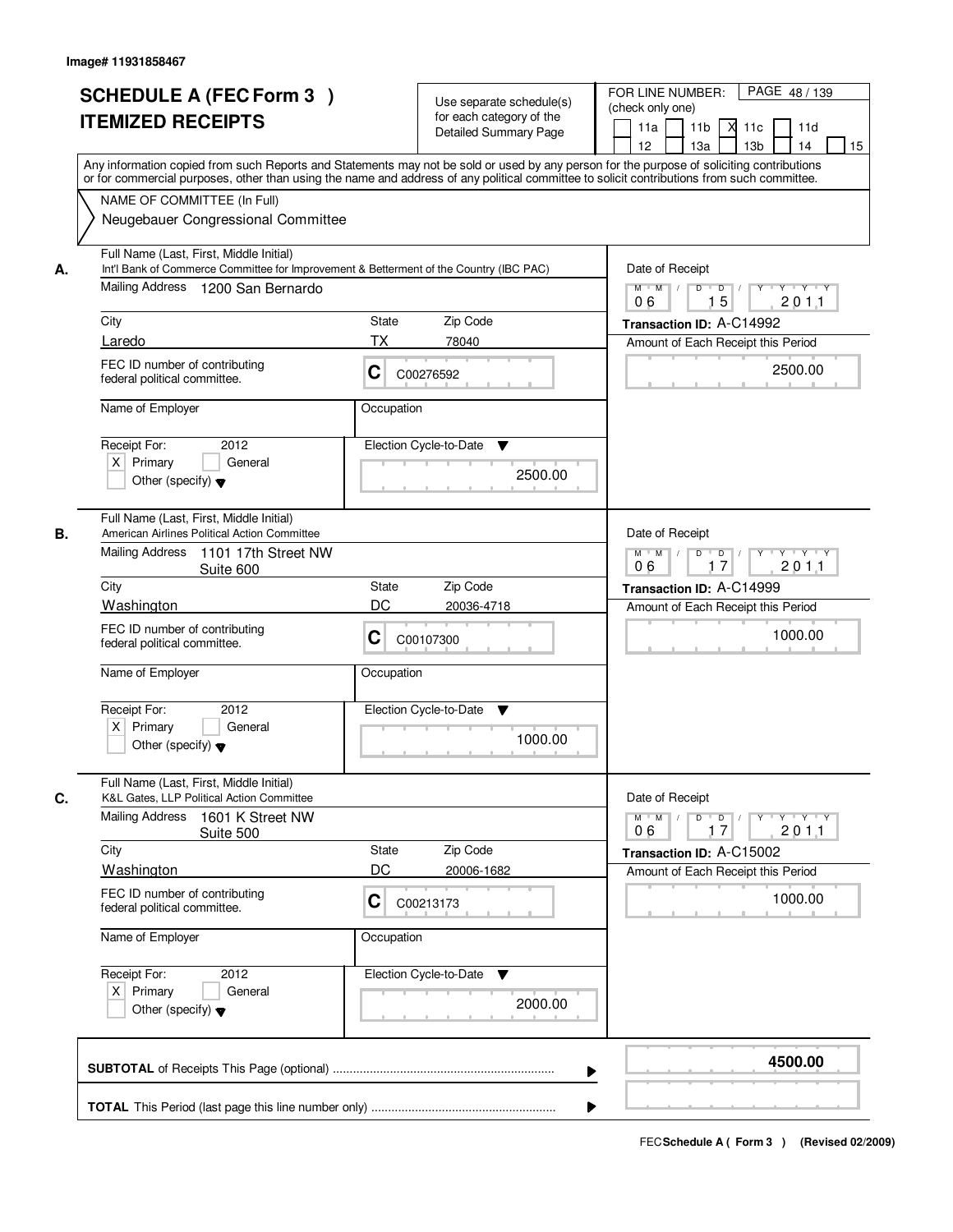|    | <b>SCHEDULE A (FEC Form 3)</b><br><b>ITEMIZED RECEIPTS</b><br>Any information copied from such Reports and Statements may not be sold or used by any person for the purpose of soliciting contributions<br>or for commercial purposes, other than using the name and address of any political committee to solicit contributions from such committee. |                                                                                            | Use separate schedule(s)<br>for each category of the<br><b>Detailed Summary Page</b> | PAGE 49 / 139<br>FOR LINE NUMBER:<br>(check only one)<br>11 <sub>b</sub><br>11a<br>-XI<br>11c<br>11d<br>13 <sub>b</sub><br>14<br>12<br>13a<br>15 |
|----|-------------------------------------------------------------------------------------------------------------------------------------------------------------------------------------------------------------------------------------------------------------------------------------------------------------------------------------------------------|--------------------------------------------------------------------------------------------|--------------------------------------------------------------------------------------|--------------------------------------------------------------------------------------------------------------------------------------------------|
|    | NAME OF COMMITTEE (In Full)<br>Neugebauer Congressional Committee                                                                                                                                                                                                                                                                                     |                                                                                            |                                                                                      |                                                                                                                                                  |
| А. | Full Name (Last, First, Middle Initial)<br>Mortgage Bankers Association Political Action Committee (MORPAC)<br>Mailing Address 1331 L Street NW                                                                                                                                                                                                       |                                                                                            |                                                                                      | Date of Receipt<br>$D$ $D$<br>$Y$ <sup>U</sup><br>$Y$ $Y$ $Y$<br>$M$ $M$ /<br>17<br>201.1<br>06                                                  |
|    | City                                                                                                                                                                                                                                                                                                                                                  | <b>State</b>                                                                               | Zip Code                                                                             | Transaction ID: A-C15000                                                                                                                         |
|    | Washington                                                                                                                                                                                                                                                                                                                                            | DC                                                                                         | 20005-4293                                                                           | Amount of Each Receipt this Period                                                                                                               |
|    | FEC ID number of contributing<br>federal political committee.                                                                                                                                                                                                                                                                                         | C                                                                                          | C00004812                                                                            | 1000.00                                                                                                                                          |
|    | Name of Employer                                                                                                                                                                                                                                                                                                                                      | Occupation                                                                                 |                                                                                      |                                                                                                                                                  |
|    | 2012<br>Receipt For:<br>$X$ Primary<br>General<br>Other (specify) $\blacktriangledown$                                                                                                                                                                                                                                                                |                                                                                            | Election Cycle-to-Date<br>▼<br>1000.00                                               |                                                                                                                                                  |
| В. | Full Name (Last, First, Middle Initial)<br>National Association of Industrial and Office Properties PAC (NAIOP PAC)                                                                                                                                                                                                                                   |                                                                                            |                                                                                      | Date of Receipt                                                                                                                                  |
|    | Mailing Address<br>2201 Cooperative Way<br>Floor <sub>3</sub>                                                                                                                                                                                                                                                                                         | $M$ $M$ /<br>D<br>$\overline{\phantom{0}}$ D<br>$Y \dashv Y \dashv Y$<br>17<br>201.1<br>06 |                                                                                      |                                                                                                                                                  |
|    | City                                                                                                                                                                                                                                                                                                                                                  | State                                                                                      | Zip Code                                                                             | Transaction ID: A-C15001                                                                                                                         |
|    | Herndon<br>FEC ID number of contributing<br>federal political committee.                                                                                                                                                                                                                                                                              | VA<br>C                                                                                    | 20171-4583<br>C00233304                                                              | Amount of Each Receipt this Period<br>2500.00                                                                                                    |
|    | Name of Employer                                                                                                                                                                                                                                                                                                                                      | Occupation                                                                                 |                                                                                      |                                                                                                                                                  |
|    | Receipt For:<br>2012<br>$X$ Primary<br>General<br>Other (specify) $\blacktriangledown$                                                                                                                                                                                                                                                                |                                                                                            | Election Cycle-to-Date<br>v<br>2500.00                                               |                                                                                                                                                  |
| C. | Full Name (Last, First, Middle Initial)<br>The Charles Schwab Corporation PAC                                                                                                                                                                                                                                                                         |                                                                                            |                                                                                      | Date of Receipt                                                                                                                                  |
|    | Mailing Address 211 Main Street                                                                                                                                                                                                                                                                                                                       |                                                                                            |                                                                                      | $D$ $D$ $/$<br>$M$ $M$ $M$<br><u> Y LY LY LY</u><br>201.1<br>06<br>17                                                                            |
|    | City                                                                                                                                                                                                                                                                                                                                                  | <b>State</b>                                                                               | Zip Code                                                                             | Transaction ID: A-C14998                                                                                                                         |
|    | San Francisco                                                                                                                                                                                                                                                                                                                                         | CA                                                                                         | 94105                                                                                | Amount of Each Receipt this Period                                                                                                               |
|    | FEC ID number of contributing<br>federal political committee.                                                                                                                                                                                                                                                                                         | C                                                                                          | C00370114                                                                            | 1000.00                                                                                                                                          |
|    | Name of Employer                                                                                                                                                                                                                                                                                                                                      | Occupation                                                                                 |                                                                                      |                                                                                                                                                  |
|    | Receipt For:<br>2012<br>$X$ Primary<br>General<br>Other (specify) $\blacktriangledown$                                                                                                                                                                                                                                                                |                                                                                            | Election Cycle-to-Date ▼<br>1000.00                                                  |                                                                                                                                                  |
|    |                                                                                                                                                                                                                                                                                                                                                       |                                                                                            |                                                                                      | 4500.00                                                                                                                                          |
|    |                                                                                                                                                                                                                                                                                                                                                       |                                                                                            |                                                                                      |                                                                                                                                                  |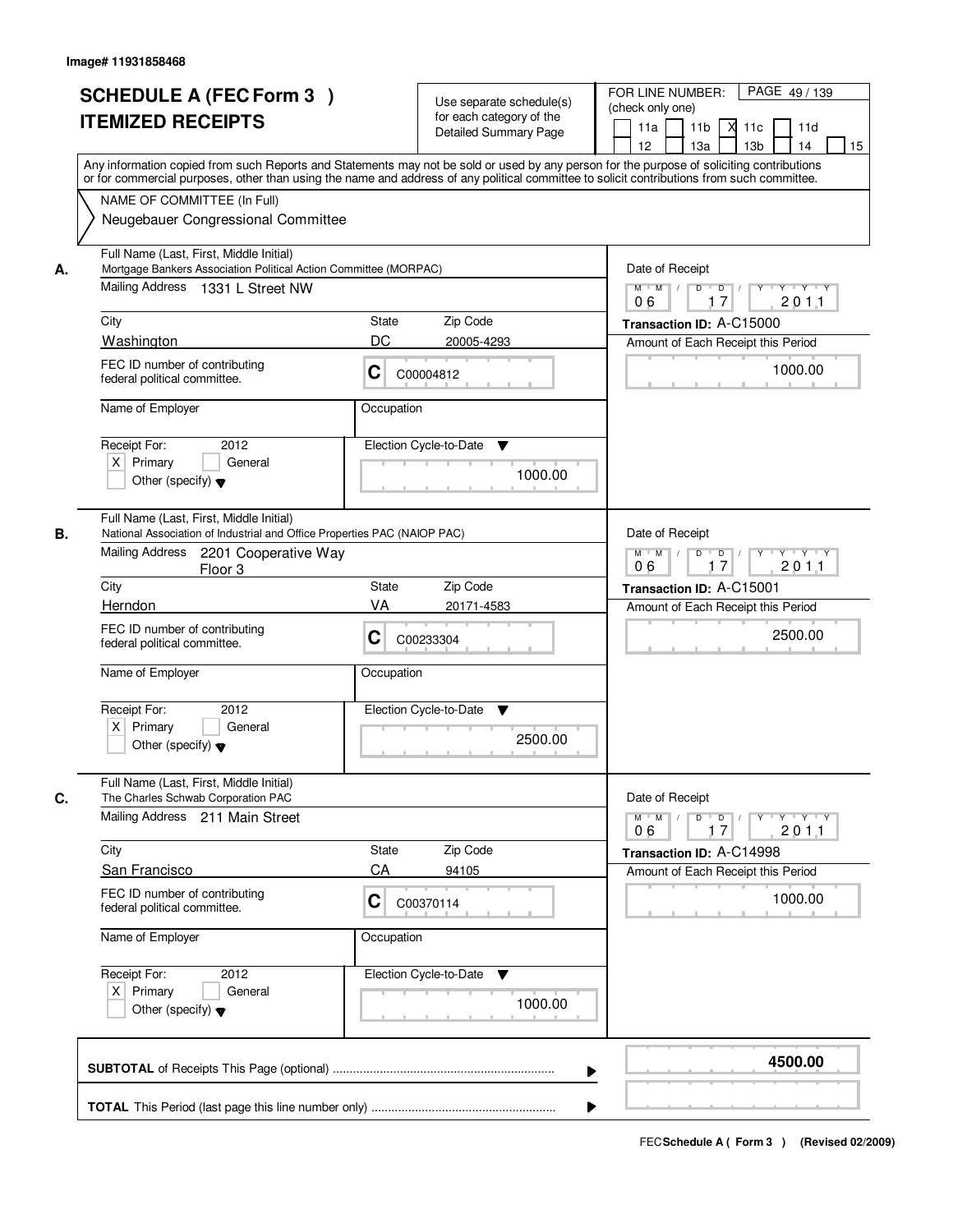| <b>SCHEDULE A (FEC Form 3)</b><br><b>ITEMIZED RECEIPTS</b>                                                                                                                                                                                                                                                                                   | Use separate schedule(s)<br>for each category of the<br><b>Detailed Summary Page</b>                                                                                                                                                                                                    | PAGE 50/139<br>FOR LINE NUMBER:<br>(check only one)<br>11 <sub>b</sub><br>11a<br>$X$ 11 $c$<br>11d<br>12<br>13a<br>13 <sub>b</sub><br>14<br>15                                              |  |
|----------------------------------------------------------------------------------------------------------------------------------------------------------------------------------------------------------------------------------------------------------------------------------------------------------------------------------------------|-----------------------------------------------------------------------------------------------------------------------------------------------------------------------------------------------------------------------------------------------------------------------------------------|---------------------------------------------------------------------------------------------------------------------------------------------------------------------------------------------|--|
| NAME OF COMMITTEE (In Full)<br>Neugebauer Congressional Committee                                                                                                                                                                                                                                                                            | Any information copied from such Reports and Statements may not be sold or used by any person for the purpose of soliciting contributions<br>or for commercial purposes, other than using the name and address of any political committee to solicit contributions from such committee. |                                                                                                                                                                                             |  |
| Full Name (Last, First, Middle Initial)<br>Vanguard Group Committee for Responsible Government<br>А.<br>Mailing Address 400 Devon Park Drive<br>City<br>Wayne<br>FEC ID number of contributing<br>federal political committee.<br>Name of Employer<br>2012<br>Receipt For:<br>$X$ Primary<br>General<br>Other (specify) $\blacktriangledown$ | State<br>Zip Code<br><b>PA</b><br>19087-1816<br>С<br>C00410266<br>Occupation<br>Election Cycle-to-Date<br>▼<br>1000.00                                                                                                                                                                  | Date of Receipt<br>$M$ $M$<br>D<br>$\overline{D}$<br>$Y \cup Y \cup Y$<br>2011<br>06<br>17<br>Transaction ID: A-C14997<br>Amount of Each Receipt this Period<br>1000.00                     |  |
| Full Name (Last, First, Middle Initial)<br>В.<br><b>Mailing Address</b><br>One PNC Plaza<br>249 5th Avenue, 21st Floor<br>City<br>Pittsburgh<br>FEC ID number of contributing<br>federal political committee.<br>Name of Employer<br>Receipt For:<br>2012<br>$X$ Primary<br>General<br>Other (specify) $\blacktriangledown$                  | Federal Bipartisan Voluntary Public Affairs Committee of PNC Financial Services Group<br>Zip Code<br>State<br>PA<br>15222-2707<br>С<br>C00186064<br>Occupation<br>Election Cycle-to-Date<br>▼<br>1000.00                                                                                | Date of Receipt<br>$D$ $D$ $/$<br>$M$ $M$ /<br>Y<br>$Y \dashv Y \dashv Y$<br>06<br>20<br>201.1<br>Transaction ID: A-C14989<br>Amount of Each Receipt this Period<br>1000.00                 |  |
| Full Name (Last, First, Middle Initial)<br>C.<br>NYSE Euronext PAC (NYSE PAC)<br>Mailing Address<br>607 14th Street NW<br>Suite 800<br>City<br>Washington<br>FEC ID number of contributing<br>federal political committee.<br>Name of Employer<br>Receipt For:<br>2012<br>$X$ Primary<br>General<br>Other (specify) $\blacktriangledown$     | Zip Code<br>State<br>DC<br>20005<br>C<br>C00402974<br>Occupation<br>Election Cycle-to-Date<br>v<br>2500.00                                                                                                                                                                              | Date of Receipt<br>$M$ $M$<br>$D$ $D$ $l$<br>$Y - Y - Y$<br>$\top$ /<br>$Y$ <sup>-1</sup><br>201.1<br>06<br>20<br>Transaction ID: A-C14987<br>Amount of Each Receipt this Period<br>2500.00 |  |
|                                                                                                                                                                                                                                                                                                                                              | ▶                                                                                                                                                                                                                                                                                       | 4500.00                                                                                                                                                                                     |  |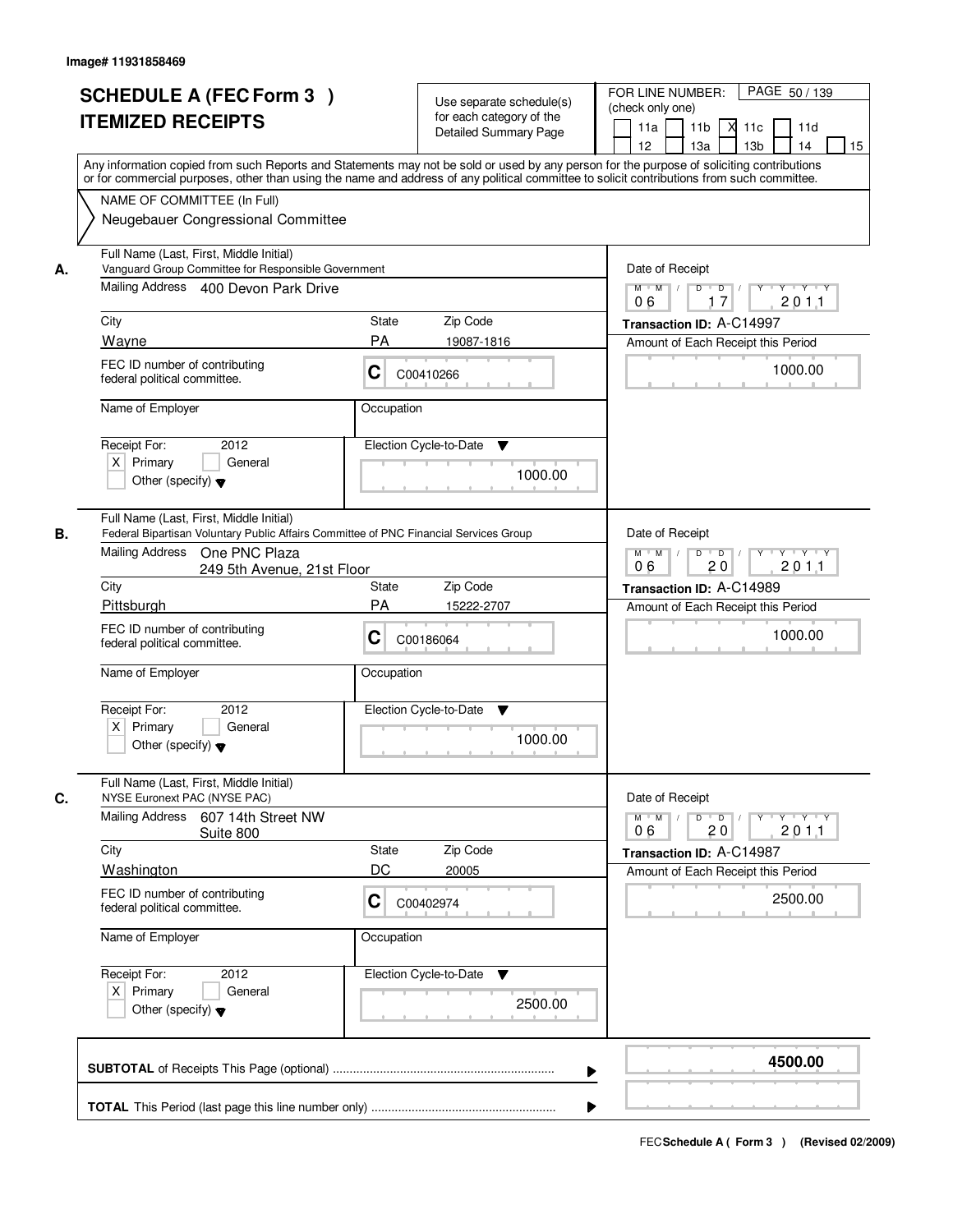|    | <b>SCHEDULE A (FEC Form 3)</b><br><b>ITEMIZED RECEIPTS</b><br>Any information copied from such Reports and Statements may not be sold or used by any person for the purpose of soliciting contributions         | Use separate schedule(s)<br>for each category of the<br><b>Detailed Summary Page</b>                           | PAGE 51 / 139<br>FOR LINE NUMBER:<br>(check only one)<br>11 <sub>b</sub><br>11a<br>-XI<br>11c<br>11d<br>13 <sub>b</sub><br>14<br>12<br>13a<br>15 |
|----|-----------------------------------------------------------------------------------------------------------------------------------------------------------------------------------------------------------------|----------------------------------------------------------------------------------------------------------------|--------------------------------------------------------------------------------------------------------------------------------------------------|
|    | or for commercial purposes, other than using the name and address of any political committee to solicit contributions from such committee.<br>NAME OF COMMITTEE (In Full)<br>Neugebauer Congressional Committee |                                                                                                                |                                                                                                                                                  |
| А. | Full Name (Last, First, Middle Initial)<br>Radian Group, Inc. PAC<br>Mailing Address 1601 Market Street                                                                                                         | Date of Receipt<br>$D$ $D$ $1$<br>$Y$ <sup>U</sup><br>$Y + Y + Y$<br>$M$ $M$ /<br>20<br>201.1<br>06            |                                                                                                                                                  |
|    | City                                                                                                                                                                                                            | <b>State</b><br>Zip Code                                                                                       | Transaction ID: A-C14988                                                                                                                         |
|    | Philadelphia                                                                                                                                                                                                    | <b>PA</b><br>19103                                                                                             | Amount of Each Receipt this Period                                                                                                               |
|    | FEC ID number of contributing<br>federal political committee.                                                                                                                                                   | C<br>C00302166                                                                                                 | 1000.00                                                                                                                                          |
|    | Name of Employer                                                                                                                                                                                                | Occupation                                                                                                     |                                                                                                                                                  |
|    | 2012<br>Receipt For:<br>$X$ Primary<br>General<br>Other (specify) $\blacktriangledown$                                                                                                                          | Election Cycle-to-Date<br>▼<br>1000.00                                                                         |                                                                                                                                                  |
| В. | Full Name (Last, First, Middle Initial)<br>Independent Insurance Agents & Brokers of America PAC<br>Mailing Address 412 1st Street SE                                                                           | Date of Receipt                                                                                                |                                                                                                                                                  |
|    | Suite 300                                                                                                                                                                                                       | $M$ $M$ /<br>D<br>$\overline{\phantom{0}}$ D<br>$Y$ <sup>U</sup><br>$Y \dashv Y \dashv Y$<br>21<br>201.1<br>06 |                                                                                                                                                  |
|    | City                                                                                                                                                                                                            | Zip Code<br>State                                                                                              | Transaction ID: A-C14990                                                                                                                         |
|    | Washington<br>FEC ID number of contributing<br>federal political committee.                                                                                                                                     | DC<br>20003-1804<br>С<br>C00022343                                                                             | Amount of Each Receipt this Period<br>4000.00                                                                                                    |
|    | Name of Employer                                                                                                                                                                                                | Occupation                                                                                                     |                                                                                                                                                  |
|    | Receipt For:<br>2012<br>$X$ Primary<br>General<br>Other (specify) $\blacktriangledown$                                                                                                                          | Election Cycle-to-Date<br>v<br>5000.00                                                                         |                                                                                                                                                  |
|    | Full Name (Last, First, Middle Initial)<br>HSBC North America Political Action Committee (H-PAC)                                                                                                                |                                                                                                                | Date of Receipt                                                                                                                                  |
| C. | Mailing Address 26525 North Riverwoods Boulevard                                                                                                                                                                | $M$ $M$ $M$<br>$D$ $D$ $/$<br>yuryuryury<br>201.1<br>06<br>22                                                  |                                                                                                                                                  |
|    | City                                                                                                                                                                                                            | Zip Code<br>State                                                                                              | Transaction ID: A-C15006                                                                                                                         |
|    | Mettawa<br>FEC ID number of contributing<br>federal political committee.                                                                                                                                        | н<br>60045-3428<br>C<br>C00033423                                                                              | Amount of Each Receipt this Period<br>1000.00                                                                                                    |
|    | Name of Employer                                                                                                                                                                                                | Occupation                                                                                                     |                                                                                                                                                  |
|    | Receipt For:<br>2012<br>$X$ Primary<br>General<br>Other (specify) $\blacktriangledown$                                                                                                                          | Election Cycle-to-Date ▼<br>2000.00                                                                            |                                                                                                                                                  |
|    |                                                                                                                                                                                                                 |                                                                                                                | 6000.00                                                                                                                                          |
|    |                                                                                                                                                                                                                 |                                                                                                                |                                                                                                                                                  |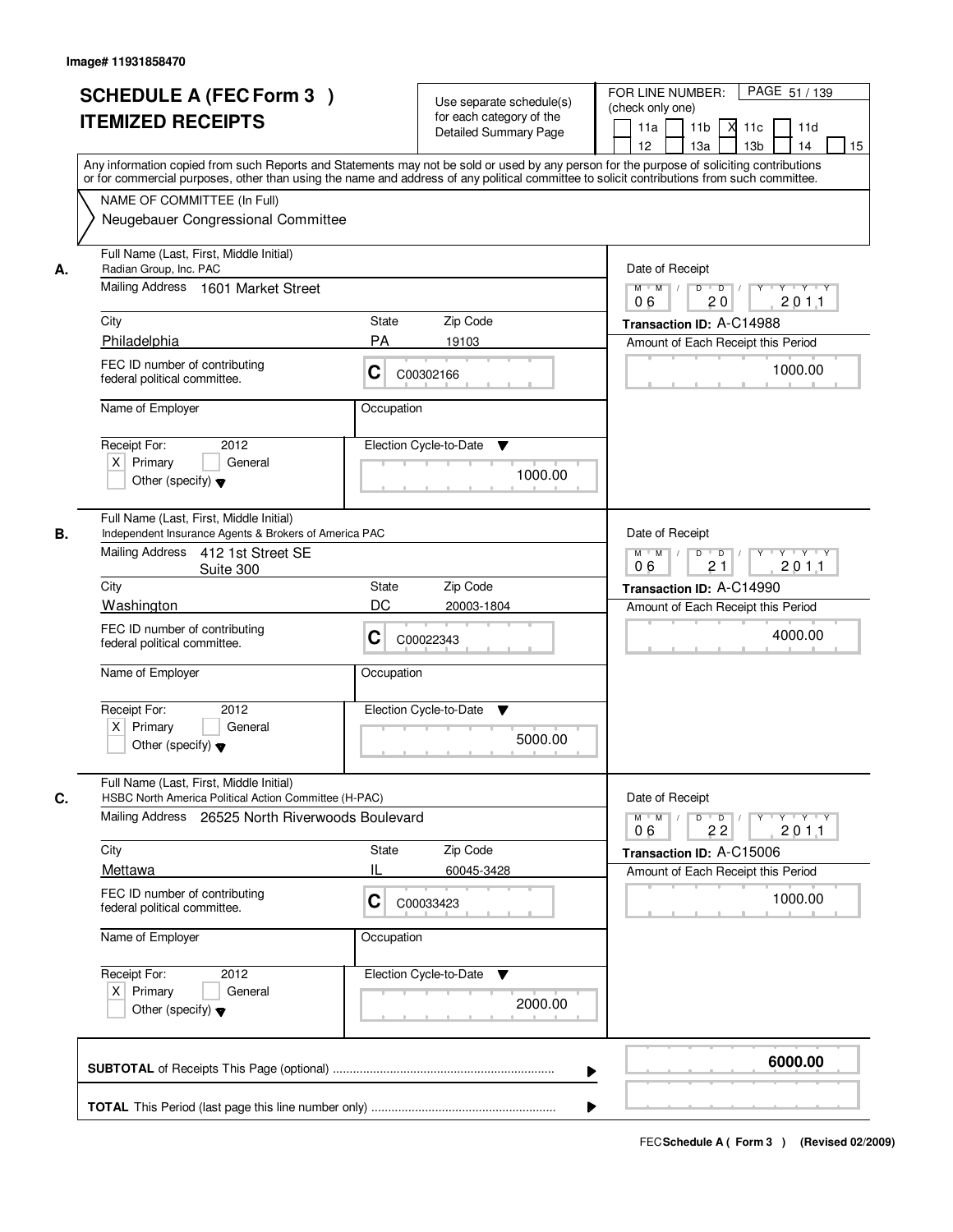|    | <b>SCHEDULE A (FEC Form 3)</b><br><b>ITEMIZED RECEIPTS</b>                                                                                                                                                                                                                                                                                                   | Use separate schedule(s)<br>for each category of the<br>Detailed Summary Page                                     | PAGE 52 / 139<br>FOR LINE NUMBER:<br>(check only one)<br>11 <sub>b</sub><br>11a<br>11c<br>11d<br>м<br>13 <sub>b</sub><br>14<br>12 <sup>2</sup><br>13a<br>15 |
|----|--------------------------------------------------------------------------------------------------------------------------------------------------------------------------------------------------------------------------------------------------------------------------------------------------------------------------------------------------------------|-------------------------------------------------------------------------------------------------------------------|-------------------------------------------------------------------------------------------------------------------------------------------------------------|
|    | Any information copied from such Reports and Statements may not be sold or used by any person for the purpose of soliciting contributions<br>or for commercial purposes, other than using the name and address of any political committee to solicit contributions from such committee.<br>NAME OF COMMITTEE (In Full)<br>Neugebauer Congressional Committee |                                                                                                                   |                                                                                                                                                             |
| А. | Full Name (Last, First, Middle Initial)<br><b>USAA Employee PAC</b><br>Mailing Address 9800 Fredericksburg Road                                                                                                                                                                                                                                              | Date of Receipt<br>$Y + Y + Y$<br>$M$ $M$ /<br>$D$ $D$ $/$<br>$Y$ <sup>U</sup>                                    |                                                                                                                                                             |
|    | City                                                                                                                                                                                                                                                                                                                                                         | State<br>Zip Code                                                                                                 | 22<br>201.1<br>06<br>Transaction ID: A-C15005                                                                                                               |
|    | San Antonio                                                                                                                                                                                                                                                                                                                                                  | <b>TX</b><br>78288-0001                                                                                           | Amount of Each Receipt this Period                                                                                                                          |
|    | FEC ID number of contributing<br>federal political committee.                                                                                                                                                                                                                                                                                                | C<br>C00164145                                                                                                    | 4000.00                                                                                                                                                     |
|    | Name of Employer                                                                                                                                                                                                                                                                                                                                             | Occupation                                                                                                        |                                                                                                                                                             |
|    | 2012<br>Receipt For:<br>$X$ Primary<br>General<br>Other (specify) $\blacktriangledown$                                                                                                                                                                                                                                                                       | Election Cycle-to-Date<br>▼<br>5000.00                                                                            |                                                                                                                                                             |
| В. | Full Name (Last, First, Middle Initial)<br>Independent Community Bankers of America PAC<br>Mailing Address                                                                                                                                                                                                                                                   |                                                                                                                   | Date of Receipt                                                                                                                                             |
|    | 1615 L Street NW<br>Suite 900                                                                                                                                                                                                                                                                                                                                |                                                                                                                   | $\mathsf{Y} \dashv \neg \mathsf{Y} \dashv \neg \mathsf{Y}$<br>$M$ $M$ /<br>D<br>$\overline{D}$ /<br>24<br>201.1<br>06                                       |
|    | City<br>Washington                                                                                                                                                                                                                                                                                                                                           | Zip Code<br><b>State</b><br>DC<br>20036-5623                                                                      | Transaction ID: A-C15017                                                                                                                                    |
|    | FEC ID number of contributing<br>federal political committee.                                                                                                                                                                                                                                                                                                | C<br>C00032698                                                                                                    | Amount of Each Receipt this Period<br>500.00                                                                                                                |
|    | Name of Employer                                                                                                                                                                                                                                                                                                                                             | Occupation                                                                                                        |                                                                                                                                                             |
|    | Receipt For:<br>2012<br>Primary<br>X General<br>Other (specify) $\blacktriangledown$                                                                                                                                                                                                                                                                         | Election Cycle-to-Date<br>▼<br>4500.00                                                                            |                                                                                                                                                             |
| C. | Full Name (Last, First, Middle Initial)<br>Independent Community Bankers of America PAC                                                                                                                                                                                                                                                                      |                                                                                                                   | Date of Receipt                                                                                                                                             |
|    | <b>Mailing Address</b><br>1615 L Street NW<br>Suite 900                                                                                                                                                                                                                                                                                                      | $D$ $D$ $/$<br>$\mathsf{Y} \dashv \mathsf{Y} \dashv \mathsf{Y} \dashv \mathsf{Y}$<br>$M = M$<br>201.1<br>06<br>24 |                                                                                                                                                             |
|    | City<br>Washington                                                                                                                                                                                                                                                                                                                                           | Zip Code<br><b>State</b><br>DC<br>20036-5623                                                                      | Transaction ID: A-C15018                                                                                                                                    |
|    | FEC ID number of contributing<br>federal political committee.                                                                                                                                                                                                                                                                                                | C<br>C00032698                                                                                                    | Amount of Each Receipt this Period<br>500.00                                                                                                                |
|    | Name of Employer                                                                                                                                                                                                                                                                                                                                             | Occupation                                                                                                        |                                                                                                                                                             |
|    | Receipt For:<br>2012<br>$X$ Primary<br>General<br>Other (specify) $\blacktriangledown$                                                                                                                                                                                                                                                                       | Election Cycle-to-Date ▼<br>4500.00                                                                               |                                                                                                                                                             |
|    |                                                                                                                                                                                                                                                                                                                                                              |                                                                                                                   | 5000.00<br>▶                                                                                                                                                |
|    |                                                                                                                                                                                                                                                                                                                                                              |                                                                                                                   |                                                                                                                                                             |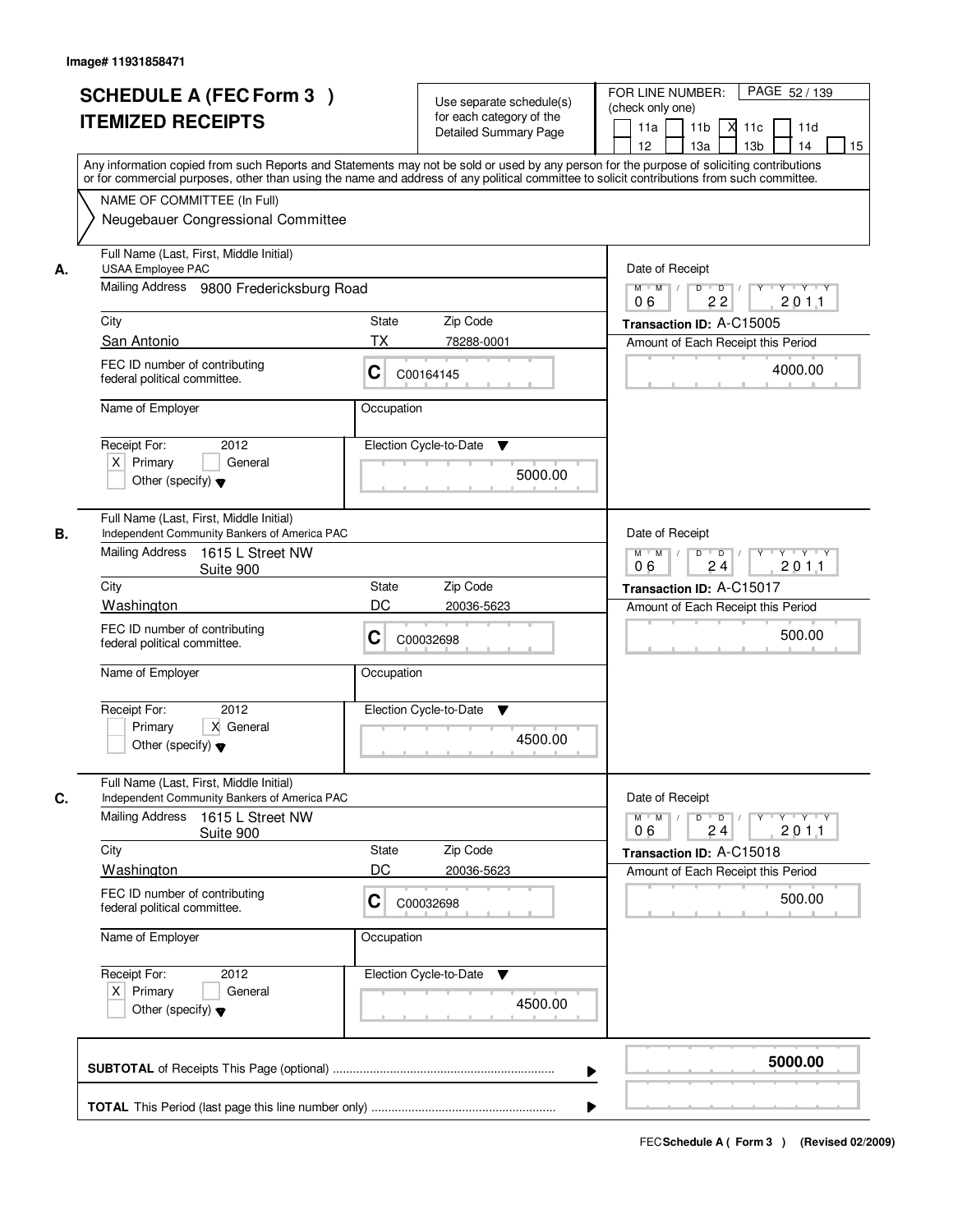|    | <b>SCHEDULE A (FEC Form 3)</b><br><b>ITEMIZED RECEIPTS</b><br>Any information copied from such Reports and Statements may not be sold or used by any person for the purpose of soliciting contributions<br>or for commercial purposes, other than using the name and address of any political committee to solicit contributions from such committee. | Use separate schedule(s)<br>for each category of the<br><b>Detailed Summary Page</b>                          | PAGE 53 / 139<br>FOR LINE NUMBER:<br>(check only one)<br>11 <sub>b</sub><br>11a<br>-XI<br>11c<br>11d<br>13 <sub>b</sub><br>14<br>12<br>13a<br>15 |
|----|-------------------------------------------------------------------------------------------------------------------------------------------------------------------------------------------------------------------------------------------------------------------------------------------------------------------------------------------------------|---------------------------------------------------------------------------------------------------------------|--------------------------------------------------------------------------------------------------------------------------------------------------|
|    | NAME OF COMMITTEE (In Full)<br>Neugebauer Congressional Committee                                                                                                                                                                                                                                                                                     |                                                                                                               |                                                                                                                                                  |
| А. | Full Name (Last, First, Middle Initial)<br>Manufactured Housing Institute PAC<br>Mailing Address 2101 Wilson Boulevard                                                                                                                                                                                                                                | Date of Receipt<br>$D$ $D$<br>Y<br>$Y - Y - Y - Y$<br>$M$ $M$ /<br>24<br>201.1<br>06                          |                                                                                                                                                  |
|    | City                                                                                                                                                                                                                                                                                                                                                  | <b>State</b><br>Zip Code                                                                                      | Transaction ID: A-C15020                                                                                                                         |
|    | Arlington                                                                                                                                                                                                                                                                                                                                             | VA<br>22201-3086                                                                                              | Amount of Each Receipt this Period                                                                                                               |
|    | FEC ID number of contributing<br>federal political committee.                                                                                                                                                                                                                                                                                         | C<br>C00043463                                                                                                | 1000.00                                                                                                                                          |
|    | Name of Employer                                                                                                                                                                                                                                                                                                                                      | Occupation                                                                                                    |                                                                                                                                                  |
|    | 2012<br>Receipt For:<br>$X$ Primary<br>General<br>Other (specify) $\blacktriangledown$                                                                                                                                                                                                                                                                | Election Cycle-to-Date<br>▼<br>1000.00                                                                        |                                                                                                                                                  |
| В. | Full Name (Last, First, Middle Initial)<br>National Multi Housing Council Political Action Committee (NMHC PAC)<br>Mailing Address<br>1850 M Street NW<br>Suite 540                                                                                                                                                                                   | Date of Receipt<br>$M$ $M$ /<br>D<br>$\overline{\phantom{0}}$ D<br>$Y \dashv Y \dashv Y$<br>24<br>201.1<br>06 |                                                                                                                                                  |
|    | City                                                                                                                                                                                                                                                                                                                                                  | Zip Code<br>State                                                                                             | Transaction ID: A-C15022                                                                                                                         |
|    | Washington                                                                                                                                                                                                                                                                                                                                            | DC<br>20036-5816                                                                                              | Amount of Each Receipt this Period                                                                                                               |
|    | FEC ID number of contributing<br>federal political committee.                                                                                                                                                                                                                                                                                         | C<br>C00130773                                                                                                | 2500.00                                                                                                                                          |
|    | Name of Employer                                                                                                                                                                                                                                                                                                                                      | Occupation                                                                                                    |                                                                                                                                                  |
|    | Receipt For:<br>2012<br>$X$ Primary<br>General<br>Other (specify) $\blacktriangledown$                                                                                                                                                                                                                                                                | Election Cycle-to-Date<br>v<br>5000.00                                                                        |                                                                                                                                                  |
| C. | Full Name (Last, First, Middle Initial)<br>Nationwide Mutual Insurance Company Political Action Committee                                                                                                                                                                                                                                             |                                                                                                               | Date of Receipt                                                                                                                                  |
|    | Mailing Address<br>One Nationwide Plaza<br>Unit 1-27-10                                                                                                                                                                                                                                                                                               | $M$ $M$ $M$<br>$D$ $D$ $/$<br>yuyuyuyu<br>201.1<br>06<br>24                                                   |                                                                                                                                                  |
|    | City                                                                                                                                                                                                                                                                                                                                                  | Zip Code<br><b>State</b>                                                                                      | Transaction ID: A-C15021                                                                                                                         |
|    | Columbus                                                                                                                                                                                                                                                                                                                                              | OН<br>43215                                                                                                   | Amount of Each Receipt this Period                                                                                                               |
|    | FEC ID number of contributing<br>C<br>C00076174<br>federal political committee.<br>Name of Employer<br>Occupation                                                                                                                                                                                                                                     |                                                                                                               | 1000.00                                                                                                                                          |
|    |                                                                                                                                                                                                                                                                                                                                                       |                                                                                                               |                                                                                                                                                  |
|    | Receipt For:<br>2012<br>$X$ Primary<br>General<br>Other (specify) $\blacktriangledown$                                                                                                                                                                                                                                                                | Election Cycle-to-Date<br>v<br>2000.00                                                                        |                                                                                                                                                  |
|    |                                                                                                                                                                                                                                                                                                                                                       |                                                                                                               | 4500.00                                                                                                                                          |
|    |                                                                                                                                                                                                                                                                                                                                                       |                                                                                                               |                                                                                                                                                  |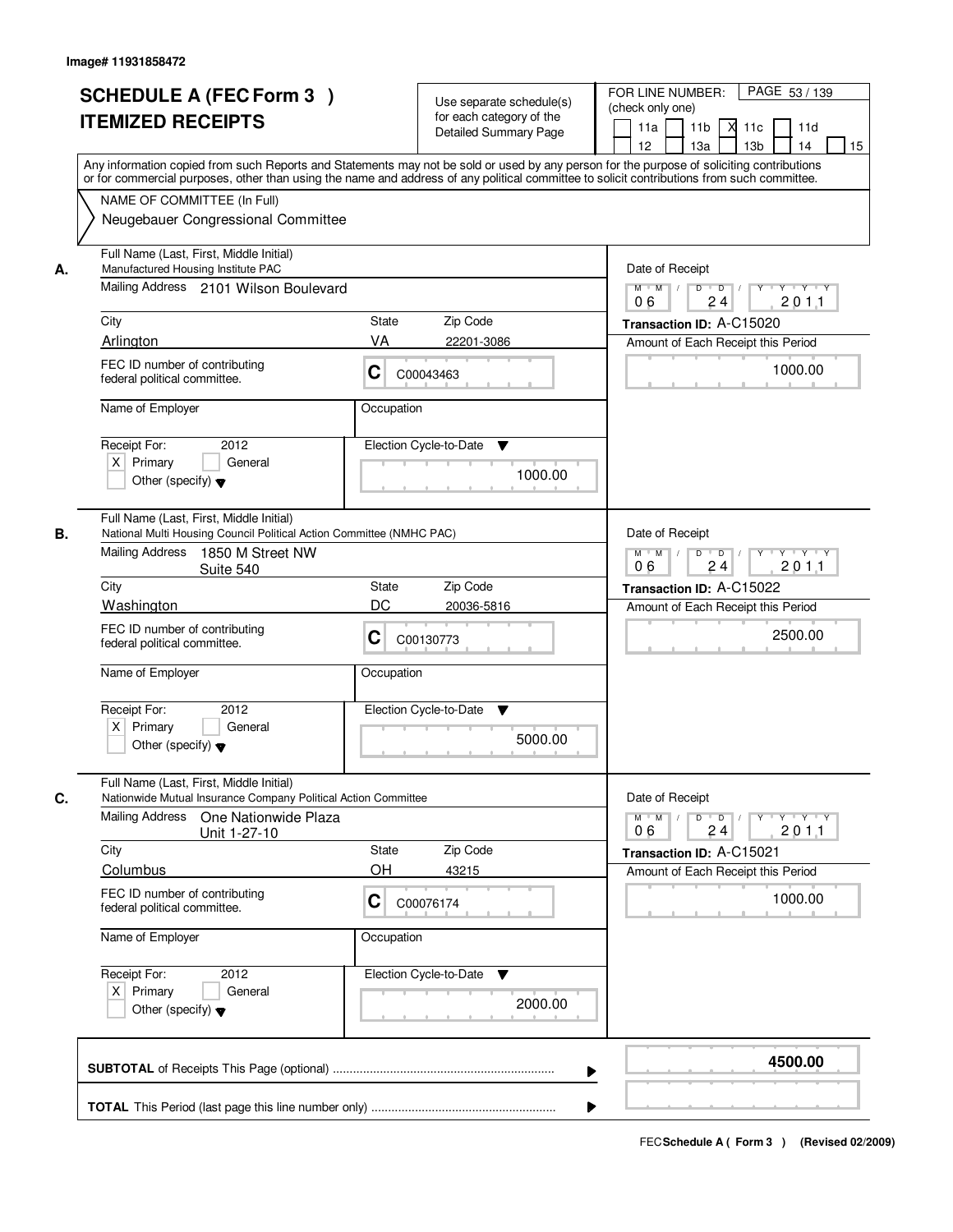|    | <b>SCHEDULE A (FEC Form 3)</b><br><b>ITEMIZED RECEIPTS</b><br>Any information copied from such Reports and Statements may not be sold or used by any person for the purpose of soliciting contributions         | Use separate schedule(s)<br>for each category of the<br><b>Detailed Summary Page</b> | PAGE 54 / 139<br>FOR LINE NUMBER:<br>(check only one)<br>11 <sub>b</sub><br>11a<br><b>X</b><br>11c<br>11d<br>13 <sub>b</sub><br>14<br>12<br>13a<br>15 |
|----|-----------------------------------------------------------------------------------------------------------------------------------------------------------------------------------------------------------------|--------------------------------------------------------------------------------------|-------------------------------------------------------------------------------------------------------------------------------------------------------|
|    | or for commercial purposes, other than using the name and address of any political committee to solicit contributions from such committee.<br>NAME OF COMMITTEE (In Full)<br>Neugebauer Congressional Committee |                                                                                      |                                                                                                                                                       |
| А. | Full Name (Last, First, Middle Initial)<br>Nomura Holding America, Inc. PAC<br>Mailing Address 1101 Pennsylvania Avenue NW<br>Suite 515                                                                         | Date of Receipt<br>$D$ $D$<br>Y<br>$Y - Y - Y - Y$<br>$M$ $M$ /<br>24<br>201.1<br>06 |                                                                                                                                                       |
|    | City                                                                                                                                                                                                            | State<br>Zip Code                                                                    | Transaction ID: A-C15016                                                                                                                              |
|    | Washington                                                                                                                                                                                                      | DC<br>20004                                                                          | Amount of Each Receipt this Period                                                                                                                    |
|    | FEC ID number of contributing<br>federal political committee.                                                                                                                                                   | C<br>C00491951                                                                       | 2500.00                                                                                                                                               |
|    | Name of Employer                                                                                                                                                                                                | Occupation                                                                           |                                                                                                                                                       |
|    | 2012<br>Receipt For:<br>X General<br>Primary<br>Other (specify) $\blacktriangledown$                                                                                                                            | Election Cycle-to-Date<br>▼<br>2500.00                                               |                                                                                                                                                       |
| В. | Full Name (Last, First, Middle Initial)<br>Zurich Holding Company of America Committee for Good Government (Z-PAC)<br>Mailing Address<br>1201 F Street NW<br>Suite 250                                          |                                                                                      | Date of Receipt<br>$M$ $M$ /<br>D<br>$\overline{D}$<br>$Y \dashv Y \dashv Y$<br>24<br>201.1<br>06                                                     |
|    | City                                                                                                                                                                                                            | Zip Code<br>State                                                                    | Transaction ID: A-C15019                                                                                                                              |
|    | Washington                                                                                                                                                                                                      | DC<br>20004-1217                                                                     | Amount of Each Receipt this Period                                                                                                                    |
|    | FEC ID number of contributing<br>federal political committee.                                                                                                                                                   | C<br>C00235036                                                                       | 1000.00                                                                                                                                               |
|    | Name of Employer                                                                                                                                                                                                | Occupation                                                                           |                                                                                                                                                       |
|    | Receipt For:<br>2012<br>$X$ Primary<br>General<br>Other (specify) $\blacktriangledown$                                                                                                                          | Election Cycle-to-Date<br>Y<br>1000.00                                               |                                                                                                                                                       |
| C. | Full Name (Last, First, Middle Initial)<br>Barclays Group US, Inc. PAC                                                                                                                                          |                                                                                      | Date of Receipt                                                                                                                                       |
|    | Mailing Address<br>2001 K Street NW<br>11th Floor                                                                                                                                                               |                                                                                      | $M$ $M$ $M$<br>$D$ $D$ $/$<br>$\mathsf{Y} \dashv \mathsf{Y} \dashv \mathsf{Y}$<br>$Y$ <sup>U</sup><br>201.1<br>06<br>27                               |
|    | City                                                                                                                                                                                                            | Zip Code<br>State                                                                    | Transaction ID: A-C15004                                                                                                                              |
|    | Washington                                                                                                                                                                                                      | DC<br>20006                                                                          | Amount of Each Receipt this Period                                                                                                                    |
|    | FEC ID number of contributing<br>federal political committee.                                                                                                                                                   | C<br>C00448852                                                                       | 2500.00                                                                                                                                               |
|    | Name of Employer                                                                                                                                                                                                | Occupation                                                                           |                                                                                                                                                       |
|    | Receipt For:<br>2012<br>$X$ Primary<br>General<br>Other (specify) $\blacktriangledown$                                                                                                                          | Election Cycle-to-Date<br>v<br>2500.00                                               |                                                                                                                                                       |
|    |                                                                                                                                                                                                                 |                                                                                      | 6000.00                                                                                                                                               |
|    |                                                                                                                                                                                                                 |                                                                                      |                                                                                                                                                       |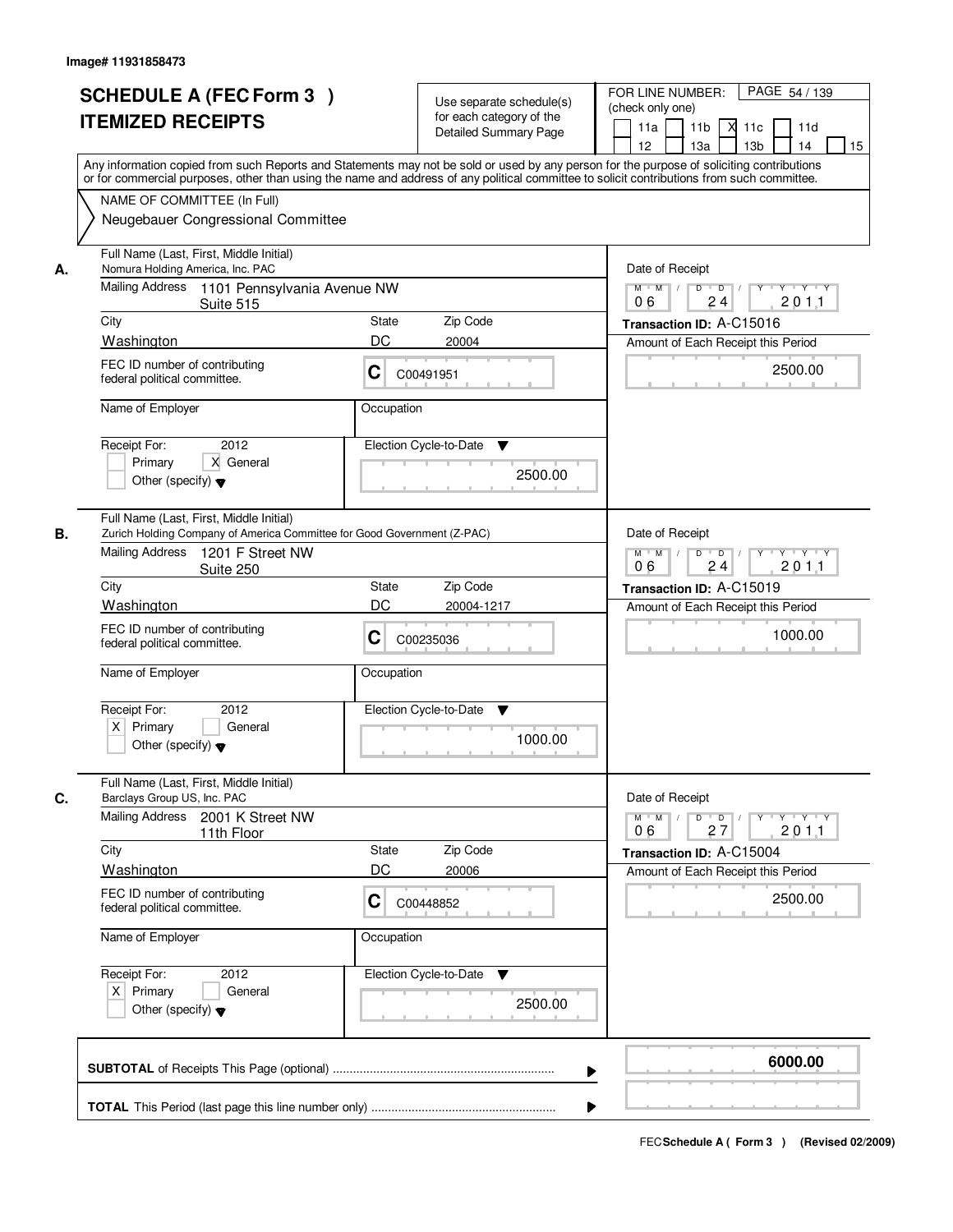|    | <b>SCHEDULE A (FEC Form 3)</b><br><b>ITEMIZED RECEIPTS</b><br>Any information copied from such Reports and Statements may not be sold or used by any person for the purpose of soliciting contributions                                         | Use separate schedule(s)<br>for each category of the<br><b>Detailed Summary Page</b> | PAGE 55 / 139<br>FOR LINE NUMBER:<br>(check only one)<br>11 <sub>b</sub><br>11a<br>-XI<br>11c<br>11d<br>13 <sub>b</sub><br>14<br>12<br>13a<br>15                                       |
|----|-------------------------------------------------------------------------------------------------------------------------------------------------------------------------------------------------------------------------------------------------|--------------------------------------------------------------------------------------|----------------------------------------------------------------------------------------------------------------------------------------------------------------------------------------|
|    | or for commercial purposes, other than using the name and address of any political committee to solicit contributions from such committee.<br>NAME OF COMMITTEE (In Full)<br>Neugebauer Congressional Committee                                 |                                                                                      |                                                                                                                                                                                        |
| А. | Full Name (Last, First, Middle Initial)<br>Compass Bancshares, Inc. PAC (BancPAC)<br>Mailing Address PO Box 10566<br>City<br>Birmingham<br>FEC ID number of contributing<br>federal political committee.<br>Name of Employer                    | State<br>Zip Code<br>AL<br>35296-0002<br>C<br>C00142596<br>Occupation                | Date of Receipt<br>$D$ $D$<br>$Y - Y - Y - Y$<br>$M$ $M$ /<br>Y<br>27<br>201.1<br>06<br>Transaction ID: A-C15030<br>Amount of Each Receipt this Period<br>1000.00                      |
|    | Receipt For:<br>2012<br>$X$ Primary<br>General<br>Other (specify) $\blacktriangledown$                                                                                                                                                          | Election Cycle-to-Date<br>▼<br>1000.00                                               |                                                                                                                                                                                        |
| В. | Full Name (Last, First, Middle Initial)<br>FMR, LLC Political Action Committee - Federal (Fidelity PAC)<br>Mailing Address 82 Devonshire Street<br>City<br><b>Boston</b>                                                                        | Zip Code<br>State<br>MA<br>02109-3605                                                | Date of Receipt<br>$M$ $M$ /<br>D<br>$\overline{\phantom{0}}$ D<br>$Y \dashv Y \dashv Y$<br>27<br>201.1<br>06<br>Transaction ID: A-C15033<br>Amount of Each Receipt this Period        |
|    | FEC ID number of contributing<br>federal political committee.<br>Name of Employer<br>Receipt For:<br>2012<br>$X$ Primary<br>General<br>Other (specify) $\blacktriangledown$                                                                     | C<br>C00380550<br>Occupation<br>Election Cycle-to-Date<br>▼<br>1000.00               | 1000.00                                                                                                                                                                                |
| C. | Full Name (Last, First, Middle Initial)<br>Investment Company Institute PAC (ICI PAC)<br><b>Mailing Address</b><br>1401 H Street NW<br><b>Suite 1200</b><br>City<br>Washington<br>FEC ID number of contributing<br>federal political committee. | Zip Code<br>State<br>DC<br>20005-2110<br>C<br>C00105981                              | Date of Receipt<br>$M$ $M$ $M$<br>$D$ $D$ $/$<br>$Y - Y - Y - Y$<br>$Y$ <sup>U</sup><br>201.1<br>06<br>27<br>Transaction ID: A-C15032<br>Amount of Each Receipt this Period<br>1000.00 |
|    | Name of Employer<br>Receipt For:<br>2012<br>$X$ Primary<br>General<br>Other (specify) $\blacktriangledown$                                                                                                                                      | Occupation<br>Election Cycle-to-Date<br>v<br>2000.00                                 |                                                                                                                                                                                        |
|    |                                                                                                                                                                                                                                                 |                                                                                      | 3000.00                                                                                                                                                                                |
|    |                                                                                                                                                                                                                                                 |                                                                                      |                                                                                                                                                                                        |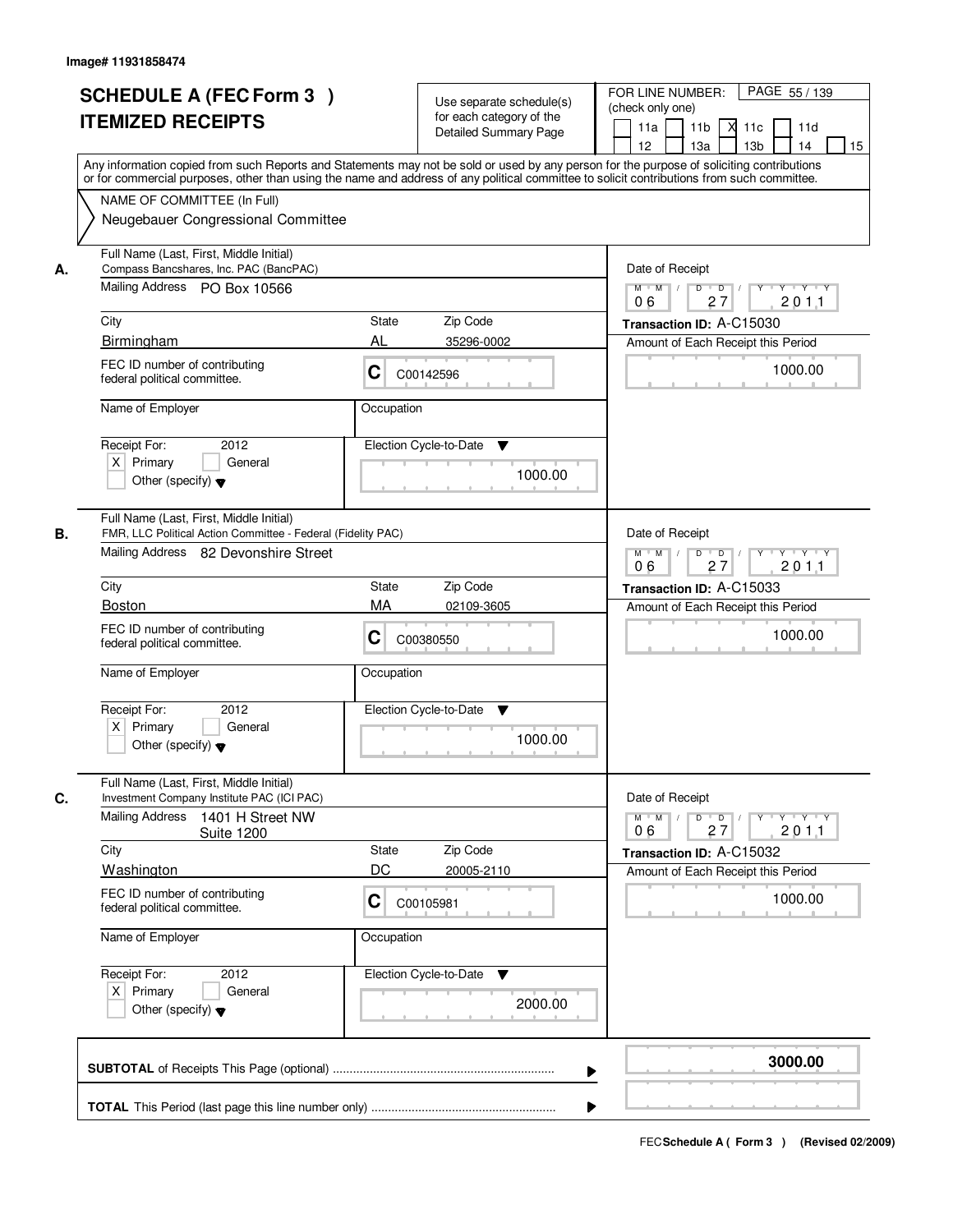| <b>SCHEDULE A (FEC Form 3)</b><br><b>ITEMIZED RECEIPTS</b>                                                                                                                                                                                                                                                                                                                 | Use separate schedule(s)<br>for each category of the<br><b>Detailed Summary Page</b>                                                                                                                                                                                                                                          | PAGE 56/139<br>FOR LINE NUMBER:<br>(check only one)<br>11 <sub>b</sub><br>11a<br>$X$ 11 $c$<br>11d<br>12<br>13a<br>13 <sub>b</sub><br>14<br>15                                                  |  |  |  |
|----------------------------------------------------------------------------------------------------------------------------------------------------------------------------------------------------------------------------------------------------------------------------------------------------------------------------------------------------------------------------|-------------------------------------------------------------------------------------------------------------------------------------------------------------------------------------------------------------------------------------------------------------------------------------------------------------------------------|-------------------------------------------------------------------------------------------------------------------------------------------------------------------------------------------------|--|--|--|
| NAME OF COMMITTEE (In Full)                                                                                                                                                                                                                                                                                                                                                | Any information copied from such Reports and Statements may not be sold or used by any person for the purpose of soliciting contributions<br>or for commercial purposes, other than using the name and address of any political committee to solicit contributions from such committee.<br>Neugebauer Congressional Committee |                                                                                                                                                                                                 |  |  |  |
| Full Name (Last, First, Middle Initial)<br>Real Estate Roundtable PAC (REALPAC)<br>А.<br>Mailing Address 801 Pennsylvania Avenue NW<br>Suite 720<br>City<br>Washington<br>FEC ID number of contributing<br>federal political committee.<br>Name of Employer                                                                                                                | Zip Code<br>State<br>DC<br>20004-2686<br>С<br>C00033779<br>Occupation                                                                                                                                                                                                                                                         | Date of Receipt<br>$Y - Y - Y$<br>$M$ $M$<br>D<br>$\overline{D}$<br>2011<br>06<br>27<br>Transaction ID: A-C15031<br>Amount of Each Receipt this Period<br>2500.00                               |  |  |  |
| 2012<br>Receipt For:<br>$X$ Primary<br>General<br>Other (specify) $\blacktriangledown$                                                                                                                                                                                                                                                                                     | Election Cycle-to-Date<br>▼<br>5000.00                                                                                                                                                                                                                                                                                        |                                                                                                                                                                                                 |  |  |  |
| Full Name (Last, First, Middle Initial)<br>PricewaterhouseCoopers Political Action Committee (PwC PAC)<br>В.<br>Mailing Address<br>1301 K Street NW<br>Suite 800<br>City<br>Washington<br>FEC ID number of contributing<br>federal political committee.<br>Name of Employer<br>Receipt For:<br>2012<br>$X$ Primary<br>General<br>Other (specify) $\blacktriangledown$      | Zip Code<br>State<br>DC<br>20005-3317<br>С<br>C00107235<br>Occupation<br>Election Cycle-to-Date<br>v<br>6500.00                                                                                                                                                                                                               | Date of Receipt<br>$D$ $D$ $/$<br>$M$ $M$ /<br>Y<br>$Y \dashv Y \dashv Y$<br>06<br>29<br>201.1<br>Transaction ID: A-C15024<br>Amount of Each Receipt this Period<br>1000.00                     |  |  |  |
| Full Name (Last, First, Middle Initial)<br>C.<br>PricewaterhouseCoopers Political Action Committee (PwC PAC)<br><b>Mailing Address</b><br>1301 K Street NW<br>Suite 800<br>City<br>Washington<br>FEC ID number of contributing<br>federal political committee.<br>Name of Employer<br>Receipt For:<br>2012<br>Primary<br>X General<br>Other (specify) $\blacktriangledown$ | State<br>Zip Code<br>DC<br>20005-3317<br>C<br>C00107235<br>Occupation<br>Election Cycle-to-Date<br>v<br>6500.00                                                                                                                                                                                                               | Date of Receipt<br>$M^+$ M<br>$D$ $D$ $l$<br>$Y - Y - Y$<br>$\mathbb{L}$<br>$Y$ <sup>-1</sup><br>201.1<br>06<br>29<br>Transaction ID: A-C15025<br>Amount of Each Receipt this Period<br>1500.00 |  |  |  |
|                                                                                                                                                                                                                                                                                                                                                                            |                                                                                                                                                                                                                                                                                                                               | 5000.00                                                                                                                                                                                         |  |  |  |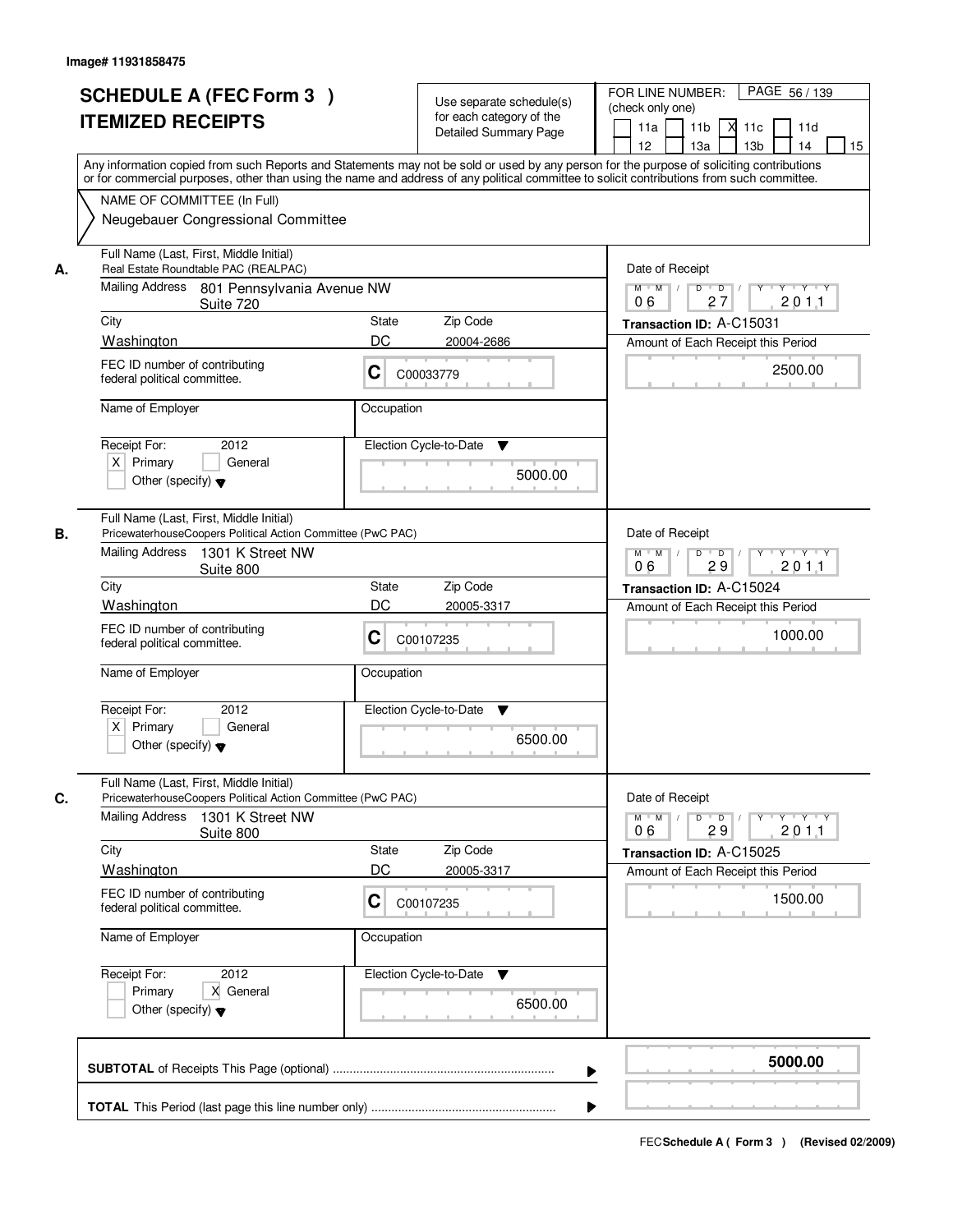| <b>SCHEDULE A (FEC Form 3)</b><br><b>ITEMIZED RECEIPTS</b>                                                                                                                                           | Use separate schedule(s)<br>for each category of the<br><b>Detailed Summary Page</b><br>Any information copied from such Reports and Statements may not be sold or used by any person for the purpose of soliciting contributions<br>or for commercial purposes, other than using the name and address of any political committee to solicit contributions from such committee. | PAGE 57 / 139<br>FOR LINE NUMBER:<br>(check only one)<br>11 <sub>b</sub><br>11a<br>м<br>11d<br>11c<br>12<br>13a<br>13 <sub>b</sub><br>14<br>15 |  |
|------------------------------------------------------------------------------------------------------------------------------------------------------------------------------------------------------|---------------------------------------------------------------------------------------------------------------------------------------------------------------------------------------------------------------------------------------------------------------------------------------------------------------------------------------------------------------------------------|------------------------------------------------------------------------------------------------------------------------------------------------|--|
| NAME OF COMMITTEE (In Full)<br>Neugebauer Congressional Committee                                                                                                                                    |                                                                                                                                                                                                                                                                                                                                                                                 |                                                                                                                                                |  |
| Full Name (Last, First, Middle Initial)<br>Title Industry Political Action Commitee of the American Land Title Association (TIPAC)<br>А.<br>Mailing Address<br>1828 L Street NW<br>Suite 705<br>City | Zip Code<br>State                                                                                                                                                                                                                                                                                                                                                               | Date of Receipt<br>$D$ $D$<br>$Y$ $Y$ $Y$<br>$M$ $M$ /<br>$Y$ <sup>U</sup><br>29<br>2011<br>06<br>Transaction ID: A-C15044                     |  |
| Washington                                                                                                                                                                                           | DC<br>20036-5107                                                                                                                                                                                                                                                                                                                                                                | Amount of Each Receipt this Period                                                                                                             |  |
| FEC ID number of contributing<br>federal political committee.                                                                                                                                        | C<br>C00012914                                                                                                                                                                                                                                                                                                                                                                  | 1000.00                                                                                                                                        |  |
| Name of Employer                                                                                                                                                                                     | Occupation                                                                                                                                                                                                                                                                                                                                                                      |                                                                                                                                                |  |
| 2012<br>Receipt For:<br>X General<br>Primary<br>Other (specify) $\blacktriangledown$                                                                                                                 | Election Cycle-to-Date<br>▼<br>6000.00                                                                                                                                                                                                                                                                                                                                          |                                                                                                                                                |  |
| Full Name (Last, First, Middle Initial)<br>В.<br>Associated Builders & Contractors PAC (ABC PAC)                                                                                                     |                                                                                                                                                                                                                                                                                                                                                                                 | Date of Receipt<br>$M$ $M$ $M$<br>$Y \vdash Y \vdash Y$<br>D<br>$\overline{D}$                                                                 |  |
| 9th Floor                                                                                                                                                                                            | Mailing Address 4250 North Fairfax Drive                                                                                                                                                                                                                                                                                                                                        |                                                                                                                                                |  |
| City                                                                                                                                                                                                 | Zip Code<br><b>State</b>                                                                                                                                                                                                                                                                                                                                                        | Transaction ID: A-C15039                                                                                                                       |  |
| Arlington                                                                                                                                                                                            | VA<br>22203                                                                                                                                                                                                                                                                                                                                                                     | Amount of Each Receipt this Period                                                                                                             |  |
| FEC ID number of contributing<br>federal political committee.                                                                                                                                        | С<br>C00010421                                                                                                                                                                                                                                                                                                                                                                  | 1000.00                                                                                                                                        |  |
| Name of Employer                                                                                                                                                                                     | Occupation                                                                                                                                                                                                                                                                                                                                                                      |                                                                                                                                                |  |
| Receipt For:<br>2012<br>$X$ Primary<br>General<br>Other (specify) $\blacktriangledown$                                                                                                               | Election Cycle-to-Date<br>Y<br>1000.00                                                                                                                                                                                                                                                                                                                                          |                                                                                                                                                |  |
| Full Name (Last, First, Middle Initial)<br>C.<br>Fulbright & Jaworski, LLP Federal Committee<br><b>Mailing Address</b><br>1301 McKinney Street                                                       |                                                                                                                                                                                                                                                                                                                                                                                 | Date of Receipt<br>$M$ $M$<br>D<br>$\overline{D}$ /<br>$Y + Y + Y$<br>Y                                                                        |  |
| <b>Suite 5100</b>                                                                                                                                                                                    | Zip Code                                                                                                                                                                                                                                                                                                                                                                        | 30<br>201.1<br>06                                                                                                                              |  |
| City<br>Houston                                                                                                                                                                                      | State<br>ТX<br>77010-3095                                                                                                                                                                                                                                                                                                                                                       | Transaction ID: A-C15038<br>Amount of Each Receipt this Period                                                                                 |  |
| FEC ID number of contributing<br>federal political committee.                                                                                                                                        | С<br>C00149013                                                                                                                                                                                                                                                                                                                                                                  | 500.00                                                                                                                                         |  |
| Name of Employer                                                                                                                                                                                     | Occupation                                                                                                                                                                                                                                                                                                                                                                      |                                                                                                                                                |  |
| Receipt For:<br>2012<br>$X$ Primary<br>General<br>Other (specify) $\blacktriangledown$                                                                                                               | Election Cycle-to-Date<br>v<br>500.00                                                                                                                                                                                                                                                                                                                                           |                                                                                                                                                |  |
|                                                                                                                                                                                                      |                                                                                                                                                                                                                                                                                                                                                                                 | 2500.00                                                                                                                                        |  |
|                                                                                                                                                                                                      |                                                                                                                                                                                                                                                                                                                                                                                 |                                                                                                                                                |  |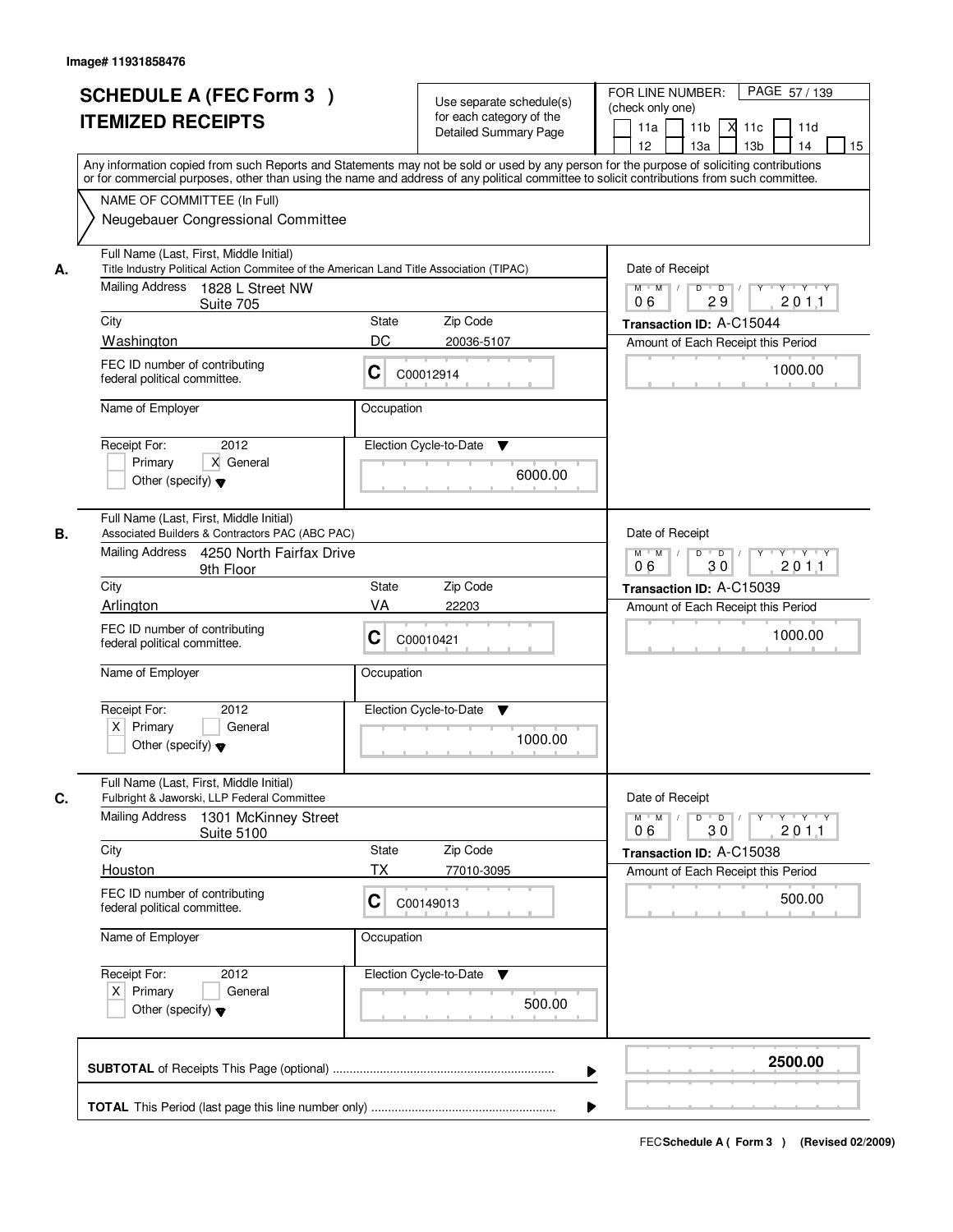|    | <b>SCHEDULE A (FEC Form 3)</b><br><b>ITEMIZED RECEIPTS</b><br>Any information copied from such Reports and Statements may not be sold or used by any person for the purpose of soliciting contributions         | Use separate schedule(s)<br>for each category of the<br><b>Detailed Summary Page</b>    | PAGE 58 / 139<br>FOR LINE NUMBER:<br>(check only one)<br>11 <sub>b</sub><br>м<br>11a<br>11c<br>11d<br>12 <sup>2</sup><br>13 <sub>b</sub><br>14<br>13a<br>15 |
|----|-----------------------------------------------------------------------------------------------------------------------------------------------------------------------------------------------------------------|-----------------------------------------------------------------------------------------|-------------------------------------------------------------------------------------------------------------------------------------------------------------|
|    | or for commercial purposes, other than using the name and address of any political committee to solicit contributions from such committee.<br>NAME OF COMMITTEE (In Full)<br>Neugebauer Congressional Committee |                                                                                         |                                                                                                                                                             |
| А. | Full Name (Last, First, Middle Initial)<br>JPMorgan Chase & Company Federal PAC<br>Mailing Address 10 South Dearborn Street                                                                                     | Date of Receipt<br>$M$ $M$<br>$D$ $D$<br>Y Y Y Y<br>Y<br>30<br>201.1<br>06              |                                                                                                                                                             |
|    | City                                                                                                                                                                                                            | <b>State</b><br>Zip Code                                                                | Transaction ID: A-C15027                                                                                                                                    |
|    | Chicago                                                                                                                                                                                                         | IL<br>60603-2300                                                                        | Amount of Each Receipt this Period                                                                                                                          |
|    | FEC ID number of contributing<br>federal political committee.                                                                                                                                                   | C<br>C00104299                                                                          | 1000.00                                                                                                                                                     |
|    | Name of Employer                                                                                                                                                                                                | Occupation                                                                              |                                                                                                                                                             |
|    | Receipt For:<br>2012<br>$X$ Primary<br>General<br>Other (specify) $\blacktriangledown$                                                                                                                          | Election Cycle-to-Date<br>▼<br>6500.00                                                  |                                                                                                                                                             |
| В. | Full Name (Last, First, Middle Initial)<br>JPMorgan Chase & Company Federal PAC<br>Mailing Address 10 South Dearborn Street                                                                                     | Date of Receipt<br>$M$ $M$ /<br>D<br>$\overline{D}$<br>$Y + Y + Y$<br>06<br>30<br>201.1 |                                                                                                                                                             |
|    | City                                                                                                                                                                                                            | Zip Code<br><b>State</b>                                                                | Transaction ID: A-C15028                                                                                                                                    |
|    | Chicago                                                                                                                                                                                                         | 60603-2300                                                                              | Amount of Each Receipt this Period                                                                                                                          |
|    | FEC ID number of contributing<br>federal political committee.                                                                                                                                                   | С<br>C00104299                                                                          | 1500.00                                                                                                                                                     |
|    | Name of Employer                                                                                                                                                                                                | Occupation                                                                              |                                                                                                                                                             |
|    | Receipt For:<br>2012<br>Primary<br>X General<br>Other (specify) $\blacktriangledown$                                                                                                                            | Election Cycle-to-Date<br>▼<br>6500.00                                                  |                                                                                                                                                             |
| C. | Full Name (Last, First, Middle Initial)<br>JPMorgan Chase & Company Federal PAC                                                                                                                                 |                                                                                         | Date of Receipt                                                                                                                                             |
|    | Mailing Address<br>10 South Dearborn Street                                                                                                                                                                     | $M = M$<br>$D$ $D$ $/$<br>yuryuryury<br>2011<br>06<br>30                                |                                                                                                                                                             |
|    | City                                                                                                                                                                                                            | Zip Code<br><b>State</b>                                                                | Transaction ID: A-C15040                                                                                                                                    |
|    | Chicago                                                                                                                                                                                                         | 60603-2300                                                                              | Amount of Each Receipt this Period                                                                                                                          |
|    | FEC ID number of contributing<br>federal political committee.                                                                                                                                                   | C<br>C00104299                                                                          | 2500.00                                                                                                                                                     |
|    | Name of Employer                                                                                                                                                                                                | Occupation                                                                              |                                                                                                                                                             |
|    | Receipt For:<br>2012<br>$X$ Primary<br>General<br>Other (specify) $\blacktriangledown$                                                                                                                          | Election Cycle-to-Date<br>v<br>6500.00                                                  |                                                                                                                                                             |
|    |                                                                                                                                                                                                                 |                                                                                         | 5000.00                                                                                                                                                     |
|    |                                                                                                                                                                                                                 |                                                                                         |                                                                                                                                                             |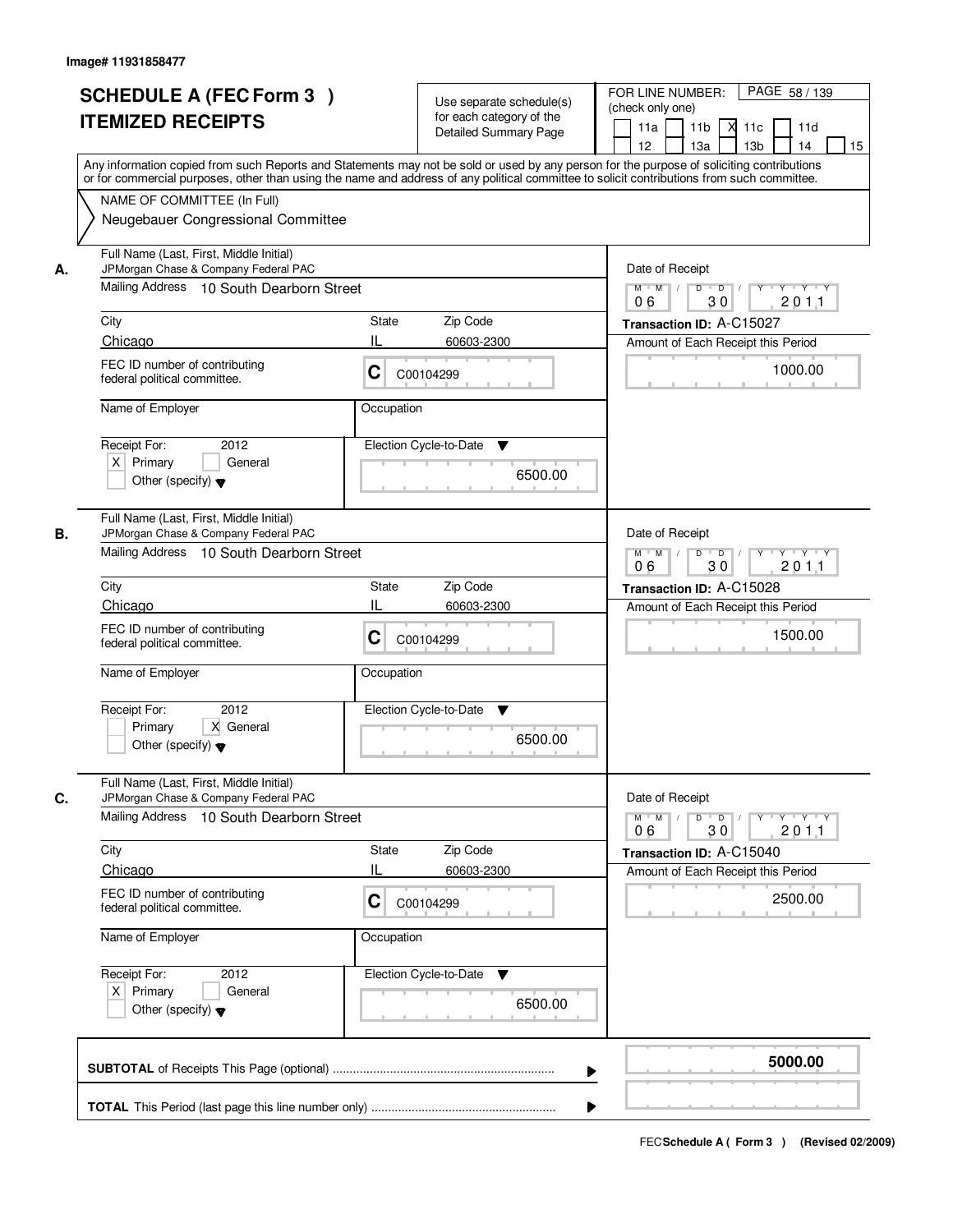|            | <b>SCHEDULE A (FEC Form 3)</b><br><b>ITEMIZED RECEIPTS</b>                                                                                                                                                                                                                                                                                                   |                                | Use separate schedule(s)<br>for each category of the<br><b>Detailed Summary Page</b> | PAGE 59 / 139<br>FOR LINE NUMBER:<br>(check only one)<br>11 <sub>b</sub><br>11a<br>-XI<br>11c<br>11d<br>13 <sub>b</sub><br>12<br>13a<br>14<br>15                                          |
|------------|--------------------------------------------------------------------------------------------------------------------------------------------------------------------------------------------------------------------------------------------------------------------------------------------------------------------------------------------------------------|--------------------------------|--------------------------------------------------------------------------------------|-------------------------------------------------------------------------------------------------------------------------------------------------------------------------------------------|
|            | Any information copied from such Reports and Statements may not be sold or used by any person for the purpose of soliciting contributions<br>or for commercial purposes, other than using the name and address of any political committee to solicit contributions from such committee.<br>NAME OF COMMITTEE (In Full)<br>Neugebauer Congressional Committee |                                |                                                                                      |                                                                                                                                                                                           |
| А.<br>City | Full Name (Last, First, Middle Initial)<br>Koch Industries, Inc. Political Action Committee (KochPAC)<br>Mailing Address 655 15th Street NW<br>Suite 445<br>Washington<br>FEC ID number of contributing<br>federal political committee.<br>Name of Employer                                                                                                  | State<br>DC<br>C<br>Occupation | Zip Code<br>20005-5727<br>C00236489                                                  | Date of Receipt<br>$M$ $M$<br>$D$ $D$ $/$<br>$Y$ <sup><math>\top</math></sup><br>Y TYTY<br>30<br>201.1<br>06<br>Transaction ID: A-C15036<br>Amount of Each Receipt this Period<br>2500.00 |
|            | 2012<br>Receipt For:<br>$X$ Primary<br>General<br>Other (specify) $\blacktriangledown$                                                                                                                                                                                                                                                                       |                                | Election Cycle-to-Date<br>▼<br>2500.00                                               |                                                                                                                                                                                           |
| В.<br>City | Full Name (Last, First, Middle Initial)<br>Liberty Mutual Insurance Company PAC<br>Mailing Address 175 Berkeley Street<br><b>Boston</b>                                                                                                                                                                                                                      | <b>State</b><br>MA             | Zip Code                                                                             | Date of Receipt<br>$Y$ <sup>U</sup><br>$M$ $M$ /<br>D<br>$\overline{D}$<br>$Y \dashv Y \dashv Y$<br>30<br>2011<br>06<br>Transaction ID: A-C15035                                          |
|            | FEC ID number of contributing<br>federal political committee.<br>Name of Employer                                                                                                                                                                                                                                                                            | C<br>Occupation                | 02116-5066<br>C00171843                                                              | Amount of Each Receipt this Period<br>2500.00                                                                                                                                             |
|            | Receipt For:<br>2012<br>$X$ Primary<br>General<br>Other (specify) $\blacktriangledown$                                                                                                                                                                                                                                                                       |                                | Election Cycle-to-Date<br>v<br>5000.00                                               |                                                                                                                                                                                           |
| C.         | Full Name (Last, First, Middle Initial)<br>National Ready Mixed Concrete Association Political Action Committee (CONCRETEPAC)<br>Mailing Address<br>900 Spring Street                                                                                                                                                                                        |                                |                                                                                      | Date of Receipt<br>$M$ $M$ /<br>D<br>$\overline{D}$<br>$Y + Y + Y$<br>$Y^+$<br>201.1<br>06<br>30                                                                                          |
| City       | <b>Silver Spring</b><br>FEC ID number of contributing<br>federal political committee.                                                                                                                                                                                                                                                                        | State<br>MD<br>C               | Zip Code<br>20910-4015<br>C00114025                                                  | Transaction ID: A-C15029<br>Amount of Each Receipt this Period<br>1000.00                                                                                                                 |
|            | Name of Employer<br>Receipt For:<br>2012<br>$X$ Primary<br>General<br>Other (specify) $\blacktriangledown$                                                                                                                                                                                                                                                   | Occupation                     | Election Cycle-to-Date<br>v<br>1000.00                                               |                                                                                                                                                                                           |
|            |                                                                                                                                                                                                                                                                                                                                                              |                                | ▶                                                                                    | 6000.00                                                                                                                                                                                   |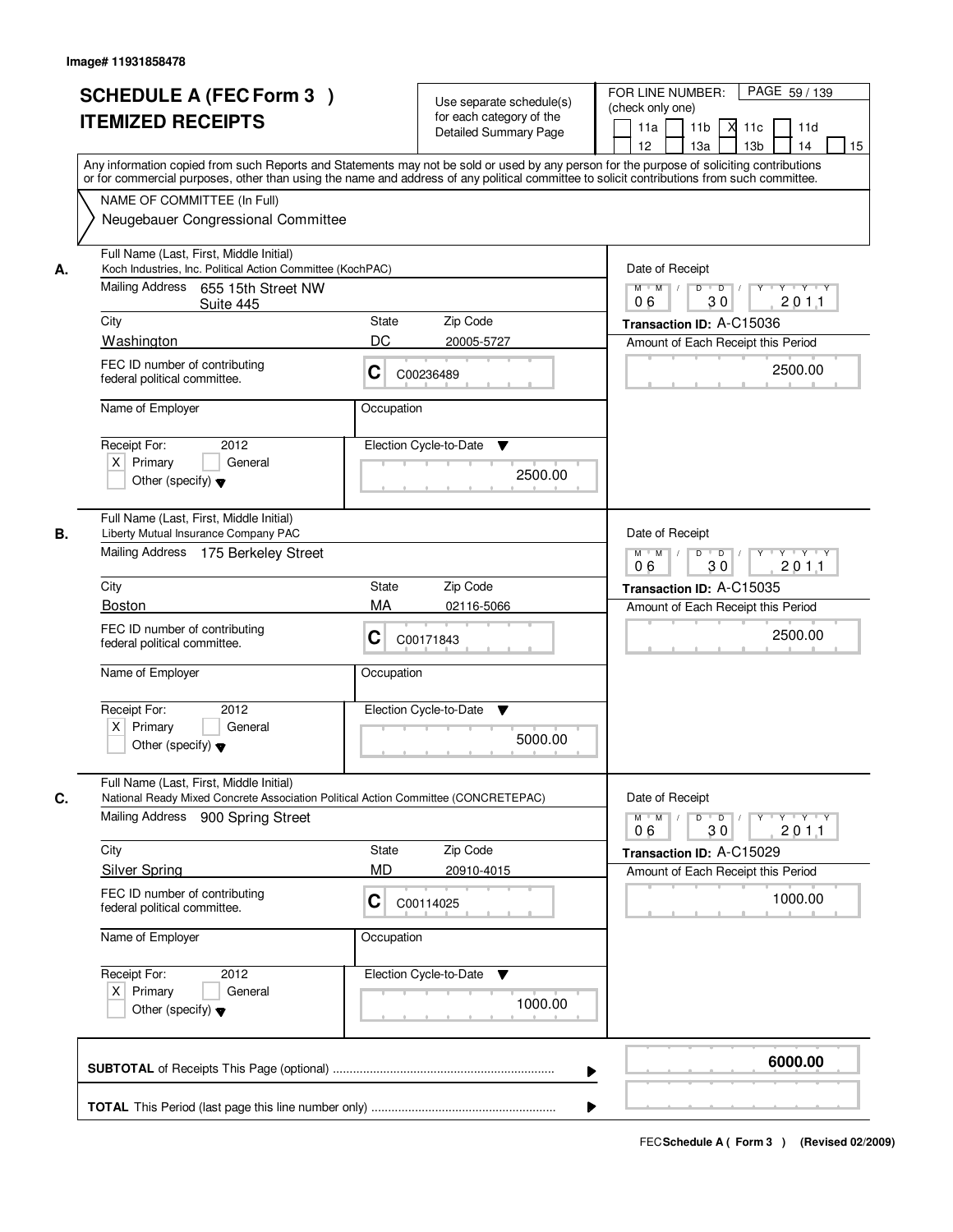|    | <b>SCHEDULE A (FEC Form 3)</b><br><b>ITEMIZED RECEIPTS</b><br>Any information copied from such Reports and Statements may not be sold or used by any person for the purpose of soliciting contributions         |                                                                                                                          | Use separate schedule(s)<br>for each category of the<br><b>Detailed Summary Page</b> | PAGE 60 / 139<br>FOR LINE NUMBER:<br>(check only one)<br>11 <sub>b</sub><br>11a<br><b>X</b><br>11c<br>11d<br>13 <sub>b</sub><br>12<br>13a<br>14<br>15 |
|----|-----------------------------------------------------------------------------------------------------------------------------------------------------------------------------------------------------------------|--------------------------------------------------------------------------------------------------------------------------|--------------------------------------------------------------------------------------|-------------------------------------------------------------------------------------------------------------------------------------------------------|
|    | or for commercial purposes, other than using the name and address of any political committee to solicit contributions from such committee.<br>NAME OF COMMITTEE (In Full)<br>Neugebauer Congressional Committee |                                                                                                                          |                                                                                      |                                                                                                                                                       |
| А. | Full Name (Last, First, Middle Initial)<br><b>NuStar PAC</b><br>Mailing Address 2330 North Loop 1604 West                                                                                                       |                                                                                                                          |                                                                                      | Date of Receipt<br>$M$ $M$<br>$D$ $D$ $/$                                                                                                             |
|    |                                                                                                                                                                                                                 | 30<br>201.1<br>06                                                                                                        |                                                                                      |                                                                                                                                                       |
|    | City                                                                                                                                                                                                            | State                                                                                                                    | Zip Code                                                                             | Transaction ID: A-C15037                                                                                                                              |
|    | San Antonio<br>FEC ID number of contributing<br>federal political committee.                                                                                                                                    | ТX<br>C                                                                                                                  | 78248<br>C00435321                                                                   | Amount of Each Receipt this Period<br>1000.00                                                                                                         |
|    | Name of Employer                                                                                                                                                                                                | Occupation                                                                                                               |                                                                                      |                                                                                                                                                       |
|    | 2012<br>Receipt For:<br>$X$ Primary<br>General<br>Other (specify) $\blacktriangledown$                                                                                                                          |                                                                                                                          | Election Cycle-to-Date<br>▼<br>1000.00                                               |                                                                                                                                                       |
| В. | Full Name (Last, First, Middle Initial)<br>Quicken Loans, Inc. PAC                                                                                                                                              |                                                                                                                          |                                                                                      | Date of Receipt                                                                                                                                       |
|    | Mailing Address<br>101 South Washington Square<br>Suite 620                                                                                                                                                     | Y<br>$\mathsf{Y} \dashv \neg \mathsf{Y} \dashv \neg \mathsf{Y}$<br>$M$ $M$ /<br>D<br>$\overline{D}$<br>30<br>201.1<br>06 |                                                                                      |                                                                                                                                                       |
|    | City                                                                                                                                                                                                            | State                                                                                                                    | Zip Code                                                                             | Transaction ID: A-C15023                                                                                                                              |
|    | Lansing<br>FEC ID number of contributing<br>federal political committee.                                                                                                                                        | MI<br>C                                                                                                                  | 48933<br>C00388827                                                                   | Amount of Each Receipt this Period<br>2500.00                                                                                                         |
|    | Name of Employer                                                                                                                                                                                                | Occupation                                                                                                               |                                                                                      |                                                                                                                                                       |
|    | Receipt For:<br>2012<br>$X$ Primary<br>General<br>Other (specify) $\blacktriangledown$                                                                                                                          |                                                                                                                          | Election Cycle-to-Date<br>v<br>2500.00                                               |                                                                                                                                                       |
| C. | Full Name (Last, First, Middle Initial)<br>Reinsurance Association of America PAC, Inc. (REPAC)<br>Mailing Address<br>1301 Pennsylvania Avenue NW<br>Suite 900                                                  |                                                                                                                          |                                                                                      | Date of Receipt<br>D<br>$M$ $M$ /<br>$\overline{D}$<br>$Y$ <sup>-1</sup><br>Y 'Y 'Y<br>2011<br>06<br>30                                               |
|    | City                                                                                                                                                                                                            | State                                                                                                                    | Zip Code                                                                             | Transaction ID: A-C15026                                                                                                                              |
|    | <b>Washington</b>                                                                                                                                                                                               | DC                                                                                                                       | 20004                                                                                | Amount of Each Receipt this Period                                                                                                                    |
|    | FEC ID number of contributing<br>federal political committee.                                                                                                                                                   | C                                                                                                                        | C00256453                                                                            | 1000.00                                                                                                                                               |
|    | Name of Employer                                                                                                                                                                                                | Occupation                                                                                                               |                                                                                      |                                                                                                                                                       |
|    | Receipt For:<br>2012<br>$X$ Primary<br>General<br>Other (specify) $\blacktriangledown$                                                                                                                          |                                                                                                                          | Election Cycle-to-Date<br>v<br>1000.00                                               |                                                                                                                                                       |
|    |                                                                                                                                                                                                                 |                                                                                                                          | ▶                                                                                    | 4500.00                                                                                                                                               |
|    |                                                                                                                                                                                                                 |                                                                                                                          |                                                                                      | 142418.00                                                                                                                                             |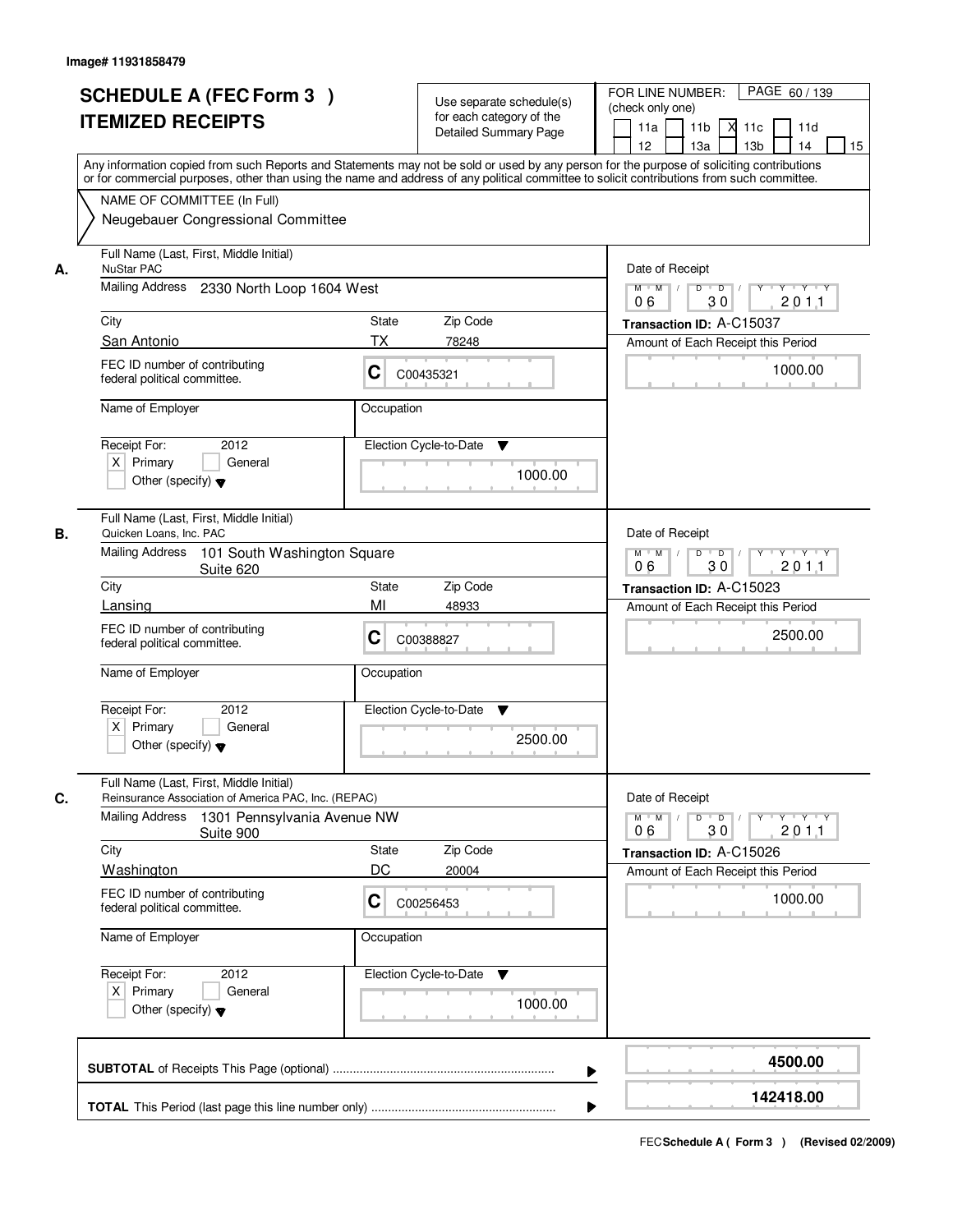|    | <b>SCHEDULE A (FEC Form 3)</b><br><b>ITEMIZED RECEIPTS</b>                                                                                                                                                                                                                                                                                                   | Use separate schedule(s)<br>for each category of the<br><b>Detailed Summary Page</b>          | PAGE 61 / 139<br>FOR LINE NUMBER:<br>(check only one)<br>11 <sub>b</sub><br>11a<br>11c<br>11d<br>М<br>12<br>13a<br>13 <sub>b</sub><br>14<br>15                                                                                                |
|----|--------------------------------------------------------------------------------------------------------------------------------------------------------------------------------------------------------------------------------------------------------------------------------------------------------------------------------------------------------------|-----------------------------------------------------------------------------------------------|-----------------------------------------------------------------------------------------------------------------------------------------------------------------------------------------------------------------------------------------------|
|    | Any information copied from such Reports and Statements may not be sold or used by any person for the purpose of soliciting contributions<br>or for commercial purposes, other than using the name and address of any political committee to solicit contributions from such committee.<br>NAME OF COMMITTEE (In Full)<br>Neugebauer Congressional Committee |                                                                                               |                                                                                                                                                                                                                                               |
| А. | Full Name (Last, First, Middle Initial)<br>Campaign Solutions / E-Donations<br>Mailing Address 117 North Saint Asaph Street<br>City<br>Alexandria<br>FEC ID number of contributing<br>federal political committee.<br>Name of Employer<br>2012<br>Receipt For:<br>$X$ Primary<br>General<br>Other (specify) $\blacktriangledown$                             | State<br>Zip Code<br>VA<br>22314<br>C<br>Occupation<br>Election Cycle-to-Date<br>▼<br>1298.00 | Date of Receipt<br>$\overline{D}$<br>$Y - Y - Y$<br>$M$ $M$ /<br>D<br>201.1<br>0 <sub>5</sub><br>06<br>Transaction ID: A-O14831<br>Amount of Each Receipt this Period<br>164.00<br>VOID- EMerchant Overpayme-<br>nt                           |
| В. | Full Name (Last, First, Middle Initial)<br>Campaign Solutions / E-Donations<br>Mailing Address 117 North Saint Asaph Street<br>City<br>Alexandria<br>FEC ID number of contributing<br>federal political committee.<br>Name of Employer<br>Receipt For:<br>2012<br>$X$ Primary<br>General<br>Other (specify) $\blacktriangledown$                             | Zip Code<br>State<br>VA<br>22314<br>C<br>Occupation<br>Election Cycle-to-Date<br>v<br>1298.00 | Date of Receipt<br>$D$ $D$ $1$<br>$M$ $M$ /<br>$Y$ <sup>U</sup><br>$Y + Y + Y$<br>0 <sub>5</sub><br>06<br>201.1<br>Transaction ID: A-O14832<br>Amount of Each Receipt this Period<br>25.00<br><b>VOID-EMerchant Overpayment</b>               |
| C. | Full Name (Last, First, Middle Initial)<br>Campaign Solutions / E-Donations<br>Mailing Address 117 North Saint Asaph Street<br>City<br>Alexandria<br>FEC ID number of contributing<br>federal political committee.<br>Name of Employer<br>Receipt For:<br>2012<br>$X$ Primary<br>General<br>Other (specify) $\blacktriangledown$                             | Zip Code<br>State<br>VA<br>22314<br>C<br>Occupation<br>Election Cycle-to-Date<br>v<br>1298.00 | Date of Receipt<br>$M^+$ M<br>$D$ $D$ $l$<br>$Y - Y - Y$<br>$\sqrt{ }$<br>$Y$ <sup>-1</sup><br>201.1<br>0 <sub>5</sub><br>06<br>Transaction ID: A-O14833<br>Amount of Each Receipt this Period<br>385.00<br><b>VOID-EMerchant Overpayment</b> |
|    |                                                                                                                                                                                                                                                                                                                                                              |                                                                                               | 574.00<br>▶                                                                                                                                                                                                                                   |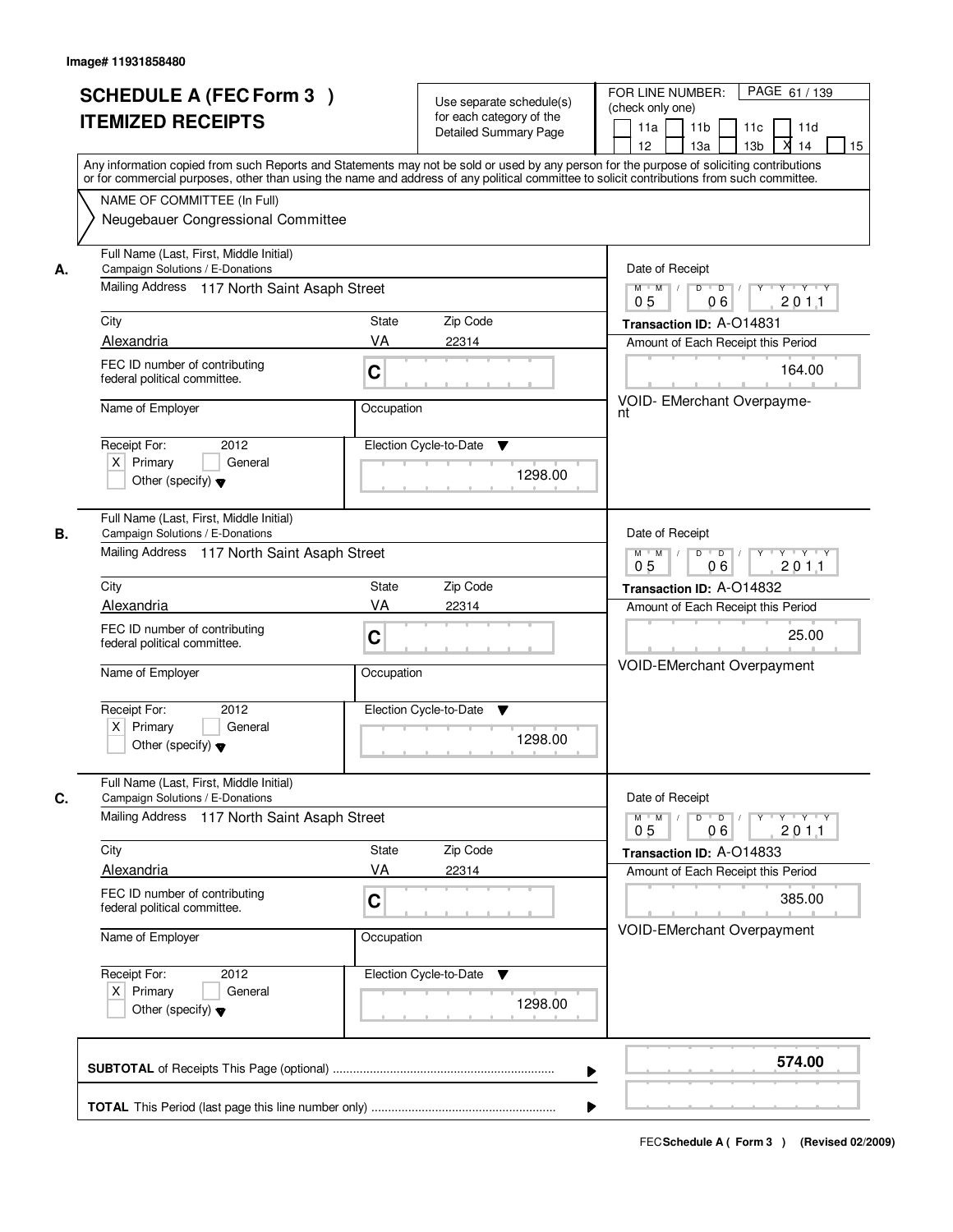|    | <b>SCHEDULE A (FEC Form 3)</b><br><b>ITEMIZED RECEIPTS</b>                                                                                                                                                                                                                              | Use separate schedule(s)<br>for each category of the<br><b>Detailed Summary Page</b> | PAGE 62 / 139<br>FOR LINE NUMBER:<br>(check only one)<br>11a<br>11 <sub>b</sub><br>11d<br>11c<br>х<br>12<br>13a<br>13 <sub>b</sub><br>14<br>15 |
|----|-----------------------------------------------------------------------------------------------------------------------------------------------------------------------------------------------------------------------------------------------------------------------------------------|--------------------------------------------------------------------------------------|------------------------------------------------------------------------------------------------------------------------------------------------|
|    | Any information copied from such Reports and Statements may not be sold or used by any person for the purpose of soliciting contributions<br>or for commercial purposes, other than using the name and address of any political committee to solicit contributions from such committee. |                                                                                      |                                                                                                                                                |
|    | NAME OF COMMITTEE (In Full)<br>Neugebauer Congressional Committee                                                                                                                                                                                                                       |                                                                                      |                                                                                                                                                |
| А. | Full Name (Last, First, Middle Initial)<br>Campaign Solutions / E-Donations                                                                                                                                                                                                             |                                                                                      | Date of Receipt                                                                                                                                |
|    | Mailing Address 117 North Saint Asaph Street                                                                                                                                                                                                                                            |                                                                                      | $\overline{D}$<br>$Y \cup Y \cup Y$<br>$M$ $M$ /<br>D<br>Y<br>201.1<br>05<br>06                                                                |
|    | City                                                                                                                                                                                                                                                                                    | Zip Code<br>State                                                                    | Transaction ID: A-O14834                                                                                                                       |
|    | Alexandria                                                                                                                                                                                                                                                                              | VA<br>22314                                                                          | Amount of Each Receipt this Period                                                                                                             |
|    | FEC ID number of contributing<br>federal political committee.                                                                                                                                                                                                                           | C                                                                                    | 556.00<br><b>VOID-EMerchant Overpayment</b>                                                                                                    |
|    | Name of Employer                                                                                                                                                                                                                                                                        | Occupation                                                                           |                                                                                                                                                |
|    | Receipt For:<br>2012                                                                                                                                                                                                                                                                    | Election Cycle-to-Date<br>▼                                                          |                                                                                                                                                |
|    | $X$ Primary<br>General<br>Other (specify) $\blacktriangledown$                                                                                                                                                                                                                          | 1298.00                                                                              |                                                                                                                                                |
| В. | Full Name (Last, First, Middle Initial)<br>Campaign Solutions / E-Donations                                                                                                                                                                                                             |                                                                                      | Date of Receipt                                                                                                                                |
|    | Mailing Address 117 North Saint Asaph Street                                                                                                                                                                                                                                            |                                                                                      | D<br>$M$ $M$ /<br>$\overline{\phantom{0}}$ D<br>$Y + Y + Y$<br>0 <sub>5</sub><br>2011<br>06                                                    |
|    | City                                                                                                                                                                                                                                                                                    | Zip Code<br>State                                                                    | Transaction ID: A-O14835                                                                                                                       |
|    | Alexandria                                                                                                                                                                                                                                                                              | VA<br>22314                                                                          | Amount of Each Receipt this Period                                                                                                             |
|    | FEC ID number of contributing<br>federal political committee.                                                                                                                                                                                                                           | C                                                                                    | 168.00                                                                                                                                         |
|    | Name of Employer                                                                                                                                                                                                                                                                        | Occupation                                                                           | VOID-EMerchant Overpayment                                                                                                                     |
|    | Receipt For:<br>2012                                                                                                                                                                                                                                                                    | Election Cycle-to-Date<br>v                                                          |                                                                                                                                                |
|    | $X$ Primary<br>General<br>Other (specify) $\blacktriangledown$                                                                                                                                                                                                                          | 1298.00                                                                              |                                                                                                                                                |
| C. | Full Name (Last, First, Middle Initial)<br>Lubbock Aero                                                                                                                                                                                                                                 |                                                                                      | Date of Receipt                                                                                                                                |
|    | Mailing Address<br>6304 North Cedar Avenue                                                                                                                                                                                                                                              |                                                                                      | $M^+$ M<br>$D$ $D$<br>$Y \rightarrow Y \rightarrow Y$<br>Y<br>201.1<br>0 <sub>5</sub><br>06                                                    |
|    | City                                                                                                                                                                                                                                                                                    | Zip Code<br>State                                                                    | Transaction ID: A-O14830                                                                                                                       |
|    | Lubbock                                                                                                                                                                                                                                                                                 | TX<br>79403-6842                                                                     | Amount of Each Receipt this Period                                                                                                             |
|    | FEC ID number of contributing<br>federal political committee.                                                                                                                                                                                                                           | C                                                                                    | 1057.80                                                                                                                                        |
|    | Name of Employer                                                                                                                                                                                                                                                                        | Occupation                                                                           | VOID-Airfare Overpayment                                                                                                                       |
|    | Receipt For:<br>2012<br>$X$ Primary<br>General<br>Other (specify) $\blacktriangledown$                                                                                                                                                                                                  | Election Cycle-to-Date<br>v<br>1057.80                                               |                                                                                                                                                |
|    |                                                                                                                                                                                                                                                                                         |                                                                                      | 1781.80                                                                                                                                        |
|    |                                                                                                                                                                                                                                                                                         |                                                                                      |                                                                                                                                                |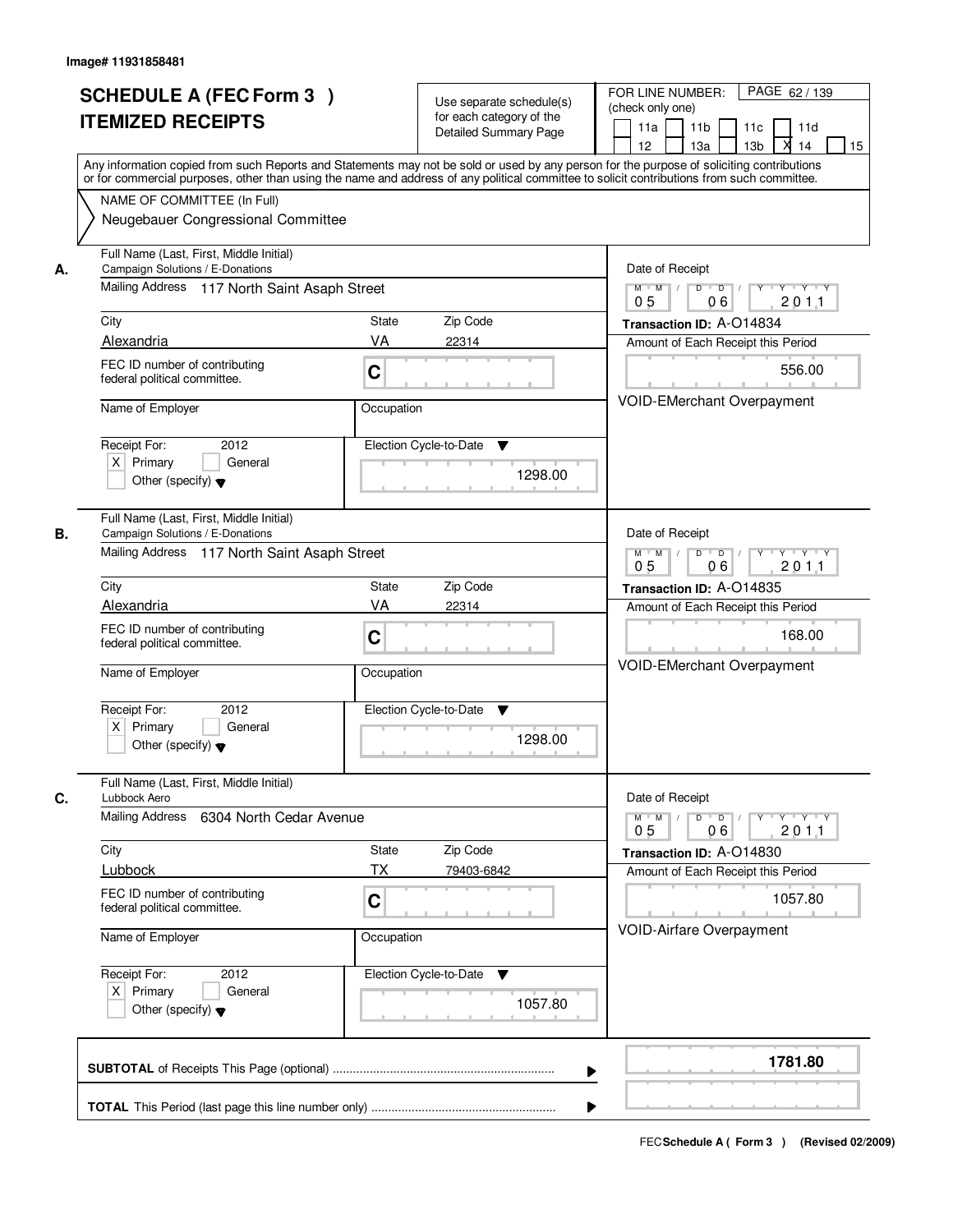r

|    | <b>SCHEDULE A (FEC Form 3)</b><br><b>ITEMIZED RECEIPTS</b><br>Any information copied from such Reports and Statements may not be sold or used by any person for the purpose of soliciting contributions<br>or for commercial purposes, other than using the name and address of any political committee to solicit contributions from such committee.<br>NAME OF COMMITTEE (In Full)<br>Neugebauer Congressional Committee |              | Use separate schedule(s)<br>for each category of the<br><b>Detailed Summary Page</b> | PAGE 63 / 139<br>FOR LINE NUMBER:<br>(check only one)<br>11a<br>11 <sub>b</sub><br>11c<br>11d<br>12<br>13a<br>13 <sub>b</sub><br>14<br>15 |
|----|----------------------------------------------------------------------------------------------------------------------------------------------------------------------------------------------------------------------------------------------------------------------------------------------------------------------------------------------------------------------------------------------------------------------------|--------------|--------------------------------------------------------------------------------------|-------------------------------------------------------------------------------------------------------------------------------------------|
| А. | Full Name (Last, First, Middle Initial)<br><b>Federal Express</b><br>Mailing Address PO Box 660481                                                                                                                                                                                                                                                                                                                         |              |                                                                                      | Date of Receipt<br>$Y + Y + Y$<br>$M$ $M$<br>$\overline{D}$<br>$\overline{D}$<br>$Y^+$<br>25<br>201.1<br>0 <sub>5</sub>                   |
|    | City                                                                                                                                                                                                                                                                                                                                                                                                                       | <b>State</b> | Zip Code                                                                             | Transaction ID: A-014907                                                                                                                  |
|    | Dallas                                                                                                                                                                                                                                                                                                                                                                                                                     | <b>TX</b>    | 75266-0481                                                                           | Amount of Each Receipt this Period                                                                                                        |
|    | FEC ID number of contributing<br>federal political committee.                                                                                                                                                                                                                                                                                                                                                              | C            |                                                                                      | 465.43                                                                                                                                    |
|    | Name of Employer                                                                                                                                                                                                                                                                                                                                                                                                           | Occupation   |                                                                                      | <b>Offset- Refund of Excess</b><br>Payment                                                                                                |
|    | Receipt For:<br>2012<br>$X$ Primary<br>General<br>Other (specify) $\blacktriangledown$                                                                                                                                                                                                                                                                                                                                     |              | Election Cycle-to-Date<br>$\overline{\mathbf{v}}$<br>701.43                          |                                                                                                                                           |
|    | Full Name (Last, First, Middle Initial)                                                                                                                                                                                                                                                                                                                                                                                    |              |                                                                                      |                                                                                                                                           |
| В. | <b>Federal Express</b><br><b>Mailing Address</b><br>PO Box 660481                                                                                                                                                                                                                                                                                                                                                          |              |                                                                                      | Date of Receipt<br>$D$ $D$ $/$<br>$\mathsf{Y} \dashv \mathsf{Y} \dashv \mathsf{Y} \dashv \mathsf{Y}$<br>$M$ $M$<br>201.1<br>06<br>22      |
|    | City                                                                                                                                                                                                                                                                                                                                                                                                                       | State        | Zip Code                                                                             | Transaction ID: A-O15003                                                                                                                  |
|    | Dallas                                                                                                                                                                                                                                                                                                                                                                                                                     | <b>TX</b>    | 75266-0481                                                                           | Amount of Each Receipt this Period                                                                                                        |
|    | FEC ID number of contributing<br>federal political committee.                                                                                                                                                                                                                                                                                                                                                              | C            |                                                                                      | 236.00                                                                                                                                    |
|    | Name of Employer                                                                                                                                                                                                                                                                                                                                                                                                           | Occupation   |                                                                                      | Offset- Refund of Excess<br>Payment                                                                                                       |
|    | Receipt For:<br>2012<br>$X$ Primary<br>General<br>Other (specify) $\blacktriangledown$                                                                                                                                                                                                                                                                                                                                     |              | Election Cycle-to-Date<br>▼<br>701.43                                                |                                                                                                                                           |

|  | 701 43. |
|--|---------|
|  | 3057.23 |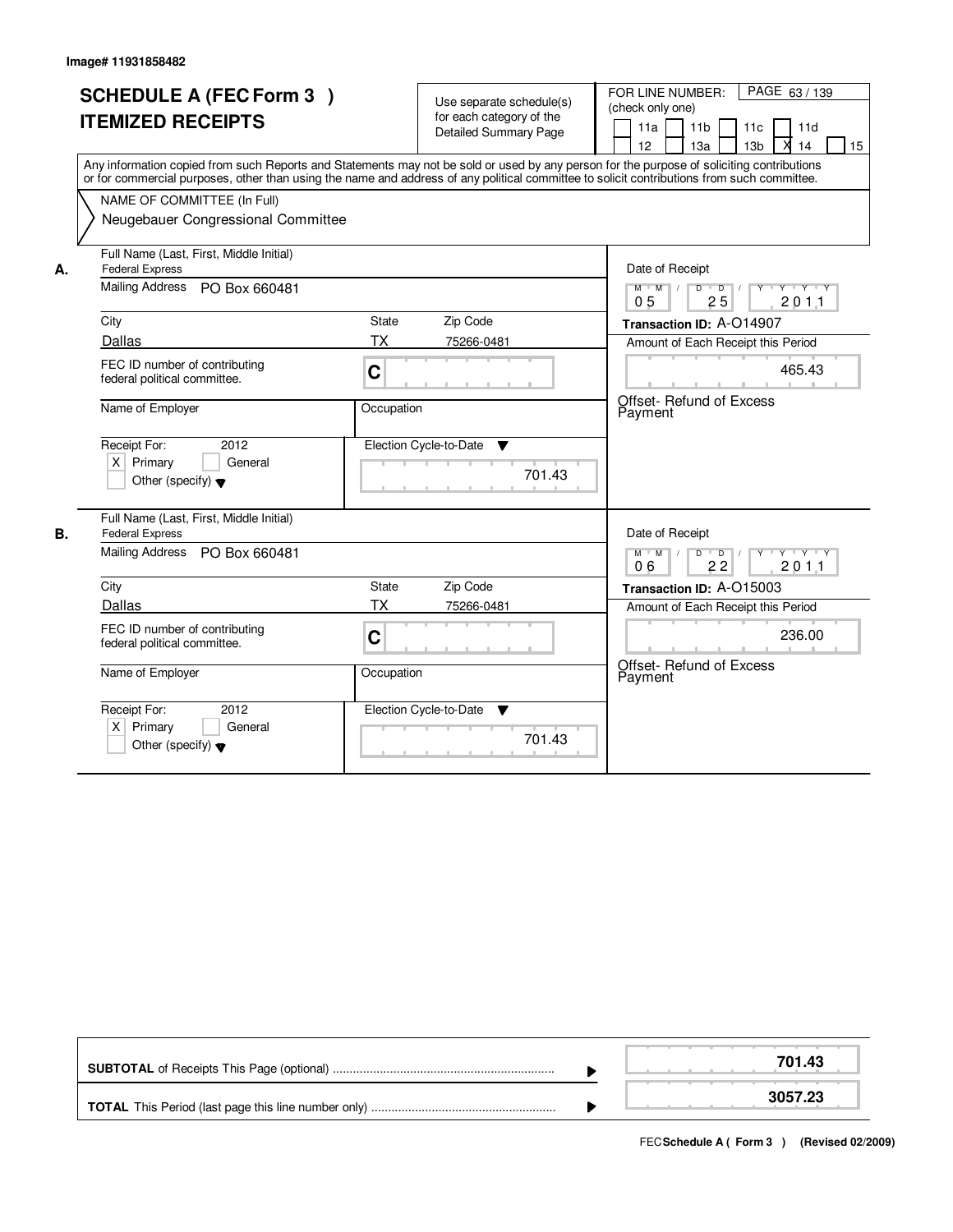|    | <b>SCHEDULE A (FEC Form 3)</b><br><b>ITEMIZED RECEIPTS</b>                                                                                                                                                                                                                                                                                                   |                                              | Use separate schedule(s)<br>for each category of the<br><b>Detailed Summary Page</b> | PAGE 64 / 139<br>FOR LINE NUMBER:<br>(check only one)<br>11 <sub>b</sub><br>11a<br>11c<br>11d<br>$X$ 15<br>13 <sub>b</sub><br>12 <sup>2</sup><br>13a<br>14                                                                                                                                                                                                                                                                                                                                                                                                                         |
|----|--------------------------------------------------------------------------------------------------------------------------------------------------------------------------------------------------------------------------------------------------------------------------------------------------------------------------------------------------------------|----------------------------------------------|--------------------------------------------------------------------------------------|------------------------------------------------------------------------------------------------------------------------------------------------------------------------------------------------------------------------------------------------------------------------------------------------------------------------------------------------------------------------------------------------------------------------------------------------------------------------------------------------------------------------------------------------------------------------------------|
|    | Any information copied from such Reports and Statements may not be sold or used by any person for the purpose of soliciting contributions<br>or for commercial purposes, other than using the name and address of any political committee to solicit contributions from such committee.<br>NAME OF COMMITTEE (In Full)<br>Neugebauer Congressional Committee |                                              |                                                                                      |                                                                                                                                                                                                                                                                                                                                                                                                                                                                                                                                                                                    |
| А. | Full Name (Last, First, Middle Initial)<br>Western Bank<br>Mailing Address 5701 82nd Street<br>City<br>Lubbock<br>FEC ID number of contributing<br>federal political committee.<br>Name of Employer<br>Receipt For:<br>2012<br>$X$ Primary<br>General<br>Other (specify) $\blacktriangledown$                                                                | State<br>ТX<br>C<br>Occupation               | Zip Code<br>79424-2633<br>Election Cycle-to-Date<br>▼<br>256.12                      | Date of Receipt<br>$\begin{array}{c c c c c c c c} \hline \textbf{0} & \textbf{0} & \textbf{0} & \textbf{0} & \textbf{0} & \textbf{0} & \textbf{0} & \textbf{0} & \textbf{0} & \textbf{0} & \textbf{0} & \textbf{0} & \textbf{0} & \textbf{0} & \textbf{0} & \textbf{0} & \textbf{0} & \textbf{0} & \textbf{0} & \textbf{0} & \textbf{0} & \textbf{0} & \textbf{0} & \textbf{0} & \textbf{0} & \textbf{0} & \textbf{0} & \textbf{0} &$<br>$M$ $M$ /<br>201.1<br>04<br>0 <sub>1</sub><br>Transaction ID: A-M14718<br>Amount of Each Receipt this Period<br>32.50<br>Interest Income |
| В. | Full Name (Last, First, Middle Initial)<br>City Bank of Texas<br>Mailing Address 611 University Avenue<br>City<br>Lubbock<br>FEC ID number of contributing<br>federal political committee.<br>Name of Employer<br>Receipt For:<br>2012<br>$X$ Primary<br>General<br>Other (specify) $\blacktriangledown$                                                     | <b>State</b><br><b>TX</b><br>C<br>Occupation | Zip Code<br>79401-2285<br>Election Cycle-to-Date<br>v<br>380.96                      | Date of Receipt<br>Y 'Y 'Y<br>$M$ $M$ /<br>D<br>$\overline{\phantom{0}}$<br>0 <sub>4</sub><br>201.1<br>04<br>Transaction ID: A-M14713<br>Amount of Each Receipt this Period<br>380.96<br>Interest Income                                                                                                                                                                                                                                                                                                                                                                           |
| C. | Full Name (Last, First, Middle Initial)<br>First Financial Bank Abilene<br>Mailing Address 400 Pine Street<br>City<br>Abilene<br>FEC ID number of contributing<br>federal political committee.<br>Name of Employer<br>Receipt For:<br>2012<br>$X$ Primary<br>General<br>Other (specify) $\blacktriangledown$                                                 | State<br>ТX<br>C<br>Occupation               | Zip Code<br>79601-5108<br>Election Cycle-to-Date<br>v<br>211.08                      | Date of Receipt<br>$M$ $M$<br>$D$ $D$ $l$<br>yuyuyuyu<br>2011<br>06<br>04<br>Transaction ID: A-M14821<br>Amount of Each Receipt this Period<br>21.67<br>Interest Income                                                                                                                                                                                                                                                                                                                                                                                                            |
|    |                                                                                                                                                                                                                                                                                                                                                              |                                              | ▶                                                                                    | 435.13                                                                                                                                                                                                                                                                                                                                                                                                                                                                                                                                                                             |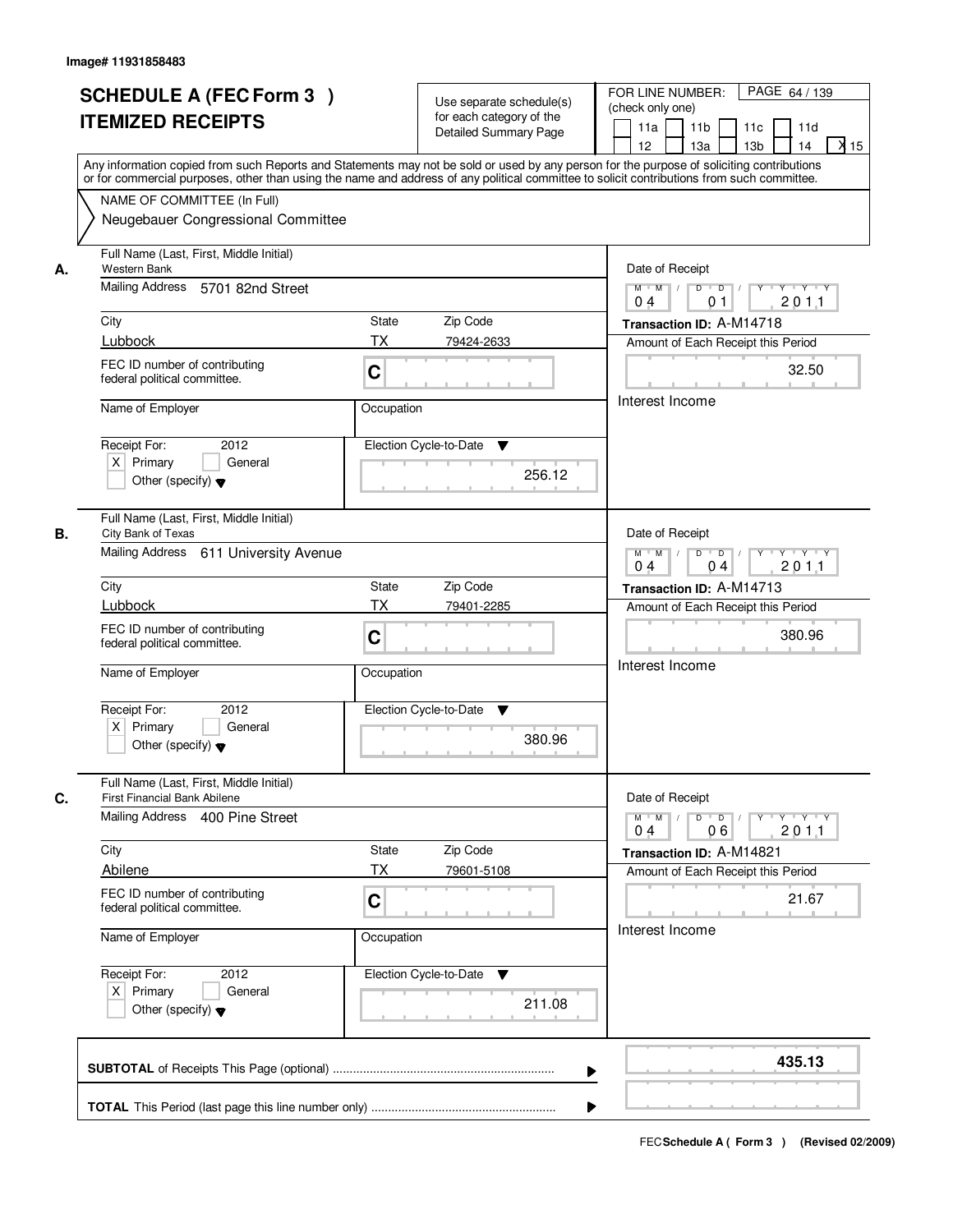|    | <b>SCHEDULE A (FEC Form 3)</b><br><b>ITEMIZED RECEIPTS</b><br>Any information copied from such Reports and Statements may not be sold or used by any person for the purpose of soliciting contributions<br>or for commercial purposes, other than using the name and address of any political committee to solicit contributions from such committee. |                                                     | Use separate schedule(s)<br>for each category of the<br><b>Detailed Summary Page</b> | PAGE 65 / 139<br>FOR LINE NUMBER:<br>(check only one)<br>11 <sub>b</sub><br>11a<br>11c<br>11d<br>$\lambda$ 15<br>13 <sub>b</sub><br>14<br>12 <sup>2</sup><br>13a |
|----|-------------------------------------------------------------------------------------------------------------------------------------------------------------------------------------------------------------------------------------------------------------------------------------------------------------------------------------------------------|-----------------------------------------------------|--------------------------------------------------------------------------------------|------------------------------------------------------------------------------------------------------------------------------------------------------------------|
|    | NAME OF COMMITTEE (In Full)<br>Neugebauer Congressional Committee                                                                                                                                                                                                                                                                                     |                                                     |                                                                                      |                                                                                                                                                                  |
| А. | Full Name (Last, First, Middle Initial)<br>First State Bank of Graham<br>Mailing Address 1526 4th Street                                                                                                                                                                                                                                              |                                                     |                                                                                      | Date of Receipt<br>$D$ $D$ $/$<br>$Y$ $Y$ $Y$<br>$M$ $M$ /<br>Y                                                                                                  |
|    |                                                                                                                                                                                                                                                                                                                                                       |                                                     |                                                                                      | 06<br>201.1<br>0 <sub>4</sub>                                                                                                                                    |
|    | City<br>Graham                                                                                                                                                                                                                                                                                                                                        | State<br>Zip Code<br><b>TX</b><br>76450-2909        |                                                                                      | Transaction ID: A-M14820<br>Amount of Each Receipt this Period                                                                                                   |
|    | FEC ID number of contributing<br>federal political committee.                                                                                                                                                                                                                                                                                         | C                                                   |                                                                                      | 54.65                                                                                                                                                            |
|    | Name of Employer                                                                                                                                                                                                                                                                                                                                      | Occupation                                          |                                                                                      | Interest Income                                                                                                                                                  |
|    | 2012<br>Receipt For:<br>$X$ Primary<br>General<br>Other (specify) $\blacktriangledown$                                                                                                                                                                                                                                                                | Election Cycle-to-Date                              | ▼<br>427.72                                                                          |                                                                                                                                                                  |
| В. | Full Name (Last, First, Middle Initial)<br>Western Bank<br>Mailing Address 5701 82nd Street                                                                                                                                                                                                                                                           |                                                     |                                                                                      | Date of Receipt<br>$\mathsf{Y} \dashv \neg \mathsf{Y} \dashv \neg \mathsf{Y}$<br>$M$ $M$ /<br>D<br>$\overline{D}$<br>$Y$ <sup>U</sup>                            |
|    |                                                                                                                                                                                                                                                                                                                                                       |                                                     |                                                                                      | 29<br>201.1<br>04                                                                                                                                                |
|    | City<br>Lubbock                                                                                                                                                                                                                                                                                                                                       | Zip Code<br><b>State</b><br><b>TX</b><br>79424-2633 |                                                                                      | Transaction ID: A-M14819                                                                                                                                         |
|    | FEC ID number of contributing<br>federal political committee.                                                                                                                                                                                                                                                                                         | C                                                   |                                                                                      | Amount of Each Receipt this Period<br>31.47                                                                                                                      |
|    | Name of Employer                                                                                                                                                                                                                                                                                                                                      | Occupation                                          |                                                                                      | Interest Income                                                                                                                                                  |
|    | Receipt For:<br>2012<br>$X$ Primary<br>General<br>Other (specify) $\blacktriangledown$                                                                                                                                                                                                                                                                | Election Cycle-to-Date                              | v<br>256.12                                                                          |                                                                                                                                                                  |
| C. | Full Name (Last, First, Middle Initial)<br>First State Bank of Graham                                                                                                                                                                                                                                                                                 |                                                     |                                                                                      | Date of Receipt                                                                                                                                                  |
|    | Mailing Address 1526 4th Street                                                                                                                                                                                                                                                                                                                       |                                                     |                                                                                      | $D$ $D$ $/$<br><b>Y Y Y Y Y Y</b><br>$M = M$<br>201.1<br>0 <sub>5</sub><br>06                                                                                    |
|    | City                                                                                                                                                                                                                                                                                                                                                  | Zip Code<br><b>State</b>                            |                                                                                      | Transaction ID: A-M14926                                                                                                                                         |
|    | Graham                                                                                                                                                                                                                                                                                                                                                | ТX<br>76450-2909                                    |                                                                                      | Amount of Each Receipt this Period                                                                                                                               |
|    | FEC ID number of contributing<br>federal political committee.                                                                                                                                                                                                                                                                                         | C                                                   |                                                                                      | 52.94                                                                                                                                                            |
|    | Name of Employer                                                                                                                                                                                                                                                                                                                                      | Occupation                                          |                                                                                      | Interest Income                                                                                                                                                  |
|    | Receipt For:<br>2012<br>$X$ Primary<br>General<br>Other (specify) $\blacktriangledown$                                                                                                                                                                                                                                                                | Election Cycle-to-Date ▼                            | 427.72                                                                               |                                                                                                                                                                  |
|    |                                                                                                                                                                                                                                                                                                                                                       |                                                     | ▶                                                                                    | 139.06                                                                                                                                                           |
|    |                                                                                                                                                                                                                                                                                                                                                       |                                                     |                                                                                      |                                                                                                                                                                  |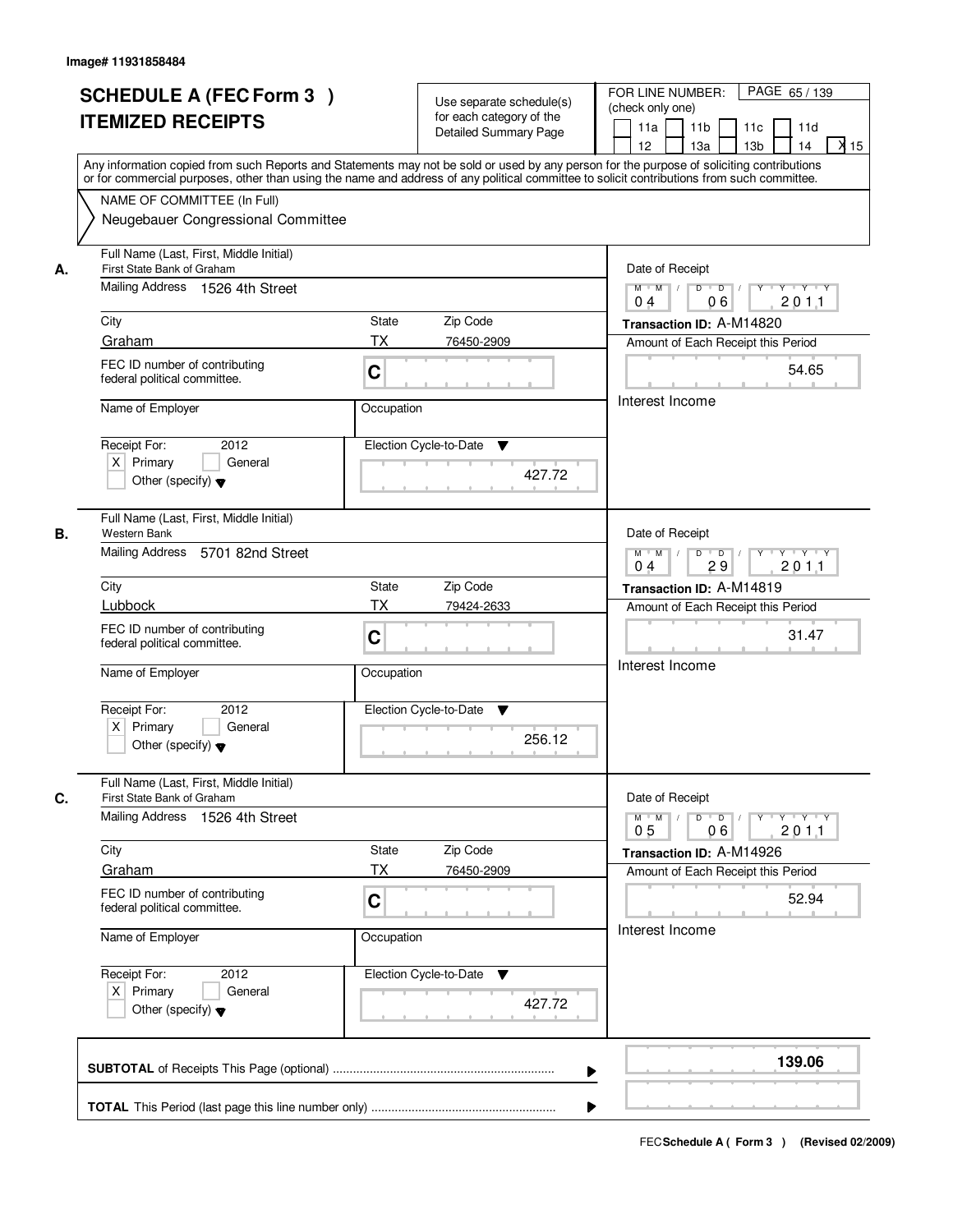|    | <b>SCHEDULE A (FEC Form 3)</b><br><b>ITEMIZED RECEIPTS</b>                                                        | Use separate schedule(s)<br>for each category of the<br><b>Detailed Summary Page</b><br>Any information copied from such Reports and Statements may not be sold or used by any person for the purpose of soliciting contributions<br>or for commercial purposes, other than using the name and address of any political committee to solicit contributions from such committee. | PAGE 66 / 139<br>FOR LINE NUMBER:<br>(check only one)<br>11 <sub>b</sub><br>11a<br>11c<br>11d<br>$\lambda$ 15<br>13 <sub>b</sub><br>14<br>12 <sup>2</sup><br>13a           |
|----|-------------------------------------------------------------------------------------------------------------------|---------------------------------------------------------------------------------------------------------------------------------------------------------------------------------------------------------------------------------------------------------------------------------------------------------------------------------------------------------------------------------|----------------------------------------------------------------------------------------------------------------------------------------------------------------------------|
|    | NAME OF COMMITTEE (In Full)<br>Neugebauer Congressional Committee                                                 |                                                                                                                                                                                                                                                                                                                                                                                 |                                                                                                                                                                            |
| А. | Full Name (Last, First, Middle Initial)<br><b>First Financial Bank Abilene</b><br>Mailing Address 400 Pine Street |                                                                                                                                                                                                                                                                                                                                                                                 | Date of Receipt<br>$Y + Y + Y$<br>$M$ $M$ /<br>$D$ $D$ $1$<br>Y                                                                                                            |
|    | City                                                                                                              | State<br>Zip Code                                                                                                                                                                                                                                                                                                                                                               | 0 <sub>5</sub><br>09<br>201.1<br>Transaction ID: A-M14898                                                                                                                  |
|    | Abilene<br>FEC ID number of contributing<br>federal political committee.                                          | <b>TX</b><br>79601-5108<br>C                                                                                                                                                                                                                                                                                                                                                    | Amount of Each Receipt this Period<br>20.99                                                                                                                                |
|    | Name of Employer                                                                                                  | Occupation                                                                                                                                                                                                                                                                                                                                                                      | Interest Income                                                                                                                                                            |
|    | 2012<br>Receipt For:<br>$X$ Primary<br>General<br>Other (specify) $\blacktriangledown$                            | Election Cycle-to-Date<br>▼<br>211.08                                                                                                                                                                                                                                                                                                                                           |                                                                                                                                                                            |
| В. | Full Name (Last, First, Middle Initial)<br>American Bank of Commerce<br>Mailing Address 3721 50th Street          |                                                                                                                                                                                                                                                                                                                                                                                 | Date of Receipt<br>$D$ $D$ $/$<br>Y Y Y Y<br>$M$ $M$ /<br>$Y$ <sup><math>\top</math></sup><br>0 <sub>5</sub><br>10<br>201.1                                                |
|    | City                                                                                                              | Zip Code<br><b>State</b>                                                                                                                                                                                                                                                                                                                                                        | Transaction ID: A-M14900                                                                                                                                                   |
|    | Lubbock<br>FEC ID number of contributing<br>federal political committee.                                          | <b>TX</b><br>79413-3913<br>C                                                                                                                                                                                                                                                                                                                                                    | Amount of Each Receipt this Period<br>116.20<br>Interest Income                                                                                                            |
|    | Name of Employer                                                                                                  | Occupation                                                                                                                                                                                                                                                                                                                                                                      |                                                                                                                                                                            |
|    | Receipt For:<br>2012<br>$X$ Primary<br>General<br>Other (specify) $\blacktriangledown$                            | Election Cycle-to-Date<br>v<br>398.70                                                                                                                                                                                                                                                                                                                                           |                                                                                                                                                                            |
| C. | Full Name (Last, First, Middle Initial)<br>First Bank & Trust Co.<br>Mailing Address 7806 Indiana Avenue          |                                                                                                                                                                                                                                                                                                                                                                                 | Date of Receipt<br>$D$ $D$ $/$<br>$\begin{array}{ccccccccccccc} &\mathsf{Y} &\mathsf{I} &\mathsf{Y} &\mathsf{I} &\mathsf{Y} &\mathsf{I} &\mathsf{Y}\end{array}$<br>$M = M$ |
|    | City<br>Lubbock                                                                                                   | Zip Code<br><b>State</b><br>ТX<br>79423-1806                                                                                                                                                                                                                                                                                                                                    | 201.1<br>0 <sub>5</sub><br>18<br>Transaction ID: A-M14899                                                                                                                  |
|    | FEC ID number of contributing<br>federal political committee.                                                     | C                                                                                                                                                                                                                                                                                                                                                                               | Amount of Each Receipt this Period<br>163.63                                                                                                                               |
|    | Name of Employer                                                                                                  | Occupation                                                                                                                                                                                                                                                                                                                                                                      | Interest Income                                                                                                                                                            |
|    | Receipt For:<br>2012<br>$X$ Primary<br>General<br>Other (specify) $\blacktriangledown$                            | Election Cycle-to-Date ▼<br>601.97                                                                                                                                                                                                                                                                                                                                              |                                                                                                                                                                            |
|    |                                                                                                                   | ▶                                                                                                                                                                                                                                                                                                                                                                               | 300.82                                                                                                                                                                     |
|    |                                                                                                                   |                                                                                                                                                                                                                                                                                                                                                                                 |                                                                                                                                                                            |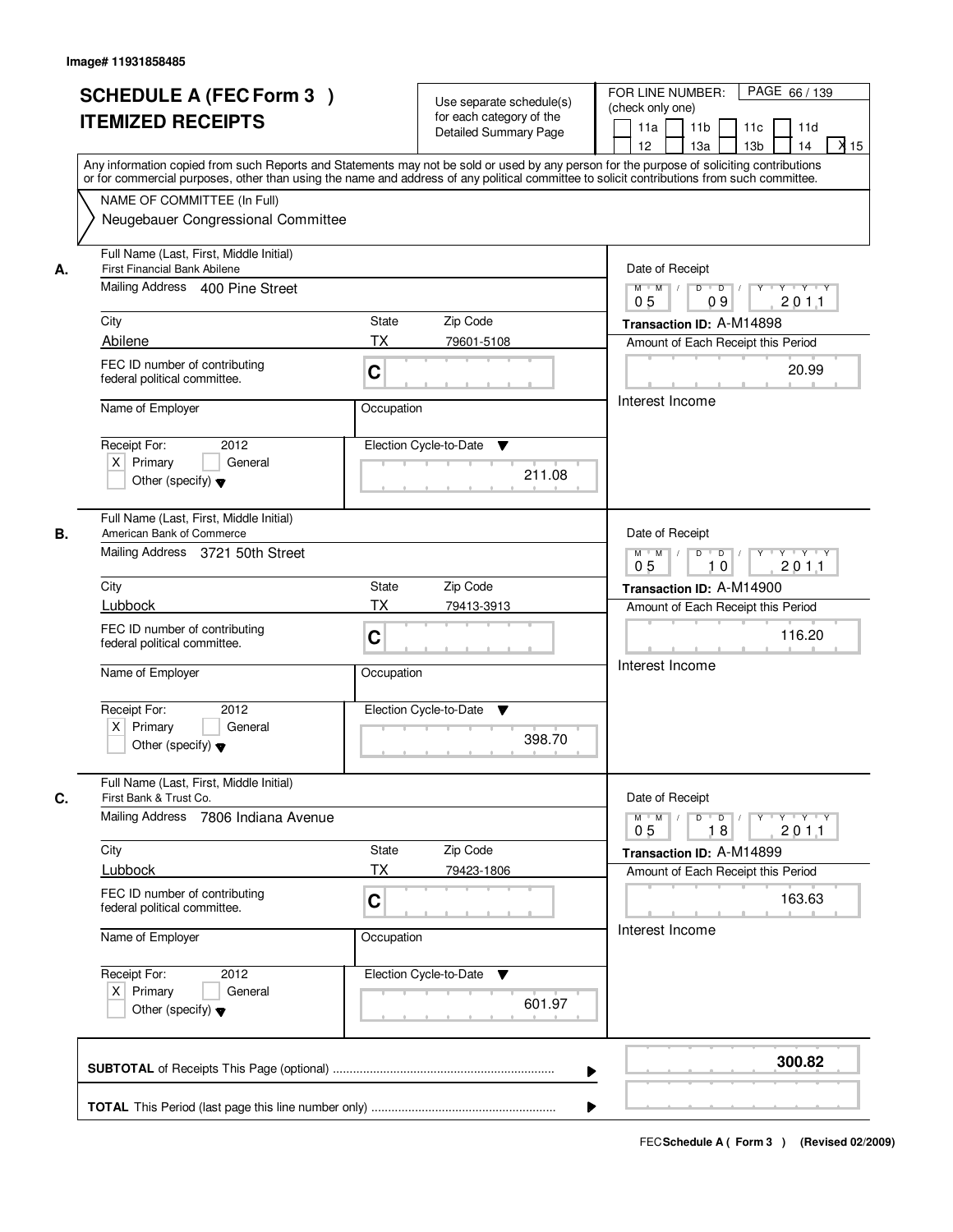|    | <b>SCHEDULE A (FEC Form 3)</b><br><b>ITEMIZED RECEIPTS</b><br>Any information copied from such Reports and Statements may not be sold or used by any person for the purpose of soliciting contributions<br>or for commercial purposes, other than using the name and address of any political committee to solicit contributions from such committee. |              | Use separate schedule(s)<br>for each category of the<br><b>Detailed Summary Page</b> | PAGE 67/139<br>FOR LINE NUMBER:<br>(check only one)<br>11 <sub>b</sub><br>11a<br>11c<br>11d<br>$X$ 15<br>13 <sub>b</sub><br>12 <sup>2</sup><br>13a<br>14                                                                                                                                                                                                                                                                                                                             |
|----|-------------------------------------------------------------------------------------------------------------------------------------------------------------------------------------------------------------------------------------------------------------------------------------------------------------------------------------------------------|--------------|--------------------------------------------------------------------------------------|--------------------------------------------------------------------------------------------------------------------------------------------------------------------------------------------------------------------------------------------------------------------------------------------------------------------------------------------------------------------------------------------------------------------------------------------------------------------------------------|
|    | NAME OF COMMITTEE (In Full)<br>Neugebauer Congressional Committee                                                                                                                                                                                                                                                                                     |              |                                                                                      |                                                                                                                                                                                                                                                                                                                                                                                                                                                                                      |
| А. | Full Name (Last, First, Middle Initial)<br>Western Bank<br>Mailing Address 5701 82nd Street<br>City                                                                                                                                                                                                                                                   | State        | Zip Code                                                                             | Date of Receipt<br>$\begin{array}{c c c c c c c c} \hline \textbf{0} & \textbf{0} & \textbf{0} & \textbf{0} & \textbf{0} & \textbf{0} & \textbf{0} & \textbf{0} & \textbf{0} & \textbf{0} & \textbf{0} & \textbf{0} & \textbf{0} & \textbf{0} & \textbf{0} & \textbf{0} & \textbf{0} & \textbf{0} & \textbf{0} & \textbf{0} & \textbf{0} & \textbf{0} & \textbf{0} & \textbf{0} & \textbf{0} & \textbf{0} & \textbf{0} & \textbf{0} &$<br>$M$ $M$ /<br>201.1<br>06<br>0 <sub>1</sub> |
|    | Lubbock                                                                                                                                                                                                                                                                                                                                               | ТX           |                                                                                      | Transaction ID: A-M14896                                                                                                                                                                                                                                                                                                                                                                                                                                                             |
|    | FEC ID number of contributing<br>federal political committee.                                                                                                                                                                                                                                                                                         | C            | 79424-2633                                                                           | Amount of Each Receipt this Period<br>32.54                                                                                                                                                                                                                                                                                                                                                                                                                                          |
|    | Name of Employer                                                                                                                                                                                                                                                                                                                                      | Occupation   |                                                                                      | Interest Income                                                                                                                                                                                                                                                                                                                                                                                                                                                                      |
|    | Receipt For:<br>2012<br>$X$ Primary<br>General<br>Other (specify) $\blacktriangledown$                                                                                                                                                                                                                                                                |              | Election Cycle-to-Date<br>▼<br>256.12                                                |                                                                                                                                                                                                                                                                                                                                                                                                                                                                                      |
| В. | Full Name (Last, First, Middle Initial)<br>First State Bank of Graham<br>Mailing Address 1526 4th Street                                                                                                                                                                                                                                              |              |                                                                                      | Date of Receipt<br>Y 'Y 'Y<br>$M$ $M$ /<br>D<br>$\overline{\phantom{0}}$<br>06<br>201.1<br>06                                                                                                                                                                                                                                                                                                                                                                                        |
|    | City                                                                                                                                                                                                                                                                                                                                                  | <b>State</b> | Zip Code                                                                             | Transaction ID: A-M14927                                                                                                                                                                                                                                                                                                                                                                                                                                                             |
|    | Graham                                                                                                                                                                                                                                                                                                                                                | <b>TX</b>    | 76450-2909                                                                           | Amount of Each Receipt this Period                                                                                                                                                                                                                                                                                                                                                                                                                                                   |
|    | FEC ID number of contributing<br>federal political committee.                                                                                                                                                                                                                                                                                         | C            |                                                                                      | 54.76<br>Interest Income                                                                                                                                                                                                                                                                                                                                                                                                                                                             |
|    | Name of Employer                                                                                                                                                                                                                                                                                                                                      | Occupation   |                                                                                      |                                                                                                                                                                                                                                                                                                                                                                                                                                                                                      |
|    | Receipt For:<br>2012<br>$X$ Primary<br>General<br>Other (specify) $\blacktriangledown$                                                                                                                                                                                                                                                                |              | Election Cycle-to-Date<br>v<br>427.72                                                |                                                                                                                                                                                                                                                                                                                                                                                                                                                                                      |
|    | Full Name (Last, First, Middle Initial)                                                                                                                                                                                                                                                                                                               |              |                                                                                      |                                                                                                                                                                                                                                                                                                                                                                                                                                                                                      |
| C. | First Financial Bank Abilene<br>Mailing Address 400 Pine Street                                                                                                                                                                                                                                                                                       |              |                                                                                      | Date of Receipt<br>$M$ $M$<br>$D$ $D$ $/$<br>$Y$ <sup>-1</sup><br>$Y + Y + Y$<br>2011<br>06<br>09                                                                                                                                                                                                                                                                                                                                                                                    |
|    | City                                                                                                                                                                                                                                                                                                                                                  | <b>State</b> | Zip Code                                                                             | Transaction ID: A-M15049                                                                                                                                                                                                                                                                                                                                                                                                                                                             |
|    | Abilene                                                                                                                                                                                                                                                                                                                                               | ТX           | 79601-5108                                                                           | Amount of Each Receipt this Period                                                                                                                                                                                                                                                                                                                                                                                                                                                   |
|    | FEC ID number of contributing<br>federal political committee.                                                                                                                                                                                                                                                                                         | C            |                                                                                      | 21.69<br>Interest Income                                                                                                                                                                                                                                                                                                                                                                                                                                                             |
|    | Name of Employer                                                                                                                                                                                                                                                                                                                                      | Occupation   |                                                                                      |                                                                                                                                                                                                                                                                                                                                                                                                                                                                                      |
|    | Receipt For:<br>2012<br>$X$ Primary<br>General<br>Other (specify) $\blacktriangledown$                                                                                                                                                                                                                                                                |              | Election Cycle-to-Date<br>v<br>211.08                                                |                                                                                                                                                                                                                                                                                                                                                                                                                                                                                      |
|    |                                                                                                                                                                                                                                                                                                                                                       |              | ▶                                                                                    | 108.99                                                                                                                                                                                                                                                                                                                                                                                                                                                                               |
|    |                                                                                                                                                                                                                                                                                                                                                       |              |                                                                                      |                                                                                                                                                                                                                                                                                                                                                                                                                                                                                      |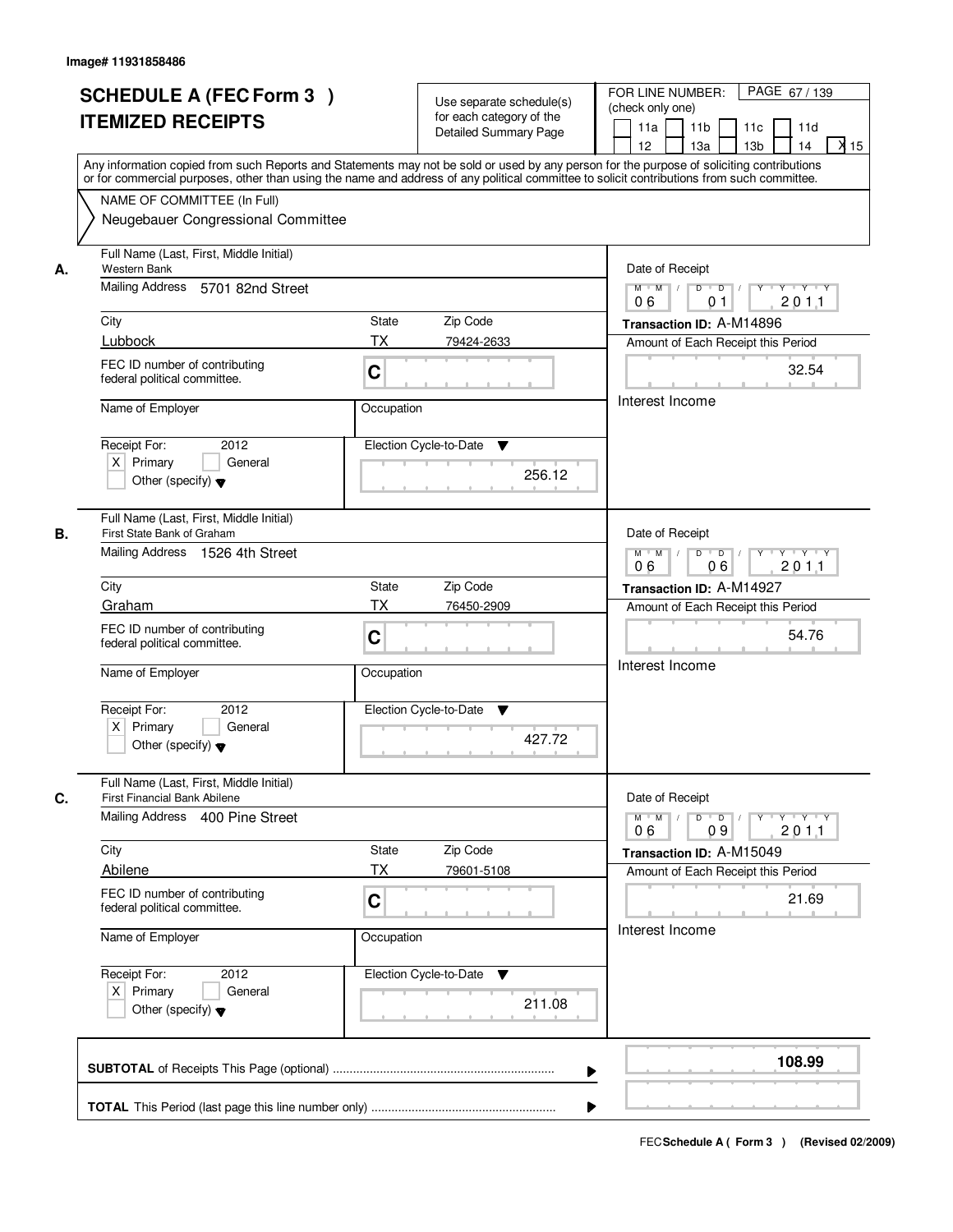|    | <b>SCHEDULE A (FEC Form 3)</b><br><b>ITEMIZED RECEIPTS</b><br>Any information copied from such Reports and Statements may not be sold or used by any person for the purpose of soliciting contributions<br>or for commercial purposes, other than using the name and address of any political committee to solicit contributions from such committee.<br>NAME OF COMMITTEE (In Full)<br>Neugebauer Congressional Committee |              | Use separate schedule(s)<br>for each category of the<br><b>Detailed Summary Page</b> | PAGE 68 / 139<br>FOR LINE NUMBER:<br>(check only one)<br>11 <sub>b</sub><br>11a<br>11c<br>11d<br>$\overline{\lambda}$ 15<br>12<br>13a<br>13 <sub>b</sub><br>14 |
|----|----------------------------------------------------------------------------------------------------------------------------------------------------------------------------------------------------------------------------------------------------------------------------------------------------------------------------------------------------------------------------------------------------------------------------|--------------|--------------------------------------------------------------------------------------|----------------------------------------------------------------------------------------------------------------------------------------------------------------|
| А. | Full Name (Last, First, Middle Initial)<br>First National Bank of Albany<br>Mailing Address 100 South Main Street                                                                                                                                                                                                                                                                                                          |              |                                                                                      | Date of Receipt<br>$Y + Y + Y$<br>$M$ M<br>D<br>$\vert$ /<br>$\overline{D}$<br>27<br>201.1<br>06                                                               |
|    | City                                                                                                                                                                                                                                                                                                                                                                                                                       | State        | Zip Code                                                                             | Transaction ID: A-M15048                                                                                                                                       |
|    | Albany                                                                                                                                                                                                                                                                                                                                                                                                                     | <b>TX</b>    | 76430-2575                                                                           | Amount of Each Receipt this Period                                                                                                                             |
|    | FEC ID number of contributing<br>federal political committee.                                                                                                                                                                                                                                                                                                                                                              | $\mathbf C$  |                                                                                      | 94.19                                                                                                                                                          |
|    | Name of Employer                                                                                                                                                                                                                                                                                                                                                                                                           | Occupation   |                                                                                      | Interest Income                                                                                                                                                |
|    | Receipt For:<br>2012<br>$X$ Primary<br>General<br>Other (specify) $\blacktriangledown$                                                                                                                                                                                                                                                                                                                                     |              | Election Cycle-to-Date<br>▼<br>282.05                                                |                                                                                                                                                                |
| В. | Full Name (Last, First, Middle Initial)<br>First National Bank of Baird                                                                                                                                                                                                                                                                                                                                                    |              |                                                                                      | Date of Receipt                                                                                                                                                |
|    | Mailing Address 244 Market Street                                                                                                                                                                                                                                                                                                                                                                                          |              |                                                                                      | $D$ $D$ $/$<br>Y FY FY FY<br>$M$ $M$ /<br>29<br>201.1<br>06                                                                                                    |
|    | City                                                                                                                                                                                                                                                                                                                                                                                                                       | <b>State</b> | Zip Code                                                                             | Transaction ID: A-M15047                                                                                                                                       |
|    | <b>Baird</b>                                                                                                                                                                                                                                                                                                                                                                                                               | <b>TX</b>    | 79504-6408                                                                           | Amount of Each Receipt this Period                                                                                                                             |
|    | FEC ID number of contributing<br>federal political committee.                                                                                                                                                                                                                                                                                                                                                              | C            |                                                                                      | 190.00                                                                                                                                                         |
|    | Name of Employer                                                                                                                                                                                                                                                                                                                                                                                                           | Occupation   |                                                                                      | Interest Income                                                                                                                                                |
|    | Receipt For:<br>2012<br>$X$ Primary<br>General<br>Other (specify) $\blacktriangledown$                                                                                                                                                                                                                                                                                                                                     |              | Election Cycle-to-Date<br>v<br>418.22                                                |                                                                                                                                                                |

|  | 284.19  |
|--|---------|
|  | 1268.19 |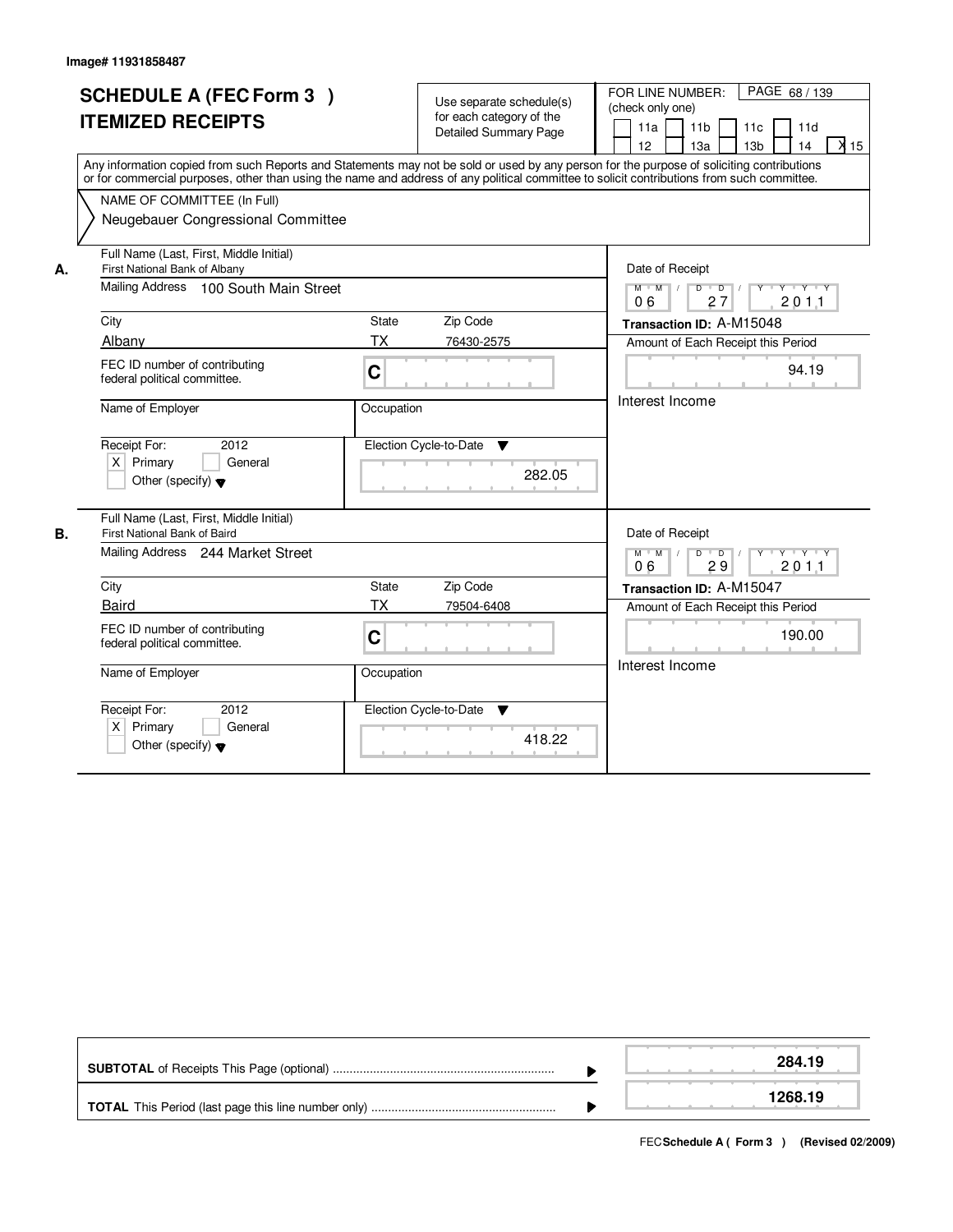| <b>ITEMIZED DISBURSEMENTS</b><br>Any Information copied from such Reports and Statements may not be sold or used by any person for the purpose of soliciting contributions<br>or for commercial purposes, other than using the name and address of any political committee to solicit contributions from such committee<br>NAME OF COMMITTEE (In Full)<br>Neugebauer Congressional Committee<br>Full Name (Last, First, Middle Initial)<br>Complete Campaigns<br><b>Mailing Address</b><br>205 Pennsylvania Avenue SE<br>City<br>Washington<br>Purpose of Disbursement<br>Software Service<br>Candidate Name | for each category of the<br>Detailed Summary Page<br>Zip Code<br><b>State</b><br>DC<br>20003-1164<br>Disbursement For:<br>2012<br>$X$ Primary<br>General<br>Other (specify) $\blacktriangledown$ | (check only one)<br>001<br>Category/<br>Type | $\overline{X}$<br>17<br>18<br>19a<br>20a<br>20 <sub>b</sub><br>20c<br>Transaction ID: B-E-14672<br>Date of Disbursement<br>M<br>D<br>D<br>M<br>04<br>01<br>Amount of Each Disbursement this Period | 19 <sub>b</sub><br>21<br>2011<br>450.00 |
|--------------------------------------------------------------------------------------------------------------------------------------------------------------------------------------------------------------------------------------------------------------------------------------------------------------------------------------------------------------------------------------------------------------------------------------------------------------------------------------------------------------------------------------------------------------------------------------------------------------|--------------------------------------------------------------------------------------------------------------------------------------------------------------------------------------------------|----------------------------------------------|----------------------------------------------------------------------------------------------------------------------------------------------------------------------------------------------------|-----------------------------------------|
|                                                                                                                                                                                                                                                                                                                                                                                                                                                                                                                                                                                                              |                                                                                                                                                                                                  |                                              |                                                                                                                                                                                                    |                                         |
|                                                                                                                                                                                                                                                                                                                                                                                                                                                                                                                                                                                                              |                                                                                                                                                                                                  |                                              |                                                                                                                                                                                                    |                                         |
|                                                                                                                                                                                                                                                                                                                                                                                                                                                                                                                                                                                                              |                                                                                                                                                                                                  |                                              |                                                                                                                                                                                                    |                                         |
|                                                                                                                                                                                                                                                                                                                                                                                                                                                                                                                                                                                                              |                                                                                                                                                                                                  |                                              |                                                                                                                                                                                                    |                                         |
|                                                                                                                                                                                                                                                                                                                                                                                                                                                                                                                                                                                                              |                                                                                                                                                                                                  |                                              |                                                                                                                                                                                                    |                                         |
|                                                                                                                                                                                                                                                                                                                                                                                                                                                                                                                                                                                                              |                                                                                                                                                                                                  |                                              |                                                                                                                                                                                                    |                                         |
|                                                                                                                                                                                                                                                                                                                                                                                                                                                                                                                                                                                                              |                                                                                                                                                                                                  |                                              |                                                                                                                                                                                                    |                                         |
|                                                                                                                                                                                                                                                                                                                                                                                                                                                                                                                                                                                                              |                                                                                                                                                                                                  |                                              |                                                                                                                                                                                                    |                                         |
|                                                                                                                                                                                                                                                                                                                                                                                                                                                                                                                                                                                                              |                                                                                                                                                                                                  |                                              |                                                                                                                                                                                                    |                                         |
|                                                                                                                                                                                                                                                                                                                                                                                                                                                                                                                                                                                                              |                                                                                                                                                                                                  |                                              |                                                                                                                                                                                                    |                                         |
|                                                                                                                                                                                                                                                                                                                                                                                                                                                                                                                                                                                                              |                                                                                                                                                                                                  |                                              |                                                                                                                                                                                                    |                                         |
| Office Sought:<br>House<br>Senate<br>President<br>District:<br>State:                                                                                                                                                                                                                                                                                                                                                                                                                                                                                                                                        |                                                                                                                                                                                                  |                                              |                                                                                                                                                                                                    |                                         |
| Full Name (Last, First, Middle Initial)                                                                                                                                                                                                                                                                                                                                                                                                                                                                                                                                                                      |                                                                                                                                                                                                  |                                              |                                                                                                                                                                                                    |                                         |
| AD Trophy Manufacuturing Corporation                                                                                                                                                                                                                                                                                                                                                                                                                                                                                                                                                                         |                                                                                                                                                                                                  |                                              | Transaction ID: B-S-5528<br>Date of Disbursement<br>M<br>D<br>M                                                                                                                                    |                                         |
| <b>Mailing Address</b><br>24844 Jericho Turnpike                                                                                                                                                                                                                                                                                                                                                                                                                                                                                                                                                             |                                                                                                                                                                                                  |                                              | 05<br>04                                                                                                                                                                                           | 2011                                    |
| City<br><b>Bellerose</b>                                                                                                                                                                                                                                                                                                                                                                                                                                                                                                                                                                                     | Zip Code<br>State<br><b>NY</b><br>11001                                                                                                                                                          |                                              | Amount of Each Disbursement this Period                                                                                                                                                            |                                         |
| Purpose of Disbursement<br>Campaign Mementos                                                                                                                                                                                                                                                                                                                                                                                                                                                                                                                                                                 | 003                                                                                                                                                                                              |                                              | 798.00                                                                                                                                                                                             |                                         |
| <b>Candidate Name</b>                                                                                                                                                                                                                                                                                                                                                                                                                                                                                                                                                                                        |                                                                                                                                                                                                  | Category/<br>Type                            |                                                                                                                                                                                                    |                                         |
| Office Sought:<br>House<br>Senate<br>$\times$<br>President<br>District:<br>State:                                                                                                                                                                                                                                                                                                                                                                                                                                                                                                                            | Disbursement For:<br>2012<br>Primary<br>General<br>Other (specify) $\blacktriangledown$                                                                                                          |                                              | [MEMO ITEM]<br>Subitemization of Masterc-<br>ard (Wells Fargo Remittan-<br>ce Center) (04/05/11)                                                                                                   |                                         |
| Full Name (Last, First, Middle Initial)<br><b>American Airlines</b>                                                                                                                                                                                                                                                                                                                                                                                                                                                                                                                                          |                                                                                                                                                                                                  |                                              | Transaction ID: B-S-5498<br>Date of Disbursement                                                                                                                                                   |                                         |
| <b>Mailing Address</b><br>PO Box 61961                                                                                                                                                                                                                                                                                                                                                                                                                                                                                                                                                                       |                                                                                                                                                                                                  |                                              | M<br>D<br>$0\overline{5}$<br>$\overline{0}^M$ 4                                                                                                                                                    | 2011                                    |
| City<br>Dallas                                                                                                                                                                                                                                                                                                                                                                                                                                                                                                                                                                                               | <b>State</b><br>Zip Code<br>75261-0000<br><b>TX</b>                                                                                                                                              |                                              | Amount of Each Disbursement this Period                                                                                                                                                            |                                         |
| Purpose of Disbursement<br>Airfare                                                                                                                                                                                                                                                                                                                                                                                                                                                                                                                                                                           |                                                                                                                                                                                                  | 002                                          |                                                                                                                                                                                                    | 360.00                                  |
| <b>Candidate Name</b>                                                                                                                                                                                                                                                                                                                                                                                                                                                                                                                                                                                        |                                                                                                                                                                                                  | Category/<br>Type                            |                                                                                                                                                                                                    |                                         |
| Office Sought:<br>House<br>Senate<br>President<br>District:<br>State:                                                                                                                                                                                                                                                                                                                                                                                                                                                                                                                                        | Disbursement For:<br>2012<br>$X$ Primary<br>General<br>Other (specify) $\blacktriangledown$                                                                                                      |                                              | [MEMO ITEM]<br>Subitemization of Masterc-<br>ard (Wells Fargo Remittance Center)(04/05/11)                                                                                                         |                                         |
|                                                                                                                                                                                                                                                                                                                                                                                                                                                                                                                                                                                                              |                                                                                                                                                                                                  | ▶                                            |                                                                                                                                                                                                    | 450.00                                  |
| <b>FE5AN018</b>                                                                                                                                                                                                                                                                                                                                                                                                                                                                                                                                                                                              |                                                                                                                                                                                                  | ▶                                            |                                                                                                                                                                                                    |                                         |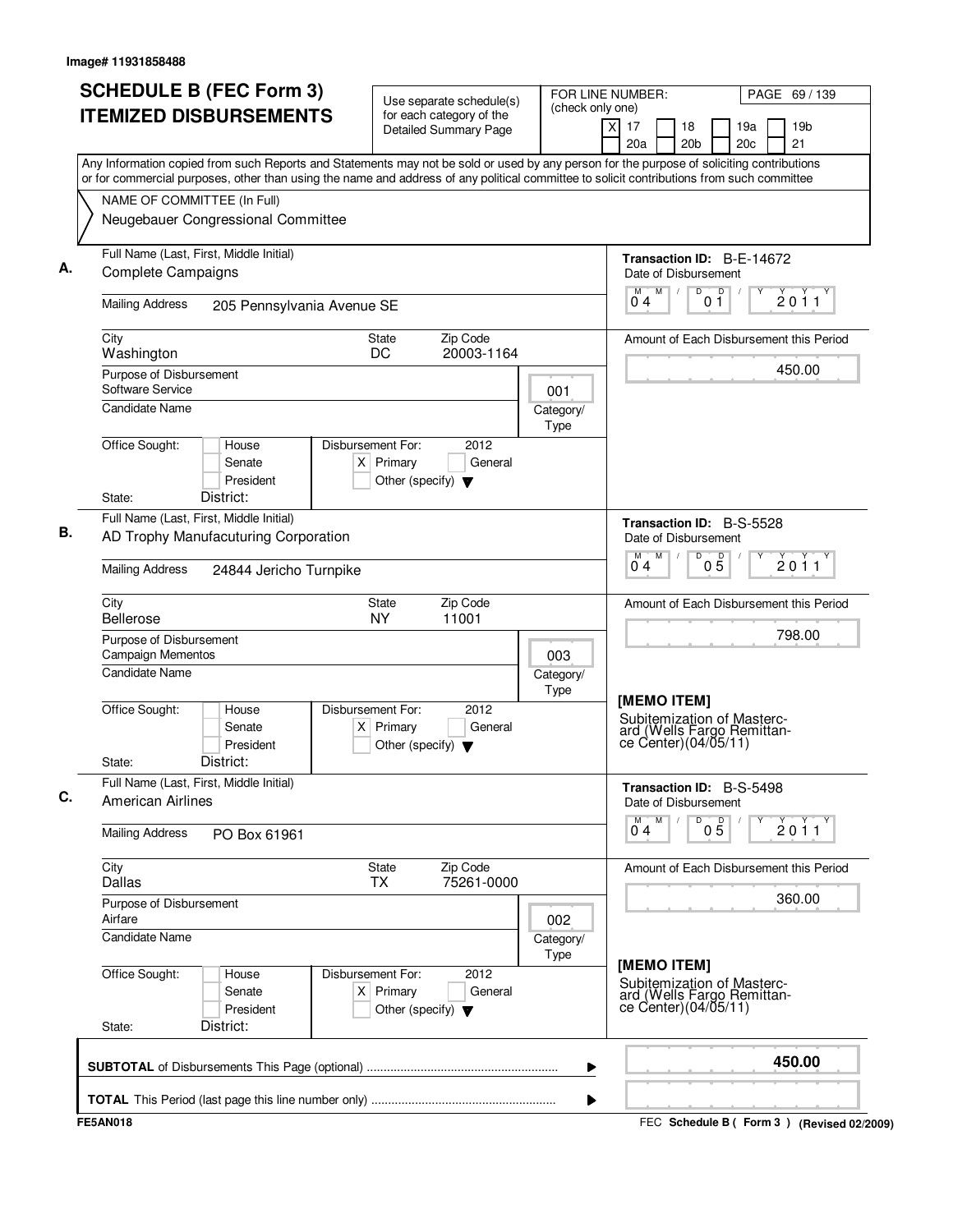| <b>SCHEDULE B (FEC Form 3)</b><br><b>ITEMIZED DISBURSEMENTS</b>                                                                                                                                                                                                                        | Use separate schedule(s)<br>for each category of the                                        | FOR LINE NUMBER:<br>(check only one) |                                                                                                 | PAGE 70 / 139                             |
|----------------------------------------------------------------------------------------------------------------------------------------------------------------------------------------------------------------------------------------------------------------------------------------|---------------------------------------------------------------------------------------------|--------------------------------------|-------------------------------------------------------------------------------------------------|-------------------------------------------|
|                                                                                                                                                                                                                                                                                        | <b>Detailed Summary Page</b>                                                                | $\overline{X}$                       | 17<br>18<br>20a<br>20 <sub>b</sub>                                                              | 19a<br>19 <sub>b</sub><br>21<br>20c       |
| Any Information copied from such Reports and Statements may not be sold or used by any person for the purpose of soliciting contributions<br>or for commercial purposes, other than using the name and address of any political committee to solicit contributions from such committee |                                                                                             |                                      |                                                                                                 |                                           |
| NAME OF COMMITTEE (In Full)                                                                                                                                                                                                                                                            |                                                                                             |                                      |                                                                                                 |                                           |
| Neugebauer Congressional Committee                                                                                                                                                                                                                                                     |                                                                                             |                                      |                                                                                                 |                                           |
| Full Name (Last, First, Middle Initial)<br><b>American Airlines</b>                                                                                                                                                                                                                    |                                                                                             |                                      | <b>Transaction ID: B-S-5499</b><br>Date of Disbursement                                         |                                           |
| <b>Mailing Address</b><br>PO Box 61961                                                                                                                                                                                                                                                 |                                                                                             |                                      | M<br>D<br>$0\overline{5}$<br>М<br>$\sqrt{2}$<br>04                                              | 2011                                      |
| City<br>Dallas                                                                                                                                                                                                                                                                         | Zip Code<br>State<br><b>TX</b><br>75261-0000                                                |                                      |                                                                                                 | Amount of Each Disbursement this Period   |
| Purpose of Disbursement<br>Airfare                                                                                                                                                                                                                                                     |                                                                                             | 002                                  |                                                                                                 | 196.30                                    |
| <b>Candidate Name</b>                                                                                                                                                                                                                                                                  |                                                                                             | Category/<br>Type                    |                                                                                                 |                                           |
| Office Sought:<br>House<br>Senate<br>President<br>District:<br>State:                                                                                                                                                                                                                  | Disbursement For:<br>2012<br>$X$ Primary<br>General<br>Other (specify) $\blacktriangledown$ |                                      | [MEMO ITEM]<br>Subitemization of Masterc-<br>ard (Wells Fargo Remittan-<br>ce Center)(04/05/11) |                                           |
| Full Name (Last, First, Middle Initial)                                                                                                                                                                                                                                                |                                                                                             |                                      | Transaction ID: B-S-5527                                                                        |                                           |
| Ammunition To Go                                                                                                                                                                                                                                                                       |                                                                                             |                                      | Date of Disbursement<br>M<br>D<br>M                                                             |                                           |
| <b>Mailing Address</b><br>6360 FM 50                                                                                                                                                                                                                                                   |                                                                                             |                                      | 05<br>0 <sub>4</sub>                                                                            | 2011                                      |
| City<br><b>Brenham</b>                                                                                                                                                                                                                                                                 | Zip Code<br>State<br>ТX<br>77833                                                            |                                      |                                                                                                 | Amount of Each Disbursement this Period   |
| Purpose of Disbursement<br><b>Campaign Mementos</b>                                                                                                                                                                                                                                    |                                                                                             | 003                                  |                                                                                                 | 426.79                                    |
| <b>Candidate Name</b>                                                                                                                                                                                                                                                                  |                                                                                             | Category/<br>Type                    |                                                                                                 |                                           |
| Office Sought:<br>House<br>Senate<br>President<br>District:<br>State:                                                                                                                                                                                                                  | Disbursement For:<br>2012<br>$X$ Primary<br>General<br>Other (specify) $\blacktriangledown$ |                                      | [MEMO ITEM]<br>Subitemization of Masterc-<br>ard (Wells Fargo Remittance Center)(04/05/11)      |                                           |
| Full Name (Last, First, Middle Initial)<br>Capitol Gift Shop Austin                                                                                                                                                                                                                    |                                                                                             |                                      | <b>Transaction ID: B-S-5524</b><br>Date of Disbursement                                         |                                           |
| <b>Mailing Address</b><br>112 East 11th Street                                                                                                                                                                                                                                         |                                                                                             |                                      | M<br>D<br>$0\overline{5}$<br>$\overline{0}^M$ 4                                                 | 2011                                      |
| City<br>Austin                                                                                                                                                                                                                                                                         | <b>State</b><br>Zip Code<br>78701-2403<br><b>TX</b>                                         |                                      |                                                                                                 | Amount of Each Disbursement this Period   |
| Purpose of Disbursement<br>Campaign Mementos                                                                                                                                                                                                                                           |                                                                                             | 001                                  |                                                                                                 | 659.24                                    |
| <b>Candidate Name</b>                                                                                                                                                                                                                                                                  |                                                                                             | Category/<br>Type                    |                                                                                                 |                                           |
| Office Sought:<br>House<br>Senate<br>President<br>District:<br>State:                                                                                                                                                                                                                  | Disbursement For:<br>2012<br>$X$ Primary<br>General<br>Other (specify) $\blacktriangledown$ |                                      | [MEMO ITEM]<br>Subitemization of Masterc-<br>ard (Wells Fargo Remittance Center)(04/05/11)      |                                           |
|                                                                                                                                                                                                                                                                                        |                                                                                             | ▶                                    |                                                                                                 | 0.00                                      |
|                                                                                                                                                                                                                                                                                        |                                                                                             | ▶                                    |                                                                                                 |                                           |
| <b>FE5AN018</b>                                                                                                                                                                                                                                                                        |                                                                                             |                                      |                                                                                                 | FEC Schedule B (Form 3) (Revised 02/2009) |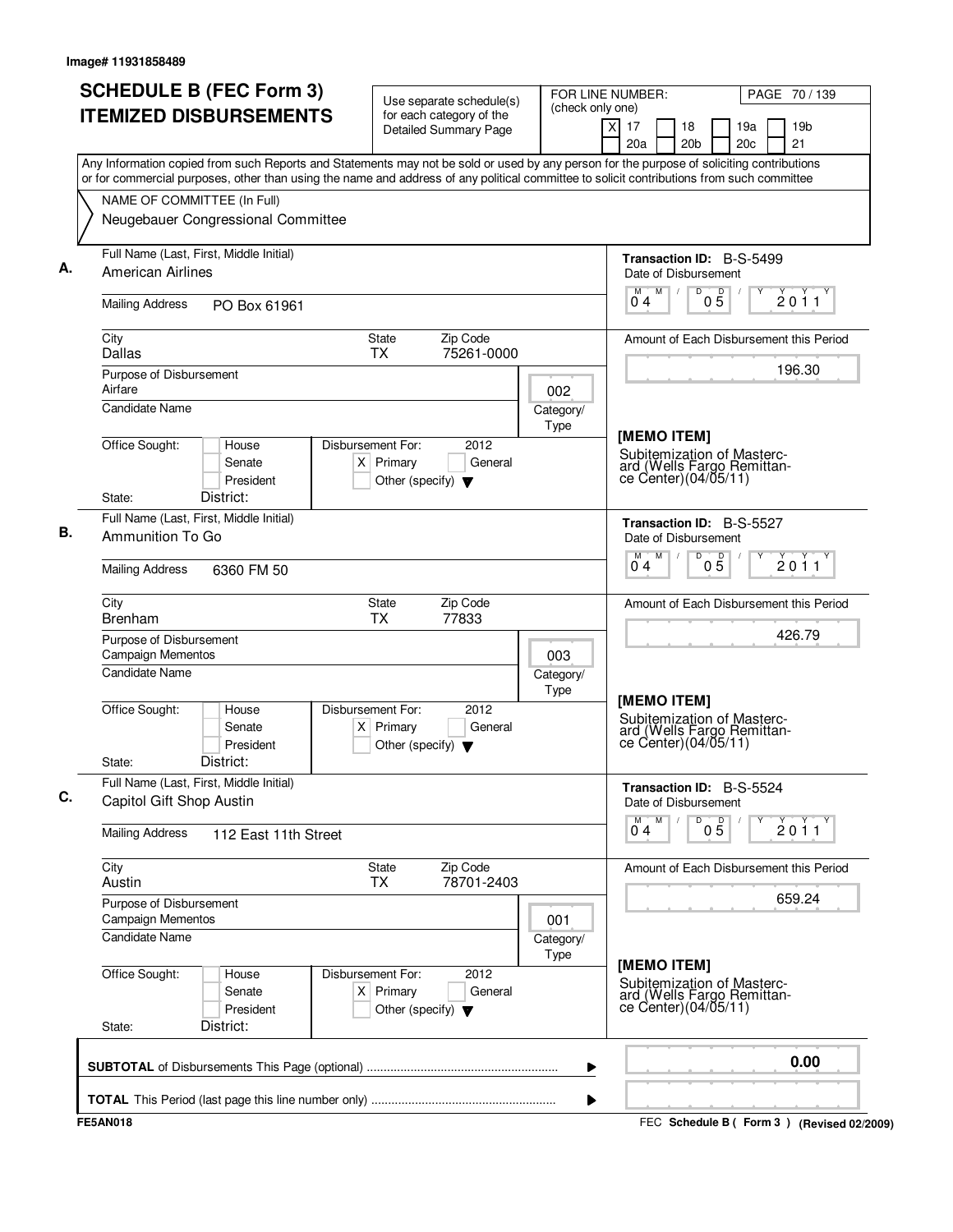| <b>SCHEDULE B (FEC Form 3)</b><br><b>ITEMIZED DISBURSEMENTS</b>                                                                                                                                                                                                                        | Use separate schedule(s)<br>for each category of the                                          | FOR LINE NUMBER:<br>(check only one) |                                                                                                  | PAGE 71 / 139                             |
|----------------------------------------------------------------------------------------------------------------------------------------------------------------------------------------------------------------------------------------------------------------------------------------|-----------------------------------------------------------------------------------------------|--------------------------------------|--------------------------------------------------------------------------------------------------|-------------------------------------------|
|                                                                                                                                                                                                                                                                                        | <b>Detailed Summary Page</b>                                                                  | $\overline{X}$                       | 17<br>18<br>20a<br>20 <sub>b</sub>                                                               | 19a<br>19 <sub>b</sub><br>21<br>20c       |
| Any Information copied from such Reports and Statements may not be sold or used by any person for the purpose of soliciting contributions<br>or for commercial purposes, other than using the name and address of any political committee to solicit contributions from such committee |                                                                                               |                                      |                                                                                                  |                                           |
| NAME OF COMMITTEE (In Full)                                                                                                                                                                                                                                                            |                                                                                               |                                      |                                                                                                  |                                           |
| Neugebauer Congressional Committee                                                                                                                                                                                                                                                     |                                                                                               |                                      |                                                                                                  |                                           |
| Full Name (Last, First, Middle Initial)<br><b>Cashion's Crafts</b>                                                                                                                                                                                                                     |                                                                                               |                                      | Transaction ID: B-S-5539<br>Date of Disbursement                                                 |                                           |
| <b>Mailing Address</b><br>4815 Looney Lane                                                                                                                                                                                                                                             |                                                                                               |                                      | M<br>D<br>$0\overline{5}$<br>М<br>$\sqrt{2}$<br>04                                               | 2011                                      |
| City<br>Cleburne                                                                                                                                                                                                                                                                       | Zip Code<br>State<br><b>TX</b><br>76031                                                       |                                      |                                                                                                  | Amount of Each Disbursement this Period   |
| Purpose of Disbursement<br><b>Campaign Mementos</b>                                                                                                                                                                                                                                    |                                                                                               | 001                                  |                                                                                                  | 245.62                                    |
| <b>Candidate Name</b>                                                                                                                                                                                                                                                                  |                                                                                               | Category/<br>Type                    |                                                                                                  |                                           |
| Office Sought:<br>House<br>Senate<br>President<br>District:<br>State:                                                                                                                                                                                                                  | Disbursement For:<br>2012<br>$X$ Primary<br>General<br>Other (specify) $\blacktriangledown$   |                                      | [MEMO ITEM]<br>Subitemization of Masterc-<br>ard (Wells Fargo Remittan-<br>ce Center) (04/05/11) |                                           |
| Full Name (Last, First, Middle Initial)                                                                                                                                                                                                                                                |                                                                                               |                                      | Transaction ID: B-S-5500                                                                         |                                           |
| <b>Delta Airlines</b>                                                                                                                                                                                                                                                                  |                                                                                               |                                      | Date of Disbursement<br>M<br>D<br>M<br>05                                                        | 2011                                      |
| <b>Mailing Address</b><br>PO Box 20706                                                                                                                                                                                                                                                 |                                                                                               |                                      | 0 <sub>4</sub>                                                                                   |                                           |
| City<br>Atlanta                                                                                                                                                                                                                                                                        | Zip Code<br>State<br>GA<br>30320-6001                                                         |                                      |                                                                                                  | Amount of Each Disbursement this Period   |
| Purpose of Disbursement<br><b>CREDIT: Airfare Refund</b>                                                                                                                                                                                                                               |                                                                                               | 001                                  |                                                                                                  | $-858.40$                                 |
| <b>Candidate Name</b>                                                                                                                                                                                                                                                                  |                                                                                               | Category/<br>Type                    |                                                                                                  |                                           |
| Office Sought:<br>House<br>Senate<br>President<br>District:<br>State:                                                                                                                                                                                                                  | Disbursement For:<br>2012<br>Primary<br>General<br>ΧI<br>Other (specify) $\blacktriangledown$ |                                      | [MEMO ITEM]<br>Subitemization of Masterc-<br>ard (Wells Fargo Remittance Center)(04/05/11)       |                                           |
| Full Name (Last, First, Middle Initial)<br>Direct TV                                                                                                                                                                                                                                   |                                                                                               |                                      | <b>Transaction ID: B-S-5506</b><br>Date of Disbursement                                          |                                           |
| <b>Mailing Address</b><br>PO Box 60036                                                                                                                                                                                                                                                 |                                                                                               |                                      | M<br>D<br>$0\overline{5}$<br>$\overline{0}^M$ 4                                                  | 2011                                      |
| City<br>Los Angeles                                                                                                                                                                                                                                                                    | <b>State</b><br>Zip Code<br>90060-0036<br>CA                                                  |                                      |                                                                                                  | Amount of Each Disbursement this Period   |
| Purpose of Disbursement<br><b>Television Service</b>                                                                                                                                                                                                                                   |                                                                                               | 001                                  |                                                                                                  | 75.41                                     |
| <b>Candidate Name</b>                                                                                                                                                                                                                                                                  |                                                                                               | Category/<br>Type                    |                                                                                                  |                                           |
| Office Sought:<br>House<br>Senate<br>President<br>District:<br>State:                                                                                                                                                                                                                  | Disbursement For:<br>2012<br>$X$ Primary<br>General<br>Other (specify) $\blacktriangledown$   |                                      | [MEMO ITEM]<br>Subitemization of Masterc-<br>ard (Wells Fargo Remittance Center)(04/05/11)       |                                           |
|                                                                                                                                                                                                                                                                                        |                                                                                               | ▶                                    |                                                                                                  | 0.00                                      |
|                                                                                                                                                                                                                                                                                        |                                                                                               | ▶                                    |                                                                                                  |                                           |
| <b>FE5AN018</b>                                                                                                                                                                                                                                                                        |                                                                                               |                                      |                                                                                                  | FEC Schedule B (Form 3) (Revised 02/2009) |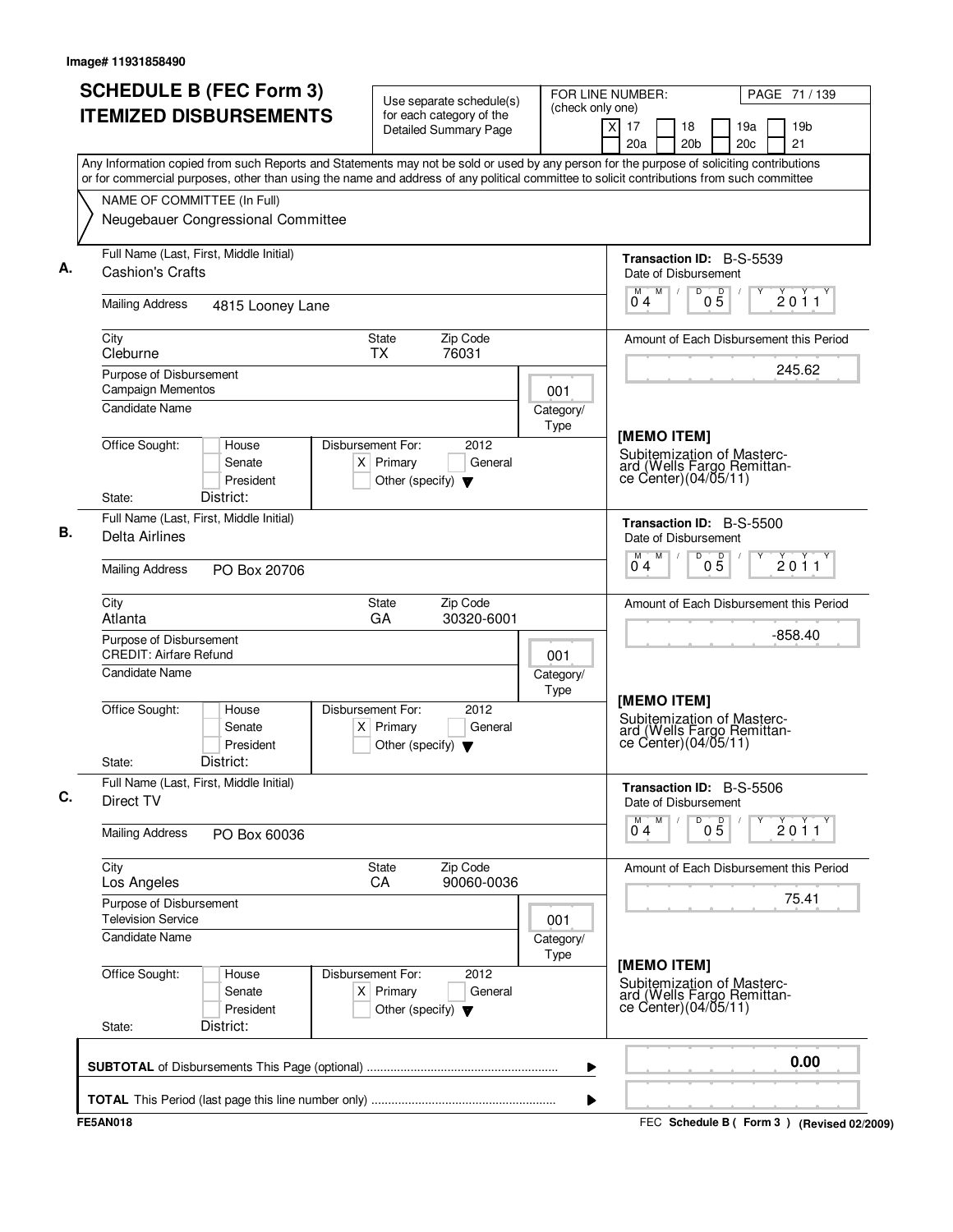| <b>SCHEDULE B (FEC Form 3)</b><br><b>ITEMIZED DISBURSEMENTS</b>                                                                                                                                                                                                                        | Use separate schedule(s)<br>for each category of the                                          | FOR LINE NUMBER:<br>(check only one) |                                                                                                  | PAGE 72 / 139                                    |  |
|----------------------------------------------------------------------------------------------------------------------------------------------------------------------------------------------------------------------------------------------------------------------------------------|-----------------------------------------------------------------------------------------------|--------------------------------------|--------------------------------------------------------------------------------------------------|--------------------------------------------------|--|
|                                                                                                                                                                                                                                                                                        | <b>Detailed Summary Page</b>                                                                  | $\overline{X}$                       | 17<br>18<br>20a<br>20 <sub>b</sub>                                                               | 19a<br>19 <sub>b</sub><br>21<br>20c              |  |
| Any Information copied from such Reports and Statements may not be sold or used by any person for the purpose of soliciting contributions<br>or for commercial purposes, other than using the name and address of any political committee to solicit contributions from such committee |                                                                                               |                                      |                                                                                                  |                                                  |  |
| NAME OF COMMITTEE (In Full)                                                                                                                                                                                                                                                            |                                                                                               |                                      |                                                                                                  |                                                  |  |
| Neugebauer Congressional Committee                                                                                                                                                                                                                                                     |                                                                                               |                                      |                                                                                                  |                                                  |  |
| Full Name (Last, First, Middle Initial)<br>DiscountMugs.Com                                                                                                                                                                                                                            |                                                                                               |                                      | <b>Transaction ID: B-S-5504</b><br>Date of Disbursement                                          |                                                  |  |
| <b>Mailing Address</b><br>6905 NW 25th Street                                                                                                                                                                                                                                          |                                                                                               |                                      | M<br>D<br>$0\overline{5}$<br>М<br>04                                                             | 2011                                             |  |
| City<br>Miami                                                                                                                                                                                                                                                                          | Zip Code<br>State<br>FL.<br>33122                                                             |                                      |                                                                                                  | Amount of Each Disbursement this Period          |  |
| Purpose of Disbursement<br>Campaign Mementos                                                                                                                                                                                                                                           |                                                                                               | 001                                  |                                                                                                  | 691.85                                           |  |
| <b>Candidate Name</b>                                                                                                                                                                                                                                                                  |                                                                                               | Category/<br>Type                    |                                                                                                  |                                                  |  |
| Office Sought:<br>House<br>Senate<br>President<br>District:<br>State:                                                                                                                                                                                                                  | Disbursement For:<br>2012<br>$X$ Primary<br>General<br>Other (specify) $\blacktriangledown$   |                                      | [MEMO ITEM]<br>Subitemization of Masterc-<br>ard (Wells Fargo Remittan-<br>ce Center)(04/05/11)  |                                                  |  |
| Full Name (Last, First, Middle Initial)                                                                                                                                                                                                                                                |                                                                                               |                                      | Transaction ID: B-S-5505                                                                         |                                                  |  |
| Enlightened Technology Group, Inc                                                                                                                                                                                                                                                      |                                                                                               |                                      | Date of Disbursement<br>M<br>D<br>M<br>05                                                        | 2011                                             |  |
| <b>Mailing Address</b><br>17000 Dallas Parkway<br>Suite 104                                                                                                                                                                                                                            |                                                                                               |                                      | 0 <sub>4</sub>                                                                                   |                                                  |  |
| City<br><b>Dallas</b>                                                                                                                                                                                                                                                                  | Zip Code<br>State<br><b>TX</b><br>75248-1944                                                  |                                      |                                                                                                  | Amount of Each Disbursement this Period<br>28.75 |  |
| Purpose of Disbursement<br>Web Hosting Fee                                                                                                                                                                                                                                             |                                                                                               | 001                                  |                                                                                                  |                                                  |  |
| <b>Candidate Name</b>                                                                                                                                                                                                                                                                  |                                                                                               | Category/<br>Type                    |                                                                                                  |                                                  |  |
| Office Sought:<br>House<br>Senate<br>President<br>District:<br>State:                                                                                                                                                                                                                  | Disbursement For:<br>2012<br>Primary<br>General<br>ΧI<br>Other (specify) $\blacktriangledown$ |                                      | [MEMO ITEM]<br>Subitemization of Masterc-<br>ard (Wells Fargo Remittan-<br>ce Center) (04/05/11) |                                                  |  |
| Full Name (Last, First, Middle Initial)                                                                                                                                                                                                                                                |                                                                                               |                                      | <b>Transaction ID: B-S-5523</b>                                                                  |                                                  |  |
| Four Seasons Hotel Westlake Village                                                                                                                                                                                                                                                    |                                                                                               |                                      | Date of Disbursement<br>M<br>D<br>$0\overline{5}$<br>$\overline{0}^M$ 4                          | 2011                                             |  |
| <b>Mailing Address</b><br>2 Dole Drive                                                                                                                                                                                                                                                 |                                                                                               |                                      |                                                                                                  |                                                  |  |
| City<br>Westlake Village                                                                                                                                                                                                                                                               | <b>State</b><br>Zip Code<br>91362<br>CA                                                       |                                      |                                                                                                  | Amount of Each Disbursement this Period          |  |
| Purpose of Disbursement<br>Lodging                                                                                                                                                                                                                                                     |                                                                                               | 002                                  |                                                                                                  | 247.78                                           |  |
| <b>Candidate Name</b>                                                                                                                                                                                                                                                                  |                                                                                               | Category/<br>Type                    |                                                                                                  |                                                  |  |
| Office Sought:<br>House<br>Senate<br>President<br>District:<br>State:                                                                                                                                                                                                                  | Disbursement For:<br>2012<br>$X$ Primary<br>General<br>Other (specify) $\blacktriangledown$   |                                      | [MEMO ITEM]<br>Subitemization of Masterc-<br>ard (Wells Fargo Remittance Center)(04/05/11)       |                                                  |  |
|                                                                                                                                                                                                                                                                                        |                                                                                               | ▶                                    |                                                                                                  | 0.00                                             |  |
|                                                                                                                                                                                                                                                                                        |                                                                                               | ▶                                    |                                                                                                  |                                                  |  |
| <b>FE5AN018</b>                                                                                                                                                                                                                                                                        |                                                                                               |                                      |                                                                                                  | FEC Schedule B (Form 3) (Revised 02/2009)        |  |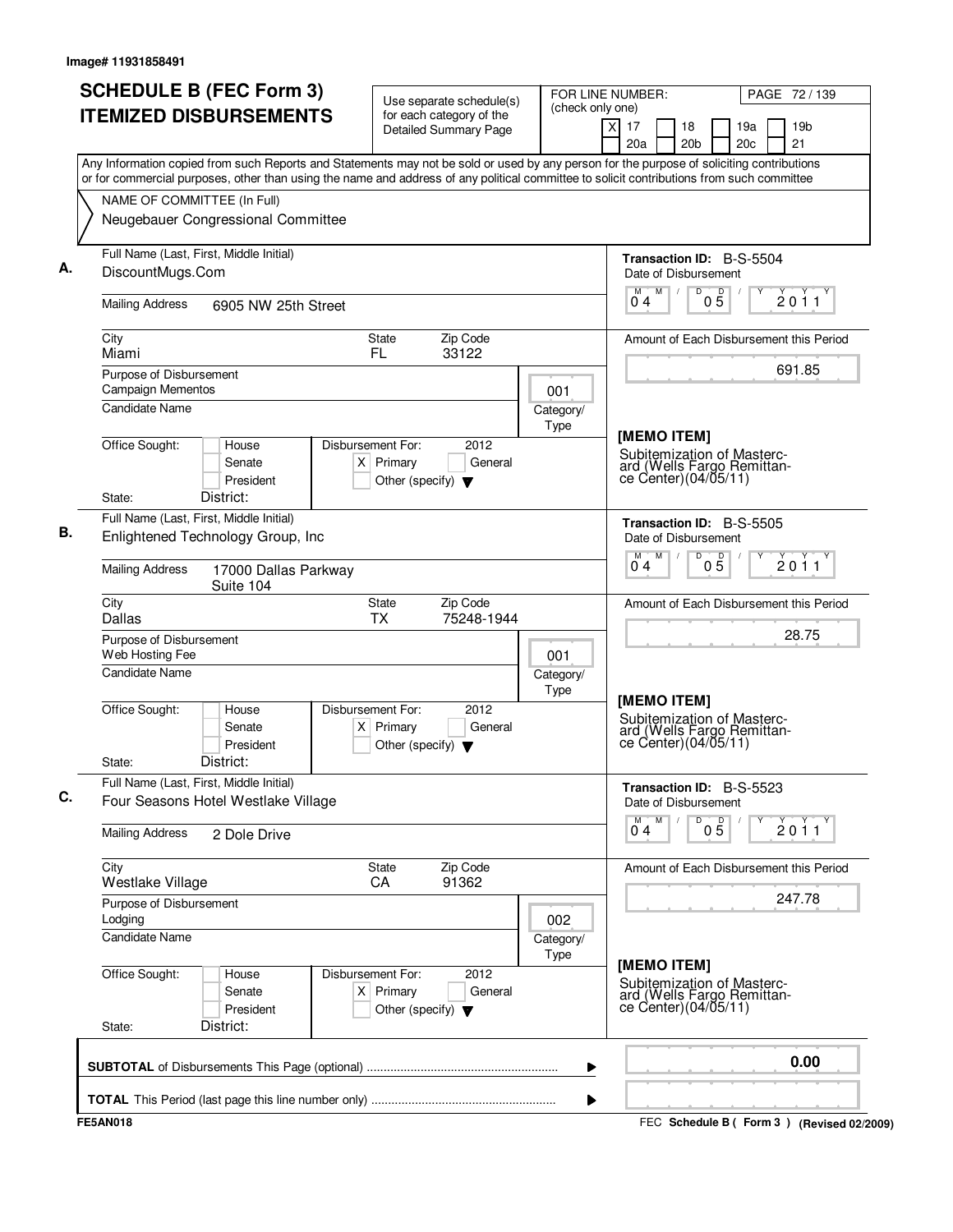| <b>SCHEDULE B (FEC Form 3)</b><br><b>ITEMIZED DISBURSEMENTS</b>                                                                                                                                                                                                                        | Use separate schedule(s)<br>for each category of the                                                | FOR LINE NUMBER:<br>(check only one) |                                                                                                  | PAGE 73 / 139                             |
|----------------------------------------------------------------------------------------------------------------------------------------------------------------------------------------------------------------------------------------------------------------------------------------|-----------------------------------------------------------------------------------------------------|--------------------------------------|--------------------------------------------------------------------------------------------------|-------------------------------------------|
|                                                                                                                                                                                                                                                                                        | <b>Detailed Summary Page</b>                                                                        |                                      | $\times$<br>17<br>18<br>20a<br>20 <sub>b</sub>                                                   | 19 <sub>b</sub><br>19a<br>21<br>20c       |
| Any Information copied from such Reports and Statements may not be sold or used by any person for the purpose of soliciting contributions<br>or for commercial purposes, other than using the name and address of any political committee to solicit contributions from such committee |                                                                                                     |                                      |                                                                                                  |                                           |
| NAME OF COMMITTEE (In Full)                                                                                                                                                                                                                                                            |                                                                                                     |                                      |                                                                                                  |                                           |
| Neugebauer Congressional Committee                                                                                                                                                                                                                                                     |                                                                                                     |                                      |                                                                                                  |                                           |
| Full Name (Last, First, Middle Initial)<br>Johnny's Half Shell                                                                                                                                                                                                                         |                                                                                                     |                                      | <b>Transaction ID: B-S-5507</b><br>Date of Disbursement                                          |                                           |
| <b>Mailing Address</b><br>400 North Capitol Street NW<br>Suite 175                                                                                                                                                                                                                     |                                                                                                     |                                      | M<br>D<br>M<br>04                                                                                | $0\overline{5}$<br>2011                   |
| City<br>Washington                                                                                                                                                                                                                                                                     | Zip Code<br><b>State</b><br>DC<br>20001-1511                                                        |                                      |                                                                                                  | Amount of Each Disbursement this Period   |
| Purpose of Disbursement<br>Catering<br><b>Candidate Name</b>                                                                                                                                                                                                                           |                                                                                                     | 003                                  |                                                                                                  | 775.00                                    |
|                                                                                                                                                                                                                                                                                        |                                                                                                     | Category/<br>Type                    |                                                                                                  |                                           |
| Office Sought:<br>House<br>Senate<br>President<br>District:<br>State:                                                                                                                                                                                                                  | Disbursement For:<br>2012<br>$X$ Primary<br>General<br>Other (specify) $\blacktriangledown$         |                                      | [MEMO ITEM]<br>Subitemization of Masterc-<br>ard (Wells Fargo Remittan-<br>ce Center)(04/05/11)  |                                           |
| Full Name (Last, First, Middle Initial)                                                                                                                                                                                                                                                |                                                                                                     |                                      | Transaction ID: B-S-5497                                                                         |                                           |
| Kindle                                                                                                                                                                                                                                                                                 |                                                                                                     |                                      | Date of Disbursement                                                                             |                                           |
| <b>Mailing Address</b><br>1 Centerpoint Boulevard                                                                                                                                                                                                                                      |                                                                                                     |                                      | M<br>D<br>M<br>04                                                                                | 05<br>2011                                |
| City<br>New Castle                                                                                                                                                                                                                                                                     | Zip Code<br>State<br>DE<br>19720-4172                                                               |                                      |                                                                                                  | Amount of Each Disbursement this Period   |
| Purpose of Disbursement<br>Subscriptions                                                                                                                                                                                                                                               |                                                                                                     | 001                                  |                                                                                                  | 41.19                                     |
| <b>Candidate Name</b>                                                                                                                                                                                                                                                                  |                                                                                                     | Category/<br>Type                    |                                                                                                  |                                           |
| Office Sought:<br>House<br>Senate<br>President<br>District:<br>State:                                                                                                                                                                                                                  | Disbursement For:<br>2012<br>Primary<br>General<br>$\times$<br>Other (specify) $\blacktriangledown$ |                                      | [MEMO ITEM]<br>Subitemization of Masterc-<br>ard (Wells Fargo Remittan-<br>ce Center) (04/05/11) |                                           |
| Full Name (Last, First, Middle Initial)<br>MailStreet, Inc.                                                                                                                                                                                                                            |                                                                                                     |                                      | <b>Transaction ID: B-S-5503</b><br>Date of Disbursement                                          |                                           |
| <b>Mailing Address</b><br>13461 Sunrise Valley Drive<br>Suite 300                                                                                                                                                                                                                      |                                                                                                     |                                      | $\overline{0}^M$ 4<br>M<br>D                                                                     | $0\overline{5}$<br>2011                   |
| City<br>Herndon                                                                                                                                                                                                                                                                        | Zip Code<br>State<br>20171-3294<br><b>VA</b>                                                        |                                      |                                                                                                  | Amount of Each Disbursement this Period   |
| Purpose of Disbursement<br>Web Hosting Fee<br><b>Candidate Name</b>                                                                                                                                                                                                                    |                                                                                                     | 001                                  |                                                                                                  | 125.45                                    |
|                                                                                                                                                                                                                                                                                        |                                                                                                     | Category/<br>Type                    |                                                                                                  |                                           |
| Office Sought:<br>House<br>Senate<br>President<br>District:<br>State:                                                                                                                                                                                                                  | Disbursement For:<br>2012<br>$X$ Primary<br>General<br>Other (specify) $\blacktriangledown$         |                                      | [MEMO ITEM]<br>Subitemization of Masterc-<br>ard (Wells Fargo Remittance Center)(04/05/11)       |                                           |
|                                                                                                                                                                                                                                                                                        |                                                                                                     | ▶                                    |                                                                                                  | 0.00                                      |
|                                                                                                                                                                                                                                                                                        |                                                                                                     | ▶                                    |                                                                                                  |                                           |
| <b>FE5AN018</b>                                                                                                                                                                                                                                                                        |                                                                                                     |                                      |                                                                                                  | FEC Schedule B (Form 3) (Revised 02/2009) |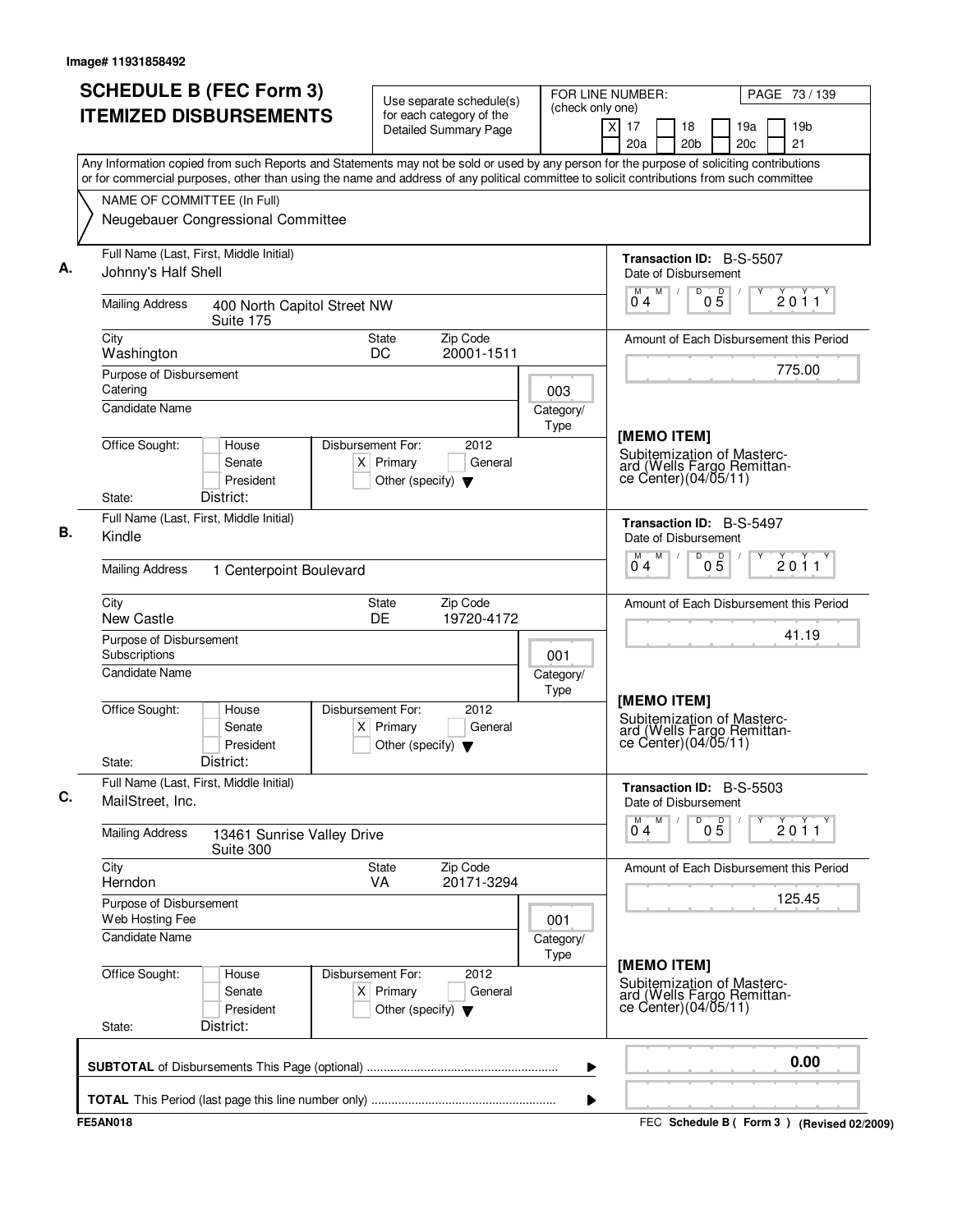| <b>SCHEDULE B (FEC Form 3)</b><br><b>ITEMIZED DISBURSEMENTS</b>                                                                                                                                                                                                                        | Use separate schedule(s)<br>for each category of the<br><b>Detailed Summary Page</b>        | FOR LINE NUMBER:<br>(check only one) | PAGE 74 / 139<br>X<br>17<br>19 <sub>b</sub><br>18<br>19a<br>20a<br>20 <sub>b</sub><br>20 <sub>c</sub><br>21 |
|----------------------------------------------------------------------------------------------------------------------------------------------------------------------------------------------------------------------------------------------------------------------------------------|---------------------------------------------------------------------------------------------|--------------------------------------|-------------------------------------------------------------------------------------------------------------|
| Any Information copied from such Reports and Statements may not be sold or used by any person for the purpose of soliciting contributions<br>or for commercial purposes, other than using the name and address of any political committee to solicit contributions from such committee |                                                                                             |                                      |                                                                                                             |
| NAME OF COMMITTEE (In Full)                                                                                                                                                                                                                                                            |                                                                                             |                                      |                                                                                                             |
| Neugebauer Congressional Committee                                                                                                                                                                                                                                                     |                                                                                             |                                      |                                                                                                             |
| Full Name (Last, First, Middle Initial)<br>Mastercard (Wells Fargo Remittance Center)                                                                                                                                                                                                  |                                                                                             |                                      | Transaction ID: B-E-14712<br>Date of Disbursement                                                           |
| <b>Mailing Address</b><br>PO Box 23003                                                                                                                                                                                                                                                 |                                                                                             |                                      | M<br>D<br>M<br>$0\overline{5}$<br>2011<br>04                                                                |
| City<br>Columbus                                                                                                                                                                                                                                                                       | Zip Code<br>State<br>GA<br>31902-3003                                                       |                                      | Amount of Each Disbursement this Period                                                                     |
| Purpose of Disbursement<br><b>SEE MEMO ITEMS</b>                                                                                                                                                                                                                                       |                                                                                             | 001                                  | 6852.71                                                                                                     |
| <b>Candidate Name</b>                                                                                                                                                                                                                                                                  |                                                                                             | Category/<br>Type                    |                                                                                                             |
| Office Sought:<br>House<br>Senate<br>President<br>District:<br>State:                                                                                                                                                                                                                  | Disbursement For:<br>2012<br>$X$ Primary<br>General<br>Other (specify) $\blacktriangledown$ |                                      | Original vendors exceeding<br>reporting threshold itemi-<br>zed as memo transactions.                       |
| Full Name (Last, First, Middle Initial)                                                                                                                                                                                                                                                |                                                                                             |                                      |                                                                                                             |
| Mohinder Singh Taxi                                                                                                                                                                                                                                                                    |                                                                                             |                                      | Transaction ID: B-S-5510<br>Date of Disbursement<br>M<br>D<br>М                                             |
| <b>Mailing Address</b><br>10640 John Ayres Drive                                                                                                                                                                                                                                       |                                                                                             |                                      | $0\overline{5}$<br>2011<br>0 4                                                                              |
| City<br>Fairfax                                                                                                                                                                                                                                                                        | Zip Code<br><b>State</b><br>VA<br>22032-3137                                                |                                      | Amount of Each Disbursement this Period                                                                     |
| Purpose of Disbursement<br>Transportation                                                                                                                                                                                                                                              |                                                                                             | 002                                  | 32.00                                                                                                       |
| Candidate Name                                                                                                                                                                                                                                                                         |                                                                                             | Category/<br>Type                    |                                                                                                             |
| Office Sought:<br>House<br>Senate<br>President<br>District:<br>State:                                                                                                                                                                                                                  | Disbursement For:<br>2012<br>$X$ Primary<br>General<br>Other (specify) $\blacktriangledown$ |                                      | [MEMO ITEM]<br>Subitemization of Masterc-<br>ard (Wells Fargo Remittance Center)(04/05/11)                  |
| Full Name (Last, First, Middle Initial)<br>Perini Ranch Steak House                                                                                                                                                                                                                    |                                                                                             |                                      | <b>Transaction ID: B-S-5515</b><br>Date of Disbursement                                                     |
| <b>Mailing Address</b><br>PO Box 728                                                                                                                                                                                                                                                   |                                                                                             |                                      | M<br>D<br>$0\overline{5}$<br>2011<br>04                                                                     |
| City<br><b>Buffalo Gap</b>                                                                                                                                                                                                                                                             | Zip Code<br>State<br>79508-0728<br><b>TX</b>                                                |                                      | Amount of Each Disbursement this Period                                                                     |
| Purpose of Disbursement<br>Campaign Mementos                                                                                                                                                                                                                                           |                                                                                             | 001                                  | 240.00                                                                                                      |
| <b>Candidate Name</b>                                                                                                                                                                                                                                                                  |                                                                                             | Category/<br>Type                    |                                                                                                             |
| Office Sought:<br>House<br>Senate<br>President<br>District:<br>State:                                                                                                                                                                                                                  | Disbursement For:<br>2012<br>$X$ Primary<br>General<br>Other (specify) $\blacktriangledown$ |                                      | [MEMO ITEM]<br>Subitemization of Masterc-<br>ard (Wells Fargo Remittan-<br>ce Center) (04/05/11)            |
|                                                                                                                                                                                                                                                                                        |                                                                                             | ▶                                    | 6852.71                                                                                                     |
|                                                                                                                                                                                                                                                                                        |                                                                                             |                                      |                                                                                                             |
| <b>FE5AN018</b>                                                                                                                                                                                                                                                                        |                                                                                             | ▶                                    | FEC Schedule B (Form 3) (Revised 02/2009)                                                                   |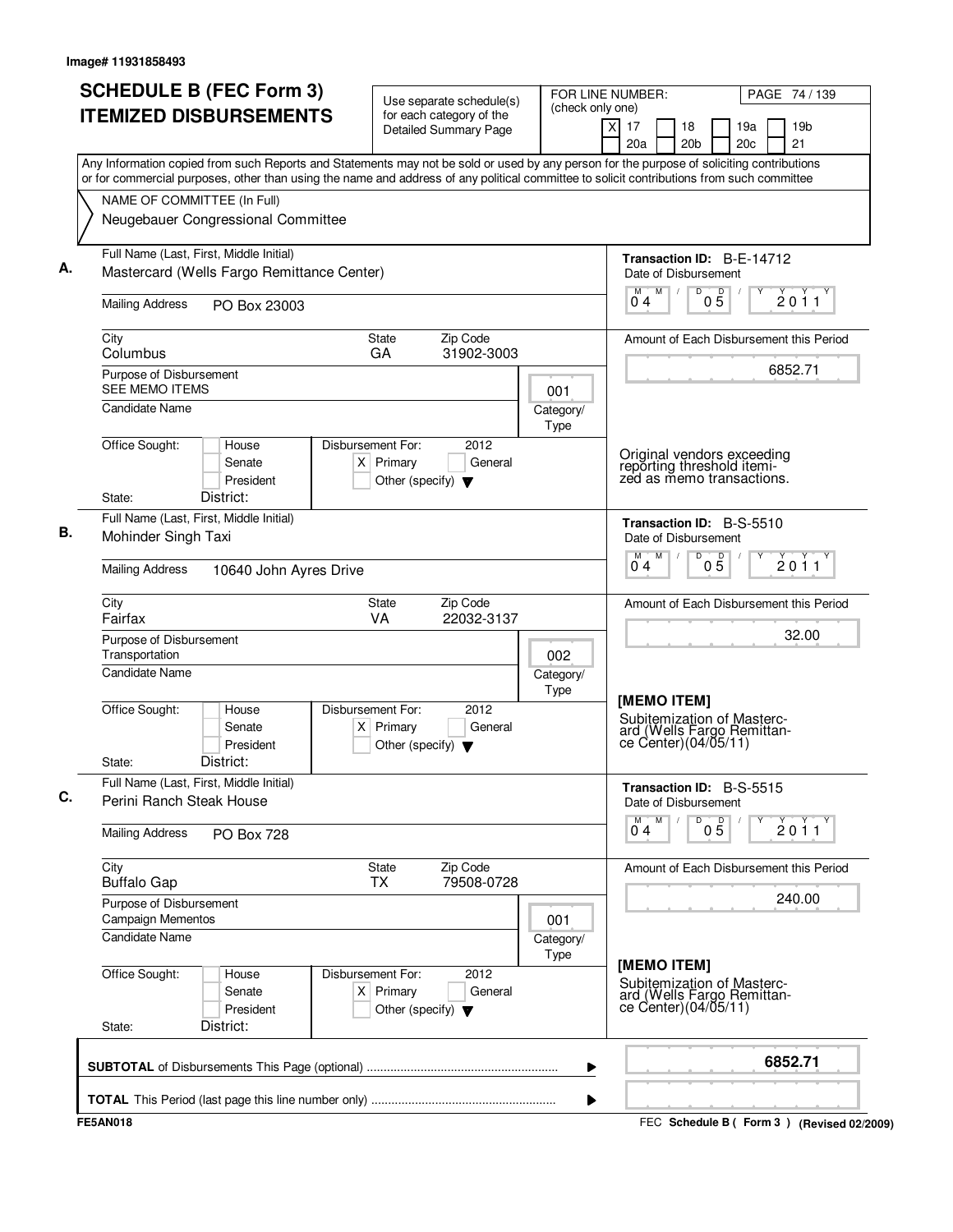| (check only one)<br><b>ITEMIZED DISBURSEMENTS</b><br>for each category of the<br>19 <sub>b</sub><br>x<br>17<br>18<br>19a<br><b>Detailed Summary Page</b><br>20c<br>21<br>20a<br>20 <sub>b</sub><br>Any Information copied from such Reports and Statements may not be sold or used by any person for the purpose of soliciting contributions<br>or for commercial purposes, other than using the name and address of any political committee to solicit contributions from such committee<br>NAME OF COMMITTEE (In Full)<br>Neugebauer Congressional Committee<br>Full Name (Last, First, Middle Initial)<br><b>Transaction ID: B-S-5536</b><br>Popcornopolis<br>Date of Disbursement<br>$0\overline{5}$<br>M <sub>1</sub><br>D<br>2011<br>04<br><b>Mailing Address</b><br>224 Oregon Street<br>Zip Code<br>City<br><b>State</b><br>Amount of Each Disbursement this Period<br>El Segundo<br><b>CA</b><br>90245-4214<br>344.80<br>Purpose of Disbursement<br>Campaign Mementos<br>001<br><b>Candidate Name</b><br>Category/<br>Type<br>[MEMO ITEM]<br>Office Sought:<br>Disbursement For:<br>2012<br>House<br>Subitemization of Masterc-<br>$X$ Primary<br>General<br>Senate<br>ard (Wells Fargo Remittan-<br>ce Center)(04/05/11)<br>President<br>Other (specify) $\blacktriangledown$<br>District:<br>State:<br>Full Name (Last, First, Middle Initial)<br>Transaction ID: B-S-5501<br>Southwest Airlines<br>Date of Disbursement<br>M<br>D<br>M<br>$0\overline{5}$<br>2011<br>04<br><b>Mailing Address</b><br>Route 3<br><b>Box 396</b><br>Zip Code<br>City<br>State<br>Amount of Each Disbursement this Period<br>Lubbock<br><b>TX</b><br>79401<br>99.70<br>Purpose of Disbursement<br>Airfare<br>002<br><b>Candidate Name</b><br>Category/<br>Type<br>[MEMO ITEM]<br>Office Sought:<br>Disbursement For:<br>2012<br>House<br>Subitemization of Masterc-<br>Senate<br>$X$ Primary<br>General<br>ard (Wells Fargo Remittan-<br>ce Center) (04/05/11)<br>President<br>Other (specify) $\blacktriangledown$<br>District:<br>State:<br>Full Name (Last, First, Middle Initial)<br>Transaction ID: B-S-5502<br>Southwest Airlines<br>Date of Disbursement<br>M<br>D<br>$0\overline{5}$<br>2011<br>$0^{\degree}4$<br><b>Mailing Address</b><br>Route 3<br><b>Box 396</b><br>City<br>Zip Code<br>State<br>Amount of Each Disbursement this Period<br>Lubbock<br>79401<br><b>TX</b><br>251.40<br>Purpose of Disbursement<br>Airfare<br>002<br><b>Candidate Name</b><br>Category/<br>Type<br>[MEMO ITEM]<br>Office Sought:<br>Disbursement For:<br>2012<br>House<br>Subitemization of Masterc-<br>$X$ Primary<br>Senate<br>General<br>ard (Wells Fargo Remittance Center)(04/05/11)<br>President<br>Other (specify) $\blacktriangledown$<br>District:<br>State:<br>0.00<br>▶ | <b>SCHEDULE B (FEC Form 3)</b> | Use separate schedule(s) | FOR LINE NUMBER: |                                             | PAGE 75 / 139 |
|-------------------------------------------------------------------------------------------------------------------------------------------------------------------------------------------------------------------------------------------------------------------------------------------------------------------------------------------------------------------------------------------------------------------------------------------------------------------------------------------------------------------------------------------------------------------------------------------------------------------------------------------------------------------------------------------------------------------------------------------------------------------------------------------------------------------------------------------------------------------------------------------------------------------------------------------------------------------------------------------------------------------------------------------------------------------------------------------------------------------------------------------------------------------------------------------------------------------------------------------------------------------------------------------------------------------------------------------------------------------------------------------------------------------------------------------------------------------------------------------------------------------------------------------------------------------------------------------------------------------------------------------------------------------------------------------------------------------------------------------------------------------------------------------------------------------------------------------------------------------------------------------------------------------------------------------------------------------------------------------------------------------------------------------------------------------------------------------------------------------------------------------------------------------------------------------------------------------------------------------------------------------------------------------------------------------------------------------------------------------------------------------------------------------------------------------------------------------------------------------------------------------------------------------------------------------------------------------------------------------------------------------------------------------------------------------------------------------------------------------------------------------------|--------------------------------|--------------------------|------------------|---------------------------------------------|---------------|
|                                                                                                                                                                                                                                                                                                                                                                                                                                                                                                                                                                                                                                                                                                                                                                                                                                                                                                                                                                                                                                                                                                                                                                                                                                                                                                                                                                                                                                                                                                                                                                                                                                                                                                                                                                                                                                                                                                                                                                                                                                                                                                                                                                                                                                                                                                                                                                                                                                                                                                                                                                                                                                                                                                                                                                         |                                |                          |                  |                                             |               |
|                                                                                                                                                                                                                                                                                                                                                                                                                                                                                                                                                                                                                                                                                                                                                                                                                                                                                                                                                                                                                                                                                                                                                                                                                                                                                                                                                                                                                                                                                                                                                                                                                                                                                                                                                                                                                                                                                                                                                                                                                                                                                                                                                                                                                                                                                                                                                                                                                                                                                                                                                                                                                                                                                                                                                                         |                                |                          |                  |                                             |               |
|                                                                                                                                                                                                                                                                                                                                                                                                                                                                                                                                                                                                                                                                                                                                                                                                                                                                                                                                                                                                                                                                                                                                                                                                                                                                                                                                                                                                                                                                                                                                                                                                                                                                                                                                                                                                                                                                                                                                                                                                                                                                                                                                                                                                                                                                                                                                                                                                                                                                                                                                                                                                                                                                                                                                                                         |                                |                          |                  |                                             |               |
|                                                                                                                                                                                                                                                                                                                                                                                                                                                                                                                                                                                                                                                                                                                                                                                                                                                                                                                                                                                                                                                                                                                                                                                                                                                                                                                                                                                                                                                                                                                                                                                                                                                                                                                                                                                                                                                                                                                                                                                                                                                                                                                                                                                                                                                                                                                                                                                                                                                                                                                                                                                                                                                                                                                                                                         |                                |                          |                  |                                             |               |
|                                                                                                                                                                                                                                                                                                                                                                                                                                                                                                                                                                                                                                                                                                                                                                                                                                                                                                                                                                                                                                                                                                                                                                                                                                                                                                                                                                                                                                                                                                                                                                                                                                                                                                                                                                                                                                                                                                                                                                                                                                                                                                                                                                                                                                                                                                                                                                                                                                                                                                                                                                                                                                                                                                                                                                         |                                |                          |                  |                                             |               |
|                                                                                                                                                                                                                                                                                                                                                                                                                                                                                                                                                                                                                                                                                                                                                                                                                                                                                                                                                                                                                                                                                                                                                                                                                                                                                                                                                                                                                                                                                                                                                                                                                                                                                                                                                                                                                                                                                                                                                                                                                                                                                                                                                                                                                                                                                                                                                                                                                                                                                                                                                                                                                                                                                                                                                                         |                                |                          |                  |                                             |               |
|                                                                                                                                                                                                                                                                                                                                                                                                                                                                                                                                                                                                                                                                                                                                                                                                                                                                                                                                                                                                                                                                                                                                                                                                                                                                                                                                                                                                                                                                                                                                                                                                                                                                                                                                                                                                                                                                                                                                                                                                                                                                                                                                                                                                                                                                                                                                                                                                                                                                                                                                                                                                                                                                                                                                                                         |                                |                          |                  |                                             |               |
|                                                                                                                                                                                                                                                                                                                                                                                                                                                                                                                                                                                                                                                                                                                                                                                                                                                                                                                                                                                                                                                                                                                                                                                                                                                                                                                                                                                                                                                                                                                                                                                                                                                                                                                                                                                                                                                                                                                                                                                                                                                                                                                                                                                                                                                                                                                                                                                                                                                                                                                                                                                                                                                                                                                                                                         |                                |                          |                  |                                             |               |
|                                                                                                                                                                                                                                                                                                                                                                                                                                                                                                                                                                                                                                                                                                                                                                                                                                                                                                                                                                                                                                                                                                                                                                                                                                                                                                                                                                                                                                                                                                                                                                                                                                                                                                                                                                                                                                                                                                                                                                                                                                                                                                                                                                                                                                                                                                                                                                                                                                                                                                                                                                                                                                                                                                                                                                         |                                |                          |                  |                                             |               |
|                                                                                                                                                                                                                                                                                                                                                                                                                                                                                                                                                                                                                                                                                                                                                                                                                                                                                                                                                                                                                                                                                                                                                                                                                                                                                                                                                                                                                                                                                                                                                                                                                                                                                                                                                                                                                                                                                                                                                                                                                                                                                                                                                                                                                                                                                                                                                                                                                                                                                                                                                                                                                                                                                                                                                                         |                                |                          |                  |                                             |               |
|                                                                                                                                                                                                                                                                                                                                                                                                                                                                                                                                                                                                                                                                                                                                                                                                                                                                                                                                                                                                                                                                                                                                                                                                                                                                                                                                                                                                                                                                                                                                                                                                                                                                                                                                                                                                                                                                                                                                                                                                                                                                                                                                                                                                                                                                                                                                                                                                                                                                                                                                                                                                                                                                                                                                                                         |                                |                          |                  |                                             |               |
|                                                                                                                                                                                                                                                                                                                                                                                                                                                                                                                                                                                                                                                                                                                                                                                                                                                                                                                                                                                                                                                                                                                                                                                                                                                                                                                                                                                                                                                                                                                                                                                                                                                                                                                                                                                                                                                                                                                                                                                                                                                                                                                                                                                                                                                                                                                                                                                                                                                                                                                                                                                                                                                                                                                                                                         |                                |                          |                  |                                             |               |
|                                                                                                                                                                                                                                                                                                                                                                                                                                                                                                                                                                                                                                                                                                                                                                                                                                                                                                                                                                                                                                                                                                                                                                                                                                                                                                                                                                                                                                                                                                                                                                                                                                                                                                                                                                                                                                                                                                                                                                                                                                                                                                                                                                                                                                                                                                                                                                                                                                                                                                                                                                                                                                                                                                                                                                         |                                |                          |                  |                                             |               |
|                                                                                                                                                                                                                                                                                                                                                                                                                                                                                                                                                                                                                                                                                                                                                                                                                                                                                                                                                                                                                                                                                                                                                                                                                                                                                                                                                                                                                                                                                                                                                                                                                                                                                                                                                                                                                                                                                                                                                                                                                                                                                                                                                                                                                                                                                                                                                                                                                                                                                                                                                                                                                                                                                                                                                                         |                                |                          |                  |                                             |               |
|                                                                                                                                                                                                                                                                                                                                                                                                                                                                                                                                                                                                                                                                                                                                                                                                                                                                                                                                                                                                                                                                                                                                                                                                                                                                                                                                                                                                                                                                                                                                                                                                                                                                                                                                                                                                                                                                                                                                                                                                                                                                                                                                                                                                                                                                                                                                                                                                                                                                                                                                                                                                                                                                                                                                                                         |                                |                          |                  |                                             |               |
|                                                                                                                                                                                                                                                                                                                                                                                                                                                                                                                                                                                                                                                                                                                                                                                                                                                                                                                                                                                                                                                                                                                                                                                                                                                                                                                                                                                                                                                                                                                                                                                                                                                                                                                                                                                                                                                                                                                                                                                                                                                                                                                                                                                                                                                                                                                                                                                                                                                                                                                                                                                                                                                                                                                                                                         |                                |                          |                  |                                             |               |
|                                                                                                                                                                                                                                                                                                                                                                                                                                                                                                                                                                                                                                                                                                                                                                                                                                                                                                                                                                                                                                                                                                                                                                                                                                                                                                                                                                                                                                                                                                                                                                                                                                                                                                                                                                                                                                                                                                                                                                                                                                                                                                                                                                                                                                                                                                                                                                                                                                                                                                                                                                                                                                                                                                                                                                         |                                |                          |                  |                                             |               |
|                                                                                                                                                                                                                                                                                                                                                                                                                                                                                                                                                                                                                                                                                                                                                                                                                                                                                                                                                                                                                                                                                                                                                                                                                                                                                                                                                                                                                                                                                                                                                                                                                                                                                                                                                                                                                                                                                                                                                                                                                                                                                                                                                                                                                                                                                                                                                                                                                                                                                                                                                                                                                                                                                                                                                                         |                                |                          |                  |                                             |               |
|                                                                                                                                                                                                                                                                                                                                                                                                                                                                                                                                                                                                                                                                                                                                                                                                                                                                                                                                                                                                                                                                                                                                                                                                                                                                                                                                                                                                                                                                                                                                                                                                                                                                                                                                                                                                                                                                                                                                                                                                                                                                                                                                                                                                                                                                                                                                                                                                                                                                                                                                                                                                                                                                                                                                                                         |                                |                          |                  |                                             |               |
|                                                                                                                                                                                                                                                                                                                                                                                                                                                                                                                                                                                                                                                                                                                                                                                                                                                                                                                                                                                                                                                                                                                                                                                                                                                                                                                                                                                                                                                                                                                                                                                                                                                                                                                                                                                                                                                                                                                                                                                                                                                                                                                                                                                                                                                                                                                                                                                                                                                                                                                                                                                                                                                                                                                                                                         |                                |                          |                  |                                             |               |
|                                                                                                                                                                                                                                                                                                                                                                                                                                                                                                                                                                                                                                                                                                                                                                                                                                                                                                                                                                                                                                                                                                                                                                                                                                                                                                                                                                                                                                                                                                                                                                                                                                                                                                                                                                                                                                                                                                                                                                                                                                                                                                                                                                                                                                                                                                                                                                                                                                                                                                                                                                                                                                                                                                                                                                         | <b>FE5AN018</b>                |                          |                  | FEC Schedule B ( Form 3 ) (Revised 02/2009) |               |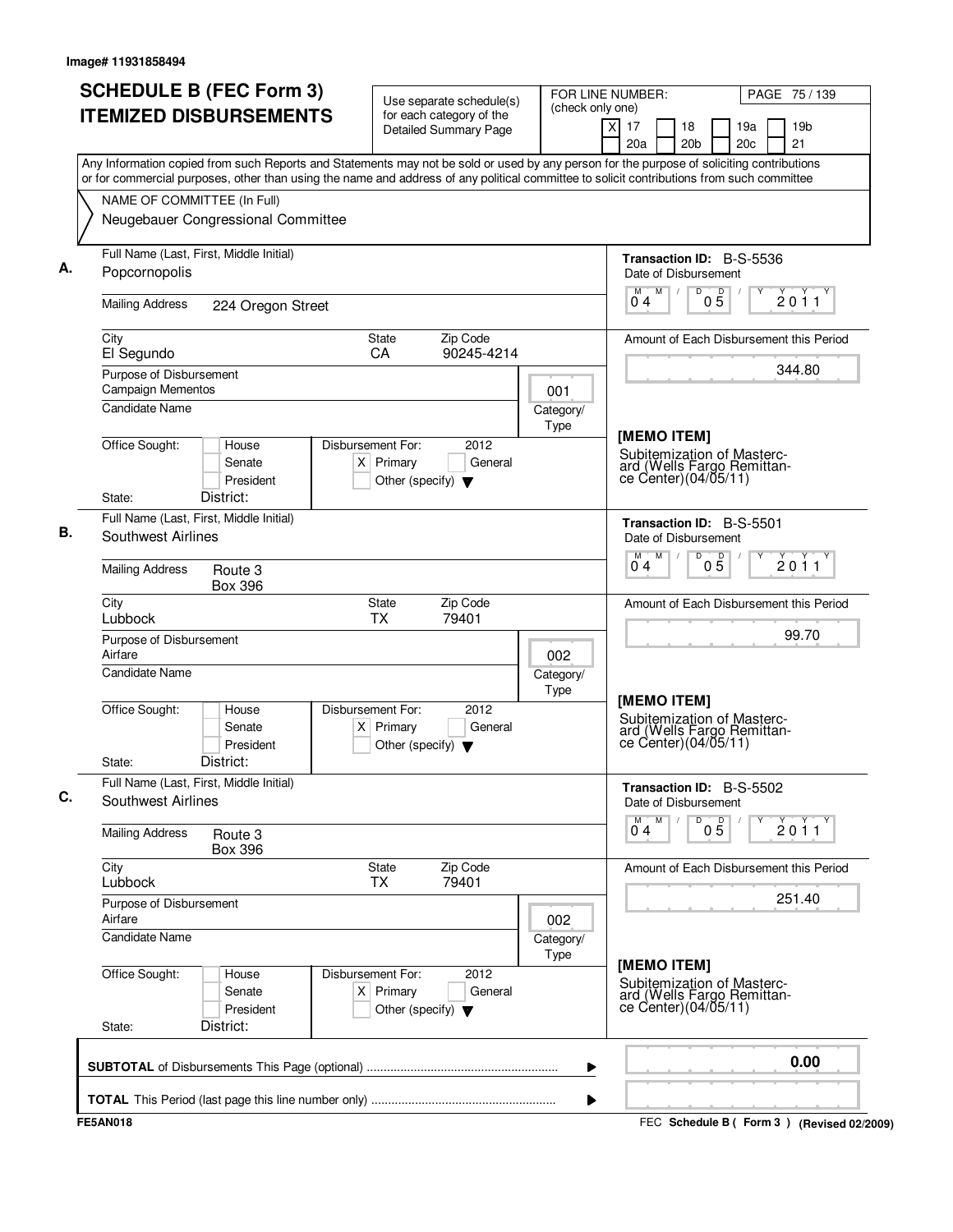| <b>ITEMIZED DISBURSEMENTS</b><br>for each category of the<br>$\overline{X}$<br>19 <sub>b</sub><br>17<br>18<br>19a<br><b>Detailed Summary Page</b><br>21<br>20a<br>20 <sub>b</sub><br>20c<br>Any Information copied from such Reports and Statements may not be sold or used by any person for the purpose of soliciting contributions<br>or for commercial purposes, other than using the name and address of any political committee to solicit contributions from such committee<br>NAME OF COMMITTEE (In Full)<br>Neugebauer Congressional Committee<br>Full Name (Last, First, Middle Initial)<br>Transaction ID: B-E-14711<br>Stephen Joseph, Inc.<br>Date of Disbursement<br>M<br>D<br>$0\overline{5}$<br>2011<br>0 <sub>4</sub><br><b>Mailing Address</b><br>4302 Ironton Avenue<br>Zip Code<br>City<br>State<br>Amount of Each Disbursement this Period<br>Lubbock<br><b>TX</b><br>79407<br>367.50<br>Purpose of Disbursement<br>Campaign Mementos<br>001<br><b>Candidate Name</b><br>Category/<br>Type<br>Office Sought:<br>House<br>Disbursement For:<br>2012<br>$X$ Primary<br>General<br>Senate<br>President<br>Other (specify) $\blacktriangledown$<br>District:<br>State:<br>Full Name (Last, First, Middle Initial)<br>Transaction ID: B-S-5537<br>Texas Irons<br>Date of Disbursement<br>M<br>M<br>D<br>$0\overline{5}$<br>2011<br>04<br><b>Mailing Address</b><br>1308 Chisholm Trail Road<br>Suite 111<br>Zip Code<br>City<br>State<br>Amount of Each Disbursement this Period<br>Round Rock<br><b>TX</b><br>78681<br>579.55<br>Purpose of Disbursement<br>Campaign Mementos<br>001<br><b>Candidate Name</b><br>Category/<br>Type<br>[MEMO ITEM]<br>2012<br>Office Sought:<br>Disbursement For:<br>House<br>Subitemization of Masterc-<br>Senate<br>$X$ Primary<br>General<br>ard (Wells Fargo Remittance Center)(04/05/11)<br>President<br>Other (specify) $\blacktriangledown$<br>District:<br>State:<br>Full Name (Last, First, Middle Initial)<br>Transaction ID: B-S-5511<br>The Monocle on Capitol Hill<br>Date of Disbursement<br>$0\overline{5}$<br>M<br>D<br>2011<br>04<br><b>Mailing Address</b><br>107 D Street NE<br>City<br>Zip Code<br><b>State</b><br>Amount of Each Disbursement this Period<br>20002-5613<br>DC<br>Washington<br>270.00<br>Purpose of Disbursement<br>Meal Expense<br>001<br><b>Candidate Name</b><br>Category/<br>Type<br>[MEMO ITEM]<br>Office Sought:<br>Disbursement For:<br>2012<br>House<br>Subitemization of Masterc-<br>$X$ Primary<br>Senate<br>General<br>ard (Wells Fargo Remittance Center)(04/05/11)<br>President<br>Other (specify) $\blacktriangledown$<br>District:<br>State:<br>367.50<br>▶<br>▶ | <b>SCHEDULE B (FEC Form 3)</b> | Use separate schedule(s) | (check only one) | FOR LINE NUMBER:<br>PAGE 76 / 139 |                                             |  |
|----------------------------------------------------------------------------------------------------------------------------------------------------------------------------------------------------------------------------------------------------------------------------------------------------------------------------------------------------------------------------------------------------------------------------------------------------------------------------------------------------------------------------------------------------------------------------------------------------------------------------------------------------------------------------------------------------------------------------------------------------------------------------------------------------------------------------------------------------------------------------------------------------------------------------------------------------------------------------------------------------------------------------------------------------------------------------------------------------------------------------------------------------------------------------------------------------------------------------------------------------------------------------------------------------------------------------------------------------------------------------------------------------------------------------------------------------------------------------------------------------------------------------------------------------------------------------------------------------------------------------------------------------------------------------------------------------------------------------------------------------------------------------------------------------------------------------------------------------------------------------------------------------------------------------------------------------------------------------------------------------------------------------------------------------------------------------------------------------------------------------------------------------------------------------------------------------------------------------------------------------------------------------------------------------------------------------------------------------------------------------------------------------------------------------------------------------------------------------------------------------------------------------------------------------------------------------------------------------------------------------------------------------------------------|--------------------------------|--------------------------|------------------|-----------------------------------|---------------------------------------------|--|
|                                                                                                                                                                                                                                                                                                                                                                                                                                                                                                                                                                                                                                                                                                                                                                                                                                                                                                                                                                                                                                                                                                                                                                                                                                                                                                                                                                                                                                                                                                                                                                                                                                                                                                                                                                                                                                                                                                                                                                                                                                                                                                                                                                                                                                                                                                                                                                                                                                                                                                                                                                                                                                                                      |                                |                          |                  |                                   |                                             |  |
|                                                                                                                                                                                                                                                                                                                                                                                                                                                                                                                                                                                                                                                                                                                                                                                                                                                                                                                                                                                                                                                                                                                                                                                                                                                                                                                                                                                                                                                                                                                                                                                                                                                                                                                                                                                                                                                                                                                                                                                                                                                                                                                                                                                                                                                                                                                                                                                                                                                                                                                                                                                                                                                                      |                                |                          |                  |                                   |                                             |  |
|                                                                                                                                                                                                                                                                                                                                                                                                                                                                                                                                                                                                                                                                                                                                                                                                                                                                                                                                                                                                                                                                                                                                                                                                                                                                                                                                                                                                                                                                                                                                                                                                                                                                                                                                                                                                                                                                                                                                                                                                                                                                                                                                                                                                                                                                                                                                                                                                                                                                                                                                                                                                                                                                      |                                |                          |                  |                                   |                                             |  |
|                                                                                                                                                                                                                                                                                                                                                                                                                                                                                                                                                                                                                                                                                                                                                                                                                                                                                                                                                                                                                                                                                                                                                                                                                                                                                                                                                                                                                                                                                                                                                                                                                                                                                                                                                                                                                                                                                                                                                                                                                                                                                                                                                                                                                                                                                                                                                                                                                                                                                                                                                                                                                                                                      |                                |                          |                  |                                   |                                             |  |
|                                                                                                                                                                                                                                                                                                                                                                                                                                                                                                                                                                                                                                                                                                                                                                                                                                                                                                                                                                                                                                                                                                                                                                                                                                                                                                                                                                                                                                                                                                                                                                                                                                                                                                                                                                                                                                                                                                                                                                                                                                                                                                                                                                                                                                                                                                                                                                                                                                                                                                                                                                                                                                                                      |                                |                          |                  |                                   |                                             |  |
|                                                                                                                                                                                                                                                                                                                                                                                                                                                                                                                                                                                                                                                                                                                                                                                                                                                                                                                                                                                                                                                                                                                                                                                                                                                                                                                                                                                                                                                                                                                                                                                                                                                                                                                                                                                                                                                                                                                                                                                                                                                                                                                                                                                                                                                                                                                                                                                                                                                                                                                                                                                                                                                                      |                                |                          |                  |                                   |                                             |  |
|                                                                                                                                                                                                                                                                                                                                                                                                                                                                                                                                                                                                                                                                                                                                                                                                                                                                                                                                                                                                                                                                                                                                                                                                                                                                                                                                                                                                                                                                                                                                                                                                                                                                                                                                                                                                                                                                                                                                                                                                                                                                                                                                                                                                                                                                                                                                                                                                                                                                                                                                                                                                                                                                      |                                |                          |                  |                                   |                                             |  |
|                                                                                                                                                                                                                                                                                                                                                                                                                                                                                                                                                                                                                                                                                                                                                                                                                                                                                                                                                                                                                                                                                                                                                                                                                                                                                                                                                                                                                                                                                                                                                                                                                                                                                                                                                                                                                                                                                                                                                                                                                                                                                                                                                                                                                                                                                                                                                                                                                                                                                                                                                                                                                                                                      |                                |                          |                  |                                   |                                             |  |
|                                                                                                                                                                                                                                                                                                                                                                                                                                                                                                                                                                                                                                                                                                                                                                                                                                                                                                                                                                                                                                                                                                                                                                                                                                                                                                                                                                                                                                                                                                                                                                                                                                                                                                                                                                                                                                                                                                                                                                                                                                                                                                                                                                                                                                                                                                                                                                                                                                                                                                                                                                                                                                                                      |                                |                          |                  |                                   |                                             |  |
|                                                                                                                                                                                                                                                                                                                                                                                                                                                                                                                                                                                                                                                                                                                                                                                                                                                                                                                                                                                                                                                                                                                                                                                                                                                                                                                                                                                                                                                                                                                                                                                                                                                                                                                                                                                                                                                                                                                                                                                                                                                                                                                                                                                                                                                                                                                                                                                                                                                                                                                                                                                                                                                                      |                                |                          |                  |                                   |                                             |  |
|                                                                                                                                                                                                                                                                                                                                                                                                                                                                                                                                                                                                                                                                                                                                                                                                                                                                                                                                                                                                                                                                                                                                                                                                                                                                                                                                                                                                                                                                                                                                                                                                                                                                                                                                                                                                                                                                                                                                                                                                                                                                                                                                                                                                                                                                                                                                                                                                                                                                                                                                                                                                                                                                      |                                |                          |                  |                                   |                                             |  |
|                                                                                                                                                                                                                                                                                                                                                                                                                                                                                                                                                                                                                                                                                                                                                                                                                                                                                                                                                                                                                                                                                                                                                                                                                                                                                                                                                                                                                                                                                                                                                                                                                                                                                                                                                                                                                                                                                                                                                                                                                                                                                                                                                                                                                                                                                                                                                                                                                                                                                                                                                                                                                                                                      |                                |                          |                  |                                   |                                             |  |
|                                                                                                                                                                                                                                                                                                                                                                                                                                                                                                                                                                                                                                                                                                                                                                                                                                                                                                                                                                                                                                                                                                                                                                                                                                                                                                                                                                                                                                                                                                                                                                                                                                                                                                                                                                                                                                                                                                                                                                                                                                                                                                                                                                                                                                                                                                                                                                                                                                                                                                                                                                                                                                                                      |                                |                          |                  |                                   |                                             |  |
|                                                                                                                                                                                                                                                                                                                                                                                                                                                                                                                                                                                                                                                                                                                                                                                                                                                                                                                                                                                                                                                                                                                                                                                                                                                                                                                                                                                                                                                                                                                                                                                                                                                                                                                                                                                                                                                                                                                                                                                                                                                                                                                                                                                                                                                                                                                                                                                                                                                                                                                                                                                                                                                                      |                                |                          |                  |                                   |                                             |  |
|                                                                                                                                                                                                                                                                                                                                                                                                                                                                                                                                                                                                                                                                                                                                                                                                                                                                                                                                                                                                                                                                                                                                                                                                                                                                                                                                                                                                                                                                                                                                                                                                                                                                                                                                                                                                                                                                                                                                                                                                                                                                                                                                                                                                                                                                                                                                                                                                                                                                                                                                                                                                                                                                      |                                |                          |                  |                                   |                                             |  |
|                                                                                                                                                                                                                                                                                                                                                                                                                                                                                                                                                                                                                                                                                                                                                                                                                                                                                                                                                                                                                                                                                                                                                                                                                                                                                                                                                                                                                                                                                                                                                                                                                                                                                                                                                                                                                                                                                                                                                                                                                                                                                                                                                                                                                                                                                                                                                                                                                                                                                                                                                                                                                                                                      |                                |                          |                  |                                   |                                             |  |
|                                                                                                                                                                                                                                                                                                                                                                                                                                                                                                                                                                                                                                                                                                                                                                                                                                                                                                                                                                                                                                                                                                                                                                                                                                                                                                                                                                                                                                                                                                                                                                                                                                                                                                                                                                                                                                                                                                                                                                                                                                                                                                                                                                                                                                                                                                                                                                                                                                                                                                                                                                                                                                                                      |                                |                          |                  |                                   |                                             |  |
|                                                                                                                                                                                                                                                                                                                                                                                                                                                                                                                                                                                                                                                                                                                                                                                                                                                                                                                                                                                                                                                                                                                                                                                                                                                                                                                                                                                                                                                                                                                                                                                                                                                                                                                                                                                                                                                                                                                                                                                                                                                                                                                                                                                                                                                                                                                                                                                                                                                                                                                                                                                                                                                                      |                                |                          |                  |                                   |                                             |  |
|                                                                                                                                                                                                                                                                                                                                                                                                                                                                                                                                                                                                                                                                                                                                                                                                                                                                                                                                                                                                                                                                                                                                                                                                                                                                                                                                                                                                                                                                                                                                                                                                                                                                                                                                                                                                                                                                                                                                                                                                                                                                                                                                                                                                                                                                                                                                                                                                                                                                                                                                                                                                                                                                      |                                |                          |                  |                                   |                                             |  |
|                                                                                                                                                                                                                                                                                                                                                                                                                                                                                                                                                                                                                                                                                                                                                                                                                                                                                                                                                                                                                                                                                                                                                                                                                                                                                                                                                                                                                                                                                                                                                                                                                                                                                                                                                                                                                                                                                                                                                                                                                                                                                                                                                                                                                                                                                                                                                                                                                                                                                                                                                                                                                                                                      |                                |                          |                  |                                   |                                             |  |
|                                                                                                                                                                                                                                                                                                                                                                                                                                                                                                                                                                                                                                                                                                                                                                                                                                                                                                                                                                                                                                                                                                                                                                                                                                                                                                                                                                                                                                                                                                                                                                                                                                                                                                                                                                                                                                                                                                                                                                                                                                                                                                                                                                                                                                                                                                                                                                                                                                                                                                                                                                                                                                                                      |                                |                          |                  |                                   |                                             |  |
|                                                                                                                                                                                                                                                                                                                                                                                                                                                                                                                                                                                                                                                                                                                                                                                                                                                                                                                                                                                                                                                                                                                                                                                                                                                                                                                                                                                                                                                                                                                                                                                                                                                                                                                                                                                                                                                                                                                                                                                                                                                                                                                                                                                                                                                                                                                                                                                                                                                                                                                                                                                                                                                                      |                                |                          |                  |                                   |                                             |  |
|                                                                                                                                                                                                                                                                                                                                                                                                                                                                                                                                                                                                                                                                                                                                                                                                                                                                                                                                                                                                                                                                                                                                                                                                                                                                                                                                                                                                                                                                                                                                                                                                                                                                                                                                                                                                                                                                                                                                                                                                                                                                                                                                                                                                                                                                                                                                                                                                                                                                                                                                                                                                                                                                      |                                |                          |                  |                                   |                                             |  |
|                                                                                                                                                                                                                                                                                                                                                                                                                                                                                                                                                                                                                                                                                                                                                                                                                                                                                                                                                                                                                                                                                                                                                                                                                                                                                                                                                                                                                                                                                                                                                                                                                                                                                                                                                                                                                                                                                                                                                                                                                                                                                                                                                                                                                                                                                                                                                                                                                                                                                                                                                                                                                                                                      |                                |                          |                  |                                   |                                             |  |
|                                                                                                                                                                                                                                                                                                                                                                                                                                                                                                                                                                                                                                                                                                                                                                                                                                                                                                                                                                                                                                                                                                                                                                                                                                                                                                                                                                                                                                                                                                                                                                                                                                                                                                                                                                                                                                                                                                                                                                                                                                                                                                                                                                                                                                                                                                                                                                                                                                                                                                                                                                                                                                                                      |                                |                          |                  |                                   |                                             |  |
|                                                                                                                                                                                                                                                                                                                                                                                                                                                                                                                                                                                                                                                                                                                                                                                                                                                                                                                                                                                                                                                                                                                                                                                                                                                                                                                                                                                                                                                                                                                                                                                                                                                                                                                                                                                                                                                                                                                                                                                                                                                                                                                                                                                                                                                                                                                                                                                                                                                                                                                                                                                                                                                                      |                                |                          |                  |                                   |                                             |  |
|                                                                                                                                                                                                                                                                                                                                                                                                                                                                                                                                                                                                                                                                                                                                                                                                                                                                                                                                                                                                                                                                                                                                                                                                                                                                                                                                                                                                                                                                                                                                                                                                                                                                                                                                                                                                                                                                                                                                                                                                                                                                                                                                                                                                                                                                                                                                                                                                                                                                                                                                                                                                                                                                      |                                |                          |                  |                                   |                                             |  |
|                                                                                                                                                                                                                                                                                                                                                                                                                                                                                                                                                                                                                                                                                                                                                                                                                                                                                                                                                                                                                                                                                                                                                                                                                                                                                                                                                                                                                                                                                                                                                                                                                                                                                                                                                                                                                                                                                                                                                                                                                                                                                                                                                                                                                                                                                                                                                                                                                                                                                                                                                                                                                                                                      |                                |                          |                  |                                   |                                             |  |
|                                                                                                                                                                                                                                                                                                                                                                                                                                                                                                                                                                                                                                                                                                                                                                                                                                                                                                                                                                                                                                                                                                                                                                                                                                                                                                                                                                                                                                                                                                                                                                                                                                                                                                                                                                                                                                                                                                                                                                                                                                                                                                                                                                                                                                                                                                                                                                                                                                                                                                                                                                                                                                                                      | <b>FE5AN018</b>                |                          |                  |                                   | FEC Schedule B ( Form 3 ) (Revised 02/2009) |  |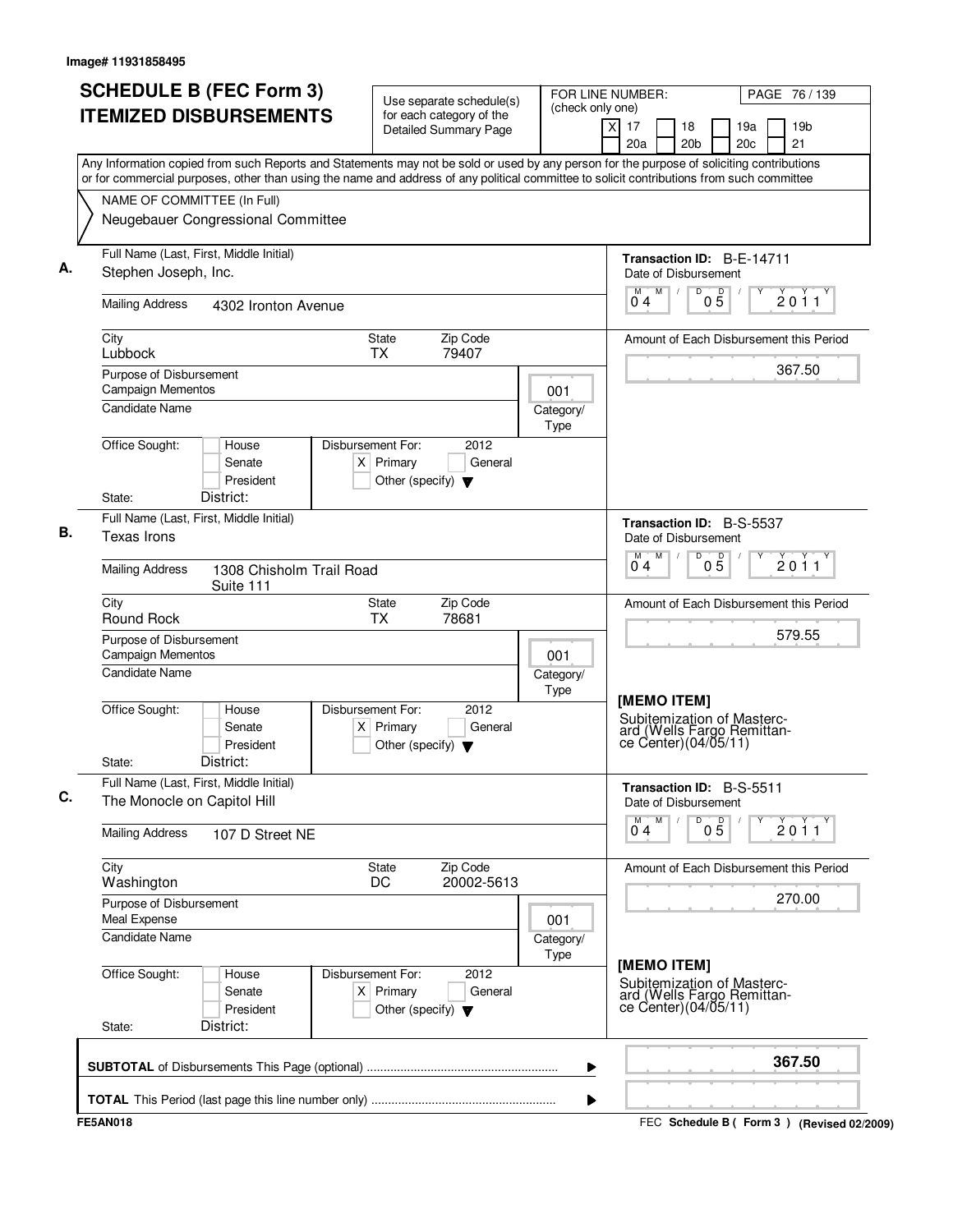| <b>SCHEDULE B (FEC Form 3)</b>                                                                                                                                                                                                                                                         | Use separate schedule(s)                                                                      | (check only one)  | FOR LINE NUMBER:<br>PAGE 77 / 139                                                                |                                           |  |
|----------------------------------------------------------------------------------------------------------------------------------------------------------------------------------------------------------------------------------------------------------------------------------------|-----------------------------------------------------------------------------------------------|-------------------|--------------------------------------------------------------------------------------------------|-------------------------------------------|--|
| <b>ITEMIZED DISBURSEMENTS</b>                                                                                                                                                                                                                                                          | for each category of the<br><b>Detailed Summary Page</b>                                      |                   | $\overline{X}$<br>17<br>18<br>20a<br>20 <sub>b</sub>                                             | 19a<br>19 <sub>b</sub><br>21<br>20c       |  |
| Any Information copied from such Reports and Statements may not be sold or used by any person for the purpose of soliciting contributions<br>or for commercial purposes, other than using the name and address of any political committee to solicit contributions from such committee |                                                                                               |                   |                                                                                                  |                                           |  |
| NAME OF COMMITTEE (In Full)                                                                                                                                                                                                                                                            |                                                                                               |                   |                                                                                                  |                                           |  |
| Neugebauer Congressional Committee                                                                                                                                                                                                                                                     |                                                                                               |                   |                                                                                                  |                                           |  |
| Full Name (Last, First, Middle Initial)<br><b>Tortilla Coast</b>                                                                                                                                                                                                                       |                                                                                               |                   | <b>Transaction ID: B-S-5508</b><br>Date of Disbursement                                          |                                           |  |
| <b>Mailing Address</b><br>400 1st Street SE                                                                                                                                                                                                                                            |                                                                                               |                   | M<br>D<br>$0\overline{5}$<br>M<br>04                                                             | 2011                                      |  |
| City<br>Washington                                                                                                                                                                                                                                                                     | Zip Code<br>State<br>DC<br>20003-1826                                                         |                   |                                                                                                  | Amount of Each Disbursement this Period   |  |
| Purpose of Disbursement<br>Meal Expense                                                                                                                                                                                                                                                |                                                                                               | 001               |                                                                                                  | 148.01                                    |  |
| <b>Candidate Name</b>                                                                                                                                                                                                                                                                  |                                                                                               | Category/<br>Type |                                                                                                  |                                           |  |
| Office Sought:<br>House<br>Senate<br>President<br>District:<br>State:                                                                                                                                                                                                                  | Disbursement For:<br>2012<br>$X$ Primary<br>General<br>Other (specify) $\blacktriangledown$   |                   | [MEMO ITEM]<br>Subitemization of Masterc-<br>ard (Wells Fargo Remittan-<br>ce Center)(04/05/11)  |                                           |  |
| Full Name (Last, First, Middle Initial)                                                                                                                                                                                                                                                |                                                                                               |                   | Transaction ID: B-S-5520                                                                         |                                           |  |
| U.S. House of Representatives - Gift Shop                                                                                                                                                                                                                                              |                                                                                               |                   | Date of Disbursement                                                                             |                                           |  |
| <b>Mailing Address</b><br>B-217 Longworth Building                                                                                                                                                                                                                                     |                                                                                               |                   | M<br>D<br>M<br>05<br>04                                                                          | 2011                                      |  |
| City<br>Washington                                                                                                                                                                                                                                                                     | Zip Code<br>State<br>DC<br>20515-0001                                                         |                   |                                                                                                  | Amount of Each Disbursement this Period   |  |
| Purpose of Disbursement<br><b>Campaign Mementos</b>                                                                                                                                                                                                                                    |                                                                                               | 001               |                                                                                                  | 50.40                                     |  |
| Candidate Name                                                                                                                                                                                                                                                                         |                                                                                               | Category/<br>Type |                                                                                                  |                                           |  |
| Office Sought:<br>House<br>Senate<br>President<br>District:<br>State:                                                                                                                                                                                                                  | Disbursement For:<br>2012<br>Primary<br>General<br>ΧI<br>Other (specify) $\blacktriangledown$ |                   | [MEMO ITEM]<br>Subitemization of Masterc-<br>ard (Wells Fargo Remittan-<br>ce Center) (04/05/11) |                                           |  |
| Full Name (Last, First, Middle Initial)<br><b>United States Postal Service</b>                                                                                                                                                                                                         |                                                                                               |                   | Transaction ID: B-S-5496<br>Date of Disbursement                                                 |                                           |  |
| <b>Mailing Address</b><br>50 Massachusetts Avenue NE                                                                                                                                                                                                                                   |                                                                                               |                   | M<br>D<br>$0\overline{5}$<br>$\overline{0}^M$ 4                                                  | $\check{2}$ 0 $\check{1}$ 1               |  |
| City<br>Washington                                                                                                                                                                                                                                                                     | Zip Code<br>State<br>20002-4214<br>DC                                                         |                   |                                                                                                  | Amount of Each Disbursement this Period   |  |
| Purpose of Disbursement<br>Postage                                                                                                                                                                                                                                                     |                                                                                               | 001               |                                                                                                  | 146.36                                    |  |
| <b>Candidate Name</b>                                                                                                                                                                                                                                                                  |                                                                                               | Category/<br>Type |                                                                                                  |                                           |  |
| Office Sought:<br>House<br>Senate<br>President<br>District:<br>State:                                                                                                                                                                                                                  | Disbursement For:<br>2012<br>$X$ Primary<br>General<br>Other (specify) $\blacktriangledown$   |                   | [MEMO ITEM]<br>Subitemization of Masterc-<br>ard (Wells Fargo Remittance Center)(04/05/11)       |                                           |  |
|                                                                                                                                                                                                                                                                                        |                                                                                               |                   |                                                                                                  | 0.00                                      |  |
|                                                                                                                                                                                                                                                                                        |                                                                                               | ▶                 |                                                                                                  |                                           |  |
| <b>FE5AN018</b>                                                                                                                                                                                                                                                                        |                                                                                               | ▶                 |                                                                                                  | FEC Schedule B (Form 3) (Revised 02/2009) |  |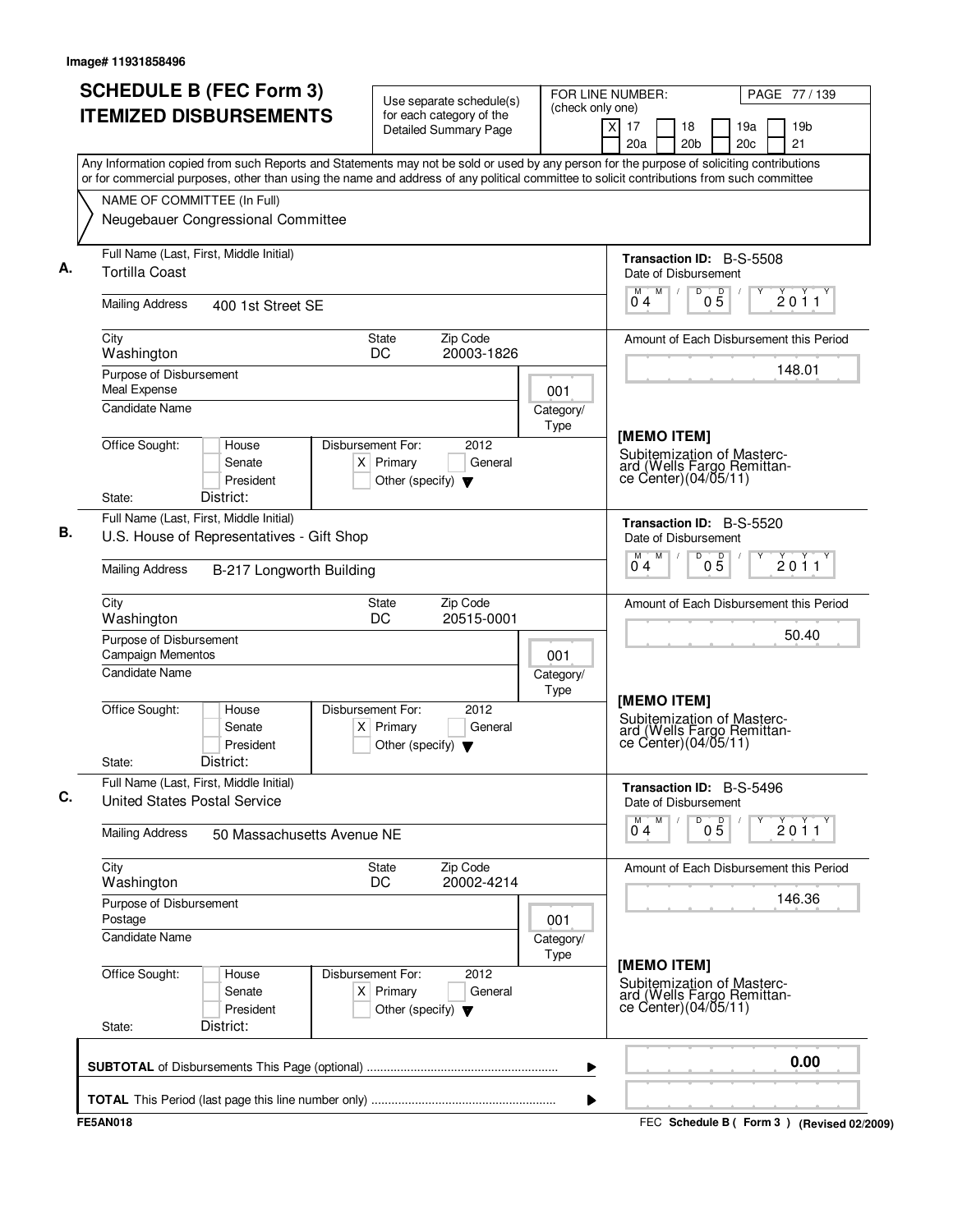| <b>SCHEDULE B (FEC Form 3)</b><br><b>ITEMIZED DISBURSEMENTS</b>                                                                                                                                                                                                                        | Use separate schedule(s)<br>for each category of the                                        | FOR LINE NUMBER:<br>(check only one) |                                                                                       | PAGE 78 / 139                               |
|----------------------------------------------------------------------------------------------------------------------------------------------------------------------------------------------------------------------------------------------------------------------------------------|---------------------------------------------------------------------------------------------|--------------------------------------|---------------------------------------------------------------------------------------|---------------------------------------------|
|                                                                                                                                                                                                                                                                                        | <b>Detailed Summary Page</b>                                                                | $\overline{X}$                       | 17<br>18<br>20a<br>20 <sub>b</sub>                                                    | 19 <sub>b</sub><br>19a<br>21<br>20c         |
| Any Information copied from such Reports and Statements may not be sold or used by any person for the purpose of soliciting contributions<br>or for commercial purposes, other than using the name and address of any political committee to solicit contributions from such committee |                                                                                             |                                      |                                                                                       |                                             |
| NAME OF COMMITTEE (In Full)<br>Neugebauer Congressional Committee                                                                                                                                                                                                                      |                                                                                             |                                      |                                                                                       |                                             |
| Full Name (Last, First, Middle Initial)<br>Chanda Allen                                                                                                                                                                                                                                |                                                                                             |                                      | Transaction ID: B-E-14707<br>Date of Disbursement                                     |                                             |
| <b>Mailing Address</b><br>PO Box 54175                                                                                                                                                                                                                                                 |                                                                                             |                                      | M<br>D<br>$0\overline{5}$<br>04                                                       | 2011                                        |
| City<br>Lubbock                                                                                                                                                                                                                                                                        | Zip Code<br><b>State</b><br><b>TX</b><br>79453-4175                                         |                                      |                                                                                       | Amount of Each Disbursement this Period     |
| Purpose of Disbursement<br><b>SEE MEMO ITEMS</b>                                                                                                                                                                                                                                       |                                                                                             | 001                                  |                                                                                       | 60.00                                       |
| <b>Candidate Name</b>                                                                                                                                                                                                                                                                  |                                                                                             | Category/<br>Type                    |                                                                                       |                                             |
| Office Sought:<br>House<br>Senate<br>President<br>District:<br>State:                                                                                                                                                                                                                  | Disbursement For:<br>2012<br>$X$ Primary<br>General<br>Other (specify) $\blacktriangledown$ |                                      | Original vendors exceeding<br>reporting threshold itemi-<br>zed as memo transactions. |                                             |
| Full Name (Last, First, Middle Initial)<br>Chanda Allen                                                                                                                                                                                                                                |                                                                                             |                                      | Transaction ID: B-S-5494<br>Date of Disbursement                                      |                                             |
| <b>Mailing Address</b><br>PO Box 54175                                                                                                                                                                                                                                                 |                                                                                             |                                      | M<br>M<br>D<br>$0\overline{5}$<br>04                                                  | 2011                                        |
| City<br>Lubbock                                                                                                                                                                                                                                                                        | State<br>Zip Code<br><b>TX</b><br>79453-4175                                                |                                      |                                                                                       | Amount of Each Disbursement this Period     |
| Purpose of Disbursement<br>Reimbursed-Transportation                                                                                                                                                                                                                                   |                                                                                             | 002                                  |                                                                                       | 20.00                                       |
| <b>Candidate Name</b>                                                                                                                                                                                                                                                                  |                                                                                             | Category/<br>Type                    | [MEMO ITEM]                                                                           |                                             |
| Office Sought:<br>House<br>Senate<br>President<br>District:<br>State:                                                                                                                                                                                                                  | 2012<br>Disbursement For:<br>$X$ Primary<br>General<br>Other (specify) $\blacktriangledown$ |                                      | Subitemization of Chanda<br>Allen(04/05/11)                                           |                                             |
| Full Name (Last, First, Middle Initial)<br>Chanda Allen                                                                                                                                                                                                                                |                                                                                             |                                      | Transaction ID: B-S-5495<br>Date of Disbursement                                      |                                             |
| <b>Mailing Address</b><br>PO Box 54175                                                                                                                                                                                                                                                 |                                                                                             |                                      | $0\overline{5}$<br>M<br>D<br>04                                                       | 2011                                        |
| City<br>Lubbock                                                                                                                                                                                                                                                                        | Zip Code<br><b>State</b><br>79453-4175<br><b>TX</b>                                         |                                      |                                                                                       | Amount of Each Disbursement this Period     |
| Purpose of Disbursement<br>Reimbursed- Program Tickets                                                                                                                                                                                                                                 |                                                                                             | 001                                  |                                                                                       | 40.00                                       |
| <b>Candidate Name</b>                                                                                                                                                                                                                                                                  |                                                                                             | Category/<br>Type                    | [MEMO ITEM]                                                                           |                                             |
| Office Sought:<br>House<br>Senate<br>President<br>District:<br>State:                                                                                                                                                                                                                  | Disbursement For:<br>2012<br>$X$ Primary<br>General<br>Other (specify) $\blacktriangledown$ |                                      | Subitemization of Chanda<br>Allen(04/05/11)                                           |                                             |
|                                                                                                                                                                                                                                                                                        |                                                                                             | ▶                                    |                                                                                       | 60.00                                       |
|                                                                                                                                                                                                                                                                                        |                                                                                             | ▶                                    |                                                                                       |                                             |
| <b>FE5AN018</b>                                                                                                                                                                                                                                                                        |                                                                                             |                                      |                                                                                       | FEC Schedule B ( Form 3 ) (Revised 02/2009) |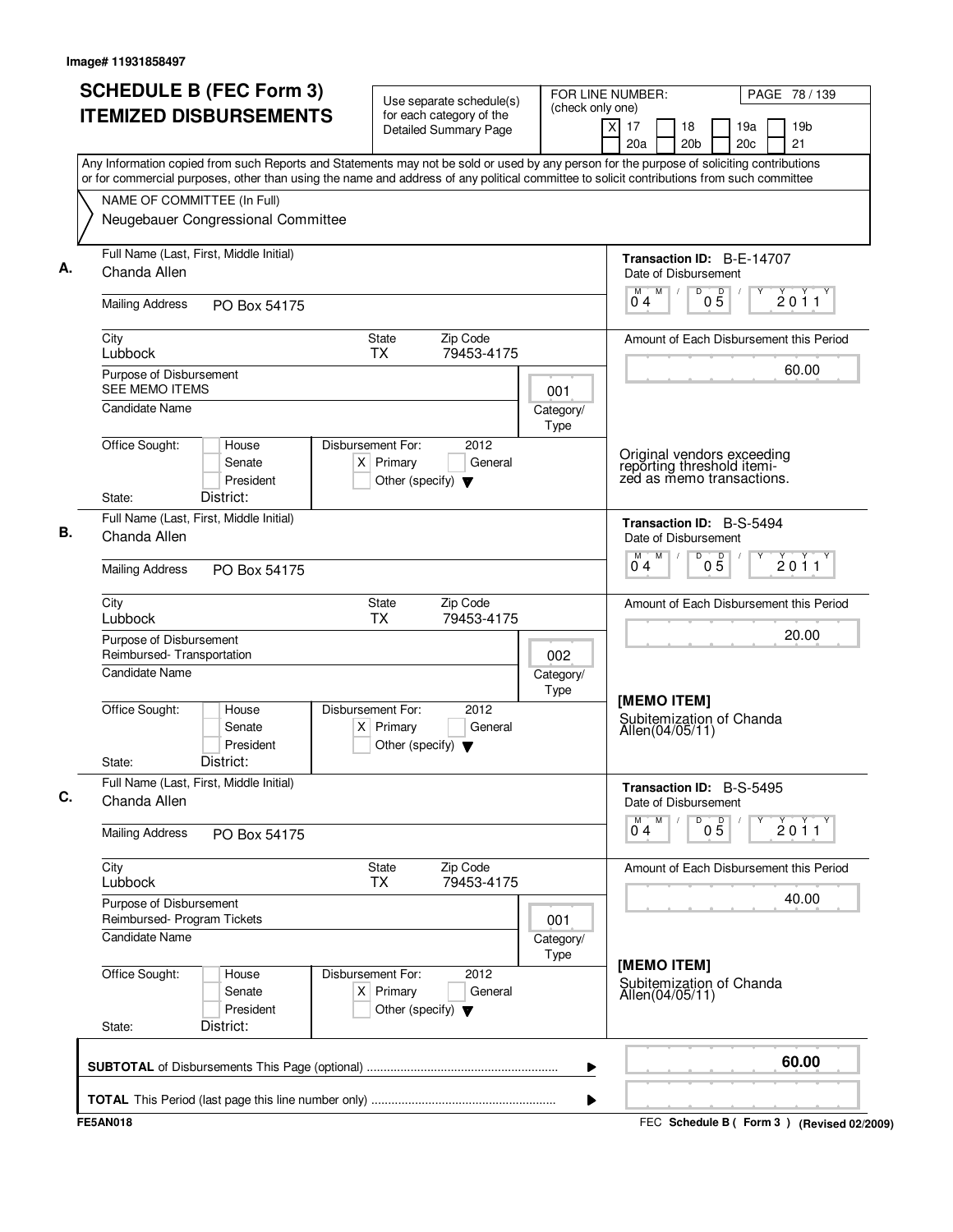| Any Information copied from such Reports and Statements may not be sold or used by any person for the purpose of soliciting contributions<br>or for commercial purposes, other than using the name and address of any political committee to solicit contributions from such committee<br>NAME OF COMMITTEE (In Full)<br>Neugebauer Congressional Committee<br>Full Name (Last, First, Middle Initial)<br>Transaction ID: B-E-14706<br>Dana Neugebauer<br>Date of Disbursement<br>M<br>D<br>$0\overline{5}$<br>M<br>2011<br>04<br><b>Mailing Address</b><br>PO Box 54175<br>State<br>Zip Code<br>City<br>Amount of Each Disbursement this Period<br>Lubbock<br>TX<br>79453-4175<br>151.77<br>Purpose of Disbursement<br>Reimbursed-Transportation<br>002<br><b>Candidate Name</b><br>Category/<br>Type<br>Office Sought:<br>Disbursement For:<br>2012<br>House<br>$X$ Primary<br>General<br>Senate<br>President<br>Other (specify) $\blacktriangledown$<br>District:<br>State:<br>Full Name (Last, First, Middle Initial)<br>Transaction ID: B-E-14721<br>Lilly & Company<br>Date of Disbursement<br>M<br>D<br>M<br>000<br>2011<br>04<br><b>Mailing Address</b><br>1005 Congress Avenue<br>Suite 910<br>City<br><b>State</b><br>Zip Code<br>Amount of Each Disbursement this Period<br>Austin<br><b>TX</b><br>78701-2467<br>15.00<br>Purpose of Disbursement<br>Refreshments<br>003<br><b>Candidate Name</b><br>Category/<br>Type<br>Office Sought:<br>Disbursement For:<br>2012<br>House<br>Senate<br>$X$ Primary<br>General<br>President<br>Other (specify) $\blacktriangledown$<br>District:<br>State:<br>Full Name (Last, First, Middle Initial)<br>Transaction ID: B-E-14719<br>Stephen Joseph, Inc.<br>Date of Disbursement<br>M<br>D<br>000<br>M<br>2011<br>04<br><b>Mailing Address</b><br>4302 Ironton Avenue<br>City<br><b>State</b><br>Zip Code<br>Amount of Each Disbursement this Period<br>79407<br>Lubbock<br>TX<br>1712.70<br>Purpose of Disbursement<br><b>Campaign Mementos</b><br>001<br><b>Candidate Name</b><br>Category/<br>Type<br>Office Sought:<br>Disbursement For:<br>2012<br>House<br>$X$ Primary<br>Senate<br>General<br>President<br>Other (specify) $\blacktriangledown$<br>District:<br>State:<br>1879.47<br>▶ |  |
|------------------------------------------------------------------------------------------------------------------------------------------------------------------------------------------------------------------------------------------------------------------------------------------------------------------------------------------------------------------------------------------------------------------------------------------------------------------------------------------------------------------------------------------------------------------------------------------------------------------------------------------------------------------------------------------------------------------------------------------------------------------------------------------------------------------------------------------------------------------------------------------------------------------------------------------------------------------------------------------------------------------------------------------------------------------------------------------------------------------------------------------------------------------------------------------------------------------------------------------------------------------------------------------------------------------------------------------------------------------------------------------------------------------------------------------------------------------------------------------------------------------------------------------------------------------------------------------------------------------------------------------------------------------------------------------------------------------------------------------------------------------------------------------------------------------------------------------------------------------------------------------------------------------------------------------------------------------------------------------------------------------------------------------------------------------------------------------------------------------------------------------------------------------------------------------------------------------------------------------------|--|
|                                                                                                                                                                                                                                                                                                                                                                                                                                                                                                                                                                                                                                                                                                                                                                                                                                                                                                                                                                                                                                                                                                                                                                                                                                                                                                                                                                                                                                                                                                                                                                                                                                                                                                                                                                                                                                                                                                                                                                                                                                                                                                                                                                                                                                                |  |
|                                                                                                                                                                                                                                                                                                                                                                                                                                                                                                                                                                                                                                                                                                                                                                                                                                                                                                                                                                                                                                                                                                                                                                                                                                                                                                                                                                                                                                                                                                                                                                                                                                                                                                                                                                                                                                                                                                                                                                                                                                                                                                                                                                                                                                                |  |
|                                                                                                                                                                                                                                                                                                                                                                                                                                                                                                                                                                                                                                                                                                                                                                                                                                                                                                                                                                                                                                                                                                                                                                                                                                                                                                                                                                                                                                                                                                                                                                                                                                                                                                                                                                                                                                                                                                                                                                                                                                                                                                                                                                                                                                                |  |
|                                                                                                                                                                                                                                                                                                                                                                                                                                                                                                                                                                                                                                                                                                                                                                                                                                                                                                                                                                                                                                                                                                                                                                                                                                                                                                                                                                                                                                                                                                                                                                                                                                                                                                                                                                                                                                                                                                                                                                                                                                                                                                                                                                                                                                                |  |
|                                                                                                                                                                                                                                                                                                                                                                                                                                                                                                                                                                                                                                                                                                                                                                                                                                                                                                                                                                                                                                                                                                                                                                                                                                                                                                                                                                                                                                                                                                                                                                                                                                                                                                                                                                                                                                                                                                                                                                                                                                                                                                                                                                                                                                                |  |
|                                                                                                                                                                                                                                                                                                                                                                                                                                                                                                                                                                                                                                                                                                                                                                                                                                                                                                                                                                                                                                                                                                                                                                                                                                                                                                                                                                                                                                                                                                                                                                                                                                                                                                                                                                                                                                                                                                                                                                                                                                                                                                                                                                                                                                                |  |
|                                                                                                                                                                                                                                                                                                                                                                                                                                                                                                                                                                                                                                                                                                                                                                                                                                                                                                                                                                                                                                                                                                                                                                                                                                                                                                                                                                                                                                                                                                                                                                                                                                                                                                                                                                                                                                                                                                                                                                                                                                                                                                                                                                                                                                                |  |
|                                                                                                                                                                                                                                                                                                                                                                                                                                                                                                                                                                                                                                                                                                                                                                                                                                                                                                                                                                                                                                                                                                                                                                                                                                                                                                                                                                                                                                                                                                                                                                                                                                                                                                                                                                                                                                                                                                                                                                                                                                                                                                                                                                                                                                                |  |
|                                                                                                                                                                                                                                                                                                                                                                                                                                                                                                                                                                                                                                                                                                                                                                                                                                                                                                                                                                                                                                                                                                                                                                                                                                                                                                                                                                                                                                                                                                                                                                                                                                                                                                                                                                                                                                                                                                                                                                                                                                                                                                                                                                                                                                                |  |
|                                                                                                                                                                                                                                                                                                                                                                                                                                                                                                                                                                                                                                                                                                                                                                                                                                                                                                                                                                                                                                                                                                                                                                                                                                                                                                                                                                                                                                                                                                                                                                                                                                                                                                                                                                                                                                                                                                                                                                                                                                                                                                                                                                                                                                                |  |
|                                                                                                                                                                                                                                                                                                                                                                                                                                                                                                                                                                                                                                                                                                                                                                                                                                                                                                                                                                                                                                                                                                                                                                                                                                                                                                                                                                                                                                                                                                                                                                                                                                                                                                                                                                                                                                                                                                                                                                                                                                                                                                                                                                                                                                                |  |
|                                                                                                                                                                                                                                                                                                                                                                                                                                                                                                                                                                                                                                                                                                                                                                                                                                                                                                                                                                                                                                                                                                                                                                                                                                                                                                                                                                                                                                                                                                                                                                                                                                                                                                                                                                                                                                                                                                                                                                                                                                                                                                                                                                                                                                                |  |
|                                                                                                                                                                                                                                                                                                                                                                                                                                                                                                                                                                                                                                                                                                                                                                                                                                                                                                                                                                                                                                                                                                                                                                                                                                                                                                                                                                                                                                                                                                                                                                                                                                                                                                                                                                                                                                                                                                                                                                                                                                                                                                                                                                                                                                                |  |
|                                                                                                                                                                                                                                                                                                                                                                                                                                                                                                                                                                                                                                                                                                                                                                                                                                                                                                                                                                                                                                                                                                                                                                                                                                                                                                                                                                                                                                                                                                                                                                                                                                                                                                                                                                                                                                                                                                                                                                                                                                                                                                                                                                                                                                                |  |
|                                                                                                                                                                                                                                                                                                                                                                                                                                                                                                                                                                                                                                                                                                                                                                                                                                                                                                                                                                                                                                                                                                                                                                                                                                                                                                                                                                                                                                                                                                                                                                                                                                                                                                                                                                                                                                                                                                                                                                                                                                                                                                                                                                                                                                                |  |
|                                                                                                                                                                                                                                                                                                                                                                                                                                                                                                                                                                                                                                                                                                                                                                                                                                                                                                                                                                                                                                                                                                                                                                                                                                                                                                                                                                                                                                                                                                                                                                                                                                                                                                                                                                                                                                                                                                                                                                                                                                                                                                                                                                                                                                                |  |
|                                                                                                                                                                                                                                                                                                                                                                                                                                                                                                                                                                                                                                                                                                                                                                                                                                                                                                                                                                                                                                                                                                                                                                                                                                                                                                                                                                                                                                                                                                                                                                                                                                                                                                                                                                                                                                                                                                                                                                                                                                                                                                                                                                                                                                                |  |
|                                                                                                                                                                                                                                                                                                                                                                                                                                                                                                                                                                                                                                                                                                                                                                                                                                                                                                                                                                                                                                                                                                                                                                                                                                                                                                                                                                                                                                                                                                                                                                                                                                                                                                                                                                                                                                                                                                                                                                                                                                                                                                                                                                                                                                                |  |
|                                                                                                                                                                                                                                                                                                                                                                                                                                                                                                                                                                                                                                                                                                                                                                                                                                                                                                                                                                                                                                                                                                                                                                                                                                                                                                                                                                                                                                                                                                                                                                                                                                                                                                                                                                                                                                                                                                                                                                                                                                                                                                                                                                                                                                                |  |
|                                                                                                                                                                                                                                                                                                                                                                                                                                                                                                                                                                                                                                                                                                                                                                                                                                                                                                                                                                                                                                                                                                                                                                                                                                                                                                                                                                                                                                                                                                                                                                                                                                                                                                                                                                                                                                                                                                                                                                                                                                                                                                                                                                                                                                                |  |
|                                                                                                                                                                                                                                                                                                                                                                                                                                                                                                                                                                                                                                                                                                                                                                                                                                                                                                                                                                                                                                                                                                                                                                                                                                                                                                                                                                                                                                                                                                                                                                                                                                                                                                                                                                                                                                                                                                                                                                                                                                                                                                                                                                                                                                                |  |
|                                                                                                                                                                                                                                                                                                                                                                                                                                                                                                                                                                                                                                                                                                                                                                                                                                                                                                                                                                                                                                                                                                                                                                                                                                                                                                                                                                                                                                                                                                                                                                                                                                                                                                                                                                                                                                                                                                                                                                                                                                                                                                                                                                                                                                                |  |
|                                                                                                                                                                                                                                                                                                                                                                                                                                                                                                                                                                                                                                                                                                                                                                                                                                                                                                                                                                                                                                                                                                                                                                                                                                                                                                                                                                                                                                                                                                                                                                                                                                                                                                                                                                                                                                                                                                                                                                                                                                                                                                                                                                                                                                                |  |
|                                                                                                                                                                                                                                                                                                                                                                                                                                                                                                                                                                                                                                                                                                                                                                                                                                                                                                                                                                                                                                                                                                                                                                                                                                                                                                                                                                                                                                                                                                                                                                                                                                                                                                                                                                                                                                                                                                                                                                                                                                                                                                                                                                                                                                                |  |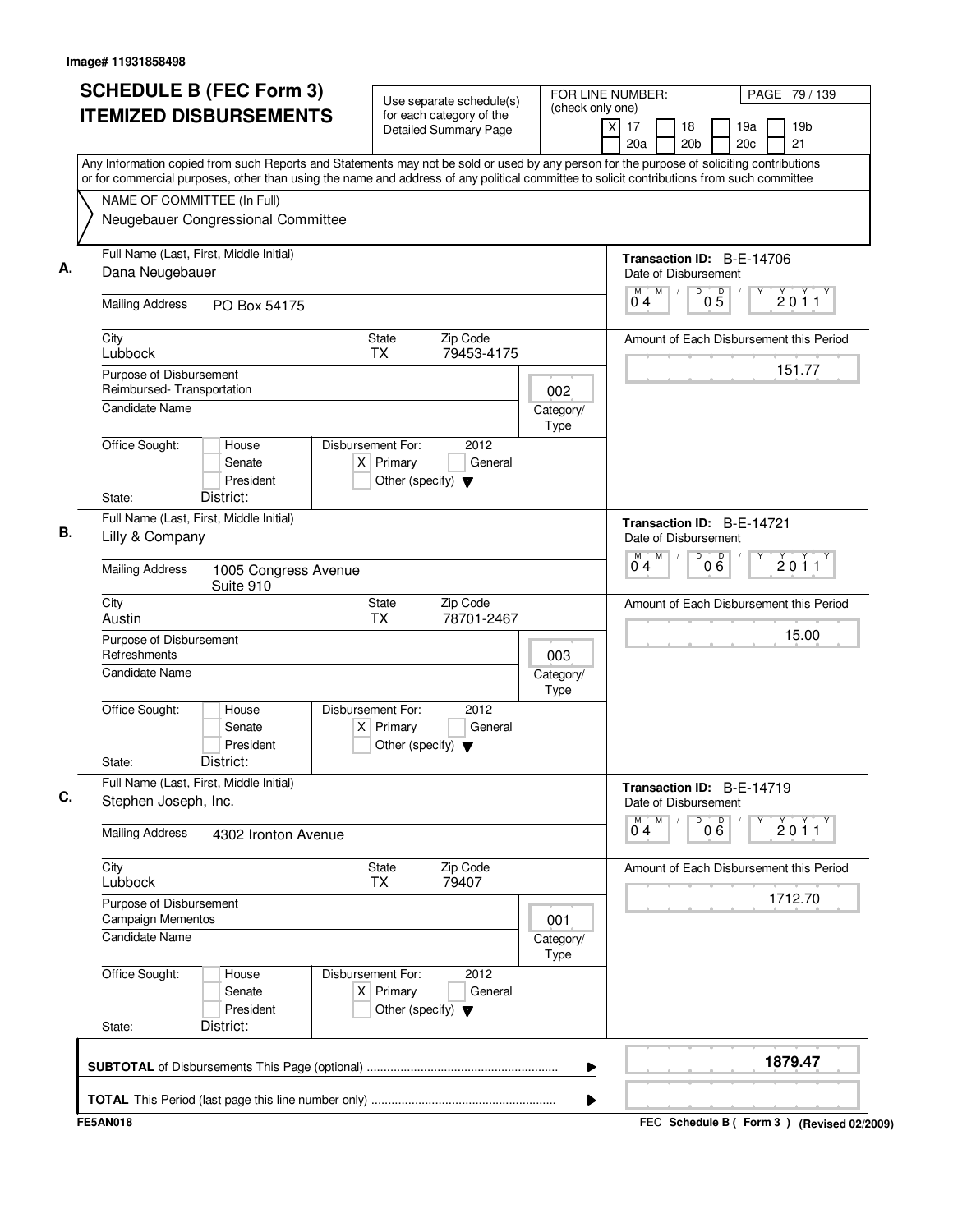| (check only one)<br><b>ITEMIZED DISBURSEMENTS</b><br>for each category of the<br>$\overline{\mathsf{x}}$<br>17<br>19 <sub>b</sub><br>18<br>19a<br>Detailed Summary Page<br>21<br>20a<br>20 <sub>b</sub><br>20 <sub>c</sub><br>Any Information copied from such Reports and Statements may not be sold or used by any person for the purpose of soliciting contributions<br>or for commercial purposes, other than using the name and address of any political committee to solicit contributions from such committee<br>NAME OF COMMITTEE (In Full)<br>Neugebauer Congressional Committee<br>Full Name (Last, First, Middle Initial)<br>Transaction ID: B-E-14722<br><b>Twenty-First Century Group</b><br>Date of Disbursement<br>M<br>D<br>D<br>2011<br>06<br>04<br><b>Mailing Address</b><br>434 New Jersey Avenue SE<br>Zip Code<br>City<br><b>State</b><br>Amount of Each Disbursement this Period<br>DC<br>20003-4008<br>Washington<br>525.00<br>Purpose of Disbursement<br>Catering<br>003<br>Candidate Name<br>Category/<br>Type<br>Office Sought:<br>Disbursement For:<br>2012<br>House<br>$X$ Primary<br>General<br>Senate<br>President<br>Other (specify) $\blacktriangledown$<br>District:<br>State:<br>Full Name (Last, First, Middle Initial)<br>Transaction ID: B-E-14725<br><b>Campaign Financial Services</b><br>Date of Disbursement<br>M<br>D<br>M<br>$0\frac{D}{7}$<br>2011<br>04<br><b>Mailing Address</b><br>7315 Wisconsin Avenue<br>Suite 310<br>City<br>Zip Code<br><b>State</b><br>Amount of Each Disbursement this Period<br>Bethesda<br><b>MD</b><br>20814-3202<br>2030.00<br>Purpose of Disbursement<br><b>Compliance Consulting</b><br>001<br>Candidate Name<br>Category/<br>Type<br>Office Sought:<br>Disbursement For:<br>2012<br>House<br>Senate<br>$X$ Primary<br>General<br>President<br>Other (specify) $\blacktriangledown$<br>District:<br>State:<br>Full Name (Last, First, Middle Initial)<br>Transaction ID: B-E-14723<br>Capitol Hill Club<br>Date of Disbursement<br>$0\overline{7}$<br>М<br>2011<br>04<br><b>Mailing Address</b><br>300 1st Street SE<br>Zip Code<br>City<br>State<br>Amount of Each Disbursement this Period<br>20003-1801<br>DC<br>Washington<br>373.82<br>Purpose of Disbursement<br>Meal Expenses<br>001<br>Candidate Name<br>Category/<br>Type<br>Office Sought:<br>Disbursement For:<br>2012<br>House<br>$X$ Primary<br>Senate<br>General<br>President<br>Other (specify) $\blacktriangledown$<br>District:<br>State:<br>2928.82 |                 | <b>SCHEDULE B (FEC Form 3)</b> | Use separate schedule(s) | FOR LINE NUMBER:<br>PAGE 80 / 139           |  |  |
|---------------------------------------------------------------------------------------------------------------------------------------------------------------------------------------------------------------------------------------------------------------------------------------------------------------------------------------------------------------------------------------------------------------------------------------------------------------------------------------------------------------------------------------------------------------------------------------------------------------------------------------------------------------------------------------------------------------------------------------------------------------------------------------------------------------------------------------------------------------------------------------------------------------------------------------------------------------------------------------------------------------------------------------------------------------------------------------------------------------------------------------------------------------------------------------------------------------------------------------------------------------------------------------------------------------------------------------------------------------------------------------------------------------------------------------------------------------------------------------------------------------------------------------------------------------------------------------------------------------------------------------------------------------------------------------------------------------------------------------------------------------------------------------------------------------------------------------------------------------------------------------------------------------------------------------------------------------------------------------------------------------------------------------------------------------------------------------------------------------------------------------------------------------------------------------------------------------------------------------------------------------------------------------------------------------------------------------------------------------------------------------------------------------------------------------------------------------------------------------------------|-----------------|--------------------------------|--------------------------|---------------------------------------------|--|--|
|                                                                                                                                                                                                                                                                                                                                                                                                                                                                                                                                                                                                                                                                                                                                                                                                                                                                                                                                                                                                                                                                                                                                                                                                                                                                                                                                                                                                                                                                                                                                                                                                                                                                                                                                                                                                                                                                                                                                                                                                                                                                                                                                                                                                                                                                                                                                                                                                                                                                                                   |                 |                                |                          |                                             |  |  |
|                                                                                                                                                                                                                                                                                                                                                                                                                                                                                                                                                                                                                                                                                                                                                                                                                                                                                                                                                                                                                                                                                                                                                                                                                                                                                                                                                                                                                                                                                                                                                                                                                                                                                                                                                                                                                                                                                                                                                                                                                                                                                                                                                                                                                                                                                                                                                                                                                                                                                                   |                 |                                |                          |                                             |  |  |
|                                                                                                                                                                                                                                                                                                                                                                                                                                                                                                                                                                                                                                                                                                                                                                                                                                                                                                                                                                                                                                                                                                                                                                                                                                                                                                                                                                                                                                                                                                                                                                                                                                                                                                                                                                                                                                                                                                                                                                                                                                                                                                                                                                                                                                                                                                                                                                                                                                                                                                   |                 |                                |                          |                                             |  |  |
|                                                                                                                                                                                                                                                                                                                                                                                                                                                                                                                                                                                                                                                                                                                                                                                                                                                                                                                                                                                                                                                                                                                                                                                                                                                                                                                                                                                                                                                                                                                                                                                                                                                                                                                                                                                                                                                                                                                                                                                                                                                                                                                                                                                                                                                                                                                                                                                                                                                                                                   |                 |                                |                          |                                             |  |  |
|                                                                                                                                                                                                                                                                                                                                                                                                                                                                                                                                                                                                                                                                                                                                                                                                                                                                                                                                                                                                                                                                                                                                                                                                                                                                                                                                                                                                                                                                                                                                                                                                                                                                                                                                                                                                                                                                                                                                                                                                                                                                                                                                                                                                                                                                                                                                                                                                                                                                                                   |                 |                                |                          |                                             |  |  |
|                                                                                                                                                                                                                                                                                                                                                                                                                                                                                                                                                                                                                                                                                                                                                                                                                                                                                                                                                                                                                                                                                                                                                                                                                                                                                                                                                                                                                                                                                                                                                                                                                                                                                                                                                                                                                                                                                                                                                                                                                                                                                                                                                                                                                                                                                                                                                                                                                                                                                                   |                 |                                |                          |                                             |  |  |
|                                                                                                                                                                                                                                                                                                                                                                                                                                                                                                                                                                                                                                                                                                                                                                                                                                                                                                                                                                                                                                                                                                                                                                                                                                                                                                                                                                                                                                                                                                                                                                                                                                                                                                                                                                                                                                                                                                                                                                                                                                                                                                                                                                                                                                                                                                                                                                                                                                                                                                   |                 |                                |                          |                                             |  |  |
|                                                                                                                                                                                                                                                                                                                                                                                                                                                                                                                                                                                                                                                                                                                                                                                                                                                                                                                                                                                                                                                                                                                                                                                                                                                                                                                                                                                                                                                                                                                                                                                                                                                                                                                                                                                                                                                                                                                                                                                                                                                                                                                                                                                                                                                                                                                                                                                                                                                                                                   |                 |                                |                          |                                             |  |  |
|                                                                                                                                                                                                                                                                                                                                                                                                                                                                                                                                                                                                                                                                                                                                                                                                                                                                                                                                                                                                                                                                                                                                                                                                                                                                                                                                                                                                                                                                                                                                                                                                                                                                                                                                                                                                                                                                                                                                                                                                                                                                                                                                                                                                                                                                                                                                                                                                                                                                                                   |                 |                                |                          |                                             |  |  |
|                                                                                                                                                                                                                                                                                                                                                                                                                                                                                                                                                                                                                                                                                                                                                                                                                                                                                                                                                                                                                                                                                                                                                                                                                                                                                                                                                                                                                                                                                                                                                                                                                                                                                                                                                                                                                                                                                                                                                                                                                                                                                                                                                                                                                                                                                                                                                                                                                                                                                                   |                 |                                |                          |                                             |  |  |
|                                                                                                                                                                                                                                                                                                                                                                                                                                                                                                                                                                                                                                                                                                                                                                                                                                                                                                                                                                                                                                                                                                                                                                                                                                                                                                                                                                                                                                                                                                                                                                                                                                                                                                                                                                                                                                                                                                                                                                                                                                                                                                                                                                                                                                                                                                                                                                                                                                                                                                   |                 |                                |                          |                                             |  |  |
|                                                                                                                                                                                                                                                                                                                                                                                                                                                                                                                                                                                                                                                                                                                                                                                                                                                                                                                                                                                                                                                                                                                                                                                                                                                                                                                                                                                                                                                                                                                                                                                                                                                                                                                                                                                                                                                                                                                                                                                                                                                                                                                                                                                                                                                                                                                                                                                                                                                                                                   |                 |                                |                          |                                             |  |  |
|                                                                                                                                                                                                                                                                                                                                                                                                                                                                                                                                                                                                                                                                                                                                                                                                                                                                                                                                                                                                                                                                                                                                                                                                                                                                                                                                                                                                                                                                                                                                                                                                                                                                                                                                                                                                                                                                                                                                                                                                                                                                                                                                                                                                                                                                                                                                                                                                                                                                                                   |                 |                                |                          |                                             |  |  |
|                                                                                                                                                                                                                                                                                                                                                                                                                                                                                                                                                                                                                                                                                                                                                                                                                                                                                                                                                                                                                                                                                                                                                                                                                                                                                                                                                                                                                                                                                                                                                                                                                                                                                                                                                                                                                                                                                                                                                                                                                                                                                                                                                                                                                                                                                                                                                                                                                                                                                                   |                 |                                |                          |                                             |  |  |
|                                                                                                                                                                                                                                                                                                                                                                                                                                                                                                                                                                                                                                                                                                                                                                                                                                                                                                                                                                                                                                                                                                                                                                                                                                                                                                                                                                                                                                                                                                                                                                                                                                                                                                                                                                                                                                                                                                                                                                                                                                                                                                                                                                                                                                                                                                                                                                                                                                                                                                   |                 |                                |                          |                                             |  |  |
|                                                                                                                                                                                                                                                                                                                                                                                                                                                                                                                                                                                                                                                                                                                                                                                                                                                                                                                                                                                                                                                                                                                                                                                                                                                                                                                                                                                                                                                                                                                                                                                                                                                                                                                                                                                                                                                                                                                                                                                                                                                                                                                                                                                                                                                                                                                                                                                                                                                                                                   |                 |                                |                          |                                             |  |  |
|                                                                                                                                                                                                                                                                                                                                                                                                                                                                                                                                                                                                                                                                                                                                                                                                                                                                                                                                                                                                                                                                                                                                                                                                                                                                                                                                                                                                                                                                                                                                                                                                                                                                                                                                                                                                                                                                                                                                                                                                                                                                                                                                                                                                                                                                                                                                                                                                                                                                                                   |                 |                                |                          |                                             |  |  |
|                                                                                                                                                                                                                                                                                                                                                                                                                                                                                                                                                                                                                                                                                                                                                                                                                                                                                                                                                                                                                                                                                                                                                                                                                                                                                                                                                                                                                                                                                                                                                                                                                                                                                                                                                                                                                                                                                                                                                                                                                                                                                                                                                                                                                                                                                                                                                                                                                                                                                                   |                 |                                |                          |                                             |  |  |
|                                                                                                                                                                                                                                                                                                                                                                                                                                                                                                                                                                                                                                                                                                                                                                                                                                                                                                                                                                                                                                                                                                                                                                                                                                                                                                                                                                                                                                                                                                                                                                                                                                                                                                                                                                                                                                                                                                                                                                                                                                                                                                                                                                                                                                                                                                                                                                                                                                                                                                   |                 |                                |                          |                                             |  |  |
|                                                                                                                                                                                                                                                                                                                                                                                                                                                                                                                                                                                                                                                                                                                                                                                                                                                                                                                                                                                                                                                                                                                                                                                                                                                                                                                                                                                                                                                                                                                                                                                                                                                                                                                                                                                                                                                                                                                                                                                                                                                                                                                                                                                                                                                                                                                                                                                                                                                                                                   |                 |                                |                          |                                             |  |  |
|                                                                                                                                                                                                                                                                                                                                                                                                                                                                                                                                                                                                                                                                                                                                                                                                                                                                                                                                                                                                                                                                                                                                                                                                                                                                                                                                                                                                                                                                                                                                                                                                                                                                                                                                                                                                                                                                                                                                                                                                                                                                                                                                                                                                                                                                                                                                                                                                                                                                                                   | <b>FE5AN018</b> |                                |                          | FEC Schedule B ( Form 3 ) (Revised 02/2009) |  |  |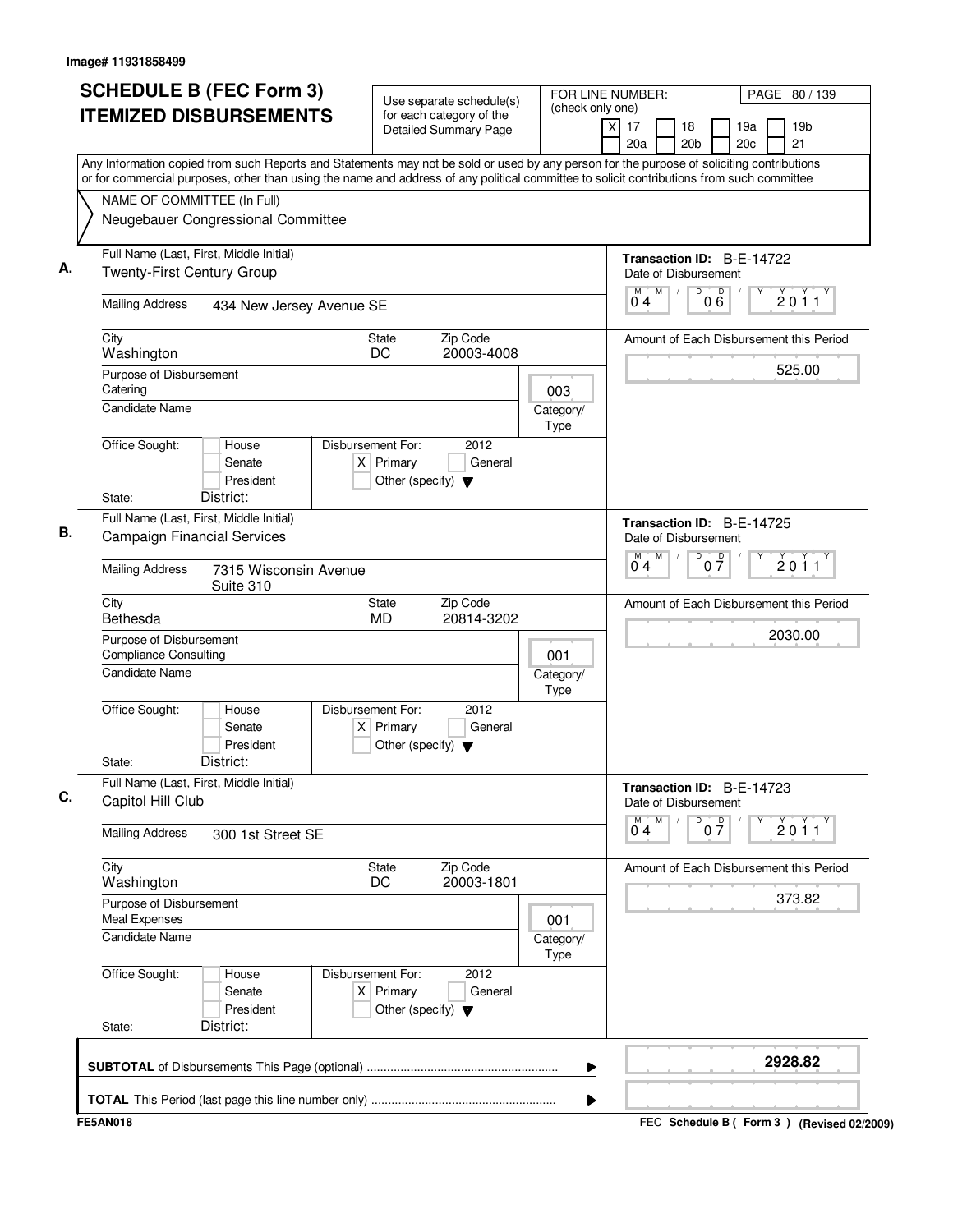|                                                                                | <b>ITEMIZED DISBURSEMENTS</b>             | <b>Detailed Summary Page</b>                                             | for each category of the | (check only one)  | xl<br>17<br>19 <sub>b</sub><br>18<br>19a<br>20c<br>21<br>20a<br>20 <sub>b</sub>                                                                                                                                                                                                        |  |
|--------------------------------------------------------------------------------|-------------------------------------------|--------------------------------------------------------------------------|--------------------------|-------------------|----------------------------------------------------------------------------------------------------------------------------------------------------------------------------------------------------------------------------------------------------------------------------------------|--|
|                                                                                |                                           |                                                                          |                          |                   | Any Information copied from such Reports and Statements may not be sold or used by any person for the purpose of soliciting contributions<br>or for commercial purposes, other than using the name and address of any political committee to solicit contributions from such committee |  |
| NAME OF COMMITTEE (In Full)                                                    |                                           |                                                                          |                          |                   |                                                                                                                                                                                                                                                                                        |  |
|                                                                                | Neugebauer Congressional Committee        |                                                                          |                          |                   |                                                                                                                                                                                                                                                                                        |  |
| Full Name (Last, First, Middle Initial)<br><b>United States Postal Service</b> |                                           |                                                                          |                          |                   | Transaction ID: B-E-14724<br>Date of Disbursement                                                                                                                                                                                                                                      |  |
| <b>Mailing Address</b>                                                         | 8207 Ithaca Avenue                        |                                                                          |                          |                   | D<br>$0\frac{D}{7}$<br>M<br>М<br>2011<br>04                                                                                                                                                                                                                                            |  |
| City<br>Lubbock                                                                |                                           | State<br><b>TX</b>                                                       | Zip Code<br>79423-2655   |                   | Amount of Each Disbursement this Period                                                                                                                                                                                                                                                |  |
| Purpose of Disbursement<br>Postage                                             |                                           |                                                                          |                          | 001               | 44.00                                                                                                                                                                                                                                                                                  |  |
| <b>Candidate Name</b>                                                          |                                           |                                                                          |                          | Category/<br>Type |                                                                                                                                                                                                                                                                                        |  |
| Office Sought:                                                                 | House<br>Senate<br>President              | Disbursement For:<br>$X$ Primary<br>Other (specify) $\blacktriangledown$ | 2012<br>General          |                   |                                                                                                                                                                                                                                                                                        |  |
| State:<br>Full Name (Last, First, Middle Initial)                              | District:                                 |                                                                          |                          |                   |                                                                                                                                                                                                                                                                                        |  |
| Wachovia Bank, N.A.                                                            |                                           |                                                                          |                          |                   | Transaction ID: B-E-14728<br>Date of Disbursement<br>D<br>$\overline{D}$<br>M<br>м                                                                                                                                                                                                     |  |
| <b>Mailing Address</b>                                                         | 7901 Wisconsin Avenue<br># MD1010         |                                                                          |                          |                   | 2011<br>04<br>11                                                                                                                                                                                                                                                                       |  |
| City<br>Bethesda                                                               |                                           | <b>State</b><br>MD                                                       | Zip Code<br>20814-3619   |                   | Amount of Each Disbursement this Period                                                                                                                                                                                                                                                |  |
| Purpose of Disbursement<br><b>Banking Fee</b>                                  |                                           |                                                                          |                          | 001               | 51.30                                                                                                                                                                                                                                                                                  |  |
| <b>Candidate Name</b>                                                          |                                           |                                                                          |                          | Category/<br>Type |                                                                                                                                                                                                                                                                                        |  |
| Office Sought:<br>State:                                                       | House<br>Senate<br>President<br>District: | Disbursement For:<br>$X$ Primary<br>Other (specify) $\blacktriangledown$ | 2012<br>General          |                   |                                                                                                                                                                                                                                                                                        |  |
| Full Name (Last, First, Middle Initial)                                        |                                           |                                                                          |                          |                   | Transaction ID: B-E-14726                                                                                                                                                                                                                                                              |  |
| Chanda Allen                                                                   |                                           |                                                                          |                          |                   | Date of Disbursement                                                                                                                                                                                                                                                                   |  |
| <b>Mailing Address</b>                                                         | PO Box 54175                              |                                                                          |                          |                   | M<br>D<br>M<br>$\overline{1}$ $\overline{1}$<br>2011<br>04                                                                                                                                                                                                                             |  |
| City<br>Lubbock                                                                |                                           | State<br><b>TX</b>                                                       | Zip Code<br>79453-4175   |                   | Amount of Each Disbursement this Period                                                                                                                                                                                                                                                |  |
| Purpose of Disbursement<br>Payroll                                             |                                           |                                                                          |                          | 001               | 1305.00                                                                                                                                                                                                                                                                                |  |
| <b>Candidate Name</b>                                                          |                                           |                                                                          |                          | Category/<br>Type |                                                                                                                                                                                                                                                                                        |  |
| Office Sought:                                                                 | House<br>Senate<br>President              | Disbursement For:<br>$X$ Primary<br>Other (specify) $\blacktriangledown$ | 2012<br>General          |                   |                                                                                                                                                                                                                                                                                        |  |
| State:                                                                         | District:                                 |                                                                          |                          |                   |                                                                                                                                                                                                                                                                                        |  |
|                                                                                |                                           |                                                                          |                          | ▶                 | 1400.30                                                                                                                                                                                                                                                                                |  |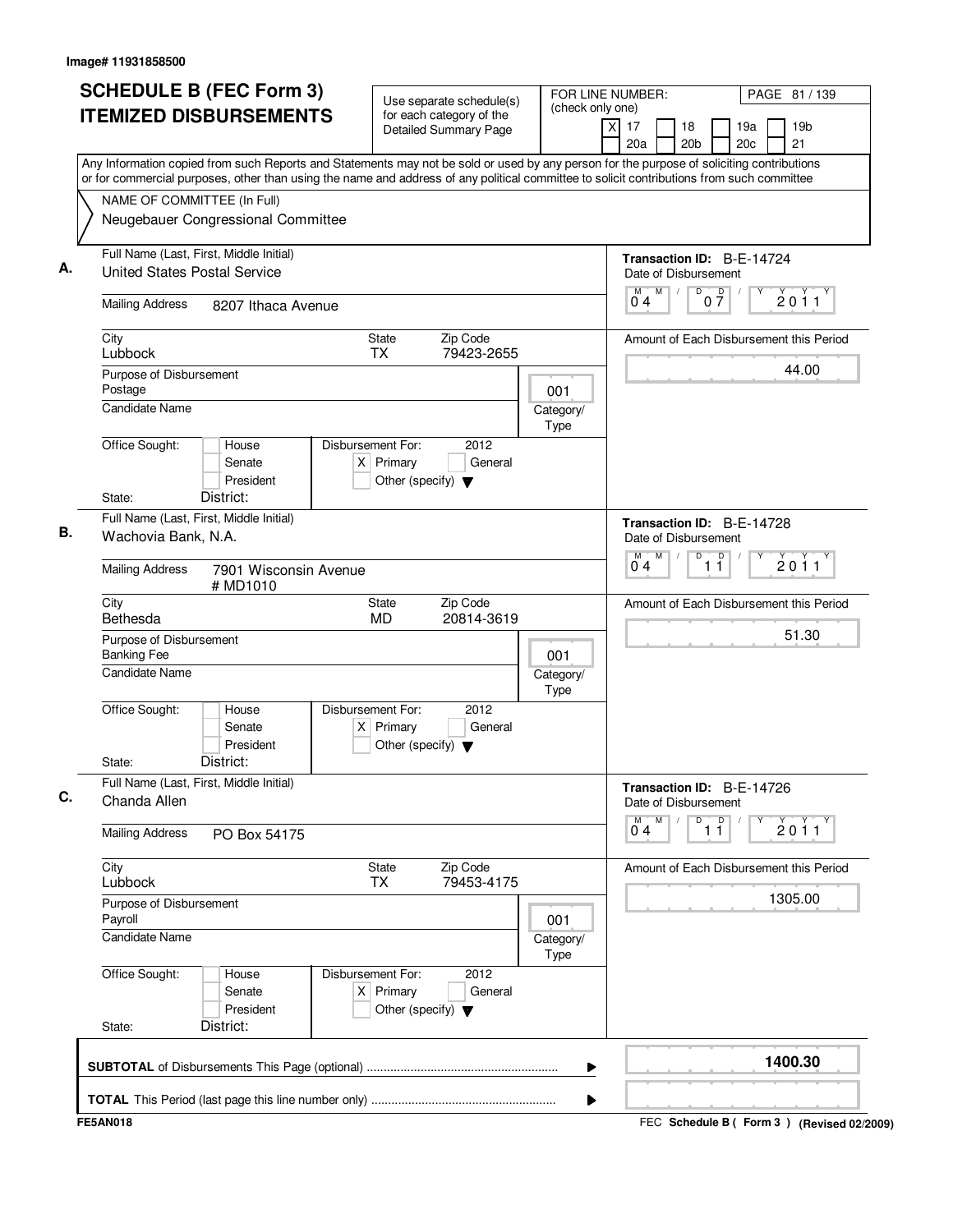| <b>SCHEDULE B (FEC Form 3)</b><br><b>ITEMIZED DISBURSEMENTS</b>                                                                                                                                                                                                                                                       | Use separate schedule(s)<br>for each category of the<br><b>Detailed Summary Page</b>        | FOR LINE NUMBER:<br>(check only one)<br>$\times$ | PAGE 82 / 139<br>19 <sub>b</sub><br>17<br>18<br>19a<br>20 <sub>b</sub><br>21<br>20a<br>20c                                  |
|-----------------------------------------------------------------------------------------------------------------------------------------------------------------------------------------------------------------------------------------------------------------------------------------------------------------------|---------------------------------------------------------------------------------------------|--------------------------------------------------|-----------------------------------------------------------------------------------------------------------------------------|
| Any Information copied from such Reports and Statements may not be sold or used by any person for the purpose of soliciting contributions<br>or for commercial purposes, other than using the name and address of any political committee to solicit contributions from such committee<br>NAME OF COMMITTEE (In Full) |                                                                                             |                                                  |                                                                                                                             |
| Neugebauer Congressional Committee                                                                                                                                                                                                                                                                                    |                                                                                             |                                                  |                                                                                                                             |
| Full Name (Last, First, Middle Initial)<br>А.<br>Amanda L. Fagin                                                                                                                                                                                                                                                      |                                                                                             |                                                  | Transaction ID: B-E-14727<br>Date of Disbursement                                                                           |
| <b>Mailing Address</b><br>6603 1st Street                                                                                                                                                                                                                                                                             |                                                                                             |                                                  | M<br>D<br>D<br>2011<br>11<br>04                                                                                             |
| City<br>Lubbock                                                                                                                                                                                                                                                                                                       | Zip Code<br>State<br><b>TX</b><br>79416-3703                                                |                                                  | Amount of Each Disbursement this Period                                                                                     |
| Purpose of Disbursement<br>Payroll<br><b>Candidate Name</b>                                                                                                                                                                                                                                                           |                                                                                             | 001<br>Category/<br>Type                         | 23.58                                                                                                                       |
| Office Sought:<br>House<br>Senate<br>President<br>District:<br>State:                                                                                                                                                                                                                                                 | Disbursement For:<br>2012<br>$X$ Primary<br>General<br>Other (specify) $\blacktriangledown$ |                                                  |                                                                                                                             |
| Full Name (Last, First, Middle Initial)<br>В.<br>MasterCard International, Inc. Employees PAC                                                                                                                                                                                                                         |                                                                                             |                                                  | Transaction ID: B-I-14733<br>Date of Disbursement<br>M<br>D<br>$\overline{1}$ $\overline{2}$<br>М<br>2011<br>0 <sub>4</sub> |
| <b>Mailing Address</b><br>2000 Purchase Street                                                                                                                                                                                                                                                                        |                                                                                             |                                                  |                                                                                                                             |
| City<br>Purchase                                                                                                                                                                                                                                                                                                      | Zip Code<br><b>State</b><br><b>NY</b><br>10577-2405                                         |                                                  | Amount of Each Disbursement this Period                                                                                     |
| Purpose of Disbursement<br>Inkind: Faxes, Calls & Emails<br>Candidate Name                                                                                                                                                                                                                                            |                                                                                             | Category/                                        | 650.00                                                                                                                      |
| Office Sought:<br>House<br>Senate<br>President<br>District:<br>State:                                                                                                                                                                                                                                                 | 2012<br>Disbursement For:<br>$X$ Primary<br>General<br>Other (specify) $\blacktriangledown$ | Type                                             |                                                                                                                             |
| Full Name (Last, First, Middle Initial)<br>C.<br>Cherry Laurel Bakery & Catering                                                                                                                                                                                                                                      |                                                                                             |                                                  | Transaction ID: B-E-14734<br>Date of Disbursement                                                                           |
| <b>Mailing Address</b><br>305 South Prairieville Street                                                                                                                                                                                                                                                               |                                                                                             |                                                  | M<br>D<br>$\overline{14}$<br>М<br>Υ<br>2011<br>0 <sub>4</sub>                                                               |
| City<br>Athens                                                                                                                                                                                                                                                                                                        | Zip Code<br><b>State</b><br>75751-2543<br>TX                                                |                                                  | Amount of Each Disbursement this Period                                                                                     |
| Purpose of Disbursement<br>Catering<br>Candidate Name                                                                                                                                                                                                                                                                 |                                                                                             | 003<br>Category/<br>Type                         | 13319.12                                                                                                                    |
| Office Sought:<br>House<br>Senate<br>President<br>District:<br>State:                                                                                                                                                                                                                                                 | Disbursement For:<br>2012<br>$X$ Primary<br>General<br>Other (specify) $\blacktriangledown$ |                                                  |                                                                                                                             |
|                                                                                                                                                                                                                                                                                                                       |                                                                                             | ▶                                                | 13992.70                                                                                                                    |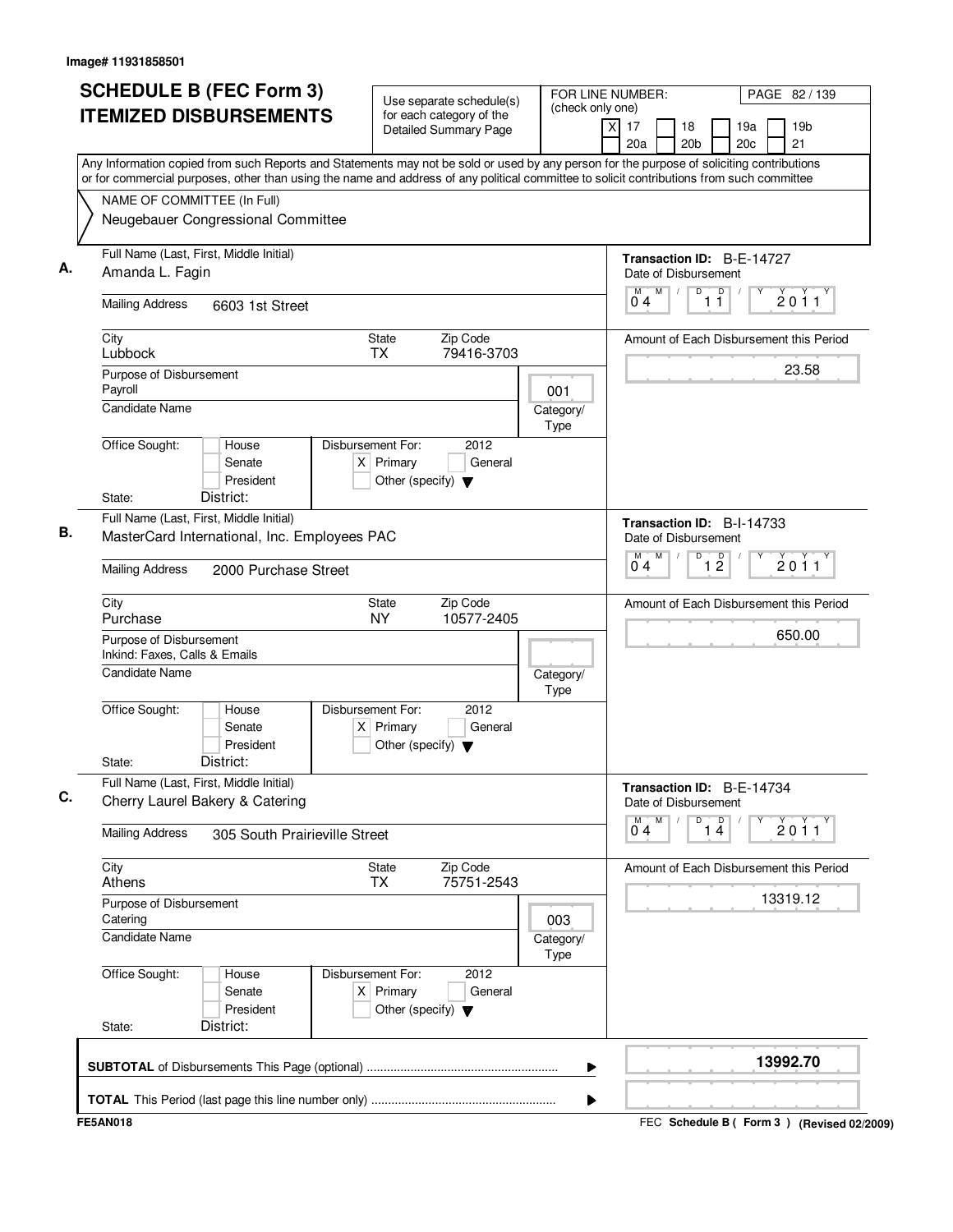| <b>SCHEDULE B (FEC Form 3)</b><br><b>ITEMIZED DISBURSEMENTS</b><br>Any Information copied from such Reports and Statements may not be sold or used by any person for the purpose of soliciting contributions | Use separate schedule(s)<br>for each category of the<br><b>Detailed Summary Page</b>        | FOR LINE NUMBER:<br>(check only one) | PAGE 83 / 139<br>19 <sub>b</sub><br>$\times$<br>17<br>18<br>19a<br>21<br>20a<br>20 <sub>b</sub><br>20c |
|--------------------------------------------------------------------------------------------------------------------------------------------------------------------------------------------------------------|---------------------------------------------------------------------------------------------|--------------------------------------|--------------------------------------------------------------------------------------------------------|
| or for commercial purposes, other than using the name and address of any political committee to solicit contributions from such committee<br>NAME OF COMMITTEE (In Full)                                     |                                                                                             |                                      |                                                                                                        |
| Neugebauer Congressional Committee                                                                                                                                                                           |                                                                                             |                                      |                                                                                                        |
| Full Name (Last, First, Middle Initial)<br>Dana Neugebauer                                                                                                                                                   |                                                                                             |                                      | Transaction ID: B-E-14735<br>Date of Disbursement                                                      |
| <b>Mailing Address</b><br>PO Box 54175                                                                                                                                                                       |                                                                                             |                                      | M<br>D<br>D<br>M<br>2011<br>14<br>04                                                                   |
| City<br>Lubbock                                                                                                                                                                                              | <b>State</b><br>Zip Code<br>TX<br>79453-4175                                                |                                      | Amount of Each Disbursement this Period                                                                |
| Purpose of Disbursement<br>Reimbursed- Campaign Memento                                                                                                                                                      |                                                                                             | 001                                  | 105.00                                                                                                 |
| <b>Candidate Name</b>                                                                                                                                                                                        |                                                                                             | Category/<br>Type                    |                                                                                                        |
| Office Sought:<br>House<br>Senate<br>President                                                                                                                                                               | Disbursement For:<br>2012<br>$X$ Primary<br>General<br>Other (specify) $\blacktriangledown$ |                                      |                                                                                                        |
| District:<br>State:<br>Full Name (Last, First, Middle Initial)                                                                                                                                               |                                                                                             |                                      | Transaction ID: B-E-14736                                                                              |
| Randy Neugebauer                                                                                                                                                                                             |                                                                                             |                                      | Date of Disbursement                                                                                   |
| <b>Mailing Address</b><br>PO Box 54175                                                                                                                                                                       |                                                                                             |                                      | M<br>D<br>$\overline{1\ 4}$<br>M<br>2011<br>04                                                         |
| City<br>Lubbock                                                                                                                                                                                              | <b>State</b><br>Zip Code<br><b>TX</b><br>79453                                              |                                      | Amount of Each Disbursement this Period                                                                |
| Purpose of Disbursement<br>Reimbursed- Meal Expense                                                                                                                                                          |                                                                                             | 001                                  | 56.00                                                                                                  |
| Candidate Name                                                                                                                                                                                               |                                                                                             | Category/<br>Type                    |                                                                                                        |
| Office Sought:<br>House<br>Senate<br>President<br>District:<br>State:                                                                                                                                        | Disbursement For:<br>2012<br>$X$ Primary<br>General<br>Other (specify) $\blacktriangledown$ |                                      |                                                                                                        |
| Full Name (Last, First, Middle Initial)<br>AT&T                                                                                                                                                              |                                                                                             |                                      | Transaction ID: B-E-14743<br>Date of Disbursement                                                      |
| <b>Mailing Address</b><br>PO Box 105414                                                                                                                                                                      |                                                                                             |                                      | M<br>$\overline{1\,5}$<br>D<br>M<br>2011<br>04                                                         |
| City<br>Atlanta                                                                                                                                                                                              | State<br>Zip Code<br>30348-5414<br>GA                                                       |                                      | Amount of Each Disbursement this Period                                                                |
| Purpose of Disbursement<br>Telephone Service                                                                                                                                                                 |                                                                                             | 001                                  | 11.75                                                                                                  |
| <b>Candidate Name</b>                                                                                                                                                                                        |                                                                                             | Category/<br>Type                    |                                                                                                        |
| Office Sought:<br>House<br>Senate<br>President                                                                                                                                                               | Disbursement For:<br>2012<br>$X$ Primary<br>General<br>Other (specify) $\blacktriangledown$ |                                      |                                                                                                        |
| District:<br>State:                                                                                                                                                                                          |                                                                                             |                                      |                                                                                                        |
|                                                                                                                                                                                                              |                                                                                             | ▶                                    | 172.75                                                                                                 |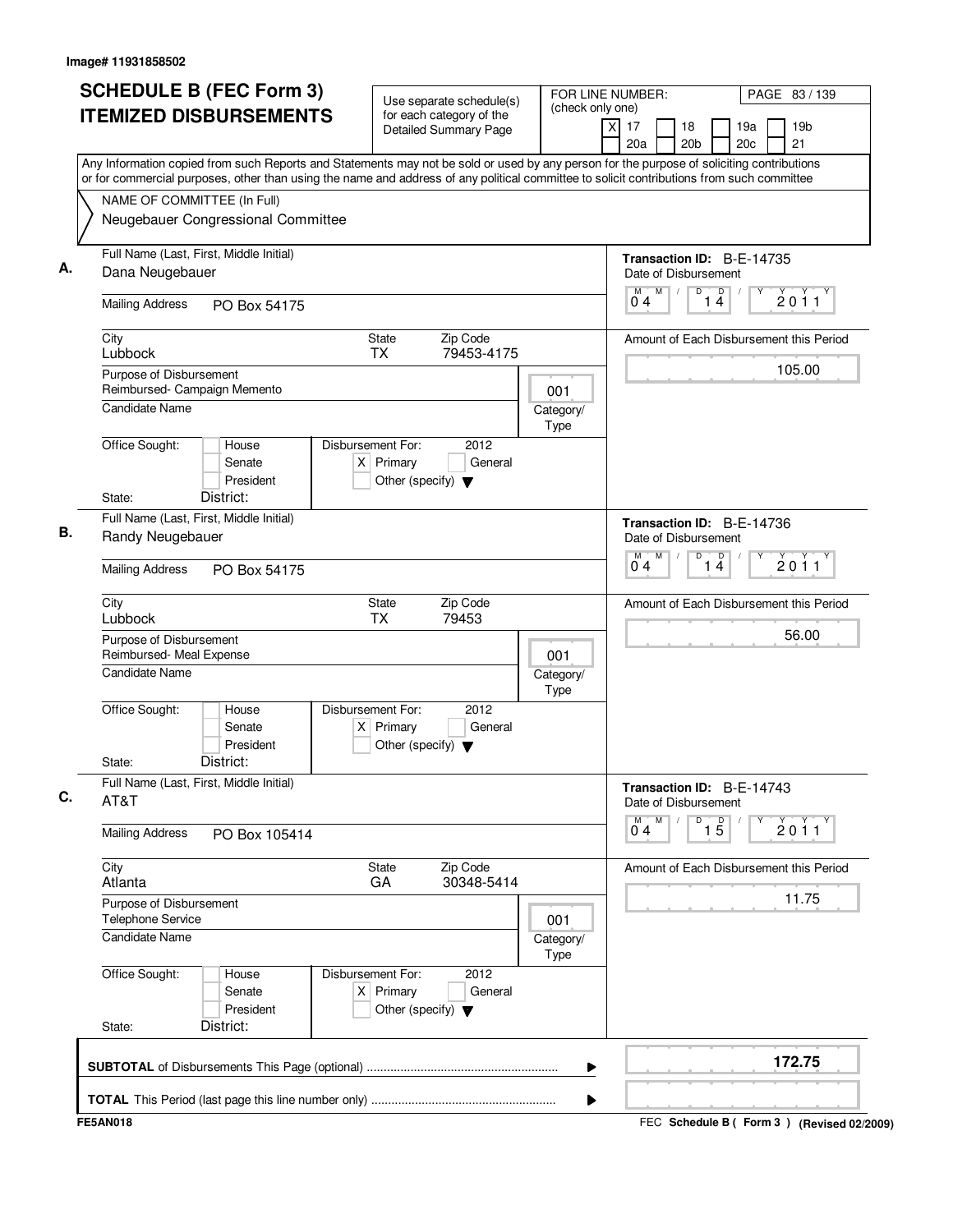| Use separate schedule(s)<br>(check only one)<br><b>ITEMIZED DISBURSEMENTS</b><br>for each category of the<br>$\overline{x}$<br>17<br>18<br>19a<br><b>Detailed Summary Page</b><br>20a<br>20 <sub>b</sub><br>20c<br>Any Information copied from such Reports and Statements may not be sold or used by any person for the purpose of soliciting contributions<br>or for commercial purposes, other than using the name and address of any political committee to solicit contributions from such committee<br>NAME OF COMMITTEE (In Full)<br>Neugebauer Congressional Committee<br>Full Name (Last, First, Middle Initial)<br>Transaction ID: B-E-14741<br>Bogart Associates, Inc.<br>Date of Disbursement<br>M<br>$1\overline{5}$<br>D<br>0 <sub>4</sub><br><b>Mailing Address</b><br>1200 Trinity Drive<br>City<br>Zip Code<br><b>State</b><br>Amount of Each Disbursement this Period<br>Alexandria<br>VA<br>22314-4724<br>Purpose of Disbursement<br><b>Express Shipping</b><br>001<br><b>Candidate Name</b><br>Category/<br>Type<br>Office Sought:<br>Disbursement For:<br>2012<br>House<br>$X$ Primary<br>General<br>Senate<br>President<br>Other (specify) $\blacktriangledown$<br>District:<br>State:<br>Full Name (Last, First, Middle Initial)<br>Transaction ID: B-E-14738<br>Stephen Joseph, Inc.<br>Date of Disbursement<br>M<br>D<br>$\overline{15}$<br>04<br><b>Mailing Address</b><br>4302 Ironton Avenue<br>Zip Code<br>City<br><b>State</b><br>Amount of Each Disbursement this Period<br>Lubbock<br>TX<br>79407<br>Purpose of Disbursement<br>Campaign Mementos<br>001<br>Candidate Name<br>Category/<br>Type<br>Office Sought:<br>Disbursement For:<br>2012<br>House<br>Senate<br>$X$ Primary<br>General<br>President<br>Other (specify) $\blacktriangledown$<br>District:<br>State:<br>Full Name (Last, First, Middle Initial)<br>Transaction ID: B-E-14746<br>Lilly & Company<br>Date of Disbursement<br>$\overline{18}$<br>м<br>D<br>04<br><b>Mailing Address</b><br>1005 Congress Avenue<br>Suite 910<br>City<br>Zip Code<br><b>State</b><br>Amount of Each Disbursement this Period<br>78701-2467<br>Austin<br><b>TX</b><br>Purpose of Disbursement<br>SEE MEMO ITEMS<br>003<br>Candidate Name<br>Category/<br>Type<br>Office Sought:<br>Disbursement For:<br>2012<br>House | PAGE 84 / 139         |
|-----------------------------------------------------------------------------------------------------------------------------------------------------------------------------------------------------------------------------------------------------------------------------------------------------------------------------------------------------------------------------------------------------------------------------------------------------------------------------------------------------------------------------------------------------------------------------------------------------------------------------------------------------------------------------------------------------------------------------------------------------------------------------------------------------------------------------------------------------------------------------------------------------------------------------------------------------------------------------------------------------------------------------------------------------------------------------------------------------------------------------------------------------------------------------------------------------------------------------------------------------------------------------------------------------------------------------------------------------------------------------------------------------------------------------------------------------------------------------------------------------------------------------------------------------------------------------------------------------------------------------------------------------------------------------------------------------------------------------------------------------------------------------------------------------------------------------------------------------------------------------------------------------------------------------------------------------------------------------------------------------------------------------------------------------------------------------------------------------------------------------------------------------------------------------------------------------------------------------------------------------------------------------------------------------|-----------------------|
|                                                                                                                                                                                                                                                                                                                                                                                                                                                                                                                                                                                                                                                                                                                                                                                                                                                                                                                                                                                                                                                                                                                                                                                                                                                                                                                                                                                                                                                                                                                                                                                                                                                                                                                                                                                                                                                                                                                                                                                                                                                                                                                                                                                                                                                                                                     | 19 <sub>b</sub><br>21 |
|                                                                                                                                                                                                                                                                                                                                                                                                                                                                                                                                                                                                                                                                                                                                                                                                                                                                                                                                                                                                                                                                                                                                                                                                                                                                                                                                                                                                                                                                                                                                                                                                                                                                                                                                                                                                                                                                                                                                                                                                                                                                                                                                                                                                                                                                                                     |                       |
|                                                                                                                                                                                                                                                                                                                                                                                                                                                                                                                                                                                                                                                                                                                                                                                                                                                                                                                                                                                                                                                                                                                                                                                                                                                                                                                                                                                                                                                                                                                                                                                                                                                                                                                                                                                                                                                                                                                                                                                                                                                                                                                                                                                                                                                                                                     |                       |
|                                                                                                                                                                                                                                                                                                                                                                                                                                                                                                                                                                                                                                                                                                                                                                                                                                                                                                                                                                                                                                                                                                                                                                                                                                                                                                                                                                                                                                                                                                                                                                                                                                                                                                                                                                                                                                                                                                                                                                                                                                                                                                                                                                                                                                                                                                     |                       |
|                                                                                                                                                                                                                                                                                                                                                                                                                                                                                                                                                                                                                                                                                                                                                                                                                                                                                                                                                                                                                                                                                                                                                                                                                                                                                                                                                                                                                                                                                                                                                                                                                                                                                                                                                                                                                                                                                                                                                                                                                                                                                                                                                                                                                                                                                                     |                       |
|                                                                                                                                                                                                                                                                                                                                                                                                                                                                                                                                                                                                                                                                                                                                                                                                                                                                                                                                                                                                                                                                                                                                                                                                                                                                                                                                                                                                                                                                                                                                                                                                                                                                                                                                                                                                                                                                                                                                                                                                                                                                                                                                                                                                                                                                                                     |                       |
|                                                                                                                                                                                                                                                                                                                                                                                                                                                                                                                                                                                                                                                                                                                                                                                                                                                                                                                                                                                                                                                                                                                                                                                                                                                                                                                                                                                                                                                                                                                                                                                                                                                                                                                                                                                                                                                                                                                                                                                                                                                                                                                                                                                                                                                                                                     | 2011                  |
|                                                                                                                                                                                                                                                                                                                                                                                                                                                                                                                                                                                                                                                                                                                                                                                                                                                                                                                                                                                                                                                                                                                                                                                                                                                                                                                                                                                                                                                                                                                                                                                                                                                                                                                                                                                                                                                                                                                                                                                                                                                                                                                                                                                                                                                                                                     |                       |
|                                                                                                                                                                                                                                                                                                                                                                                                                                                                                                                                                                                                                                                                                                                                                                                                                                                                                                                                                                                                                                                                                                                                                                                                                                                                                                                                                                                                                                                                                                                                                                                                                                                                                                                                                                                                                                                                                                                                                                                                                                                                                                                                                                                                                                                                                                     | 56.55                 |
|                                                                                                                                                                                                                                                                                                                                                                                                                                                                                                                                                                                                                                                                                                                                                                                                                                                                                                                                                                                                                                                                                                                                                                                                                                                                                                                                                                                                                                                                                                                                                                                                                                                                                                                                                                                                                                                                                                                                                                                                                                                                                                                                                                                                                                                                                                     |                       |
|                                                                                                                                                                                                                                                                                                                                                                                                                                                                                                                                                                                                                                                                                                                                                                                                                                                                                                                                                                                                                                                                                                                                                                                                                                                                                                                                                                                                                                                                                                                                                                                                                                                                                                                                                                                                                                                                                                                                                                                                                                                                                                                                                                                                                                                                                                     |                       |
|                                                                                                                                                                                                                                                                                                                                                                                                                                                                                                                                                                                                                                                                                                                                                                                                                                                                                                                                                                                                                                                                                                                                                                                                                                                                                                                                                                                                                                                                                                                                                                                                                                                                                                                                                                                                                                                                                                                                                                                                                                                                                                                                                                                                                                                                                                     |                       |
|                                                                                                                                                                                                                                                                                                                                                                                                                                                                                                                                                                                                                                                                                                                                                                                                                                                                                                                                                                                                                                                                                                                                                                                                                                                                                                                                                                                                                                                                                                                                                                                                                                                                                                                                                                                                                                                                                                                                                                                                                                                                                                                                                                                                                                                                                                     |                       |
|                                                                                                                                                                                                                                                                                                                                                                                                                                                                                                                                                                                                                                                                                                                                                                                                                                                                                                                                                                                                                                                                                                                                                                                                                                                                                                                                                                                                                                                                                                                                                                                                                                                                                                                                                                                                                                                                                                                                                                                                                                                                                                                                                                                                                                                                                                     |                       |
|                                                                                                                                                                                                                                                                                                                                                                                                                                                                                                                                                                                                                                                                                                                                                                                                                                                                                                                                                                                                                                                                                                                                                                                                                                                                                                                                                                                                                                                                                                                                                                                                                                                                                                                                                                                                                                                                                                                                                                                                                                                                                                                                                                                                                                                                                                     | 2011                  |
|                                                                                                                                                                                                                                                                                                                                                                                                                                                                                                                                                                                                                                                                                                                                                                                                                                                                                                                                                                                                                                                                                                                                                                                                                                                                                                                                                                                                                                                                                                                                                                                                                                                                                                                                                                                                                                                                                                                                                                                                                                                                                                                                                                                                                                                                                                     |                       |
|                                                                                                                                                                                                                                                                                                                                                                                                                                                                                                                                                                                                                                                                                                                                                                                                                                                                                                                                                                                                                                                                                                                                                                                                                                                                                                                                                                                                                                                                                                                                                                                                                                                                                                                                                                                                                                                                                                                                                                                                                                                                                                                                                                                                                                                                                                     | 28.00                 |
|                                                                                                                                                                                                                                                                                                                                                                                                                                                                                                                                                                                                                                                                                                                                                                                                                                                                                                                                                                                                                                                                                                                                                                                                                                                                                                                                                                                                                                                                                                                                                                                                                                                                                                                                                                                                                                                                                                                                                                                                                                                                                                                                                                                                                                                                                                     |                       |
|                                                                                                                                                                                                                                                                                                                                                                                                                                                                                                                                                                                                                                                                                                                                                                                                                                                                                                                                                                                                                                                                                                                                                                                                                                                                                                                                                                                                                                                                                                                                                                                                                                                                                                                                                                                                                                                                                                                                                                                                                                                                                                                                                                                                                                                                                                     |                       |
|                                                                                                                                                                                                                                                                                                                                                                                                                                                                                                                                                                                                                                                                                                                                                                                                                                                                                                                                                                                                                                                                                                                                                                                                                                                                                                                                                                                                                                                                                                                                                                                                                                                                                                                                                                                                                                                                                                                                                                                                                                                                                                                                                                                                                                                                                                     |                       |
|                                                                                                                                                                                                                                                                                                                                                                                                                                                                                                                                                                                                                                                                                                                                                                                                                                                                                                                                                                                                                                                                                                                                                                                                                                                                                                                                                                                                                                                                                                                                                                                                                                                                                                                                                                                                                                                                                                                                                                                                                                                                                                                                                                                                                                                                                                     | $\frac{1}{2}$ 0 1 1   |
|                                                                                                                                                                                                                                                                                                                                                                                                                                                                                                                                                                                                                                                                                                                                                                                                                                                                                                                                                                                                                                                                                                                                                                                                                                                                                                                                                                                                                                                                                                                                                                                                                                                                                                                                                                                                                                                                                                                                                                                                                                                                                                                                                                                                                                                                                                     |                       |
|                                                                                                                                                                                                                                                                                                                                                                                                                                                                                                                                                                                                                                                                                                                                                                                                                                                                                                                                                                                                                                                                                                                                                                                                                                                                                                                                                                                                                                                                                                                                                                                                                                                                                                                                                                                                                                                                                                                                                                                                                                                                                                                                                                                                                                                                                                     | 5338.38               |
|                                                                                                                                                                                                                                                                                                                                                                                                                                                                                                                                                                                                                                                                                                                                                                                                                                                                                                                                                                                                                                                                                                                                                                                                                                                                                                                                                                                                                                                                                                                                                                                                                                                                                                                                                                                                                                                                                                                                                                                                                                                                                                                                                                                                                                                                                                     |                       |
| Original vendors exceeding<br>reporting threshold itemi-<br>zed as memo transactions.<br>$X$ Primary<br>General<br>Senate<br>President<br>Other (specify) $\blacktriangledown$<br>District:<br>State:                                                                                                                                                                                                                                                                                                                                                                                                                                                                                                                                                                                                                                                                                                                                                                                                                                                                                                                                                                                                                                                                                                                                                                                                                                                                                                                                                                                                                                                                                                                                                                                                                                                                                                                                                                                                                                                                                                                                                                                                                                                                                               |                       |
| ▶                                                                                                                                                                                                                                                                                                                                                                                                                                                                                                                                                                                                                                                                                                                                                                                                                                                                                                                                                                                                                                                                                                                                                                                                                                                                                                                                                                                                                                                                                                                                                                                                                                                                                                                                                                                                                                                                                                                                                                                                                                                                                                                                                                                                                                                                                                   | 5422.93               |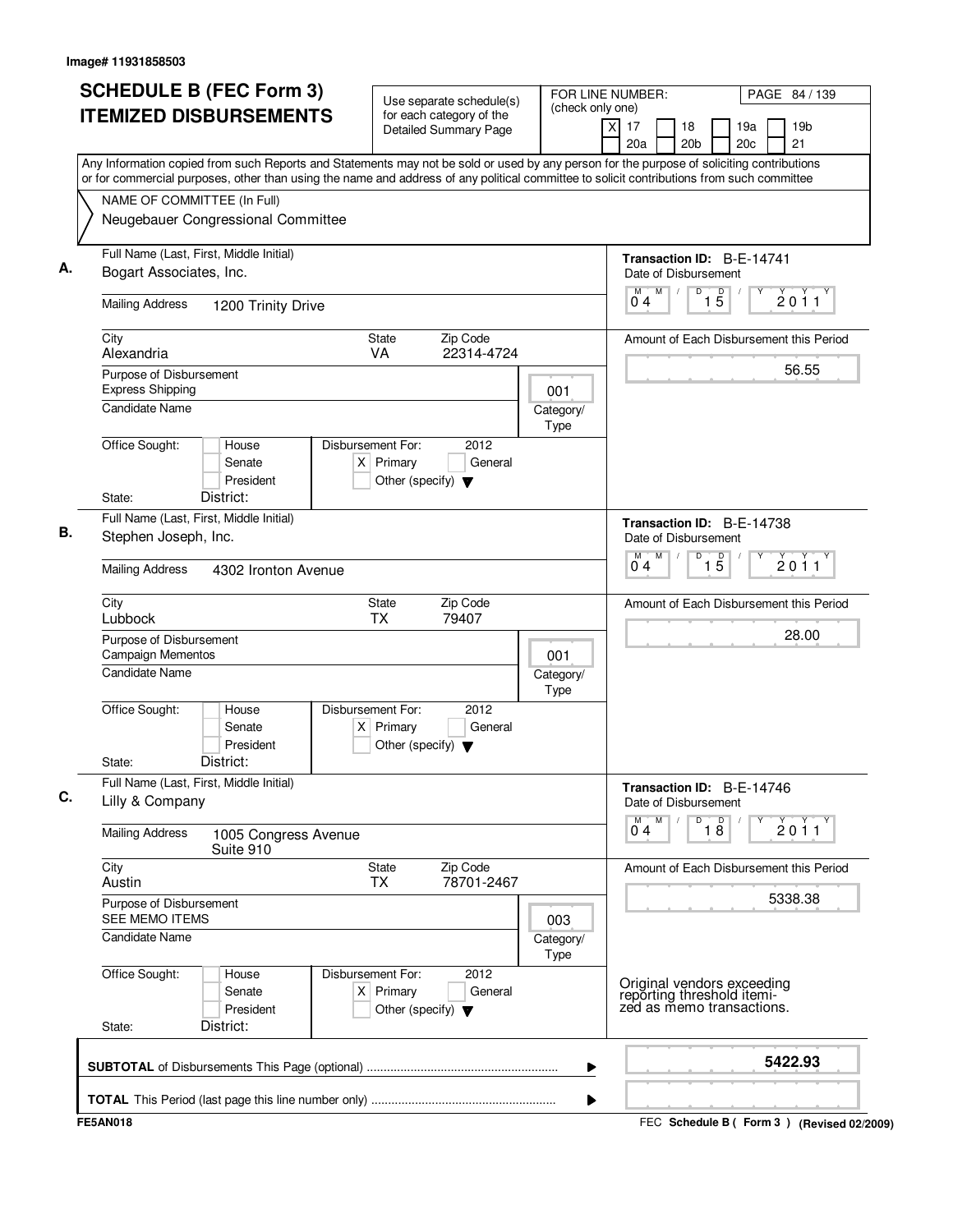| <b>SCHEDULE B (FEC Form 3)</b><br><b>ITEMIZED DISBURSEMENTS</b>                                                                                                                                                                                                                        | Use separate schedule(s)<br>for each category of the                                        | FOR LINE NUMBER:<br>(check only one) |                                                                 | PAGE 85 / 139                               |
|----------------------------------------------------------------------------------------------------------------------------------------------------------------------------------------------------------------------------------------------------------------------------------------|---------------------------------------------------------------------------------------------|--------------------------------------|-----------------------------------------------------------------|---------------------------------------------|
|                                                                                                                                                                                                                                                                                        | <b>Detailed Summary Page</b>                                                                |                                      | $\times$<br>17<br>18<br>20a<br>20 <sub>b</sub>                  | 19a<br>19 <sub>b</sub><br>21<br>20c         |
| Any Information copied from such Reports and Statements may not be sold or used by any person for the purpose of soliciting contributions<br>or for commercial purposes, other than using the name and address of any political committee to solicit contributions from such committee |                                                                                             |                                      |                                                                 |                                             |
| NAME OF COMMITTEE (In Full)                                                                                                                                                                                                                                                            |                                                                                             |                                      |                                                                 |                                             |
| Neugebauer Congressional Committee                                                                                                                                                                                                                                                     |                                                                                             |                                      |                                                                 |                                             |
| Full Name (Last, First, Middle Initial)<br>Lilly & Company                                                                                                                                                                                                                             |                                                                                             |                                      | Transaction ID: B-S-5529<br>Date of Disbursement                |                                             |
| <b>Mailing Address</b><br>1005 Congress Avenue<br>Suite 910                                                                                                                                                                                                                            |                                                                                             |                                      | $\mathsf D$<br>M<br>D<br>M<br>$\sqrt{2}$<br>04<br>18            | 2011                                        |
| City<br>Austin                                                                                                                                                                                                                                                                         | Zip Code<br><b>State</b><br>78701-2467<br><b>TX</b>                                         |                                      |                                                                 | Amount of Each Disbursement this Period     |
| Purpose of Disbursement<br><b>Fundraising Consulting</b>                                                                                                                                                                                                                               |                                                                                             |                                      |                                                                 | 3000.00                                     |
| <b>Candidate Name</b>                                                                                                                                                                                                                                                                  |                                                                                             | 003<br>Category/<br>Type             |                                                                 |                                             |
| Office Sought:<br>House<br>Senate<br>President<br>District:<br>State:                                                                                                                                                                                                                  | Disbursement For:<br>2012<br>$X$ Primary<br>General<br>Other (specify) $\blacktriangledown$ |                                      | [MEMO ITEM]<br>Subitemization of Lilly<br>& Company(04/18/11)   |                                             |
| Full Name (Last, First, Middle Initial)                                                                                                                                                                                                                                                |                                                                                             |                                      |                                                                 |                                             |
| Lilly & Company                                                                                                                                                                                                                                                                        |                                                                                             |                                      | Transaction ID: B-S-5530<br>Date of Disbursement<br>M<br>D<br>М |                                             |
| <b>Mailing Address</b><br>1005 Congress Avenue<br>Suite 910                                                                                                                                                                                                                            |                                                                                             |                                      | $\overline{18}$<br>04                                           | 2011                                        |
| City<br>Austin                                                                                                                                                                                                                                                                         | Zip Code<br>State<br>TX<br>78701-2467                                                       |                                      |                                                                 | Amount of Each Disbursement this Period     |
| Purpose of Disbursement<br>Printing                                                                                                                                                                                                                                                    |                                                                                             | 003                                  |                                                                 | 248.37                                      |
| Candidate Name                                                                                                                                                                                                                                                                         |                                                                                             | Category/<br>Type                    |                                                                 |                                             |
| Office Sought:<br>House<br>Senate<br>President<br>District:<br>State:                                                                                                                                                                                                                  | Disbursement For:<br>2012<br>$X$ Primary<br>General<br>Other (specify) $\blacktriangledown$ |                                      | [MEMO ITEM]<br>Subitemization of Lilly<br>& Company (04/18/11)  |                                             |
| Full Name (Last, First, Middle Initial)<br>Lilly & Company                                                                                                                                                                                                                             |                                                                                             |                                      | Transaction ID: B-S-5531<br>Date of Disbursement                |                                             |
| <b>Mailing Address</b><br>1005 Congress Avenue<br>Suite 910                                                                                                                                                                                                                            |                                                                                             |                                      | M<br>D<br>18<br>$\overline{0}^M$ 4                              | 2011                                        |
| City<br>Austin                                                                                                                                                                                                                                                                         | <b>State</b><br>Zip Code<br>78701-2467<br>TX                                                |                                      |                                                                 | Amount of Each Disbursement this Period     |
| Purpose of Disbursement<br>Refreshments                                                                                                                                                                                                                                                |                                                                                             | 003                                  |                                                                 | 389.22                                      |
| <b>Candidate Name</b>                                                                                                                                                                                                                                                                  |                                                                                             | Category/<br>Type                    |                                                                 |                                             |
| Office Sought:<br>House<br>Senate<br>President<br>District:<br>State:                                                                                                                                                                                                                  | Disbursement For:<br>2012<br>$X$ Primary<br>General<br>Other (specify) $\blacktriangledown$ |                                      | [MEMO ITEM]<br>Subitemization of Lilly<br>& Company(04/18/11)   |                                             |
|                                                                                                                                                                                                                                                                                        |                                                                                             | ▶                                    |                                                                 | 0.00                                        |
|                                                                                                                                                                                                                                                                                        |                                                                                             | ▶                                    |                                                                 |                                             |
| <b>FE5AN018</b>                                                                                                                                                                                                                                                                        |                                                                                             |                                      |                                                                 | FEC Schedule B ( Form 3 ) (Revised 02/2009) |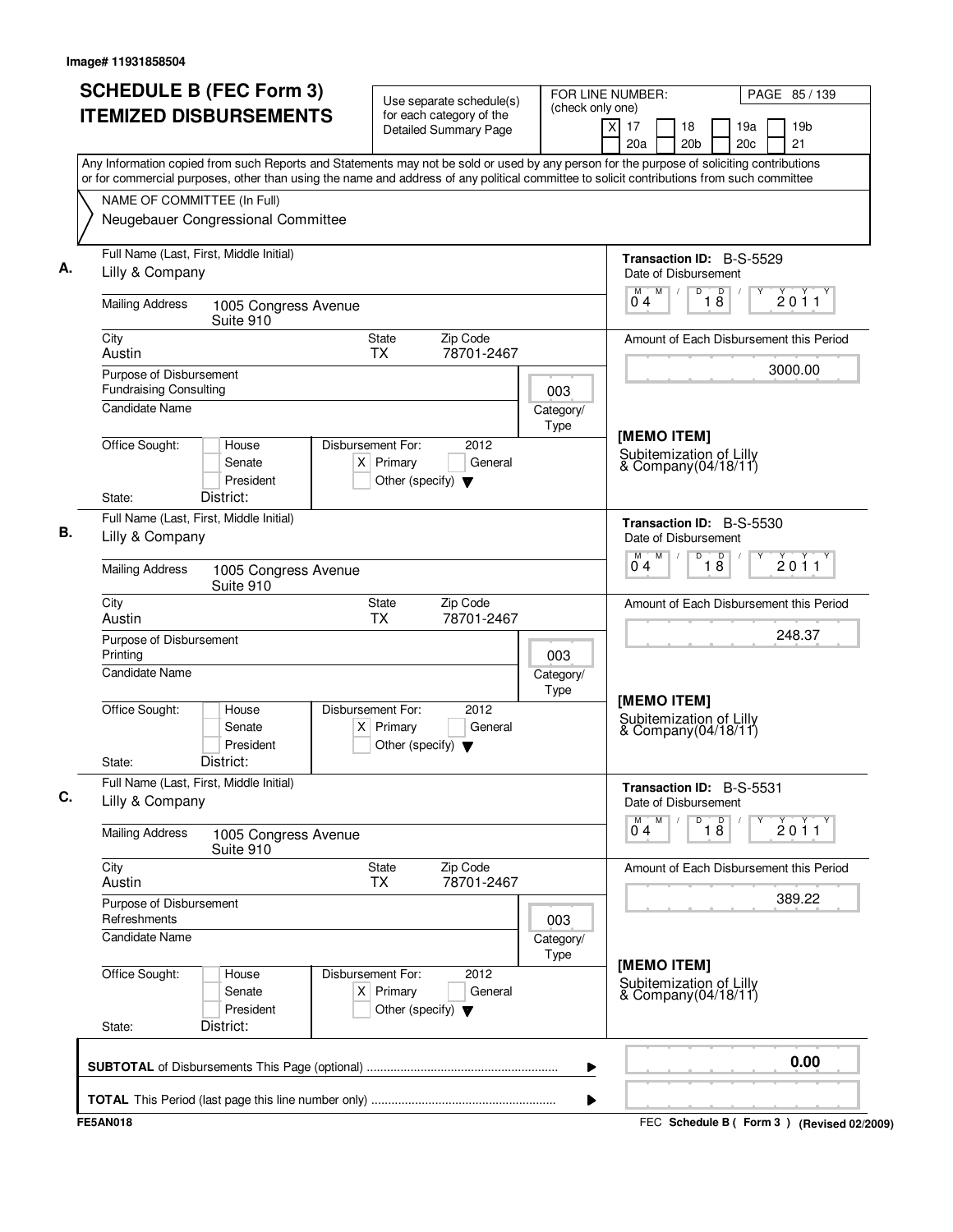| <b>ITEMIZED DISBURSEMENTS</b><br>for each category of the<br>$\times$<br>17<br>18<br><b>Detailed Summary Page</b><br>20a<br>20 <sub>b</sub><br>Any Information copied from such Reports and Statements may not be sold or used by any person for the purpose of soliciting contributions<br>or for commercial purposes, other than using the name and address of any political committee to solicit contributions from such committee<br>NAME OF COMMITTEE (In Full)<br>Neugebauer Congressional Committee<br>Full Name (Last, First, Middle Initial)<br>Transaction ID: B-S-5532<br>Lilly & Company<br>Date of Disbursement<br>M<br>D<br>$\mathsf D$<br>M<br>$\sqrt{2}$<br>18<br>04<br><b>Mailing Address</b><br>1005 Congress Avenue<br>Suite 910<br>Zip Code<br>City<br>State<br>Amount of Each Disbursement this Period<br><b>TX</b><br>78701-2467<br>Austin<br>Purpose of Disbursement<br>Mileage<br>002<br><b>Candidate Name</b><br>Category/<br>Type<br>[MEMO ITEM]<br>Office Sought:<br>Disbursement For:<br>2012<br>House<br>Subitemization of Lilly<br>$X$ Primary<br>General<br>Senate<br>& Company(04/18/11)<br>President<br>Other (specify) $\blacktriangledown$<br>District:<br>State:<br>Full Name (Last, First, Middle Initial)<br>Transaction ID: B-S-5533<br>Lilly & Company<br>Date of Disbursement<br>M<br>D<br>$\overline{18}$<br>M<br>04<br><b>Mailing Address</b><br>1005 Congress Avenue<br>Suite 910<br>Zip Code<br>City<br>State<br>Amount of Each Disbursement this Period<br><b>TX</b><br>Austin<br>78701-2467<br>Purpose of Disbursement<br>Lodging<br>002<br>Candidate Name<br>Category/<br>Type<br>[MEMO ITEM]<br>Office Sought:<br>Disbursement For:<br>2012<br>House<br>Subitemization of Lilly<br>$X$ Primary<br>General<br>Senate<br>& Company(04/18/11)<br>President<br>Other (specify) $\blacktriangledown$<br>District:<br>State:<br>Full Name (Last, First, Middle Initial)<br>Transaction ID: B-S-5534<br>Lilly & Company<br>Date of Disbursement<br>M<br>D<br>$\overline{18}$<br>М<br>0 <sub>4</sub><br><b>Mailing Address</b><br>1005 Congress Avenue<br>Suite 910<br>City<br>State<br>Zip Code<br>Amount of Each Disbursement this Period<br>78701-2467<br>Austin<br><b>TX</b><br>Purpose of Disbursement<br><b>Express Shipping</b><br>001<br><b>Candidate Name</b><br>Category/<br>Type<br>[MEMO ITEM]<br>Office Sought:<br>Disbursement For:<br>2012<br>House<br>Subitemization of Lilly<br>& Company(04/18/11)<br>$X$ Primary<br>General<br>Senate<br>President<br>Other (specify) $\blacktriangledown$<br>District:<br>State: | PAGE 86 / 139                       |
|-------------------------------------------------------------------------------------------------------------------------------------------------------------------------------------------------------------------------------------------------------------------------------------------------------------------------------------------------------------------------------------------------------------------------------------------------------------------------------------------------------------------------------------------------------------------------------------------------------------------------------------------------------------------------------------------------------------------------------------------------------------------------------------------------------------------------------------------------------------------------------------------------------------------------------------------------------------------------------------------------------------------------------------------------------------------------------------------------------------------------------------------------------------------------------------------------------------------------------------------------------------------------------------------------------------------------------------------------------------------------------------------------------------------------------------------------------------------------------------------------------------------------------------------------------------------------------------------------------------------------------------------------------------------------------------------------------------------------------------------------------------------------------------------------------------------------------------------------------------------------------------------------------------------------------------------------------------------------------------------------------------------------------------------------------------------------------------------------------------------------------------------------------------------------------------------------------------------------------------------------------------------------------------------------------------------------------------------------------------------------------------------------------------------------------------------------------------------------------------------------------------------------------------------------------------------------------|-------------------------------------|
|                                                                                                                                                                                                                                                                                                                                                                                                                                                                                                                                                                                                                                                                                                                                                                                                                                                                                                                                                                                                                                                                                                                                                                                                                                                                                                                                                                                                                                                                                                                                                                                                                                                                                                                                                                                                                                                                                                                                                                                                                                                                                                                                                                                                                                                                                                                                                                                                                                                                                                                                                                               | 19a<br>19 <sub>b</sub><br>21<br>20c |
|                                                                                                                                                                                                                                                                                                                                                                                                                                                                                                                                                                                                                                                                                                                                                                                                                                                                                                                                                                                                                                                                                                                                                                                                                                                                                                                                                                                                                                                                                                                                                                                                                                                                                                                                                                                                                                                                                                                                                                                                                                                                                                                                                                                                                                                                                                                                                                                                                                                                                                                                                                               |                                     |
|                                                                                                                                                                                                                                                                                                                                                                                                                                                                                                                                                                                                                                                                                                                                                                                                                                                                                                                                                                                                                                                                                                                                                                                                                                                                                                                                                                                                                                                                                                                                                                                                                                                                                                                                                                                                                                                                                                                                                                                                                                                                                                                                                                                                                                                                                                                                                                                                                                                                                                                                                                               |                                     |
|                                                                                                                                                                                                                                                                                                                                                                                                                                                                                                                                                                                                                                                                                                                                                                                                                                                                                                                                                                                                                                                                                                                                                                                                                                                                                                                                                                                                                                                                                                                                                                                                                                                                                                                                                                                                                                                                                                                                                                                                                                                                                                                                                                                                                                                                                                                                                                                                                                                                                                                                                                               |                                     |
|                                                                                                                                                                                                                                                                                                                                                                                                                                                                                                                                                                                                                                                                                                                                                                                                                                                                                                                                                                                                                                                                                                                                                                                                                                                                                                                                                                                                                                                                                                                                                                                                                                                                                                                                                                                                                                                                                                                                                                                                                                                                                                                                                                                                                                                                                                                                                                                                                                                                                                                                                                               |                                     |
|                                                                                                                                                                                                                                                                                                                                                                                                                                                                                                                                                                                                                                                                                                                                                                                                                                                                                                                                                                                                                                                                                                                                                                                                                                                                                                                                                                                                                                                                                                                                                                                                                                                                                                                                                                                                                                                                                                                                                                                                                                                                                                                                                                                                                                                                                                                                                                                                                                                                                                                                                                               | 2011                                |
|                                                                                                                                                                                                                                                                                                                                                                                                                                                                                                                                                                                                                                                                                                                                                                                                                                                                                                                                                                                                                                                                                                                                                                                                                                                                                                                                                                                                                                                                                                                                                                                                                                                                                                                                                                                                                                                                                                                                                                                                                                                                                                                                                                                                                                                                                                                                                                                                                                                                                                                                                                               |                                     |
|                                                                                                                                                                                                                                                                                                                                                                                                                                                                                                                                                                                                                                                                                                                                                                                                                                                                                                                                                                                                                                                                                                                                                                                                                                                                                                                                                                                                                                                                                                                                                                                                                                                                                                                                                                                                                                                                                                                                                                                                                                                                                                                                                                                                                                                                                                                                                                                                                                                                                                                                                                               |                                     |
|                                                                                                                                                                                                                                                                                                                                                                                                                                                                                                                                                                                                                                                                                                                                                                                                                                                                                                                                                                                                                                                                                                                                                                                                                                                                                                                                                                                                                                                                                                                                                                                                                                                                                                                                                                                                                                                                                                                                                                                                                                                                                                                                                                                                                                                                                                                                                                                                                                                                                                                                                                               | 795.60                              |
|                                                                                                                                                                                                                                                                                                                                                                                                                                                                                                                                                                                                                                                                                                                                                                                                                                                                                                                                                                                                                                                                                                                                                                                                                                                                                                                                                                                                                                                                                                                                                                                                                                                                                                                                                                                                                                                                                                                                                                                                                                                                                                                                                                                                                                                                                                                                                                                                                                                                                                                                                                               |                                     |
|                                                                                                                                                                                                                                                                                                                                                                                                                                                                                                                                                                                                                                                                                                                                                                                                                                                                                                                                                                                                                                                                                                                                                                                                                                                                                                                                                                                                                                                                                                                                                                                                                                                                                                                                                                                                                                                                                                                                                                                                                                                                                                                                                                                                                                                                                                                                                                                                                                                                                                                                                                               |                                     |
|                                                                                                                                                                                                                                                                                                                                                                                                                                                                                                                                                                                                                                                                                                                                                                                                                                                                                                                                                                                                                                                                                                                                                                                                                                                                                                                                                                                                                                                                                                                                                                                                                                                                                                                                                                                                                                                                                                                                                                                                                                                                                                                                                                                                                                                                                                                                                                                                                                                                                                                                                                               |                                     |
|                                                                                                                                                                                                                                                                                                                                                                                                                                                                                                                                                                                                                                                                                                                                                                                                                                                                                                                                                                                                                                                                                                                                                                                                                                                                                                                                                                                                                                                                                                                                                                                                                                                                                                                                                                                                                                                                                                                                                                                                                                                                                                                                                                                                                                                                                                                                                                                                                                                                                                                                                                               |                                     |
|                                                                                                                                                                                                                                                                                                                                                                                                                                                                                                                                                                                                                                                                                                                                                                                                                                                                                                                                                                                                                                                                                                                                                                                                                                                                                                                                                                                                                                                                                                                                                                                                                                                                                                                                                                                                                                                                                                                                                                                                                                                                                                                                                                                                                                                                                                                                                                                                                                                                                                                                                                               | 2011                                |
|                                                                                                                                                                                                                                                                                                                                                                                                                                                                                                                                                                                                                                                                                                                                                                                                                                                                                                                                                                                                                                                                                                                                                                                                                                                                                                                                                                                                                                                                                                                                                                                                                                                                                                                                                                                                                                                                                                                                                                                                                                                                                                                                                                                                                                                                                                                                                                                                                                                                                                                                                                               |                                     |
|                                                                                                                                                                                                                                                                                                                                                                                                                                                                                                                                                                                                                                                                                                                                                                                                                                                                                                                                                                                                                                                                                                                                                                                                                                                                                                                                                                                                                                                                                                                                                                                                                                                                                                                                                                                                                                                                                                                                                                                                                                                                                                                                                                                                                                                                                                                                                                                                                                                                                                                                                                               | 734.04                              |
|                                                                                                                                                                                                                                                                                                                                                                                                                                                                                                                                                                                                                                                                                                                                                                                                                                                                                                                                                                                                                                                                                                                                                                                                                                                                                                                                                                                                                                                                                                                                                                                                                                                                                                                                                                                                                                                                                                                                                                                                                                                                                                                                                                                                                                                                                                                                                                                                                                                                                                                                                                               |                                     |
|                                                                                                                                                                                                                                                                                                                                                                                                                                                                                                                                                                                                                                                                                                                                                                                                                                                                                                                                                                                                                                                                                                                                                                                                                                                                                                                                                                                                                                                                                                                                                                                                                                                                                                                                                                                                                                                                                                                                                                                                                                                                                                                                                                                                                                                                                                                                                                                                                                                                                                                                                                               |                                     |
|                                                                                                                                                                                                                                                                                                                                                                                                                                                                                                                                                                                                                                                                                                                                                                                                                                                                                                                                                                                                                                                                                                                                                                                                                                                                                                                                                                                                                                                                                                                                                                                                                                                                                                                                                                                                                                                                                                                                                                                                                                                                                                                                                                                                                                                                                                                                                                                                                                                                                                                                                                               |                                     |
|                                                                                                                                                                                                                                                                                                                                                                                                                                                                                                                                                                                                                                                                                                                                                                                                                                                                                                                                                                                                                                                                                                                                                                                                                                                                                                                                                                                                                                                                                                                                                                                                                                                                                                                                                                                                                                                                                                                                                                                                                                                                                                                                                                                                                                                                                                                                                                                                                                                                                                                                                                               |                                     |
|                                                                                                                                                                                                                                                                                                                                                                                                                                                                                                                                                                                                                                                                                                                                                                                                                                                                                                                                                                                                                                                                                                                                                                                                                                                                                                                                                                                                                                                                                                                                                                                                                                                                                                                                                                                                                                                                                                                                                                                                                                                                                                                                                                                                                                                                                                                                                                                                                                                                                                                                                                               | 2011                                |
|                                                                                                                                                                                                                                                                                                                                                                                                                                                                                                                                                                                                                                                                                                                                                                                                                                                                                                                                                                                                                                                                                                                                                                                                                                                                                                                                                                                                                                                                                                                                                                                                                                                                                                                                                                                                                                                                                                                                                                                                                                                                                                                                                                                                                                                                                                                                                                                                                                                                                                                                                                               |                                     |
|                                                                                                                                                                                                                                                                                                                                                                                                                                                                                                                                                                                                                                                                                                                                                                                                                                                                                                                                                                                                                                                                                                                                                                                                                                                                                                                                                                                                                                                                                                                                                                                                                                                                                                                                                                                                                                                                                                                                                                                                                                                                                                                                                                                                                                                                                                                                                                                                                                                                                                                                                                               | 57.22                               |
|                                                                                                                                                                                                                                                                                                                                                                                                                                                                                                                                                                                                                                                                                                                                                                                                                                                                                                                                                                                                                                                                                                                                                                                                                                                                                                                                                                                                                                                                                                                                                                                                                                                                                                                                                                                                                                                                                                                                                                                                                                                                                                                                                                                                                                                                                                                                                                                                                                                                                                                                                                               |                                     |
|                                                                                                                                                                                                                                                                                                                                                                                                                                                                                                                                                                                                                                                                                                                                                                                                                                                                                                                                                                                                                                                                                                                                                                                                                                                                                                                                                                                                                                                                                                                                                                                                                                                                                                                                                                                                                                                                                                                                                                                                                                                                                                                                                                                                                                                                                                                                                                                                                                                                                                                                                                               |                                     |
|                                                                                                                                                                                                                                                                                                                                                                                                                                                                                                                                                                                                                                                                                                                                                                                                                                                                                                                                                                                                                                                                                                                                                                                                                                                                                                                                                                                                                                                                                                                                                                                                                                                                                                                                                                                                                                                                                                                                                                                                                                                                                                                                                                                                                                                                                                                                                                                                                                                                                                                                                                               |                                     |
| ▶                                                                                                                                                                                                                                                                                                                                                                                                                                                                                                                                                                                                                                                                                                                                                                                                                                                                                                                                                                                                                                                                                                                                                                                                                                                                                                                                                                                                                                                                                                                                                                                                                                                                                                                                                                                                                                                                                                                                                                                                                                                                                                                                                                                                                                                                                                                                                                                                                                                                                                                                                                             | 0.00                                |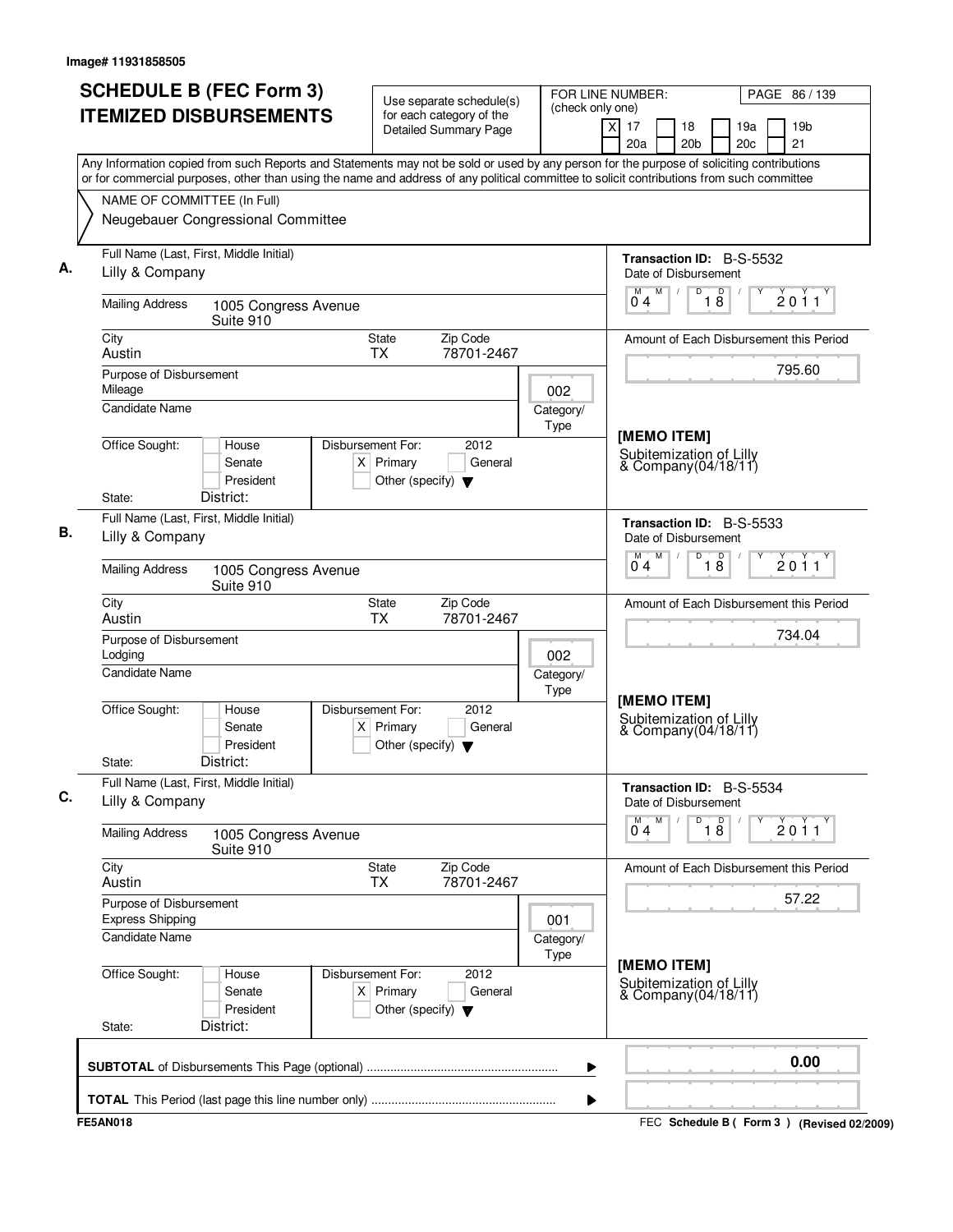|                                                             | <b>SCHEDULE B (FEC Form 3)</b><br><b>ITEMIZED DISBURSEMENTS</b>                                                                                                                                                                                                                        |                                  |                                      | Use separate schedule(s)<br>for each category of the<br>Detailed Summary Page | FOR LINE NUMBER:<br>(check only one) | $\times$<br>17                                    |   | 18              |                      | 19a | PAGE 87 / 139<br>19 <sub>b</sub>        |
|-------------------------------------------------------------|----------------------------------------------------------------------------------------------------------------------------------------------------------------------------------------------------------------------------------------------------------------------------------------|----------------------------------|--------------------------------------|-------------------------------------------------------------------------------|--------------------------------------|---------------------------------------------------|---|-----------------|----------------------|-----|-----------------------------------------|
|                                                             | Any Information copied from such Reports and Statements may not be sold or used by any person for the purpose of soliciting contributions<br>or for commercial purposes, other than using the name and address of any political committee to solicit contributions from such committee |                                  |                                      |                                                                               |                                      | 20a                                               |   | 20 <sub>b</sub> |                      | 20c | 21                                      |
| NAME OF COMMITTEE (In Full)                                 | Neugebauer Congressional Committee                                                                                                                                                                                                                                                     |                                  |                                      |                                                                               |                                      |                                                   |   |                 |                      |     |                                         |
| Lilly & Company                                             | Full Name (Last, First, Middle Initial)                                                                                                                                                                                                                                                |                                  |                                      |                                                                               |                                      | Transaction ID: B-S-5535<br>Date of Disbursement  |   |                 |                      |     |                                         |
| <b>Mailing Address</b>                                      | 1005 Congress Avenue<br>Suite 910                                                                                                                                                                                                                                                      |                                  |                                      |                                                                               |                                      | 04                                                | M | D               | D<br>$1\overline{8}$ |     | 2011                                    |
| City<br>Austin                                              |                                                                                                                                                                                                                                                                                        | State<br><b>TX</b>               |                                      | Zip Code<br>78701-2467                                                        |                                      |                                                   |   |                 |                      |     | Amount of Each Disbursement this Period |
| Purpose of Disbursement<br><b>Teleconferencing Service</b>  |                                                                                                                                                                                                                                                                                        |                                  |                                      |                                                                               | 001                                  |                                                   |   |                 |                      |     | 113.93                                  |
| <b>Candidate Name</b><br>Office Sought:                     | House                                                                                                                                                                                                                                                                                  | Disbursement For:                |                                      | 2012                                                                          | Category/<br>Type                    | [MEMO ITEM]                                       |   |                 |                      |     |                                         |
|                                                             | Senate<br>President                                                                                                                                                                                                                                                                    | $X$ Primary                      | Other (specify) $\blacktriangledown$ | General                                                                       |                                      | Subitemization of Lilly<br>& Company(04/18/11)    |   |                 |                      |     |                                         |
| State:<br><b>Oaks Professional Center</b>                   | District:<br>Full Name (Last, First, Middle Initial)                                                                                                                                                                                                                                   |                                  |                                      |                                                                               |                                      | Transaction ID: B-E-14745<br>Date of Disbursement |   |                 |                      |     |                                         |
| <b>Mailing Address</b>                                      | 4415 66th Street<br>Suite 107                                                                                                                                                                                                                                                          |                                  |                                      |                                                                               |                                      | M<br>04                                           | M | D               | $\overline{18}$      |     | 2011                                    |
| City<br>Lubbock                                             |                                                                                                                                                                                                                                                                                        | <b>State</b><br><b>TX</b>        |                                      | Zip Code<br>79414-4811                                                        |                                      |                                                   |   |                 |                      |     | Amount of Each Disbursement this Period |
| Purpose of Disbursement<br>Office Rent<br>Candidate Name    |                                                                                                                                                                                                                                                                                        |                                  |                                      |                                                                               | 001<br>Category/                     |                                                   |   |                 |                      |     | 600.00                                  |
| Office Sought:<br>State:                                    | House<br>Senate<br>President<br>District:                                                                                                                                                                                                                                              | Disbursement For:<br>$X$ Primary | Other (specify) $\blacktriangledown$ | 2012<br>General                                                               | Type                                 |                                                   |   |                 |                      |     |                                         |
| U-Stor                                                      | Full Name (Last, First, Middle Initial)                                                                                                                                                                                                                                                |                                  |                                      |                                                                               |                                      | Transaction ID: B-E-14744<br>Date of Disbursement |   |                 |                      |     |                                         |
| <b>Mailing Address</b>                                      | 3103 50th Street                                                                                                                                                                                                                                                                       |                                  |                                      |                                                                               |                                      | М<br>0 <sub>4</sub>                               | M | D               | $\overline{18}$      |     | 2011                                    |
| City<br>Lubbock                                             |                                                                                                                                                                                                                                                                                        | <b>State</b><br>TX               |                                      | Zip Code<br>79413-4103                                                        |                                      |                                                   |   |                 |                      |     | Amount of Each Disbursement this Period |
| Purpose of Disbursement<br>Storage<br><b>Candidate Name</b> |                                                                                                                                                                                                                                                                                        |                                  |                                      |                                                                               | 001<br>Category/                     |                                                   |   |                 |                      |     | 119.00                                  |
| Office Sought:<br>State:                                    | House<br>Senate<br>President<br>District:                                                                                                                                                                                                                                              | Disbursement For:<br>$X$ Primary | Other (specify) $\blacktriangledown$ | 2012<br>General                                                               | Type                                 |                                                   |   |                 |                      |     |                                         |
|                                                             |                                                                                                                                                                                                                                                                                        |                                  |                                      |                                                                               | ▶                                    |                                                   |   |                 |                      |     | 719.00                                  |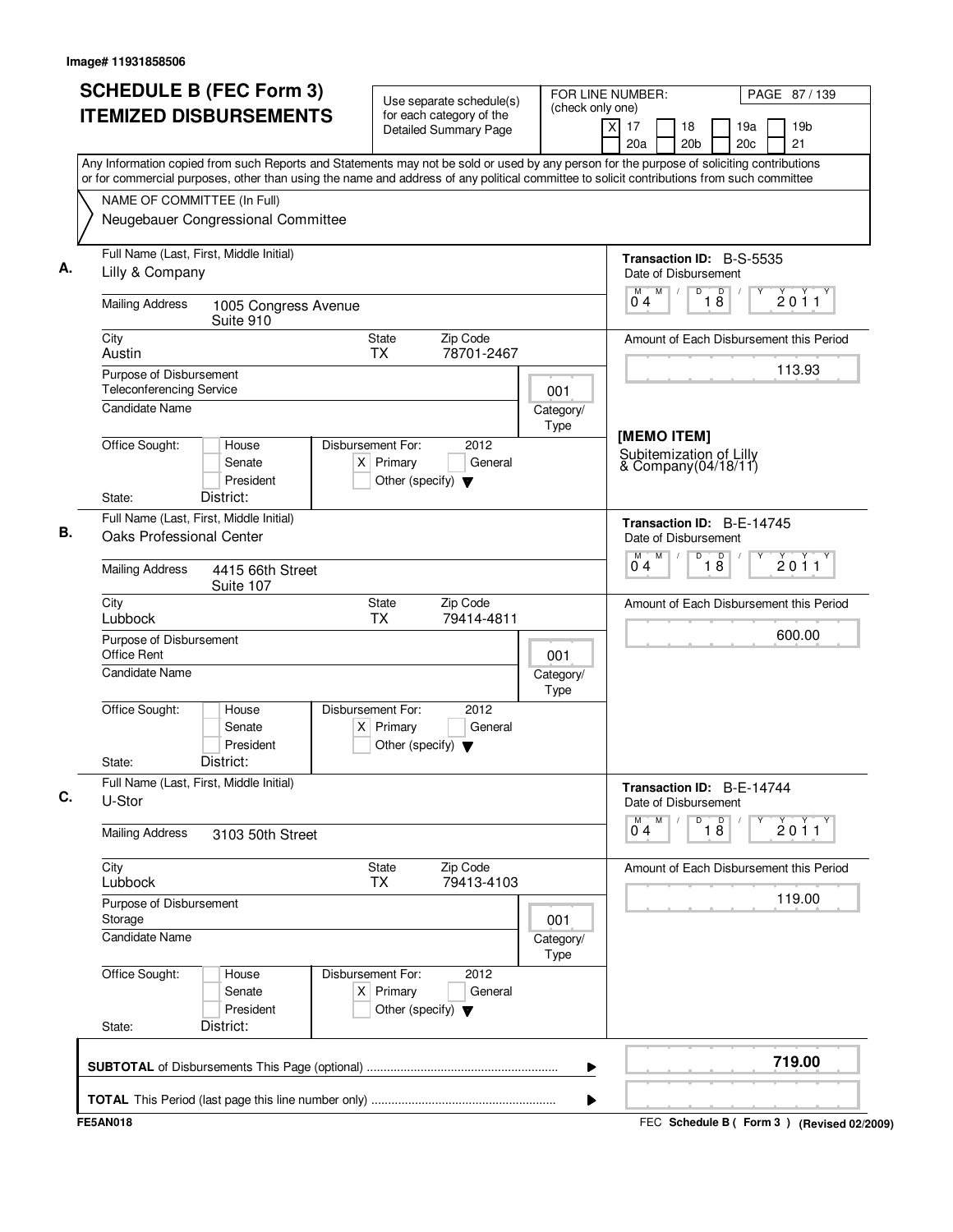| or for commercial purposes, other than using the name and address of any political committee to solicit contributions from such committee<br>NAME OF COMMITTEE (In Full) | <b>ITEMIZED DISBURSEMENTS</b>                                                 |                                                                          | Use separate schedule(s)<br>for each category of the                                                                                      | (check only one)  |   |                      |   |                       |                 |                                                                                       |                                         |
|--------------------------------------------------------------------------------------------------------------------------------------------------------------------------|-------------------------------------------------------------------------------|--------------------------------------------------------------------------|-------------------------------------------------------------------------------------------------------------------------------------------|-------------------|---|----------------------|---|-----------------------|-----------------|---------------------------------------------------------------------------------------|-----------------------------------------|
|                                                                                                                                                                          |                                                                               |                                                                          | <b>Detailed Summary Page</b>                                                                                                              |                   | x | 17<br>20a            |   | 18<br>20 <sub>b</sub> |                 | 19a<br>20 <sub>c</sub>                                                                | 19 <sub>b</sub><br>21                   |
|                                                                                                                                                                          |                                                                               |                                                                          | Any Information copied from such Reports and Statements may not be sold or used by any person for the purpose of soliciting contributions |                   |   |                      |   |                       |                 |                                                                                       |                                         |
|                                                                                                                                                                          |                                                                               |                                                                          |                                                                                                                                           |                   |   |                      |   |                       |                 |                                                                                       |                                         |
|                                                                                                                                                                          | Neugebauer Congressional Committee                                            |                                                                          |                                                                                                                                           |                   |   |                      |   |                       |                 |                                                                                       |                                         |
|                                                                                                                                                                          | Full Name (Last, First, Middle Initial)                                       |                                                                          |                                                                                                                                           |                   |   |                      |   |                       |                 | Transaction ID: B-E-14764                                                             |                                         |
|                                                                                                                                                                          | <b>Campaign Financial Services</b>                                            |                                                                          |                                                                                                                                           |                   |   | Date of Disbursement | M | D                     | $\overline{D}$  |                                                                                       |                                         |
| <b>Mailing Address</b>                                                                                                                                                   | 7315 Wisconsin Avenue<br>Suite 310                                            |                                                                          |                                                                                                                                           |                   |   | 04                   |   |                       | 19              |                                                                                       | 2011                                    |
| City<br>Bethesda                                                                                                                                                         |                                                                               | State<br>MD                                                              | Zip Code<br>20814-3202                                                                                                                    |                   |   |                      |   |                       |                 |                                                                                       | Amount of Each Disbursement this Period |
| Purpose of Disbursement<br><b>SEE MEMO ITEMS</b>                                                                                                                         |                                                                               |                                                                          |                                                                                                                                           | 001               |   |                      |   |                       |                 |                                                                                       | 1148.88                                 |
| <b>Candidate Name</b>                                                                                                                                                    |                                                                               |                                                                          |                                                                                                                                           | Category/         |   |                      |   |                       |                 |                                                                                       |                                         |
| Office Sought:                                                                                                                                                           | House                                                                         | Disbursement For:                                                        | 2012                                                                                                                                      | Type              |   |                      |   |                       |                 |                                                                                       |                                         |
|                                                                                                                                                                          | Senate<br>President<br>District:                                              | $X$ Primary<br>Other (specify) $\blacktriangledown$                      | General                                                                                                                                   |                   |   |                      |   |                       |                 | Original vendors exceeding<br>reporting threshold itemi-<br>zed as memo transactions. |                                         |
| State:                                                                                                                                                                   | Full Name (Last, First, Middle Initial)                                       |                                                                          |                                                                                                                                           |                   |   |                      |   |                       |                 |                                                                                       |                                         |
|                                                                                                                                                                          | <b>Campaign Financial Services</b>                                            |                                                                          |                                                                                                                                           |                   |   | Date of Disbursement |   |                       |                 | Transaction ID: B-S-5540                                                              |                                         |
| <b>Mailing Address</b>                                                                                                                                                   | 7315 Wisconsin Avenue<br>Suite 310                                            |                                                                          |                                                                                                                                           |                   |   | 04                   | M | D                     | $\overline{19}$ |                                                                                       | 2011                                    |
| City<br>Bethesda                                                                                                                                                         |                                                                               | State<br>MD                                                              | Zip Code<br>20814-3202                                                                                                                    |                   |   |                      |   |                       |                 |                                                                                       | Amount of Each Disbursement this Period |
| Purpose of Disbursement<br><b>General Office Supplies</b>                                                                                                                |                                                                               |                                                                          |                                                                                                                                           | 001               |   |                      |   |                       |                 |                                                                                       | 25.00                                   |
| <b>Candidate Name</b>                                                                                                                                                    |                                                                               |                                                                          |                                                                                                                                           | Category/<br>Type |   |                      |   |                       |                 |                                                                                       |                                         |
| Office Sought:<br>State:                                                                                                                                                 | House<br>Senate<br>President<br>District:                                     | Disbursement For:<br>$X$ Primary<br>Other (specify) $\blacktriangledown$ | 2012<br>General                                                                                                                           |                   |   | [MEMO ITEM]<br>11)   |   |                       |                 | Subitemization of Campaign<br>Financial Services(04/19/-                              |                                         |
|                                                                                                                                                                          | Full Name (Last, First, Middle Initial)<br><b>Campaign Financial Services</b> |                                                                          |                                                                                                                                           |                   |   | Date of Disbursement |   |                       |                 | Transaction ID: B-S-5541                                                              |                                         |
| <b>Mailing Address</b>                                                                                                                                                   | 7315 Wisconsin Avenue<br>Suite 310                                            |                                                                          |                                                                                                                                           |                   |   | 04                   | M | D                     | 19              |                                                                                       | $\check{2}$ 0 $\check{1}$ 1             |
| City<br>Bethesda                                                                                                                                                         |                                                                               | <b>State</b><br><b>MD</b>                                                | Zip Code<br>20814-3202                                                                                                                    |                   |   |                      |   |                       |                 |                                                                                       | Amount of Each Disbursement this Period |
| Purpose of Disbursement<br>E-Merchant Fee                                                                                                                                |                                                                               |                                                                          |                                                                                                                                           | 001               |   |                      |   |                       |                 |                                                                                       | 1123.88                                 |
| Candidate Name                                                                                                                                                           |                                                                               |                                                                          |                                                                                                                                           | Category/<br>Type |   |                      |   |                       |                 |                                                                                       |                                         |
| Office Sought:<br>State:                                                                                                                                                 | House<br>Senate<br>President<br>District:                                     | Disbursement For:<br>$X$ Primary<br>Other (specify) $\blacktriangledown$ | 2012<br>General                                                                                                                           |                   |   | [MEMO ITEM]<br>11)   |   |                       |                 | Subitemization of Campaign<br>Financial Services(04/19/-                              |                                         |
|                                                                                                                                                                          |                                                                               |                                                                          |                                                                                                                                           | ▶                 |   |                      |   |                       |                 |                                                                                       | 1148.88                                 |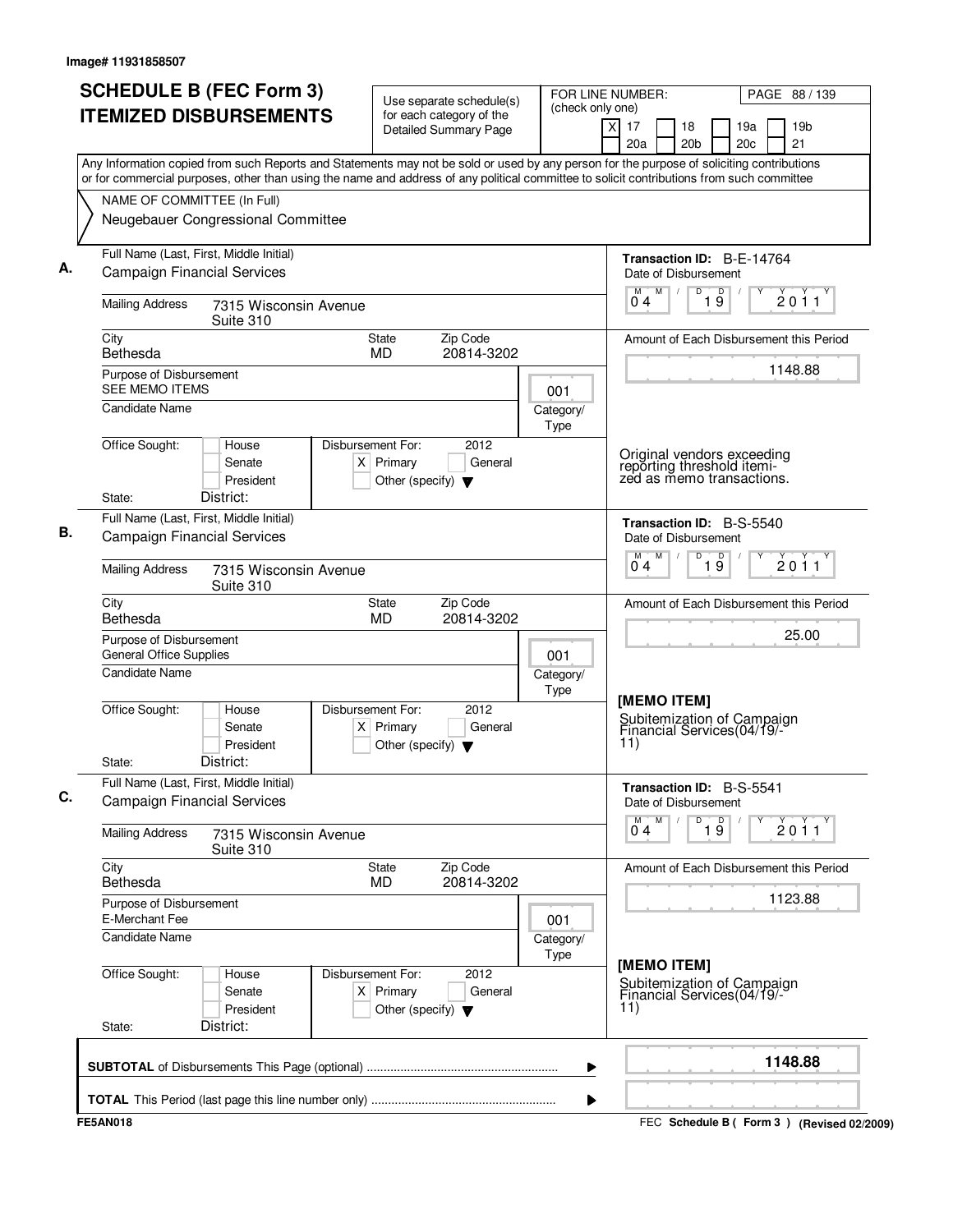| <b>SCHEDULE B (FEC Form 3)</b><br><b>ITEMIZED DISBURSEMENTS</b><br>Any Information copied from such Reports and Statements may not be sold or used by any person for the purpose of soliciting contributions   | Use separate schedule(s)<br>for each category of the<br><b>Detailed Summary Page</b>        | FOR LINE NUMBER:<br>(check only one) | PAGE 89 / 139<br>19 <sub>b</sub><br>$\times$<br>17<br>18<br>19a<br>21<br>20a<br>20 <sub>b</sub><br>20c |
|----------------------------------------------------------------------------------------------------------------------------------------------------------------------------------------------------------------|---------------------------------------------------------------------------------------------|--------------------------------------|--------------------------------------------------------------------------------------------------------|
| or for commercial purposes, other than using the name and address of any political committee to solicit contributions from such committee<br>NAME OF COMMITTEE (In Full)<br>Neugebauer Congressional Committee |                                                                                             |                                      |                                                                                                        |
| Full Name (Last, First, Middle Initial)<br>Chanda Allen                                                                                                                                                        |                                                                                             |                                      | Transaction ID: B-E-14774<br>Date of Disbursement                                                      |
| <b>Mailing Address</b><br>PO Box 54175                                                                                                                                                                         |                                                                                             |                                      | M<br>$\overline{P}$ 2 $\overline{5}$<br>M<br>2011<br>0 <sub>4</sub>                                    |
| City<br>Lubbock                                                                                                                                                                                                | State<br>Zip Code<br>TX<br>79453-4175                                                       |                                      | Amount of Each Disbursement this Period                                                                |
| Purpose of Disbursement<br>Payroll<br>Candidate Name                                                                                                                                                           |                                                                                             | 001<br>Category/<br>Type             | 1305.00                                                                                                |
| Office Sought:<br>House<br>Senate<br>President<br>District:<br>State:                                                                                                                                          | Disbursement For:<br>2012<br>$X$ Primary<br>General<br>Other (specify) $\blacktriangledown$ |                                      |                                                                                                        |
| Full Name (Last, First, Middle Initial)<br>Amanda L. Fagin                                                                                                                                                     |                                                                                             |                                      | Transaction ID: B-E-14775<br>Date of Disbursement<br>M<br>D<br>M                                       |
| <b>Mailing Address</b><br>6603 1st Street                                                                                                                                                                      |                                                                                             |                                      | $2\overline{5}$<br>2011<br>04                                                                          |
| City<br>Lubbock                                                                                                                                                                                                | <b>State</b><br>Zip Code<br><b>TX</b><br>79416-3703                                         |                                      | Amount of Each Disbursement this Period                                                                |
| Purpose of Disbursement<br>Payroll<br><b>Candidate Name</b>                                                                                                                                                    |                                                                                             | 001<br>Category/<br>Type             | 70.77                                                                                                  |
| Office Sought:<br>House<br>Senate<br>President<br>District:<br>State:                                                                                                                                          | Disbursement For:<br>2012<br>$X$ Primary<br>General<br>Other (specify) $\blacktriangledown$ |                                      |                                                                                                        |
| Full Name (Last, First, Middle Initial)<br><b>EFTPS Enrollment Processing Center</b>                                                                                                                           |                                                                                             |                                      | Transaction ID: B-E-14776<br>Date of Disbursement<br>M<br>D                                            |
| <b>Mailing Address</b><br>PO Box 173788                                                                                                                                                                        |                                                                                             |                                      | $2\frac{D}{7}$<br>$\overline{0}^M$ 4<br>2011                                                           |
| City<br>Denver                                                                                                                                                                                                 | State<br>Zip Code<br>80217-3788<br>CO                                                       |                                      | Amount of Each Disbursement this Period                                                                |
| Purpose of Disbursement<br>Payroll Taxes                                                                                                                                                                       |                                                                                             | 001                                  | 384.38                                                                                                 |
| <b>Candidate Name</b>                                                                                                                                                                                          |                                                                                             | Category/<br>Type                    |                                                                                                        |
| Office Sought:<br>House<br>Senate<br>President                                                                                                                                                                 | Disbursement For:<br>2012<br>$X$ Primary<br>General<br>Other (specify) $\blacktriangledown$ |                                      |                                                                                                        |
| District:<br>State:                                                                                                                                                                                            |                                                                                             | ▶                                    | 1760.15                                                                                                |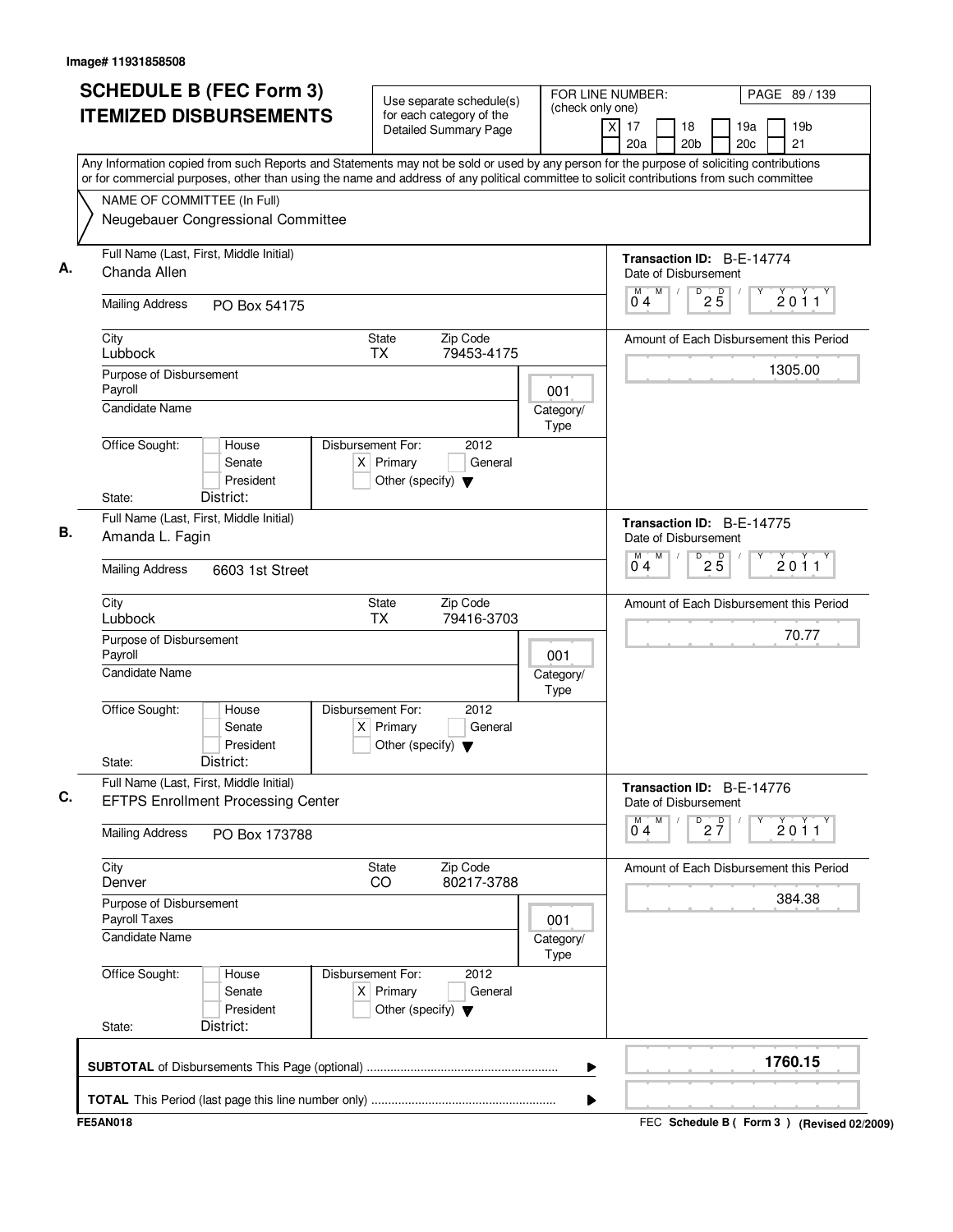|                                                                                 | <b>SCHEDULE B (FEC Form 3)</b><br><b>ITEMIZED DISBURSEMENTS</b>                                                            |                                                                          | Use separate schedule(s)<br>for each category of the<br><b>Detailed Summary Page</b> | (check only one)  | FOR LINE NUMBER:<br>PAGE 90 / 139<br>19 <sub>b</sub><br>17<br>19a<br>X<br>18<br>20c<br>21<br>20a<br>20 <sub>b</sub>                                                                                                                                                                    |
|---------------------------------------------------------------------------------|----------------------------------------------------------------------------------------------------------------------------|--------------------------------------------------------------------------|--------------------------------------------------------------------------------------|-------------------|----------------------------------------------------------------------------------------------------------------------------------------------------------------------------------------------------------------------------------------------------------------------------------------|
| NAME OF COMMITTEE (In Full)                                                     | Neugebauer Congressional Committee                                                                                         |                                                                          |                                                                                      |                   | Any Information copied from such Reports and Statements may not be sold or used by any person for the purpose of soliciting contributions<br>or for commercial purposes, other than using the name and address of any political committee to solicit contributions from such committee |
| (UPSPAC)<br><b>Mailing Address</b>                                              | Full Name (Last, First, Middle Initial)<br>United Parcel Service, Inc. Political Action Commitee<br>55 Glenlake Parkway NE |                                                                          |                                                                                      |                   | Transaction ID: B-I-14794<br>Date of Disbursement<br>$\overline{D}$<br>$2\overline{9}$<br>M<br>M<br>$\sqrt{2}$<br>2011<br>04                                                                                                                                                           |
| City<br>Atlanta                                                                 |                                                                                                                            | <b>State</b><br>GA                                                       | Zip Code<br>30328-3474                                                               |                   | Amount of Each Disbursement this Period<br>418.00                                                                                                                                                                                                                                      |
| Purpose of Disbursement<br>Inkind: Catering<br><b>Candidate Name</b>            |                                                                                                                            |                                                                          |                                                                                      | Category/<br>Type |                                                                                                                                                                                                                                                                                        |
| Office Sought:<br>State:                                                        | House<br>Senate<br>President<br>District:                                                                                  | Disbursement For:<br>$X$ Primary<br>Other (specify) $\blacktriangledown$ | 2012<br>General                                                                      |                   |                                                                                                                                                                                                                                                                                        |
| <b>Mailing Address</b>                                                          | Full Name (Last, First, Middle Initial)<br>United Parcel Service, Inc. Political Action Commitee<br>(UPSPAC)               |                                                                          |                                                                                      |                   | Transaction ID: B-I-14795<br>Date of Disbursement<br>D<br>M<br>29<br>2011<br>04                                                                                                                                                                                                        |
| City                                                                            | 55 Glenlake Parkway NE                                                                                                     | <b>State</b>                                                             | Zip Code                                                                             |                   | Amount of Each Disbursement this Period                                                                                                                                                                                                                                                |
| Atlanta<br>Purpose of Disbursement<br>Inkind: Facility Rental<br>Candidate Name |                                                                                                                            | GA                                                                       | 30328-3474                                                                           | Category/         | 200.00                                                                                                                                                                                                                                                                                 |
| Office Sought:<br>State:                                                        | House<br>Senate<br>President<br>District:                                                                                  | Disbursement For:<br>$X$ Primary<br>Other (specify) $\blacktriangledown$ | 2012<br>General                                                                      | Type              |                                                                                                                                                                                                                                                                                        |
| (UPSPAC)                                                                        | Full Name (Last, First, Middle Initial)<br>United Parcel Service, Inc. Political Action Commitee                           |                                                                          |                                                                                      |                   | Transaction ID: B-I-14796<br>Date of Disbursement<br>M<br>D<br>М                                                                                                                                                                                                                       |
| <b>Mailing Address</b>                                                          | 55 Glenlake Parkway NE                                                                                                     |                                                                          |                                                                                      |                   | 29<br>$\sum_{1}^{x}$ 0 1 1<br>04                                                                                                                                                                                                                                                       |
| City<br>Atlanta                                                                 |                                                                                                                            | <b>State</b><br>GA                                                       | Zip Code<br>30328-3474                                                               |                   | Amount of Each Disbursement this Period                                                                                                                                                                                                                                                |
| Purpose of Disbursement<br>Inkind: Beverages<br><b>Candidate Name</b>           |                                                                                                                            |                                                                          |                                                                                      | Category/<br>Type | 150.00                                                                                                                                                                                                                                                                                 |
| Office Sought:<br>State:                                                        | House<br>Senate<br>President<br>District:                                                                                  | Disbursement For:<br>$X$ Primary<br>Other (specify) $\blacktriangledown$ | 2012<br>General                                                                      |                   |                                                                                                                                                                                                                                                                                        |
|                                                                                 |                                                                                                                            |                                                                          |                                                                                      | ▶                 | 768.00                                                                                                                                                                                                                                                                                 |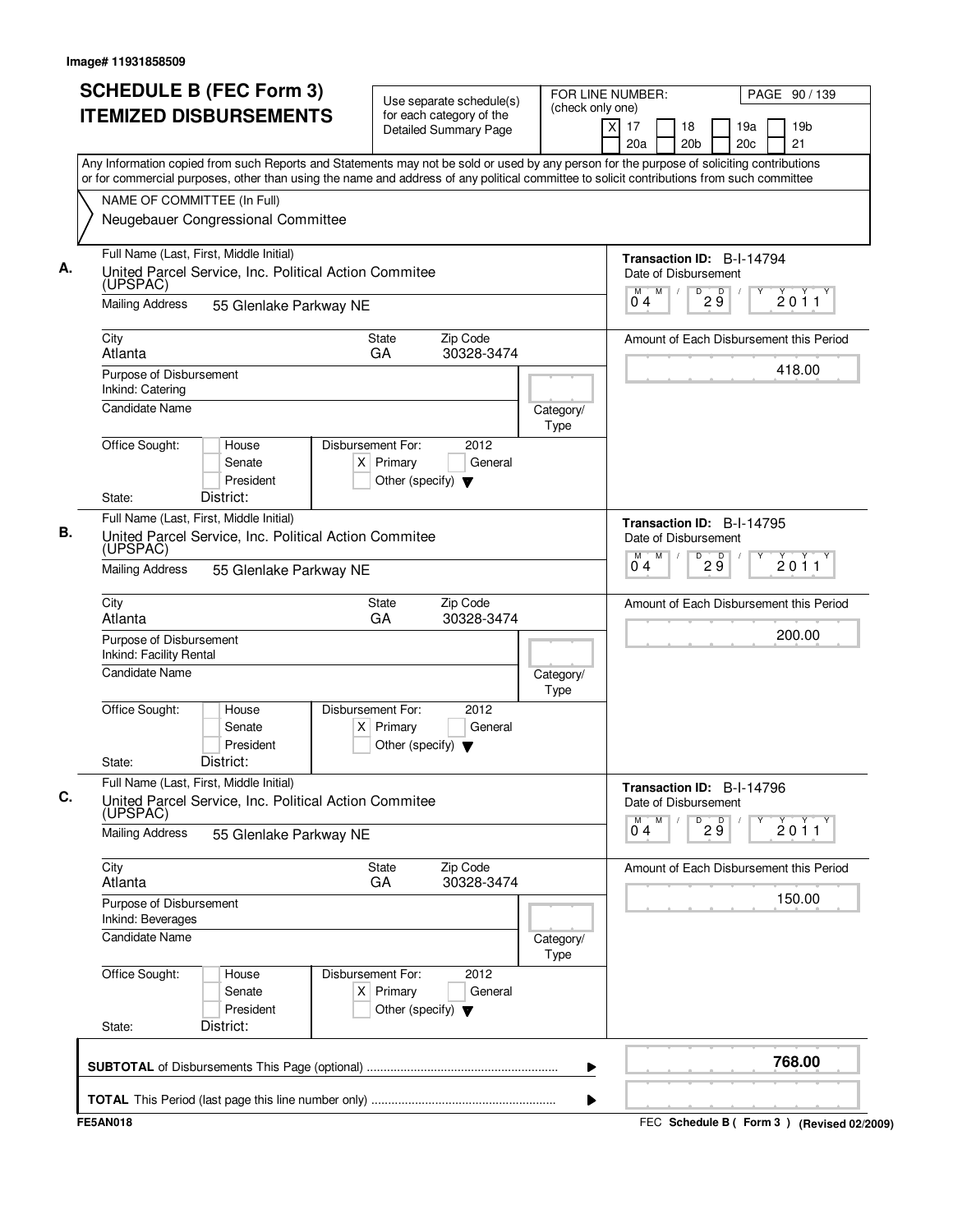| <b>SCHEDULE B (FEC Form 3)</b>                                                                                                                                                                                                                                                         | Use separate schedule(s)                                                                    | (check only one)         | FOR LINE NUMBER:                                                                           | PAGE 91 / 139                           |
|----------------------------------------------------------------------------------------------------------------------------------------------------------------------------------------------------------------------------------------------------------------------------------------|---------------------------------------------------------------------------------------------|--------------------------|--------------------------------------------------------------------------------------------|-----------------------------------------|
| <b>ITEMIZED DISBURSEMENTS</b>                                                                                                                                                                                                                                                          | for each category of the<br><b>Detailed Summary Page</b>                                    |                          | $\boldsymbol{\mathsf{x}}$<br>17<br>18<br>20 <sub>b</sub><br>20a                            | 19 <sub>b</sub><br>19a<br>21<br>20c     |
| Any Information copied from such Reports and Statements may not be sold or used by any person for the purpose of soliciting contributions<br>or for commercial purposes, other than using the name and address of any political committee to solicit contributions from such committee |                                                                                             |                          |                                                                                            |                                         |
| NAME OF COMMITTEE (In Full)<br>Neugebauer Congressional Committee                                                                                                                                                                                                                      |                                                                                             |                          |                                                                                            |                                         |
| Full Name (Last, First, Middle Initial)<br><b>American Airlines</b>                                                                                                                                                                                                                    |                                                                                             |                          | Transaction ID: B-S-5556<br>Date of Disbursement                                           |                                         |
| <b>Mailing Address</b><br>PO Box 61961                                                                                                                                                                                                                                                 |                                                                                             |                          | D<br>M<br>0 <sup>0</sup><br>0 <sub>5</sub>                                                 | 2011                                    |
| City<br>Dallas                                                                                                                                                                                                                                                                         | Zip Code<br>State<br><b>TX</b><br>75261-0000                                                |                          |                                                                                            | Amount of Each Disbursement this Period |
| Purpose of Disbursement<br>Airline Fee                                                                                                                                                                                                                                                 |                                                                                             | 002                      |                                                                                            | 25.00                                   |
| <b>Candidate Name</b>                                                                                                                                                                                                                                                                  |                                                                                             | Category/<br><b>Type</b> | [MEMO ITEM]                                                                                |                                         |
| Office Sought:<br>House<br>Senate<br>President                                                                                                                                                                                                                                         | Disbursement For:<br>2012<br>$X$ Primary<br>General<br>Other (specify) $\blacktriangledown$ |                          | Subitemization of Masterc-<br>ard (Wells Fargo Remittan-<br>ce Center) (05/02/11)          |                                         |
| District:<br>State:<br>Full Name (Last, First, Middle Initial)                                                                                                                                                                                                                         |                                                                                             |                          | Transaction ID: B-S-5557                                                                   |                                         |
| <b>American Airlines</b><br><b>Mailing Address</b><br>PO Box 61961                                                                                                                                                                                                                     |                                                                                             |                          | Date of Disbursement<br>M<br>D<br>0 <sup>0</sup><br>0.5                                    | 2011                                    |
|                                                                                                                                                                                                                                                                                        |                                                                                             |                          |                                                                                            |                                         |
| City<br>Dallas                                                                                                                                                                                                                                                                         | Zip Code<br><b>State</b><br><b>TX</b><br>75261-0000                                         |                          |                                                                                            | Amount of Each Disbursement this Period |
| Purpose of Disbursement<br>Airfare                                                                                                                                                                                                                                                     |                                                                                             | 002                      |                                                                                            | 393.70                                  |
| <b>Candidate Name</b>                                                                                                                                                                                                                                                                  |                                                                                             | Category/<br>Type        | [MEMO ITEM]                                                                                |                                         |
| Office Sought:<br>House<br>Senate<br>President                                                                                                                                                                                                                                         | Disbursement For:<br>2012<br>$X$ Primary<br>General<br>Other (specify) $\blacktriangledown$ |                          | Subitemization of Masterc-<br>ard (Wells Fargo Remittan-<br>ce Center) (05/02/11)          |                                         |
| District:<br>State:                                                                                                                                                                                                                                                                    |                                                                                             |                          |                                                                                            |                                         |
| Full Name (Last, First, Middle Initial)<br><b>American Airlines</b>                                                                                                                                                                                                                    |                                                                                             |                          | Transaction ID: B-S-5558<br>Date of Disbursement<br>D<br>M                                 |                                         |
| <b>Mailing Address</b><br>PO Box 61961                                                                                                                                                                                                                                                 |                                                                                             |                          | $0^{\circ}$<br>$\overline{0}^{\overline{M}}$ 5                                             | 2011                                    |
| City<br><b>Dallas</b>                                                                                                                                                                                                                                                                  | <b>State</b><br>Zip Code<br>75261-0000<br><b>TX</b>                                         |                          |                                                                                            | Amount of Each Disbursement this Period |
| Purpose of Disbursement<br>Airline Fee                                                                                                                                                                                                                                                 |                                                                                             | 002                      |                                                                                            | 60.00                                   |
| Candidate Name                                                                                                                                                                                                                                                                         |                                                                                             | Category/<br>Type        |                                                                                            |                                         |
| Office Sought:<br>House<br>Senate<br>President<br>District:<br>State:                                                                                                                                                                                                                  | Disbursement For:<br>2012<br>$X$ Primary<br>General<br>Other (specify) $\blacktriangledown$ |                          | [MEMO ITEM]<br>Subitemization of Masterc-<br>ard (Wells Fargo Remittance Center)(05/02/11) |                                         |
|                                                                                                                                                                                                                                                                                        |                                                                                             | ▶                        |                                                                                            | 0.00                                    |
|                                                                                                                                                                                                                                                                                        |                                                                                             |                          |                                                                                            |                                         |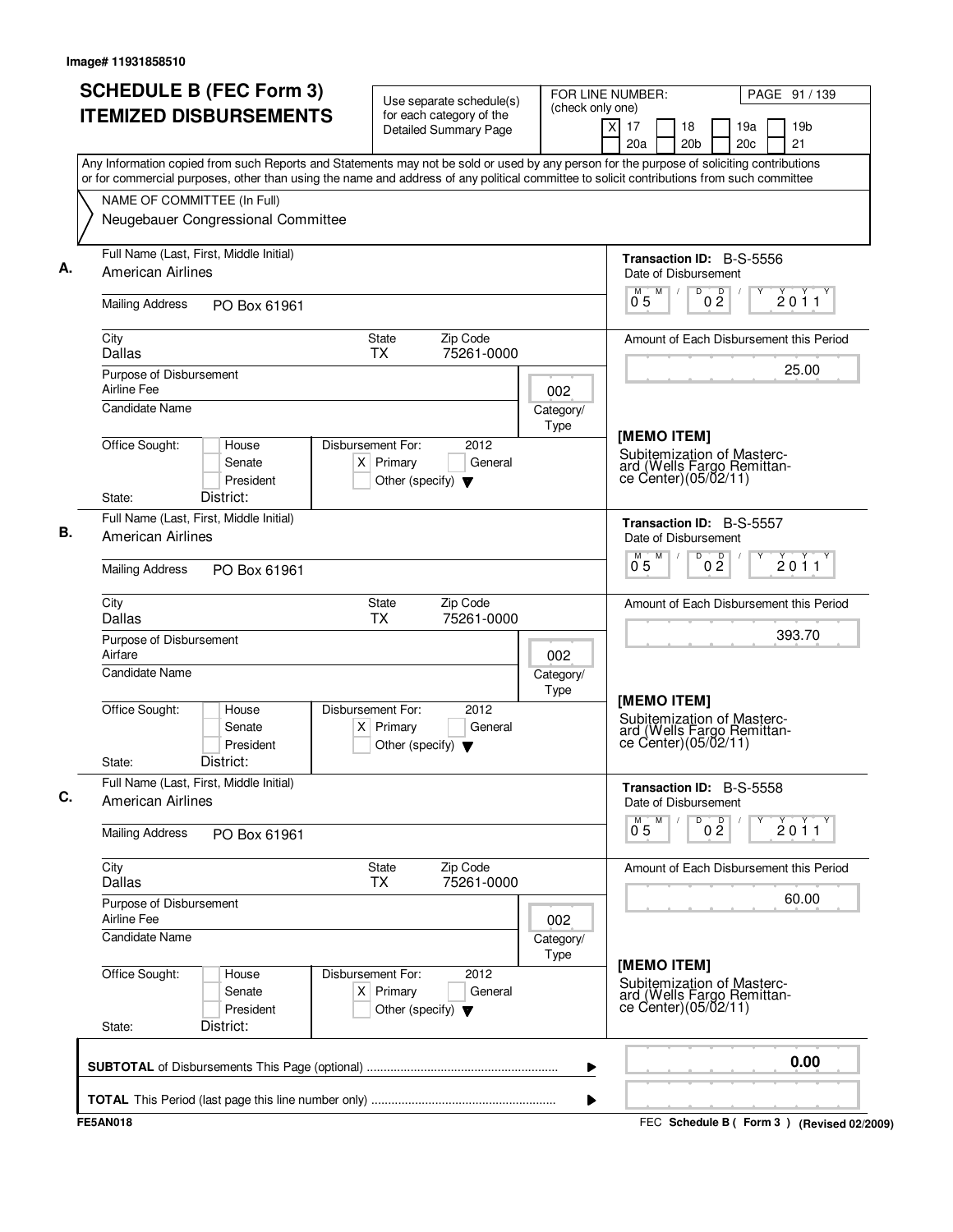| <b>SCHEDULE B (FEC Form 3)</b>                                                                                                                                                                                                                                                         | Use separate schedule(s)                                                                    | (check only one)  | FOR LINE NUMBER:                                                                                 | PAGE 92 / 139                           |
|----------------------------------------------------------------------------------------------------------------------------------------------------------------------------------------------------------------------------------------------------------------------------------------|---------------------------------------------------------------------------------------------|-------------------|--------------------------------------------------------------------------------------------------|-----------------------------------------|
| <b>ITEMIZED DISBURSEMENTS</b>                                                                                                                                                                                                                                                          | for each category of the<br><b>Detailed Summary Page</b>                                    |                   | x<br>17<br>18<br>20a<br>20 <sub>b</sub>                                                          | 19 <sub>b</sub><br>19a<br>21<br>20c     |
| Any Information copied from such Reports and Statements may not be sold or used by any person for the purpose of soliciting contributions<br>or for commercial purposes, other than using the name and address of any political committee to solicit contributions from such committee |                                                                                             |                   |                                                                                                  |                                         |
| NAME OF COMMITTEE (In Full)                                                                                                                                                                                                                                                            |                                                                                             |                   |                                                                                                  |                                         |
| Neugebauer Congressional Committee                                                                                                                                                                                                                                                     |                                                                                             |                   |                                                                                                  |                                         |
| Full Name (Last, First, Middle Initial)<br><b>American Airlines</b>                                                                                                                                                                                                                    |                                                                                             |                   | <b>Transaction ID: B-S-5561</b><br>Date of Disbursement                                          |                                         |
| <b>Mailing Address</b><br>PO Box 61961                                                                                                                                                                                                                                                 |                                                                                             |                   | M<br>D<br>0 <sup>0</sup><br>0 <sub>5</sub>                                                       | 2011                                    |
| City<br>Dallas                                                                                                                                                                                                                                                                         | Zip Code<br>State<br><b>TX</b><br>75261-0000                                                |                   |                                                                                                  | Amount of Each Disbursement this Period |
| Purpose of Disbursement<br>Airfare                                                                                                                                                                                                                                                     |                                                                                             | 002               |                                                                                                  | 495.10                                  |
| <b>Candidate Name</b>                                                                                                                                                                                                                                                                  |                                                                                             | Category/<br>Type |                                                                                                  |                                         |
| Office Sought:<br>House<br>Senate<br>President<br>District:<br>State:                                                                                                                                                                                                                  | Disbursement For:<br>2012<br>$X$ Primary<br>General<br>Other (specify) $\blacktriangledown$ |                   | [MEMO ITEM]<br>Subitemization of Masterc-<br>ard (Wells Fargo Remittan-<br>ce Center)(05/02/11)  |                                         |
| Full Name (Last, First, Middle Initial)                                                                                                                                                                                                                                                |                                                                                             |                   | Transaction ID: B-S-5565                                                                         |                                         |
| <b>American Airlines</b>                                                                                                                                                                                                                                                               |                                                                                             |                   | Date of Disbursement<br>M<br>D<br>0 <sup>0</sup><br>0.5                                          | 2011                                    |
| <b>Mailing Address</b><br>PO Box 61961                                                                                                                                                                                                                                                 |                                                                                             |                   |                                                                                                  |                                         |
| City<br>Dallas                                                                                                                                                                                                                                                                         | Zip Code<br>State<br><b>TX</b><br>75261-0000                                                |                   |                                                                                                  | Amount of Each Disbursement this Period |
| Purpose of Disbursement<br>Airfare                                                                                                                                                                                                                                                     |                                                                                             | 002               |                                                                                                  | 475.40                                  |
| <b>Candidate Name</b>                                                                                                                                                                                                                                                                  |                                                                                             | Category/<br>Type |                                                                                                  |                                         |
| Office Sought:<br>House<br>Senate<br>President<br>District:<br>State:                                                                                                                                                                                                                  | Disbursement For:<br>2012<br>$X$ Primary<br>General<br>Other (specify) $\blacktriangledown$ |                   | [MEMO ITEM]<br>Subitemization of Masterc-<br>ard (Wells Fargo Remittan-<br>ce Center) (05/02/11) |                                         |
| Full Name (Last, First, Middle Initial)<br><b>AT&amp;T Mobility</b>                                                                                                                                                                                                                    |                                                                                             |                   | Transaction ID: B-E-14803<br>Date of Disbursement                                                |                                         |
| <b>Mailing Address</b><br>PO Box 6463                                                                                                                                                                                                                                                  |                                                                                             |                   | M<br>D<br>0 <sup>0</sup><br>$\overline{0}^M$ 5                                                   | 2011                                    |
| City<br>Carol Stream                                                                                                                                                                                                                                                                   | State<br>Zip Code<br>60197-6463<br>IL                                                       |                   |                                                                                                  | Amount of Each Disbursement this Period |
| Purpose of Disbursement<br>Cell Phone Service                                                                                                                                                                                                                                          |                                                                                             | 001               |                                                                                                  | 615.75                                  |
| <b>Candidate Name</b>                                                                                                                                                                                                                                                                  |                                                                                             | Category/<br>Type |                                                                                                  |                                         |
| Office Sought:<br>House<br>Senate<br>President<br>District:<br>State:                                                                                                                                                                                                                  | Disbursement For:<br>2012<br>$X$ Primary<br>General<br>Other (specify) $\blacktriangledown$ |                   |                                                                                                  |                                         |
|                                                                                                                                                                                                                                                                                        |                                                                                             | ▶                 |                                                                                                  | 615.75                                  |
|                                                                                                                                                                                                                                                                                        |                                                                                             |                   |                                                                                                  |                                         |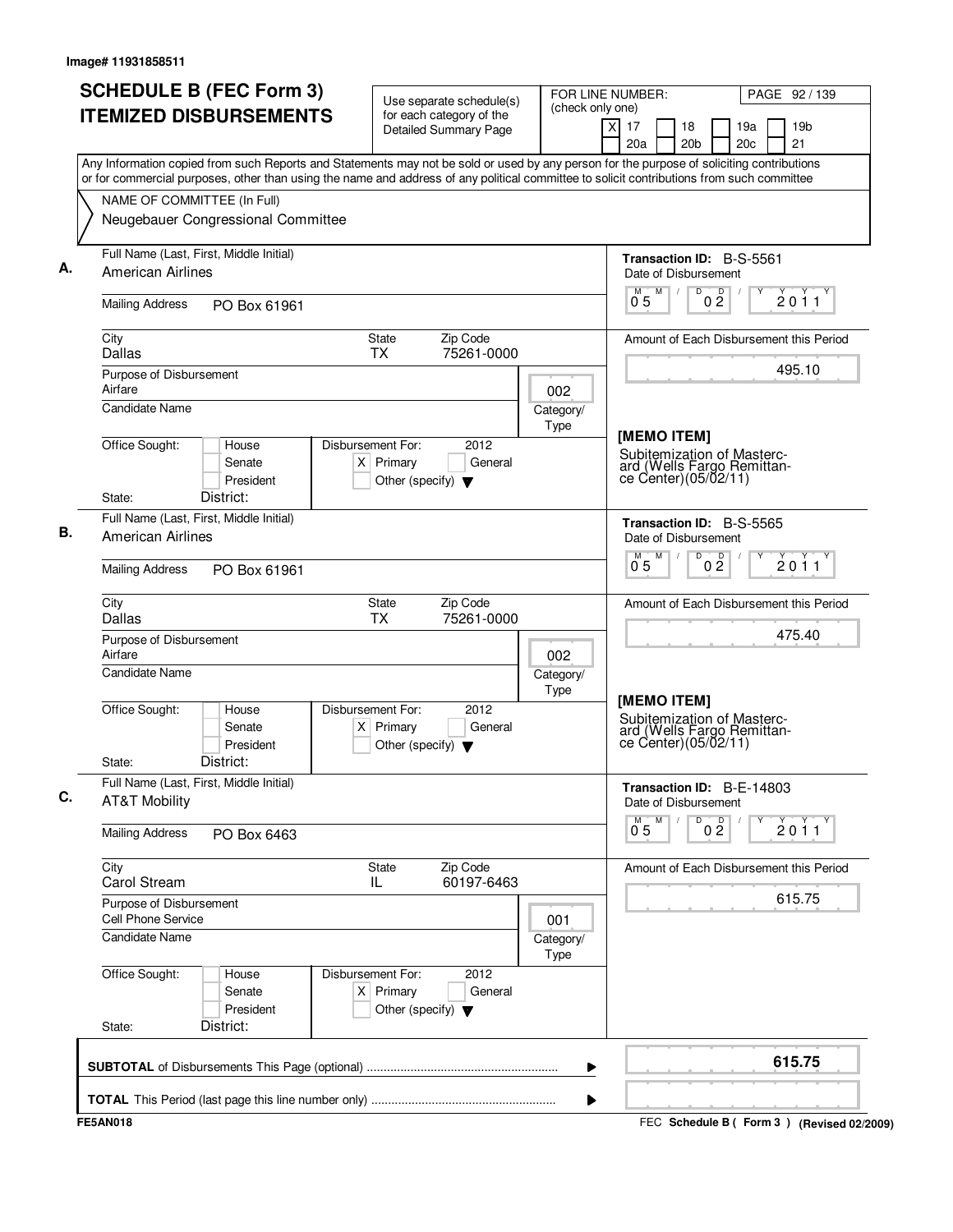| <b>ITEMIZED DISBURSEMENTS</b>                                                                                                                                                                                                                                                          | for each category of the<br><b>Detailed Summary Page</b>                                      |                   | $\overline{X}$<br>17<br>18                                                                      |                     |            |                                           |
|----------------------------------------------------------------------------------------------------------------------------------------------------------------------------------------------------------------------------------------------------------------------------------------|-----------------------------------------------------------------------------------------------|-------------------|-------------------------------------------------------------------------------------------------|---------------------|------------|-------------------------------------------|
|                                                                                                                                                                                                                                                                                        |                                                                                               |                   | 20a                                                                                             | 20 <sub>b</sub>     | 19a<br>20c | 19 <sub>b</sub><br>21                     |
| Any Information copied from such Reports and Statements may not be sold or used by any person for the purpose of soliciting contributions<br>or for commercial purposes, other than using the name and address of any political committee to solicit contributions from such committee |                                                                                               |                   |                                                                                                 |                     |            |                                           |
| NAME OF COMMITTEE (In Full)                                                                                                                                                                                                                                                            |                                                                                               |                   |                                                                                                 |                     |            |                                           |
| Neugebauer Congressional Committee                                                                                                                                                                                                                                                     |                                                                                               |                   |                                                                                                 |                     |            |                                           |
| Full Name (Last, First, Middle Initial)<br><b>Becker Vineyards</b>                                                                                                                                                                                                                     |                                                                                               |                   | <b>Transaction ID: B-S-5605</b><br>Date of Disbursement                                         |                     |            |                                           |
| <b>Mailing Address</b><br>464 Becker Farms Road                                                                                                                                                                                                                                        |                                                                                               |                   | M<br>M<br>0 <sub>5</sub>                                                                        | D<br>$0\frac{D}{2}$ |            | 2011                                      |
| City<br>Stonewall                                                                                                                                                                                                                                                                      | Zip Code<br>State<br>78671<br><b>TX</b>                                                       |                   | Amount of Each Disbursement this Period                                                         |                     |            |                                           |
| Purpose of Disbursement<br>Program Expense-Tickets<br>Candidate Name                                                                                                                                                                                                                   |                                                                                               | 001               |                                                                                                 |                     |            | 2129.75                                   |
| Office Sought:<br>House<br>Senate<br>President<br>District:<br>State:                                                                                                                                                                                                                  | Disbursement For:<br>2012<br>$X$ Primary<br>General<br>Other (specify) $\blacktriangledown$   | Category/<br>Type | [MEMO ITEM]<br>Subitemization of Masterc-<br>ard (Wells Fargo Remittan-<br>ce Center)(05/02/11) |                     |            |                                           |
| Full Name (Last, First, Middle Initial)<br>Bed Bath & Beyond                                                                                                                                                                                                                           |                                                                                               |                   | Transaction ID: B-S-5587<br>Date of Disbursement<br>M<br>M                                      | D                   |            |                                           |
| <b>Mailing Address</b><br>6241 Slide Road                                                                                                                                                                                                                                              |                                                                                               |                   | 05                                                                                              | 0 <sup>0</sup>      |            | 2011                                      |
| City<br>Lubbock                                                                                                                                                                                                                                                                        | Zip Code<br>State<br>ТX<br>79414                                                              |                   | Amount of Each Disbursement this Period                                                         |                     |            |                                           |
| Purpose of Disbursement<br><b>General Office Supplies</b><br><b>Candidate Name</b>                                                                                                                                                                                                     |                                                                                               | 001<br>Category/  |                                                                                                 |                     |            | 220.44                                    |
| Office Sought:<br>House<br>Senate<br>President<br>District:<br>State:                                                                                                                                                                                                                  | Disbursement For:<br>2012<br>Primary<br>General<br>ΧI<br>Other (specify) $\blacktriangledown$ | Type              | [MEMO ITEM]<br>Subitemization of Masterc-<br>ard (Wells Fargo Remittan-<br>ce Center)(05/02/11) |                     |            |                                           |
| Full Name (Last, First, Middle Initial)<br>Best Western Mountain Inn                                                                                                                                                                                                                   |                                                                                               |                   | <b>Transaction ID: B-S-5570</b><br>Date of Disbursement                                         |                     |            |                                           |
| <b>Mailing Address</b><br>1814 Highway 31 East                                                                                                                                                                                                                                         |                                                                                               |                   | M<br>$0^{M}$ 5                                                                                  | D<br>0 <sup>0</sup> |            | 2011                                      |
| City<br>Athens                                                                                                                                                                                                                                                                         | <b>State</b><br>Zip Code<br>75751<br><b>TX</b>                                                |                   | Amount of Each Disbursement this Period                                                         |                     |            |                                           |
| Purpose of Disbursement<br>Lodging<br>Candidate Name                                                                                                                                                                                                                                   |                                                                                               | 002<br>Category/  |                                                                                                 |                     |            | 123.17                                    |
|                                                                                                                                                                                                                                                                                        |                                                                                               | Type              |                                                                                                 |                     |            |                                           |
| Office Sought:<br>House<br>Senate<br>President<br>District:<br>State:                                                                                                                                                                                                                  | Disbursement For:<br>2012<br>$X$ Primary<br>General<br>Other (specify) $\blacktriangledown$   |                   | [MEMO ITEM]<br>Subitemization of Masterc-<br>ard (Wells Fargo Remittance Center)(05/02/11)      |                     |            |                                           |
|                                                                                                                                                                                                                                                                                        |                                                                                               | ▶                 |                                                                                                 |                     |            | 0.00                                      |
| <b>FE5AN018</b>                                                                                                                                                                                                                                                                        |                                                                                               | ▶                 |                                                                                                 |                     |            | FEC Schedule B (Form 3) (Revised 02/2009) |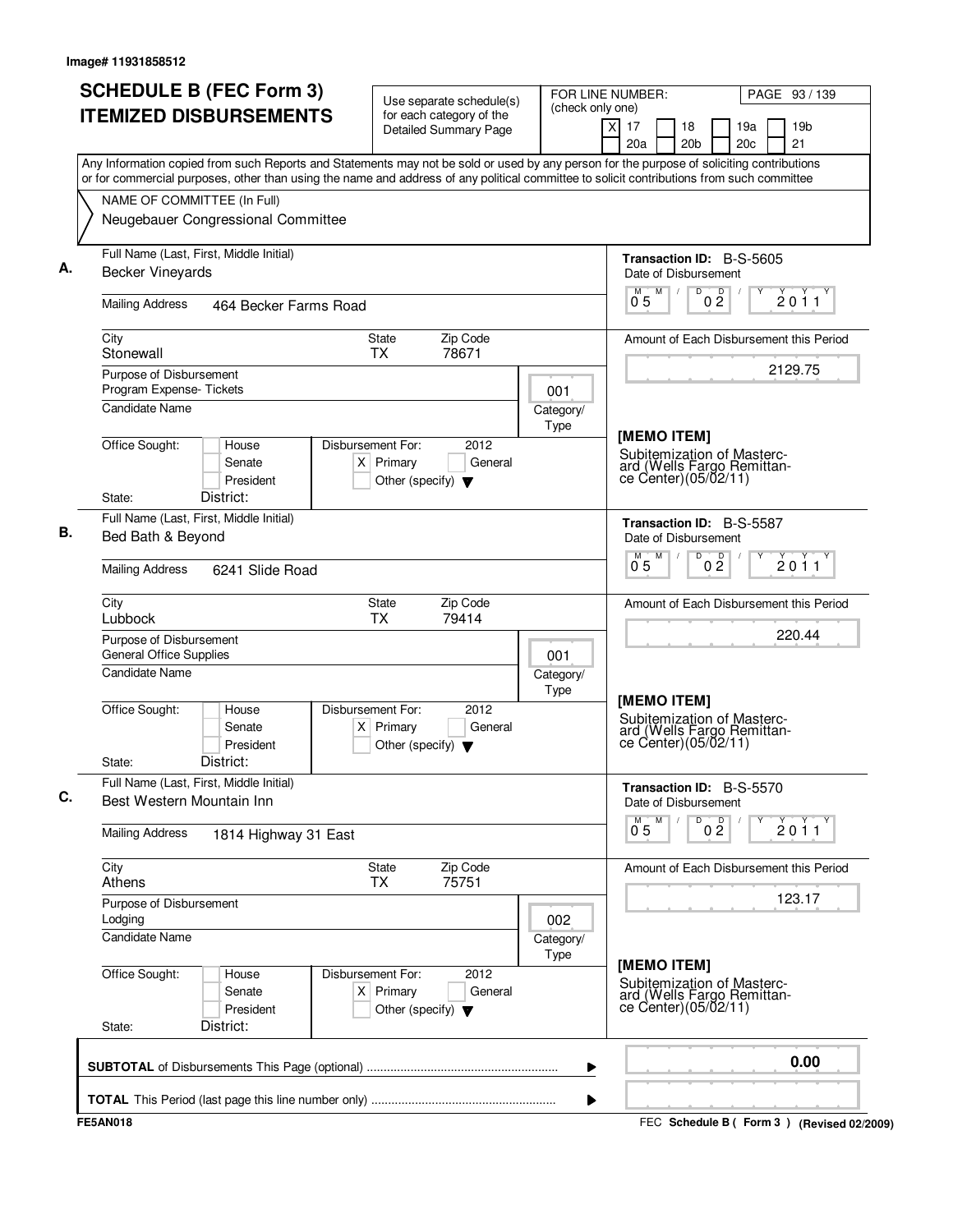| <b>SCHEDULE B (FEC Form 3)</b><br><b>ITEMIZED DISBURSEMENTS</b>                                                                                                                                                                                                                        | Use separate schedule(s)<br>for each category of the                                        | (check only one)  | FOR LINE NUMBER:<br>PAGE 94 / 139                                                                |
|----------------------------------------------------------------------------------------------------------------------------------------------------------------------------------------------------------------------------------------------------------------------------------------|---------------------------------------------------------------------------------------------|-------------------|--------------------------------------------------------------------------------------------------|
|                                                                                                                                                                                                                                                                                        | <b>Detailed Summary Page</b>                                                                |                   | 19 <sub>b</sub><br>X<br>17<br>18<br>19a<br>21<br>20a<br>20 <sub>b</sub><br>20c                   |
| Any Information copied from such Reports and Statements may not be sold or used by any person for the purpose of soliciting contributions<br>or for commercial purposes, other than using the name and address of any political committee to solicit contributions from such committee |                                                                                             |                   |                                                                                                  |
| NAME OF COMMITTEE (In Full)                                                                                                                                                                                                                                                            |                                                                                             |                   |                                                                                                  |
| Neugebauer Congressional Committee                                                                                                                                                                                                                                                     |                                                                                             |                   |                                                                                                  |
| Full Name (Last, First, Middle Initial)<br>Best Western Mountain Inn                                                                                                                                                                                                                   |                                                                                             |                   | Transaction ID: B-S-5571<br>Date of Disbursement                                                 |
| <b>Mailing Address</b><br>1814 Highway 31 East                                                                                                                                                                                                                                         |                                                                                             |                   | D<br>$0\frac{D}{2}$<br>M<br>2011<br>0 <sub>5</sub>                                               |
| City<br>Athens                                                                                                                                                                                                                                                                         | Zip Code<br>State<br><b>TX</b><br>75751                                                     |                   | Amount of Each Disbursement this Period                                                          |
| Purpose of Disbursement<br>Lodging                                                                                                                                                                                                                                                     |                                                                                             | 002               | 123.17                                                                                           |
| Candidate Name                                                                                                                                                                                                                                                                         |                                                                                             | Category/<br>Type |                                                                                                  |
| Office Sought:<br>House<br>Senate<br>President<br>District:<br>State:                                                                                                                                                                                                                  | Disbursement For:<br>2012<br>$X$ Primary<br>General<br>Other (specify) $\blacktriangledown$ |                   | [MEMO ITEM]<br>Subitemization of Masterc-<br>ard (Wells Fargo Remittan-<br>ce Center)(05/02/11)  |
| Full Name (Last, First, Middle Initial)                                                                                                                                                                                                                                                |                                                                                             |                   | Transaction ID: B-S-5572                                                                         |
| Best Western Mountain Inn                                                                                                                                                                                                                                                              |                                                                                             |                   | Date of Disbursement                                                                             |
| <b>Mailing Address</b><br>1814 Highway 31 East                                                                                                                                                                                                                                         |                                                                                             |                   | M<br>D<br>0 <sup>D</sup><br>$\overline{0}^{\overline{M}}$<br>2011                                |
| City<br>Athens                                                                                                                                                                                                                                                                         | Zip Code<br>State<br><b>TX</b><br>75751                                                     |                   | Amount of Each Disbursement this Period                                                          |
| Purpose of Disbursement<br>Lodging                                                                                                                                                                                                                                                     |                                                                                             | 002               | 123.17                                                                                           |
| <b>Candidate Name</b>                                                                                                                                                                                                                                                                  |                                                                                             | Category/<br>Type |                                                                                                  |
| Office Sought:<br>House<br>Senate<br>President<br>District:<br>State:                                                                                                                                                                                                                  | Disbursement For:<br>2012<br>$X$ Primary<br>General<br>Other (specify) $\blacktriangledown$ |                   | [MEMO ITEM]<br>Subitemization of Masterc-<br>ard (Wells Fargo Remittan-<br>ce Center) (05/02/11) |
| Full Name (Last, First, Middle Initial)<br>Best Western Mountain Inn                                                                                                                                                                                                                   |                                                                                             |                   | <b>Transaction ID: B-S-5573</b><br>Date of Disbursement                                          |
| <b>Mailing Address</b><br>1814 Highway 31 East                                                                                                                                                                                                                                         |                                                                                             |                   | D<br>0 <sup>0</sup><br>M<br>2011<br>0.5                                                          |
| City<br>Athens                                                                                                                                                                                                                                                                         | Zip Code<br>State<br>75751<br><b>TX</b>                                                     |                   | Amount of Each Disbursement this Period                                                          |
| Purpose of Disbursement<br>Lodging                                                                                                                                                                                                                                                     |                                                                                             | 002               | 123.17                                                                                           |
| <b>Candidate Name</b>                                                                                                                                                                                                                                                                  |                                                                                             | Category/<br>Type |                                                                                                  |
| Office Sought:<br>House<br>Senate<br>President<br>District:<br>State:                                                                                                                                                                                                                  | 2012<br>Disbursement For:<br>$X$ Primary<br>General<br>Other (specify) $\blacktriangledown$ |                   | [MEMO ITEM]<br>Subitemization of Masterc-<br>ard (Wells Fargo Remittan-<br>ce Center)(05/02/11)  |
|                                                                                                                                                                                                                                                                                        |                                                                                             | ▶                 | 0.00                                                                                             |
|                                                                                                                                                                                                                                                                                        |                                                                                             | ▶                 |                                                                                                  |
| <b>FE5AN018</b>                                                                                                                                                                                                                                                                        |                                                                                             |                   | FEC Schedule B (Form 3) (Revised 02/2009)                                                        |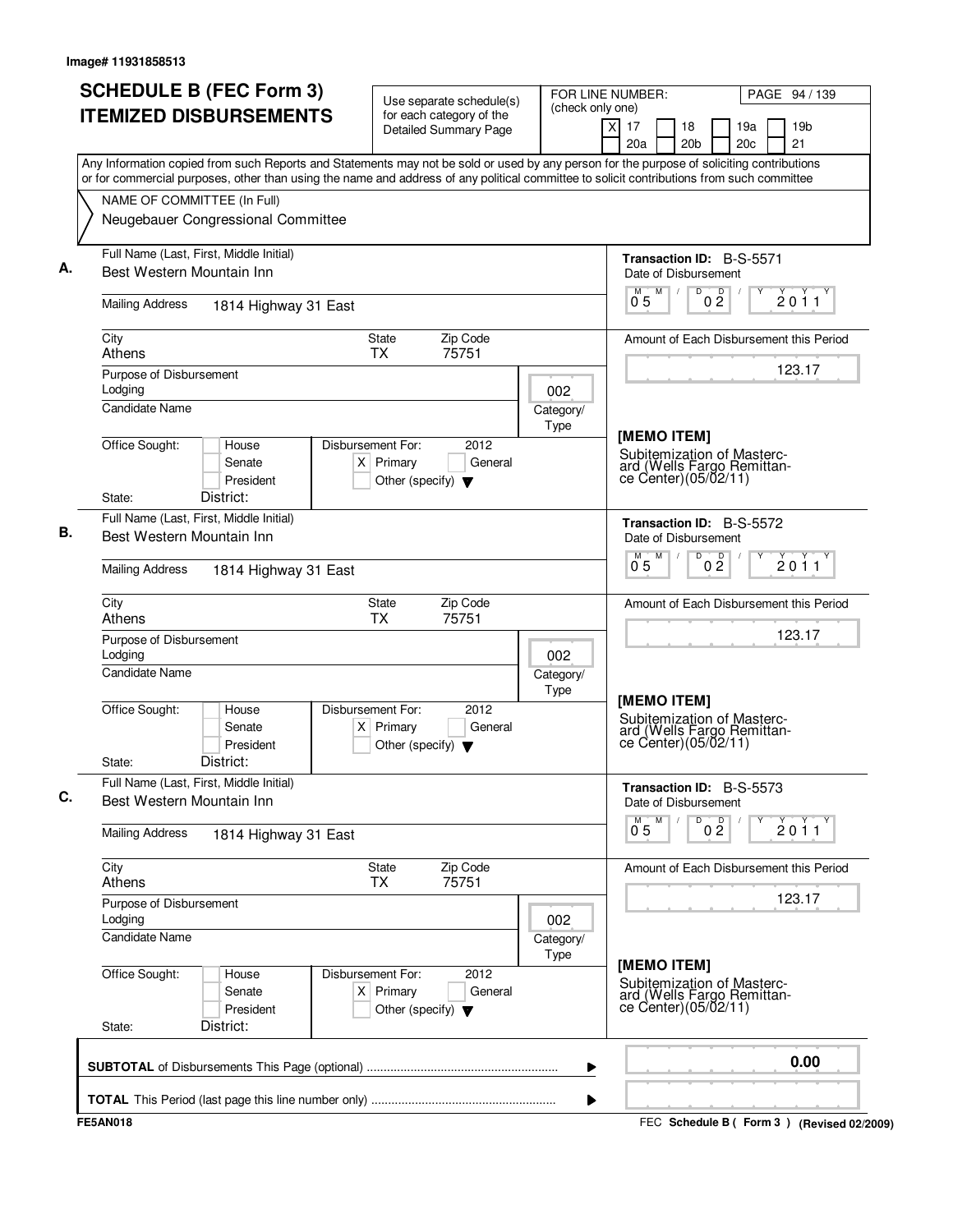| <b>SCHEDULE B (FEC Form 3)</b><br><b>ITEMIZED DISBURSEMENTS</b>                                                                                                                                                                                                                        | Use separate schedule(s)<br>for each category of the                                        | (check only one)  | FOR LINE NUMBER:<br>PAGE 95 / 139                                                                |
|----------------------------------------------------------------------------------------------------------------------------------------------------------------------------------------------------------------------------------------------------------------------------------------|---------------------------------------------------------------------------------------------|-------------------|--------------------------------------------------------------------------------------------------|
|                                                                                                                                                                                                                                                                                        | <b>Detailed Summary Page</b>                                                                |                   | X<br>17<br>19 <sub>b</sub><br>18<br>19a<br>21<br>20a<br>20 <sub>b</sub><br>20c                   |
| Any Information copied from such Reports and Statements may not be sold or used by any person for the purpose of soliciting contributions<br>or for commercial purposes, other than using the name and address of any political committee to solicit contributions from such committee |                                                                                             |                   |                                                                                                  |
| NAME OF COMMITTEE (In Full)<br>Neugebauer Congressional Committee                                                                                                                                                                                                                      |                                                                                             |                   |                                                                                                  |
|                                                                                                                                                                                                                                                                                        |                                                                                             |                   |                                                                                                  |
| Full Name (Last, First, Middle Initial)<br>Best Western Mountain Inn                                                                                                                                                                                                                   |                                                                                             |                   | Transaction ID: B-S-5574<br>Date of Disbursement                                                 |
| <b>Mailing Address</b><br>1814 Highway 31 East                                                                                                                                                                                                                                         |                                                                                             |                   | D<br>$0\frac{D}{2}$<br>M<br>2011<br>0 <sub>5</sub>                                               |
| City<br>Athens                                                                                                                                                                                                                                                                         | Zip Code<br>State<br><b>TX</b><br>75751                                                     |                   | Amount of Each Disbursement this Period                                                          |
| Purpose of Disbursement<br>Lodging                                                                                                                                                                                                                                                     |                                                                                             | 002               | 123.17                                                                                           |
| Candidate Name                                                                                                                                                                                                                                                                         |                                                                                             | Category/<br>Type |                                                                                                  |
| Office Sought:<br>House<br>Senate<br>President<br>District:<br>State:                                                                                                                                                                                                                  | Disbursement For:<br>2012<br>$X$ Primary<br>General<br>Other (specify) $\blacktriangledown$ |                   | [MEMO ITEM]<br>Subitemization of Masterc-<br>ard (Wells Fargo Remittan-<br>ce Center)(05/02/11)  |
| Full Name (Last, First, Middle Initial)                                                                                                                                                                                                                                                |                                                                                             |                   | Transaction ID: B-S-5575                                                                         |
| Best Western Mountain Inn                                                                                                                                                                                                                                                              |                                                                                             |                   | Date of Disbursement<br>M<br>D                                                                   |
| <b>Mailing Address</b><br>1814 Highway 31 East                                                                                                                                                                                                                                         |                                                                                             |                   | 0 <sup>D</sup><br>$\overline{0}^{\overline{M}}$<br>2011                                          |
| City<br>Athens                                                                                                                                                                                                                                                                         | Zip Code<br>State<br><b>TX</b><br>75751                                                     |                   | Amount of Each Disbursement this Period                                                          |
| Purpose of Disbursement<br>Lodging                                                                                                                                                                                                                                                     |                                                                                             | 002               | 123.17                                                                                           |
| <b>Candidate Name</b>                                                                                                                                                                                                                                                                  |                                                                                             | Category/<br>Type |                                                                                                  |
| Office Sought:<br>House<br>Senate<br>President<br>District:<br>State:                                                                                                                                                                                                                  | Disbursement For:<br>2012<br>$X$ Primary<br>General<br>Other (specify) $\blacktriangledown$ |                   | [MEMO ITEM]<br>Subitemization of Masterc-<br>ard (Wells Fargo Remittan-<br>ce Center) (05/02/11) |
| Full Name (Last, First, Middle Initial)                                                                                                                                                                                                                                                |                                                                                             |                   | Transaction ID: B-E-14802                                                                        |
| Bogart Associates, Inc.                                                                                                                                                                                                                                                                |                                                                                             |                   | Date of Disbursement<br>M<br>D                                                                   |
| <b>Mailing Address</b><br>1200 Trinity Drive                                                                                                                                                                                                                                           |                                                                                             |                   | 0 <sup>0</sup><br>2011<br>0.5                                                                    |
| City<br>Alexandria                                                                                                                                                                                                                                                                     | Zip Code<br>State<br>VA<br>22314-4724                                                       |                   | Amount of Each Disbursement this Period                                                          |
| Purpose of Disbursement<br><b>Fundraising Consulting</b>                                                                                                                                                                                                                               |                                                                                             | 003               | 3000.00                                                                                          |
| Candidate Name                                                                                                                                                                                                                                                                         |                                                                                             | Category/<br>Type |                                                                                                  |
| Office Sought:<br>House<br>Senate<br>President<br>District:<br>State:                                                                                                                                                                                                                  | Disbursement For:<br>2012<br>$X$ Primary<br>General<br>Other (specify) $\blacktriangledown$ |                   |                                                                                                  |
|                                                                                                                                                                                                                                                                                        |                                                                                             | ▶                 | 3000.00                                                                                          |
|                                                                                                                                                                                                                                                                                        |                                                                                             | ▶                 |                                                                                                  |
| <b>FE5AN018</b>                                                                                                                                                                                                                                                                        |                                                                                             |                   | FEC Schedule B (Form 3) (Revised 02/2009)                                                        |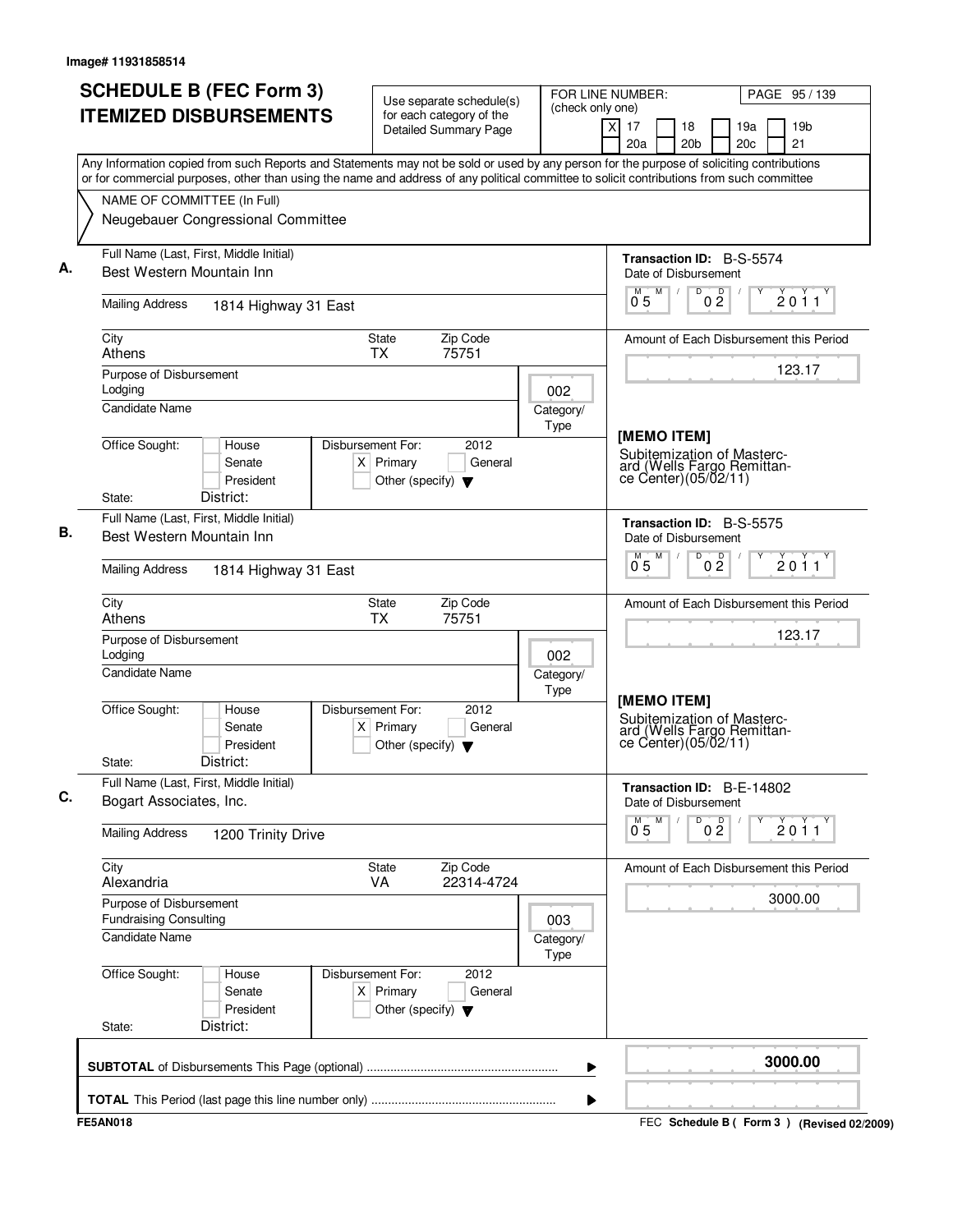| <b>SCHEDULE B (FEC Form 3)</b>                                                                                                                                                                                                                                                         | Use separate schedule(s)                                                                    | (check only one)         | FOR LINE NUMBER:<br>PAGE 96 / 139                                                               |                                         |
|----------------------------------------------------------------------------------------------------------------------------------------------------------------------------------------------------------------------------------------------------------------------------------------|---------------------------------------------------------------------------------------------|--------------------------|-------------------------------------------------------------------------------------------------|-----------------------------------------|
| <b>ITEMIZED DISBURSEMENTS</b>                                                                                                                                                                                                                                                          | for each category of the<br><b>Detailed Summary Page</b>                                    |                          | $\times$<br>17<br>18<br>20 <sub>b</sub><br>20a                                                  | 19 <sub>b</sub><br>19a<br>20c<br>21     |
| Any Information copied from such Reports and Statements may not be sold or used by any person for the purpose of soliciting contributions<br>or for commercial purposes, other than using the name and address of any political committee to solicit contributions from such committee |                                                                                             |                          |                                                                                                 |                                         |
| NAME OF COMMITTEE (In Full)<br>Neugebauer Congressional Committee                                                                                                                                                                                                                      |                                                                                             |                          |                                                                                                 |                                         |
|                                                                                                                                                                                                                                                                                        |                                                                                             |                          |                                                                                                 |                                         |
| Full Name (Last, First, Middle Initial)<br>Bucca di Beppo                                                                                                                                                                                                                              |                                                                                             |                          | <b>Transaction ID: B-S-5566</b><br>Date of Disbursement                                         |                                         |
| <b>Mailing Address</b><br>1825 Connecticut Avenue NW                                                                                                                                                                                                                                   |                                                                                             |                          | D<br>0 <sup>0</sup><br>M<br>0 <sub>5</sub>                                                      | 2011                                    |
| City<br>Washington                                                                                                                                                                                                                                                                     | Zip Code<br><b>State</b><br>20009<br>DC                                                     |                          |                                                                                                 | Amount of Each Disbursement this Period |
| Purpose of Disbursement<br>Catering                                                                                                                                                                                                                                                    |                                                                                             | 003                      |                                                                                                 | 931.82                                  |
| <b>Candidate Name</b>                                                                                                                                                                                                                                                                  |                                                                                             | Category/<br>Type        |                                                                                                 |                                         |
| Office Sought:<br>House<br>Senate<br>President                                                                                                                                                                                                                                         | Disbursement For:<br>2012<br>$X$ Primary<br>General<br>Other (specify) $\blacktriangledown$ |                          | [MEMO ITEM]<br>Subitemization of Masterc-<br>ard (Wells Fargo Remittan-<br>ce Center)(05/02/11) |                                         |
| District:<br>State:                                                                                                                                                                                                                                                                    |                                                                                             |                          |                                                                                                 |                                         |
| Full Name (Last, First, Middle Initial)<br>Cafe Recess                                                                                                                                                                                                                                 |                                                                                             |                          | Transaction ID: B-S-5620<br>Date of Disbursement                                                |                                         |
| <b>Mailing Address</b><br>209 Pennsylvania Aenue SE                                                                                                                                                                                                                                    |                                                                                             |                          | D<br>M<br>0 <sup>0</sup><br>0.5                                                                 | 2011                                    |
| City<br>Washington                                                                                                                                                                                                                                                                     | Zip Code<br>State<br>DC<br>20003-1107                                                       |                          | Amount of Each Disbursement this Period                                                         |                                         |
| Purpose of Disbursement<br>Meal Expense                                                                                                                                                                                                                                                |                                                                                             | 001                      |                                                                                                 | 577.50                                  |
| <b>Candidate Name</b>                                                                                                                                                                                                                                                                  |                                                                                             | Category/<br><b>Type</b> | [MEMO ITEM]                                                                                     |                                         |
| Office Sought:<br>House<br>Senate<br>President<br>District:<br>State:                                                                                                                                                                                                                  | Disbursement For:<br>2012<br>$X$ Primary<br>General<br>Other (specify) $\blacktriangledown$ |                          | Subitemization of Masterc-<br>ard (Wells Fargo Remittan-<br>ce Center) (05/02/11)               |                                         |
| Full Name (Last, First, Middle Initial)<br>Calligraphy, Etc.                                                                                                                                                                                                                           |                                                                                             |                          | Transaction ID: B-S-5578<br>Date of Disbursement                                                |                                         |
| <b>Mailing Address</b><br>3817 50th Street                                                                                                                                                                                                                                             |                                                                                             |                          | D<br>$0\frac{D}{2}$<br>$0^M$ 5 $M$                                                              | 2011                                    |
| City<br>Lubbock                                                                                                                                                                                                                                                                        | Zip Code<br>State<br><b>TX</b><br>79413-3807                                                |                          |                                                                                                 | Amount of Each Disbursement this Period |
| Purpose of Disbursement<br>Campaign Mementos                                                                                                                                                                                                                                           |                                                                                             | 001                      |                                                                                                 | 85.33                                   |
| Candidate Name                                                                                                                                                                                                                                                                         |                                                                                             | Category/<br>Type        | [MEMO ITEM]                                                                                     |                                         |
| Office Sought:<br>House<br>Senate<br>President                                                                                                                                                                                                                                         | Disbursement For:<br>2012<br>$X$ Primary<br>General<br>Other (specify) $\blacktriangledown$ |                          | Subitemization of Masterc-<br>ard (Wells Fargo Remittance Center)(05/02/11)                     |                                         |
| District:<br>State:                                                                                                                                                                                                                                                                    |                                                                                             |                          |                                                                                                 |                                         |
|                                                                                                                                                                                                                                                                                        |                                                                                             | ▶                        |                                                                                                 | 0.00                                    |
|                                                                                                                                                                                                                                                                                        |                                                                                             | ▶                        |                                                                                                 |                                         |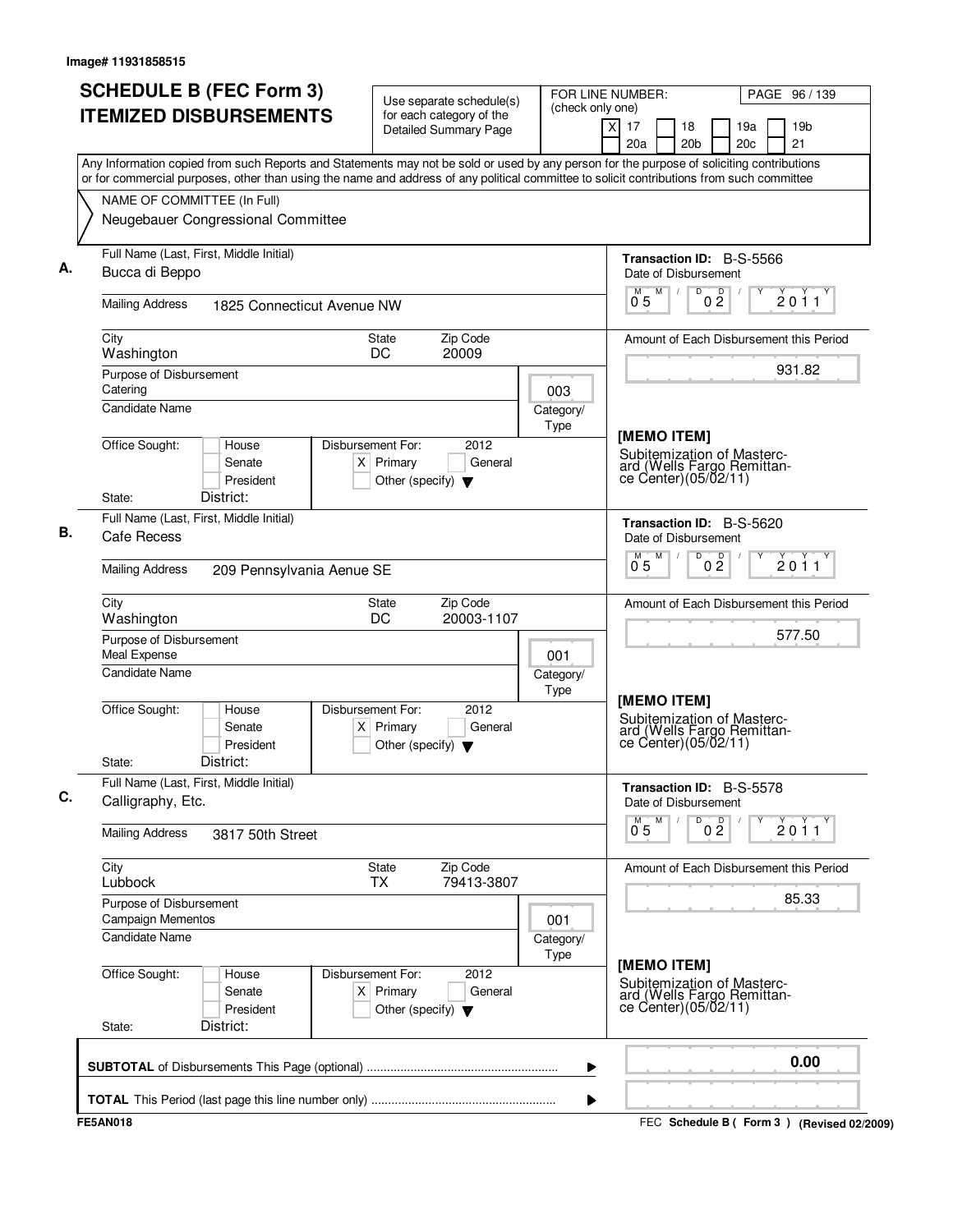| <b>SCHEDULE B (FEC Form 3)</b><br><b>ITEMIZED DISBURSEMENTS</b>                                                                                                                                                                                                                        | Use separate schedule(s)<br>for each category of the                                        | FOR LINE NUMBER:<br>(check only one) |                                                                                                 | PAGE 97/139                                 |
|----------------------------------------------------------------------------------------------------------------------------------------------------------------------------------------------------------------------------------------------------------------------------------------|---------------------------------------------------------------------------------------------|--------------------------------------|-------------------------------------------------------------------------------------------------|---------------------------------------------|
|                                                                                                                                                                                                                                                                                        | <b>Detailed Summary Page</b>                                                                |                                      | $\times$<br>17<br>18<br>20a<br>20 <sub>b</sub>                                                  | 19a<br>19 <sub>b</sub><br>21<br>20c         |
| Any Information copied from such Reports and Statements may not be sold or used by any person for the purpose of soliciting contributions<br>or for commercial purposes, other than using the name and address of any political committee to solicit contributions from such committee |                                                                                             |                                      |                                                                                                 |                                             |
| NAME OF COMMITTEE (In Full)                                                                                                                                                                                                                                                            |                                                                                             |                                      |                                                                                                 |                                             |
| Neugebauer Congressional Committee                                                                                                                                                                                                                                                     |                                                                                             |                                      |                                                                                                 |                                             |
| Full Name (Last, First, Middle Initial)<br>Calligraphy, Etc.                                                                                                                                                                                                                           |                                                                                             |                                      | <b>Transaction ID: B-S-5597</b><br>Date of Disbursement                                         |                                             |
| <b>Mailing Address</b><br>3817 50th Street                                                                                                                                                                                                                                             |                                                                                             |                                      | M<br>D<br>0 <sup>0</sup><br>M<br>05                                                             | 2011                                        |
| City<br>Lubbock                                                                                                                                                                                                                                                                        | Zip Code<br><b>State</b><br>79413-3807<br><b>TX</b>                                         |                                      |                                                                                                 | Amount of Each Disbursement this Period     |
| Purpose of Disbursement<br>Printing                                                                                                                                                                                                                                                    |                                                                                             | 001                                  |                                                                                                 | 162.19                                      |
| <b>Candidate Name</b>                                                                                                                                                                                                                                                                  |                                                                                             | Category/<br>Type                    |                                                                                                 |                                             |
| Office Sought:<br>House<br>Senate<br>President<br>District:<br>State:                                                                                                                                                                                                                  | Disbursement For:<br>2012<br>$X$ Primary<br>General<br>Other (specify) $\blacktriangledown$ |                                      | [MEMO ITEM]<br>Subitemization of Masterc-<br>ard (Wells Fargo Remittan-<br>ce Center)(05/02/11) |                                             |
| Full Name (Last, First, Middle Initial)                                                                                                                                                                                                                                                |                                                                                             |                                      | Transaction ID: B-E-14805                                                                       |                                             |
| <b>Campaign Financial Services</b>                                                                                                                                                                                                                                                     |                                                                                             |                                      | Date of Disbursement                                                                            |                                             |
| <b>Mailing Address</b><br>7315 Wisconsin Avenue<br>Suite 310                                                                                                                                                                                                                           |                                                                                             |                                      | M<br>D<br>м<br>0 <sup>0</sup><br>0 <sub>5</sub>                                                 | 2011                                        |
| City<br>Bethesda                                                                                                                                                                                                                                                                       | Zip Code<br>State<br><b>MD</b><br>20814-3202                                                |                                      |                                                                                                 | Amount of Each Disbursement this Period     |
| Purpose of Disbursement<br><b>Compliance Consulting</b>                                                                                                                                                                                                                                |                                                                                             | 001                                  |                                                                                                 | 2030.00                                     |
| <b>Candidate Name</b>                                                                                                                                                                                                                                                                  |                                                                                             | Category/<br><b>Type</b>             |                                                                                                 |                                             |
| Office Sought:<br>House<br>Senate<br>President<br>District:<br>State:                                                                                                                                                                                                                  | Disbursement For:<br>2012<br>$X$ Primary<br>General<br>Other (specify) $\blacktriangledown$ |                                      |                                                                                                 |                                             |
| Full Name (Last, First, Middle Initial)<br>Capitol Gift Shop Austin                                                                                                                                                                                                                    |                                                                                             |                                      | Transaction ID: B-S-5591<br>Date of Disbursement                                                |                                             |
| <b>Mailing Address</b><br>112 East 11th Street                                                                                                                                                                                                                                         |                                                                                             |                                      | D<br>0 <sup>0</sup><br>$\overline{0}^M$ 5<br>M                                                  | 2011                                        |
| City<br>Austin                                                                                                                                                                                                                                                                         | Zip Code<br><b>State</b><br>78701-2403<br><b>TX</b>                                         |                                      |                                                                                                 | Amount of Each Disbursement this Period     |
| Purpose of Disbursement<br>Campaign Mementos                                                                                                                                                                                                                                           |                                                                                             | 001                                  |                                                                                                 | 263.71                                      |
| <b>Candidate Name</b>                                                                                                                                                                                                                                                                  |                                                                                             | Category/<br>Type                    |                                                                                                 |                                             |
| Office Sought:<br>House<br>Senate<br>President<br>District:<br>State:                                                                                                                                                                                                                  | Disbursement For:<br>2012<br>$X$ Primary<br>General<br>Other (specify) $\blacktriangledown$ |                                      | [MEMO ITEM]<br>Subitemization of Masterc-<br>ard (Wells Fargo Remittance Center)(05/02/11)      |                                             |
|                                                                                                                                                                                                                                                                                        |                                                                                             | ▶                                    |                                                                                                 | 2030.00                                     |
|                                                                                                                                                                                                                                                                                        |                                                                                             | ▶                                    |                                                                                                 |                                             |
| <b>FE5AN018</b>                                                                                                                                                                                                                                                                        |                                                                                             |                                      |                                                                                                 | FEC Schedule B ( Form 3 ) (Revised 02/2009) |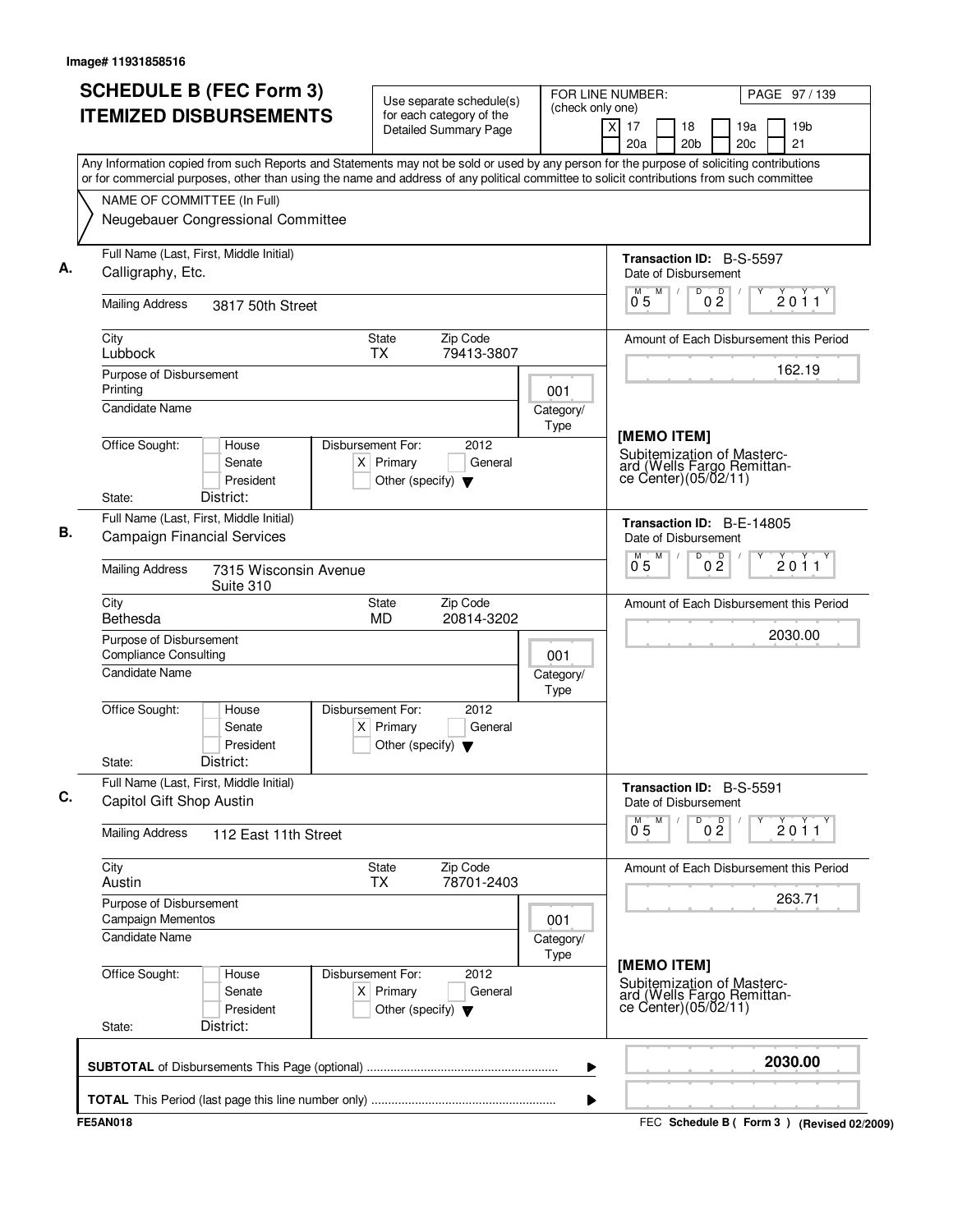| <b>SCHEDULE B (FEC Form 3)</b>                                                                                                                                                                                                                                                         | Use separate schedule(s)                                                                    | (check only one)  | FOR LINE NUMBER:<br>PAGE 98 / 139                                                          |
|----------------------------------------------------------------------------------------------------------------------------------------------------------------------------------------------------------------------------------------------------------------------------------------|---------------------------------------------------------------------------------------------|-------------------|--------------------------------------------------------------------------------------------|
| <b>ITEMIZED DISBURSEMENTS</b>                                                                                                                                                                                                                                                          | for each category of the<br><b>Detailed Summary Page</b>                                    |                   | X<br>17<br>19 <sub>b</sub><br>18<br>19a<br>20a<br>20 <sub>c</sub><br>21<br>20 <sub>b</sub> |
| Any Information copied from such Reports and Statements may not be sold or used by any person for the purpose of soliciting contributions<br>or for commercial purposes, other than using the name and address of any political committee to solicit contributions from such committee |                                                                                             |                   |                                                                                            |
| NAME OF COMMITTEE (In Full)                                                                                                                                                                                                                                                            |                                                                                             |                   |                                                                                            |
| Neugebauer Congressional Committee                                                                                                                                                                                                                                                     |                                                                                             |                   |                                                                                            |
| Full Name (Last, First, Middle Initial)                                                                                                                                                                                                                                                |                                                                                             |                   | <b>Transaction ID: B-S-5593</b>                                                            |
| Centennial Fine Wine & Spirits                                                                                                                                                                                                                                                         |                                                                                             |                   | Date of Disbursement<br>$\overline{D}$<br>M                                                |
| <b>Mailing Address</b><br>8123 Preston Road                                                                                                                                                                                                                                            |                                                                                             |                   | 0 <sup>D</sup><br>2011<br>0 <sub>5</sub>                                                   |
| City<br>Dallas                                                                                                                                                                                                                                                                         | Zip Code<br><b>State</b><br>75225<br><b>TX</b>                                              |                   | Amount of Each Disbursement this Period                                                    |
| Purpose of Disbursement<br><b>Beverages</b>                                                                                                                                                                                                                                            |                                                                                             |                   | 563.76                                                                                     |
| Candidate Name                                                                                                                                                                                                                                                                         |                                                                                             | 003<br>Category/  |                                                                                            |
|                                                                                                                                                                                                                                                                                        |                                                                                             | Type              | [MEMO ITEM]                                                                                |
| Office Sought:<br>House<br>Senate<br>President                                                                                                                                                                                                                                         | Disbursement For:<br>2012<br>$X$ Primary<br>General<br>Other (specify) $\blacktriangledown$ |                   | Subitemization of Masterc-<br>ard (Wells Fargo Remittance Center)(05/02/11)                |
| District:<br>State:<br>Full Name (Last, First, Middle Initial)                                                                                                                                                                                                                         |                                                                                             |                   |                                                                                            |
| Cherry Laurel Bakery & Catering                                                                                                                                                                                                                                                        |                                                                                             |                   | Transaction ID: B-S-5601<br>Date of Disbursement<br>M<br>D                                 |
| <b>Mailing Address</b><br>305 South Prairieville Street                                                                                                                                                                                                                                |                                                                                             |                   | 0 <sup>D</sup><br>$\overline{0}^M$ 5<br>2011                                               |
| City<br>Athens                                                                                                                                                                                                                                                                         | State<br>Zip Code<br><b>TX</b><br>75751-2543                                                |                   | Amount of Each Disbursement this Period                                                    |
| Purpose of Disbursement<br>Meal Expense                                                                                                                                                                                                                                                |                                                                                             | 001               | 19.73                                                                                      |
| <b>Candidate Name</b>                                                                                                                                                                                                                                                                  |                                                                                             | Category/<br>Type |                                                                                            |
| Office Sought:<br>House<br>Senate<br>President<br>District:<br>State:                                                                                                                                                                                                                  | Disbursement For:<br>2012<br>$X$ Primary<br>General<br>Other (specify) $\blacktriangledown$ |                   | [MEMO ITEM]<br>Subitemization of Masterc-<br>ard (Wells Fargo Remittance Center)(05/02/11) |
| Full Name (Last, First, Middle Initial)                                                                                                                                                                                                                                                |                                                                                             |                   | Transaction ID: B-E-14797                                                                  |
| <b>Complete Campaigns</b>                                                                                                                                                                                                                                                              |                                                                                             |                   | Date of Disbursement                                                                       |
| <b>Mailing Address</b><br>205 Pennsylvania Avenue SE                                                                                                                                                                                                                                   |                                                                                             |                   | M<br>M<br>D<br>0 <sup>0</sup><br>2011<br>0.5                                               |
| City<br>Washington                                                                                                                                                                                                                                                                     | Zip Code<br><b>State</b><br>20003-1164<br>DC                                                |                   | Amount of Each Disbursement this Period                                                    |
| Purpose of Disbursement<br>Software Service                                                                                                                                                                                                                                            |                                                                                             | 001               | 450.00                                                                                     |
| <b>Candidate Name</b>                                                                                                                                                                                                                                                                  |                                                                                             | Category/<br>Type |                                                                                            |
| Office Sought:<br>House<br>Senate<br>President                                                                                                                                                                                                                                         | Disbursement For:<br>2012<br>$X$ Primary<br>General<br>Other (specify) $\blacktriangledown$ |                   |                                                                                            |
| District:<br>State:                                                                                                                                                                                                                                                                    |                                                                                             |                   |                                                                                            |
|                                                                                                                                                                                                                                                                                        |                                                                                             | ▶                 | 450.00                                                                                     |
|                                                                                                                                                                                                                                                                                        |                                                                                             | ▶                 |                                                                                            |
| <b>FE5AN018</b>                                                                                                                                                                                                                                                                        |                                                                                             |                   | FEC Schedule B ( Form 3 ) (Revised 02/2009)                                                |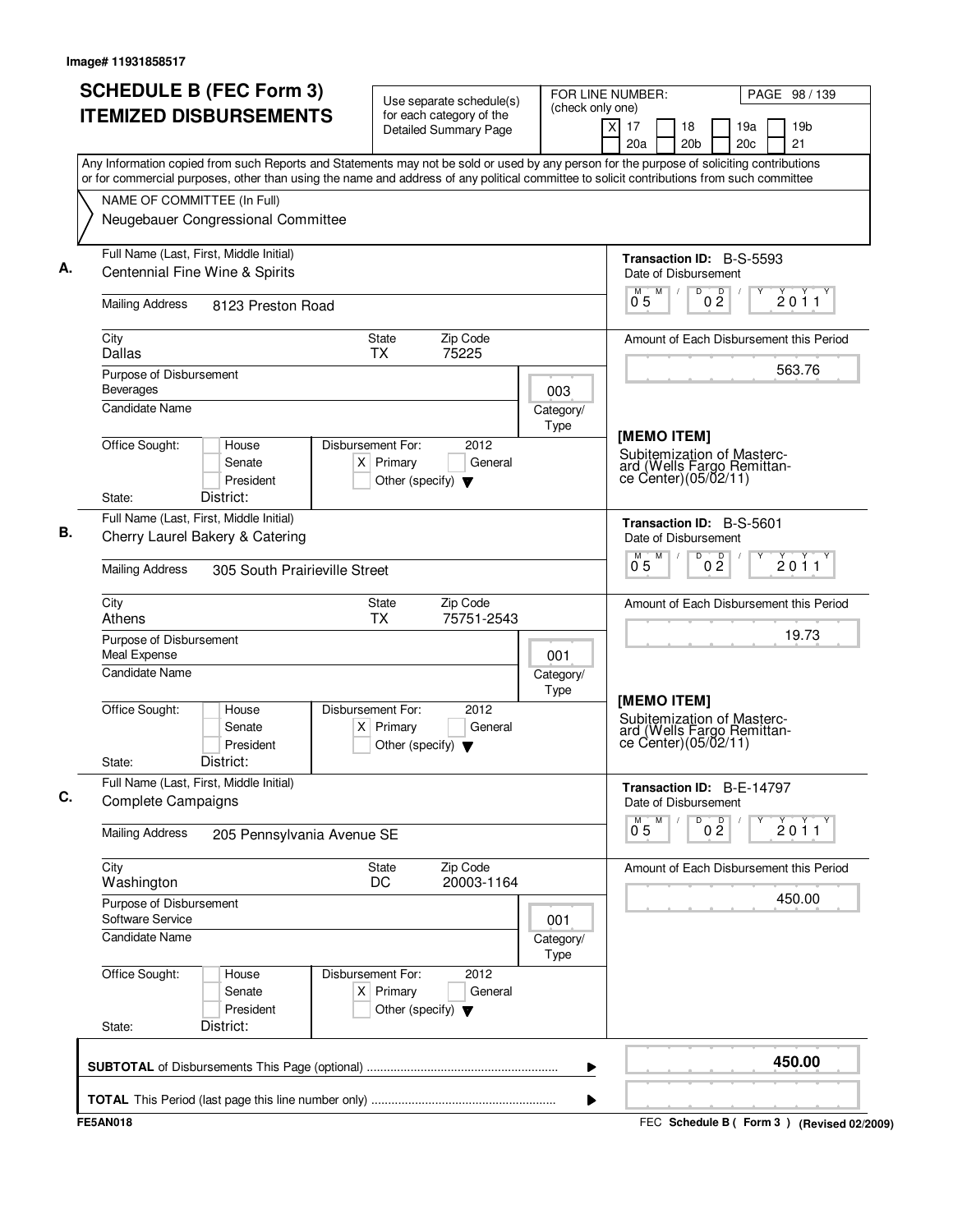| <b>SCHEDULE B (FEC Form 3)</b><br>Use separate schedule(s)                                                                                                                                                                                                                             |                                                                                               | FOR LINE NUMBER:<br>(check only one) |                                                                                                   | PAGE 99 / 139                             |
|----------------------------------------------------------------------------------------------------------------------------------------------------------------------------------------------------------------------------------------------------------------------------------------|-----------------------------------------------------------------------------------------------|--------------------------------------|---------------------------------------------------------------------------------------------------|-------------------------------------------|
| <b>ITEMIZED DISBURSEMENTS</b>                                                                                                                                                                                                                                                          | for each category of the<br><b>Detailed Summary Page</b>                                      |                                      | $\times$<br>17<br>18<br>20a<br>20 <sub>b</sub>                                                    | 19 <sub>b</sub><br>19a<br>21<br>20c       |
| Any Information copied from such Reports and Statements may not be sold or used by any person for the purpose of soliciting contributions<br>or for commercial purposes, other than using the name and address of any political committee to solicit contributions from such committee |                                                                                               |                                      |                                                                                                   |                                           |
| NAME OF COMMITTEE (In Full)                                                                                                                                                                                                                                                            |                                                                                               |                                      |                                                                                                   |                                           |
| Neugebauer Congressional Committee                                                                                                                                                                                                                                                     |                                                                                               |                                      |                                                                                                   |                                           |
| Full Name (Last, First, Middle Initial)<br><b>CVS Pharmacy</b>                                                                                                                                                                                                                         |                                                                                               |                                      | <b>Transaction ID: B-S-5590</b><br>Date of Disbursement                                           |                                           |
| <b>Mailing Address</b><br>3402 82nd Street                                                                                                                                                                                                                                             |                                                                                               |                                      | M<br>D<br>M<br>$0\bar{2}$<br>0 <sub>5</sub>                                                       | D<br>2011                                 |
| City<br>Lubbock                                                                                                                                                                                                                                                                        | Zip Code<br>State<br><b>TX</b><br>79423-1715                                                  |                                      |                                                                                                   | Amount of Each Disbursement this Period   |
| Purpose of Disbursement<br><b>General Office Supplies</b>                                                                                                                                                                                                                              |                                                                                               | 001                                  |                                                                                                   | 256.78                                    |
| Candidate Name                                                                                                                                                                                                                                                                         |                                                                                               | Category/<br>Type                    |                                                                                                   |                                           |
| Office Sought:<br>House<br>Senate<br>President<br>District:<br>State:                                                                                                                                                                                                                  | Disbursement For:<br>2012<br>$X$ Primary<br>General<br>Other (specify) $\blacktriangledown$   |                                      | [MEMO ITEM]<br>Subitemization of Masterc-<br>ard (Wells Fargo Remittan-<br>ce Center)(05/02/11)   |                                           |
| Full Name (Last, First, Middle Initial)                                                                                                                                                                                                                                                |                                                                                               |                                      | Transaction ID: B-S-5581                                                                          |                                           |
| Dyess Air Force Base Lodging                                                                                                                                                                                                                                                           |                                                                                               |                                      | Date of Disbursement                                                                              |                                           |
| <b>Mailing Address</b><br>7 Lancer Loop                                                                                                                                                                                                                                                |                                                                                               |                                      | M<br>D<br>M<br>0 <sup>0</sup><br>05                                                               | 2011                                      |
| City<br>Dyess AFB                                                                                                                                                                                                                                                                      | Zip Code<br>State<br>TX<br>79607                                                              |                                      |                                                                                                   | Amount of Each Disbursement this Period   |
| Purpose of Disbursement<br>Lodging                                                                                                                                                                                                                                                     |                                                                                               | 002                                  |                                                                                                   | 78.00                                     |
| <b>Candidate Name</b>                                                                                                                                                                                                                                                                  |                                                                                               | Category/<br>Type                    |                                                                                                   |                                           |
| Office Sought:<br>House<br>Senate<br>President<br>District:<br>State:                                                                                                                                                                                                                  | Disbursement For:<br>2012<br>Primary<br>General<br>ΧI<br>Other (specify) $\blacktriangledown$ |                                      | [MEMO ITEM]<br>Subitemization of Masterc-<br>ard (Wells Fargo Remittan-<br>ce Center $(05/02/11)$ |                                           |
| Full Name (Last, First, Middle Initial)<br>Dyess Air Force Base Lodging                                                                                                                                                                                                                |                                                                                               |                                      | <b>Transaction ID: B-S-5582</b><br>Date of Disbursement                                           |                                           |
| <b>Mailing Address</b><br>7 Lancer Loop                                                                                                                                                                                                                                                |                                                                                               |                                      | 0 <sup>0</sup><br>M<br>D<br>$0^{M}$ 5                                                             | 2011                                      |
| City<br>Dyess AFB                                                                                                                                                                                                                                                                      | <b>State</b><br>Zip Code<br>79607<br><b>TX</b>                                                |                                      |                                                                                                   | Amount of Each Disbursement this Period   |
| Purpose of Disbursement<br>Lodging                                                                                                                                                                                                                                                     |                                                                                               | 002                                  |                                                                                                   | 78.00                                     |
| Candidate Name                                                                                                                                                                                                                                                                         |                                                                                               | Category/<br>Type                    |                                                                                                   |                                           |
| Office Sought:<br>House<br>Senate<br>President<br>District:<br>State:                                                                                                                                                                                                                  | Disbursement For:<br>2012<br>$X$ Primary<br>General<br>Other (specify) $\blacktriangledown$   |                                      | [MEMO ITEM]<br>Subitemization of Masterc-<br>ard (Wells Fargo Remittance Center)(05/02/11)        |                                           |
|                                                                                                                                                                                                                                                                                        |                                                                                               | ▶                                    |                                                                                                   | 0.00                                      |
|                                                                                                                                                                                                                                                                                        |                                                                                               |                                      |                                                                                                   |                                           |
| <b>FE5AN018</b>                                                                                                                                                                                                                                                                        |                                                                                               | ▶                                    |                                                                                                   | FEC Schedule B (Form 3) (Revised 02/2009) |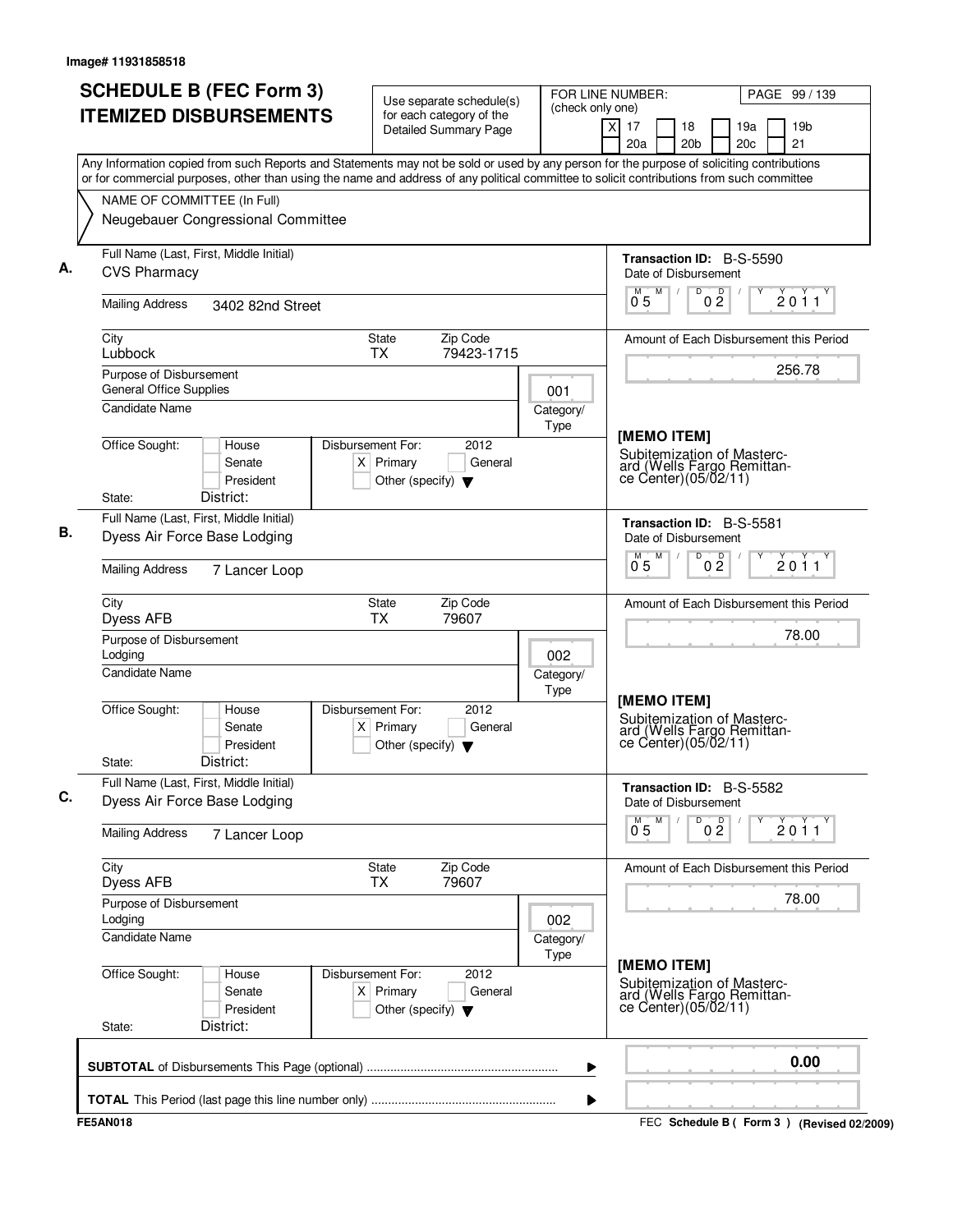| <b>SCHEDULE B (FEC Form 3)</b>                                                                                                                                                                                                                                                         | Use separate schedule(s)                                                                    | FOR LINE NUMBER:  |                                                                                            | PAGE 100 / 139      |                        |                                           |
|----------------------------------------------------------------------------------------------------------------------------------------------------------------------------------------------------------------------------------------------------------------------------------------|---------------------------------------------------------------------------------------------|-------------------|--------------------------------------------------------------------------------------------|---------------------|------------------------|-------------------------------------------|
| <b>ITEMIZED DISBURSEMENTS</b>                                                                                                                                                                                                                                                          | for each category of the<br><b>Detailed Summary Page</b>                                    | (check only one)  | x<br>17<br>18<br>20a                                                                       | 20 <sub>b</sub>     | 19a<br>20 <sub>c</sub> | 19 <sub>b</sub><br>21                     |
| Any Information copied from such Reports and Statements may not be sold or used by any person for the purpose of soliciting contributions<br>or for commercial purposes, other than using the name and address of any political committee to solicit contributions from such committee |                                                                                             |                   |                                                                                            |                     |                        |                                           |
| NAME OF COMMITTEE (In Full)                                                                                                                                                                                                                                                            |                                                                                             |                   |                                                                                            |                     |                        |                                           |
| Neugebauer Congressional Committee                                                                                                                                                                                                                                                     |                                                                                             |                   |                                                                                            |                     |                        |                                           |
| Full Name (Last, First, Middle Initial)<br>Dyess Air Force Base Lodging                                                                                                                                                                                                                |                                                                                             |                   | <b>Transaction ID: B-S-5583</b><br>Date of Disbursement                                    |                     |                        |                                           |
| <b>Mailing Address</b><br>7 Lancer Loop                                                                                                                                                                                                                                                |                                                                                             |                   | M<br>$0^{\degree}5$                                                                        | $0\frac{D}{2}$<br>D |                        | 2011                                      |
| City<br>Dyess AFB                                                                                                                                                                                                                                                                      | Zip Code<br>State<br>79607<br><b>TX</b>                                                     |                   |                                                                                            |                     |                        | Amount of Each Disbursement this Period   |
| Purpose of Disbursement<br>Lodging                                                                                                                                                                                                                                                     |                                                                                             | 002               |                                                                                            |                     |                        | 78.00                                     |
| <b>Candidate Name</b>                                                                                                                                                                                                                                                                  |                                                                                             | Category/<br>Type | [MEMO ITEM]                                                                                |                     |                        |                                           |
| Office Sought:<br>House<br>Senate<br>President<br>District:<br>State:                                                                                                                                                                                                                  | Disbursement For:<br>2012<br>$X$ Primary<br>General<br>Other (specify) $\blacktriangledown$ |                   | Subitemization of Masterc-<br>ard (Wells Fargo Remittan-<br>ce Center) (05/02/11)          |                     |                        |                                           |
| Full Name (Last, First, Middle Initial)<br>Dyess Club                                                                                                                                                                                                                                  |                                                                                             |                   | Transaction ID: B-S-5580<br>Date of Disbursement                                           |                     |                        |                                           |
| <b>Mailing Address</b><br>Dyess Air Force Base                                                                                                                                                                                                                                         |                                                                                             |                   | M<br>$0^{\degree}5$                                                                        | D<br>0 <sup>0</sup> |                        | 2011                                      |
| City<br>Dyess AFB                                                                                                                                                                                                                                                                      | Zip Code<br>State<br><b>TX</b><br>79607                                                     |                   |                                                                                            |                     |                        | Amount of Each Disbursement this Period   |
| Purpose of Disbursement<br>Meal Expense                                                                                                                                                                                                                                                |                                                                                             | 001               |                                                                                            |                     |                        | 32.00                                     |
| <b>Candidate Name</b>                                                                                                                                                                                                                                                                  |                                                                                             | Category/<br>Type |                                                                                            |                     |                        |                                           |
| Office Sought:<br>House<br>Senate<br>President<br>District:<br>State:                                                                                                                                                                                                                  | Disbursement For:<br>2012<br>$X$ Primary<br>General<br>Other (specify) $\blacktriangledown$ |                   | [MEMO ITEM]<br>Subitemization of Masterc-<br>ard (Wells Fargo Remittance Center)(05/02/11) |                     |                        |                                           |
| Full Name (Last, First, Middle Initial)<br>Enlightened Technology Group, Inc                                                                                                                                                                                                           |                                                                                             |                   | Transaction ID: B-S-5569<br>Date of Disbursement                                           |                     |                        |                                           |
| <b>Mailing Address</b><br>17000 Dallas Parkway<br>Suite 104                                                                                                                                                                                                                            |                                                                                             |                   | M<br>0.5                                                                                   | 0 <sup>0</sup><br>D |                        | 2011                                      |
| City<br><b>Dallas</b>                                                                                                                                                                                                                                                                  | Zip Code<br>State<br><b>TX</b><br>75248-1944                                                |                   |                                                                                            |                     |                        | Amount of Each Disbursement this Period   |
| Purpose of Disbursement<br>Web Hosting Fee                                                                                                                                                                                                                                             |                                                                                             | 001               |                                                                                            |                     |                        | 28.75                                     |
| <b>Candidate Name</b>                                                                                                                                                                                                                                                                  |                                                                                             | Category/<br>Type | [MEMO ITEM]                                                                                |                     |                        |                                           |
| Office Sought:<br>House<br>Senate<br>President<br>District:<br>State:                                                                                                                                                                                                                  | Disbursement For:<br>2012<br>$X$ Primary<br>General<br>Other (specify) $\blacktriangledown$ |                   | Subitemization of Masterc-<br>ard (Wells Fargo Remittance Center)(05/02/11)                |                     |                        |                                           |
|                                                                                                                                                                                                                                                                                        |                                                                                             | ▶                 |                                                                                            |                     |                        | 0.00                                      |
|                                                                                                                                                                                                                                                                                        |                                                                                             | ▶                 |                                                                                            |                     |                        |                                           |
| <b>FE5AN018</b>                                                                                                                                                                                                                                                                        |                                                                                             |                   |                                                                                            |                     |                        | FEC Schedule B (Form 3) (Revised 02/2009) |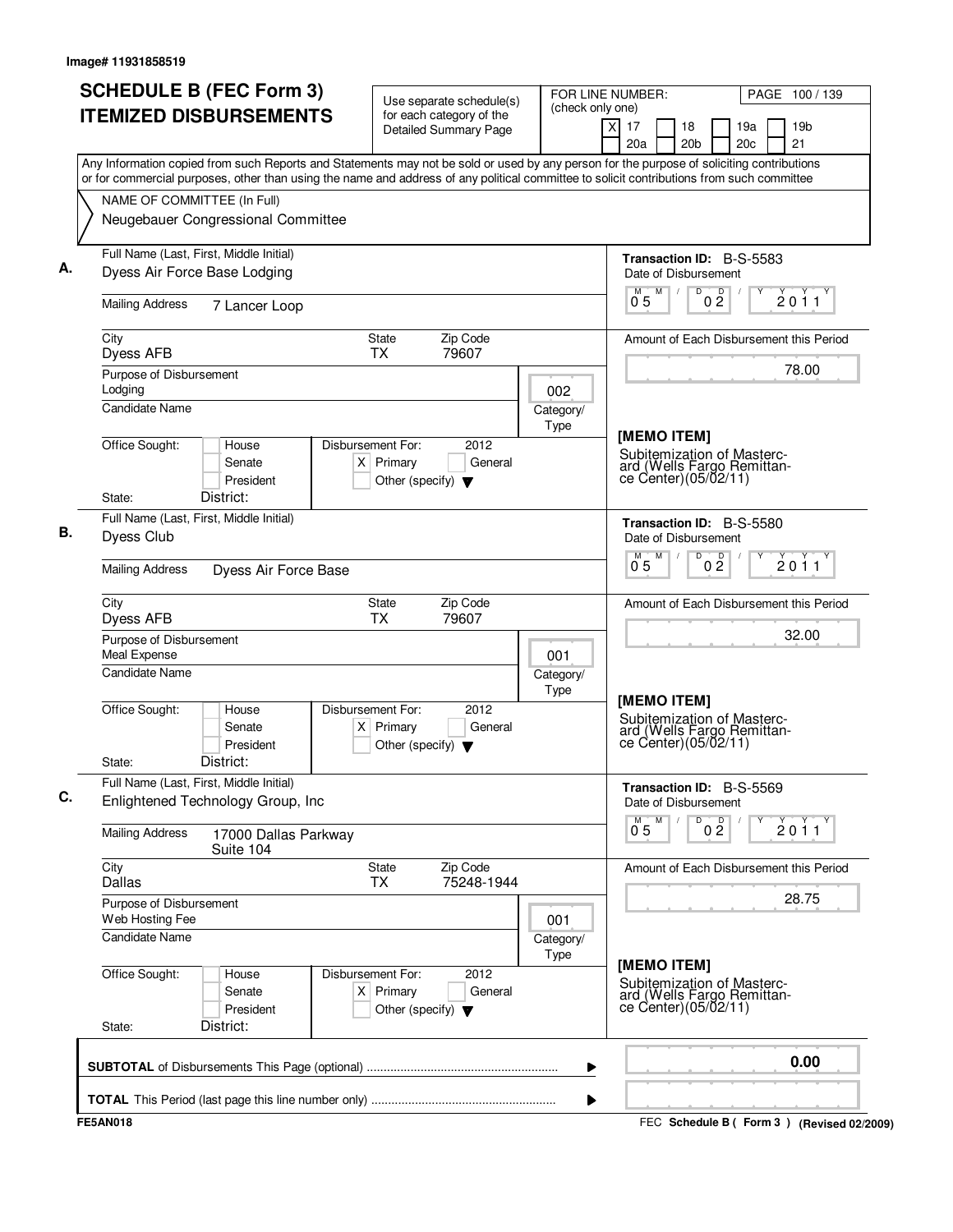| <b>ITEMIZED DISBURSEMENTS</b><br>for each category of the<br>$\overline{X}$<br>19 <sub>b</sub><br>17<br>18<br>19a<br>Detailed Summary Page<br>21<br>20a<br>20 <sub>b</sub><br>20c<br>Any Information copied from such Reports and Statements may not be sold or used by any person for the purpose of soliciting contributions<br>or for commercial purposes, other than using the name and address of any political committee to solicit contributions from such committee<br>NAME OF COMMITTEE (In Full)<br>Neugebauer Congressional Committee<br>Full Name (Last, First, Middle Initial)<br><b>Transaction ID: B-S-5611</b><br><b>Equestrian Group</b><br>Date of Disbursement<br>M<br>D<br>D<br>2011<br>$0^{\degree}5$<br>$0\bar{2}$<br><b>Mailing Address</b><br>PO Box 6230<br>Zip Code<br>City<br>State<br>Amount of Each Disbursement this Period<br>AZ<br>85261<br>Scottsdale<br>560.00<br>Purpose of Disbursement<br>Event Insurance<br>003<br>Candidate Name<br>Category/<br>Type<br>[MEMO ITEM]<br>Office Sought:<br>House<br>Disbursement For:<br>2012<br>Subitemization of Masterc-<br>$X$ Primary<br>General<br>Senate<br>ard (Wells Fargo Remittan-<br>ce Center)(05/02/11)<br>President<br>Other (specify) $\blacktriangledown$<br>District:<br>State:<br>Full Name (Last, First, Middle Initial)<br>Transaction ID: B-E-14799<br><b>Federal Express</b><br>Date of Disbursement<br>M<br>D<br>0 <sup>0</sup><br>2011<br>0.5<br><b>Mailing Address</b><br>PO Box 660481<br>Zip Code<br>City<br>State<br>Amount of Each Disbursement this Period<br><b>Dallas</b><br><b>TX</b><br>75266-0481<br>465.43<br>Purpose of Disbursement<br><b>Express Shipping</b><br>001<br><b>Candidate Name</b><br>Category/<br>Type<br>2012<br>Office Sought:<br>Disbursement For:<br>House<br>Senate<br>$X$ Primary<br>General<br>President<br>Other (specify) $\blacktriangledown$<br>District:<br>State:<br>Full Name (Last, First, Middle Initial)<br>Transaction ID: B-S-5547<br>Hertz Rent A Car<br>Date of Disbursement<br>D<br>0 <sup>D</sup><br>M<br>$0^{M}$ 5<br>2011<br><b>Mailing Address</b><br>1250 West Mockingbird Lane<br>City<br>Zip Code<br>State<br>Amount of Each Disbursement this Period<br>Dallas<br>75247-4902<br><b>TX</b><br>270.94<br>Purpose of Disbursement<br>Transportation<br>002<br><b>Candidate Name</b><br>Category/<br>Type<br>[MEMO ITEM]<br>Office Sought:<br>Disbursement For:<br>2012<br>House<br>Subitemization of Masterc-<br>$X$ Primary<br>Senate<br>General<br>ard (Wells Fargo Remittan-<br>ce Center)(05/02/11)<br>President<br>Other (specify) $\blacktriangledown$<br>District:<br>State:<br>465.43<br>▶ | <b>SCHEDULE B (FEC Form 3)</b> | Use separate schedule(s) | FOR LINE NUMBER:<br>(check only one) | PAGE 101 / 139                              |
|---------------------------------------------------------------------------------------------------------------------------------------------------------------------------------------------------------------------------------------------------------------------------------------------------------------------------------------------------------------------------------------------------------------------------------------------------------------------------------------------------------------------------------------------------------------------------------------------------------------------------------------------------------------------------------------------------------------------------------------------------------------------------------------------------------------------------------------------------------------------------------------------------------------------------------------------------------------------------------------------------------------------------------------------------------------------------------------------------------------------------------------------------------------------------------------------------------------------------------------------------------------------------------------------------------------------------------------------------------------------------------------------------------------------------------------------------------------------------------------------------------------------------------------------------------------------------------------------------------------------------------------------------------------------------------------------------------------------------------------------------------------------------------------------------------------------------------------------------------------------------------------------------------------------------------------------------------------------------------------------------------------------------------------------------------------------------------------------------------------------------------------------------------------------------------------------------------------------------------------------------------------------------------------------------------------------------------------------------------------------------------------------------------------------------------------------------------------------------------------------------------------------------------------------------------------------------------------------------------------------------------------------------------|--------------------------------|--------------------------|--------------------------------------|---------------------------------------------|
|                                                                                                                                                                                                                                                                                                                                                                                                                                                                                                                                                                                                                                                                                                                                                                                                                                                                                                                                                                                                                                                                                                                                                                                                                                                                                                                                                                                                                                                                                                                                                                                                                                                                                                                                                                                                                                                                                                                                                                                                                                                                                                                                                                                                                                                                                                                                                                                                                                                                                                                                                                                                                                                         |                                |                          |                                      |                                             |
|                                                                                                                                                                                                                                                                                                                                                                                                                                                                                                                                                                                                                                                                                                                                                                                                                                                                                                                                                                                                                                                                                                                                                                                                                                                                                                                                                                                                                                                                                                                                                                                                                                                                                                                                                                                                                                                                                                                                                                                                                                                                                                                                                                                                                                                                                                                                                                                                                                                                                                                                                                                                                                                         |                                |                          |                                      |                                             |
|                                                                                                                                                                                                                                                                                                                                                                                                                                                                                                                                                                                                                                                                                                                                                                                                                                                                                                                                                                                                                                                                                                                                                                                                                                                                                                                                                                                                                                                                                                                                                                                                                                                                                                                                                                                                                                                                                                                                                                                                                                                                                                                                                                                                                                                                                                                                                                                                                                                                                                                                                                                                                                                         |                                |                          |                                      |                                             |
|                                                                                                                                                                                                                                                                                                                                                                                                                                                                                                                                                                                                                                                                                                                                                                                                                                                                                                                                                                                                                                                                                                                                                                                                                                                                                                                                                                                                                                                                                                                                                                                                                                                                                                                                                                                                                                                                                                                                                                                                                                                                                                                                                                                                                                                                                                                                                                                                                                                                                                                                                                                                                                                         |                                |                          |                                      |                                             |
|                                                                                                                                                                                                                                                                                                                                                                                                                                                                                                                                                                                                                                                                                                                                                                                                                                                                                                                                                                                                                                                                                                                                                                                                                                                                                                                                                                                                                                                                                                                                                                                                                                                                                                                                                                                                                                                                                                                                                                                                                                                                                                                                                                                                                                                                                                                                                                                                                                                                                                                                                                                                                                                         |                                |                          |                                      |                                             |
|                                                                                                                                                                                                                                                                                                                                                                                                                                                                                                                                                                                                                                                                                                                                                                                                                                                                                                                                                                                                                                                                                                                                                                                                                                                                                                                                                                                                                                                                                                                                                                                                                                                                                                                                                                                                                                                                                                                                                                                                                                                                                                                                                                                                                                                                                                                                                                                                                                                                                                                                                                                                                                                         |                                |                          |                                      |                                             |
|                                                                                                                                                                                                                                                                                                                                                                                                                                                                                                                                                                                                                                                                                                                                                                                                                                                                                                                                                                                                                                                                                                                                                                                                                                                                                                                                                                                                                                                                                                                                                                                                                                                                                                                                                                                                                                                                                                                                                                                                                                                                                                                                                                                                                                                                                                                                                                                                                                                                                                                                                                                                                                                         |                                |                          |                                      |                                             |
|                                                                                                                                                                                                                                                                                                                                                                                                                                                                                                                                                                                                                                                                                                                                                                                                                                                                                                                                                                                                                                                                                                                                                                                                                                                                                                                                                                                                                                                                                                                                                                                                                                                                                                                                                                                                                                                                                                                                                                                                                                                                                                                                                                                                                                                                                                                                                                                                                                                                                                                                                                                                                                                         |                                |                          |                                      |                                             |
|                                                                                                                                                                                                                                                                                                                                                                                                                                                                                                                                                                                                                                                                                                                                                                                                                                                                                                                                                                                                                                                                                                                                                                                                                                                                                                                                                                                                                                                                                                                                                                                                                                                                                                                                                                                                                                                                                                                                                                                                                                                                                                                                                                                                                                                                                                                                                                                                                                                                                                                                                                                                                                                         |                                |                          |                                      |                                             |
|                                                                                                                                                                                                                                                                                                                                                                                                                                                                                                                                                                                                                                                                                                                                                                                                                                                                                                                                                                                                                                                                                                                                                                                                                                                                                                                                                                                                                                                                                                                                                                                                                                                                                                                                                                                                                                                                                                                                                                                                                                                                                                                                                                                                                                                                                                                                                                                                                                                                                                                                                                                                                                                         |                                |                          |                                      |                                             |
|                                                                                                                                                                                                                                                                                                                                                                                                                                                                                                                                                                                                                                                                                                                                                                                                                                                                                                                                                                                                                                                                                                                                                                                                                                                                                                                                                                                                                                                                                                                                                                                                                                                                                                                                                                                                                                                                                                                                                                                                                                                                                                                                                                                                                                                                                                                                                                                                                                                                                                                                                                                                                                                         |                                |                          |                                      |                                             |
|                                                                                                                                                                                                                                                                                                                                                                                                                                                                                                                                                                                                                                                                                                                                                                                                                                                                                                                                                                                                                                                                                                                                                                                                                                                                                                                                                                                                                                                                                                                                                                                                                                                                                                                                                                                                                                                                                                                                                                                                                                                                                                                                                                                                                                                                                                                                                                                                                                                                                                                                                                                                                                                         |                                |                          |                                      |                                             |
|                                                                                                                                                                                                                                                                                                                                                                                                                                                                                                                                                                                                                                                                                                                                                                                                                                                                                                                                                                                                                                                                                                                                                                                                                                                                                                                                                                                                                                                                                                                                                                                                                                                                                                                                                                                                                                                                                                                                                                                                                                                                                                                                                                                                                                                                                                                                                                                                                                                                                                                                                                                                                                                         |                                |                          |                                      |                                             |
|                                                                                                                                                                                                                                                                                                                                                                                                                                                                                                                                                                                                                                                                                                                                                                                                                                                                                                                                                                                                                                                                                                                                                                                                                                                                                                                                                                                                                                                                                                                                                                                                                                                                                                                                                                                                                                                                                                                                                                                                                                                                                                                                                                                                                                                                                                                                                                                                                                                                                                                                                                                                                                                         |                                |                          |                                      |                                             |
|                                                                                                                                                                                                                                                                                                                                                                                                                                                                                                                                                                                                                                                                                                                                                                                                                                                                                                                                                                                                                                                                                                                                                                                                                                                                                                                                                                                                                                                                                                                                                                                                                                                                                                                                                                                                                                                                                                                                                                                                                                                                                                                                                                                                                                                                                                                                                                                                                                                                                                                                                                                                                                                         |                                |                          |                                      |                                             |
|                                                                                                                                                                                                                                                                                                                                                                                                                                                                                                                                                                                                                                                                                                                                                                                                                                                                                                                                                                                                                                                                                                                                                                                                                                                                                                                                                                                                                                                                                                                                                                                                                                                                                                                                                                                                                                                                                                                                                                                                                                                                                                                                                                                                                                                                                                                                                                                                                                                                                                                                                                                                                                                         |                                |                          |                                      |                                             |
|                                                                                                                                                                                                                                                                                                                                                                                                                                                                                                                                                                                                                                                                                                                                                                                                                                                                                                                                                                                                                                                                                                                                                                                                                                                                                                                                                                                                                                                                                                                                                                                                                                                                                                                                                                                                                                                                                                                                                                                                                                                                                                                                                                                                                                                                                                                                                                                                                                                                                                                                                                                                                                                         |                                |                          |                                      |                                             |
|                                                                                                                                                                                                                                                                                                                                                                                                                                                                                                                                                                                                                                                                                                                                                                                                                                                                                                                                                                                                                                                                                                                                                                                                                                                                                                                                                                                                                                                                                                                                                                                                                                                                                                                                                                                                                                                                                                                                                                                                                                                                                                                                                                                                                                                                                                                                                                                                                                                                                                                                                                                                                                                         |                                |                          |                                      |                                             |
|                                                                                                                                                                                                                                                                                                                                                                                                                                                                                                                                                                                                                                                                                                                                                                                                                                                                                                                                                                                                                                                                                                                                                                                                                                                                                                                                                                                                                                                                                                                                                                                                                                                                                                                                                                                                                                                                                                                                                                                                                                                                                                                                                                                                                                                                                                                                                                                                                                                                                                                                                                                                                                                         |                                |                          |                                      |                                             |
|                                                                                                                                                                                                                                                                                                                                                                                                                                                                                                                                                                                                                                                                                                                                                                                                                                                                                                                                                                                                                                                                                                                                                                                                                                                                                                                                                                                                                                                                                                                                                                                                                                                                                                                                                                                                                                                                                                                                                                                                                                                                                                                                                                                                                                                                                                                                                                                                                                                                                                                                                                                                                                                         |                                |                          |                                      |                                             |
|                                                                                                                                                                                                                                                                                                                                                                                                                                                                                                                                                                                                                                                                                                                                                                                                                                                                                                                                                                                                                                                                                                                                                                                                                                                                                                                                                                                                                                                                                                                                                                                                                                                                                                                                                                                                                                                                                                                                                                                                                                                                                                                                                                                                                                                                                                                                                                                                                                                                                                                                                                                                                                                         |                                |                          |                                      |                                             |
|                                                                                                                                                                                                                                                                                                                                                                                                                                                                                                                                                                                                                                                                                                                                                                                                                                                                                                                                                                                                                                                                                                                                                                                                                                                                                                                                                                                                                                                                                                                                                                                                                                                                                                                                                                                                                                                                                                                                                                                                                                                                                                                                                                                                                                                                                                                                                                                                                                                                                                                                                                                                                                                         | <b>FE5AN018</b>                |                          |                                      | FEC Schedule B ( Form 3 ) (Revised 02/2009) |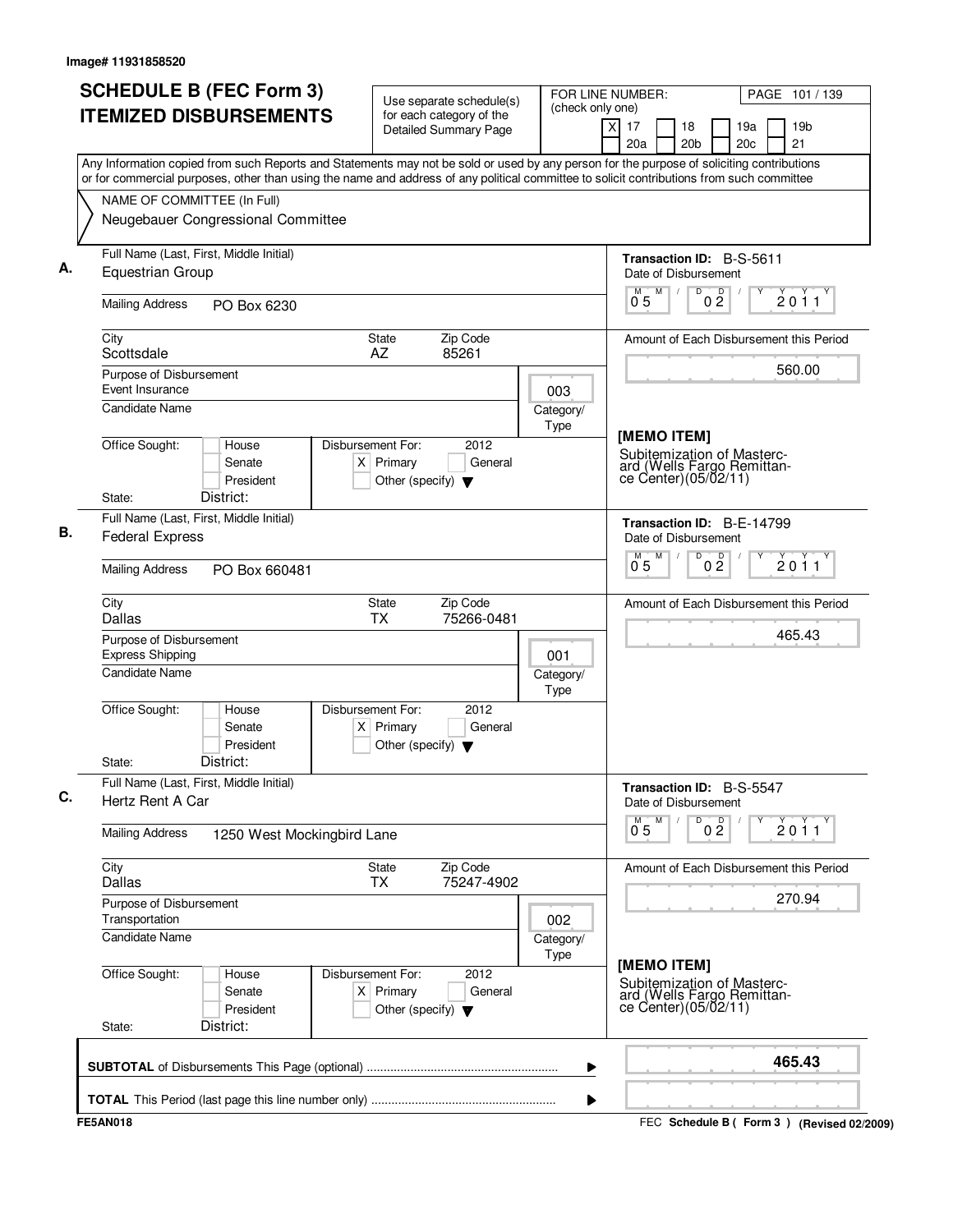| <b>SCHEDULE B (FEC Form 3)</b><br><b>ITEMIZED DISBURSEMENTS</b>                                                                                                                                                                                                                        | Use separate schedule(s)<br>for each category of the                                          | FOR LINE NUMBER:<br>(check only one) |                                                         | PAGE 102 / 139                                     |
|----------------------------------------------------------------------------------------------------------------------------------------------------------------------------------------------------------------------------------------------------------------------------------------|-----------------------------------------------------------------------------------------------|--------------------------------------|---------------------------------------------------------|----------------------------------------------------|
|                                                                                                                                                                                                                                                                                        | <b>Detailed Summary Page</b>                                                                  |                                      | $\overline{X}$<br>17<br>18<br>20a<br>20 <sub>b</sub>    | 19 <sub>b</sub><br>19a<br>21<br>20c                |
| Any Information copied from such Reports and Statements may not be sold or used by any person for the purpose of soliciting contributions<br>or for commercial purposes, other than using the name and address of any political committee to solicit contributions from such committee |                                                                                               |                                      |                                                         |                                                    |
| NAME OF COMMITTEE (In Full)                                                                                                                                                                                                                                                            |                                                                                               |                                      |                                                         |                                                    |
| Neugebauer Congressional Committee                                                                                                                                                                                                                                                     |                                                                                               |                                      |                                                         |                                                    |
| Full Name (Last, First, Middle Initial)<br>Hertz Rent A Car                                                                                                                                                                                                                            |                                                                                               |                                      | <b>Transaction ID: B-S-5559</b><br>Date of Disbursement |                                                    |
| <b>Mailing Address</b><br>1250 West Mockingbird Lane                                                                                                                                                                                                                                   |                                                                                               |                                      | M<br>D<br>M<br>0 <sub>5</sub>                           | D<br>2011<br>$0\bar{2}$                            |
| City<br>Dallas                                                                                                                                                                                                                                                                         | Zip Code<br>State<br><b>TX</b><br>75247-4902                                                  |                                      |                                                         | Amount of Each Disbursement this Period            |
| Purpose of Disbursement<br>Transportation                                                                                                                                                                                                                                              |                                                                                               | 002                                  |                                                         | 326.84                                             |
| <b>Candidate Name</b>                                                                                                                                                                                                                                                                  |                                                                                               | Category/<br>Type                    | [MEMO ITEM]                                             |                                                    |
| Office Sought:<br>House<br>Senate<br>President<br>District:<br>State:                                                                                                                                                                                                                  | Disbursement For:<br>2012<br>$X$ Primary<br>General<br>Other (specify) $\blacktriangledown$   |                                      | Subitemization of Masterc-<br>ce Center) (05/02/11)     | ard (Wells Fargo Remittan-                         |
| Full Name (Last, First, Middle Initial)                                                                                                                                                                                                                                                |                                                                                               |                                      | Transaction ID: B-S-5560                                |                                                    |
| Hertz Rent A Car                                                                                                                                                                                                                                                                       |                                                                                               |                                      | Date of Disbursement<br>M<br>D<br>M                     | 0 <sup>0</sup><br>2011                             |
| <b>Mailing Address</b><br>1250 West Mockingbird Lane                                                                                                                                                                                                                                   |                                                                                               |                                      | 05                                                      |                                                    |
| City<br>Dallas                                                                                                                                                                                                                                                                         | Zip Code<br>State<br><b>TX</b><br>75247-4902                                                  |                                      |                                                         | Amount of Each Disbursement this Period            |
| Purpose of Disbursement<br>Transportation<br>Candidate Name                                                                                                                                                                                                                            |                                                                                               | 002                                  |                                                         | 78.18                                              |
|                                                                                                                                                                                                                                                                                        |                                                                                               | Category/<br>Type                    |                                                         |                                                    |
| Office Sought:<br>House<br>Senate<br>President<br>District:<br>State:                                                                                                                                                                                                                  | Disbursement For:<br>2012<br>Primary<br>General<br>ΧI<br>Other (specify) $\blacktriangledown$ |                                      | [MEMO ITEM]<br>Subitemization of Masterc-               | ard (Wells Fargo Remittan-<br>ce Center)(05/02/11) |
| Full Name (Last, First, Middle Initial)<br>Hilton - Dallas Park City                                                                                                                                                                                                                   |                                                                                               |                                      | <b>Transaction ID: B-S-5619</b><br>Date of Disbursement |                                                    |
| <b>Mailing Address</b><br>5954 Luther Lane                                                                                                                                                                                                                                             |                                                                                               |                                      | D<br>M<br>$0^{M}$ 5                                     | 0 <sup>0</sup><br>2011                             |
| City<br>Dallas                                                                                                                                                                                                                                                                         | <b>State</b><br>Zip Code<br>75225-5907<br><b>TX</b>                                           |                                      |                                                         | Amount of Each Disbursement this Period            |
| Purpose of Disbursement<br>Lodging                                                                                                                                                                                                                                                     |                                                                                               | 002                                  |                                                         | 774.58                                             |
| Candidate Name                                                                                                                                                                                                                                                                         |                                                                                               | Category/<br>Type                    |                                                         |                                                    |
| Office Sought:<br>House<br>Senate<br>President<br>District:<br>State:                                                                                                                                                                                                                  | Disbursement For:<br>2012<br>$X$ Primary<br>General<br>Other (specify) $\blacktriangledown$   |                                      | [MEMO ITEM]<br>Subitemization of Masterc-               | ard (Wells Fargo Remittance Center)(05/02/11)      |
|                                                                                                                                                                                                                                                                                        |                                                                                               | ▶                                    |                                                         | 0.00                                               |
|                                                                                                                                                                                                                                                                                        |                                                                                               | ▶                                    |                                                         |                                                    |
| <b>FE5AN018</b>                                                                                                                                                                                                                                                                        |                                                                                               |                                      |                                                         | FEC Schedule B (Form 3) (Revised 02/2009)          |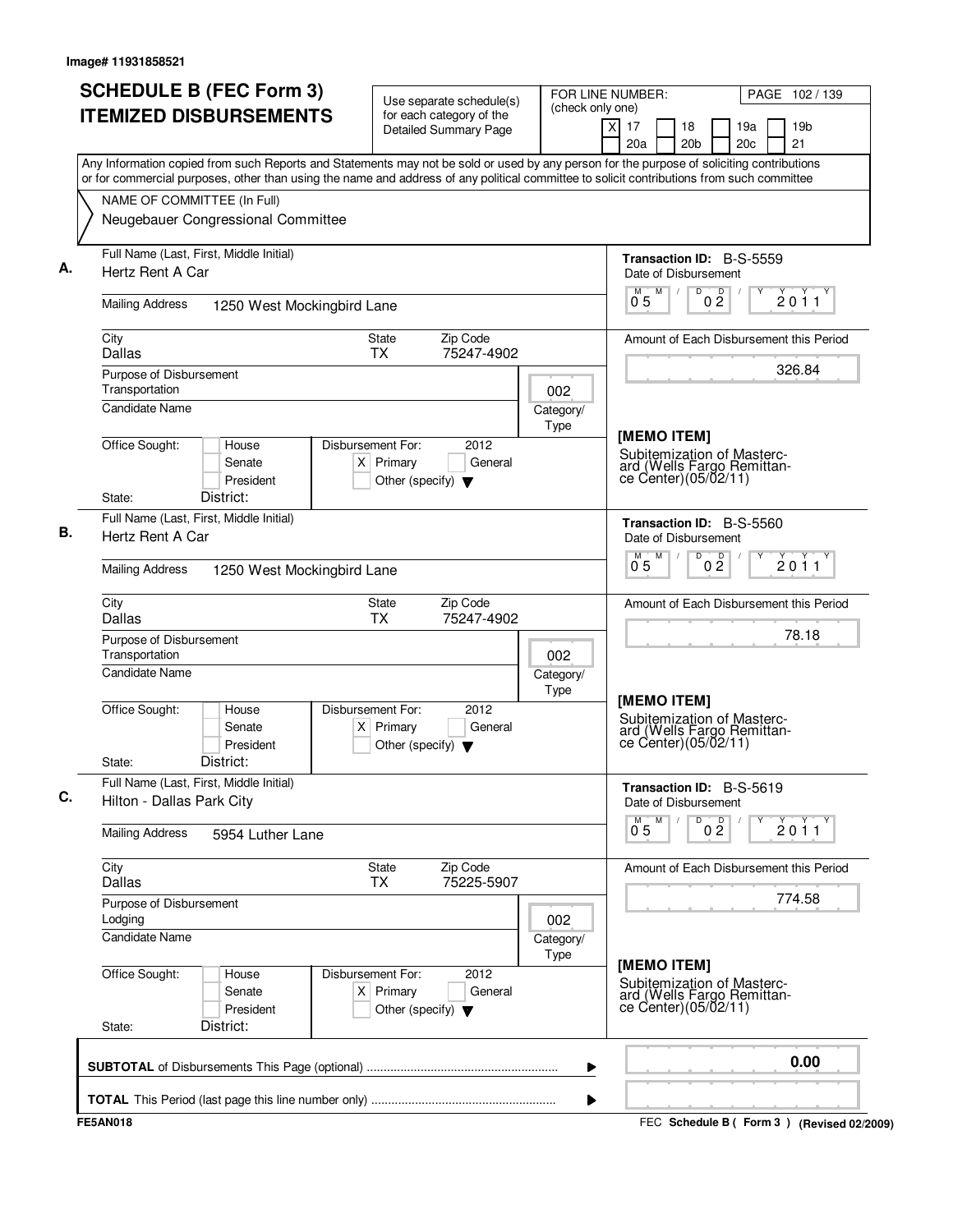|                          | <b>ITEMIZED DISBURSEMENTS</b>                                                                                                             | for each category of the<br>Detailed Summary Page                                                                                         | (check only one)  |                                                                                                 |                                         |
|--------------------------|-------------------------------------------------------------------------------------------------------------------------------------------|-------------------------------------------------------------------------------------------------------------------------------------------|-------------------|-------------------------------------------------------------------------------------------------|-----------------------------------------|
|                          |                                                                                                                                           |                                                                                                                                           |                   | $\overline{x}$<br>17<br>18<br>20a<br>20 <sub>b</sub>                                            | 19 <sub>b</sub><br>19a<br>21<br>20c     |
|                          | or for commercial purposes, other than using the name and address of any political committee to solicit contributions from such committee | Any Information copied from such Reports and Statements may not be sold or used by any person for the purpose of soliciting contributions |                   |                                                                                                 |                                         |
|                          | NAME OF COMMITTEE (In Full)                                                                                                               |                                                                                                                                           |                   |                                                                                                 |                                         |
|                          | Neugebauer Congressional Committee                                                                                                        |                                                                                                                                           |                   |                                                                                                 |                                         |
| Kindle                   | Full Name (Last, First, Middle Initial)                                                                                                   |                                                                                                                                           |                   | <b>Transaction ID: B-S-5564</b><br>Date of Disbursement                                         |                                         |
| <b>Mailing Address</b>   | 1 Centerpoint Boulevard                                                                                                                   |                                                                                                                                           |                   | M<br>D<br>D<br>$0^{\degree}5$<br>$0\bar{2}$                                                     | 2011                                    |
| City<br>New Castle       |                                                                                                                                           | Zip Code<br>State<br>DE<br>19720-4172                                                                                                     |                   |                                                                                                 | Amount of Each Disbursement this Period |
| Subscriptions            | Purpose of Disbursement                                                                                                                   |                                                                                                                                           | 001               |                                                                                                 | 41.19                                   |
| <b>Candidate Name</b>    |                                                                                                                                           |                                                                                                                                           | Category/<br>Type |                                                                                                 |                                         |
| Office Sought:<br>State: | House<br>Senate<br>President<br>District:                                                                                                 | Disbursement For:<br>2012<br>$X$ Primary<br>General<br>Other (specify) $\blacktriangledown$                                               |                   | [MEMO ITEM]<br>Subitemization of Masterc-<br>ard (Wells Fargo Remittan-<br>ce Center)(05/02/11) |                                         |
|                          | Full Name (Last, First, Middle Initial)                                                                                                   |                                                                                                                                           |                   | Transaction ID: B-E-14804                                                                       |                                         |
|                          | Lubbock County Republican Party                                                                                                           |                                                                                                                                           |                   | Date of Disbursement<br>M<br>D<br>M.                                                            |                                         |
| <b>Mailing Address</b>   | 1001 Main Street<br>Suite 706                                                                                                             |                                                                                                                                           |                   | 0 <sup>0</sup><br>0.5                                                                           | 2011                                    |
| City<br>Lubbock          |                                                                                                                                           | Zip Code<br>State<br><b>TX</b><br>79401-3323                                                                                              |                   |                                                                                                 | Amount of Each Disbursement this Period |
|                          | Purpose of Disbursement<br>Program Expense-Tickets                                                                                        |                                                                                                                                           | 001               |                                                                                                 | 375.00                                  |
| <b>Candidate Name</b>    |                                                                                                                                           |                                                                                                                                           | Category/<br>Type |                                                                                                 |                                         |
| Office Sought:<br>State: | House<br>Senate<br>President<br>District:                                                                                                 | 2012<br>Disbursement For:<br>$X$ Primary<br>General<br>Other (specify) $\blacktriangledown$                                               |                   |                                                                                                 |                                         |
| MailStreet, Inc.         | Full Name (Last, First, Middle Initial)                                                                                                   |                                                                                                                                           |                   | Transaction ID: B-S-5577<br>Date of Disbursement                                                |                                         |
| <b>Mailing Address</b>   | 13461 Sunrise Valley Drive<br>Suite 300                                                                                                   |                                                                                                                                           |                   | D<br>0 <sup>D</sup><br>$0^{M}$ 5<br>M                                                           | 2011                                    |
| City<br>Herndon          |                                                                                                                                           | Zip Code<br>State<br>20171-3294<br>VA                                                                                                     |                   |                                                                                                 | Amount of Each Disbursement this Period |
| Web Hosting Fee          | Purpose of Disbursement                                                                                                                   |                                                                                                                                           | 001               |                                                                                                 | 125.45                                  |
| Candidate Name           |                                                                                                                                           |                                                                                                                                           | Category/<br>Type |                                                                                                 |                                         |
| Office Sought:<br>State: | House<br>Senate<br>President<br>District:                                                                                                 | Disbursement For:<br>2012<br>$X$ Primary<br>General<br>Other (specify) $\blacktriangledown$                                               |                   | [MEMO ITEM]<br>Subitemization of Masterc-<br>ard (Wells Fargo Remittan-<br>ce Center)(05/02/11) |                                         |
|                          |                                                                                                                                           |                                                                                                                                           | ▶                 |                                                                                                 | 375.00                                  |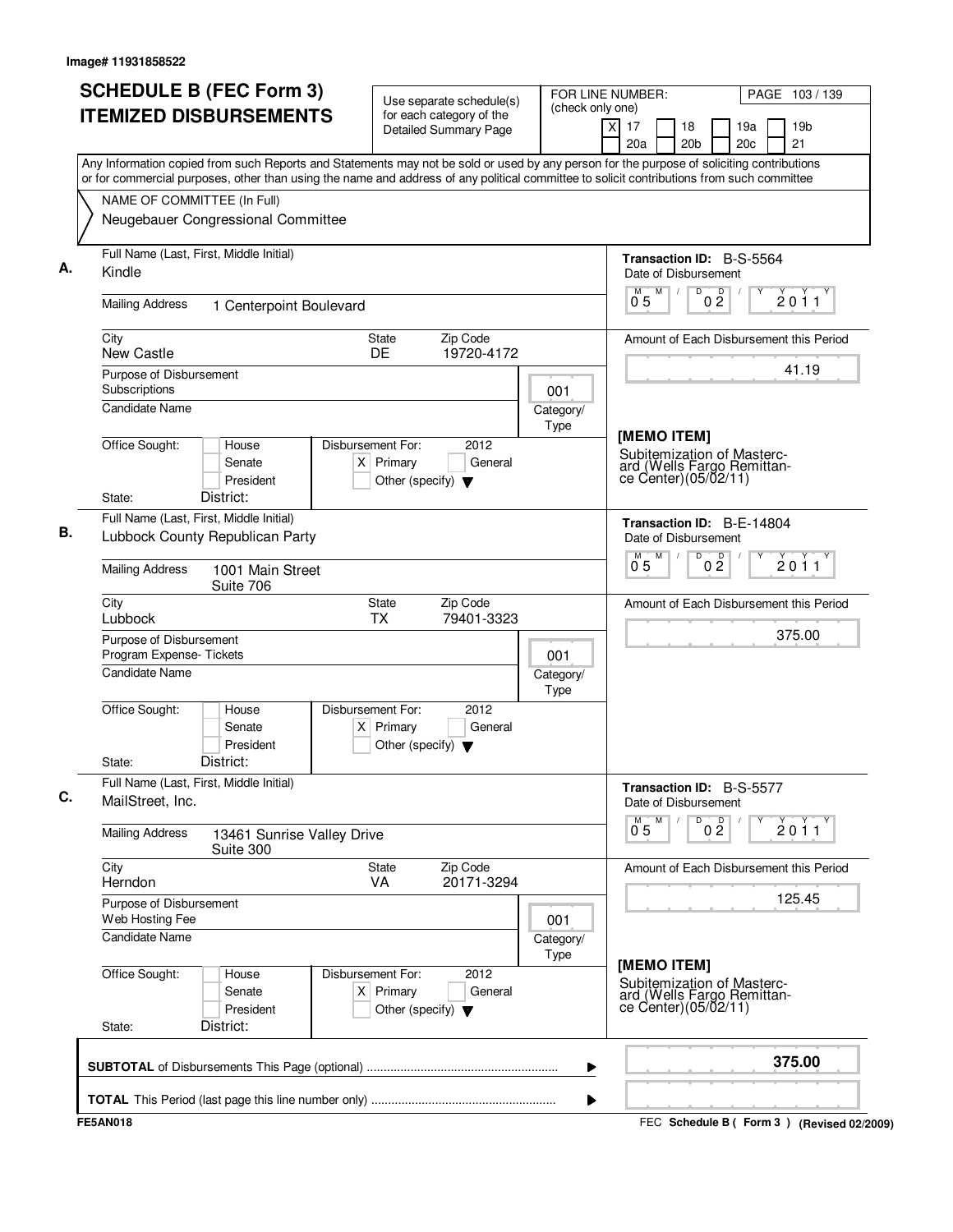| <b>SCHEDULE B (FEC Form 3)</b><br><b>ITEMIZED DISBURSEMENTS</b>                                                                           | Use separate schedule(s)<br>for each category of the | (check only one)  | FOR LINE NUMBER:                                         | PAGE 104 / 139                          |
|-------------------------------------------------------------------------------------------------------------------------------------------|------------------------------------------------------|-------------------|----------------------------------------------------------|-----------------------------------------|
|                                                                                                                                           | <b>Detailed Summary Page</b>                         |                   | $\times$<br>17<br>18<br>20 <sub>b</sub><br>20a           | 19a<br>19 <sub>b</sub><br>21<br>20c     |
| Any Information copied from such Reports and Statements may not be sold or used by any person for the purpose of soliciting contributions |                                                      |                   |                                                          |                                         |
| or for commercial purposes, other than using the name and address of any political committee to solicit contributions from such committee |                                                      |                   |                                                          |                                         |
| NAME OF COMMITTEE (In Full)                                                                                                               |                                                      |                   |                                                          |                                         |
| Neugebauer Congressional Committee                                                                                                        |                                                      |                   |                                                          |                                         |
| Full Name (Last, First, Middle Initial)                                                                                                   |                                                      |                   | Transaction ID: B-S-5609                                 |                                         |
| <b>Market Street</b>                                                                                                                      |                                                      |                   | Date of Disbursement<br>M<br>D<br>$\sqrt{2}$             | D<br>2011                               |
| <b>Mailing Address</b><br>3405 50th Street                                                                                                |                                                      |                   | 0 <sub>5</sub>                                           | $0\bar{2}$                              |
| City<br>Lubbock                                                                                                                           | Zip Code<br>State<br><b>TX</b><br>79413-4001         |                   |                                                          | Amount of Each Disbursement this Period |
| Purpose of Disbursement                                                                                                                   |                                                      |                   |                                                          | 69.52                                   |
| Fuel<br><b>Candidate Name</b>                                                                                                             |                                                      | 002               |                                                          |                                         |
|                                                                                                                                           |                                                      | Category/<br>Type |                                                          |                                         |
| Office Sought:<br>House                                                                                                                   | Disbursement For:<br>2012                            |                   | [MEMO ITEM]                                              |                                         |
| Senate                                                                                                                                    | $X$ Primary<br>General                               |                   | Subitemization of Masterc-<br>ard (Wells Fargo Remittan- |                                         |
| President                                                                                                                                 | Other (specify) $\blacktriangledown$                 |                   | ce Center)(05/02/11)                                     |                                         |
| District:<br>State:                                                                                                                       |                                                      |                   |                                                          |                                         |
| Full Name (Last, First, Middle Initial)<br>Mastercard (Wells Fargo Remittance Center)                                                     |                                                      |                   | Transaction ID: B-E-14798                                |                                         |
|                                                                                                                                           |                                                      |                   | Date of Disbursement<br>M<br>D<br>M                      |                                         |
| <b>Mailing Address</b><br>PO Box 23003                                                                                                    |                                                      |                   | 05                                                       | 0 <sup>0</sup><br>2011                  |
| City<br>Columbus                                                                                                                          | State<br>Zip Code<br>GA<br>31902-3003                |                   |                                                          | Amount of Each Disbursement this Period |
| Purpose of Disbursement                                                                                                                   |                                                      |                   |                                                          | 16829.42                                |
| <b>SEE MEMO ITEMS</b>                                                                                                                     |                                                      | 001               |                                                          |                                         |
| Candidate Name                                                                                                                            |                                                      | Category/<br>Type |                                                          |                                         |
| Office Sought:<br>House                                                                                                                   | Disbursement For:<br>2012                            |                   |                                                          |                                         |
| Senate                                                                                                                                    | $X$ Primary<br>General                               |                   | Original vendors exceeding<br>reporting threshold itemi- |                                         |
| President<br>District:<br>State:                                                                                                          | Other (specify) $\blacktriangledown$                 |                   | zed as memo transactions.                                |                                         |
| Full Name (Last, First, Middle Initial)                                                                                                   |                                                      |                   |                                                          |                                         |
| Mohinder Singh Taxi                                                                                                                       |                                                      |                   | <b>Transaction ID: B-S-5562</b><br>Date of Disbursement  |                                         |
| <b>Mailing Address</b><br>10640 John Ayres Drive                                                                                          |                                                      |                   | D<br>M<br>$0^{M}$ 5                                      | 0 <sup>0</sup><br>2011                  |
| City                                                                                                                                      | Zip Code<br>State                                    |                   |                                                          | Amount of Each Disbursement this Period |
| Fairfax                                                                                                                                   | 22032-3137<br>VA                                     |                   |                                                          | 109.00                                  |
| Purpose of Disbursement<br>Transportation                                                                                                 |                                                      | 002               |                                                          |                                         |
| Candidate Name                                                                                                                            |                                                      | Category/         |                                                          |                                         |
|                                                                                                                                           |                                                      | Type              |                                                          |                                         |
| Office Sought:<br>House                                                                                                                   | 2012<br>Disbursement For:                            |                   | [MEMO ITEM]<br>Subitemization of Masterc-                |                                         |
| Senate                                                                                                                                    | $X$ Primary<br>General                               |                   | ard (Wells Fargo Remittance Center)(05/02/11)            |                                         |
| President<br>District:<br>State:                                                                                                          | Other (specify) $\blacktriangledown$                 |                   |                                                          |                                         |
|                                                                                                                                           |                                                      |                   |                                                          |                                         |
|                                                                                                                                           |                                                      | ▶                 |                                                          | 16829.42                                |
|                                                                                                                                           |                                                      |                   |                                                          |                                         |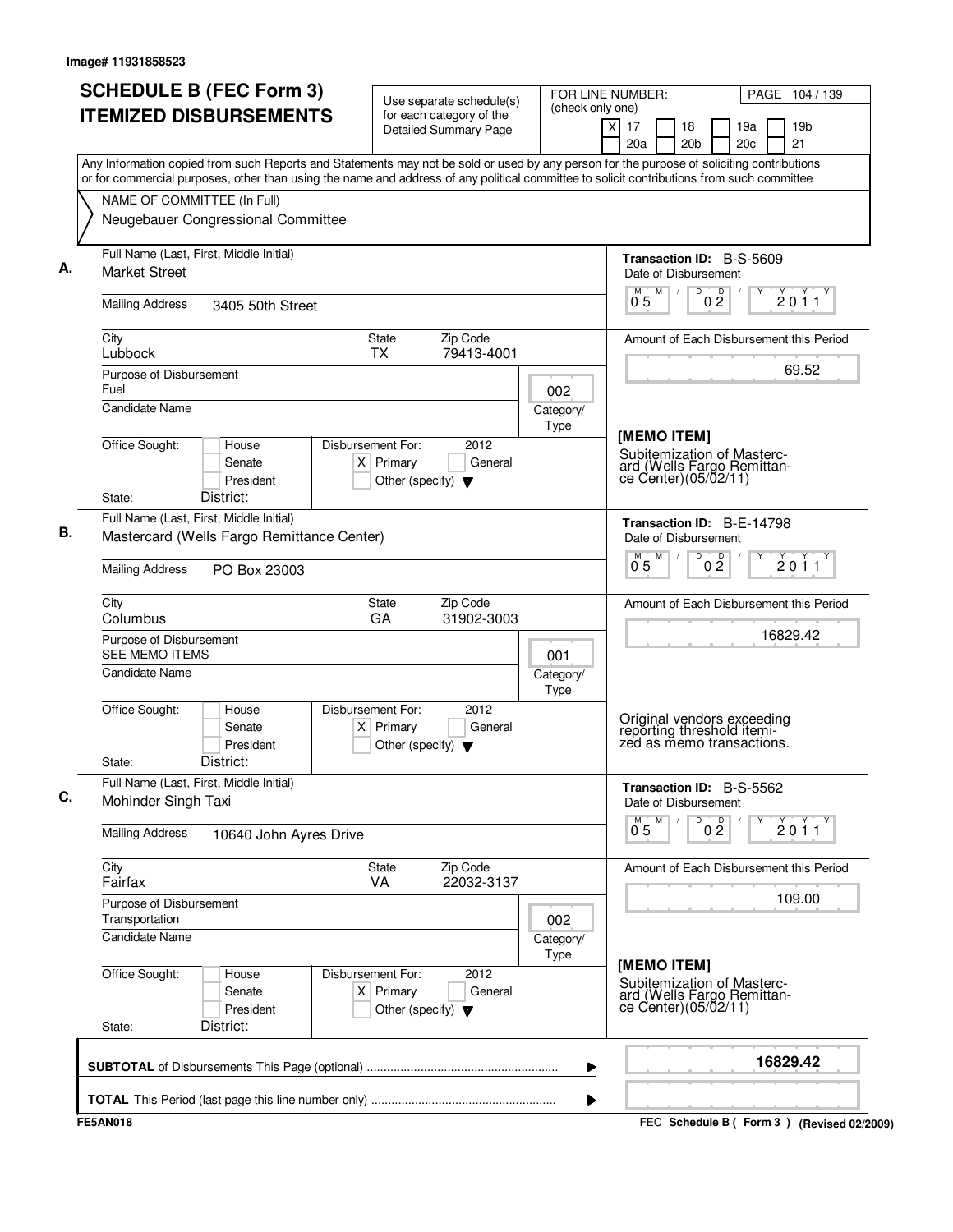| <b>SCHEDULE B (FEC Form 3)</b><br><b>ITEMIZED DISBURSEMENTS</b>                                                                                                                                                                                                                        | Use separate schedule(s)<br>for each category of the                                          | FOR LINE NUMBER:<br>(check only one) |                                                                                                 | PAGE 105/139                              |
|----------------------------------------------------------------------------------------------------------------------------------------------------------------------------------------------------------------------------------------------------------------------------------------|-----------------------------------------------------------------------------------------------|--------------------------------------|-------------------------------------------------------------------------------------------------|-------------------------------------------|
|                                                                                                                                                                                                                                                                                        | <b>Detailed Summary Page</b>                                                                  | $\overline{X}$                       | 17<br>18<br>20a<br>20 <sub>b</sub>                                                              | 19 <sub>b</sub><br>19a<br>21<br>20c       |
| Any Information copied from such Reports and Statements may not be sold or used by any person for the purpose of soliciting contributions<br>or for commercial purposes, other than using the name and address of any political committee to solicit contributions from such committee |                                                                                               |                                      |                                                                                                 |                                           |
| NAME OF COMMITTEE (In Full)                                                                                                                                                                                                                                                            |                                                                                               |                                      |                                                                                                 |                                           |
| Neugebauer Congressional Committee                                                                                                                                                                                                                                                     |                                                                                               |                                      |                                                                                                 |                                           |
| Full Name (Last, First, Middle Initial)<br>Mohinder Singh Taxi                                                                                                                                                                                                                         |                                                                                               |                                      | <b>Transaction ID: B-S-5563</b><br>Date of Disbursement                                         |                                           |
| <b>Mailing Address</b><br>10640 John Ayres Drive                                                                                                                                                                                                                                       |                                                                                               |                                      | M<br>D<br>$0\frac{D}{2}$<br>M<br>$\sqrt{ }$<br>0 <sub>5</sub>                                   | 2011                                      |
| City<br>Fairfax                                                                                                                                                                                                                                                                        | Zip Code<br>State<br>VA<br>22032-3137                                                         |                                      |                                                                                                 | Amount of Each Disbursement this Period   |
| Purpose of Disbursement<br>Transportation<br><b>Candidate Name</b>                                                                                                                                                                                                                     |                                                                                               | 002                                  |                                                                                                 | 48.00                                     |
|                                                                                                                                                                                                                                                                                        |                                                                                               | Category/<br>Type                    |                                                                                                 |                                           |
| Office Sought:<br>House<br>Senate<br>President<br>District:<br>State:                                                                                                                                                                                                                  | Disbursement For:<br>2012<br>$X$ Primary<br>General<br>Other (specify) $\blacktriangledown$   |                                      | [MEMO ITEM]<br>Subitemization of Masterc-<br>ard (Wells Fargo Remittan-<br>ce Center)(05/02/11) |                                           |
| Full Name (Last, First, Middle Initial)                                                                                                                                                                                                                                                |                                                                                               |                                      | Transaction ID: B-S-5595                                                                        |                                           |
| Neiman Marcus                                                                                                                                                                                                                                                                          |                                                                                               |                                      | Date of Disbursement<br>M<br>D<br>M<br>0 <sup>0</sup>                                           | 2011                                      |
| <b>Mailing Address</b><br>1618 Main Street                                                                                                                                                                                                                                             |                                                                                               |                                      | 05                                                                                              |                                           |
| City<br>Dallas                                                                                                                                                                                                                                                                         | Zip Code<br>State<br>ТX<br>75201                                                              |                                      |                                                                                                 | Amount of Each Disbursement this Period   |
| Purpose of Disbursement<br><b>Campaign Mementos</b>                                                                                                                                                                                                                                    |                                                                                               | 003                                  |                                                                                                 | 245.19                                    |
| <b>Candidate Name</b>                                                                                                                                                                                                                                                                  |                                                                                               | Category/<br>Type                    |                                                                                                 |                                           |
| Office Sought:<br>House<br>Senate<br>President<br>District:<br>State:                                                                                                                                                                                                                  | Disbursement For:<br>2012<br>Primary<br>General<br>ΧI<br>Other (specify) $\blacktriangledown$ |                                      | [MEMO ITEM]<br>Subitemization of Masterc-<br>ard (Wells Fargo Remittan-<br>ce Center)(05/02/11) |                                           |
| Full Name (Last, First, Middle Initial)<br>Office Max                                                                                                                                                                                                                                  |                                                                                               |                                      | <b>Transaction ID: B-S-5588</b><br>Date of Disbursement                                         |                                           |
| <b>Mailing Address</b><br>6805 Slide Road                                                                                                                                                                                                                                              |                                                                                               |                                      | 0 <sup>0</sup><br>M<br>D<br>$0^{M}$ 5                                                           | $\frac{1}{2}$ 0 1 1                       |
| City<br>Lubbock                                                                                                                                                                                                                                                                        | <b>State</b><br>Zip Code<br>79424-1517<br><b>TX</b>                                           |                                      |                                                                                                 | Amount of Each Disbursement this Period   |
| Purpose of Disbursement<br>General Office Supplies                                                                                                                                                                                                                                     |                                                                                               | 001                                  |                                                                                                 | 53.01                                     |
| <b>Candidate Name</b>                                                                                                                                                                                                                                                                  |                                                                                               | Category/<br>Type                    |                                                                                                 |                                           |
| Office Sought:<br>House<br>Senate<br>President<br>District:<br>State:                                                                                                                                                                                                                  | Disbursement For:<br>2012<br>$X$ Primary<br>General<br>Other (specify) $\blacktriangledown$   |                                      | [MEMO ITEM]<br>Subitemization of Masterc-<br>ard (Wells Fargo Remittance Center)(05/02/11)      |                                           |
|                                                                                                                                                                                                                                                                                        |                                                                                               | ▶                                    |                                                                                                 | 0.00                                      |
|                                                                                                                                                                                                                                                                                        |                                                                                               | ▶                                    |                                                                                                 |                                           |
| <b>FE5AN018</b>                                                                                                                                                                                                                                                                        |                                                                                               |                                      |                                                                                                 | FEC Schedule B (Form 3) (Revised 02/2009) |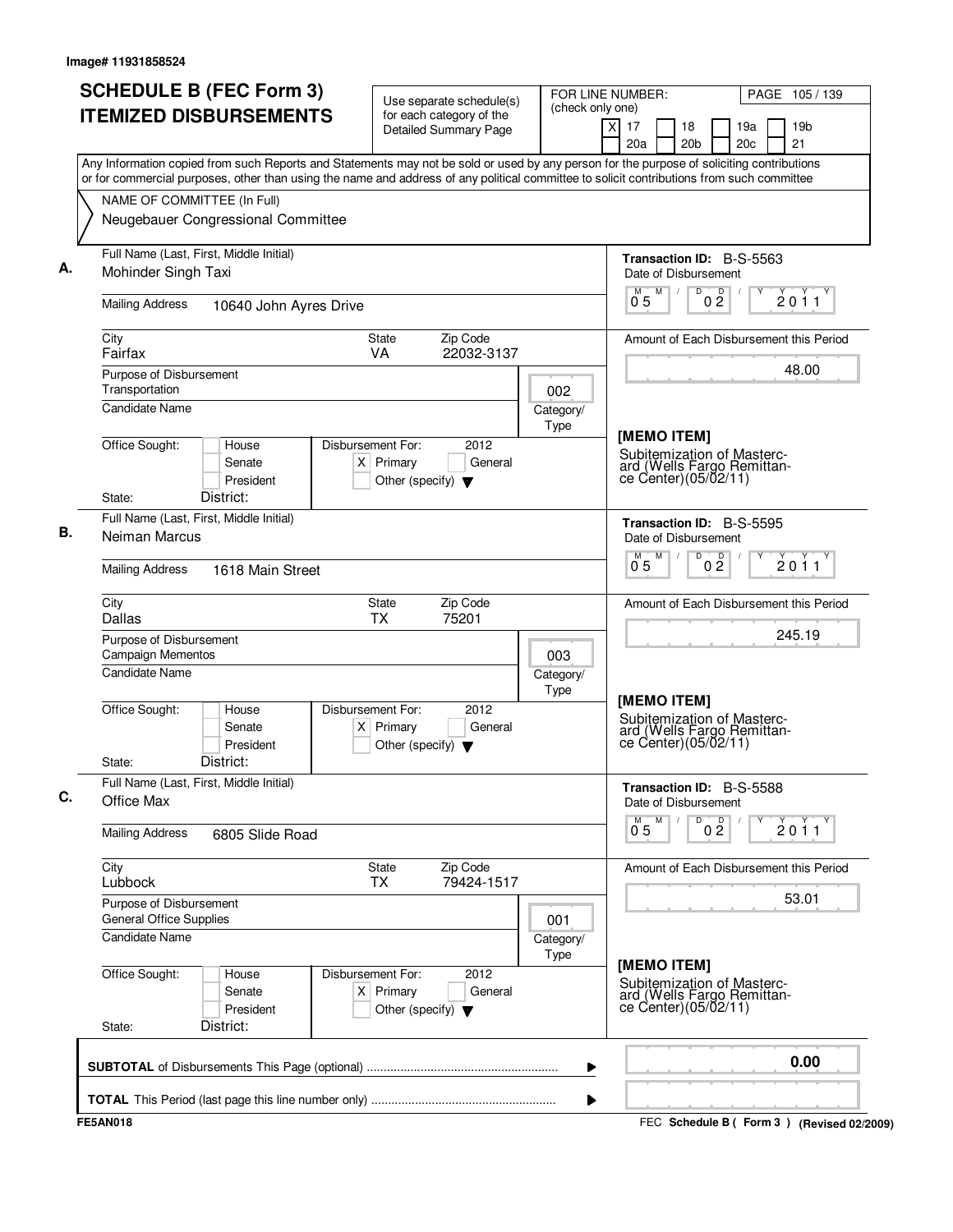| <b>SCHEDULE B (FEC Form 3)</b>                                                                                                                                                                                                                                                         | Use separate schedule(s)                                                                    | (check only one)  | FOR LINE NUMBER:                                                                                 | PAGE 106 / 139                                  |
|----------------------------------------------------------------------------------------------------------------------------------------------------------------------------------------------------------------------------------------------------------------------------------------|---------------------------------------------------------------------------------------------|-------------------|--------------------------------------------------------------------------------------------------|-------------------------------------------------|
| <b>ITEMIZED DISBURSEMENTS</b>                                                                                                                                                                                                                                                          | for each category of the<br><b>Detailed Summary Page</b>                                    |                   | x<br>17<br>18<br>20a<br>20 <sub>b</sub>                                                          | 19 <sub>b</sub><br>19a<br>21<br>20 <sub>c</sub> |
| Any Information copied from such Reports and Statements may not be sold or used by any person for the purpose of soliciting contributions<br>or for commercial purposes, other than using the name and address of any political committee to solicit contributions from such committee |                                                                                             |                   |                                                                                                  |                                                 |
| NAME OF COMMITTEE (In Full)                                                                                                                                                                                                                                                            |                                                                                             |                   |                                                                                                  |                                                 |
| Neugebauer Congressional Committee                                                                                                                                                                                                                                                     |                                                                                             |                   |                                                                                                  |                                                 |
| Full Name (Last, First, Middle Initial)<br>Pecan Ridge                                                                                                                                                                                                                                 |                                                                                             |                   | <b>Transaction ID: B-S-5625</b><br>Date of Disbursement                                          |                                                 |
| <b>Mailing Address</b><br>6201 114th Street                                                                                                                                                                                                                                            |                                                                                             |                   | M<br>$0\frac{D}{2}$<br>D<br>$0^{\degree}5$                                                       | 2011                                            |
| City<br>Lubbock                                                                                                                                                                                                                                                                        | State<br>Zip Code<br><b>TX</b><br>79424-6033                                                |                   |                                                                                                  | Amount of Each Disbursement this Period         |
| Purpose of Disbursement<br><b>Campaign Mementos</b>                                                                                                                                                                                                                                    |                                                                                             | 001               |                                                                                                  | 292.16                                          |
| <b>Candidate Name</b>                                                                                                                                                                                                                                                                  |                                                                                             | Category/<br>Type |                                                                                                  |                                                 |
| Office Sought:<br>House<br>Senate<br>President<br>District:<br>State:                                                                                                                                                                                                                  | Disbursement For:<br>2012<br>$X$ Primary<br>General<br>Other (specify) $\blacktriangledown$ |                   | [MEMO ITEM]<br>Subitemization of Masterc-<br>ard (Wells Fargo Remittan-<br>ce Center) (05/02/11) |                                                 |
| Full Name (Last, First, Middle Initial)<br>Perini Ranch Steak House                                                                                                                                                                                                                    |                                                                                             |                   | Transaction ID: B-S-5612<br>Date of Disbursement                                                 |                                                 |
| <b>Mailing Address</b><br><b>PO Box 728</b>                                                                                                                                                                                                                                            |                                                                                             |                   | M<br>D<br>0 <sup>0</sup><br>$0^{M}$ 5                                                            | 2011                                            |
| City<br><b>Buffalo Gap</b>                                                                                                                                                                                                                                                             | Zip Code<br>State<br><b>TX</b><br>79508-0728                                                |                   |                                                                                                  | Amount of Each Disbursement this Period         |
| Purpose of Disbursement<br>Campaign Mementos                                                                                                                                                                                                                                           |                                                                                             | 001               |                                                                                                  | 852.00                                          |
| <b>Candidate Name</b>                                                                                                                                                                                                                                                                  |                                                                                             | Category/<br>Type |                                                                                                  |                                                 |
| Office Sought:<br>House<br>Senate<br>President<br>District:<br>State:                                                                                                                                                                                                                  | Disbursement For:<br>2012<br>$X$ Primary<br>General<br>Other (specify) $\blacktriangledown$ |                   | [MEMO ITEM]<br>Subitemization of Masterc-<br>ard (Wells Fargo Remittance Center)(05/02/11)       |                                                 |
| Full Name (Last, First, Middle Initial)<br>Perini Ranch Steak House                                                                                                                                                                                                                    |                                                                                             |                   | Transaction ID: B-S-5621<br>Date of Disbursement                                                 |                                                 |
| <b>Mailing Address</b><br><b>PO Box 728</b>                                                                                                                                                                                                                                            |                                                                                             |                   | 0 <sup>0</sup><br>M<br>D<br>$0^{\degree}5$                                                       | $\check{2}$ 0 $\check{1}$ 1                     |
| City<br><b>Buffalo Gap</b>                                                                                                                                                                                                                                                             | Zip Code<br>State<br>79508-0728<br><b>TX</b>                                                |                   |                                                                                                  | Amount of Each Disbursement this Period         |
| Purpose of Disbursement<br>Campaign Mementos                                                                                                                                                                                                                                           |                                                                                             | 001               |                                                                                                  | 48.00                                           |
| Candidate Name                                                                                                                                                                                                                                                                         |                                                                                             | Category/<br>Type |                                                                                                  |                                                 |
| Office Sought:<br>House<br>Senate<br>President<br>District:<br>State:                                                                                                                                                                                                                  | Disbursement For:<br>2012<br>$X$ Primary<br>General<br>Other (specify) $\blacktriangledown$ |                   | [MEMO ITEM]<br>Subitemization of Masterc-<br>ard (Wells Fargo Remittance Center)(05/02/11)       |                                                 |
|                                                                                                                                                                                                                                                                                        |                                                                                             | ▶                 |                                                                                                  | 0.00                                            |
|                                                                                                                                                                                                                                                                                        |                                                                                             | ▶                 |                                                                                                  |                                                 |
| <b>FE5AN018</b>                                                                                                                                                                                                                                                                        |                                                                                             |                   |                                                                                                  | FEC Schedule B (Form 3) (Revised 02/2009)       |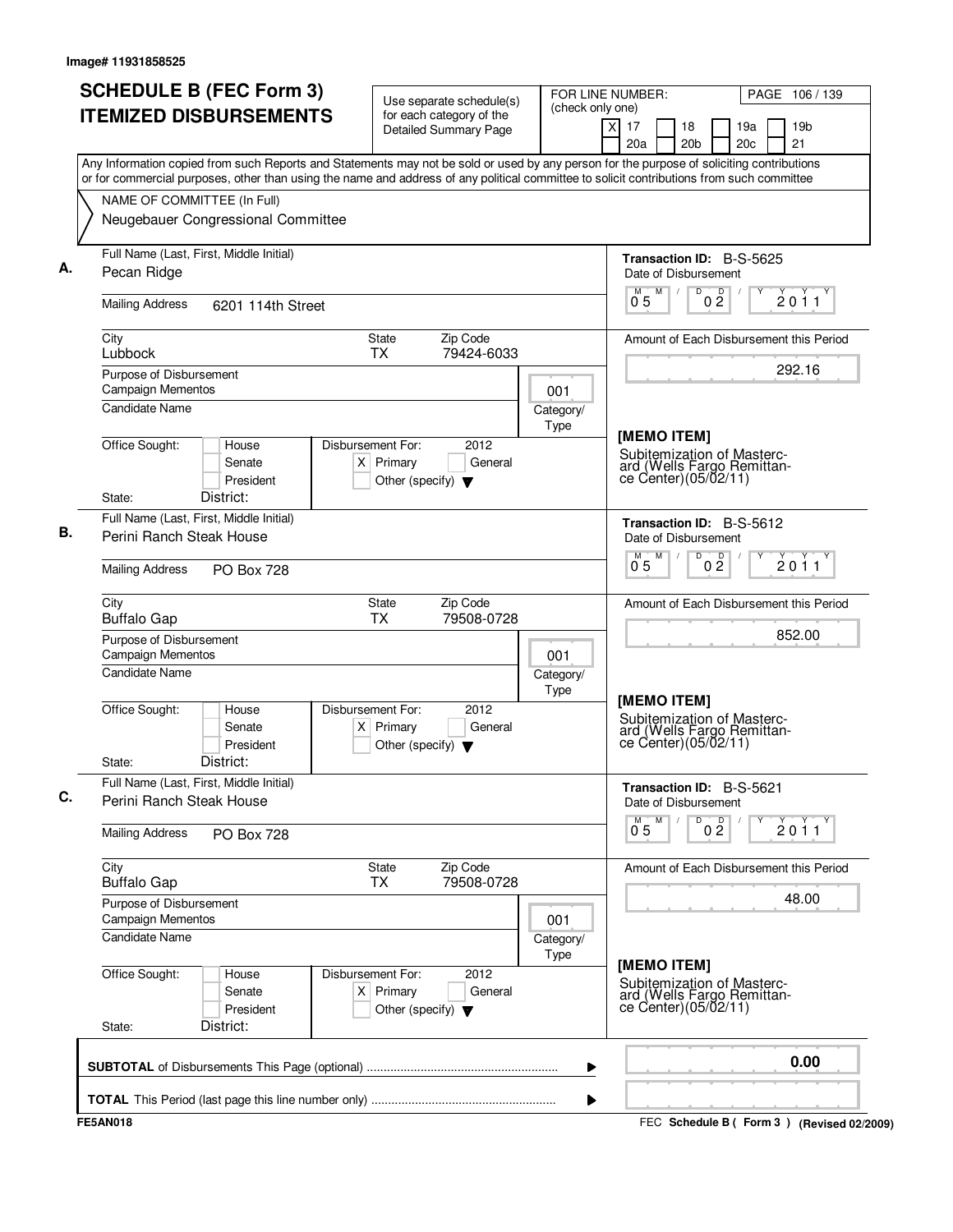| <b>SCHEDULE B (FEC Form 3)</b><br><b>ITEMIZED DISBURSEMENTS</b>                                                                           | Use separate schedule(s)<br>for each category of the<br><b>Detailed Summary Page</b>        | (check only one)  | FOR LINE NUMBER:<br>PAGE 107/139<br>19 <sub>b</sub><br>X<br>17<br>18<br>19a                      |
|-------------------------------------------------------------------------------------------------------------------------------------------|---------------------------------------------------------------------------------------------|-------------------|--------------------------------------------------------------------------------------------------|
| Any Information copied from such Reports and Statements may not be sold or used by any person for the purpose of soliciting contributions |                                                                                             |                   | 20 <sub>c</sub><br>21<br>20a<br>20 <sub>b</sub>                                                  |
| or for commercial purposes, other than using the name and address of any political committee to solicit contributions from such committee |                                                                                             |                   |                                                                                                  |
| NAME OF COMMITTEE (In Full)<br>Neugebauer Congressional Committee                                                                         |                                                                                             |                   |                                                                                                  |
|                                                                                                                                           |                                                                                             |                   |                                                                                                  |
| Full Name (Last, First, Middle Initial)<br><b>Quality Challenge Coin</b>                                                                  |                                                                                             |                   | <b>Transaction ID: B-S-5604</b><br>Date of Disbursement                                          |
| <b>Mailing Address</b><br>417 Walnut Street<br>4th Floor                                                                                  |                                                                                             |                   | D<br>$0\frac{D}{2}$<br>M<br>2011<br>0 <sub>5</sub>                                               |
| City<br>Harrisburg                                                                                                                        | Zip Code<br>State<br>PA<br>17101                                                            |                   | Amount of Each Disbursement this Period                                                          |
| Purpose of Disbursement<br><b>Campaign Mementos</b>                                                                                       |                                                                                             | 001               | 2010.00                                                                                          |
| <b>Candidate Name</b>                                                                                                                     |                                                                                             | Category/<br>Type |                                                                                                  |
| Office Sought:<br>House<br>Senate<br>President<br>District:<br>State:                                                                     | Disbursement For:<br>2012<br>$X$ Primary<br>General<br>Other (specify) $\blacktriangledown$ |                   | [MEMO ITEM]<br>Subitemization of Masterc-<br>ard (Wells Fargo Remittan-<br>ce Center)(05/02/11)  |
| Full Name (Last, First, Middle Initial)                                                                                                   |                                                                                             |                   | Transaction ID: B-S-5584                                                                         |
| Quorum Report                                                                                                                             |                                                                                             |                   | Date of Disbursement                                                                             |
| <b>Mailing Address</b><br>PO Box 8                                                                                                        |                                                                                             |                   | M<br>D<br>0 <sup>D</sup><br>$\overline{0}^{\overline{M}}$<br>2011                                |
| City<br>Austin                                                                                                                            | Zip Code<br>State<br><b>TX</b><br>78767-0008                                                |                   | Amount of Each Disbursement this Period                                                          |
| Purpose of Disbursement<br>Subscription                                                                                                   |                                                                                             | 001               | 351.81                                                                                           |
| <b>Candidate Name</b>                                                                                                                     |                                                                                             | Category/<br>Type |                                                                                                  |
| Office Sought:<br>House<br>Senate<br>President<br>District:<br>State:                                                                     | Disbursement For:<br>2012<br>$X$ Primary<br>General<br>Other (specify) $\blacktriangledown$ |                   | [MEMO ITEM]<br>Subitemization of Masterc-<br>ard (Wells Fargo Remittan-<br>ce Center) (05/02/11) |
| Full Name (Last, First, Middle Initial)<br><b>Rawls Golf Course</b>                                                                       |                                                                                             |                   | Transaction ID: B-S-5549<br>Date of Disbursement                                                 |
| <b>Mailing Address</b><br>3720 4th Street                                                                                                 |                                                                                             |                   | D<br>0 <sup>0</sup><br>M<br>2011<br>0.5                                                          |
| City<br>Lubbock                                                                                                                           | Zip Code<br>State<br><b>TX</b><br>79415-5346                                                |                   | Amount of Each Disbursement this Period                                                          |
| Purpose of Disbursement<br><b>Facility Rental</b>                                                                                         |                                                                                             | 003               | 675.48                                                                                           |
| <b>Candidate Name</b>                                                                                                                     |                                                                                             | Category/<br>Type |                                                                                                  |
| Office Sought:<br>House<br>Senate<br>President<br>District:<br>State:                                                                     | 2012<br>Disbursement For:<br>$X$ Primary<br>General<br>Other (specify) $\blacktriangledown$ |                   | [MEMO ITEM]<br>Subitemization of Masterc-<br>ard (Wells Fargo Remittan-<br>ce Center)(05/02/11)  |
|                                                                                                                                           |                                                                                             | ▶                 | 0.00                                                                                             |
|                                                                                                                                           |                                                                                             |                   |                                                                                                  |
| <b>FE5AN018</b>                                                                                                                           |                                                                                             | ▶                 | FEC Schedule B (Form 3) (Revised 02/2009)                                                        |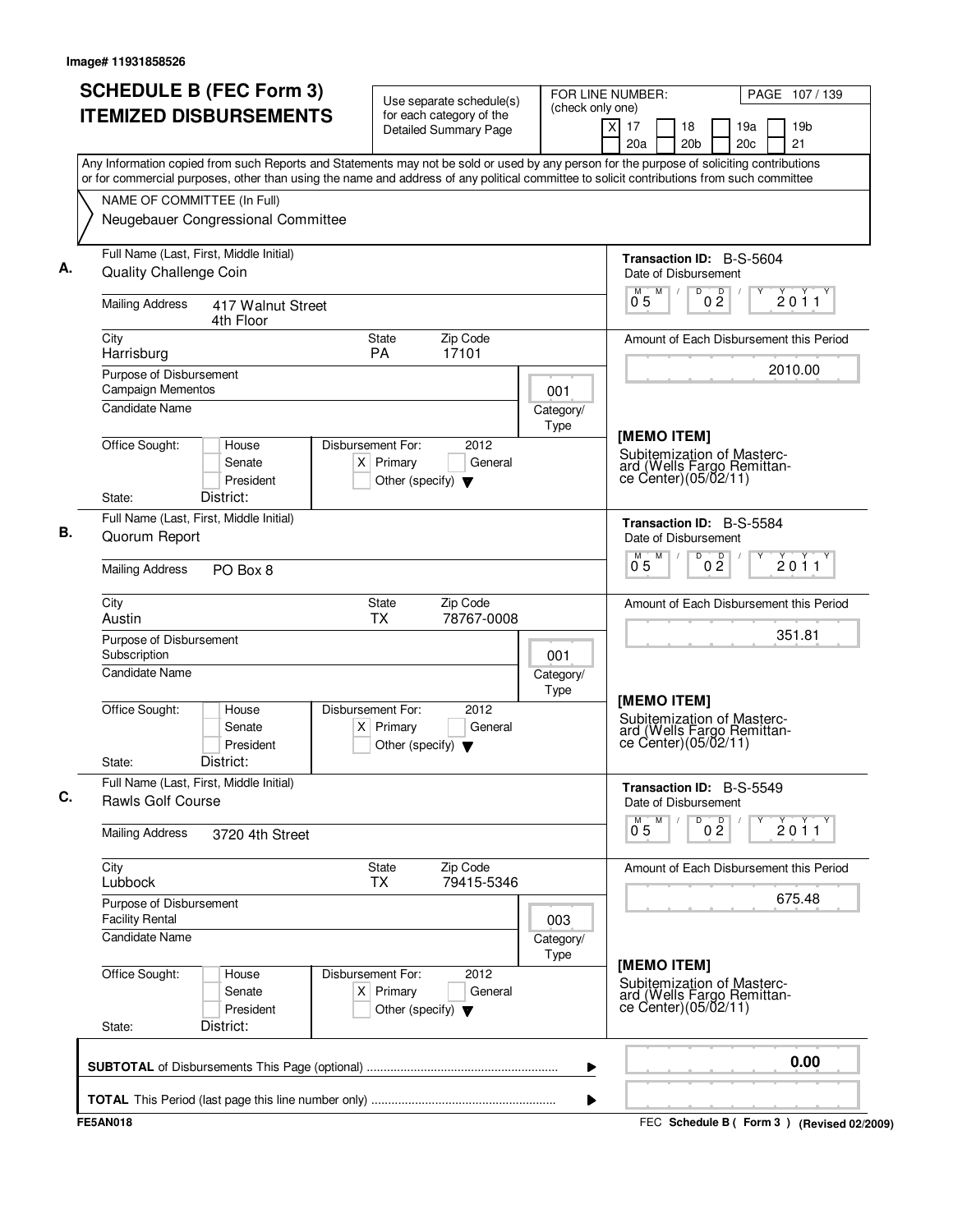| <b>SCHEDULE B (FEC Form 3)</b><br><b>ITEMIZED DISBURSEMENTS</b>                                                                                                          | Use separate schedule(s)<br>for each category of the<br><b>Detailed Summary Page</b>        | FOR LINE NUMBER:<br>(check only one) | PAGE 108 / 139<br>$\times$<br>17<br>18<br>19a<br>19 <sub>b</sub>                                 |
|--------------------------------------------------------------------------------------------------------------------------------------------------------------------------|---------------------------------------------------------------------------------------------|--------------------------------------|--------------------------------------------------------------------------------------------------|
| Any Information copied from such Reports and Statements may not be sold or used by any person for the purpose of soliciting contributions                                |                                                                                             |                                      | 20c<br>21<br>20a<br>20 <sub>b</sub>                                                              |
| or for commercial purposes, other than using the name and address of any political committee to solicit contributions from such committee<br>NAME OF COMMITTEE (In Full) |                                                                                             |                                      |                                                                                                  |
| Neugebauer Congressional Committee                                                                                                                                       |                                                                                             |                                      |                                                                                                  |
| Full Name (Last, First, Middle Initial)<br>Switch I.T. Support                                                                                                           |                                                                                             |                                      | Transaction ID: B-E-14800<br>Date of Disbursement                                                |
| <b>Mailing Address</b><br>1655 Main Street<br>Suite 207                                                                                                                  |                                                                                             |                                      | M<br>$\overline{D}$<br>M<br>0 <sup>0</sup><br>2011<br>0 <sub>5</sub>                             |
| City<br>Lubbock                                                                                                                                                          | Zip Code<br>State<br>79401-3109<br><b>TX</b>                                                |                                      | Amount of Each Disbursement this Period                                                          |
| Purpose of Disbursement<br>Computer Maintenance                                                                                                                          |                                                                                             | 001                                  | 221.91                                                                                           |
| <b>Candidate Name</b>                                                                                                                                                    |                                                                                             | Category/<br>Type                    |                                                                                                  |
| Office Sought:<br>House<br>Senate<br>President<br>District:<br>State:                                                                                                    | Disbursement For:<br>2012<br>$X$ Primary<br>General<br>Other (specify) $\blacktriangledown$ |                                      |                                                                                                  |
| Full Name (Last, First, Middle Initial)<br><b>United States Postal Service</b>                                                                                           |                                                                                             |                                      | <b>Transaction ID: B-S-5546</b><br>Date of Disbursement                                          |
| <b>Mailing Address</b><br>50 Massachusetts Avenue NE                                                                                                                     |                                                                                             |                                      | M<br>D<br>0 <sup>D</sup><br>2011<br>$0^{\degree}5$                                               |
| City<br>Washington                                                                                                                                                       | Zip Code<br>State<br>DC<br>20002-4214                                                       |                                      | Amount of Each Disbursement this Period                                                          |
| Purpose of Disbursement<br>Postage                                                                                                                                       |                                                                                             | 001                                  | 608.43                                                                                           |
| <b>Candidate Name</b>                                                                                                                                                    |                                                                                             | Category/<br>Type                    |                                                                                                  |
| Office Sought:<br>House<br>Senate<br>President<br>District:<br>State:                                                                                                    | Disbursement For:<br>2012<br>General<br>$X$ Primary<br>Other (specify) $\blacktriangledown$ |                                      | [MEMO ITEM]<br>Subitemization of Masterc-<br>ard (Wells Fargo Remittan-<br>ce Center) (05/02/11) |
| Full Name (Last, First, Middle Initial)<br>Capitol Hill Club                                                                                                             |                                                                                             |                                      | Transaction ID: B-E-14817<br>Date of Disbursement                                                |
| <b>Mailing Address</b><br>300 1st Street SE                                                                                                                              |                                                                                             |                                      | M<br>D<br>p<br>$\overline{2011}$<br>$0^{\degree}5$<br>04                                         |
| City<br>Washington                                                                                                                                                       | Zip Code<br>State<br>20003-1801<br>DC                                                       |                                      | Amount of Each Disbursement this Period                                                          |
| Purpose of Disbursement<br>Meal Expenses                                                                                                                                 |                                                                                             | 001                                  | 1071.84                                                                                          |
| Candidate Name                                                                                                                                                           |                                                                                             | Category/<br>Type                    |                                                                                                  |
| Office Sought:<br>House<br>Senate<br>President<br>District:<br>State:                                                                                                    | Disbursement For:<br>2012<br>$X$ Primary<br>General<br>Other (specify) $\blacktriangledown$ |                                      |                                                                                                  |
|                                                                                                                                                                          |                                                                                             | ▶                                    | 1293.75                                                                                          |
|                                                                                                                                                                          |                                                                                             | ▶                                    |                                                                                                  |
| <b>FE5AN018</b>                                                                                                                                                          |                                                                                             |                                      | FEC Schedule B (Form 3) (Revised 02/2009)                                                        |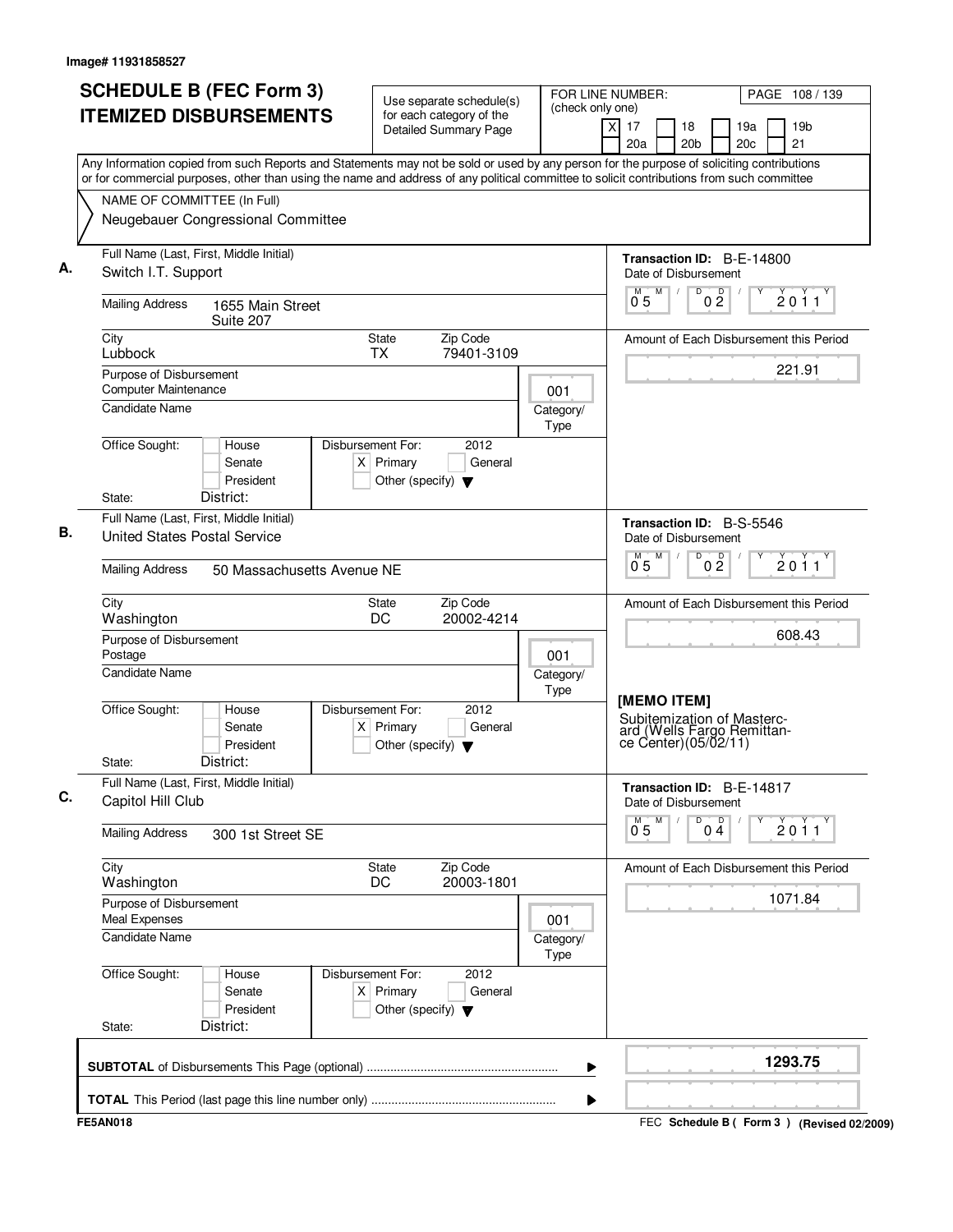| Any Information copied from such Reports and Statements may not be sold or used by any person for the purpose of soliciting contributions<br>or for commercial purposes, other than using the name and address of any political committee to solicit contributions from such committee<br>NAME OF COMMITTEE (In Full)<br>Neugebauer Congressional Committee<br>Full Name (Last, First, Middle Initial)<br>Transaction ID: B-E-14824<br>Randy Neugebauer<br>Date of Disbursement<br>M<br>D<br>$0\overline{5}$<br>$0^{\degree}5$<br><b>Mailing Address</b><br>PO Box 54175<br><b>State</b><br>Zip Code<br>City<br>Lubbock<br><b>TX</b><br>79453<br>$-125.00$<br>Purpose of Disbursement<br><b>VOID-Lost Travel Reimbursement</b><br><b>Candidate Name</b><br>Category/<br>Type<br>Office Sought:<br>Disbursement For:<br>2012<br>House<br>$X$ Primary<br>Senate<br>General<br>President<br>Other (specify) $\blacktriangledown$<br>District:<br>State:<br>Full Name (Last, First, Middle Initial)<br>Transaction ID: B-E-14825<br>Randy Neugebauer<br>Date of Disbursement<br>M<br>D<br>$0\overline{5}$<br>0.5<br><b>Mailing Address</b><br>PO Box 54175<br>Zip Code<br>City<br><b>State</b><br>Lubbock<br><b>TX</b><br>79453<br>125.00<br>Purpose of Disbursement<br>Reissued- Travel Reimbursement<br>002<br><b>Candidate Name</b><br>Category/<br>Type<br>Office Sought:<br>Disbursement For:<br>2012<br>House<br>Senate<br>$X$ Primary<br>General<br>President<br>Other (specify) $\blacktriangledown$<br>District:<br>State:<br>Full Name (Last, First, Middle Initial)<br>Transaction ID: B-E-14826<br>Randy Neugebauer<br>Date of Disbursement<br>М<br>D<br>05<br>0.5<br><b>Mailing Address</b><br>PO Box 54175<br>City<br>State<br>Zip Code<br>Lubbock<br><b>TX</b><br>79453<br>$-61.47$<br>Purpose of Disbursement<br><b>VOID-Lost Travel Reimbursement</b><br><b>Candidate Name</b><br>Category/<br>Type<br>Office Sought:<br>Disbursement For:<br>2012<br>House<br>$X$ Primary<br>Senate<br>General<br>President<br>Other (specify) $\blacktriangledown$<br>District:<br>State: |  |                                         |
|------------------------------------------------------------------------------------------------------------------------------------------------------------------------------------------------------------------------------------------------------------------------------------------------------------------------------------------------------------------------------------------------------------------------------------------------------------------------------------------------------------------------------------------------------------------------------------------------------------------------------------------------------------------------------------------------------------------------------------------------------------------------------------------------------------------------------------------------------------------------------------------------------------------------------------------------------------------------------------------------------------------------------------------------------------------------------------------------------------------------------------------------------------------------------------------------------------------------------------------------------------------------------------------------------------------------------------------------------------------------------------------------------------------------------------------------------------------------------------------------------------------------------------------------------------------------------------------------------------------------------------------------------------------------------------------------------------------------------------------------------------------------------------------------------------------------------------------------------------------------------------------------------------------------------------------------------------------------------------------------------------------------------------------------------------------------------------------|--|-----------------------------------------|
|                                                                                                                                                                                                                                                                                                                                                                                                                                                                                                                                                                                                                                                                                                                                                                                                                                                                                                                                                                                                                                                                                                                                                                                                                                                                                                                                                                                                                                                                                                                                                                                                                                                                                                                                                                                                                                                                                                                                                                                                                                                                                          |  |                                         |
|                                                                                                                                                                                                                                                                                                                                                                                                                                                                                                                                                                                                                                                                                                                                                                                                                                                                                                                                                                                                                                                                                                                                                                                                                                                                                                                                                                                                                                                                                                                                                                                                                                                                                                                                                                                                                                                                                                                                                                                                                                                                                          |  |                                         |
|                                                                                                                                                                                                                                                                                                                                                                                                                                                                                                                                                                                                                                                                                                                                                                                                                                                                                                                                                                                                                                                                                                                                                                                                                                                                                                                                                                                                                                                                                                                                                                                                                                                                                                                                                                                                                                                                                                                                                                                                                                                                                          |  |                                         |
|                                                                                                                                                                                                                                                                                                                                                                                                                                                                                                                                                                                                                                                                                                                                                                                                                                                                                                                                                                                                                                                                                                                                                                                                                                                                                                                                                                                                                                                                                                                                                                                                                                                                                                                                                                                                                                                                                                                                                                                                                                                                                          |  | 2011                                    |
|                                                                                                                                                                                                                                                                                                                                                                                                                                                                                                                                                                                                                                                                                                                                                                                                                                                                                                                                                                                                                                                                                                                                                                                                                                                                                                                                                                                                                                                                                                                                                                                                                                                                                                                                                                                                                                                                                                                                                                                                                                                                                          |  | Amount of Each Disbursement this Period |
|                                                                                                                                                                                                                                                                                                                                                                                                                                                                                                                                                                                                                                                                                                                                                                                                                                                                                                                                                                                                                                                                                                                                                                                                                                                                                                                                                                                                                                                                                                                                                                                                                                                                                                                                                                                                                                                                                                                                                                                                                                                                                          |  |                                         |
|                                                                                                                                                                                                                                                                                                                                                                                                                                                                                                                                                                                                                                                                                                                                                                                                                                                                                                                                                                                                                                                                                                                                                                                                                                                                                                                                                                                                                                                                                                                                                                                                                                                                                                                                                                                                                                                                                                                                                                                                                                                                                          |  |                                         |
|                                                                                                                                                                                                                                                                                                                                                                                                                                                                                                                                                                                                                                                                                                                                                                                                                                                                                                                                                                                                                                                                                                                                                                                                                                                                                                                                                                                                                                                                                                                                                                                                                                                                                                                                                                                                                                                                                                                                                                                                                                                                                          |  |                                         |
|                                                                                                                                                                                                                                                                                                                                                                                                                                                                                                                                                                                                                                                                                                                                                                                                                                                                                                                                                                                                                                                                                                                                                                                                                                                                                                                                                                                                                                                                                                                                                                                                                                                                                                                                                                                                                                                                                                                                                                                                                                                                                          |  |                                         |
|                                                                                                                                                                                                                                                                                                                                                                                                                                                                                                                                                                                                                                                                                                                                                                                                                                                                                                                                                                                                                                                                                                                                                                                                                                                                                                                                                                                                                                                                                                                                                                                                                                                                                                                                                                                                                                                                                                                                                                                                                                                                                          |  | 2011                                    |
|                                                                                                                                                                                                                                                                                                                                                                                                                                                                                                                                                                                                                                                                                                                                                                                                                                                                                                                                                                                                                                                                                                                                                                                                                                                                                                                                                                                                                                                                                                                                                                                                                                                                                                                                                                                                                                                                                                                                                                                                                                                                                          |  | Amount of Each Disbursement this Period |
|                                                                                                                                                                                                                                                                                                                                                                                                                                                                                                                                                                                                                                                                                                                                                                                                                                                                                                                                                                                                                                                                                                                                                                                                                                                                                                                                                                                                                                                                                                                                                                                                                                                                                                                                                                                                                                                                                                                                                                                                                                                                                          |  |                                         |
|                                                                                                                                                                                                                                                                                                                                                                                                                                                                                                                                                                                                                                                                                                                                                                                                                                                                                                                                                                                                                                                                                                                                                                                                                                                                                                                                                                                                                                                                                                                                                                                                                                                                                                                                                                                                                                                                                                                                                                                                                                                                                          |  |                                         |
|                                                                                                                                                                                                                                                                                                                                                                                                                                                                                                                                                                                                                                                                                                                                                                                                                                                                                                                                                                                                                                                                                                                                                                                                                                                                                                                                                                                                                                                                                                                                                                                                                                                                                                                                                                                                                                                                                                                                                                                                                                                                                          |  |                                         |
|                                                                                                                                                                                                                                                                                                                                                                                                                                                                                                                                                                                                                                                                                                                                                                                                                                                                                                                                                                                                                                                                                                                                                                                                                                                                                                                                                                                                                                                                                                                                                                                                                                                                                                                                                                                                                                                                                                                                                                                                                                                                                          |  |                                         |
|                                                                                                                                                                                                                                                                                                                                                                                                                                                                                                                                                                                                                                                                                                                                                                                                                                                                                                                                                                                                                                                                                                                                                                                                                                                                                                                                                                                                                                                                                                                                                                                                                                                                                                                                                                                                                                                                                                                                                                                                                                                                                          |  | 2011                                    |
|                                                                                                                                                                                                                                                                                                                                                                                                                                                                                                                                                                                                                                                                                                                                                                                                                                                                                                                                                                                                                                                                                                                                                                                                                                                                                                                                                                                                                                                                                                                                                                                                                                                                                                                                                                                                                                                                                                                                                                                                                                                                                          |  | Amount of Each Disbursement this Period |
|                                                                                                                                                                                                                                                                                                                                                                                                                                                                                                                                                                                                                                                                                                                                                                                                                                                                                                                                                                                                                                                                                                                                                                                                                                                                                                                                                                                                                                                                                                                                                                                                                                                                                                                                                                                                                                                                                                                                                                                                                                                                                          |  |                                         |
|                                                                                                                                                                                                                                                                                                                                                                                                                                                                                                                                                                                                                                                                                                                                                                                                                                                                                                                                                                                                                                                                                                                                                                                                                                                                                                                                                                                                                                                                                                                                                                                                                                                                                                                                                                                                                                                                                                                                                                                                                                                                                          |  |                                         |
|                                                                                                                                                                                                                                                                                                                                                                                                                                                                                                                                                                                                                                                                                                                                                                                                                                                                                                                                                                                                                                                                                                                                                                                                                                                                                                                                                                                                                                                                                                                                                                                                                                                                                                                                                                                                                                                                                                                                                                                                                                                                                          |  |                                         |
|                                                                                                                                                                                                                                                                                                                                                                                                                                                                                                                                                                                                                                                                                                                                                                                                                                                                                                                                                                                                                                                                                                                                                                                                                                                                                                                                                                                                                                                                                                                                                                                                                                                                                                                                                                                                                                                                                                                                                                                                                                                                                          |  |                                         |
| ▶                                                                                                                                                                                                                                                                                                                                                                                                                                                                                                                                                                                                                                                                                                                                                                                                                                                                                                                                                                                                                                                                                                                                                                                                                                                                                                                                                                                                                                                                                                                                                                                                                                                                                                                                                                                                                                                                                                                                                                                                                                                                                        |  | $-61.47$                                |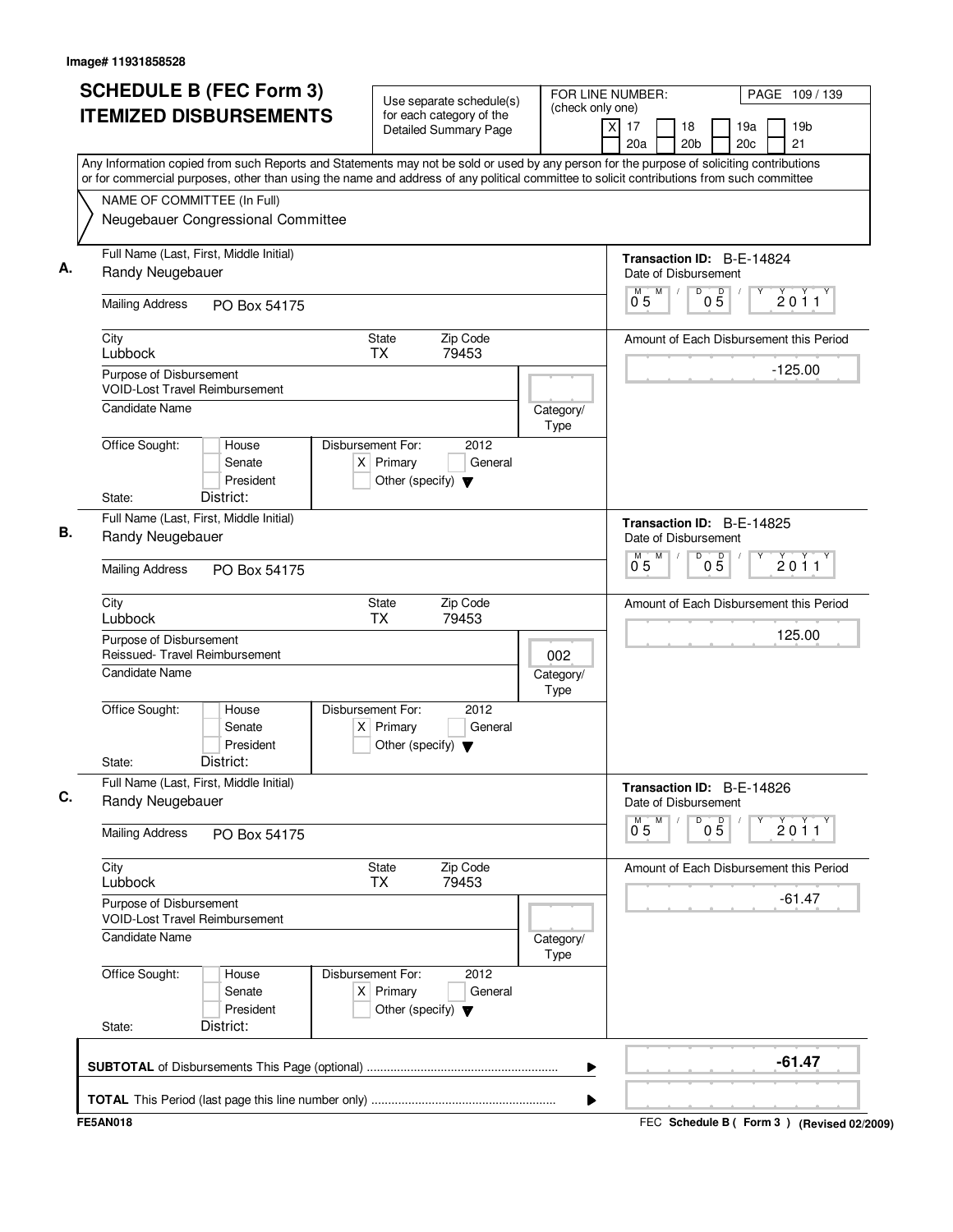| <b>SCHEDULE B (FEC Form 3)</b><br><b>ITEMIZED DISBURSEMENTS</b><br>Any Information copied from such Reports and Statements may not be sold or used by any person for the purpose of soliciting contributions   | Use separate schedule(s)<br>(check only one)<br>for each category of the<br><b>Detailed Summary Page</b> | FOR LINE NUMBER:<br>PAGE 110/139<br>17<br>19 <sub>b</sub><br>X<br>18<br>19a<br>20c<br>21<br>20a<br>20 <sub>b</sub> |
|----------------------------------------------------------------------------------------------------------------------------------------------------------------------------------------------------------------|----------------------------------------------------------------------------------------------------------|--------------------------------------------------------------------------------------------------------------------|
| or for commercial purposes, other than using the name and address of any political committee to solicit contributions from such committee<br>NAME OF COMMITTEE (In Full)<br>Neugebauer Congressional Committee |                                                                                                          |                                                                                                                    |
| Full Name (Last, First, Middle Initial)<br>Randy Neugebauer                                                                                                                                                    |                                                                                                          | Transaction ID: B-E-14827<br>Date of Disbursement                                                                  |
| <b>Mailing Address</b><br>PO Box 54175                                                                                                                                                                         |                                                                                                          | M<br>D<br>$0\overline{5}$<br>2011<br>$0^{\degree}5$                                                                |
| City<br>Lubbock                                                                                                                                                                                                | <b>State</b><br>Zip Code<br><b>TX</b><br>79453                                                           | Amount of Each Disbursement this Period                                                                            |
| Purpose of Disbursement<br>Reissued- Travel Reimbursement<br><b>Candidate Name</b>                                                                                                                             | 002<br>Category/                                                                                         | 61.47                                                                                                              |
| Office Sought:<br>House<br>Senate<br>President<br>District:<br>State:                                                                                                                                          | Type<br>Disbursement For:<br>2012<br>$X$ Primary<br>General<br>Other (specify) $\blacktriangledown$      |                                                                                                                    |
| Full Name (Last, First, Middle Initial)<br>Randy Neugebauer                                                                                                                                                    |                                                                                                          | Transaction ID: B-E-14829<br>Date of Disbursement<br>M<br>D                                                        |
| <b>Mailing Address</b><br>PO Box 54175                                                                                                                                                                         |                                                                                                          | $0\overline{6}$<br>2011<br>0.5                                                                                     |
| City<br>Lubbock                                                                                                                                                                                                | <b>State</b><br>Zip Code<br><b>TX</b><br>79453                                                           | Amount of Each Disbursement this Period                                                                            |
| Purpose of Disbursement<br>Reimbursed- Gen. Office Supply<br><b>Candidate Name</b>                                                                                                                             | 001<br>Category/<br>Type                                                                                 | 258.52                                                                                                             |
| Office Sought:<br>House<br>Senate<br>President<br>District:<br>State:                                                                                                                                          | Disbursement For:<br>2012<br>$X$ Primary<br>General<br>Other (specify) $\blacktriangledown$              |                                                                                                                    |
| Full Name (Last, First, Middle Initial)<br>Chanda Allen                                                                                                                                                        |                                                                                                          | Transaction ID: B-E-14844<br>Date of Disbursement                                                                  |
| <b>Mailing Address</b><br>PO Box 54175                                                                                                                                                                         |                                                                                                          | M<br>D<br>09<br>2011<br>0.5                                                                                        |
| City<br>Lubbock                                                                                                                                                                                                | State<br>Zip Code<br>79453-4175<br><b>TX</b>                                                             | Amount of Each Disbursement this Period                                                                            |
| Purpose of Disbursement<br>Payroll<br><b>Candidate Name</b>                                                                                                                                                    | 001<br>Category/                                                                                         | 1305.00                                                                                                            |
| Office Sought:<br>House<br>Senate<br>President<br>District:<br>State:                                                                                                                                          | Type<br>Disbursement For:<br>2012<br>$X$ Primary<br>General<br>Other (specify) $\blacktriangledown$      |                                                                                                                    |
|                                                                                                                                                                                                                | ▶                                                                                                        | 1624.99                                                                                                            |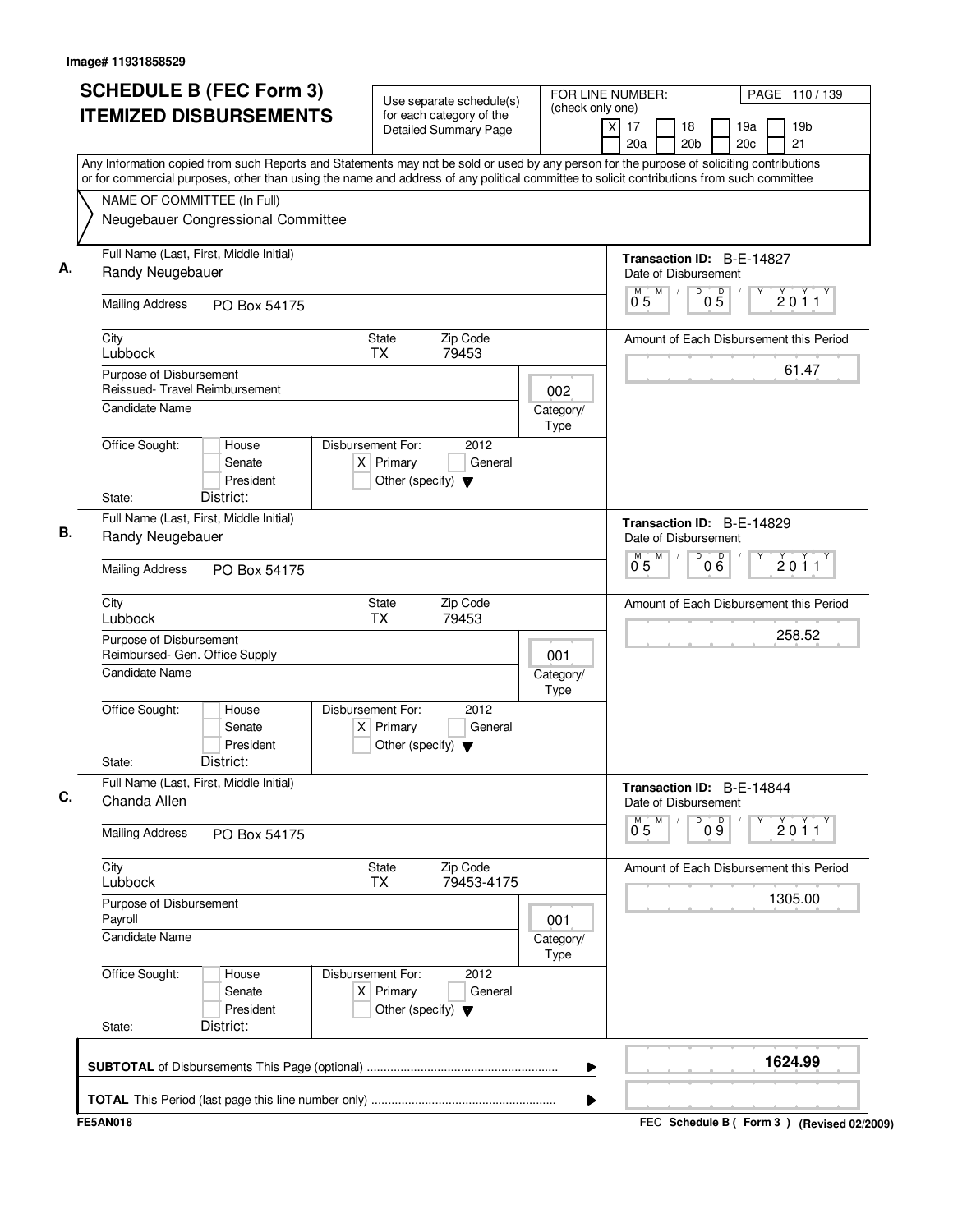| <b>ITEMIZED DISBURSEMENTS</b><br>Any Information copied from such Reports and Statements may not be sold or used by any person for the purpose of soliciting contributions<br>or for commercial purposes, other than using the name and address of any political committee to solicit contributions from such committee<br>NAME OF COMMITTEE (In Full)<br>Neugebauer Congressional Committee<br>Full Name (Last, First, Middle Initial) | for each category of the<br><b>Detailed Summary Page</b>                                            |                          | $\overline{X}$<br>17<br>18<br>20a<br>20 <sub>b</sub>                                  |                      | 19a<br>20c | 19 <sub>b</sub><br>21                     |
|-----------------------------------------------------------------------------------------------------------------------------------------------------------------------------------------------------------------------------------------------------------------------------------------------------------------------------------------------------------------------------------------------------------------------------------------|-----------------------------------------------------------------------------------------------------|--------------------------|---------------------------------------------------------------------------------------|----------------------|------------|-------------------------------------------|
|                                                                                                                                                                                                                                                                                                                                                                                                                                         |                                                                                                     |                          |                                                                                       |                      |            |                                           |
|                                                                                                                                                                                                                                                                                                                                                                                                                                         |                                                                                                     |                          |                                                                                       |                      |            |                                           |
|                                                                                                                                                                                                                                                                                                                                                                                                                                         |                                                                                                     |                          |                                                                                       |                      |            |                                           |
|                                                                                                                                                                                                                                                                                                                                                                                                                                         |                                                                                                     |                          |                                                                                       |                      |            |                                           |
|                                                                                                                                                                                                                                                                                                                                                                                                                                         |                                                                                                     |                          | <b>Transaction ID: B-E-14845</b>                                                      |                      |            |                                           |
| Amanda L. Fagin                                                                                                                                                                                                                                                                                                                                                                                                                         |                                                                                                     |                          | Date of Disbursement                                                                  |                      |            |                                           |
| <b>Mailing Address</b><br>6603 1st Street                                                                                                                                                                                                                                                                                                                                                                                               |                                                                                                     |                          | M<br>M<br>0 <sub>5</sub>                                                              | D<br>D<br>09         |            | 2011                                      |
| City<br>Lubbock                                                                                                                                                                                                                                                                                                                                                                                                                         | Zip Code<br>State<br><b>TX</b><br>79416-3703                                                        |                          |                                                                                       |                      |            | Amount of Each Disbursement this Period   |
| Purpose of Disbursement                                                                                                                                                                                                                                                                                                                                                                                                                 |                                                                                                     |                          |                                                                                       |                      |            | 97.06                                     |
| Payroll<br><b>Candidate Name</b>                                                                                                                                                                                                                                                                                                                                                                                                        |                                                                                                     | 001<br>Category/<br>Type |                                                                                       |                      |            |                                           |
| Office Sought:<br>House<br>Senate<br>President<br>District:<br>State:                                                                                                                                                                                                                                                                                                                                                                   | Disbursement For:<br>2012<br>$X$ Primary<br>General<br>Other (specify) $\blacktriangledown$         |                          |                                                                                       |                      |            |                                           |
| Full Name (Last, First, Middle Initial)                                                                                                                                                                                                                                                                                                                                                                                                 |                                                                                                     |                          | Transaction ID: B-E-14851                                                             |                      |            |                                           |
| <b>Campaign Financial Services</b>                                                                                                                                                                                                                                                                                                                                                                                                      |                                                                                                     |                          | Date of Disbursement<br>M<br>M                                                        | D                    |            |                                           |
| <b>Mailing Address</b><br>7315 Wisconsin Avenue<br>Suite 310                                                                                                                                                                                                                                                                                                                                                                            |                                                                                                     |                          | 05                                                                                    | $\overline{10}$      |            | 2011                                      |
| City<br>Bethesda                                                                                                                                                                                                                                                                                                                                                                                                                        | Zip Code<br>State<br><b>MD</b><br>20814-3202                                                        |                          |                                                                                       |                      |            | Amount of Each Disbursement this Period   |
| Purpose of Disbursement<br><b>SEE MEMO ITEMS</b>                                                                                                                                                                                                                                                                                                                                                                                        |                                                                                                     | 001                      |                                                                                       |                      |            | 202.28                                    |
| <b>Candidate Name</b>                                                                                                                                                                                                                                                                                                                                                                                                                   |                                                                                                     | Category/<br>Type        |                                                                                       |                      |            |                                           |
| Office Sought:<br>House<br>Senate<br>President<br>District:<br>State:                                                                                                                                                                                                                                                                                                                                                                   | Disbursement For:<br>2012<br>Primary<br>General<br>$\times$<br>Other (specify) $\blacktriangledown$ |                          | Original vendors exceeding<br>reporting threshold itemi-<br>zed as memo transactions. |                      |            |                                           |
| Full Name (Last, First, Middle Initial)                                                                                                                                                                                                                                                                                                                                                                                                 |                                                                                                     |                          | Transaction ID: B-S-5544                                                              |                      |            |                                           |
| <b>Campaign Financial Services</b>                                                                                                                                                                                                                                                                                                                                                                                                      |                                                                                                     |                          | Date of Disbursement                                                                  |                      |            |                                           |
| <b>Mailing Address</b><br>7315 Wisconsin Avenue<br>Suite 310                                                                                                                                                                                                                                                                                                                                                                            |                                                                                                     |                          | M<br>$0^{M}$ 5                                                                        | D<br>$\overline{10}$ |            | 2011                                      |
| City<br>Bethesda                                                                                                                                                                                                                                                                                                                                                                                                                        | Zip Code<br>State<br>20814-3202<br><b>MD</b>                                                        |                          |                                                                                       |                      |            | Amount of Each Disbursement this Period   |
| Purpose of Disbursement<br><b>Express Shipping</b>                                                                                                                                                                                                                                                                                                                                                                                      |                                                                                                     | 001                      |                                                                                       |                      |            | 44.78                                     |
| <b>Candidate Name</b>                                                                                                                                                                                                                                                                                                                                                                                                                   |                                                                                                     | Category/<br>Type        |                                                                                       |                      |            |                                           |
| Office Sought:<br>House<br>Senate<br>President<br>District:<br>State:                                                                                                                                                                                                                                                                                                                                                                   | Disbursement For:<br>2012<br>$X$ Primary<br>General<br>Other (specify) $\blacktriangledown$         |                          | [MEMO ITEM]<br>Subitemization of Campaign<br>Financial Services(05/10/-<br>11)        |                      |            |                                           |
|                                                                                                                                                                                                                                                                                                                                                                                                                                         |                                                                                                     | ▶                        |                                                                                       |                      |            | 299.34                                    |
| <b>FE5AN018</b>                                                                                                                                                                                                                                                                                                                                                                                                                         |                                                                                                     | ▶                        |                                                                                       |                      |            | FEC Schedule B (Form 3) (Revised 02/2009) |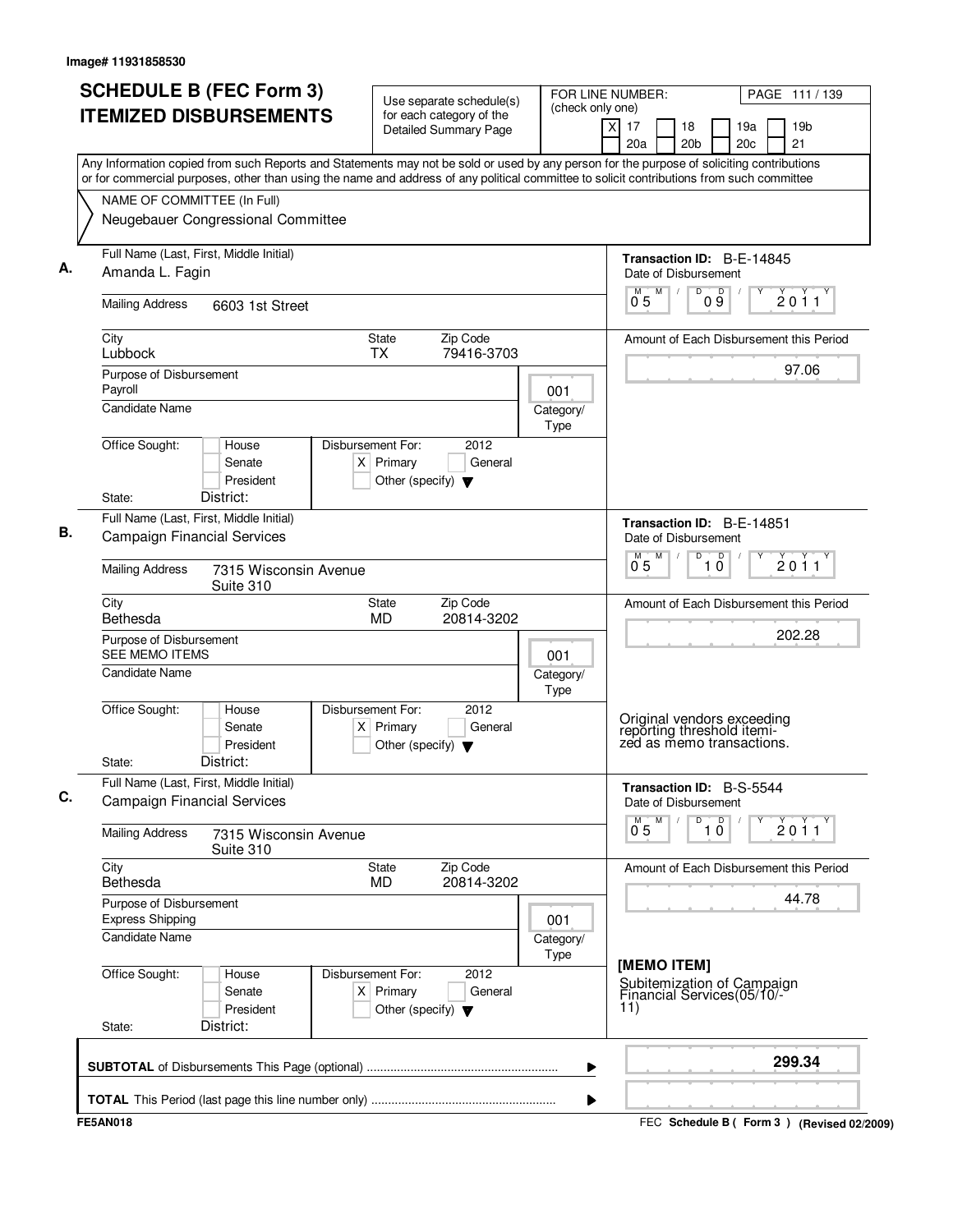| <b>SCHEDULE B (FEC Form 3)</b><br><b>ITEMIZED DISBURSEMENTS</b>                                                                                                                                                                                                                        | Use separate schedule(s)<br>for each category of the<br><b>Detailed Summary Page</b>        | FOR LINE NUMBER:<br>(check only one)<br>X | PAGE 112/139<br>17<br>19 <sub>b</sub><br>18<br>19a<br>20c<br>21<br>20a<br>20 <sub>b</sub> |
|----------------------------------------------------------------------------------------------------------------------------------------------------------------------------------------------------------------------------------------------------------------------------------------|---------------------------------------------------------------------------------------------|-------------------------------------------|-------------------------------------------------------------------------------------------|
| Any Information copied from such Reports and Statements may not be sold or used by any person for the purpose of soliciting contributions<br>or for commercial purposes, other than using the name and address of any political committee to solicit contributions from such committee |                                                                                             |                                           |                                                                                           |
| NAME OF COMMITTEE (In Full)                                                                                                                                                                                                                                                            |                                                                                             |                                           |                                                                                           |
| Neugebauer Congressional Committee                                                                                                                                                                                                                                                     |                                                                                             |                                           |                                                                                           |
| Full Name (Last, First, Middle Initial)<br><b>Campaign Financial Services</b>                                                                                                                                                                                                          |                                                                                             |                                           | <b>Transaction ID: B-S-5545</b><br>Date of Disbursement                                   |
| <b>Mailing Address</b><br>7315 Wisconsin Avenue<br>Suite 310                                                                                                                                                                                                                           |                                                                                             |                                           | M<br>D<br>D<br>M<br>2011<br>$1\bar{0}$<br>0 <sub>5</sub>                                  |
| City<br>Bethesda                                                                                                                                                                                                                                                                       | <b>State</b><br>Zip Code<br><b>MD</b><br>20814-3202                                         |                                           | Amount of Each Disbursement this Period                                                   |
| Purpose of Disbursement<br>E-Merchant Fee                                                                                                                                                                                                                                              |                                                                                             | 001                                       | 157.50                                                                                    |
| Candidate Name                                                                                                                                                                                                                                                                         |                                                                                             | Category/<br>Type                         |                                                                                           |
| Office Sought:<br>House<br>Senate<br>President<br>District:                                                                                                                                                                                                                            | Disbursement For:<br>2012<br>$X$ Primary<br>General<br>Other (specify) $\blacktriangledown$ |                                           | [MEMO ITEM]<br>Subitemization of Campaign<br>Financial Services(05/10/-<br>11)            |
| State:<br>Full Name (Last, First, Middle Initial)                                                                                                                                                                                                                                      |                                                                                             |                                           |                                                                                           |
| <b>Federal Express</b>                                                                                                                                                                                                                                                                 |                                                                                             |                                           | Transaction ID: B-E-14846<br>Date of Disbursement<br>M<br>D                               |
| <b>Mailing Address</b><br>PO Box 660481                                                                                                                                                                                                                                                |                                                                                             |                                           | $\overline{10}$<br>2011<br>0.5                                                            |
| City<br><b>Dallas</b>                                                                                                                                                                                                                                                                  | Zip Code<br><b>State</b><br><b>TX</b><br>75266-0481                                         |                                           | Amount of Each Disbursement this Period                                                   |
| Purpose of Disbursement<br><b>Express Shipping</b>                                                                                                                                                                                                                                     |                                                                                             | 001                                       | 701.43                                                                                    |
| <b>Candidate Name</b>                                                                                                                                                                                                                                                                  |                                                                                             | Category/<br>Type                         |                                                                                           |
| Office Sought:<br>House<br>Senate<br>President<br>District:<br>State:                                                                                                                                                                                                                  | Disbursement For:<br>2012<br>$X$ Primary<br>General<br>Other (specify) $\blacktriangledown$ |                                           |                                                                                           |
| Full Name (Last, First, Middle Initial)                                                                                                                                                                                                                                                |                                                                                             |                                           | Transaction ID: B-E-14854                                                                 |
| Wachovia Bank, N.A.                                                                                                                                                                                                                                                                    |                                                                                             |                                           | Date of Disbursement<br>М<br>D                                                            |
| <b>Mailing Address</b><br>7901 Wisconsin Avenue<br># MD1010                                                                                                                                                                                                                            |                                                                                             |                                           | $\overline{10}$<br>$\check{2}$ 0 1 1<br>0 <sub>5</sub>                                    |
| City<br>Bethesda                                                                                                                                                                                                                                                                       | Zip Code<br>State<br>MD<br>20814-3619                                                       |                                           | Amount of Each Disbursement this Period                                                   |
| Purpose of Disbursement<br><b>Banking Fee</b>                                                                                                                                                                                                                                          |                                                                                             | 001                                       | 37.24                                                                                     |
| <b>Candidate Name</b>                                                                                                                                                                                                                                                                  |                                                                                             | Category/<br>Type                         |                                                                                           |
| Office Sought:<br>House<br>Senate<br>President                                                                                                                                                                                                                                         | Disbursement For:<br>2012<br>$X$ Primary<br>General<br>Other (specify) $\blacktriangledown$ |                                           |                                                                                           |
| District:<br>State:                                                                                                                                                                                                                                                                    |                                                                                             |                                           |                                                                                           |
|                                                                                                                                                                                                                                                                                        |                                                                                             | ▶                                         | 738.67                                                                                    |
|                                                                                                                                                                                                                                                                                        |                                                                                             |                                           |                                                                                           |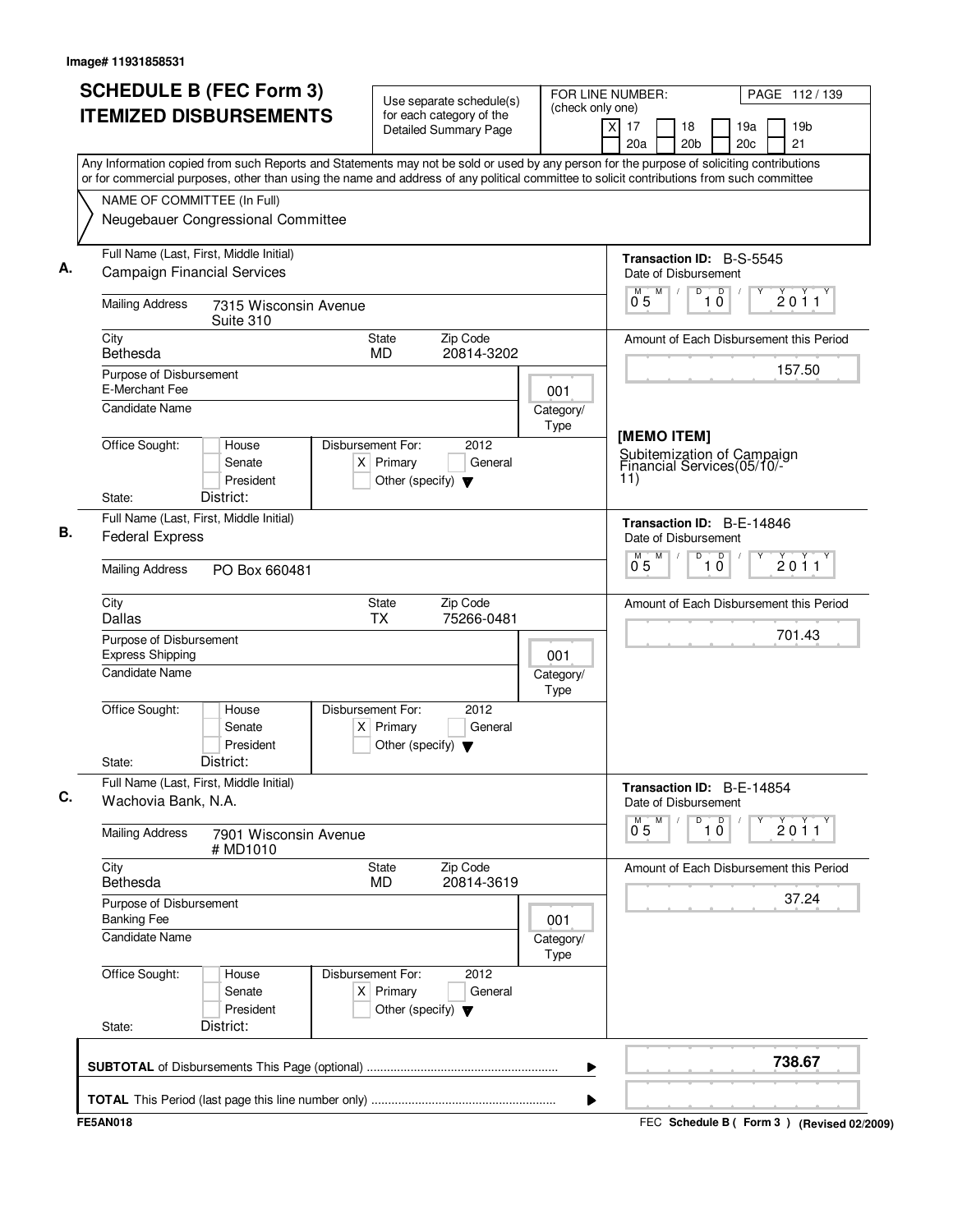|                                              | <b>SCHEDULE B (FEC Form 3)</b>                                                                                                                                                                                                                                                         |                                                                          | Use separate schedule(s)                                 | FOR LINE NUMBER:<br>(check only one) |                                                          |   |                       |                               |            | PAGE 113/139                            |
|----------------------------------------------|----------------------------------------------------------------------------------------------------------------------------------------------------------------------------------------------------------------------------------------------------------------------------------------|--------------------------------------------------------------------------|----------------------------------------------------------|--------------------------------------|----------------------------------------------------------|---|-----------------------|-------------------------------|------------|-----------------------------------------|
|                                              | <b>ITEMIZED DISBURSEMENTS</b>                                                                                                                                                                                                                                                          |                                                                          | for each category of the<br><b>Detailed Summary Page</b> |                                      | xl<br>17<br>20a                                          |   | 18<br>20 <sub>b</sub> |                               | 19a<br>20c | 19 <sub>b</sub><br>21                   |
|                                              | Any Information copied from such Reports and Statements may not be sold or used by any person for the purpose of soliciting contributions<br>or for commercial purposes, other than using the name and address of any political committee to solicit contributions from such committee |                                                                          |                                                          |                                      |                                                          |   |                       |                               |            |                                         |
| NAME OF COMMITTEE (In Full)                  |                                                                                                                                                                                                                                                                                        |                                                                          |                                                          |                                      |                                                          |   |                       |                               |            |                                         |
|                                              | Neugebauer Congressional Committee                                                                                                                                                                                                                                                     |                                                                          |                                                          |                                      |                                                          |   |                       |                               |            |                                         |
| The Congressional Club                       | Full Name (Last, First, Middle Initial)                                                                                                                                                                                                                                                |                                                                          |                                                          |                                      | Transaction ID: B-E-14852<br>Date of Disbursement        |   |                       |                               |            |                                         |
| <b>Mailing Address</b>                       | 2001 New Hampshire Avenue NW                                                                                                                                                                                                                                                           |                                                                          |                                                          |                                      | M<br>05                                                  | M | D                     | $\overline{1}$ $\overline{2}$ |            | $\overline{2011}$                       |
| City<br>Washington                           |                                                                                                                                                                                                                                                                                        | State<br>DC                                                              | Zip Code<br>20009-3414                                   |                                      |                                                          |   |                       |                               |            | Amount of Each Disbursement this Period |
| Purpose of Disbursement<br>Campaign Mementos |                                                                                                                                                                                                                                                                                        |                                                                          |                                                          | 001                                  |                                                          |   |                       |                               |            | 200.00                                  |
| Candidate Name                               |                                                                                                                                                                                                                                                                                        |                                                                          |                                                          | Category/<br>Type                    |                                                          |   |                       |                               |            |                                         |
| Office Sought:                               | House<br>Senate<br>President                                                                                                                                                                                                                                                           | Disbursement For:<br>$X$ Primary<br>Other (specify) $\blacktriangledown$ | 2012<br>General                                          |                                      |                                                          |   |                       |                               |            |                                         |
| State:                                       | District:                                                                                                                                                                                                                                                                              |                                                                          |                                                          |                                      |                                                          |   |                       |                               |            |                                         |
| Oaks Professional Center                     | Full Name (Last, First, Middle Initial)                                                                                                                                                                                                                                                |                                                                          |                                                          |                                      | <b>Transaction ID: B-E-14856</b><br>Date of Disbursement |   |                       |                               |            |                                         |
| <b>Mailing Address</b>                       | 4415 66th Street<br>Suite 107                                                                                                                                                                                                                                                          |                                                                          |                                                          |                                      | $0^{\degree}5$                                           | M | D                     | $\overline{18}$               |            | 2011                                    |
| City<br>Lubbock                              |                                                                                                                                                                                                                                                                                        | <b>State</b><br><b>TX</b>                                                | Zip Code<br>79414-4811                                   |                                      |                                                          |   |                       |                               |            | Amount of Each Disbursement this Period |
| Purpose of Disbursement<br>Office Rent       |                                                                                                                                                                                                                                                                                        |                                                                          |                                                          | 001                                  |                                                          |   |                       |                               |            | 600.00                                  |
| Candidate Name                               |                                                                                                                                                                                                                                                                                        |                                                                          |                                                          | Category/<br>Type                    |                                                          |   |                       |                               |            |                                         |
| Office Sought:                               | House<br>Senate<br>President                                                                                                                                                                                                                                                           | Disbursement For:<br>$X$ Primary<br>Other (specify) $\blacktriangledown$ | 2012<br>General                                          |                                      |                                                          |   |                       |                               |            |                                         |
| State:                                       | District:                                                                                                                                                                                                                                                                              |                                                                          |                                                          |                                      |                                                          |   |                       |                               |            |                                         |
| U-Stor                                       | Full Name (Last, First, Middle Initial)                                                                                                                                                                                                                                                |                                                                          |                                                          |                                      | Transaction ID: B-E-14855<br>Date of Disbursement        |   |                       |                               |            |                                         |
| <b>Mailing Address</b>                       | 3103 50th Street                                                                                                                                                                                                                                                                       |                                                                          |                                                          |                                      | M<br>0.5                                                 | M | D                     | $\overline{18}$               |            | $\overrightarrow{2}$ 0 1 1              |
| City<br>Lubbock                              |                                                                                                                                                                                                                                                                                        | State<br><b>TX</b>                                                       | Zip Code<br>79413-4103                                   |                                      |                                                          |   |                       |                               |            | Amount of Each Disbursement this Period |
| Purpose of Disbursement<br>Storage           |                                                                                                                                                                                                                                                                                        |                                                                          |                                                          | 001                                  |                                                          |   |                       |                               |            | 119.00                                  |
| <b>Candidate Name</b>                        |                                                                                                                                                                                                                                                                                        |                                                                          |                                                          | Category/<br>Type                    |                                                          |   |                       |                               |            |                                         |
| Office Sought:                               | House<br>Senate<br>President                                                                                                                                                                                                                                                           | Disbursement For:<br>$X$ Primary<br>Other (specify) $\blacktriangledown$ | 2012<br>General                                          |                                      |                                                          |   |                       |                               |            |                                         |
| State:                                       | District:                                                                                                                                                                                                                                                                              |                                                                          |                                                          |                                      |                                                          |   |                       |                               |            |                                         |
|                                              |                                                                                                                                                                                                                                                                                        |                                                                          |                                                          |                                      |                                                          |   |                       |                               |            |                                         |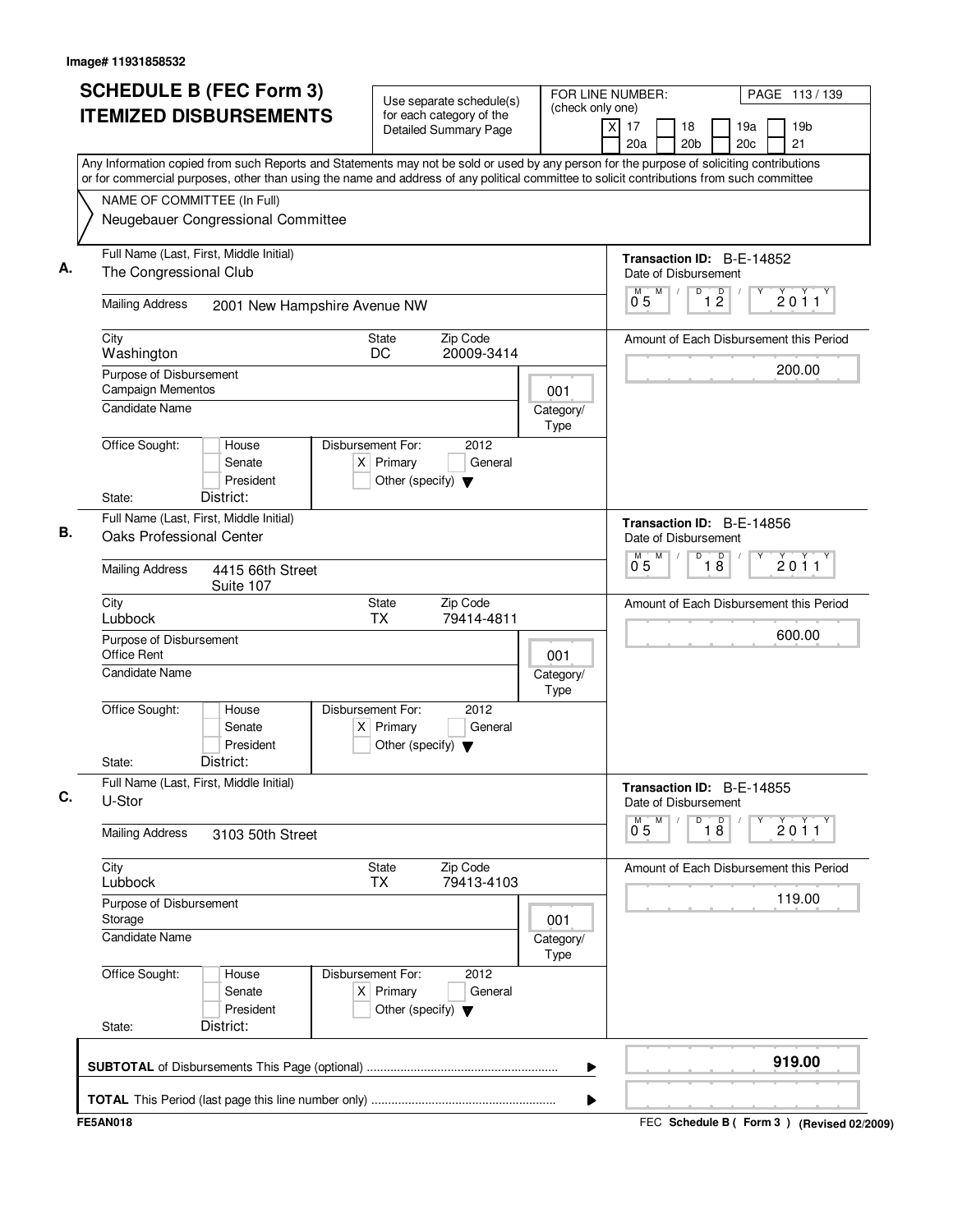| <b>SCHEDULE B (FEC Form 3)</b>                                                                                                                                                                                                                                                         | Use separate schedule(s)                                                                    | FOR LINE NUMBER:  |                                                                                       |                       |                 |                        | PAGE 114 / 139                              |
|----------------------------------------------------------------------------------------------------------------------------------------------------------------------------------------------------------------------------------------------------------------------------------------|---------------------------------------------------------------------------------------------|-------------------|---------------------------------------------------------------------------------------|-----------------------|-----------------|------------------------|---------------------------------------------|
| <b>ITEMIZED DISBURSEMENTS</b>                                                                                                                                                                                                                                                          | for each category of the<br><b>Detailed Summary Page</b>                                    | (check only one)  | x<br>17<br>20a                                                                        | 18<br>20 <sub>b</sub> |                 | 19a<br>20 <sub>c</sub> | 19 <sub>b</sub><br>21                       |
| Any Information copied from such Reports and Statements may not be sold or used by any person for the purpose of soliciting contributions<br>or for commercial purposes, other than using the name and address of any political committee to solicit contributions from such committee |                                                                                             |                   |                                                                                       |                       |                 |                        |                                             |
| NAME OF COMMITTEE (In Full)                                                                                                                                                                                                                                                            |                                                                                             |                   |                                                                                       |                       |                 |                        |                                             |
| Neugebauer Congressional Committee                                                                                                                                                                                                                                                     |                                                                                             |                   |                                                                                       |                       |                 |                        |                                             |
| Full Name (Last, First, Middle Initial)                                                                                                                                                                                                                                                |                                                                                             |                   | Transaction ID: B-E-14858                                                             |                       |                 |                        |                                             |
| Lilly & Company                                                                                                                                                                                                                                                                        |                                                                                             |                   | Date of Disbursement<br>M                                                             | D                     | $\overline{D}$  |                        |                                             |
| <b>Mailing Address</b><br>1005 Congress Avenue<br>Suite 910                                                                                                                                                                                                                            |                                                                                             |                   | $0^{\degree}5$                                                                        |                       | 19              |                        | 2011                                        |
| City<br>Austin                                                                                                                                                                                                                                                                         | State<br>Zip Code<br><b>TX</b><br>78701-2467                                                |                   |                                                                                       |                       |                 |                        | Amount of Each Disbursement this Period     |
| Purpose of Disbursement                                                                                                                                                                                                                                                                |                                                                                             |                   |                                                                                       |                       |                 |                        | 862.12                                      |
| Postage<br><b>Candidate Name</b>                                                                                                                                                                                                                                                       |                                                                                             | 003               |                                                                                       |                       |                 |                        |                                             |
|                                                                                                                                                                                                                                                                                        |                                                                                             | Category/<br>Type |                                                                                       |                       |                 |                        |                                             |
| Office Sought:<br>House                                                                                                                                                                                                                                                                | Disbursement For:<br>2012                                                                   |                   |                                                                                       |                       |                 |                        |                                             |
| Senate<br>President                                                                                                                                                                                                                                                                    | $X$ Primary<br>General                                                                      |                   |                                                                                       |                       |                 |                        |                                             |
| District:<br>State:                                                                                                                                                                                                                                                                    | Other (specify) $\blacktriangledown$                                                        |                   |                                                                                       |                       |                 |                        |                                             |
| Full Name (Last, First, Middle Initial)                                                                                                                                                                                                                                                |                                                                                             |                   | Transaction ID: B-E-14862                                                             |                       |                 |                        |                                             |
| Bogart Associates, Inc.                                                                                                                                                                                                                                                                |                                                                                             |                   | Date of Disbursement<br>M                                                             | D                     |                 |                        |                                             |
| <b>Mailing Address</b><br>1200 Trinity Drive                                                                                                                                                                                                                                           |                                                                                             |                   | $0^{\degree}5$                                                                        |                       | $2\overline{3}$ |                        | 2011                                        |
| City<br>Alexandria                                                                                                                                                                                                                                                                     | State<br>Zip Code<br>VA<br>22314-4724                                                       |                   |                                                                                       |                       |                 |                        | Amount of Each Disbursement this Period     |
| Purpose of Disbursement<br><b>SEE MEMO ITEMS</b>                                                                                                                                                                                                                                       |                                                                                             | 003               |                                                                                       |                       |                 |                        | 283.35                                      |
| Candidate Name                                                                                                                                                                                                                                                                         |                                                                                             | Category/<br>Type |                                                                                       |                       |                 |                        |                                             |
| Office Sought:<br>House<br>Senate<br>President<br>District:<br>State:                                                                                                                                                                                                                  | Disbursement For:<br>2012<br>$X$ Primary<br>General<br>Other (specify) $\blacktriangledown$ |                   | Original vendors exceeding<br>reporting threshold itemi-<br>zed as memo transactions. |                       |                 |                        |                                             |
| Full Name (Last, First, Middle Initial)                                                                                                                                                                                                                                                |                                                                                             |                   | Transaction ID: B-S-5634                                                              |                       |                 |                        |                                             |
| Bogart Associates, Inc.                                                                                                                                                                                                                                                                |                                                                                             |                   | Date of Disbursement                                                                  |                       |                 |                        |                                             |
| <b>Mailing Address</b><br>1200 Trinity Drive                                                                                                                                                                                                                                           |                                                                                             |                   | M<br>$0^{\degree}5$                                                                   | D                     | $2\overline{3}$ |                        | 2011                                        |
| City<br>Alexandria                                                                                                                                                                                                                                                                     | Zip Code<br>State<br><b>VA</b><br>22314-4724                                                |                   |                                                                                       |                       |                 |                        | Amount of Each Disbursement this Period     |
| Purpose of Disbursement<br>Postage                                                                                                                                                                                                                                                     |                                                                                             | 001               |                                                                                       |                       |                 |                        | 0.88                                        |
| Candidate Name                                                                                                                                                                                                                                                                         |                                                                                             | Category/<br>Type |                                                                                       |                       |                 |                        |                                             |
| Office Sought:<br>House<br>Senate<br>President<br>District:<br>State:                                                                                                                                                                                                                  | Disbursement For:<br>2012<br>$X$ Primary<br>General<br>Other (specify) $\blacktriangledown$ |                   | [MEMO ITEM]<br>Subitemization of Bogart<br>Associates, Inc. (05/23/11)                |                       |                 |                        |                                             |
|                                                                                                                                                                                                                                                                                        |                                                                                             | ▶                 |                                                                                       |                       |                 |                        | 1145.47                                     |
|                                                                                                                                                                                                                                                                                        |                                                                                             |                   |                                                                                       |                       |                 |                        |                                             |
|                                                                                                                                                                                                                                                                                        |                                                                                             | ▶                 |                                                                                       |                       |                 |                        |                                             |
| <b>FE5AN018</b>                                                                                                                                                                                                                                                                        |                                                                                             |                   |                                                                                       |                       |                 |                        | FEC Schedule B ( Form 3 ) (Revised 02/2009) |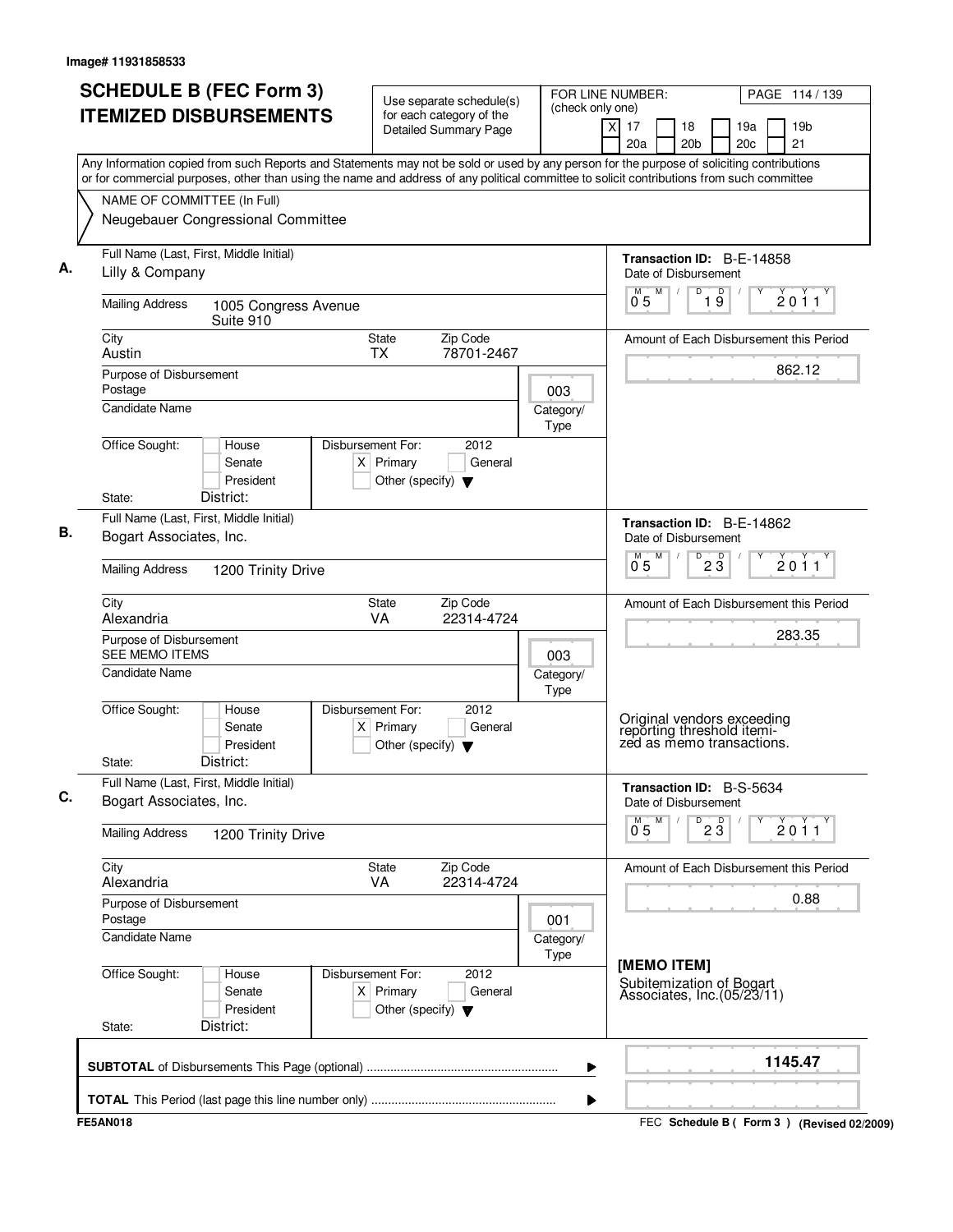| (check only one)<br>for each category of the<br>x<br>17<br>19 <sub>b</sub><br>18<br>19a<br><b>Detailed Summary Page</b><br>20 <sub>c</sub><br>21<br>20a<br>20 <sub>b</sub><br>Any Information copied from such Reports and Statements may not be sold or used by any person for the purpose of soliciting contributions<br>or for commercial purposes, other than using the name and address of any political committee to solicit contributions from such committee<br>NAME OF COMMITTEE (In Full)<br>Neugebauer Congressional Committee<br>Full Name (Last, First, Middle Initial)<br><b>Transaction ID: B-S-5635</b><br>Bogart Associates, Inc.<br>Date of Disbursement<br>M<br>$\overline{D}$<br>D<br>2011<br>$0^{\degree}5$<br>$2\ddot{3}$<br><b>Mailing Address</b><br>1200 Trinity Drive<br>City<br>State<br>Zip Code<br>Amount of Each Disbursement this Period<br>Alexandria<br>VA<br>22314-4724<br>80.16<br>Purpose of Disbursement<br><b>Express Shipping</b><br>001<br><b>Candidate Name</b><br>Category/<br>Type<br>[MEMO ITEM]<br>Office Sought:<br>Disbursement For:<br>2012<br>House<br>Subitemization of Bogart<br>Associates, Inc.(05/23/11)<br>$X$ Primary<br>General<br>Senate<br>President<br>Other (specify) $\blacktriangledown$<br>District:<br>State:<br>Full Name (Last, First, Middle Initial)<br>Transaction ID: B-S-5636<br>Bogart Associates, Inc.<br>Date of Disbursement<br>M<br>D<br>23<br>$0^{M}$ 5<br>2011<br><b>Mailing Address</b><br>1200 Trinity Drive<br>City<br>State<br>Zip Code<br>Amount of Each Disbursement this Period<br>Alexandria<br>VA<br>22314-4724<br>202.31<br>Purpose of Disbursement<br>Catering<br>003<br>Candidate Name<br>Category/<br>Type<br>[MEMO ITEM]<br>Office Sought:<br>Disbursement For:<br>2012<br>House<br>Subitemization of Bogart<br>Associates, Inc.(05/23/11)<br>Senate<br>$X$ Primary<br>General<br>President<br>Other (specify) $\blacktriangledown$<br>District:<br>State:<br>Full Name (Last, First, Middle Initial)<br>Transaction ID: B-E-14860<br>Lilly & Company<br>Date of Disbursement<br>M<br>D<br>$2\overline{3}$<br>$\check{2}$ 0 $\check{1}$ 1<br>$0^{\degree}5$<br><b>Mailing Address</b><br>1005 Congress Avenue<br>Suite 910<br>City<br>Zip Code<br>State<br>Amount of Each Disbursement this Period<br>78701-2467<br>Austin<br><b>TX</b><br>3883.66<br>Purpose of Disbursement<br>SEE MEMO ITEMS<br>003<br>Candidate Name<br>Category/<br>Type<br>Office Sought:<br>Disbursement For:<br>2012<br>House<br>Original vendors exceeding<br>reporting threshold itemi-<br>zed as memo transactions.<br>$X$ Primary<br>General<br>Senate<br>President<br>Other (specify) $\blacktriangledown$<br>District:<br>State:<br>3883.66<br>▶ | <b>SCHEDULE B (FEC Form 3)</b> | Use separate schedule(s) | FOR LINE NUMBER: |  |  | PAGE 115/139                                |
|-----------------------------------------------------------------------------------------------------------------------------------------------------------------------------------------------------------------------------------------------------------------------------------------------------------------------------------------------------------------------------------------------------------------------------------------------------------------------------------------------------------------------------------------------------------------------------------------------------------------------------------------------------------------------------------------------------------------------------------------------------------------------------------------------------------------------------------------------------------------------------------------------------------------------------------------------------------------------------------------------------------------------------------------------------------------------------------------------------------------------------------------------------------------------------------------------------------------------------------------------------------------------------------------------------------------------------------------------------------------------------------------------------------------------------------------------------------------------------------------------------------------------------------------------------------------------------------------------------------------------------------------------------------------------------------------------------------------------------------------------------------------------------------------------------------------------------------------------------------------------------------------------------------------------------------------------------------------------------------------------------------------------------------------------------------------------------------------------------------------------------------------------------------------------------------------------------------------------------------------------------------------------------------------------------------------------------------------------------------------------------------------------------------------------------------------------------------------------------------------------------------------------------------------------------------------------------------------------------------------------------------------------------------------------------------------------------------------------------|--------------------------------|--------------------------|------------------|--|--|---------------------------------------------|
|                                                                                                                                                                                                                                                                                                                                                                                                                                                                                                                                                                                                                                                                                                                                                                                                                                                                                                                                                                                                                                                                                                                                                                                                                                                                                                                                                                                                                                                                                                                                                                                                                                                                                                                                                                                                                                                                                                                                                                                                                                                                                                                                                                                                                                                                                                                                                                                                                                                                                                                                                                                                                                                                                                                             | <b>ITEMIZED DISBURSEMENTS</b>  |                          |                  |  |  |                                             |
|                                                                                                                                                                                                                                                                                                                                                                                                                                                                                                                                                                                                                                                                                                                                                                                                                                                                                                                                                                                                                                                                                                                                                                                                                                                                                                                                                                                                                                                                                                                                                                                                                                                                                                                                                                                                                                                                                                                                                                                                                                                                                                                                                                                                                                                                                                                                                                                                                                                                                                                                                                                                                                                                                                                             |                                |                          |                  |  |  |                                             |
|                                                                                                                                                                                                                                                                                                                                                                                                                                                                                                                                                                                                                                                                                                                                                                                                                                                                                                                                                                                                                                                                                                                                                                                                                                                                                                                                                                                                                                                                                                                                                                                                                                                                                                                                                                                                                                                                                                                                                                                                                                                                                                                                                                                                                                                                                                                                                                                                                                                                                                                                                                                                                                                                                                                             |                                |                          |                  |  |  |                                             |
|                                                                                                                                                                                                                                                                                                                                                                                                                                                                                                                                                                                                                                                                                                                                                                                                                                                                                                                                                                                                                                                                                                                                                                                                                                                                                                                                                                                                                                                                                                                                                                                                                                                                                                                                                                                                                                                                                                                                                                                                                                                                                                                                                                                                                                                                                                                                                                                                                                                                                                                                                                                                                                                                                                                             |                                |                          |                  |  |  |                                             |
|                                                                                                                                                                                                                                                                                                                                                                                                                                                                                                                                                                                                                                                                                                                                                                                                                                                                                                                                                                                                                                                                                                                                                                                                                                                                                                                                                                                                                                                                                                                                                                                                                                                                                                                                                                                                                                                                                                                                                                                                                                                                                                                                                                                                                                                                                                                                                                                                                                                                                                                                                                                                                                                                                                                             |                                |                          |                  |  |  |                                             |
|                                                                                                                                                                                                                                                                                                                                                                                                                                                                                                                                                                                                                                                                                                                                                                                                                                                                                                                                                                                                                                                                                                                                                                                                                                                                                                                                                                                                                                                                                                                                                                                                                                                                                                                                                                                                                                                                                                                                                                                                                                                                                                                                                                                                                                                                                                                                                                                                                                                                                                                                                                                                                                                                                                                             |                                |                          |                  |  |  |                                             |
|                                                                                                                                                                                                                                                                                                                                                                                                                                                                                                                                                                                                                                                                                                                                                                                                                                                                                                                                                                                                                                                                                                                                                                                                                                                                                                                                                                                                                                                                                                                                                                                                                                                                                                                                                                                                                                                                                                                                                                                                                                                                                                                                                                                                                                                                                                                                                                                                                                                                                                                                                                                                                                                                                                                             |                                |                          |                  |  |  |                                             |
|                                                                                                                                                                                                                                                                                                                                                                                                                                                                                                                                                                                                                                                                                                                                                                                                                                                                                                                                                                                                                                                                                                                                                                                                                                                                                                                                                                                                                                                                                                                                                                                                                                                                                                                                                                                                                                                                                                                                                                                                                                                                                                                                                                                                                                                                                                                                                                                                                                                                                                                                                                                                                                                                                                                             |                                |                          |                  |  |  |                                             |
|                                                                                                                                                                                                                                                                                                                                                                                                                                                                                                                                                                                                                                                                                                                                                                                                                                                                                                                                                                                                                                                                                                                                                                                                                                                                                                                                                                                                                                                                                                                                                                                                                                                                                                                                                                                                                                                                                                                                                                                                                                                                                                                                                                                                                                                                                                                                                                                                                                                                                                                                                                                                                                                                                                                             |                                |                          |                  |  |  |                                             |
|                                                                                                                                                                                                                                                                                                                                                                                                                                                                                                                                                                                                                                                                                                                                                                                                                                                                                                                                                                                                                                                                                                                                                                                                                                                                                                                                                                                                                                                                                                                                                                                                                                                                                                                                                                                                                                                                                                                                                                                                                                                                                                                                                                                                                                                                                                                                                                                                                                                                                                                                                                                                                                                                                                                             |                                |                          |                  |  |  |                                             |
|                                                                                                                                                                                                                                                                                                                                                                                                                                                                                                                                                                                                                                                                                                                                                                                                                                                                                                                                                                                                                                                                                                                                                                                                                                                                                                                                                                                                                                                                                                                                                                                                                                                                                                                                                                                                                                                                                                                                                                                                                                                                                                                                                                                                                                                                                                                                                                                                                                                                                                                                                                                                                                                                                                                             |                                |                          |                  |  |  |                                             |
|                                                                                                                                                                                                                                                                                                                                                                                                                                                                                                                                                                                                                                                                                                                                                                                                                                                                                                                                                                                                                                                                                                                                                                                                                                                                                                                                                                                                                                                                                                                                                                                                                                                                                                                                                                                                                                                                                                                                                                                                                                                                                                                                                                                                                                                                                                                                                                                                                                                                                                                                                                                                                                                                                                                             |                                |                          |                  |  |  |                                             |
|                                                                                                                                                                                                                                                                                                                                                                                                                                                                                                                                                                                                                                                                                                                                                                                                                                                                                                                                                                                                                                                                                                                                                                                                                                                                                                                                                                                                                                                                                                                                                                                                                                                                                                                                                                                                                                                                                                                                                                                                                                                                                                                                                                                                                                                                                                                                                                                                                                                                                                                                                                                                                                                                                                                             |                                |                          |                  |  |  |                                             |
|                                                                                                                                                                                                                                                                                                                                                                                                                                                                                                                                                                                                                                                                                                                                                                                                                                                                                                                                                                                                                                                                                                                                                                                                                                                                                                                                                                                                                                                                                                                                                                                                                                                                                                                                                                                                                                                                                                                                                                                                                                                                                                                                                                                                                                                                                                                                                                                                                                                                                                                                                                                                                                                                                                                             |                                |                          |                  |  |  |                                             |
|                                                                                                                                                                                                                                                                                                                                                                                                                                                                                                                                                                                                                                                                                                                                                                                                                                                                                                                                                                                                                                                                                                                                                                                                                                                                                                                                                                                                                                                                                                                                                                                                                                                                                                                                                                                                                                                                                                                                                                                                                                                                                                                                                                                                                                                                                                                                                                                                                                                                                                                                                                                                                                                                                                                             |                                |                          |                  |  |  |                                             |
|                                                                                                                                                                                                                                                                                                                                                                                                                                                                                                                                                                                                                                                                                                                                                                                                                                                                                                                                                                                                                                                                                                                                                                                                                                                                                                                                                                                                                                                                                                                                                                                                                                                                                                                                                                                                                                                                                                                                                                                                                                                                                                                                                                                                                                                                                                                                                                                                                                                                                                                                                                                                                                                                                                                             |                                |                          |                  |  |  |                                             |
|                                                                                                                                                                                                                                                                                                                                                                                                                                                                                                                                                                                                                                                                                                                                                                                                                                                                                                                                                                                                                                                                                                                                                                                                                                                                                                                                                                                                                                                                                                                                                                                                                                                                                                                                                                                                                                                                                                                                                                                                                                                                                                                                                                                                                                                                                                                                                                                                                                                                                                                                                                                                                                                                                                                             |                                |                          |                  |  |  |                                             |
|                                                                                                                                                                                                                                                                                                                                                                                                                                                                                                                                                                                                                                                                                                                                                                                                                                                                                                                                                                                                                                                                                                                                                                                                                                                                                                                                                                                                                                                                                                                                                                                                                                                                                                                                                                                                                                                                                                                                                                                                                                                                                                                                                                                                                                                                                                                                                                                                                                                                                                                                                                                                                                                                                                                             |                                |                          |                  |  |  |                                             |
|                                                                                                                                                                                                                                                                                                                                                                                                                                                                                                                                                                                                                                                                                                                                                                                                                                                                                                                                                                                                                                                                                                                                                                                                                                                                                                                                                                                                                                                                                                                                                                                                                                                                                                                                                                                                                                                                                                                                                                                                                                                                                                                                                                                                                                                                                                                                                                                                                                                                                                                                                                                                                                                                                                                             |                                |                          |                  |  |  |                                             |
|                                                                                                                                                                                                                                                                                                                                                                                                                                                                                                                                                                                                                                                                                                                                                                                                                                                                                                                                                                                                                                                                                                                                                                                                                                                                                                                                                                                                                                                                                                                                                                                                                                                                                                                                                                                                                                                                                                                                                                                                                                                                                                                                                                                                                                                                                                                                                                                                                                                                                                                                                                                                                                                                                                                             |                                |                          |                  |  |  |                                             |
|                                                                                                                                                                                                                                                                                                                                                                                                                                                                                                                                                                                                                                                                                                                                                                                                                                                                                                                                                                                                                                                                                                                                                                                                                                                                                                                                                                                                                                                                                                                                                                                                                                                                                                                                                                                                                                                                                                                                                                                                                                                                                                                                                                                                                                                                                                                                                                                                                                                                                                                                                                                                                                                                                                                             |                                |                          |                  |  |  |                                             |
|                                                                                                                                                                                                                                                                                                                                                                                                                                                                                                                                                                                                                                                                                                                                                                                                                                                                                                                                                                                                                                                                                                                                                                                                                                                                                                                                                                                                                                                                                                                                                                                                                                                                                                                                                                                                                                                                                                                                                                                                                                                                                                                                                                                                                                                                                                                                                                                                                                                                                                                                                                                                                                                                                                                             |                                |                          |                  |  |  |                                             |
|                                                                                                                                                                                                                                                                                                                                                                                                                                                                                                                                                                                                                                                                                                                                                                                                                                                                                                                                                                                                                                                                                                                                                                                                                                                                                                                                                                                                                                                                                                                                                                                                                                                                                                                                                                                                                                                                                                                                                                                                                                                                                                                                                                                                                                                                                                                                                                                                                                                                                                                                                                                                                                                                                                                             |                                |                          |                  |  |  |                                             |
|                                                                                                                                                                                                                                                                                                                                                                                                                                                                                                                                                                                                                                                                                                                                                                                                                                                                                                                                                                                                                                                                                                                                                                                                                                                                                                                                                                                                                                                                                                                                                                                                                                                                                                                                                                                                                                                                                                                                                                                                                                                                                                                                                                                                                                                                                                                                                                                                                                                                                                                                                                                                                                                                                                                             |                                |                          |                  |  |  |                                             |
|                                                                                                                                                                                                                                                                                                                                                                                                                                                                                                                                                                                                                                                                                                                                                                                                                                                                                                                                                                                                                                                                                                                                                                                                                                                                                                                                                                                                                                                                                                                                                                                                                                                                                                                                                                                                                                                                                                                                                                                                                                                                                                                                                                                                                                                                                                                                                                                                                                                                                                                                                                                                                                                                                                                             | <b>FE5AN018</b>                |                          |                  |  |  | FEC Schedule B ( Form 3 ) (Revised 02/2009) |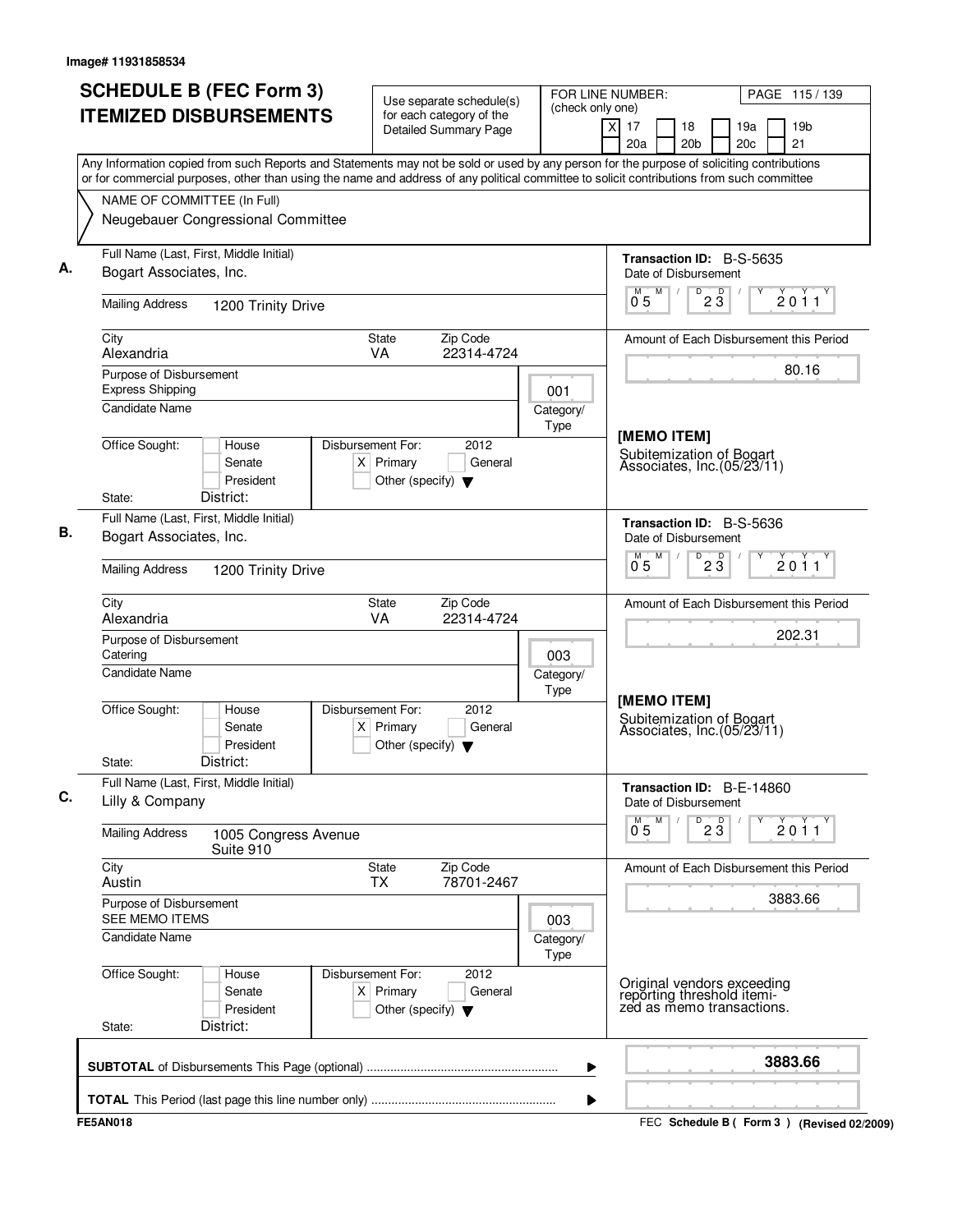|                                                          | <b>SCHEDULE B (FEC Form 3)</b><br><b>ITEMIZED DISBURSEMENTS</b>                                                                           | Use separate schedule(s)<br>for each category of the                                        | (check only one)  | FOR LINE NUMBER:                                                              | PAGE 116/139                                       |
|----------------------------------------------------------|-------------------------------------------------------------------------------------------------------------------------------------------|---------------------------------------------------------------------------------------------|-------------------|-------------------------------------------------------------------------------|----------------------------------------------------|
|                                                          |                                                                                                                                           | <b>Detailed Summary Page</b>                                                                |                   | $\times$<br>17<br>18<br>20a<br>20 <sub>b</sub>                                | 19a<br>19 <sub>b</sub><br>21<br>20c                |
|                                                          | Any Information copied from such Reports and Statements may not be sold or used by any person for the purpose of soliciting contributions |                                                                                             |                   |                                                                               |                                                    |
|                                                          | or for commercial purposes, other than using the name and address of any political committee to solicit contributions from such committee |                                                                                             |                   |                                                                               |                                                    |
|                                                          | NAME OF COMMITTEE (In Full)                                                                                                               |                                                                                             |                   |                                                                               |                                                    |
|                                                          | Neugebauer Congressional Committee                                                                                                        |                                                                                             |                   |                                                                               |                                                    |
|                                                          | Full Name (Last, First, Middle Initial)                                                                                                   |                                                                                             |                   | Transaction ID: B-S-5626                                                      |                                                    |
| Lilly & Company                                          |                                                                                                                                           |                                                                                             |                   | Date of Disbursement<br>M<br>D<br>$2\sqrt{3}$<br>$\sqrt{2}$<br>0 <sub>5</sub> | 2011                                               |
| <b>Mailing Address</b>                                   | 1005 Congress Avenue<br>Suite 910                                                                                                         |                                                                                             |                   |                                                                               |                                                    |
| City<br>Austin                                           |                                                                                                                                           | Zip Code<br>State<br><b>TX</b><br>78701-2467                                                |                   |                                                                               | Amount of Each Disbursement this Period<br>3000.00 |
| Purpose of Disbursement<br><b>Fundraising Consulting</b> |                                                                                                                                           |                                                                                             | 003               |                                                                               |                                                    |
| <b>Candidate Name</b>                                    |                                                                                                                                           |                                                                                             | Category/<br>Type |                                                                               |                                                    |
| Office Sought:                                           | House<br>Senate<br>President                                                                                                              | Disbursement For:<br>2012<br>$X$ Primary<br>General<br>Other (specify) $\blacktriangledown$ |                   | [MEMO ITEM]<br>Subitemization of Lilly<br>& Company(05/23/11)                 |                                                    |
| State:                                                   | District:                                                                                                                                 |                                                                                             |                   |                                                                               |                                                    |
| Lilly & Company                                          | Full Name (Last, First, Middle Initial)                                                                                                   |                                                                                             |                   | Transaction ID: B-S-5627<br>Date of Disbursement                              |                                                    |
| <b>Mailing Address</b>                                   | 1005 Congress Avenue<br>Suite 910                                                                                                         |                                                                                             |                   | M<br>D<br>M<br>$2\overline{3}$<br>05                                          | 2011                                               |
| City<br>Austin                                           |                                                                                                                                           | Zip Code<br>State<br><b>TX</b><br>78701-2467                                                |                   |                                                                               | Amount of Each Disbursement this Period            |
| Purpose of Disbursement<br>Catering                      |                                                                                                                                           |                                                                                             | 003               |                                                                               | 318.06                                             |
| Candidate Name                                           |                                                                                                                                           |                                                                                             | Category/<br>Type | [MEMO ITEM]                                                                   |                                                    |
| Office Sought:<br>State:                                 | House<br>Senate<br>President<br>District:                                                                                                 | Disbursement For:<br>2012<br>$X$ Primary<br>General<br>Other (specify) $\blacktriangledown$ |                   | Subitemization of Lilly<br>& Company(05/23/11)                                |                                                    |
|                                                          | Full Name (Last, First, Middle Initial)                                                                                                   |                                                                                             |                   |                                                                               |                                                    |
| Lilly & Company                                          |                                                                                                                                           |                                                                                             |                   | Transaction ID: B-S-5628<br>Date of Disbursement                              |                                                    |
| <b>Mailing Address</b>                                   | 1005 Congress Avenue<br>Suite 910                                                                                                         |                                                                                             |                   | $\overline{P}$ 2 $\overline{3}$<br>M<br>$0^{M}$ 5                             | 2011                                               |
| City<br>Austin                                           |                                                                                                                                           | State<br>Zip Code<br>78701-2467<br><b>TX</b>                                                |                   |                                                                               | Amount of Each Disbursement this Period            |
| Purpose of Disbursement<br>Mileage                       |                                                                                                                                           |                                                                                             | 002               |                                                                               | 112.71                                             |
| <b>Candidate Name</b>                                    |                                                                                                                                           |                                                                                             | Category/         |                                                                               |                                                    |
| Office Sought:                                           | House<br>Senate<br>President                                                                                                              | Disbursement For:<br>2012<br>$X$ Primary<br>General<br>Other (specify) $\blacktriangledown$ | Type              | [MEMO ITEM]<br>Subitemization of Lilly<br>& Company(05/23/11)                 |                                                    |
| State:                                                   | District:                                                                                                                                 |                                                                                             |                   |                                                                               |                                                    |
|                                                          |                                                                                                                                           |                                                                                             | ▶                 |                                                                               | 0.00                                               |
|                                                          |                                                                                                                                           |                                                                                             | ▶                 |                                                                               |                                                    |
| <b>FE5AN018</b>                                          |                                                                                                                                           |                                                                                             |                   |                                                                               | FEC Schedule B ( Form 3 ) (Revised 02/2009)        |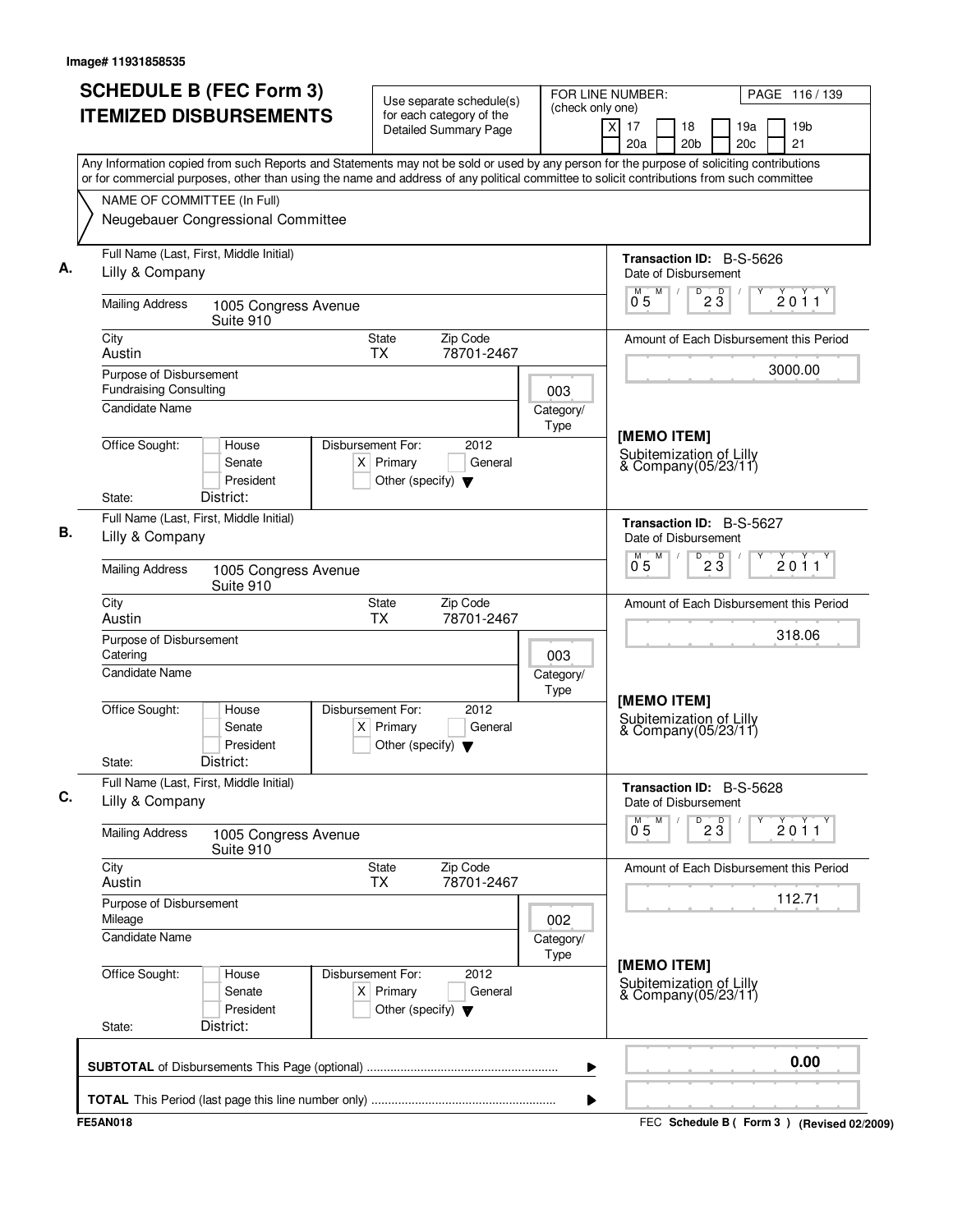| $\times$<br>18<br>19a<br>19 <sub>b</sub><br>17<br><b>Detailed Summary Page</b><br>21<br>20 <sub>b</sub><br>20c<br>20a<br>Any Information copied from such Reports and Statements may not be sold or used by any person for the purpose of soliciting contributions<br>or for commercial purposes, other than using the name and address of any political committee to solicit contributions from such committee<br>NAME OF COMMITTEE (In Full)<br>Neugebauer Congressional Committee<br>Full Name (Last, First, Middle Initial)<br>Transaction ID: B-S-5629<br>Lilly & Company<br>Date of Disbursement<br>M<br>D<br>$2\overline{3}$<br>0 <sub>5</sub><br><b>Mailing Address</b><br>1005 Congress Avenue<br>Suite 910<br>Zip Code<br>City<br>State<br>Amount of Each Disbursement this Period<br><b>TX</b><br>78701-2467<br>Austin<br>35.01<br>Purpose of Disbursement<br>Meal Expense<br>001<br><b>Candidate Name</b><br>Category/<br>Type<br>[MEMO ITEM]<br>Office Sought:<br>Disbursement For:<br>2012<br>House<br>Subitemization of Lilly<br>$X$ Primary<br>General<br>Senate<br>& Company(05/23/11)<br>President<br>Other (specify) $\blacktriangledown$<br>District:<br>State:<br>Full Name (Last, First, Middle Initial)<br>Transaction ID: B-S-5630<br>Lilly & Company<br>Date of Disbursement<br>M<br>$D^{\sim}$<br>$2\overline{3}$<br>0 <sub>5</sub><br><b>Mailing Address</b><br>1005 Congress Avenue<br>Suite 910<br>Zip Code<br>City<br>State<br>Amount of Each Disbursement this Period<br>Austin<br><b>TX</b><br>78701-2467<br>81.19<br>Purpose of Disbursement<br>Printing<br>003<br>Candidate Name<br>Category/<br>Type<br>[MEMO ITEM]<br>Office Sought:<br>Disbursement For:<br>2012<br>House<br>Subitemization of Lilly<br>Senate<br>$X$ Primary<br>General<br>& Company(05/23/11)<br>President<br>Other (specify) $\blacktriangledown$<br>District:<br>State:<br>Full Name (Last, First, Middle Initial)<br>Transaction ID: B-S-5631<br>Lilly & Company<br>Date of Disbursement<br>23<br>M<br>D<br>$0^{M}$ 5<br>2011<br><b>Mailing Address</b><br>1005 Congress Avenue<br>Suite 910<br>City<br>State<br>Zip Code<br>Amount of Each Disbursement this Period<br>78701-2467<br>Austin<br><b>TX</b><br>Purpose of Disbursement<br><b>Express Shipping</b><br>001<br><b>Candidate Name</b><br>Category/<br>Type<br>[MEMO ITEM]<br>Office Sought:<br>Disbursement For:<br>2012<br>House<br>Subitemization of Lilly<br>$X$ Primary<br>Senate<br>General<br>& Company(05/23/11)<br>President<br>Other (specify) $\blacktriangledown$<br>District:<br>State:<br>▶<br>▶ | <b>SCHEDULE B (FEC Form 3)</b><br><b>ITEMIZED DISBURSEMENTS</b> | Use separate schedule(s)<br>for each category of the | (check only one) | FOR LINE NUMBER: |  | PAGE 117/139 |
|-----------------------------------------------------------------------------------------------------------------------------------------------------------------------------------------------------------------------------------------------------------------------------------------------------------------------------------------------------------------------------------------------------------------------------------------------------------------------------------------------------------------------------------------------------------------------------------------------------------------------------------------------------------------------------------------------------------------------------------------------------------------------------------------------------------------------------------------------------------------------------------------------------------------------------------------------------------------------------------------------------------------------------------------------------------------------------------------------------------------------------------------------------------------------------------------------------------------------------------------------------------------------------------------------------------------------------------------------------------------------------------------------------------------------------------------------------------------------------------------------------------------------------------------------------------------------------------------------------------------------------------------------------------------------------------------------------------------------------------------------------------------------------------------------------------------------------------------------------------------------------------------------------------------------------------------------------------------------------------------------------------------------------------------------------------------------------------------------------------------------------------------------------------------------------------------------------------------------------------------------------------------------------------------------------------------------------------------------------------------------------------------------------------------------------------------------------------------------------------------------------------------------------------------------------------------------------------|-----------------------------------------------------------------|------------------------------------------------------|------------------|------------------|--|--------------|
|                                                                                                                                                                                                                                                                                                                                                                                                                                                                                                                                                                                                                                                                                                                                                                                                                                                                                                                                                                                                                                                                                                                                                                                                                                                                                                                                                                                                                                                                                                                                                                                                                                                                                                                                                                                                                                                                                                                                                                                                                                                                                                                                                                                                                                                                                                                                                                                                                                                                                                                                                                                   |                                                                 |                                                      |                  |                  |  |              |
|                                                                                                                                                                                                                                                                                                                                                                                                                                                                                                                                                                                                                                                                                                                                                                                                                                                                                                                                                                                                                                                                                                                                                                                                                                                                                                                                                                                                                                                                                                                                                                                                                                                                                                                                                                                                                                                                                                                                                                                                                                                                                                                                                                                                                                                                                                                                                                                                                                                                                                                                                                                   |                                                                 |                                                      |                  |                  |  |              |
|                                                                                                                                                                                                                                                                                                                                                                                                                                                                                                                                                                                                                                                                                                                                                                                                                                                                                                                                                                                                                                                                                                                                                                                                                                                                                                                                                                                                                                                                                                                                                                                                                                                                                                                                                                                                                                                                                                                                                                                                                                                                                                                                                                                                                                                                                                                                                                                                                                                                                                                                                                                   |                                                                 |                                                      |                  |                  |  |              |
|                                                                                                                                                                                                                                                                                                                                                                                                                                                                                                                                                                                                                                                                                                                                                                                                                                                                                                                                                                                                                                                                                                                                                                                                                                                                                                                                                                                                                                                                                                                                                                                                                                                                                                                                                                                                                                                                                                                                                                                                                                                                                                                                                                                                                                                                                                                                                                                                                                                                                                                                                                                   |                                                                 |                                                      |                  |                  |  |              |
|                                                                                                                                                                                                                                                                                                                                                                                                                                                                                                                                                                                                                                                                                                                                                                                                                                                                                                                                                                                                                                                                                                                                                                                                                                                                                                                                                                                                                                                                                                                                                                                                                                                                                                                                                                                                                                                                                                                                                                                                                                                                                                                                                                                                                                                                                                                                                                                                                                                                                                                                                                                   |                                                                 |                                                      |                  |                  |  |              |
|                                                                                                                                                                                                                                                                                                                                                                                                                                                                                                                                                                                                                                                                                                                                                                                                                                                                                                                                                                                                                                                                                                                                                                                                                                                                                                                                                                                                                                                                                                                                                                                                                                                                                                                                                                                                                                                                                                                                                                                                                                                                                                                                                                                                                                                                                                                                                                                                                                                                                                                                                                                   |                                                                 |                                                      |                  |                  |  | 2011         |
|                                                                                                                                                                                                                                                                                                                                                                                                                                                                                                                                                                                                                                                                                                                                                                                                                                                                                                                                                                                                                                                                                                                                                                                                                                                                                                                                                                                                                                                                                                                                                                                                                                                                                                                                                                                                                                                                                                                                                                                                                                                                                                                                                                                                                                                                                                                                                                                                                                                                                                                                                                                   |                                                                 |                                                      |                  |                  |  |              |
|                                                                                                                                                                                                                                                                                                                                                                                                                                                                                                                                                                                                                                                                                                                                                                                                                                                                                                                                                                                                                                                                                                                                                                                                                                                                                                                                                                                                                                                                                                                                                                                                                                                                                                                                                                                                                                                                                                                                                                                                                                                                                                                                                                                                                                                                                                                                                                                                                                                                                                                                                                                   |                                                                 |                                                      |                  |                  |  |              |
|                                                                                                                                                                                                                                                                                                                                                                                                                                                                                                                                                                                                                                                                                                                                                                                                                                                                                                                                                                                                                                                                                                                                                                                                                                                                                                                                                                                                                                                                                                                                                                                                                                                                                                                                                                                                                                                                                                                                                                                                                                                                                                                                                                                                                                                                                                                                                                                                                                                                                                                                                                                   |                                                                 |                                                      |                  |                  |  |              |
|                                                                                                                                                                                                                                                                                                                                                                                                                                                                                                                                                                                                                                                                                                                                                                                                                                                                                                                                                                                                                                                                                                                                                                                                                                                                                                                                                                                                                                                                                                                                                                                                                                                                                                                                                                                                                                                                                                                                                                                                                                                                                                                                                                                                                                                                                                                                                                                                                                                                                                                                                                                   |                                                                 |                                                      |                  |                  |  |              |
|                                                                                                                                                                                                                                                                                                                                                                                                                                                                                                                                                                                                                                                                                                                                                                                                                                                                                                                                                                                                                                                                                                                                                                                                                                                                                                                                                                                                                                                                                                                                                                                                                                                                                                                                                                                                                                                                                                                                                                                                                                                                                                                                                                                                                                                                                                                                                                                                                                                                                                                                                                                   |                                                                 |                                                      |                  |                  |  |              |
|                                                                                                                                                                                                                                                                                                                                                                                                                                                                                                                                                                                                                                                                                                                                                                                                                                                                                                                                                                                                                                                                                                                                                                                                                                                                                                                                                                                                                                                                                                                                                                                                                                                                                                                                                                                                                                                                                                                                                                                                                                                                                                                                                                                                                                                                                                                                                                                                                                                                                                                                                                                   |                                                                 |                                                      |                  |                  |  |              |
|                                                                                                                                                                                                                                                                                                                                                                                                                                                                                                                                                                                                                                                                                                                                                                                                                                                                                                                                                                                                                                                                                                                                                                                                                                                                                                                                                                                                                                                                                                                                                                                                                                                                                                                                                                                                                                                                                                                                                                                                                                                                                                                                                                                                                                                                                                                                                                                                                                                                                                                                                                                   |                                                                 |                                                      |                  |                  |  | 2011         |
|                                                                                                                                                                                                                                                                                                                                                                                                                                                                                                                                                                                                                                                                                                                                                                                                                                                                                                                                                                                                                                                                                                                                                                                                                                                                                                                                                                                                                                                                                                                                                                                                                                                                                                                                                                                                                                                                                                                                                                                                                                                                                                                                                                                                                                                                                                                                                                                                                                                                                                                                                                                   |                                                                 |                                                      |                  |                  |  |              |
|                                                                                                                                                                                                                                                                                                                                                                                                                                                                                                                                                                                                                                                                                                                                                                                                                                                                                                                                                                                                                                                                                                                                                                                                                                                                                                                                                                                                                                                                                                                                                                                                                                                                                                                                                                                                                                                                                                                                                                                                                                                                                                                                                                                                                                                                                                                                                                                                                                                                                                                                                                                   |                                                                 |                                                      |                  |                  |  |              |
|                                                                                                                                                                                                                                                                                                                                                                                                                                                                                                                                                                                                                                                                                                                                                                                                                                                                                                                                                                                                                                                                                                                                                                                                                                                                                                                                                                                                                                                                                                                                                                                                                                                                                                                                                                                                                                                                                                                                                                                                                                                                                                                                                                                                                                                                                                                                                                                                                                                                                                                                                                                   |                                                                 |                                                      |                  |                  |  |              |
|                                                                                                                                                                                                                                                                                                                                                                                                                                                                                                                                                                                                                                                                                                                                                                                                                                                                                                                                                                                                                                                                                                                                                                                                                                                                                                                                                                                                                                                                                                                                                                                                                                                                                                                                                                                                                                                                                                                                                                                                                                                                                                                                                                                                                                                                                                                                                                                                                                                                                                                                                                                   |                                                                 |                                                      |                  |                  |  |              |
|                                                                                                                                                                                                                                                                                                                                                                                                                                                                                                                                                                                                                                                                                                                                                                                                                                                                                                                                                                                                                                                                                                                                                                                                                                                                                                                                                                                                                                                                                                                                                                                                                                                                                                                                                                                                                                                                                                                                                                                                                                                                                                                                                                                                                                                                                                                                                                                                                                                                                                                                                                                   |                                                                 |                                                      |                  |                  |  |              |
|                                                                                                                                                                                                                                                                                                                                                                                                                                                                                                                                                                                                                                                                                                                                                                                                                                                                                                                                                                                                                                                                                                                                                                                                                                                                                                                                                                                                                                                                                                                                                                                                                                                                                                                                                                                                                                                                                                                                                                                                                                                                                                                                                                                                                                                                                                                                                                                                                                                                                                                                                                                   |                                                                 |                                                      |                  |                  |  |              |
|                                                                                                                                                                                                                                                                                                                                                                                                                                                                                                                                                                                                                                                                                                                                                                                                                                                                                                                                                                                                                                                                                                                                                                                                                                                                                                                                                                                                                                                                                                                                                                                                                                                                                                                                                                                                                                                                                                                                                                                                                                                                                                                                                                                                                                                                                                                                                                                                                                                                                                                                                                                   |                                                                 |                                                      |                  |                  |  |              |
|                                                                                                                                                                                                                                                                                                                                                                                                                                                                                                                                                                                                                                                                                                                                                                                                                                                                                                                                                                                                                                                                                                                                                                                                                                                                                                                                                                                                                                                                                                                                                                                                                                                                                                                                                                                                                                                                                                                                                                                                                                                                                                                                                                                                                                                                                                                                                                                                                                                                                                                                                                                   |                                                                 |                                                      |                  |                  |  |              |
|                                                                                                                                                                                                                                                                                                                                                                                                                                                                                                                                                                                                                                                                                                                                                                                                                                                                                                                                                                                                                                                                                                                                                                                                                                                                                                                                                                                                                                                                                                                                                                                                                                                                                                                                                                                                                                                                                                                                                                                                                                                                                                                                                                                                                                                                                                                                                                                                                                                                                                                                                                                   |                                                                 |                                                      |                  |                  |  | 278.09       |
|                                                                                                                                                                                                                                                                                                                                                                                                                                                                                                                                                                                                                                                                                                                                                                                                                                                                                                                                                                                                                                                                                                                                                                                                                                                                                                                                                                                                                                                                                                                                                                                                                                                                                                                                                                                                                                                                                                                                                                                                                                                                                                                                                                                                                                                                                                                                                                                                                                                                                                                                                                                   |                                                                 |                                                      |                  |                  |  |              |
|                                                                                                                                                                                                                                                                                                                                                                                                                                                                                                                                                                                                                                                                                                                                                                                                                                                                                                                                                                                                                                                                                                                                                                                                                                                                                                                                                                                                                                                                                                                                                                                                                                                                                                                                                                                                                                                                                                                                                                                                                                                                                                                                                                                                                                                                                                                                                                                                                                                                                                                                                                                   |                                                                 |                                                      |                  |                  |  |              |
|                                                                                                                                                                                                                                                                                                                                                                                                                                                                                                                                                                                                                                                                                                                                                                                                                                                                                                                                                                                                                                                                                                                                                                                                                                                                                                                                                                                                                                                                                                                                                                                                                                                                                                                                                                                                                                                                                                                                                                                                                                                                                                                                                                                                                                                                                                                                                                                                                                                                                                                                                                                   |                                                                 |                                                      |                  |                  |  | 0.00         |
|                                                                                                                                                                                                                                                                                                                                                                                                                                                                                                                                                                                                                                                                                                                                                                                                                                                                                                                                                                                                                                                                                                                                                                                                                                                                                                                                                                                                                                                                                                                                                                                                                                                                                                                                                                                                                                                                                                                                                                                                                                                                                                                                                                                                                                                                                                                                                                                                                                                                                                                                                                                   |                                                                 |                                                      |                  |                  |  |              |
| <b>FE5AN018</b><br>FEC Schedule B ( Form 3 ) (Revised 02/2009)                                                                                                                                                                                                                                                                                                                                                                                                                                                                                                                                                                                                                                                                                                                                                                                                                                                                                                                                                                                                                                                                                                                                                                                                                                                                                                                                                                                                                                                                                                                                                                                                                                                                                                                                                                                                                                                                                                                                                                                                                                                                                                                                                                                                                                                                                                                                                                                                                                                                                                                    |                                                                 |                                                      |                  |                  |  |              |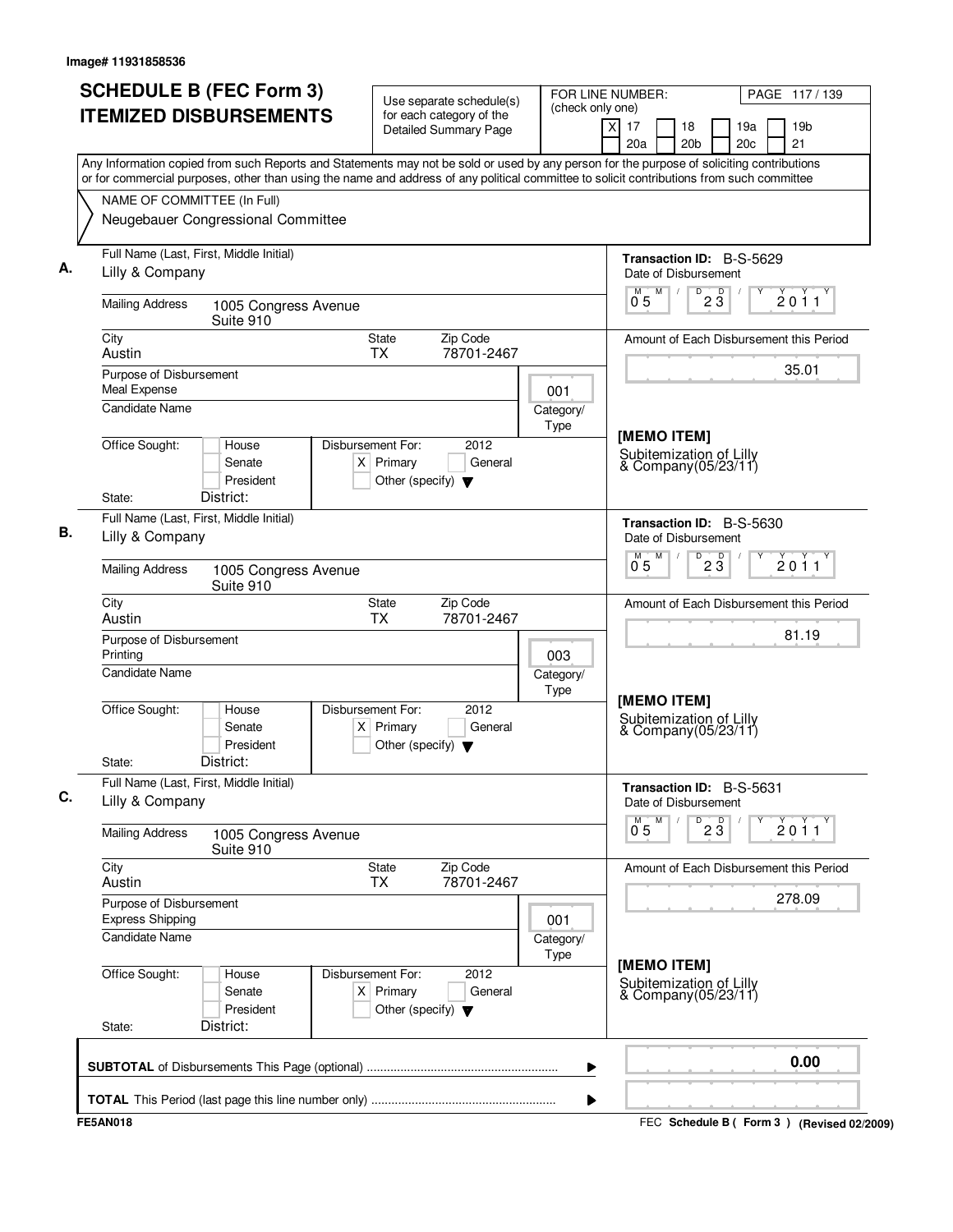|    |                                                                              | <b>SCHEDULE B (FEC Form 3)</b><br><b>ITEMIZED DISBURSEMENTS</b>                                                                                                                                                                                                                                                              |                               |                                                     | Use separate schedule(s)<br>for each category of the<br><b>Detailed Summary Page</b> | FOR LINE NUMBER:<br>(check only one) | ΧI<br>17<br>20a                                                |   | 18<br>20 <sub>b</sub> |                                | 19a<br>20c |  | PAGE 118 / 139<br>19 <sub>b</sub><br>21 |
|----|------------------------------------------------------------------------------|------------------------------------------------------------------------------------------------------------------------------------------------------------------------------------------------------------------------------------------------------------------------------------------------------------------------------|-------------------------------|-----------------------------------------------------|--------------------------------------------------------------------------------------|--------------------------------------|----------------------------------------------------------------|---|-----------------------|--------------------------------|------------|--|-----------------------------------------|
|    | NAME OF COMMITTEE (In Full)                                                  | Any Information copied from such Reports and Statements may not be sold or used by any person for the purpose of soliciting contributions<br>or for commercial purposes, other than using the name and address of any political committee to solicit contributions from such committee<br>Neugebauer Congressional Committee |                               |                                                     |                                                                                      |                                      |                                                                |   |                       |                                |            |  |                                         |
| А. | Lilly & Company                                                              | Full Name (Last, First, Middle Initial)                                                                                                                                                                                                                                                                                      |                               |                                                     |                                                                                      |                                      | <b>Transaction ID: B-S-5632</b><br>Date of Disbursement        |   |                       |                                |            |  |                                         |
|    | <b>Mailing Address</b>                                                       | 1005 Congress Avenue<br>Suite 910                                                                                                                                                                                                                                                                                            |                               |                                                     |                                                                                      |                                      | 0 <sub>5</sub>                                                 | M |                       | $D$ <sub>2</sub> $\frac{D}{3}$ |            |  | 2011                                    |
|    | City<br>Austin                                                               |                                                                                                                                                                                                                                                                                                                              |                               | <b>State</b><br><b>TX</b>                           | Zip Code<br>78701-2467                                                               |                                      |                                                                |   |                       |                                |            |  | Amount of Each Disbursement this Period |
|    | Purpose of Disbursement<br>Parking Fee<br><b>Candidate Name</b>              |                                                                                                                                                                                                                                                                                                                              |                               |                                                     |                                                                                      | 002<br>Category/                     |                                                                |   |                       |                                |            |  | 5.00                                    |
|    | Office Sought:<br>State:                                                     | House<br>Senate<br>President<br>District:                                                                                                                                                                                                                                                                                    | Disbursement For:             | $X$ Primary<br>Other (specify) $\blacktriangledown$ | 2012<br>General                                                                      | Type                                 | [MEMO ITEM]<br>Subitemization of Lilly<br>& Company (05/23/11) |   |                       |                                |            |  |                                         |
| В. | Lilly & Company                                                              | Full Name (Last, First, Middle Initial)                                                                                                                                                                                                                                                                                      |                               |                                                     |                                                                                      |                                      | Transaction ID: B-S-5633<br>Date of Disbursement               |   |                       |                                |            |  |                                         |
|    | <b>Mailing Address</b>                                                       | 1005 Congress Avenue<br>Suite 910                                                                                                                                                                                                                                                                                            |                               |                                                     |                                                                                      |                                      | M <sup>-1</sup><br>0 <sub>5</sub>                              | M | D                     | $2\overline{3}$                |            |  | 2011                                    |
|    | City<br>Austin                                                               |                                                                                                                                                                                                                                                                                                                              |                               | <b>State</b><br><b>TX</b>                           | Zip Code<br>78701-2467                                                               |                                      |                                                                |   |                       |                                |            |  | Amount of Each Disbursement this Period |
|    | Purpose of Disbursement<br><b>Teleconferencing Service</b><br>Candidate Name |                                                                                                                                                                                                                                                                                                                              |                               |                                                     |                                                                                      | 003<br>Category/<br>Type             |                                                                |   |                       |                                |            |  | 53.60                                   |
|    | Office Sought:<br>State:                                                     | House<br>Senate<br>President<br>District:                                                                                                                                                                                                                                                                                    | Disbursement For:<br>$X \mid$ | Primary<br>Other (specify) $\blacktriangledown$     | 2012<br>General                                                                      |                                      | [MEMO ITEM]<br>Subitemization of Lilly<br>& Company(05/23/11)  |   |                       |                                |            |  |                                         |
|    | Chanda Allen                                                                 | Full Name (Last, First, Middle Initial)                                                                                                                                                                                                                                                                                      |                               |                                                     |                                                                                      |                                      | Transaction ID: B-E-14863<br>Date of Disbursement              | M |                       |                                |            |  |                                         |
|    | <b>Mailing Address</b>                                                       | PO Box 54175                                                                                                                                                                                                                                                                                                                 |                               |                                                     |                                                                                      |                                      | М<br>0 <sub>5</sub>                                            |   |                       | $\overline{23}$                |            |  | 2011                                    |
|    | City<br>Lubbock                                                              |                                                                                                                                                                                                                                                                                                                              |                               | <b>State</b><br>ТX                                  | Zip Code<br>79453-4175                                                               |                                      |                                                                |   |                       |                                |            |  | Amount of Each Disbursement this Period |
|    | Purpose of Disbursement<br>Payroll<br>Candidate Name                         |                                                                                                                                                                                                                                                                                                                              |                               |                                                     |                                                                                      | 001<br>Category/                     |                                                                |   |                       |                                |            |  | 1305.00                                 |
|    | Office Sought:<br>State:                                                     | House<br>Senate<br>President<br>District:                                                                                                                                                                                                                                                                                    | Disbursement For:             | $X$ Primary<br>Other (specify) $\blacktriangledown$ | 2012<br>General                                                                      | Type                                 |                                                                |   |                       |                                |            |  |                                         |
|    |                                                                              |                                                                                                                                                                                                                                                                                                                              |                               |                                                     |                                                                                      |                                      |                                                                |   |                       |                                |            |  |                                         |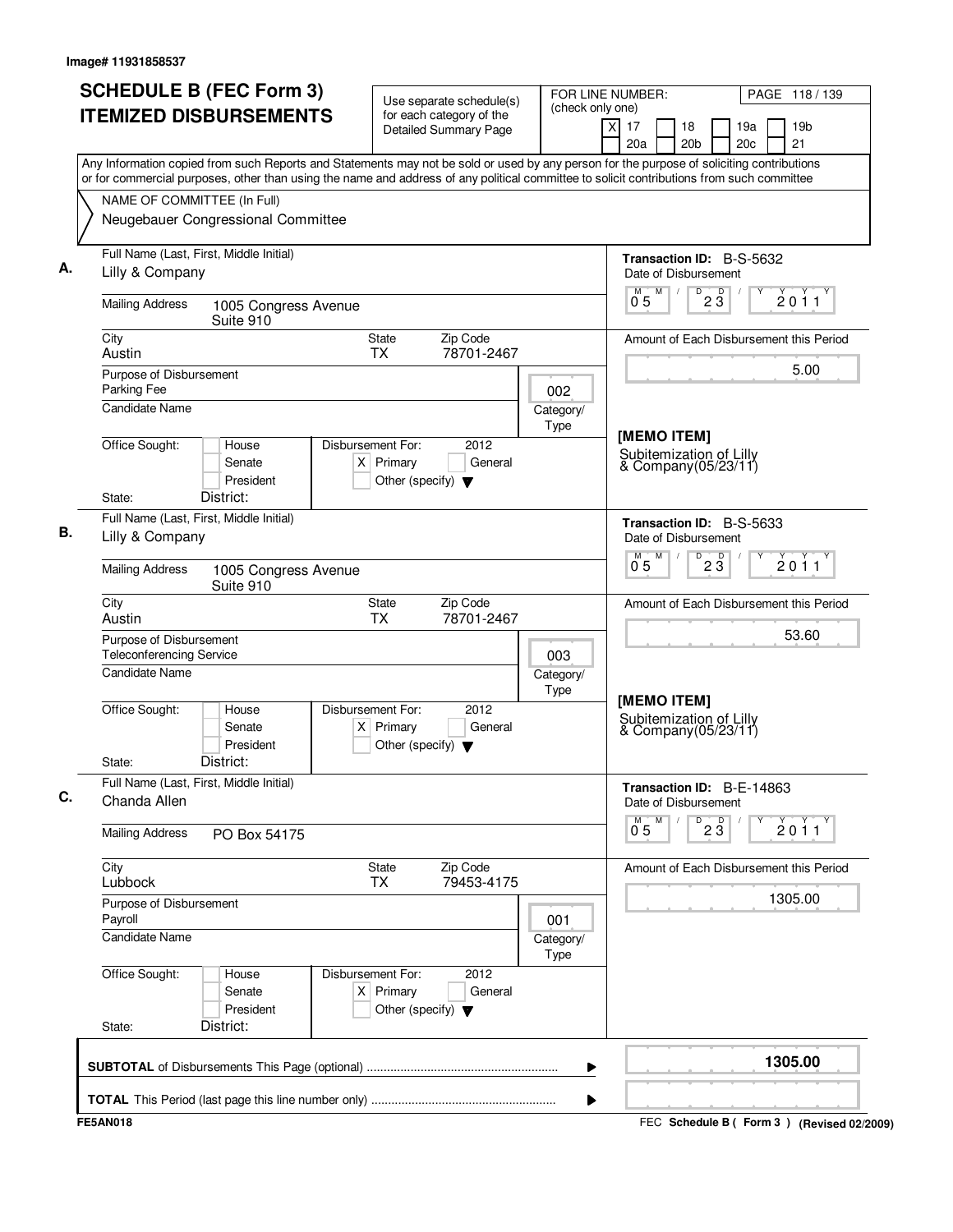| <b>SCHEDULE B (FEC Form 3)</b><br><b>ITEMIZED DISBURSEMENTS</b>                                                                                                                                                                                                                        | Use separate schedule(s)<br>for each category of the<br><b>Detailed Summary Page</b>        | FOR LINE NUMBER:<br>(check only one)<br>$\times$ | PAGE 119/139<br>19 <sub>b</sub><br>17<br>18<br>19a<br>21<br>20a<br>20 <sub>b</sub><br>20c |
|----------------------------------------------------------------------------------------------------------------------------------------------------------------------------------------------------------------------------------------------------------------------------------------|---------------------------------------------------------------------------------------------|--------------------------------------------------|-------------------------------------------------------------------------------------------|
| Any Information copied from such Reports and Statements may not be sold or used by any person for the purpose of soliciting contributions<br>or for commercial purposes, other than using the name and address of any political committee to solicit contributions from such committee |                                                                                             |                                                  |                                                                                           |
| NAME OF COMMITTEE (In Full)<br>Neugebauer Congressional Committee                                                                                                                                                                                                                      |                                                                                             |                                                  |                                                                                           |
| Full Name (Last, First, Middle Initial)<br>Amanda L. Fagin                                                                                                                                                                                                                             |                                                                                             |                                                  | Transaction ID: B-E-14864<br>Date of Disbursement                                         |
| <b>Mailing Address</b><br>6603 1st Street                                                                                                                                                                                                                                              |                                                                                             |                                                  | M<br>$\overline{23}$<br>2011<br>0 <sub>5</sub>                                            |
| City<br>Lubbock                                                                                                                                                                                                                                                                        | State<br>Zip Code<br>TX<br>79416-3703                                                       |                                                  | Amount of Each Disbursement this Period                                                   |
| Purpose of Disbursement<br>Payroll<br>Candidate Name                                                                                                                                                                                                                                   |                                                                                             | 001<br>Category/                                 | 73.88                                                                                     |
| Office Sought:<br>House<br>Senate<br>President<br>District:<br>State:                                                                                                                                                                                                                  | Disbursement For:<br>2012<br>$X$ Primary<br>General<br>Other (specify) $\blacktriangledown$ | Type                                             |                                                                                           |
| Full Name (Last, First, Middle Initial)<br><b>Cliff McCauley</b>                                                                                                                                                                                                                       |                                                                                             |                                                  | Transaction ID: B-I-14891<br>Date of Disbursement<br>M                                    |
| <b>Mailing Address</b><br>100 West Houston Street<br>3rd Floor                                                                                                                                                                                                                         |                                                                                             |                                                  | D<br>$2\overline{5}$<br>2011<br>0 <sub>5</sub>                                            |
| City<br>San Antonio                                                                                                                                                                                                                                                                    | Zip Code<br>State<br><b>TX</b><br>78205-1414                                                |                                                  | Amount of Each Disbursement this Period                                                   |
| Purpose of Disbursement<br>Inkind: Food                                                                                                                                                                                                                                                |                                                                                             |                                                  | 820.00                                                                                    |
| <b>Candidate Name</b>                                                                                                                                                                                                                                                                  |                                                                                             | Category/<br>Type                                |                                                                                           |
| Office Sought:<br>House<br>Senate<br>President<br>District:<br>State:                                                                                                                                                                                                                  | Disbursement For:<br>2012<br>$X$ Primary<br>General<br>Other (specify) $\blacktriangledown$ |                                                  |                                                                                           |
| Full Name (Last, First, Middle Initial)<br>Pete Sessions for Congress                                                                                                                                                                                                                  |                                                                                             |                                                  | Transaction ID: B-E-14872<br>Date of Disbursement                                         |
| <b>Mailing Address</b><br>PO Box 823047                                                                                                                                                                                                                                                |                                                                                             |                                                  | M<br>D<br>$2\frac{D}{7}$<br>$0^{M}$ 5<br>2011                                             |
| City<br>Dallas                                                                                                                                                                                                                                                                         | State<br>Zip Code<br>75382-3047<br>TX                                                       |                                                  | Amount of Each Disbursement this Period                                                   |
| Purpose of Disbursement<br>Reimbursed- Meal Expense<br><b>Candidate Name</b>                                                                                                                                                                                                           |                                                                                             | 001<br>Category/<br>Type                         | 227.28                                                                                    |
| Office Sought:<br>House<br>Senate<br>President<br>District:<br>State:                                                                                                                                                                                                                  | Disbursement For:<br>2012<br>$X$ Primary<br>General<br>Other (specify) $\blacktriangledown$ |                                                  |                                                                                           |
|                                                                                                                                                                                                                                                                                        |                                                                                             | ▶                                                | 1121.16                                                                                   |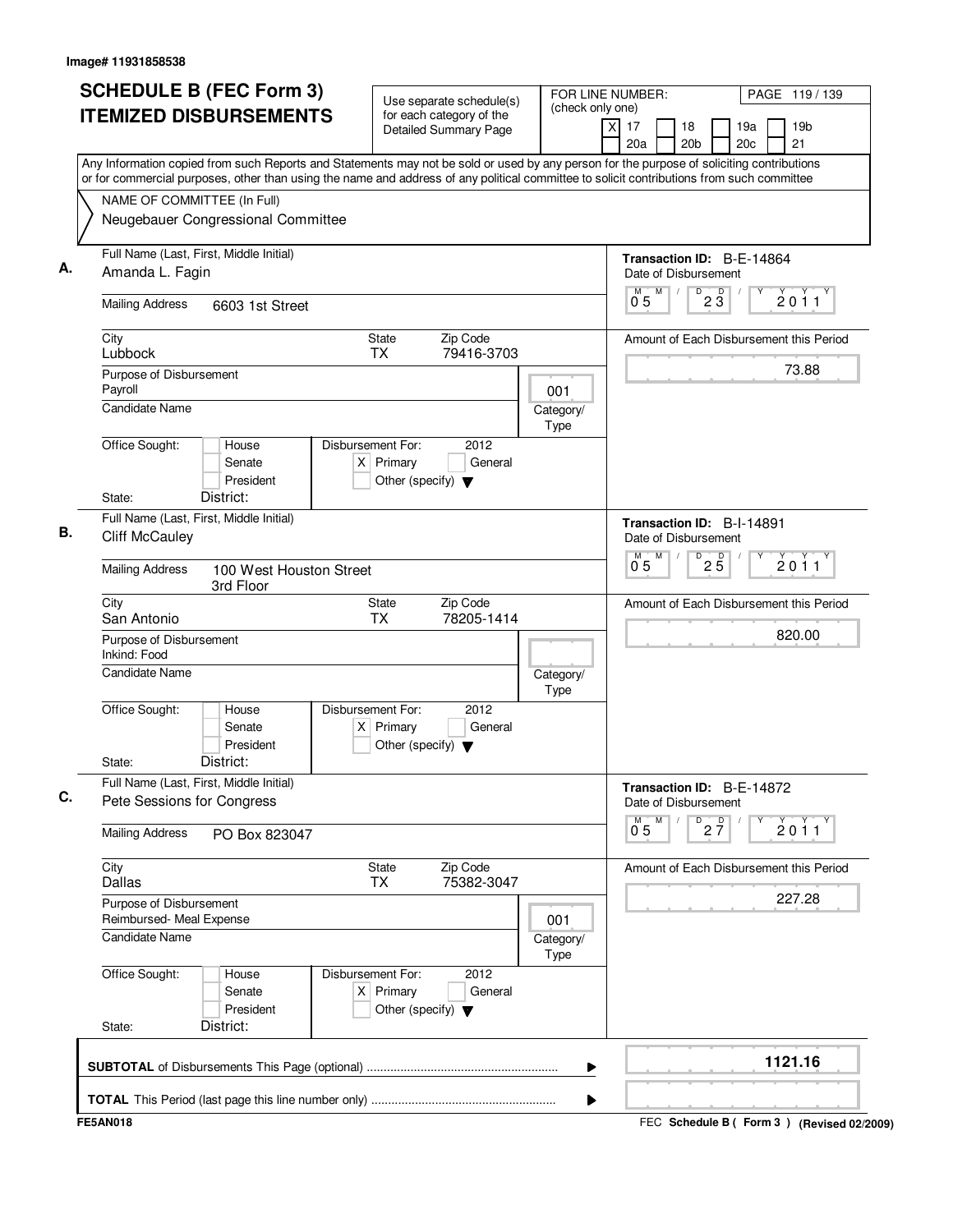| $\overline{x}$<br>19 <sub>b</sub><br>17<br>18<br>19a<br>Detailed Summary Page<br>21<br>20a<br>20 <sub>b</sub><br>20c<br>Any Information copied from such Reports and Statements may not be sold or used by any person for the purpose of soliciting contributions<br>or for commercial purposes, other than using the name and address of any political committee to solicit contributions from such committee<br>NAME OF COMMITTEE (In Full)<br>Neugebauer Congressional Committee<br>Full Name (Last, First, Middle Initial)<br>Transaction ID: B-E-14874<br>AT&T<br>Date of Disbursement<br>M<br>D<br>D<br>2011<br>3 Ĭ<br>0.5<br><b>Mailing Address</b><br>PO Box 105414<br>Zip Code<br>City<br><b>State</b><br>Amount of Each Disbursement this Period<br>GA<br>30348-5414<br>Atlanta<br>268.44<br>Purpose of Disbursement<br>Telephone Service<br>001<br><b>Candidate Name</b><br>Category/<br>Type<br>Office Sought:<br>Disbursement For:<br>2012<br>House<br>$X$ Primary<br>General<br>Senate<br>President<br>Other (specify) $\blacktriangledown$<br>District:<br>State:<br>Full Name (Last, First, Middle Initial)<br>Transaction ID: B-E-14875<br><b>AT&amp;T Mobility</b><br>Date of Disbursement<br>M<br>D<br>$3^{\circ}$<br>2011<br>0.5<br><b>Mailing Address</b><br>PO Box 6463<br>Zip Code<br>City<br>State<br>Amount of Each Disbursement this Period<br>Carol Stream<br>IL<br>60197-6463<br>731.56<br>Purpose of Disbursement<br><b>Cell Phone Service</b><br>001<br><b>Candidate Name</b><br>Category/<br>Type<br>2012<br>Office Sought:<br>Disbursement For:<br>House<br>Senate<br>$X$ Primary<br>General<br>President<br>Other (specify) $\blacktriangledown$<br>District:<br>State:<br>Full Name (Last, First, Middle Initial)<br>Transaction ID: B-E-14879<br>Bogart Associates, Inc.<br>Date of Disbursement<br>$3^{\circ}$<br>M<br>D<br>2011<br>$0^{\degree}5$<br><b>Mailing Address</b><br>1200 Trinity Drive<br>City<br>Zip Code<br><b>State</b><br>Amount of Each Disbursement this Period<br>Alexandria<br><b>VA</b><br>22314-4724<br>3047.63<br>Purpose of Disbursement<br>SEE MEMO ITEMS<br>003<br>Candidate Name<br>Category/<br>Type<br>Office Sought:<br>Disbursement For:<br>2012<br>House<br>Original vendors exceeding<br>reporting threshold itemi-<br>zed as memo transactions.<br>$X$ Primary<br>General<br>Senate<br>President<br>Other (specify) $\blacktriangledown$<br>District:<br>State:<br>4047.63<br>▶ | <b>SCHEDULE B (FEC Form 3)</b> | Use separate schedule(s) | FOR LINE NUMBER:<br>(check only one) | PAGE 120 / 139                              |
|-------------------------------------------------------------------------------------------------------------------------------------------------------------------------------------------------------------------------------------------------------------------------------------------------------------------------------------------------------------------------------------------------------------------------------------------------------------------------------------------------------------------------------------------------------------------------------------------------------------------------------------------------------------------------------------------------------------------------------------------------------------------------------------------------------------------------------------------------------------------------------------------------------------------------------------------------------------------------------------------------------------------------------------------------------------------------------------------------------------------------------------------------------------------------------------------------------------------------------------------------------------------------------------------------------------------------------------------------------------------------------------------------------------------------------------------------------------------------------------------------------------------------------------------------------------------------------------------------------------------------------------------------------------------------------------------------------------------------------------------------------------------------------------------------------------------------------------------------------------------------------------------------------------------------------------------------------------------------------------------------------------------------------------------------------------------------------------------------------------------------------------------------------------------------------------------------------------------------------------------------------------------------------------------------------------------------------------------------------------------------------------------------------------------------------------------------------|--------------------------------|--------------------------|--------------------------------------|---------------------------------------------|
|                                                                                                                                                                                                                                                                                                                                                                                                                                                                                                                                                                                                                                                                                                                                                                                                                                                                                                                                                                                                                                                                                                                                                                                                                                                                                                                                                                                                                                                                                                                                                                                                                                                                                                                                                                                                                                                                                                                                                                                                                                                                                                                                                                                                                                                                                                                                                                                                                                                       | <b>ITEMIZED DISBURSEMENTS</b>  | for each category of the |                                      |                                             |
|                                                                                                                                                                                                                                                                                                                                                                                                                                                                                                                                                                                                                                                                                                                                                                                                                                                                                                                                                                                                                                                                                                                                                                                                                                                                                                                                                                                                                                                                                                                                                                                                                                                                                                                                                                                                                                                                                                                                                                                                                                                                                                                                                                                                                                                                                                                                                                                                                                                       |                                |                          |                                      |                                             |
|                                                                                                                                                                                                                                                                                                                                                                                                                                                                                                                                                                                                                                                                                                                                                                                                                                                                                                                                                                                                                                                                                                                                                                                                                                                                                                                                                                                                                                                                                                                                                                                                                                                                                                                                                                                                                                                                                                                                                                                                                                                                                                                                                                                                                                                                                                                                                                                                                                                       |                                |                          |                                      |                                             |
|                                                                                                                                                                                                                                                                                                                                                                                                                                                                                                                                                                                                                                                                                                                                                                                                                                                                                                                                                                                                                                                                                                                                                                                                                                                                                                                                                                                                                                                                                                                                                                                                                                                                                                                                                                                                                                                                                                                                                                                                                                                                                                                                                                                                                                                                                                                                                                                                                                                       |                                |                          |                                      |                                             |
|                                                                                                                                                                                                                                                                                                                                                                                                                                                                                                                                                                                                                                                                                                                                                                                                                                                                                                                                                                                                                                                                                                                                                                                                                                                                                                                                                                                                                                                                                                                                                                                                                                                                                                                                                                                                                                                                                                                                                                                                                                                                                                                                                                                                                                                                                                                                                                                                                                                       |                                |                          |                                      |                                             |
|                                                                                                                                                                                                                                                                                                                                                                                                                                                                                                                                                                                                                                                                                                                                                                                                                                                                                                                                                                                                                                                                                                                                                                                                                                                                                                                                                                                                                                                                                                                                                                                                                                                                                                                                                                                                                                                                                                                                                                                                                                                                                                                                                                                                                                                                                                                                                                                                                                                       |                                |                          |                                      |                                             |
|                                                                                                                                                                                                                                                                                                                                                                                                                                                                                                                                                                                                                                                                                                                                                                                                                                                                                                                                                                                                                                                                                                                                                                                                                                                                                                                                                                                                                                                                                                                                                                                                                                                                                                                                                                                                                                                                                                                                                                                                                                                                                                                                                                                                                                                                                                                                                                                                                                                       |                                |                          |                                      |                                             |
|                                                                                                                                                                                                                                                                                                                                                                                                                                                                                                                                                                                                                                                                                                                                                                                                                                                                                                                                                                                                                                                                                                                                                                                                                                                                                                                                                                                                                                                                                                                                                                                                                                                                                                                                                                                                                                                                                                                                                                                                                                                                                                                                                                                                                                                                                                                                                                                                                                                       |                                |                          |                                      |                                             |
|                                                                                                                                                                                                                                                                                                                                                                                                                                                                                                                                                                                                                                                                                                                                                                                                                                                                                                                                                                                                                                                                                                                                                                                                                                                                                                                                                                                                                                                                                                                                                                                                                                                                                                                                                                                                                                                                                                                                                                                                                                                                                                                                                                                                                                                                                                                                                                                                                                                       |                                |                          |                                      |                                             |
|                                                                                                                                                                                                                                                                                                                                                                                                                                                                                                                                                                                                                                                                                                                                                                                                                                                                                                                                                                                                                                                                                                                                                                                                                                                                                                                                                                                                                                                                                                                                                                                                                                                                                                                                                                                                                                                                                                                                                                                                                                                                                                                                                                                                                                                                                                                                                                                                                                                       |                                |                          |                                      |                                             |
|                                                                                                                                                                                                                                                                                                                                                                                                                                                                                                                                                                                                                                                                                                                                                                                                                                                                                                                                                                                                                                                                                                                                                                                                                                                                                                                                                                                                                                                                                                                                                                                                                                                                                                                                                                                                                                                                                                                                                                                                                                                                                                                                                                                                                                                                                                                                                                                                                                                       |                                |                          |                                      |                                             |
|                                                                                                                                                                                                                                                                                                                                                                                                                                                                                                                                                                                                                                                                                                                                                                                                                                                                                                                                                                                                                                                                                                                                                                                                                                                                                                                                                                                                                                                                                                                                                                                                                                                                                                                                                                                                                                                                                                                                                                                                                                                                                                                                                                                                                                                                                                                                                                                                                                                       |                                |                          |                                      |                                             |
|                                                                                                                                                                                                                                                                                                                                                                                                                                                                                                                                                                                                                                                                                                                                                                                                                                                                                                                                                                                                                                                                                                                                                                                                                                                                                                                                                                                                                                                                                                                                                                                                                                                                                                                                                                                                                                                                                                                                                                                                                                                                                                                                                                                                                                                                                                                                                                                                                                                       |                                |                          |                                      |                                             |
|                                                                                                                                                                                                                                                                                                                                                                                                                                                                                                                                                                                                                                                                                                                                                                                                                                                                                                                                                                                                                                                                                                                                                                                                                                                                                                                                                                                                                                                                                                                                                                                                                                                                                                                                                                                                                                                                                                                                                                                                                                                                                                                                                                                                                                                                                                                                                                                                                                                       |                                |                          |                                      |                                             |
|                                                                                                                                                                                                                                                                                                                                                                                                                                                                                                                                                                                                                                                                                                                                                                                                                                                                                                                                                                                                                                                                                                                                                                                                                                                                                                                                                                                                                                                                                                                                                                                                                                                                                                                                                                                                                                                                                                                                                                                                                                                                                                                                                                                                                                                                                                                                                                                                                                                       |                                |                          |                                      |                                             |
|                                                                                                                                                                                                                                                                                                                                                                                                                                                                                                                                                                                                                                                                                                                                                                                                                                                                                                                                                                                                                                                                                                                                                                                                                                                                                                                                                                                                                                                                                                                                                                                                                                                                                                                                                                                                                                                                                                                                                                                                                                                                                                                                                                                                                                                                                                                                                                                                                                                       |                                |                          |                                      |                                             |
|                                                                                                                                                                                                                                                                                                                                                                                                                                                                                                                                                                                                                                                                                                                                                                                                                                                                                                                                                                                                                                                                                                                                                                                                                                                                                                                                                                                                                                                                                                                                                                                                                                                                                                                                                                                                                                                                                                                                                                                                                                                                                                                                                                                                                                                                                                                                                                                                                                                       |                                |                          |                                      |                                             |
|                                                                                                                                                                                                                                                                                                                                                                                                                                                                                                                                                                                                                                                                                                                                                                                                                                                                                                                                                                                                                                                                                                                                                                                                                                                                                                                                                                                                                                                                                                                                                                                                                                                                                                                                                                                                                                                                                                                                                                                                                                                                                                                                                                                                                                                                                                                                                                                                                                                       |                                |                          |                                      |                                             |
|                                                                                                                                                                                                                                                                                                                                                                                                                                                                                                                                                                                                                                                                                                                                                                                                                                                                                                                                                                                                                                                                                                                                                                                                                                                                                                                                                                                                                                                                                                                                                                                                                                                                                                                                                                                                                                                                                                                                                                                                                                                                                                                                                                                                                                                                                                                                                                                                                                                       |                                |                          |                                      |                                             |
|                                                                                                                                                                                                                                                                                                                                                                                                                                                                                                                                                                                                                                                                                                                                                                                                                                                                                                                                                                                                                                                                                                                                                                                                                                                                                                                                                                                                                                                                                                                                                                                                                                                                                                                                                                                                                                                                                                                                                                                                                                                                                                                                                                                                                                                                                                                                                                                                                                                       |                                |                          |                                      |                                             |
|                                                                                                                                                                                                                                                                                                                                                                                                                                                                                                                                                                                                                                                                                                                                                                                                                                                                                                                                                                                                                                                                                                                                                                                                                                                                                                                                                                                                                                                                                                                                                                                                                                                                                                                                                                                                                                                                                                                                                                                                                                                                                                                                                                                                                                                                                                                                                                                                                                                       |                                |                          |                                      |                                             |
|                                                                                                                                                                                                                                                                                                                                                                                                                                                                                                                                                                                                                                                                                                                                                                                                                                                                                                                                                                                                                                                                                                                                                                                                                                                                                                                                                                                                                                                                                                                                                                                                                                                                                                                                                                                                                                                                                                                                                                                                                                                                                                                                                                                                                                                                                                                                                                                                                                                       |                                |                          |                                      |                                             |
|                                                                                                                                                                                                                                                                                                                                                                                                                                                                                                                                                                                                                                                                                                                                                                                                                                                                                                                                                                                                                                                                                                                                                                                                                                                                                                                                                                                                                                                                                                                                                                                                                                                                                                                                                                                                                                                                                                                                                                                                                                                                                                                                                                                                                                                                                                                                                                                                                                                       | <b>FE5AN018</b>                |                          |                                      | FEC Schedule B ( Form 3 ) (Revised 02/2009) |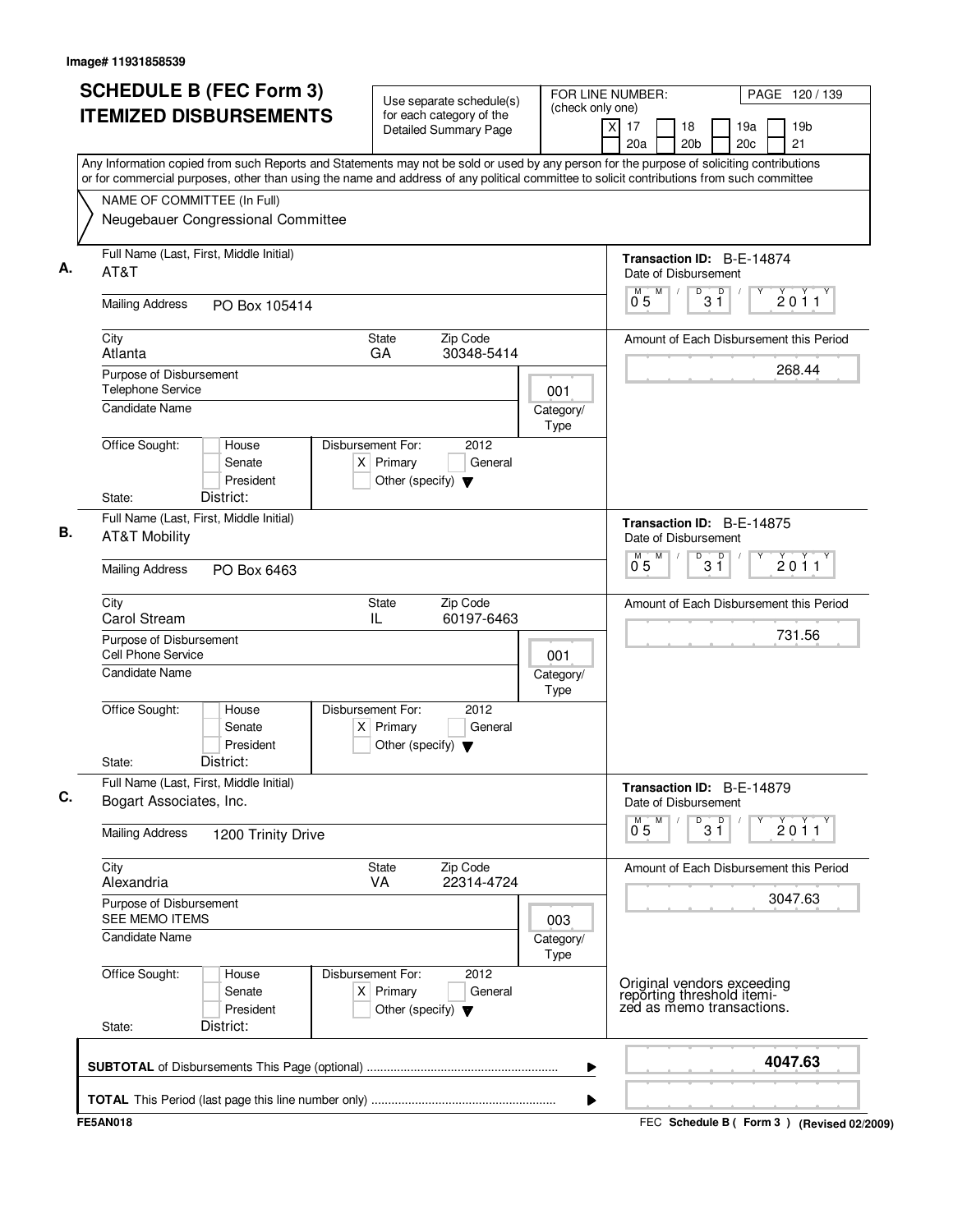| <b>SCHEDULE B (FEC Form 3)</b>                                                                                                                                                                                                                                                         | Use separate schedule(s)                                                                    |                   | FOR LINE NUMBER:<br>PAGE 121 / 139                                                         |  |  |  |  |
|----------------------------------------------------------------------------------------------------------------------------------------------------------------------------------------------------------------------------------------------------------------------------------------|---------------------------------------------------------------------------------------------|-------------------|--------------------------------------------------------------------------------------------|--|--|--|--|
| <b>ITEMIZED DISBURSEMENTS</b>                                                                                                                                                                                                                                                          | for each category of the<br><b>Detailed Summary Page</b>                                    | (check only one)  | x<br>17<br>19 <sub>b</sub><br>18<br>19a<br>20 <sub>c</sub><br>21<br>20a<br>20 <sub>b</sub> |  |  |  |  |
| Any Information copied from such Reports and Statements may not be sold or used by any person for the purpose of soliciting contributions<br>or for commercial purposes, other than using the name and address of any political committee to solicit contributions from such committee |                                                                                             |                   |                                                                                            |  |  |  |  |
| NAME OF COMMITTEE (In Full)                                                                                                                                                                                                                                                            |                                                                                             |                   |                                                                                            |  |  |  |  |
| Neugebauer Congressional Committee                                                                                                                                                                                                                                                     |                                                                                             |                   |                                                                                            |  |  |  |  |
| Full Name (Last, First, Middle Initial)<br>Bogart Associates, Inc.                                                                                                                                                                                                                     |                                                                                             |                   | <b>Transaction ID: B-S-5637</b><br>Date of Disbursement                                    |  |  |  |  |
| <b>Mailing Address</b><br>1200 Trinity Drive                                                                                                                                                                                                                                           |                                                                                             |                   | D<br>M<br>D<br>2011<br>$0^{\degree}5$<br>3 Ĭ                                               |  |  |  |  |
| City<br>Alexandria                                                                                                                                                                                                                                                                     | State<br>Zip Code<br>VA<br>22314-4724                                                       |                   | Amount of Each Disbursement this Period                                                    |  |  |  |  |
| Purpose of Disbursement<br><b>Fundraising Consulting</b>                                                                                                                                                                                                                               |                                                                                             | 003               | 3000.00                                                                                    |  |  |  |  |
| Candidate Name                                                                                                                                                                                                                                                                         |                                                                                             | Category/<br>Type |                                                                                            |  |  |  |  |
| Office Sought:<br>House<br>Senate<br>President<br>District:<br>State:                                                                                                                                                                                                                  | Disbursement For:<br>2012<br>$X$ Primary<br>General<br>Other (specify) $\blacktriangledown$ |                   | [MEMO ITEM]<br>Subitemization of Bogart<br>Associates, Inc.(05/31/11)                      |  |  |  |  |
| Full Name (Last, First, Middle Initial)                                                                                                                                                                                                                                                |                                                                                             |                   | Transaction ID: B-S-5638                                                                   |  |  |  |  |
| Bogart Associates, Inc.<br><b>Mailing Address</b>                                                                                                                                                                                                                                      |                                                                                             |                   | Date of Disbursement<br>M<br>D<br>$3^{\circ}$<br>$0^{M}$ 5<br>2011                         |  |  |  |  |
| 1200 Trinity Drive                                                                                                                                                                                                                                                                     |                                                                                             |                   |                                                                                            |  |  |  |  |
| City<br>Alexandria                                                                                                                                                                                                                                                                     | Zip Code<br>State<br>VA<br>22314-4724                                                       |                   | Amount of Each Disbursement this Period                                                    |  |  |  |  |
| Purpose of Disbursement<br>Meal Expense                                                                                                                                                                                                                                                |                                                                                             | 001               | 7.93                                                                                       |  |  |  |  |
| <b>Candidate Name</b>                                                                                                                                                                                                                                                                  |                                                                                             | Category/<br>Type |                                                                                            |  |  |  |  |
| Office Sought:<br>House<br>Senate<br>President<br>District:<br>State:                                                                                                                                                                                                                  | Disbursement For:<br>2012<br>$X$ Primary<br>General<br>Other (specify) $\blacktriangledown$ |                   | [MEMO ITEM]<br>Subitemization of Bogart<br>Associates, Inc.(05/31/11)                      |  |  |  |  |
| Full Name (Last, First, Middle Initial)<br>Bogart Associates, Inc.                                                                                                                                                                                                                     |                                                                                             |                   | Transaction ID: B-S-5639<br>Date of Disbursement                                           |  |  |  |  |
| <b>Mailing Address</b><br>1200 Trinity Drive                                                                                                                                                                                                                                           |                                                                                             |                   | $3^{\circ}$<br>M<br>D<br>2011<br>0.5                                                       |  |  |  |  |
| City<br>Alexandria                                                                                                                                                                                                                                                                     | Zip Code<br>State<br>VA<br>22314-4724                                                       |                   | Amount of Each Disbursement this Period                                                    |  |  |  |  |
| Purpose of Disbursement<br>Postage                                                                                                                                                                                                                                                     |                                                                                             | 001               | 5.28                                                                                       |  |  |  |  |
| Candidate Name                                                                                                                                                                                                                                                                         |                                                                                             | Category/<br>Type |                                                                                            |  |  |  |  |
| Office Sought:<br>House<br>Senate<br>President<br>District:<br>State:                                                                                                                                                                                                                  | Disbursement For:<br>2012<br>$X$ Primary<br>General<br>Other (specify) $\blacktriangledown$ |                   | [MEMO ITEM]<br>Subitemization of Bogart<br>Associates, Inc. (05/31/11)                     |  |  |  |  |
|                                                                                                                                                                                                                                                                                        |                                                                                             |                   |                                                                                            |  |  |  |  |
|                                                                                                                                                                                                                                                                                        |                                                                                             | ▶                 | 0.00                                                                                       |  |  |  |  |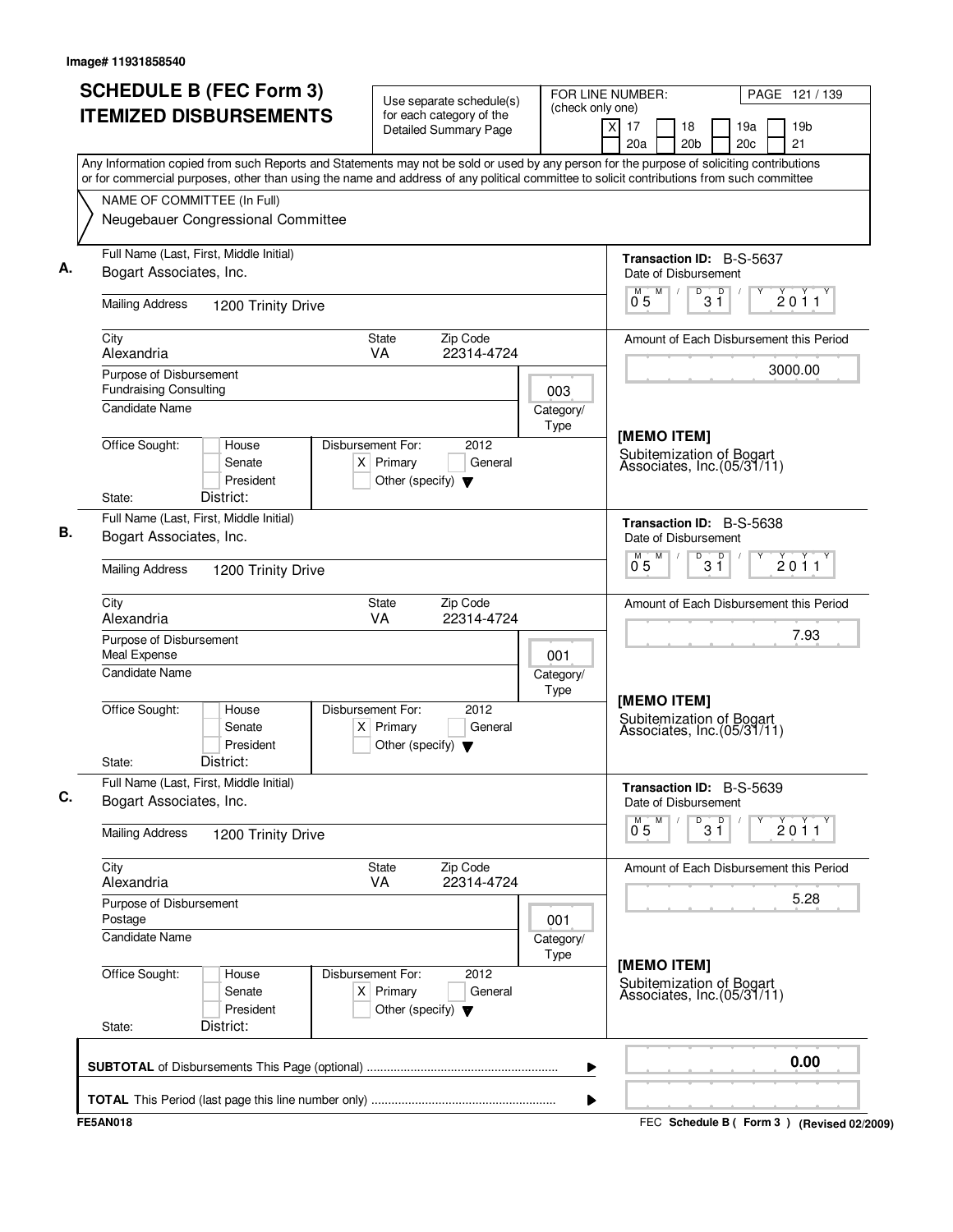| <b>SCHEDULE B (FEC Form 3)</b><br><b>ITEMIZED DISBURSEMENTS</b>                                                                                                                                                                                                                        | Use separate schedule(s)<br>for each category of the<br><b>Detailed Summary Page</b>        | (check only one)  | FOR LINE NUMBER:<br>PAGE 122 / 139<br>$\times$<br>17<br>19 <sub>b</sub><br>18<br>19a<br>21<br>20a<br>20 <sub>b</sub><br>20c |
|----------------------------------------------------------------------------------------------------------------------------------------------------------------------------------------------------------------------------------------------------------------------------------------|---------------------------------------------------------------------------------------------|-------------------|-----------------------------------------------------------------------------------------------------------------------------|
| Any Information copied from such Reports and Statements may not be sold or used by any person for the purpose of soliciting contributions<br>or for commercial purposes, other than using the name and address of any political committee to solicit contributions from such committee |                                                                                             |                   |                                                                                                                             |
| NAME OF COMMITTEE (In Full)                                                                                                                                                                                                                                                            |                                                                                             |                   |                                                                                                                             |
| Neugebauer Congressional Committee                                                                                                                                                                                                                                                     |                                                                                             |                   |                                                                                                                             |
| Full Name (Last, First, Middle Initial)<br>Bogart Associates, Inc.                                                                                                                                                                                                                     |                                                                                             |                   | <b>Transaction ID: B-S-5640</b><br>Date of Disbursement                                                                     |
| <b>Mailing Address</b><br>1200 Trinity Drive                                                                                                                                                                                                                                           |                                                                                             |                   | D<br>$\overline{D}$<br>M<br>M<br>2011<br>3 Ĭ<br>05                                                                          |
| City<br>Alexandria                                                                                                                                                                                                                                                                     | State<br>Zip Code<br>VA<br>22314-4724                                                       |                   | Amount of Each Disbursement this Period                                                                                     |
| Purpose of Disbursement                                                                                                                                                                                                                                                                |                                                                                             |                   | 34.42                                                                                                                       |
| <b>Express Shipping</b>                                                                                                                                                                                                                                                                |                                                                                             | 001               |                                                                                                                             |
| <b>Candidate Name</b>                                                                                                                                                                                                                                                                  |                                                                                             | Category/<br>Type |                                                                                                                             |
| Office Sought:<br>House<br>Senate<br>President                                                                                                                                                                                                                                         | Disbursement For:<br>2012<br>$X$ Primary<br>General<br>Other (specify) $\blacktriangledown$ |                   | [MEMO ITEM]<br>Subitemization of Bogart<br>Associates, Inc.(05/31/11)                                                       |
| District:<br>State:                                                                                                                                                                                                                                                                    |                                                                                             |                   |                                                                                                                             |
| Full Name (Last, First, Middle Initial)<br><b>Federal Express</b>                                                                                                                                                                                                                      |                                                                                             |                   | Transaction ID: B-E-14876<br>Date of Disbursement                                                                           |
| <b>Mailing Address</b><br>PO Box 660481                                                                                                                                                                                                                                                |                                                                                             |                   | M<br>D<br>D<br>м<br>2011<br>3 Ĭ<br>0.5                                                                                      |
| City<br>Dallas                                                                                                                                                                                                                                                                         | Zip Code<br><b>State</b><br><b>TX</b><br>75266-0481                                         |                   | Amount of Each Disbursement this Period                                                                                     |
| Purpose of Disbursement<br><b>Express Shipping</b>                                                                                                                                                                                                                                     |                                                                                             | 001               | 476.28                                                                                                                      |
| Candidate Name                                                                                                                                                                                                                                                                         |                                                                                             | Category/<br>Type |                                                                                                                             |
| Office Sought:<br>House<br>Senate<br>President<br>District:<br>State:                                                                                                                                                                                                                  | Disbursement For:<br>2012<br>$X$ Primary<br>General<br>Other (specify) $\blacktriangledown$ |                   |                                                                                                                             |
| Full Name (Last, First, Middle Initial)                                                                                                                                                                                                                                                |                                                                                             |                   | Transaction ID: B-E-14873                                                                                                   |
| PlansPerfect, LLC                                                                                                                                                                                                                                                                      |                                                                                             |                   | Date of Disbursement<br>M<br>D                                                                                              |
| <b>Mailing Address</b><br>11710 Longleaf Lane                                                                                                                                                                                                                                          |                                                                                             |                   | $3^{\circ}$<br>$0^{M}$ 5<br>$\check{2}$ 0 $\check{1}$ 1                                                                     |
| City<br>Houston                                                                                                                                                                                                                                                                        | Zip Code<br>State<br><b>TX</b><br>77024                                                     |                   | Amount of Each Disbursement this Period                                                                                     |
| Purpose of Disbursement<br>Program Expense- Tickets                                                                                                                                                                                                                                    |                                                                                             | 001               | 250.00                                                                                                                      |
| <b>Candidate Name</b>                                                                                                                                                                                                                                                                  |                                                                                             | Category/<br>Type |                                                                                                                             |
| Office Sought:<br>House<br>Senate<br>President                                                                                                                                                                                                                                         | Disbursement For:<br>2012<br>$X$ Primary<br>General<br>Other (specify) $\blacktriangledown$ |                   |                                                                                                                             |
| District:<br>State:                                                                                                                                                                                                                                                                    |                                                                                             |                   |                                                                                                                             |
|                                                                                                                                                                                                                                                                                        |                                                                                             | ▶                 | 726.28                                                                                                                      |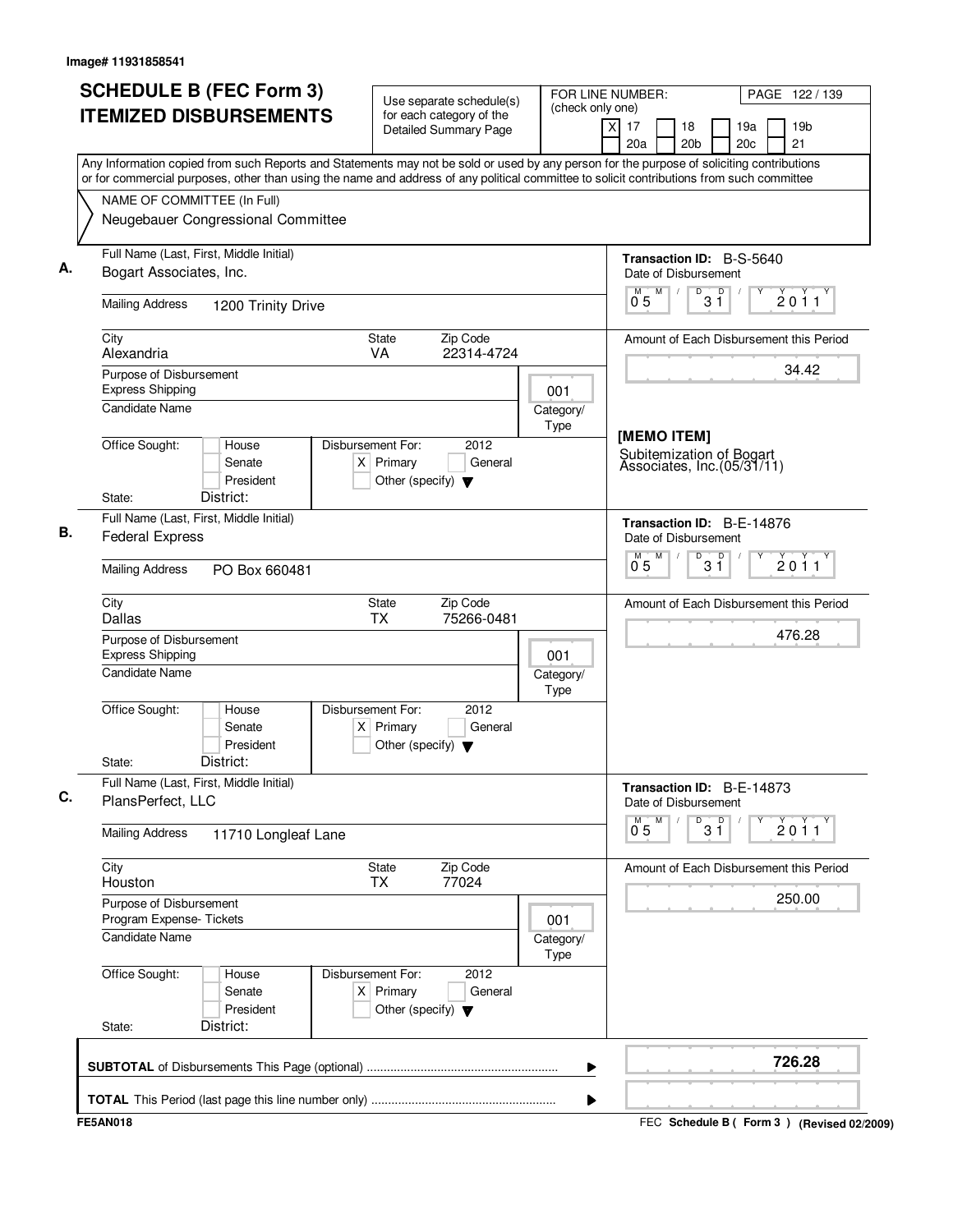| <b>SCHEDULE B (FEC Form 3)</b>                                                                                                                                                                                                                                                         | Use separate schedule(s)                                                                    |                   | FOR LINE NUMBER:<br>PAGE 123 / 139                                                         |                                                 |  |  |  |
|----------------------------------------------------------------------------------------------------------------------------------------------------------------------------------------------------------------------------------------------------------------------------------------|---------------------------------------------------------------------------------------------|-------------------|--------------------------------------------------------------------------------------------|-------------------------------------------------|--|--|--|
| <b>ITEMIZED DISBURSEMENTS</b>                                                                                                                                                                                                                                                          | for each category of the<br><b>Detailed Summary Page</b>                                    | (check only one)  | x<br>17<br>18<br>20a<br>20 <sub>b</sub>                                                    | 19 <sub>b</sub><br>19a<br>20 <sub>c</sub><br>21 |  |  |  |
| Any Information copied from such Reports and Statements may not be sold or used by any person for the purpose of soliciting contributions<br>or for commercial purposes, other than using the name and address of any political committee to solicit contributions from such committee |                                                                                             |                   |                                                                                            |                                                 |  |  |  |
| NAME OF COMMITTEE (In Full)                                                                                                                                                                                                                                                            |                                                                                             |                   |                                                                                            |                                                 |  |  |  |
| Neugebauer Congressional Committee                                                                                                                                                                                                                                                     |                                                                                             |                   |                                                                                            |                                                 |  |  |  |
| Full Name (Last, First, Middle Initial)<br>Switch I.T. Support                                                                                                                                                                                                                         |                                                                                             |                   | Date of Disbursement                                                                       | Transaction ID: B-E-14878                       |  |  |  |
| <b>Mailing Address</b><br>1655 Main Street<br>Suite 207                                                                                                                                                                                                                                |                                                                                             |                   | M<br>D<br>$0^{\degree}5$                                                                   | D<br>2011<br>$3\vert1$                          |  |  |  |
| City<br>Lubbock                                                                                                                                                                                                                                                                        | State<br>Zip Code<br><b>TX</b><br>79401-3109                                                |                   |                                                                                            | Amount of Each Disbursement this Period         |  |  |  |
| Purpose of Disbursement<br>Computer Maintenance                                                                                                                                                                                                                                        |                                                                                             | 001               |                                                                                            | 270.63                                          |  |  |  |
| <b>Candidate Name</b>                                                                                                                                                                                                                                                                  |                                                                                             | Category/<br>Type |                                                                                            |                                                 |  |  |  |
| Office Sought:<br>House<br>Senate<br>President<br>District:<br>State:                                                                                                                                                                                                                  | Disbursement For:<br>2012<br>$X$ Primary<br>General<br>Other (specify) $\blacktriangledown$ |                   |                                                                                            |                                                 |  |  |  |
| Full Name (Last, First, Middle Initial)                                                                                                                                                                                                                                                |                                                                                             |                   | Transaction ID: B-S-5647                                                                   |                                                 |  |  |  |
| Amazon.com                                                                                                                                                                                                                                                                             |                                                                                             |                   | Date of Disbursement<br>M<br>D                                                             |                                                 |  |  |  |
| <b>Mailing Address</b><br>1 Centerpoint Boulevard                                                                                                                                                                                                                                      |                                                                                             |                   | 06                                                                                         | $0^{\circ}$<br>2011                             |  |  |  |
| City<br>New Castle                                                                                                                                                                                                                                                                     | Zip Code<br>State<br>DE<br>19720-4172                                                       |                   |                                                                                            | Amount of Each Disbursement this Period         |  |  |  |
| Purpose of Disbursement<br><b>Campaign Mementos</b>                                                                                                                                                                                                                                    |                                                                                             | 001               |                                                                                            | 65.16                                           |  |  |  |
| <b>Candidate Name</b>                                                                                                                                                                                                                                                                  |                                                                                             | Category/<br>Type |                                                                                            |                                                 |  |  |  |
| Office Sought:<br>House<br>Senate<br>President<br>District:<br>State:                                                                                                                                                                                                                  | Disbursement For:<br>2012<br>$X$ Primary<br>General<br>Other (specify) $\blacktriangledown$ |                   | [MEMO ITEM]<br>Subitemization of Masterc-<br>ard (Wells Fargo Remittance Center)(06/01/11) |                                                 |  |  |  |
| Full Name (Last, First, Middle Initial)<br><b>American Airlines</b>                                                                                                                                                                                                                    |                                                                                             |                   | Transaction ID: B-S-5646<br>Date of Disbursement                                           |                                                 |  |  |  |
| <b>Mailing Address</b><br>PO Box 61961                                                                                                                                                                                                                                                 |                                                                                             |                   | M<br>D<br>06                                                                               | D<br>$\frac{1}{2}$ 0 1 1<br>0 <sub>1</sub>      |  |  |  |
| City<br><b>Dallas</b>                                                                                                                                                                                                                                                                  | Zip Code<br>State<br>75261-0000<br><b>TX</b>                                                |                   |                                                                                            | Amount of Each Disbursement this Period         |  |  |  |
| Purpose of Disbursement<br>Airfare                                                                                                                                                                                                                                                     |                                                                                             | 002               |                                                                                            | 547.80                                          |  |  |  |
| Candidate Name                                                                                                                                                                                                                                                                         |                                                                                             | Category/<br>Type |                                                                                            |                                                 |  |  |  |
| Office Sought:<br>House<br>Senate<br>President<br>District:<br>State:                                                                                                                                                                                                                  | Disbursement For:<br>2012<br>$X$ Primary<br>General<br>Other (specify) $\blacktriangledown$ |                   | [MEMO ITEM]<br>Subitemization of Masterc-<br>ard (Wells Fargo Remittance Center)(06/01/11) |                                                 |  |  |  |
|                                                                                                                                                                                                                                                                                        |                                                                                             | ▶                 |                                                                                            | 270.63                                          |  |  |  |
|                                                                                                                                                                                                                                                                                        |                                                                                             | ▶                 |                                                                                            |                                                 |  |  |  |
| <b>FE5AN018</b>                                                                                                                                                                                                                                                                        |                                                                                             |                   |                                                                                            | FEC Schedule B ( Form 3 ) (Revised 02/2009)     |  |  |  |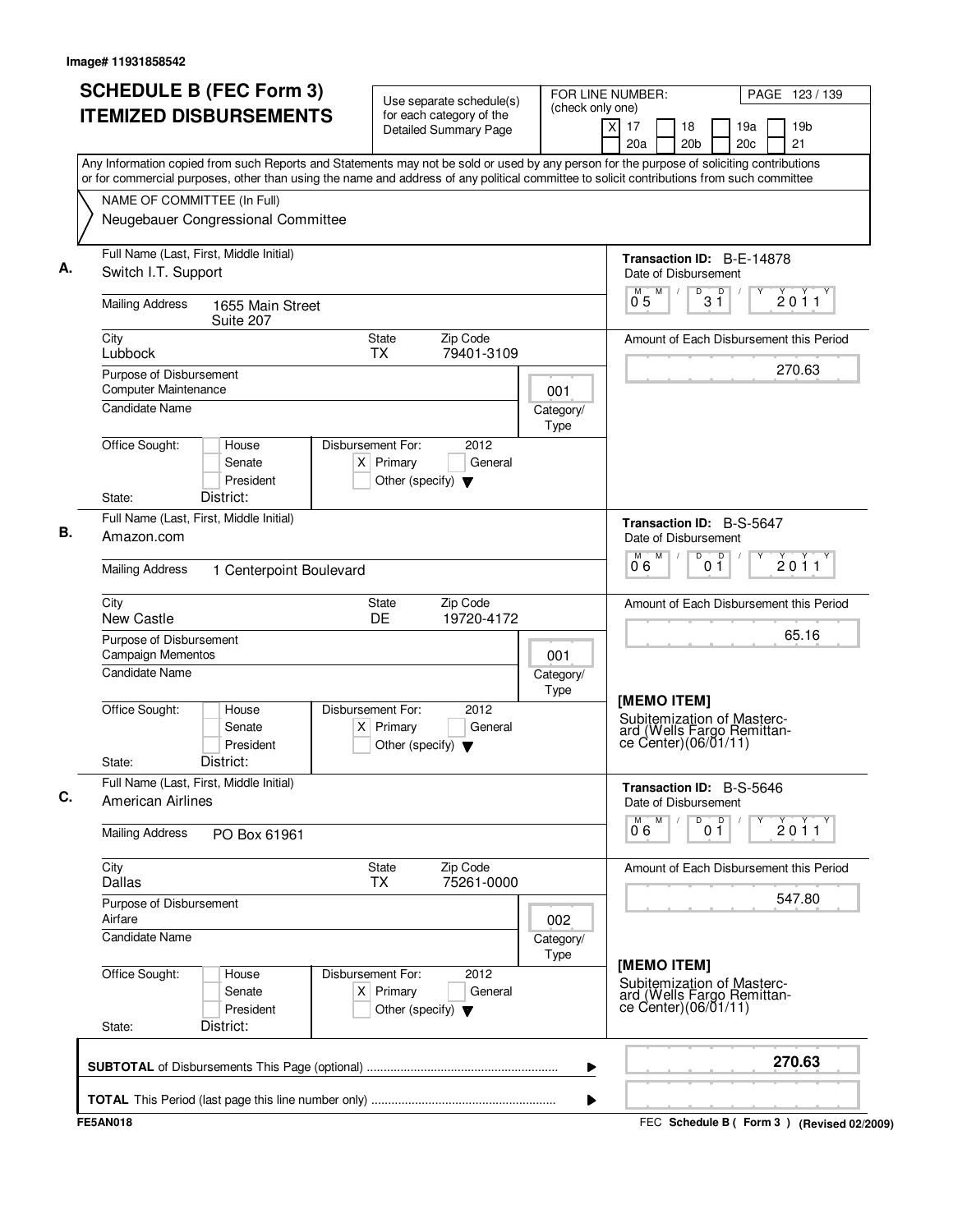| Any Information copied from such Reports and Statements may not be sold or used by any person for the purpose of soliciting contributions<br>or for commercial purposes, other than using the name and address of any political committee to solicit contributions from such committee<br>NAME OF COMMITTEE (In Full)<br>Neugebauer Congressional Committee<br>Full Name (Last, First, Middle Initial)<br><b>Transaction ID: B-S-5666</b><br>AT&T Store<br>Date of Disbursement<br>D<br>$\mathsf D$<br>M<br>M<br>06<br>01<br><b>Mailing Address</b><br>5109 82nd Street<br>State<br>City<br>Zip Code<br>Lubbock<br><b>TX</b><br>79424-3028<br>431.89<br>Purpose of Disbursement<br><b>Cell Phone Service</b><br>001<br><b>Candidate Name</b><br>Category/<br>Type<br>[MEMO ITEM]<br>Office Sought:<br>Disbursement For:<br>2012<br>House<br>Subitemization of Masterc-<br>$X$ Primary<br>General<br>Senate<br>ard (Wells Fargo Remittan-<br>ce Center)(06/01/11)<br>President<br>Other (specify) $\blacktriangledown$<br>District:<br>State:<br>Full Name (Last, First, Middle Initial)<br>Transaction ID: B-S-5654<br><b>Becker Vineyards</b><br>Date of Disbursement<br>M<br>D<br>0 <sup>0</sup><br>06<br><b>Mailing Address</b><br>464 Becker Farms Road<br>City<br>State<br>Zip Code<br>Stonewall<br><b>TX</b><br>78671<br>Purpose of Disbursement<br>Program Expense-Tickets<br>001<br><b>Candidate Name</b><br>Category/<br>Type<br>[MEMO ITEM]<br>Office Sought:<br>Disbursement For:<br>2012<br>House<br>Subitemization of Masterc-<br>Senate<br>$X$ Primary<br>General<br>ard (Wells Fargo Remittan-<br>ce Center) (06/01/11)<br>President<br>Other (specify) $\blacktriangledown$<br>District:<br>State:<br>Full Name (Last, First, Middle Initial)<br>Transaction ID: B-E-14892<br><b>Complete Campaigns</b><br>Date of Disbursement<br>M<br>D<br>0 <sup>0</sup><br>06<br><b>Mailing Address</b><br>205 Pennsylvania Avenue SE<br>City<br><b>State</b><br>Zip Code<br>20003-1164<br>DC<br>Washington<br>450.00<br>Purpose of Disbursement<br>Software Service<br>001<br><b>Candidate Name</b><br>Category/<br>Type<br>Office Sought:<br>Disbursement For:<br>2012<br>House<br>$X$ Primary<br>Senate<br>General<br>President<br>Other (specify) $\blacktriangledown$<br>District:<br>State: | <b>SCHEDULE B (FEC Form 3)</b><br><b>ITEMIZED DISBURSEMENTS</b> | Use separate schedule(s)<br>for each category of the<br><b>Detailed Summary Page</b> | (check only one) | FOR LINE NUMBER:<br>PAGE 124 / 139<br>19 <sub>b</sub><br>$\times$<br>17<br>18<br>19a<br>21<br>20a<br>20 <sub>b</sub><br>20c |
|-------------------------------------------------------------------------------------------------------------------------------------------------------------------------------------------------------------------------------------------------------------------------------------------------------------------------------------------------------------------------------------------------------------------------------------------------------------------------------------------------------------------------------------------------------------------------------------------------------------------------------------------------------------------------------------------------------------------------------------------------------------------------------------------------------------------------------------------------------------------------------------------------------------------------------------------------------------------------------------------------------------------------------------------------------------------------------------------------------------------------------------------------------------------------------------------------------------------------------------------------------------------------------------------------------------------------------------------------------------------------------------------------------------------------------------------------------------------------------------------------------------------------------------------------------------------------------------------------------------------------------------------------------------------------------------------------------------------------------------------------------------------------------------------------------------------------------------------------------------------------------------------------------------------------------------------------------------------------------------------------------------------------------------------------------------------------------------------------------------------------------------------------------------------------------------------------------------------------------------------------------------------------------------------------------|-----------------------------------------------------------------|--------------------------------------------------------------------------------------|------------------|-----------------------------------------------------------------------------------------------------------------------------|
|                                                                                                                                                                                                                                                                                                                                                                                                                                                                                                                                                                                                                                                                                                                                                                                                                                                                                                                                                                                                                                                                                                                                                                                                                                                                                                                                                                                                                                                                                                                                                                                                                                                                                                                                                                                                                                                                                                                                                                                                                                                                                                                                                                                                                                                                                                       |                                                                 |                                                                                      |                  |                                                                                                                             |
|                                                                                                                                                                                                                                                                                                                                                                                                                                                                                                                                                                                                                                                                                                                                                                                                                                                                                                                                                                                                                                                                                                                                                                                                                                                                                                                                                                                                                                                                                                                                                                                                                                                                                                                                                                                                                                                                                                                                                                                                                                                                                                                                                                                                                                                                                                       |                                                                 |                                                                                      |                  |                                                                                                                             |
|                                                                                                                                                                                                                                                                                                                                                                                                                                                                                                                                                                                                                                                                                                                                                                                                                                                                                                                                                                                                                                                                                                                                                                                                                                                                                                                                                                                                                                                                                                                                                                                                                                                                                                                                                                                                                                                                                                                                                                                                                                                                                                                                                                                                                                                                                                       |                                                                 |                                                                                      |                  |                                                                                                                             |
|                                                                                                                                                                                                                                                                                                                                                                                                                                                                                                                                                                                                                                                                                                                                                                                                                                                                                                                                                                                                                                                                                                                                                                                                                                                                                                                                                                                                                                                                                                                                                                                                                                                                                                                                                                                                                                                                                                                                                                                                                                                                                                                                                                                                                                                                                                       |                                                                 |                                                                                      |                  | $\frac{1}{2}$ 0 1 1                                                                                                         |
|                                                                                                                                                                                                                                                                                                                                                                                                                                                                                                                                                                                                                                                                                                                                                                                                                                                                                                                                                                                                                                                                                                                                                                                                                                                                                                                                                                                                                                                                                                                                                                                                                                                                                                                                                                                                                                                                                                                                                                                                                                                                                                                                                                                                                                                                                                       |                                                                 |                                                                                      |                  | Amount of Each Disbursement this Period                                                                                     |
|                                                                                                                                                                                                                                                                                                                                                                                                                                                                                                                                                                                                                                                                                                                                                                                                                                                                                                                                                                                                                                                                                                                                                                                                                                                                                                                                                                                                                                                                                                                                                                                                                                                                                                                                                                                                                                                                                                                                                                                                                                                                                                                                                                                                                                                                                                       |                                                                 |                                                                                      |                  |                                                                                                                             |
|                                                                                                                                                                                                                                                                                                                                                                                                                                                                                                                                                                                                                                                                                                                                                                                                                                                                                                                                                                                                                                                                                                                                                                                                                                                                                                                                                                                                                                                                                                                                                                                                                                                                                                                                                                                                                                                                                                                                                                                                                                                                                                                                                                                                                                                                                                       |                                                                 |                                                                                      |                  |                                                                                                                             |
|                                                                                                                                                                                                                                                                                                                                                                                                                                                                                                                                                                                                                                                                                                                                                                                                                                                                                                                                                                                                                                                                                                                                                                                                                                                                                                                                                                                                                                                                                                                                                                                                                                                                                                                                                                                                                                                                                                                                                                                                                                                                                                                                                                                                                                                                                                       |                                                                 |                                                                                      |                  | 2011                                                                                                                        |
|                                                                                                                                                                                                                                                                                                                                                                                                                                                                                                                                                                                                                                                                                                                                                                                                                                                                                                                                                                                                                                                                                                                                                                                                                                                                                                                                                                                                                                                                                                                                                                                                                                                                                                                                                                                                                                                                                                                                                                                                                                                                                                                                                                                                                                                                                                       |                                                                 |                                                                                      |                  | Amount of Each Disbursement this Period                                                                                     |
|                                                                                                                                                                                                                                                                                                                                                                                                                                                                                                                                                                                                                                                                                                                                                                                                                                                                                                                                                                                                                                                                                                                                                                                                                                                                                                                                                                                                                                                                                                                                                                                                                                                                                                                                                                                                                                                                                                                                                                                                                                                                                                                                                                                                                                                                                                       |                                                                 |                                                                                      |                  | 132.36                                                                                                                      |
|                                                                                                                                                                                                                                                                                                                                                                                                                                                                                                                                                                                                                                                                                                                                                                                                                                                                                                                                                                                                                                                                                                                                                                                                                                                                                                                                                                                                                                                                                                                                                                                                                                                                                                                                                                                                                                                                                                                                                                                                                                                                                                                                                                                                                                                                                                       |                                                                 |                                                                                      |                  |                                                                                                                             |
|                                                                                                                                                                                                                                                                                                                                                                                                                                                                                                                                                                                                                                                                                                                                                                                                                                                                                                                                                                                                                                                                                                                                                                                                                                                                                                                                                                                                                                                                                                                                                                                                                                                                                                                                                                                                                                                                                                                                                                                                                                                                                                                                                                                                                                                                                                       |                                                                 |                                                                                      |                  |                                                                                                                             |
|                                                                                                                                                                                                                                                                                                                                                                                                                                                                                                                                                                                                                                                                                                                                                                                                                                                                                                                                                                                                                                                                                                                                                                                                                                                                                                                                                                                                                                                                                                                                                                                                                                                                                                                                                                                                                                                                                                                                                                                                                                                                                                                                                                                                                                                                                                       |                                                                 |                                                                                      |                  |                                                                                                                             |
|                                                                                                                                                                                                                                                                                                                                                                                                                                                                                                                                                                                                                                                                                                                                                                                                                                                                                                                                                                                                                                                                                                                                                                                                                                                                                                                                                                                                                                                                                                                                                                                                                                                                                                                                                                                                                                                                                                                                                                                                                                                                                                                                                                                                                                                                                                       |                                                                 |                                                                                      |                  | 2011                                                                                                                        |
|                                                                                                                                                                                                                                                                                                                                                                                                                                                                                                                                                                                                                                                                                                                                                                                                                                                                                                                                                                                                                                                                                                                                                                                                                                                                                                                                                                                                                                                                                                                                                                                                                                                                                                                                                                                                                                                                                                                                                                                                                                                                                                                                                                                                                                                                                                       |                                                                 |                                                                                      |                  | Amount of Each Disbursement this Period                                                                                     |
|                                                                                                                                                                                                                                                                                                                                                                                                                                                                                                                                                                                                                                                                                                                                                                                                                                                                                                                                                                                                                                                                                                                                                                                                                                                                                                                                                                                                                                                                                                                                                                                                                                                                                                                                                                                                                                                                                                                                                                                                                                                                                                                                                                                                                                                                                                       |                                                                 |                                                                                      |                  |                                                                                                                             |
|                                                                                                                                                                                                                                                                                                                                                                                                                                                                                                                                                                                                                                                                                                                                                                                                                                                                                                                                                                                                                                                                                                                                                                                                                                                                                                                                                                                                                                                                                                                                                                                                                                                                                                                                                                                                                                                                                                                                                                                                                                                                                                                                                                                                                                                                                                       |                                                                 |                                                                                      |                  |                                                                                                                             |
|                                                                                                                                                                                                                                                                                                                                                                                                                                                                                                                                                                                                                                                                                                                                                                                                                                                                                                                                                                                                                                                                                                                                                                                                                                                                                                                                                                                                                                                                                                                                                                                                                                                                                                                                                                                                                                                                                                                                                                                                                                                                                                                                                                                                                                                                                                       |                                                                 |                                                                                      |                  |                                                                                                                             |
| ▶                                                                                                                                                                                                                                                                                                                                                                                                                                                                                                                                                                                                                                                                                                                                                                                                                                                                                                                                                                                                                                                                                                                                                                                                                                                                                                                                                                                                                                                                                                                                                                                                                                                                                                                                                                                                                                                                                                                                                                                                                                                                                                                                                                                                                                                                                                     |                                                                 |                                                                                      |                  | 450.00                                                                                                                      |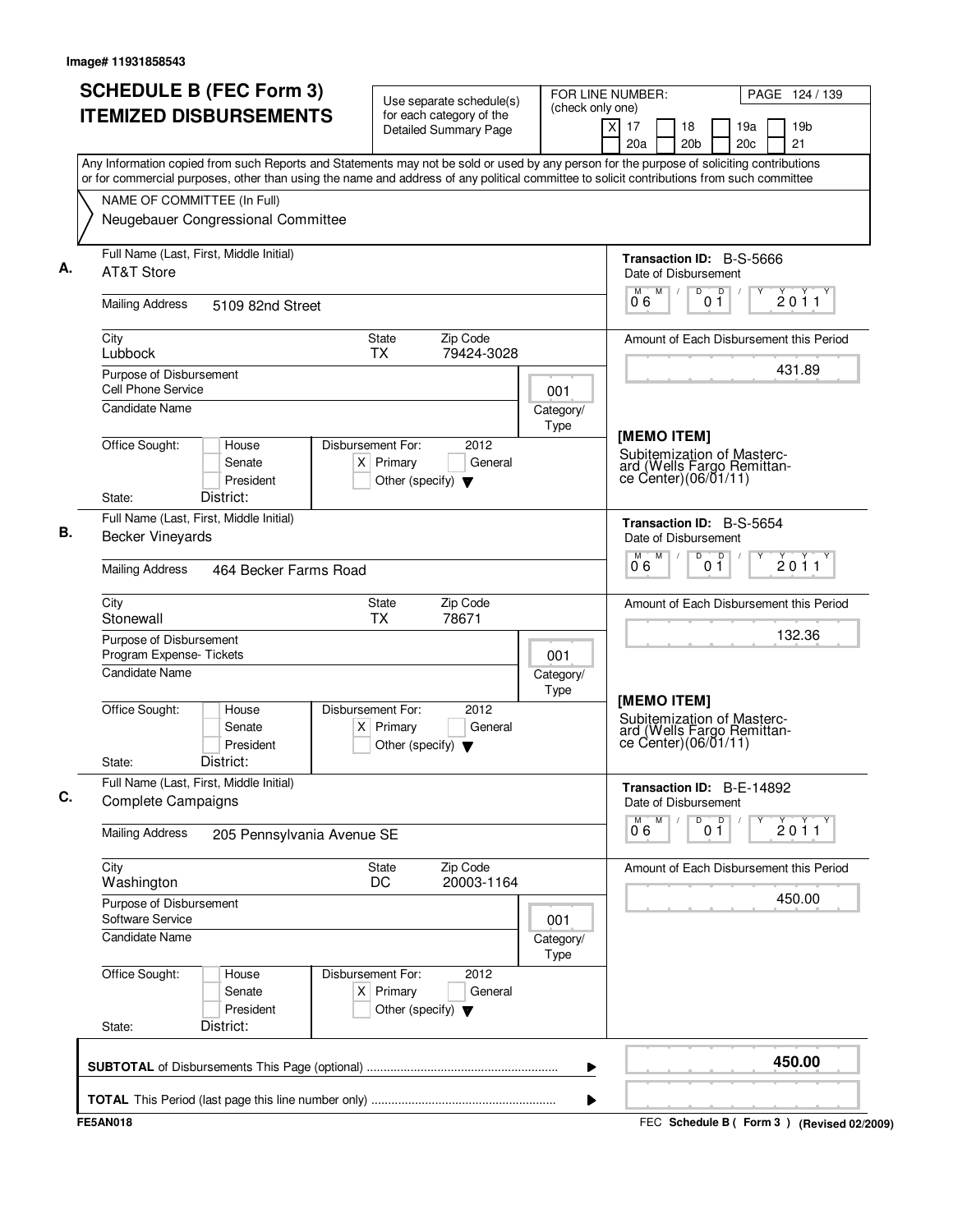| <b>SCHEDULE B (FEC Form 3)</b>                                                                                                                                                                                                                                                         | Use separate schedule(s)                                                                    | FOR LINE NUMBER:  |                                                                                                 | PAGE 125 / 139                              |
|----------------------------------------------------------------------------------------------------------------------------------------------------------------------------------------------------------------------------------------------------------------------------------------|---------------------------------------------------------------------------------------------|-------------------|-------------------------------------------------------------------------------------------------|---------------------------------------------|
| <b>ITEMIZED DISBURSEMENTS</b>                                                                                                                                                                                                                                                          | for each category of the<br><b>Detailed Summary Page</b>                                    | (check only one)  | x<br>17<br>18<br>20a<br>20 <sub>b</sub>                                                         | 19 <sub>b</sub><br>19a<br>20c<br>21         |
| Any Information copied from such Reports and Statements may not be sold or used by any person for the purpose of soliciting contributions<br>or for commercial purposes, other than using the name and address of any political committee to solicit contributions from such committee |                                                                                             |                   |                                                                                                 |                                             |
| NAME OF COMMITTEE (In Full)<br>Neugebauer Congressional Committee                                                                                                                                                                                                                      |                                                                                             |                   |                                                                                                 |                                             |
| Full Name (Last, First, Middle Initial)<br>Direct TV                                                                                                                                                                                                                                   |                                                                                             |                   | <b>Transaction ID: B-S-5643</b><br>Date of Disbursement                                         |                                             |
| <b>Mailing Address</b><br>PO Box 60036                                                                                                                                                                                                                                                 |                                                                                             |                   | $\overline{\mathsf{D}}$<br>M<br>D<br>06<br>01                                                   | 2011                                        |
| City<br>Los Angeles                                                                                                                                                                                                                                                                    | Zip Code<br>State<br>90060-0036<br><b>CA</b>                                                |                   |                                                                                                 | Amount of Each Disbursement this Period     |
| Purpose of Disbursement<br><b>Television Service</b><br><b>Candidate Name</b>                                                                                                                                                                                                          |                                                                                             | 001<br>Category/  |                                                                                                 | 75.41                                       |
| Office Sought:<br>House<br>Senate<br>President<br>District:<br>State:                                                                                                                                                                                                                  | Disbursement For:<br>2012<br>$X$ Primary<br>General<br>Other (specify) $\blacktriangledown$ | Type              | [MEMO ITEM]<br>Subitemization of Masterc-<br>ard (Wells Fargo Remittan-<br>ce Center)(06/01/11) |                                             |
| Full Name (Last, First, Middle Initial)<br>Direct TV                                                                                                                                                                                                                                   |                                                                                             |                   | Transaction ID: B-S-5644<br>Date of Disbursement<br>M<br>D<br>0 <sup>0</sup><br>M               | 2011                                        |
| <b>Mailing Address</b><br>PO Box 60036                                                                                                                                                                                                                                                 |                                                                                             |                   | 06                                                                                              |                                             |
| City<br>Los Angeles                                                                                                                                                                                                                                                                    | Zip Code<br>State<br>CA<br>90060-0036                                                       |                   |                                                                                                 | Amount of Each Disbursement this Period     |
| Purpose of Disbursement<br><b>Television Service</b>                                                                                                                                                                                                                                   |                                                                                             | 001               |                                                                                                 | 75.41                                       |
| Candidate Name<br>Office Sought:<br>House<br>Senate<br>President<br>District:<br>State:                                                                                                                                                                                                | Disbursement For:<br>2012<br>$X$ Primary<br>General<br>Other (specify) $\blacktriangledown$ | Category/<br>Type | [MEMO ITEM]<br>Subitemization of Masterc-<br>ard (Wells Fargo Remittan-<br>ce Center)(06/01/11) |                                             |
| Full Name (Last, First, Middle Initial)<br>Dyess Club                                                                                                                                                                                                                                  |                                                                                             |                   | Transaction ID: B-S-5659<br>Date of Disbursement                                                |                                             |
| <b>Mailing Address</b><br>Dyess Air Force Base                                                                                                                                                                                                                                         |                                                                                             |                   | M<br>D<br>p<br>06<br>01                                                                         | 2011                                        |
| City<br>Dyess AFB                                                                                                                                                                                                                                                                      | Zip Code<br>State<br>79607<br><b>TX</b>                                                     |                   |                                                                                                 | Amount of Each Disbursement this Period     |
| Purpose of Disbursement<br>Campaign Memento                                                                                                                                                                                                                                            |                                                                                             | 001               |                                                                                                 | 250.00                                      |
| <b>Candidate Name</b>                                                                                                                                                                                                                                                                  |                                                                                             | Category/<br>Type |                                                                                                 |                                             |
| Office Sought:<br>House<br>Senate<br>President<br>District:<br>State:                                                                                                                                                                                                                  | Disbursement For:<br>2012<br>$X$ Primary<br>General<br>Other (specify) $\blacktriangledown$ |                   | [MEMO ITEM]<br>Subitemization of Masterc-<br>ard (Wells Fargo Remittan-<br>ce Center)(06/01/11) |                                             |
|                                                                                                                                                                                                                                                                                        |                                                                                             | ▶                 |                                                                                                 | 0.00                                        |
|                                                                                                                                                                                                                                                                                        |                                                                                             | ▶                 |                                                                                                 |                                             |
| <b>FE5AN018</b>                                                                                                                                                                                                                                                                        |                                                                                             |                   |                                                                                                 | FEC Schedule B ( Form 3 ) (Revised 02/2009) |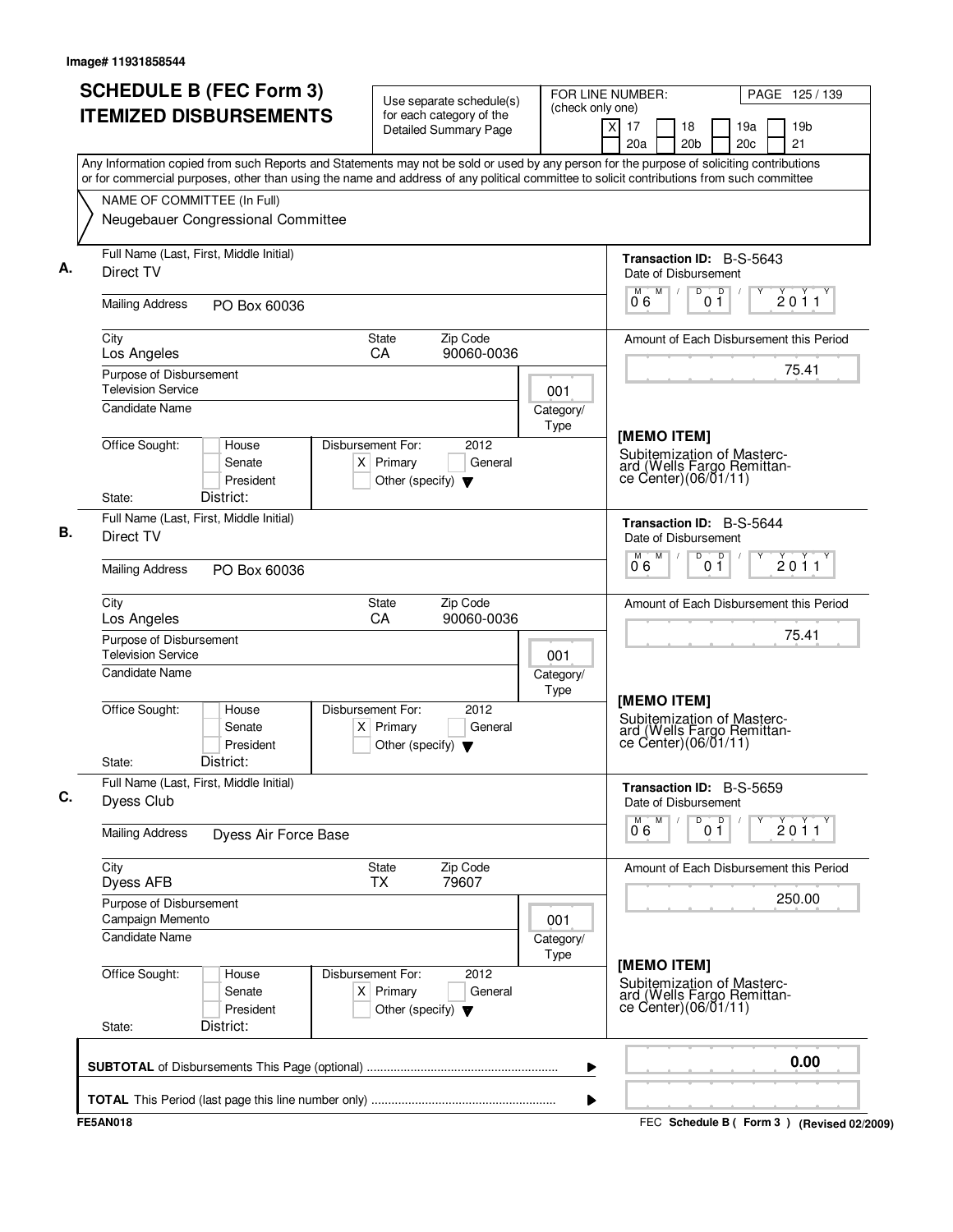| <b>ITEMIZED DISBURSEMENTS</b><br>for each category of the<br>X<br>17<br>18<br>19a<br><b>Detailed Summary Page</b><br>20a<br>20 <sub>c</sub><br>20 <sub>b</sub><br>Any Information copied from such Reports and Statements may not be sold or used by any person for the purpose of soliciting contributions<br>or for commercial purposes, other than using the name and address of any political committee to solicit contributions from such committee<br>NAME OF COMMITTEE (In Full)<br>Neugebauer Congressional Committee<br>Full Name (Last, First, Middle Initial)<br><b>Transaction ID: B-S-5657</b><br>Enlightened Technology Group, Inc.<br>Date of Disbursement<br>M<br>$\overline{D}$<br>D<br>M<br>0 <sub>1</sub><br>06<br><b>Mailing Address</b><br>17000 Dallas Parkway<br>Suite 104<br>City<br>Zip Code<br><b>State</b><br>Amount of Each Disbursement this Period<br>75248-1944<br>Dallas<br><b>TX</b><br>Purpose of Disbursement<br>Web Hosting Fee<br>001<br><b>Candidate Name</b><br>Category/<br>Type<br>[MEMO ITEM]<br>Office Sought:<br>Disbursement For:<br>2012<br>House<br>Subitemization of Masterc-<br>$X$ Primary<br>General<br>Senate<br>ard (Wells Fargo Remittance Center)(06/01/11)<br>President<br>Other (specify) $\blacktriangledown$<br>District:<br>State:<br>Full Name (Last, First, Middle Initial)<br>Transaction ID: B-S-5642<br>Kindle<br>Date of Disbursement<br>M<br>D<br>$\overline{D}$<br>0.6<br>0 <sub>1</sub><br><b>Mailing Address</b><br>1 Centerpoint Boulevard<br>Zip Code<br>City<br>State<br>Amount of Each Disbursement this Period<br>New Castle<br>DE<br>19720-4172<br>Purpose of Disbursement<br>Subscription<br>001<br><b>Candidate Name</b><br>Category/<br>Type<br>[MEMO ITEM]<br>Office Sought:<br>Disbursement For:<br>2012<br>House<br>Subitemization of Masterc-<br>$X$ Primary<br>General<br>Senate<br>ard (Wells Fargo Remittance Center)(06/01/11)<br>President<br>Other (specify) $\blacktriangledown$<br>District:<br>State:<br>Full Name (Last, First, Middle Initial)<br>Transaction ID: B-S-5661<br>MailStreet, Inc.<br>Date of Disbursement<br>M<br>M<br>D<br>D<br>0 <sub>1</sub><br>06<br><b>Mailing Address</b><br>13461 Sunrise Valley Drive<br>Suite 300<br>City<br><b>State</b><br>Zip Code<br>Amount of Each Disbursement this Period<br>Herndon<br><b>VA</b><br>20171-3294<br>Purpose of Disbursement<br>Web Hosting Fee<br>001<br>Candidate Name<br>Category/<br>Type<br>[MEMO ITEM]<br>Office Sought:<br>2012<br>Disbursement For:<br>House<br>Subitemization of Masterc-<br>$X$ Primary<br>Senate<br>General<br>ard (Wells Fargo Remittan-<br>ce Center) (06/01/11)<br>President<br>Other (specify) $\blacktriangledown$<br>District:<br>State: | PAGE 126 / 139        |
|------------------------------------------------------------------------------------------------------------------------------------------------------------------------------------------------------------------------------------------------------------------------------------------------------------------------------------------------------------------------------------------------------------------------------------------------------------------------------------------------------------------------------------------------------------------------------------------------------------------------------------------------------------------------------------------------------------------------------------------------------------------------------------------------------------------------------------------------------------------------------------------------------------------------------------------------------------------------------------------------------------------------------------------------------------------------------------------------------------------------------------------------------------------------------------------------------------------------------------------------------------------------------------------------------------------------------------------------------------------------------------------------------------------------------------------------------------------------------------------------------------------------------------------------------------------------------------------------------------------------------------------------------------------------------------------------------------------------------------------------------------------------------------------------------------------------------------------------------------------------------------------------------------------------------------------------------------------------------------------------------------------------------------------------------------------------------------------------------------------------------------------------------------------------------------------------------------------------------------------------------------------------------------------------------------------------------------------------------------------------------------------------------------------------------------------------------------------------------------------------------------------------------------------------------------------------------------------------------------------------------------------------------------------------------------------------------------------------------------|-----------------------|
|                                                                                                                                                                                                                                                                                                                                                                                                                                                                                                                                                                                                                                                                                                                                                                                                                                                                                                                                                                                                                                                                                                                                                                                                                                                                                                                                                                                                                                                                                                                                                                                                                                                                                                                                                                                                                                                                                                                                                                                                                                                                                                                                                                                                                                                                                                                                                                                                                                                                                                                                                                                                                                                                                                                                    | 19 <sub>b</sub><br>21 |
|                                                                                                                                                                                                                                                                                                                                                                                                                                                                                                                                                                                                                                                                                                                                                                                                                                                                                                                                                                                                                                                                                                                                                                                                                                                                                                                                                                                                                                                                                                                                                                                                                                                                                                                                                                                                                                                                                                                                                                                                                                                                                                                                                                                                                                                                                                                                                                                                                                                                                                                                                                                                                                                                                                                                    |                       |
|                                                                                                                                                                                                                                                                                                                                                                                                                                                                                                                                                                                                                                                                                                                                                                                                                                                                                                                                                                                                                                                                                                                                                                                                                                                                                                                                                                                                                                                                                                                                                                                                                                                                                                                                                                                                                                                                                                                                                                                                                                                                                                                                                                                                                                                                                                                                                                                                                                                                                                                                                                                                                                                                                                                                    |                       |
|                                                                                                                                                                                                                                                                                                                                                                                                                                                                                                                                                                                                                                                                                                                                                                                                                                                                                                                                                                                                                                                                                                                                                                                                                                                                                                                                                                                                                                                                                                                                                                                                                                                                                                                                                                                                                                                                                                                                                                                                                                                                                                                                                                                                                                                                                                                                                                                                                                                                                                                                                                                                                                                                                                                                    |                       |
|                                                                                                                                                                                                                                                                                                                                                                                                                                                                                                                                                                                                                                                                                                                                                                                                                                                                                                                                                                                                                                                                                                                                                                                                                                                                                                                                                                                                                                                                                                                                                                                                                                                                                                                                                                                                                                                                                                                                                                                                                                                                                                                                                                                                                                                                                                                                                                                                                                                                                                                                                                                                                                                                                                                                    |                       |
|                                                                                                                                                                                                                                                                                                                                                                                                                                                                                                                                                                                                                                                                                                                                                                                                                                                                                                                                                                                                                                                                                                                                                                                                                                                                                                                                                                                                                                                                                                                                                                                                                                                                                                                                                                                                                                                                                                                                                                                                                                                                                                                                                                                                                                                                                                                                                                                                                                                                                                                                                                                                                                                                                                                                    |                       |
|                                                                                                                                                                                                                                                                                                                                                                                                                                                                                                                                                                                                                                                                                                                                                                                                                                                                                                                                                                                                                                                                                                                                                                                                                                                                                                                                                                                                                                                                                                                                                                                                                                                                                                                                                                                                                                                                                                                                                                                                                                                                                                                                                                                                                                                                                                                                                                                                                                                                                                                                                                                                                                                                                                                                    | 2011                  |
|                                                                                                                                                                                                                                                                                                                                                                                                                                                                                                                                                                                                                                                                                                                                                                                                                                                                                                                                                                                                                                                                                                                                                                                                                                                                                                                                                                                                                                                                                                                                                                                                                                                                                                                                                                                                                                                                                                                                                                                                                                                                                                                                                                                                                                                                                                                                                                                                                                                                                                                                                                                                                                                                                                                                    |                       |
|                                                                                                                                                                                                                                                                                                                                                                                                                                                                                                                                                                                                                                                                                                                                                                                                                                                                                                                                                                                                                                                                                                                                                                                                                                                                                                                                                                                                                                                                                                                                                                                                                                                                                                                                                                                                                                                                                                                                                                                                                                                                                                                                                                                                                                                                                                                                                                                                                                                                                                                                                                                                                                                                                                                                    | 28.75                 |
|                                                                                                                                                                                                                                                                                                                                                                                                                                                                                                                                                                                                                                                                                                                                                                                                                                                                                                                                                                                                                                                                                                                                                                                                                                                                                                                                                                                                                                                                                                                                                                                                                                                                                                                                                                                                                                                                                                                                                                                                                                                                                                                                                                                                                                                                                                                                                                                                                                                                                                                                                                                                                                                                                                                                    |                       |
|                                                                                                                                                                                                                                                                                                                                                                                                                                                                                                                                                                                                                                                                                                                                                                                                                                                                                                                                                                                                                                                                                                                                                                                                                                                                                                                                                                                                                                                                                                                                                                                                                                                                                                                                                                                                                                                                                                                                                                                                                                                                                                                                                                                                                                                                                                                                                                                                                                                                                                                                                                                                                                                                                                                                    |                       |
|                                                                                                                                                                                                                                                                                                                                                                                                                                                                                                                                                                                                                                                                                                                                                                                                                                                                                                                                                                                                                                                                                                                                                                                                                                                                                                                                                                                                                                                                                                                                                                                                                                                                                                                                                                                                                                                                                                                                                                                                                                                                                                                                                                                                                                                                                                                                                                                                                                                                                                                                                                                                                                                                                                                                    |                       |
|                                                                                                                                                                                                                                                                                                                                                                                                                                                                                                                                                                                                                                                                                                                                                                                                                                                                                                                                                                                                                                                                                                                                                                                                                                                                                                                                                                                                                                                                                                                                                                                                                                                                                                                                                                                                                                                                                                                                                                                                                                                                                                                                                                                                                                                                                                                                                                                                                                                                                                                                                                                                                                                                                                                                    |                       |
|                                                                                                                                                                                                                                                                                                                                                                                                                                                                                                                                                                                                                                                                                                                                                                                                                                                                                                                                                                                                                                                                                                                                                                                                                                                                                                                                                                                                                                                                                                                                                                                                                                                                                                                                                                                                                                                                                                                                                                                                                                                                                                                                                                                                                                                                                                                                                                                                                                                                                                                                                                                                                                                                                                                                    |                       |
|                                                                                                                                                                                                                                                                                                                                                                                                                                                                                                                                                                                                                                                                                                                                                                                                                                                                                                                                                                                                                                                                                                                                                                                                                                                                                                                                                                                                                                                                                                                                                                                                                                                                                                                                                                                                                                                                                                                                                                                                                                                                                                                                                                                                                                                                                                                                                                                                                                                                                                                                                                                                                                                                                                                                    | 2011                  |
|                                                                                                                                                                                                                                                                                                                                                                                                                                                                                                                                                                                                                                                                                                                                                                                                                                                                                                                                                                                                                                                                                                                                                                                                                                                                                                                                                                                                                                                                                                                                                                                                                                                                                                                                                                                                                                                                                                                                                                                                                                                                                                                                                                                                                                                                                                                                                                                                                                                                                                                                                                                                                                                                                                                                    |                       |
|                                                                                                                                                                                                                                                                                                                                                                                                                                                                                                                                                                                                                                                                                                                                                                                                                                                                                                                                                                                                                                                                                                                                                                                                                                                                                                                                                                                                                                                                                                                                                                                                                                                                                                                                                                                                                                                                                                                                                                                                                                                                                                                                                                                                                                                                                                                                                                                                                                                                                                                                                                                                                                                                                                                                    | 41.19                 |
|                                                                                                                                                                                                                                                                                                                                                                                                                                                                                                                                                                                                                                                                                                                                                                                                                                                                                                                                                                                                                                                                                                                                                                                                                                                                                                                                                                                                                                                                                                                                                                                                                                                                                                                                                                                                                                                                                                                                                                                                                                                                                                                                                                                                                                                                                                                                                                                                                                                                                                                                                                                                                                                                                                                                    |                       |
|                                                                                                                                                                                                                                                                                                                                                                                                                                                                                                                                                                                                                                                                                                                                                                                                                                                                                                                                                                                                                                                                                                                                                                                                                                                                                                                                                                                                                                                                                                                                                                                                                                                                                                                                                                                                                                                                                                                                                                                                                                                                                                                                                                                                                                                                                                                                                                                                                                                                                                                                                                                                                                                                                                                                    |                       |
|                                                                                                                                                                                                                                                                                                                                                                                                                                                                                                                                                                                                                                                                                                                                                                                                                                                                                                                                                                                                                                                                                                                                                                                                                                                                                                                                                                                                                                                                                                                                                                                                                                                                                                                                                                                                                                                                                                                                                                                                                                                                                                                                                                                                                                                                                                                                                                                                                                                                                                                                                                                                                                                                                                                                    |                       |
|                                                                                                                                                                                                                                                                                                                                                                                                                                                                                                                                                                                                                                                                                                                                                                                                                                                                                                                                                                                                                                                                                                                                                                                                                                                                                                                                                                                                                                                                                                                                                                                                                                                                                                                                                                                                                                                                                                                                                                                                                                                                                                                                                                                                                                                                                                                                                                                                                                                                                                                                                                                                                                                                                                                                    | $\check{2}$ 0 1 1     |
|                                                                                                                                                                                                                                                                                                                                                                                                                                                                                                                                                                                                                                                                                                                                                                                                                                                                                                                                                                                                                                                                                                                                                                                                                                                                                                                                                                                                                                                                                                                                                                                                                                                                                                                                                                                                                                                                                                                                                                                                                                                                                                                                                                                                                                                                                                                                                                                                                                                                                                                                                                                                                                                                                                                                    |                       |
|                                                                                                                                                                                                                                                                                                                                                                                                                                                                                                                                                                                                                                                                                                                                                                                                                                                                                                                                                                                                                                                                                                                                                                                                                                                                                                                                                                                                                                                                                                                                                                                                                                                                                                                                                                                                                                                                                                                                                                                                                                                                                                                                                                                                                                                                                                                                                                                                                                                                                                                                                                                                                                                                                                                                    | 135.40                |
|                                                                                                                                                                                                                                                                                                                                                                                                                                                                                                                                                                                                                                                                                                                                                                                                                                                                                                                                                                                                                                                                                                                                                                                                                                                                                                                                                                                                                                                                                                                                                                                                                                                                                                                                                                                                                                                                                                                                                                                                                                                                                                                                                                                                                                                                                                                                                                                                                                                                                                                                                                                                                                                                                                                                    |                       |
|                                                                                                                                                                                                                                                                                                                                                                                                                                                                                                                                                                                                                                                                                                                                                                                                                                                                                                                                                                                                                                                                                                                                                                                                                                                                                                                                                                                                                                                                                                                                                                                                                                                                                                                                                                                                                                                                                                                                                                                                                                                                                                                                                                                                                                                                                                                                                                                                                                                                                                                                                                                                                                                                                                                                    |                       |
|                                                                                                                                                                                                                                                                                                                                                                                                                                                                                                                                                                                                                                                                                                                                                                                                                                                                                                                                                                                                                                                                                                                                                                                                                                                                                                                                                                                                                                                                                                                                                                                                                                                                                                                                                                                                                                                                                                                                                                                                                                                                                                                                                                                                                                                                                                                                                                                                                                                                                                                                                                                                                                                                                                                                    |                       |
| ▶                                                                                                                                                                                                                                                                                                                                                                                                                                                                                                                                                                                                                                                                                                                                                                                                                                                                                                                                                                                                                                                                                                                                                                                                                                                                                                                                                                                                                                                                                                                                                                                                                                                                                                                                                                                                                                                                                                                                                                                                                                                                                                                                                                                                                                                                                                                                                                                                                                                                                                                                                                                                                                                                                                                                  | 0.00                  |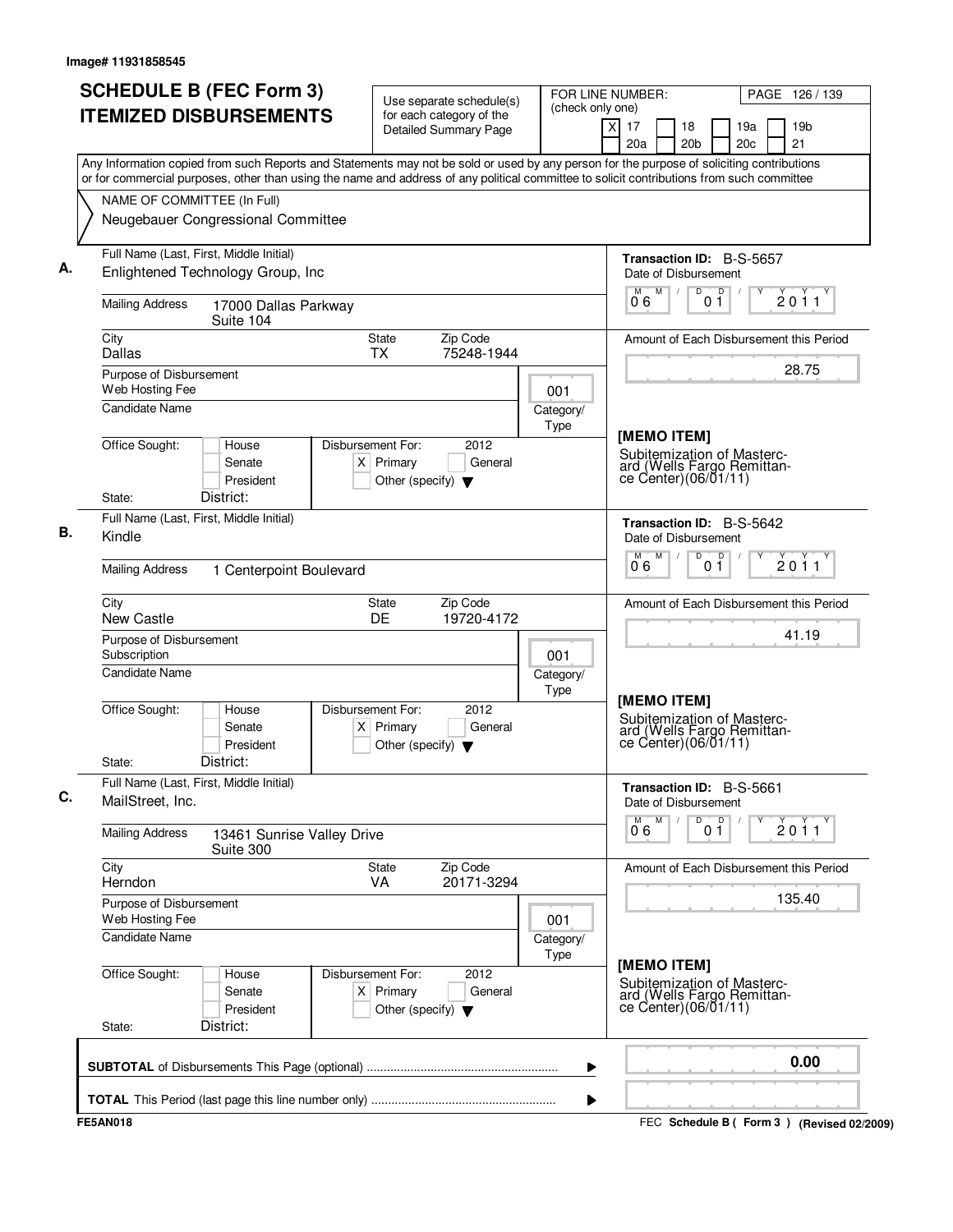| <b>SCHEDULE B (FEC Form 3)</b><br><b>ITEMIZED DISBURSEMENTS</b>                                                                           | Use separate schedule(s)<br>for each category of the<br><b>Detailed Summary Page</b>        | FOR LINE NUMBER:<br>(check only one) | PAGE 127/139<br>$\times$<br>17<br>19 <sub>b</sub><br>18<br>19a<br>20a<br>20 <sub>b</sub><br>20c<br>21 |
|-------------------------------------------------------------------------------------------------------------------------------------------|---------------------------------------------------------------------------------------------|--------------------------------------|-------------------------------------------------------------------------------------------------------|
| Any Information copied from such Reports and Statements may not be sold or used by any person for the purpose of soliciting contributions |                                                                                             |                                      |                                                                                                       |
| or for commercial purposes, other than using the name and address of any political committee to solicit contributions from such committee |                                                                                             |                                      |                                                                                                       |
| NAME OF COMMITTEE (In Full)                                                                                                               |                                                                                             |                                      |                                                                                                       |
| Neugebauer Congressional Committee                                                                                                        |                                                                                             |                                      |                                                                                                       |
| Full Name (Last, First, Middle Initial)<br>Mastercard (Wells Fargo Remittance Center)                                                     |                                                                                             |                                      | Transaction ID: B-E-14893<br>Date of Disbursement                                                     |
| <b>Mailing Address</b><br>PO Box 23003                                                                                                    |                                                                                             |                                      | M<br>$\overline{D}$<br>$\Box$<br>2011<br>$0\bar{1}$<br>06                                             |
| City<br>Columbus                                                                                                                          | Zip Code<br><b>State</b><br>GA<br>31902-3003                                                |                                      | Amount of Each Disbursement this Period                                                               |
| Purpose of Disbursement<br><b>SEE MEMO ITEMS</b>                                                                                          |                                                                                             |                                      | 2690.70                                                                                               |
| <b>Candidate Name</b>                                                                                                                     |                                                                                             | 001<br>Category/                     |                                                                                                       |
|                                                                                                                                           |                                                                                             | Type                                 |                                                                                                       |
| Office Sought:<br>House<br>Senate<br>President<br>District:<br>State:                                                                     | 2012<br>Disbursement For:<br>$X$ Primary<br>General<br>Other (specify) $\blacktriangledown$ |                                      | Original vendors exceeding<br>reporting threshold itemi-<br>zed as memo transactions.                 |
| Full Name (Last, First, Middle Initial)                                                                                                   |                                                                                             |                                      |                                                                                                       |
| Mastercard (Wells Fargo Remittance Center)                                                                                                |                                                                                             |                                      | Transaction ID: B-S-5645<br>Date of Disbursement<br>D<br>M<br>D<br>м                                  |
| <b>Mailing Address</b><br>PO Box 23003                                                                                                    |                                                                                             |                                      | 2011<br>0 <sub>1</sub><br>06                                                                          |
| City<br>Columbus                                                                                                                          | Zip Code<br><b>State</b><br>GA<br>31902-3003                                                |                                      | Amount of Each Disbursement this Period                                                               |
| Purpose of Disbursement<br>Service Fee                                                                                                    |                                                                                             | 001                                  | 10.00                                                                                                 |
| Candidate Name                                                                                                                            |                                                                                             | Category/                            |                                                                                                       |
| Office Sought:<br>House<br>Senate<br>President<br>District:<br>State:                                                                     | Disbursement For:<br>2012<br>$X$ Primary<br>General<br>Other (specify) $\blacktriangledown$ | Type                                 | [MEMO ITEM]<br>Subitemization of Masterc-<br>ard (Wells Fargo Remittance Center)(06/01/11)            |
| Full Name (Last, First, Middle Initial)<br>Office Max                                                                                     |                                                                                             |                                      | Transaction ID: B-S-5660<br>Date of Disbursement                                                      |
| <b>Mailing Address</b><br>6805 Slide Road                                                                                                 |                                                                                             |                                      | M<br>D<br>D<br>2011<br>06<br>01                                                                       |
| City<br>Lubbock                                                                                                                           | Zip Code<br><b>State</b><br><b>TX</b><br>79424-1517                                         |                                      | Amount of Each Disbursement this Period                                                               |
| Purpose of Disbursement<br><b>General Office Supplies</b>                                                                                 |                                                                                             | 001                                  | 183.04                                                                                                |
| Candidate Name                                                                                                                            |                                                                                             | Category/<br><b>Type</b>             |                                                                                                       |
| Office Sought:<br>House<br>Senate<br>President<br>District:<br>State:                                                                     | Disbursement For:<br>2012<br>$X$ Primary<br>General<br>Other (specify) $\blacktriangledown$ |                                      | [MEMO ITEM]<br>Subitemization of Masterc-<br>ard (Wells Fargo Remittan-<br>ce Center)(06/01/11)       |
|                                                                                                                                           |                                                                                             | ▶                                    | 2690.70                                                                                               |
|                                                                                                                                           |                                                                                             |                                      |                                                                                                       |
|                                                                                                                                           |                                                                                             | ▶                                    | FEC Schedule B (Form 3) (Revised 02/2009)                                                             |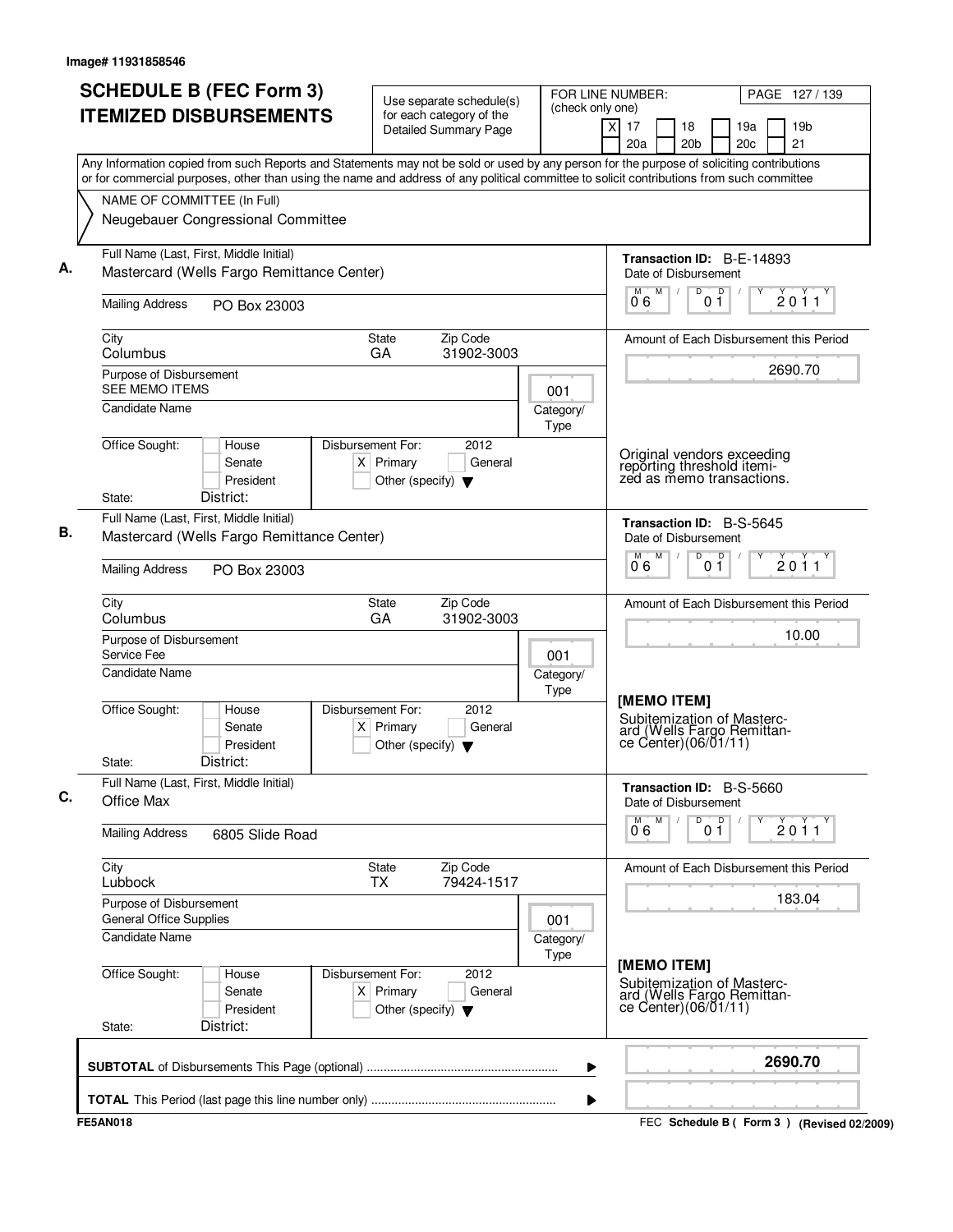| (check only one)<br><b>ITEMIZED DISBURSEMENTS</b><br>for each category of the<br>χI<br>17<br>18<br>19a<br>19 <sub>b</sub><br><b>Detailed Summary Page</b><br>20c<br>21<br>20a<br>20 <sub>b</sub><br>Any Information copied from such Reports and Statements may not be sold or used by any person for the purpose of soliciting contributions<br>or for commercial purposes, other than using the name and address of any political committee to solicit contributions from such committee<br>NAME OF COMMITTEE (In Full)<br>Neugebauer Congressional Committee<br>Full Name (Last, First, Middle Initial)<br>Transaction ID: B-S-5641<br><b>United States Postal Service</b><br>Date of Disbursement<br>D<br>M<br>D<br>M<br>2011<br>01<br>06<br><b>Mailing Address</b><br>50 Massachusetts Avenue NE<br>Zip Code<br>City<br>State<br>Amount of Each Disbursement this Period<br>DC<br>20002-4214<br>Washington<br>54.76<br>Purpose of Disbursement<br>Postage<br>001<br><b>Candidate Name</b><br>Category/<br>Type<br>[MEMO ITEM]<br>Office Sought:<br>House<br>Disbursement For:<br>2012<br>Subitemization of Masterc-<br>$X$ Primary<br>General<br>Senate<br>ard (Wells Fargo Remittan-<br>$ce$ Center) $(06/01/11)$<br>President<br>Other (specify) $\blacktriangledown$<br>District:<br>State:<br>Full Name (Last, First, Middle Initial)<br>Transaction ID: B-E-14894<br>Dana Neugebauer<br>Date of Disbursement<br>M<br>D<br>D<br>м<br>2011<br>06<br>0 <sub>1</sub><br><b>Mailing Address</b><br>PO Box 54175<br>Zip Code<br>City<br><b>State</b><br>Amount of Each Disbursement this Period<br><b>TX</b><br>Lubbock<br>79453-4175<br>110.00<br>Purpose of Disbursement<br>Reimbursed-Transportation<br>002<br><b>Candidate Name</b><br>Category/<br>Type<br>Office Sought:<br>Disbursement For:<br>2012<br>House<br>Senate<br>$X$ Primary<br>General<br>President<br>Other (specify) $\blacktriangledown$<br>District:<br>State:<br>Full Name (Last, First, Middle Initial)<br>Transaction ID: B-E-14895<br>Capitol Hill Club<br>Date of Disbursement<br>M<br>D<br>0 <sup>0</sup><br>M<br>$\sum_{1}^{x}$ 0 1 1<br>06<br><b>Mailing Address</b><br>300 1st Street SE<br>City<br>State<br>Zip Code<br>Amount of Each Disbursement this Period<br>DC<br>20003-1801<br>Washington<br>6.83<br>Purpose of Disbursement<br>Meal Expense<br>001<br>Candidate Name<br>Category/<br>Type<br>Office Sought:<br>2012<br>Disbursement For:<br>House<br>$X$ Primary<br>General<br>Senate<br>President<br>Other (specify) $\blacktriangledown$<br>District:<br>State:<br>116.83<br>▶ |  | <b>SCHEDULE B (FEC Form 3)</b> |  | Use separate schedule(s) | FOR LINE NUMBER: |  |  |  | PAGE 128 / 139 |
|-------------------------------------------------------------------------------------------------------------------------------------------------------------------------------------------------------------------------------------------------------------------------------------------------------------------------------------------------------------------------------------------------------------------------------------------------------------------------------------------------------------------------------------------------------------------------------------------------------------------------------------------------------------------------------------------------------------------------------------------------------------------------------------------------------------------------------------------------------------------------------------------------------------------------------------------------------------------------------------------------------------------------------------------------------------------------------------------------------------------------------------------------------------------------------------------------------------------------------------------------------------------------------------------------------------------------------------------------------------------------------------------------------------------------------------------------------------------------------------------------------------------------------------------------------------------------------------------------------------------------------------------------------------------------------------------------------------------------------------------------------------------------------------------------------------------------------------------------------------------------------------------------------------------------------------------------------------------------------------------------------------------------------------------------------------------------------------------------------------------------------------------------------------------------------------------------------------------------------------------------------------------------------------------------------------------------------------------------------------------------------------------------------------------------------------------------------------------------------------------------------------------------------------------------------------------------------|--|--------------------------------|--|--------------------------|------------------|--|--|--|----------------|
|                                                                                                                                                                                                                                                                                                                                                                                                                                                                                                                                                                                                                                                                                                                                                                                                                                                                                                                                                                                                                                                                                                                                                                                                                                                                                                                                                                                                                                                                                                                                                                                                                                                                                                                                                                                                                                                                                                                                                                                                                                                                                                                                                                                                                                                                                                                                                                                                                                                                                                                                                                               |  |                                |  |                          |                  |  |  |  |                |
|                                                                                                                                                                                                                                                                                                                                                                                                                                                                                                                                                                                                                                                                                                                                                                                                                                                                                                                                                                                                                                                                                                                                                                                                                                                                                                                                                                                                                                                                                                                                                                                                                                                                                                                                                                                                                                                                                                                                                                                                                                                                                                                                                                                                                                                                                                                                                                                                                                                                                                                                                                               |  |                                |  |                          |                  |  |  |  |                |
|                                                                                                                                                                                                                                                                                                                                                                                                                                                                                                                                                                                                                                                                                                                                                                                                                                                                                                                                                                                                                                                                                                                                                                                                                                                                                                                                                                                                                                                                                                                                                                                                                                                                                                                                                                                                                                                                                                                                                                                                                                                                                                                                                                                                                                                                                                                                                                                                                                                                                                                                                                               |  |                                |  |                          |                  |  |  |  |                |
|                                                                                                                                                                                                                                                                                                                                                                                                                                                                                                                                                                                                                                                                                                                                                                                                                                                                                                                                                                                                                                                                                                                                                                                                                                                                                                                                                                                                                                                                                                                                                                                                                                                                                                                                                                                                                                                                                                                                                                                                                                                                                                                                                                                                                                                                                                                                                                                                                                                                                                                                                                               |  |                                |  |                          |                  |  |  |  |                |
|                                                                                                                                                                                                                                                                                                                                                                                                                                                                                                                                                                                                                                                                                                                                                                                                                                                                                                                                                                                                                                                                                                                                                                                                                                                                                                                                                                                                                                                                                                                                                                                                                                                                                                                                                                                                                                                                                                                                                                                                                                                                                                                                                                                                                                                                                                                                                                                                                                                                                                                                                                               |  |                                |  |                          |                  |  |  |  |                |
|                                                                                                                                                                                                                                                                                                                                                                                                                                                                                                                                                                                                                                                                                                                                                                                                                                                                                                                                                                                                                                                                                                                                                                                                                                                                                                                                                                                                                                                                                                                                                                                                                                                                                                                                                                                                                                                                                                                                                                                                                                                                                                                                                                                                                                                                                                                                                                                                                                                                                                                                                                               |  |                                |  |                          |                  |  |  |  |                |
|                                                                                                                                                                                                                                                                                                                                                                                                                                                                                                                                                                                                                                                                                                                                                                                                                                                                                                                                                                                                                                                                                                                                                                                                                                                                                                                                                                                                                                                                                                                                                                                                                                                                                                                                                                                                                                                                                                                                                                                                                                                                                                                                                                                                                                                                                                                                                                                                                                                                                                                                                                               |  |                                |  |                          |                  |  |  |  |                |
|                                                                                                                                                                                                                                                                                                                                                                                                                                                                                                                                                                                                                                                                                                                                                                                                                                                                                                                                                                                                                                                                                                                                                                                                                                                                                                                                                                                                                                                                                                                                                                                                                                                                                                                                                                                                                                                                                                                                                                                                                                                                                                                                                                                                                                                                                                                                                                                                                                                                                                                                                                               |  |                                |  |                          |                  |  |  |  |                |
|                                                                                                                                                                                                                                                                                                                                                                                                                                                                                                                                                                                                                                                                                                                                                                                                                                                                                                                                                                                                                                                                                                                                                                                                                                                                                                                                                                                                                                                                                                                                                                                                                                                                                                                                                                                                                                                                                                                                                                                                                                                                                                                                                                                                                                                                                                                                                                                                                                                                                                                                                                               |  |                                |  |                          |                  |  |  |  |                |
|                                                                                                                                                                                                                                                                                                                                                                                                                                                                                                                                                                                                                                                                                                                                                                                                                                                                                                                                                                                                                                                                                                                                                                                                                                                                                                                                                                                                                                                                                                                                                                                                                                                                                                                                                                                                                                                                                                                                                                                                                                                                                                                                                                                                                                                                                                                                                                                                                                                                                                                                                                               |  |                                |  |                          |                  |  |  |  |                |
|                                                                                                                                                                                                                                                                                                                                                                                                                                                                                                                                                                                                                                                                                                                                                                                                                                                                                                                                                                                                                                                                                                                                                                                                                                                                                                                                                                                                                                                                                                                                                                                                                                                                                                                                                                                                                                                                                                                                                                                                                                                                                                                                                                                                                                                                                                                                                                                                                                                                                                                                                                               |  |                                |  |                          |                  |  |  |  |                |
|                                                                                                                                                                                                                                                                                                                                                                                                                                                                                                                                                                                                                                                                                                                                                                                                                                                                                                                                                                                                                                                                                                                                                                                                                                                                                                                                                                                                                                                                                                                                                                                                                                                                                                                                                                                                                                                                                                                                                                                                                                                                                                                                                                                                                                                                                                                                                                                                                                                                                                                                                                               |  |                                |  |                          |                  |  |  |  |                |
|                                                                                                                                                                                                                                                                                                                                                                                                                                                                                                                                                                                                                                                                                                                                                                                                                                                                                                                                                                                                                                                                                                                                                                                                                                                                                                                                                                                                                                                                                                                                                                                                                                                                                                                                                                                                                                                                                                                                                                                                                                                                                                                                                                                                                                                                                                                                                                                                                                                                                                                                                                               |  |                                |  |                          |                  |  |  |  |                |
|                                                                                                                                                                                                                                                                                                                                                                                                                                                                                                                                                                                                                                                                                                                                                                                                                                                                                                                                                                                                                                                                                                                                                                                                                                                                                                                                                                                                                                                                                                                                                                                                                                                                                                                                                                                                                                                                                                                                                                                                                                                                                                                                                                                                                                                                                                                                                                                                                                                                                                                                                                               |  |                                |  |                          |                  |  |  |  |                |
|                                                                                                                                                                                                                                                                                                                                                                                                                                                                                                                                                                                                                                                                                                                                                                                                                                                                                                                                                                                                                                                                                                                                                                                                                                                                                                                                                                                                                                                                                                                                                                                                                                                                                                                                                                                                                                                                                                                                                                                                                                                                                                                                                                                                                                                                                                                                                                                                                                                                                                                                                                               |  |                                |  |                          |                  |  |  |  |                |
|                                                                                                                                                                                                                                                                                                                                                                                                                                                                                                                                                                                                                                                                                                                                                                                                                                                                                                                                                                                                                                                                                                                                                                                                                                                                                                                                                                                                                                                                                                                                                                                                                                                                                                                                                                                                                                                                                                                                                                                                                                                                                                                                                                                                                                                                                                                                                                                                                                                                                                                                                                               |  |                                |  |                          |                  |  |  |  |                |
|                                                                                                                                                                                                                                                                                                                                                                                                                                                                                                                                                                                                                                                                                                                                                                                                                                                                                                                                                                                                                                                                                                                                                                                                                                                                                                                                                                                                                                                                                                                                                                                                                                                                                                                                                                                                                                                                                                                                                                                                                                                                                                                                                                                                                                                                                                                                                                                                                                                                                                                                                                               |  |                                |  |                          |                  |  |  |  |                |
|                                                                                                                                                                                                                                                                                                                                                                                                                                                                                                                                                                                                                                                                                                                                                                                                                                                                                                                                                                                                                                                                                                                                                                                                                                                                                                                                                                                                                                                                                                                                                                                                                                                                                                                                                                                                                                                                                                                                                                                                                                                                                                                                                                                                                                                                                                                                                                                                                                                                                                                                                                               |  |                                |  |                          |                  |  |  |  |                |
|                                                                                                                                                                                                                                                                                                                                                                                                                                                                                                                                                                                                                                                                                                                                                                                                                                                                                                                                                                                                                                                                                                                                                                                                                                                                                                                                                                                                                                                                                                                                                                                                                                                                                                                                                                                                                                                                                                                                                                                                                                                                                                                                                                                                                                                                                                                                                                                                                                                                                                                                                                               |  |                                |  |                          |                  |  |  |  |                |
|                                                                                                                                                                                                                                                                                                                                                                                                                                                                                                                                                                                                                                                                                                                                                                                                                                                                                                                                                                                                                                                                                                                                                                                                                                                                                                                                                                                                                                                                                                                                                                                                                                                                                                                                                                                                                                                                                                                                                                                                                                                                                                                                                                                                                                                                                                                                                                                                                                                                                                                                                                               |  |                                |  |                          |                  |  |  |  |                |
|                                                                                                                                                                                                                                                                                                                                                                                                                                                                                                                                                                                                                                                                                                                                                                                                                                                                                                                                                                                                                                                                                                                                                                                                                                                                                                                                                                                                                                                                                                                                                                                                                                                                                                                                                                                                                                                                                                                                                                                                                                                                                                                                                                                                                                                                                                                                                                                                                                                                                                                                                                               |  |                                |  |                          |                  |  |  |  |                |
|                                                                                                                                                                                                                                                                                                                                                                                                                                                                                                                                                                                                                                                                                                                                                                                                                                                                                                                                                                                                                                                                                                                                                                                                                                                                                                                                                                                                                                                                                                                                                                                                                                                                                                                                                                                                                                                                                                                                                                                                                                                                                                                                                                                                                                                                                                                                                                                                                                                                                                                                                                               |  |                                |  |                          |                  |  |  |  |                |
|                                                                                                                                                                                                                                                                                                                                                                                                                                                                                                                                                                                                                                                                                                                                                                                                                                                                                                                                                                                                                                                                                                                                                                                                                                                                                                                                                                                                                                                                                                                                                                                                                                                                                                                                                                                                                                                                                                                                                                                                                                                                                                                                                                                                                                                                                                                                                                                                                                                                                                                                                                               |  |                                |  |                          |                  |  |  |  |                |
|                                                                                                                                                                                                                                                                                                                                                                                                                                                                                                                                                                                                                                                                                                                                                                                                                                                                                                                                                                                                                                                                                                                                                                                                                                                                                                                                                                                                                                                                                                                                                                                                                                                                                                                                                                                                                                                                                                                                                                                                                                                                                                                                                                                                                                                                                                                                                                                                                                                                                                                                                                               |  |                                |  |                          |                  |  |  |  |                |
|                                                                                                                                                                                                                                                                                                                                                                                                                                                                                                                                                                                                                                                                                                                                                                                                                                                                                                                                                                                                                                                                                                                                                                                                                                                                                                                                                                                                                                                                                                                                                                                                                                                                                                                                                                                                                                                                                                                                                                                                                                                                                                                                                                                                                                                                                                                                                                                                                                                                                                                                                                               |  |                                |  |                          |                  |  |  |  |                |
|                                                                                                                                                                                                                                                                                                                                                                                                                                                                                                                                                                                                                                                                                                                                                                                                                                                                                                                                                                                                                                                                                                                                                                                                                                                                                                                                                                                                                                                                                                                                                                                                                                                                                                                                                                                                                                                                                                                                                                                                                                                                                                                                                                                                                                                                                                                                                                                                                                                                                                                                                                               |  |                                |  |                          |                  |  |  |  |                |
| ▶                                                                                                                                                                                                                                                                                                                                                                                                                                                                                                                                                                                                                                                                                                                                                                                                                                                                                                                                                                                                                                                                                                                                                                                                                                                                                                                                                                                                                                                                                                                                                                                                                                                                                                                                                                                                                                                                                                                                                                                                                                                                                                                                                                                                                                                                                                                                                                                                                                                                                                                                                                             |  |                                |  |                          |                  |  |  |  |                |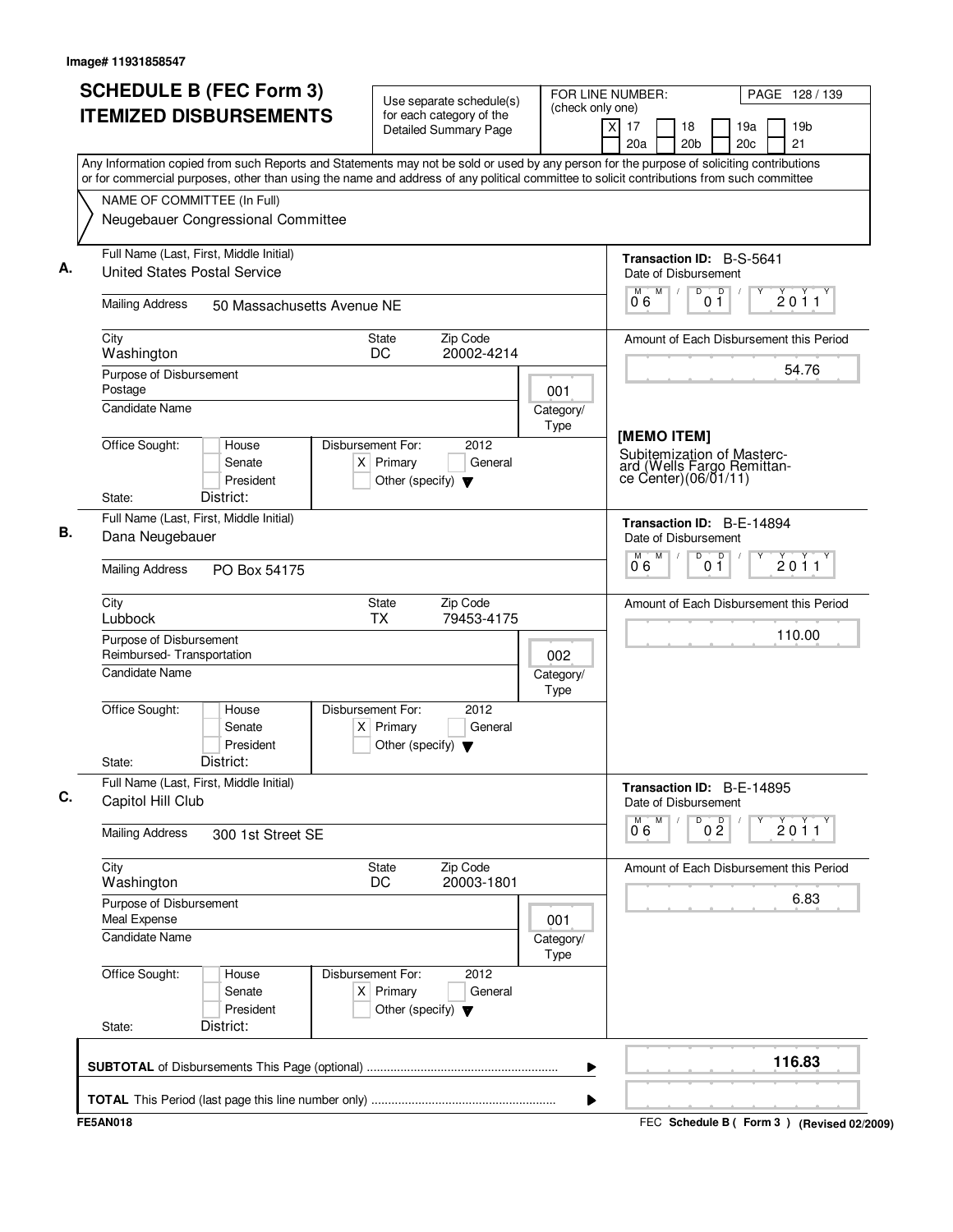| <b>SCHEDULE B (FEC Form 3)</b><br><b>ITEMIZED DISBURSEMENTS</b><br>Any Information copied from such Reports and Statements may not be sold or used by any person for the purpose of soliciting contributions   | Use separate schedule(s)<br>for each category of the<br><b>Detailed Summary Page</b>        | FOR LINE NUMBER:<br>(check only one)<br>$\times$ | PAGE 129 / 139<br>19 <sub>b</sub><br>17<br>18<br>19a<br>21<br>20a<br>20 <sub>b</sub><br>20c       |
|----------------------------------------------------------------------------------------------------------------------------------------------------------------------------------------------------------------|---------------------------------------------------------------------------------------------|--------------------------------------------------|---------------------------------------------------------------------------------------------------|
| or for commercial purposes, other than using the name and address of any political committee to solicit contributions from such committee<br>NAME OF COMMITTEE (In Full)<br>Neugebauer Congressional Committee |                                                                                             |                                                  |                                                                                                   |
| Full Name (Last, First, Middle Initial)<br><b>Action Printing</b>                                                                                                                                              |                                                                                             |                                                  | Transaction ID: B-E-14908<br>Date of Disbursement                                                 |
| <b>Mailing Address</b><br>2407 82nd Street                                                                                                                                                                     |                                                                                             |                                                  | D<br>M<br>000<br>M<br>2011<br>06                                                                  |
| City<br>Lubbock                                                                                                                                                                                                | State<br>Zip Code<br>TX<br>79423-2300                                                       |                                                  | Amount of Each Disbursement this Period                                                           |
| Purpose of Disbursement<br>Printing<br>Candidate Name                                                                                                                                                          |                                                                                             | 001<br>Category/<br><b>Type</b>                  | 340.63                                                                                            |
| Office Sought:<br>House<br>Senate<br>President<br>District:<br>State:                                                                                                                                          | Disbursement For:<br>2012<br>$X$ Primary<br>General<br>Other (specify) $\blacktriangledown$ |                                                  |                                                                                                   |
| Full Name (Last, First, Middle Initial)<br>Rawls Golf Course<br><b>Mailing Address</b><br>3720 4th Street                                                                                                      |                                                                                             |                                                  | Transaction ID: B-E-14909<br>Date of Disbursement<br>M<br>D<br>M<br>$0\overline{7}$<br>2011<br>06 |
| City<br>Lubbock                                                                                                                                                                                                | Zip Code<br>State<br><b>TX</b><br>79415-5346                                                |                                                  | Amount of Each Disbursement this Period                                                           |
| Purpose of Disbursement<br>Facility Rental & Catering<br><b>Candidate Name</b>                                                                                                                                 |                                                                                             | 003<br>Category/<br><b>Type</b>                  | 6387.06                                                                                           |
| Office Sought:<br>House<br>Senate<br>President<br>District:<br>State:                                                                                                                                          | Disbursement For:<br>2012<br>$X$ Primary<br>General<br>Other (specify) $\blacktriangledown$ |                                                  |                                                                                                   |
| Full Name (Last, First, Middle Initial)<br>Chanda Allen                                                                                                                                                        |                                                                                             |                                                  | Transaction ID: B-E-14910<br>Date of Disbursement                                                 |
| <b>Mailing Address</b><br>PO Box 54175                                                                                                                                                                         |                                                                                             |                                                  | M<br>D<br>$0\overline{7}$<br>$\overline{0}^{\overline{M}}$ 6<br>2011                              |
| City<br>Lubbock                                                                                                                                                                                                | State<br>Zip Code<br>79453-4175<br>TX                                                       |                                                  | Amount of Each Disbursement this Period                                                           |
| Purpose of Disbursement<br>Payroll<br><b>Candidate Name</b>                                                                                                                                                    |                                                                                             | 001<br>Category/<br><b>Type</b>                  | 1305.00                                                                                           |
| Office Sought:<br>House<br>Senate<br>President<br>District:<br>State:                                                                                                                                          | Disbursement For:<br>2012<br>$X$ Primary<br>General<br>Other (specify) $\blacktriangledown$ |                                                  |                                                                                                   |
|                                                                                                                                                                                                                |                                                                                             | ▶                                                | 8032.69                                                                                           |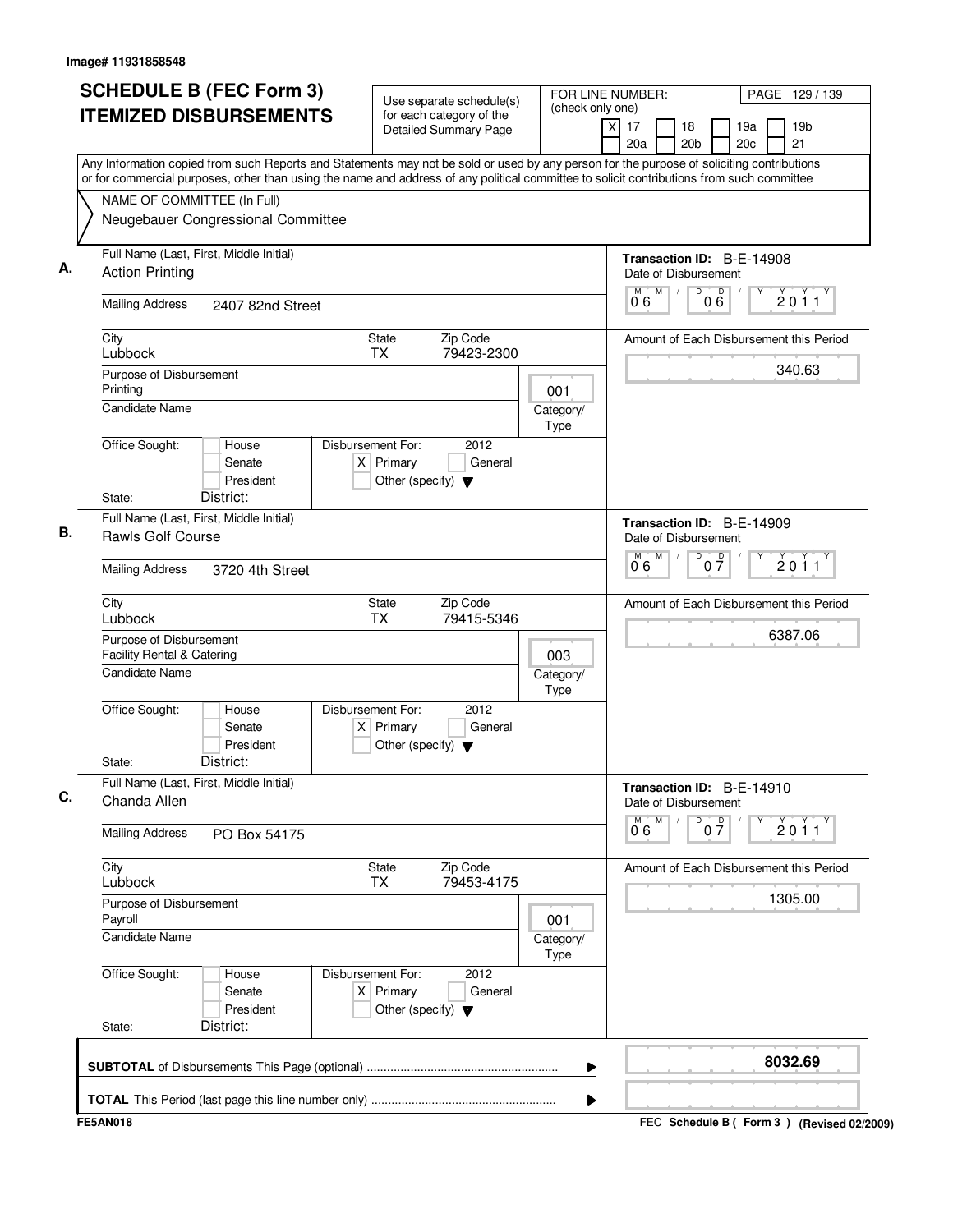| <b>SCHEDULE B (FEC Form 3)</b><br><b>ITEMIZED DISBURSEMENTS</b>                                                                                                                                                                                                                        | Use separate schedule(s)<br>for each category of the<br><b>Detailed Summary Page</b>        | FOR LINE NUMBER:<br>PAGE 130 / 139<br>(check only one)<br>17<br>19 <sub>b</sub><br>X<br>18<br>19a<br>21<br>20a<br>20 <sub>b</sub><br>20c |
|----------------------------------------------------------------------------------------------------------------------------------------------------------------------------------------------------------------------------------------------------------------------------------------|---------------------------------------------------------------------------------------------|------------------------------------------------------------------------------------------------------------------------------------------|
| Any Information copied from such Reports and Statements may not be sold or used by any person for the purpose of soliciting contributions<br>or for commercial purposes, other than using the name and address of any political committee to solicit contributions from such committee |                                                                                             |                                                                                                                                          |
| NAME OF COMMITTEE (In Full)<br>Neugebauer Congressional Committee                                                                                                                                                                                                                      |                                                                                             |                                                                                                                                          |
| Full Name (Last, First, Middle Initial)<br>Amanda L. Fagin                                                                                                                                                                                                                             |                                                                                             | Transaction ID: B-E-14911<br>Date of Disbursement                                                                                        |
| <b>Mailing Address</b><br>6603 1st Street                                                                                                                                                                                                                                              |                                                                                             | M<br>D<br>$0\frac{D}{7}$<br>2011<br>06                                                                                                   |
| City<br>Lubbock                                                                                                                                                                                                                                                                        | <b>State</b><br>Zip Code<br><b>TX</b><br>79416-3703                                         | Amount of Each Disbursement this Period                                                                                                  |
| Purpose of Disbursement<br>Payroll                                                                                                                                                                                                                                                     | 001                                                                                         | 174.34                                                                                                                                   |
| <b>Candidate Name</b><br>Office Sought:<br>House                                                                                                                                                                                                                                       | Category/<br><b>Type</b><br>Disbursement For:<br>2012                                       |                                                                                                                                          |
| Senate<br>President                                                                                                                                                                                                                                                                    | $X$ Primary<br>General<br>Other (specify) $\blacktriangledown$                              |                                                                                                                                          |
| District:<br>State:                                                                                                                                                                                                                                                                    |                                                                                             |                                                                                                                                          |
| Full Name (Last, First, Middle Initial)<br>Travis J. Purtell                                                                                                                                                                                                                           |                                                                                             | Transaction ID: B-E-14912<br>Date of Disbursement<br>M<br>D<br>M                                                                         |
| <b>Mailing Address</b><br>PO Box 54175                                                                                                                                                                                                                                                 |                                                                                             | $0\overline{7}$<br>2011<br>06                                                                                                            |
| City<br>Lubbock                                                                                                                                                                                                                                                                        | Zip Code<br>State<br><b>TX</b><br>79453                                                     | Amount of Each Disbursement this Period                                                                                                  |
| Purpose of Disbursement<br>Payroll                                                                                                                                                                                                                                                     | 001                                                                                         | 173.60                                                                                                                                   |
| <b>Candidate Name</b>                                                                                                                                                                                                                                                                  | Category/<br>Type                                                                           |                                                                                                                                          |
| Office Sought:<br>House<br>Senate<br>President<br>District:<br>State:                                                                                                                                                                                                                  | Disbursement For:<br>2012<br>$X$ Primary<br>General<br>Other (specify) $\blacktriangledown$ |                                                                                                                                          |
| Full Name (Last, First, Middle Initial)<br><b>EFTPS Enrollment Processing Center</b>                                                                                                                                                                                                   |                                                                                             | Transaction ID: B-E-14913<br>Date of Disbursement                                                                                        |
| <b>Mailing Address</b><br>PO Box 173788                                                                                                                                                                                                                                                |                                                                                             | M<br>D<br>08<br>М<br>2011<br>06                                                                                                          |
| City<br>Denver                                                                                                                                                                                                                                                                         | Zip Code<br>State<br>80217-3788<br>CO                                                       | Amount of Each Disbursement this Period                                                                                                  |
| Purpose of Disbursement<br>Payroll Taxes                                                                                                                                                                                                                                               | 001                                                                                         | 399.31                                                                                                                                   |
| <b>Candidate Name</b>                                                                                                                                                                                                                                                                  | Category/<br><b>Type</b>                                                                    |                                                                                                                                          |
| Office Sought:<br>House<br>Senate<br>President                                                                                                                                                                                                                                         | Disbursement For:<br>2012<br>$X$ Primary<br>General<br>Other (specify) $\blacktriangledown$ |                                                                                                                                          |
| District:<br>State:                                                                                                                                                                                                                                                                    |                                                                                             |                                                                                                                                          |
|                                                                                                                                                                                                                                                                                        |                                                                                             | 747.25<br>▶                                                                                                                              |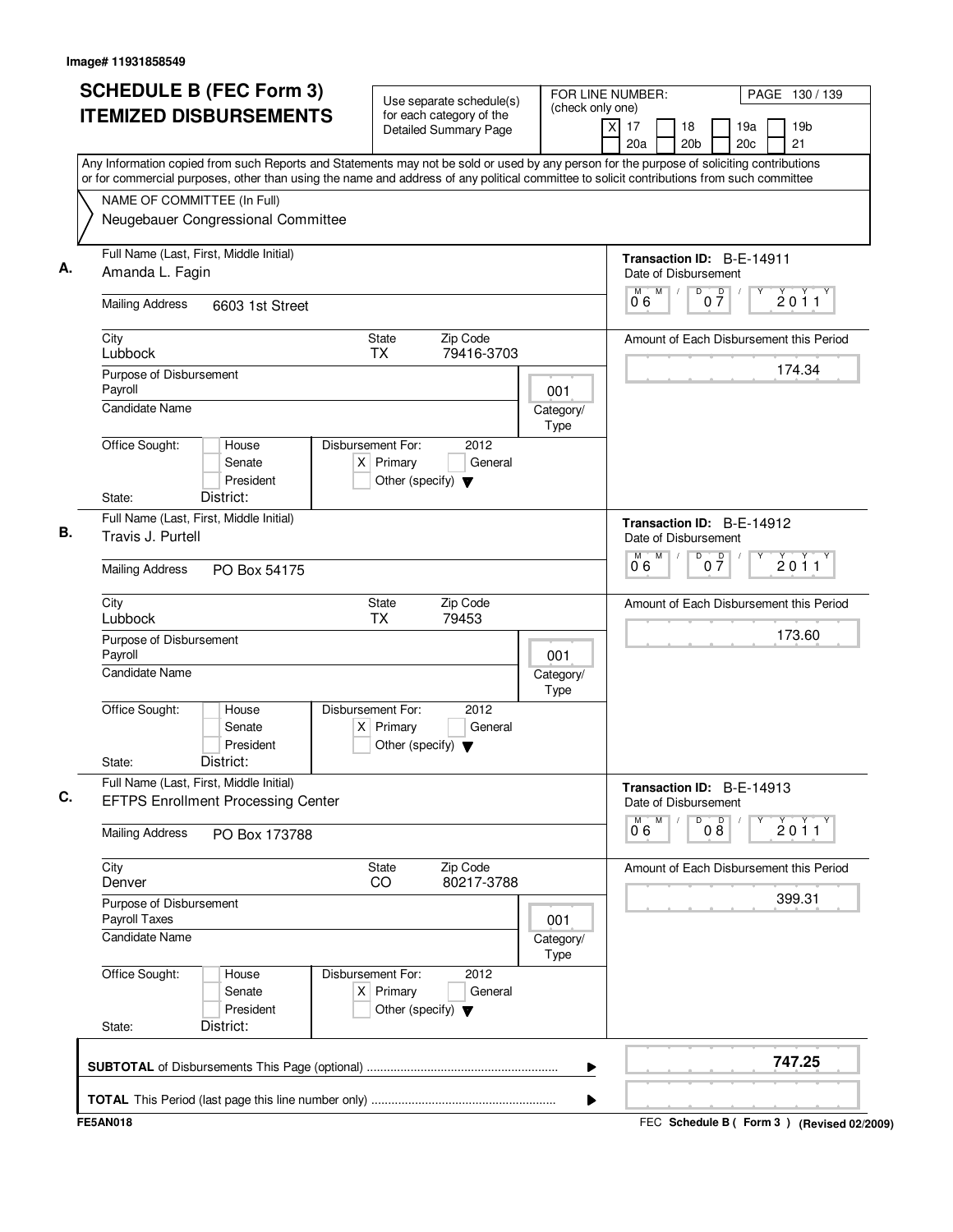|                                                          | <b>SCHEDULE B (FEC Form 3)</b><br><b>ITEMIZED DISBURSEMENTS</b> | Use separate schedule(s)<br>for each category of the                                        | (check only one)  | FOR LINE NUMBER:<br>PAGE 131 / 139<br>$\times$<br>17<br>18<br>19a<br>19 <sub>b</sub>                                                                                                                                                                                                   |
|----------------------------------------------------------|-----------------------------------------------------------------|---------------------------------------------------------------------------------------------|-------------------|----------------------------------------------------------------------------------------------------------------------------------------------------------------------------------------------------------------------------------------------------------------------------------------|
|                                                          |                                                                 | <b>Detailed Summary Page</b>                                                                |                   | 20c<br>21<br>20a<br>20 <sub>b</sub>                                                                                                                                                                                                                                                    |
|                                                          |                                                                 |                                                                                             |                   | Any Information copied from such Reports and Statements may not be sold or used by any person for the purpose of soliciting contributions<br>or for commercial purposes, other than using the name and address of any political committee to solicit contributions from such committee |
| NAME OF COMMITTEE (In Full)                              |                                                                 |                                                                                             |                   |                                                                                                                                                                                                                                                                                        |
|                                                          | Neugebauer Congressional Committee                              |                                                                                             |                   |                                                                                                                                                                                                                                                                                        |
| Wachovia Bank, N.A.                                      | Full Name (Last, First, Middle Initial)                         |                                                                                             |                   | Transaction ID: B-E-14941<br>Date of Disbursement                                                                                                                                                                                                                                      |
| <b>Mailing Address</b>                                   | 7901 Wisconsin Avenue<br># MD1010                               |                                                                                             |                   | M<br>$\overline{D}$<br>M<br>D<br>2011<br>0 9<br>06                                                                                                                                                                                                                                     |
| City<br>Bethesda                                         |                                                                 | Zip Code<br>State<br>MD<br>20814-3619                                                       |                   | Amount of Each Disbursement this Period                                                                                                                                                                                                                                                |
| Purpose of Disbursement<br><b>Banking Fee</b>            |                                                                 |                                                                                             | 001               | 4.95                                                                                                                                                                                                                                                                                   |
| Candidate Name                                           |                                                                 |                                                                                             | Category/<br>Type |                                                                                                                                                                                                                                                                                        |
| Office Sought:<br>State:                                 | House<br>Senate<br>President<br>District:                       | Disbursement For:<br>2012<br>$X$ Primary<br>General<br>Other (specify) $\blacktriangledown$ |                   |                                                                                                                                                                                                                                                                                        |
| Lilly & Company                                          | Full Name (Last, First, Middle Initial)                         |                                                                                             |                   | Transaction ID: B-E-14932<br>Date of Disbursement                                                                                                                                                                                                                                      |
| <b>Mailing Address</b>                                   | 1005 Congress Avenue<br>Suite 910                               |                                                                                             |                   | M<br>D<br>$\overline{1\,3}$<br>2011<br>06                                                                                                                                                                                                                                              |
| City<br>Austin                                           |                                                                 | Zip Code<br>State<br><b>TX</b><br>78701-2467                                                |                   | Amount of Each Disbursement this Period                                                                                                                                                                                                                                                |
| Purpose of Disbursement<br><b>SEE MEMO ITEMS</b>         |                                                                 |                                                                                             | 003               | 5586.23                                                                                                                                                                                                                                                                                |
| Candidate Name                                           |                                                                 |                                                                                             | Category/<br>Type |                                                                                                                                                                                                                                                                                        |
| Office Sought:<br>State:                                 | House<br>Senate<br>President<br>District:                       | Disbursement For:<br>2012<br>General<br>$X$ Primary<br>Other (specify) $\blacktriangledown$ |                   | Original vendors exceeding<br>reporting threshold itemi-<br>zed as memo transactions.                                                                                                                                                                                                  |
| Lilly & Company                                          | Full Name (Last, First, Middle Initial)                         |                                                                                             |                   | Transaction ID: B-S-5667<br>Date of Disbursement                                                                                                                                                                                                                                       |
| <b>Mailing Address</b>                                   | 1005 Congress Avenue<br>Suite 910                               |                                                                                             |                   | $\overline{1}$ $\overline{3}$<br>M<br>D<br>2011<br>06                                                                                                                                                                                                                                  |
| City<br>Austin                                           |                                                                 | State<br>Zip Code<br>78701-2467<br>ТX                                                       |                   | Amount of Each Disbursement this Period                                                                                                                                                                                                                                                |
| Purpose of Disbursement<br><b>Fundraising Consulting</b> |                                                                 |                                                                                             | 003               | 3000.00                                                                                                                                                                                                                                                                                |
| Candidate Name                                           |                                                                 |                                                                                             | Category/<br>Type |                                                                                                                                                                                                                                                                                        |
| Office Sought:<br>State:                                 | House<br>Senate<br>President<br>District:                       | Disbursement For:<br>2012<br>$X$ Primary<br>General<br>Other (specify) $\blacktriangledown$ |                   | [MEMO ITEM]<br>Subitemization of Lilly<br>& Company(06/13/11)                                                                                                                                                                                                                          |
|                                                          |                                                                 |                                                                                             | ▶                 | 5591.18                                                                                                                                                                                                                                                                                |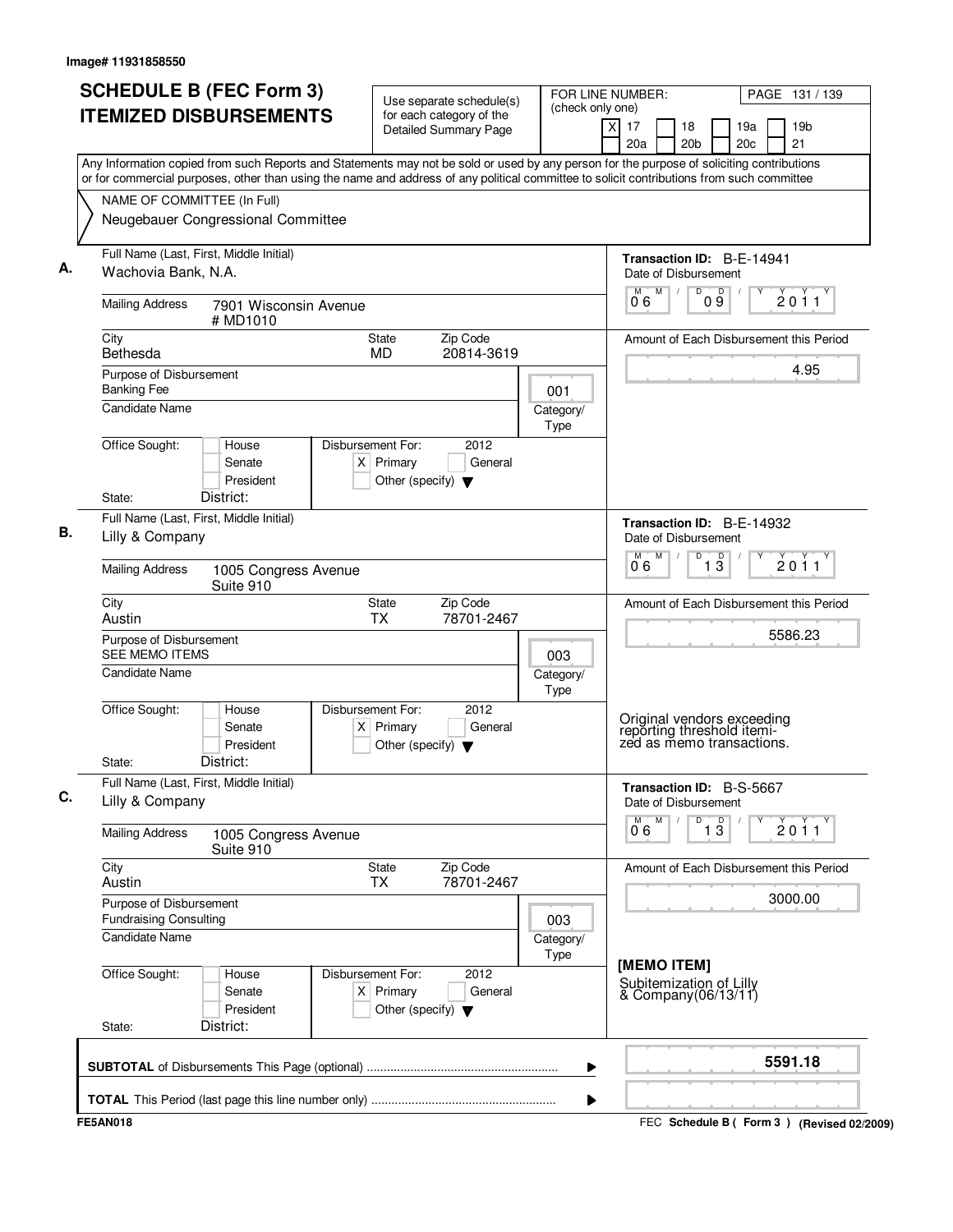| <b>ITEMIZED DISBURSEMENTS</b><br>for each category of the<br>$\overline{\mathsf{x}}$<br>17<br>18<br>19a<br><b>Detailed Summary Page</b><br>20c<br>20 <sub>b</sub><br>20a<br>Any Information copied from such Reports and Statements may not be sold or used by any person for the purpose of soliciting contributions<br>or for commercial purposes, other than using the name and address of any political committee to solicit contributions from such committee<br>NAME OF COMMITTEE (In Full)<br>Neugebauer Congressional Committee<br>Full Name (Last, First, Middle Initial)<br>Transaction ID: B-S-5668 | 19 <sub>b</sub><br>21<br>2011 |
|----------------------------------------------------------------------------------------------------------------------------------------------------------------------------------------------------------------------------------------------------------------------------------------------------------------------------------------------------------------------------------------------------------------------------------------------------------------------------------------------------------------------------------------------------------------------------------------------------------------|-------------------------------|
|                                                                                                                                                                                                                                                                                                                                                                                                                                                                                                                                                                                                                |                               |
|                                                                                                                                                                                                                                                                                                                                                                                                                                                                                                                                                                                                                |                               |
|                                                                                                                                                                                                                                                                                                                                                                                                                                                                                                                                                                                                                |                               |
|                                                                                                                                                                                                                                                                                                                                                                                                                                                                                                                                                                                                                |                               |
| Lilly & Company<br>Date of Disbursement                                                                                                                                                                                                                                                                                                                                                                                                                                                                                                                                                                        |                               |
| M<br>D<br>$1\overline{3}$<br>06<br><b>Mailing Address</b><br>1005 Congress Avenue<br>Suite 910                                                                                                                                                                                                                                                                                                                                                                                                                                                                                                                 |                               |
| Zip Code<br>City<br><b>State</b><br>Amount of Each Disbursement this Period<br><b>TX</b><br>78701-2467<br>Austin                                                                                                                                                                                                                                                                                                                                                                                                                                                                                               |                               |
| Purpose of Disbursement<br>Printing<br>003                                                                                                                                                                                                                                                                                                                                                                                                                                                                                                                                                                     | 1685.02                       |
| Candidate Name<br>Category/<br><b>Type</b>                                                                                                                                                                                                                                                                                                                                                                                                                                                                                                                                                                     |                               |
| [MEMO ITEM]<br>Office Sought:<br>Disbursement For:<br>2012<br>House<br>Subitemization of Lilly<br>$X$ Primary<br>General<br>Senate<br>& Company(06/13/11)<br>President<br>Other (specify) $\blacktriangledown$                                                                                                                                                                                                                                                                                                                                                                                                 |                               |
| District:<br>State:                                                                                                                                                                                                                                                                                                                                                                                                                                                                                                                                                                                            |                               |
| Full Name (Last, First, Middle Initial)<br>Transaction ID: B-S-5669<br>Lilly & Company<br>Date of Disbursement                                                                                                                                                                                                                                                                                                                                                                                                                                                                                                 |                               |
| M<br>D<br>$\overline{1\,3}$<br>06<br><b>Mailing Address</b><br>1005 Congress Avenue<br>Suite 910                                                                                                                                                                                                                                                                                                                                                                                                                                                                                                               | 2011                          |
| <b>State</b><br>Zip Code<br>City<br>Amount of Each Disbursement this Period<br>Austin<br><b>TX</b><br>78701-2467                                                                                                                                                                                                                                                                                                                                                                                                                                                                                               | 862.12                        |
| Purpose of Disbursement<br>Postage<br>003                                                                                                                                                                                                                                                                                                                                                                                                                                                                                                                                                                      |                               |
| Candidate Name<br>Category/<br>Type<br>[MEMO ITEM]                                                                                                                                                                                                                                                                                                                                                                                                                                                                                                                                                             |                               |
| Office Sought:<br>Disbursement For:<br>2012<br>House<br>Subitemization of Lilly<br>Senate<br>$X$ Primary<br>General<br>& Company(06/13/11)<br>President<br>Other (specify) $\blacktriangledown$                                                                                                                                                                                                                                                                                                                                                                                                                |                               |
| District:<br>State:                                                                                                                                                                                                                                                                                                                                                                                                                                                                                                                                                                                            |                               |
| Full Name (Last, First, Middle Initial)<br>Transaction ID: B-S-5670<br>Lilly & Company<br>Date of Disbursement<br>D<br>M                                                                                                                                                                                                                                                                                                                                                                                                                                                                                       |                               |
| $\overline{1\,3}$<br>$\overline{0}^{\overline{M}}$ 6<br><b>Mailing Address</b><br>1005 Congress Avenue<br>Suite 910                                                                                                                                                                                                                                                                                                                                                                                                                                                                                            | 2011                          |
| City<br>State<br>Zip Code<br>Amount of Each Disbursement this Period<br>78701-2467<br>Austin<br><b>TX</b>                                                                                                                                                                                                                                                                                                                                                                                                                                                                                                      | 15.27                         |
| Purpose of Disbursement<br><b>Express Shipping</b><br>001                                                                                                                                                                                                                                                                                                                                                                                                                                                                                                                                                      |                               |
| Candidate Name<br>Category/<br>Type<br>[MEMO ITEM]                                                                                                                                                                                                                                                                                                                                                                                                                                                                                                                                                             |                               |
| Office Sought:<br>Disbursement For:<br>2012<br>House<br>Subitemization of Lilly<br>& Company(06/13/11)<br>$X$ Primary<br>Senate<br>General<br>President<br>Other (specify) $\blacktriangledown$<br>District:<br>State:                                                                                                                                                                                                                                                                                                                                                                                         |                               |
|                                                                                                                                                                                                                                                                                                                                                                                                                                                                                                                                                                                                                | 0.00                          |
| ▶                                                                                                                                                                                                                                                                                                                                                                                                                                                                                                                                                                                                              |                               |
| ▶<br><b>FE5AN018</b><br>FEC Schedule B ( Form 3 ) (Revised 02/2009)                                                                                                                                                                                                                                                                                                                                                                                                                                                                                                                                            |                               |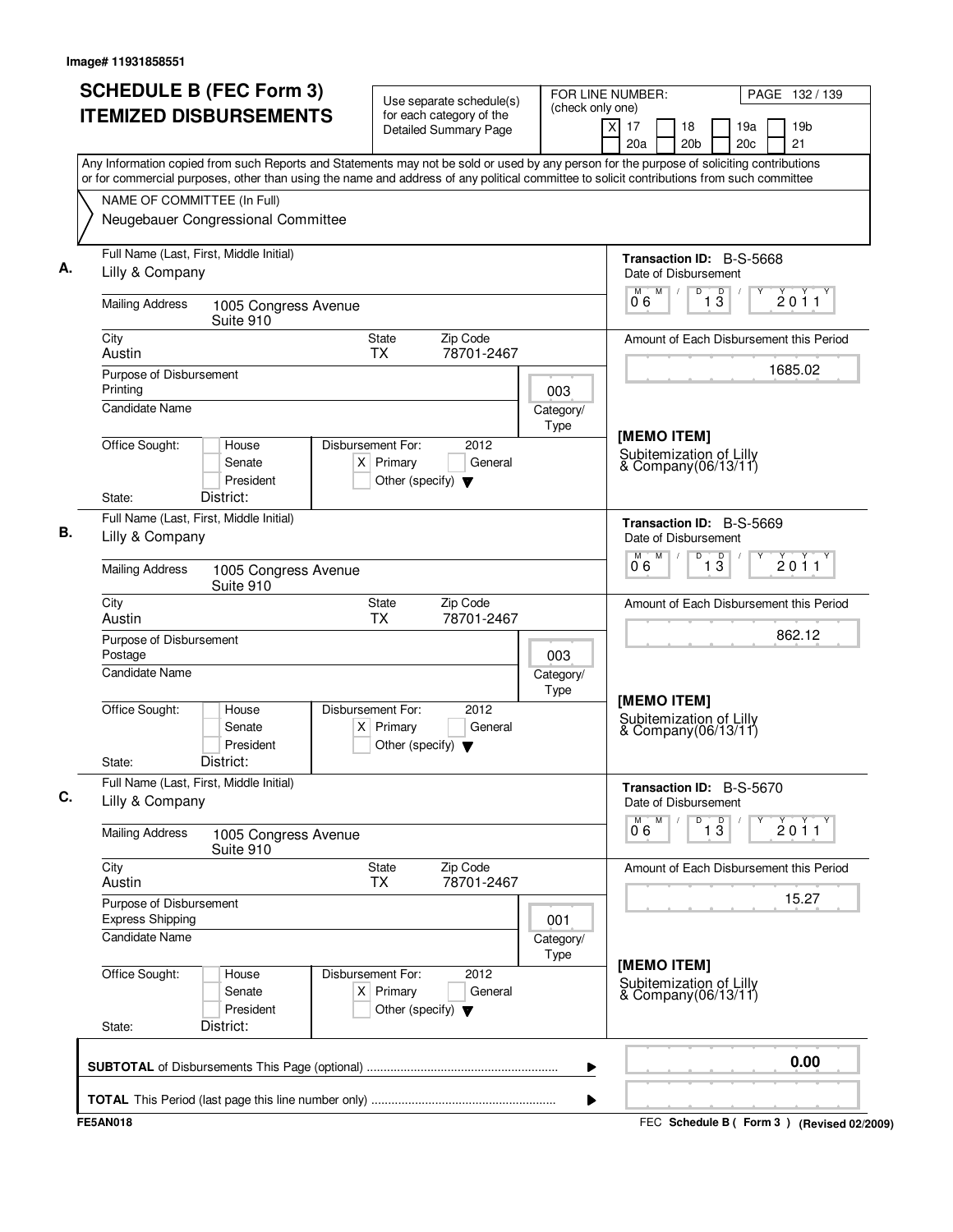| <b>SCHEDULE B (FEC Form 3)</b><br><b>ITEMIZED DISBURSEMENTS</b>                                                                           | Use separate schedule(s)<br>for each category of the                                                | FOR LINE NUMBER:<br>(check only one)                         |                                                                                       | PAGE 133 / 139                            |  |  |  |
|-------------------------------------------------------------------------------------------------------------------------------------------|-----------------------------------------------------------------------------------------------------|--------------------------------------------------------------|---------------------------------------------------------------------------------------|-------------------------------------------|--|--|--|
|                                                                                                                                           | <b>Detailed Summary Page</b>                                                                        | $\overline{X}$                                               | 17<br>18<br>20a<br>20 <sub>b</sub>                                                    | 19a<br>19 <sub>b</sub><br>21<br>20c       |  |  |  |
| Any Information copied from such Reports and Statements may not be sold or used by any person for the purpose of soliciting contributions |                                                                                                     |                                                              |                                                                                       |                                           |  |  |  |
| or for commercial purposes, other than using the name and address of any political committee to solicit contributions from such committee |                                                                                                     |                                                              |                                                                                       |                                           |  |  |  |
| NAME OF COMMITTEE (In Full)<br>Neugebauer Congressional Committee                                                                         |                                                                                                     |                                                              |                                                                                       |                                           |  |  |  |
| Full Name (Last, First, Middle Initial)<br>Lilly & Company                                                                                |                                                                                                     |                                                              | <b>Transaction ID: B-S-5671</b><br>Date of Disbursement                               |                                           |  |  |  |
| <b>Mailing Address</b><br>1005 Congress Avenue<br>Suite 910                                                                               |                                                                                                     |                                                              | M<br>D<br>M<br>13<br>06                                                               | D<br>2011                                 |  |  |  |
| City<br>Austin                                                                                                                            | Zip Code<br>State<br><b>TX</b><br>78701-2467                                                        |                                                              |                                                                                       | Amount of Each Disbursement this Period   |  |  |  |
| Purpose of Disbursement<br><b>Blast Fax Service</b>                                                                                       |                                                                                                     | 003                                                          |                                                                                       | 23.82                                     |  |  |  |
| Candidate Name                                                                                                                            |                                                                                                     | Category/<br>Type                                            | [MEMO ITEM]                                                                           |                                           |  |  |  |
| Office Sought:<br>House<br>Senate<br>President<br>District:<br>State:                                                                     | Disbursement For:<br>2012<br>$X$ Primary<br>General<br>Other (specify) $\blacktriangledown$         |                                                              | Subitemization of Lilly<br>& Company(06/13/11)                                        |                                           |  |  |  |
| Full Name (Last, First, Middle Initial)                                                                                                   |                                                                                                     |                                                              | Transaction ID: B-E-14933                                                             |                                           |  |  |  |
| Randy Neugebauer                                                                                                                          |                                                                                                     |                                                              | Date of Disbursement<br>M<br>D<br>$\overline{1\,3}$<br>M<br>06                        | 2011                                      |  |  |  |
| <b>Mailing Address</b><br>PO Box 54175                                                                                                    |                                                                                                     |                                                              |                                                                                       |                                           |  |  |  |
| City<br>Lubbock                                                                                                                           | Zip Code<br>State<br>ТX<br>79453                                                                    |                                                              |                                                                                       | Amount of Each Disbursement this Period   |  |  |  |
| Purpose of Disbursement<br>Reimbursed-Transportation                                                                                      | 002                                                                                                 |                                                              | 20.00                                                                                 |                                           |  |  |  |
| <b>Candidate Name</b>                                                                                                                     | Category/<br>Type                                                                                   |                                                              |                                                                                       |                                           |  |  |  |
| Office Sought:<br>House<br>Senate<br>President<br>District:<br>State:                                                                     | Disbursement For:<br>2012<br>Primary<br>General<br>$\times$<br>Other (specify) $\blacktriangledown$ |                                                              |                                                                                       |                                           |  |  |  |
| Full Name (Last, First, Middle Initial)<br><b>Campaign Financial Services</b>                                                             |                                                                                                     |                                                              | Transaction ID: B-E-14940<br>Date of Disbursement                                     |                                           |  |  |  |
| <b>Mailing Address</b><br>7315 Wisconsin Avenue<br>Suite 310                                                                              |                                                                                                     | D<br>$\overline{14}$<br>$\overline{0}^{\overline{M}}$ 6<br>M | $\frac{1}{2}$ 0 1 1                                                                   |                                           |  |  |  |
| City<br>Bethesda                                                                                                                          | Zip Code<br>State<br>20814-3202<br><b>MD</b>                                                        |                                                              |                                                                                       | Amount of Each Disbursement this Period   |  |  |  |
| Purpose of Disbursement<br>SEE MEMO ITEMS                                                                                                 | 001                                                                                                 |                                                              | 2194.50                                                                               |                                           |  |  |  |
| <b>Candidate Name</b>                                                                                                                     | Category/<br>Type                                                                                   |                                                              |                                                                                       |                                           |  |  |  |
| Office Sought:<br>House<br>Senate<br>President<br>District:<br>State:                                                                     | Disbursement For:<br>2012<br>$X$ Primary<br>General<br>Other (specify) $\blacktriangledown$         |                                                              | Original vendors exceeding<br>reporting threshold itemi-<br>zed as memo transactions. |                                           |  |  |  |
|                                                                                                                                           |                                                                                                     | ▶                                                            |                                                                                       | 2214.50                                   |  |  |  |
|                                                                                                                                           |                                                                                                     | ▶                                                            |                                                                                       |                                           |  |  |  |
| <b>FE5AN018</b>                                                                                                                           |                                                                                                     |                                                              |                                                                                       | FEC Schedule B (Form 3) (Revised 02/2009) |  |  |  |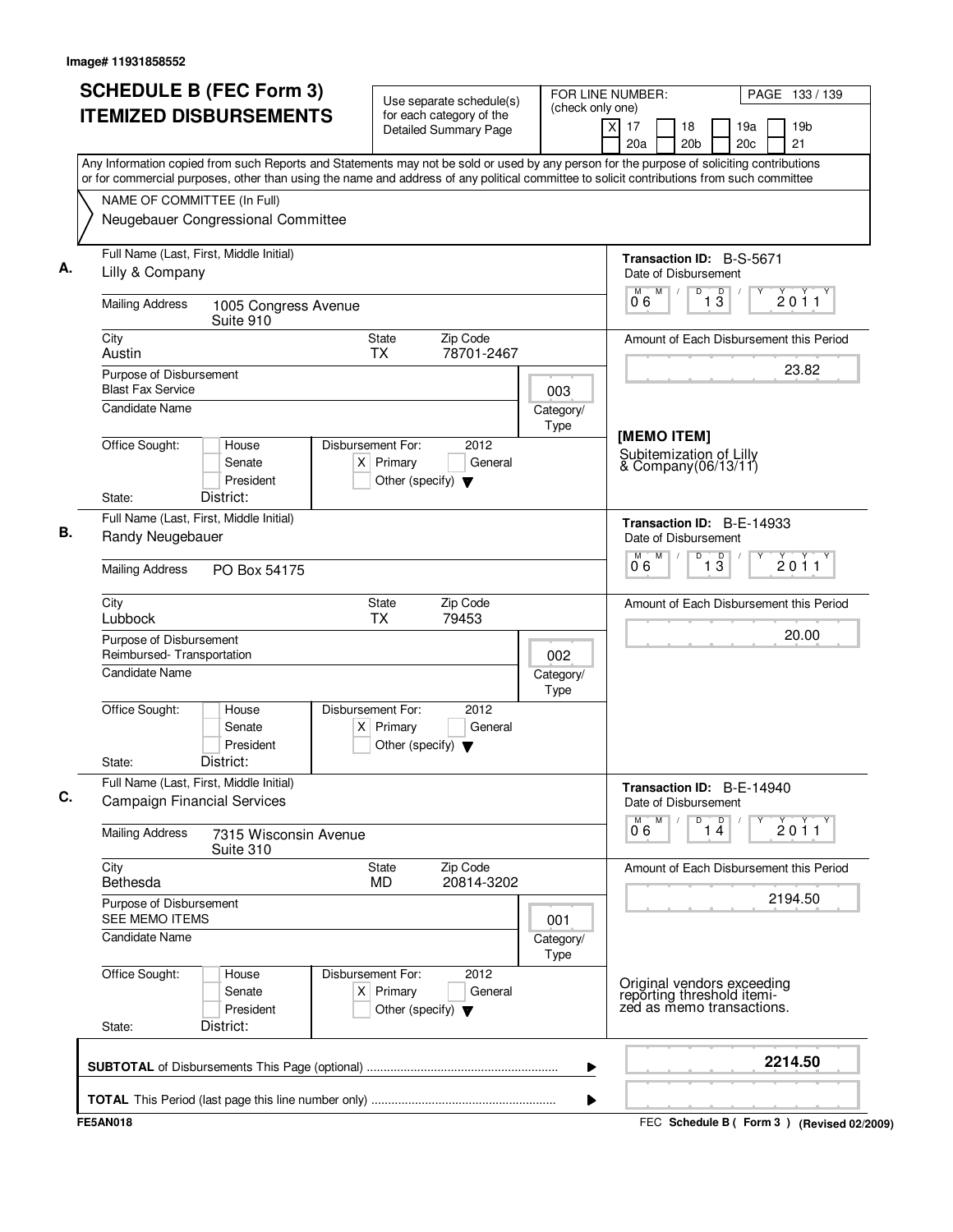| <b>SCHEDULE B (FEC Form 3)</b><br><b>ITEMIZED DISBURSEMENTS</b>                                                                           | Use separate schedule(s)<br>for each category of the<br><b>Detailed Summary Page</b>        | FOR LINE NUMBER:<br>(check only one)            | PAGE 134 / 139<br>$\times$<br>17<br>18<br>19a<br>19 <sub>b</sub> |  |  |  |
|-------------------------------------------------------------------------------------------------------------------------------------------|---------------------------------------------------------------------------------------------|-------------------------------------------------|------------------------------------------------------------------|--|--|--|
| Any Information copied from such Reports and Statements may not be sold or used by any person for the purpose of soliciting contributions |                                                                                             |                                                 | 20c<br>21<br>20a<br>20 <sub>b</sub>                              |  |  |  |
| or for commercial purposes, other than using the name and address of any political committee to solicit contributions from such committee |                                                                                             |                                                 |                                                                  |  |  |  |
| NAME OF COMMITTEE (In Full)<br>Neugebauer Congressional Committee                                                                         |                                                                                             |                                                 |                                                                  |  |  |  |
| Full Name (Last, First, Middle Initial)<br><b>Campaign Financial Services</b>                                                             |                                                                                             |                                                 | Transaction ID: B-S-5672<br>Date of Disbursement                 |  |  |  |
| <b>Mailing Address</b><br>7315 Wisconsin Avenue<br>Suite 310                                                                              |                                                                                             |                                                 | M<br>$\overline{D}$<br>M<br>D<br>2011<br>14<br>06                |  |  |  |
| City<br>Bethesda                                                                                                                          | Zip Code<br>State<br>MD<br>20814-3202                                                       |                                                 | Amount of Each Disbursement this Period                          |  |  |  |
| Purpose of Disbursement<br><b>Compliance Consulting</b>                                                                                   | 001                                                                                         | 2030.00                                         |                                                                  |  |  |  |
| <b>Candidate Name</b>                                                                                                                     |                                                                                             | Category/<br>Type                               | [MEMO ITEM]                                                      |  |  |  |
| Office Sought:<br>House<br>Senate<br>President<br>District:<br>State:                                                                     | Disbursement For:<br>2012<br>$X$ Primary<br>General<br>Other (specify) $\blacktriangledown$ |                                                 | Subitemization of Campaign<br>Financial Services(06/14/-<br>11)  |  |  |  |
| Full Name (Last, First, Middle Initial)<br><b>Campaign Financial Services</b>                                                             |                                                                                             |                                                 |                                                                  |  |  |  |
| <b>Mailing Address</b><br>7315 Wisconsin Avenue<br>Suite 310                                                                              |                                                                                             | M<br>D<br>$D$ /<br>2011<br>06<br>14             |                                                                  |  |  |  |
| City<br>Bethesda                                                                                                                          | Zip Code<br>State<br><b>MD</b><br>20814-3202                                                |                                                 | Amount of Each Disbursement this Period                          |  |  |  |
| Purpose of Disbursement<br><b>General Office Supplies</b>                                                                                 | 001                                                                                         | 25.00                                           |                                                                  |  |  |  |
| <b>Candidate Name</b>                                                                                                                     | Category/<br>Type                                                                           | [MEMO ITEM]                                     |                                                                  |  |  |  |
| Office Sought:<br>House<br>Senate<br>President<br>District:<br>State:                                                                     | Disbursement For:<br>2012<br>$X$ Primary<br>General<br>Other (specify) $\blacktriangledown$ |                                                 | Subitemization of Campaign<br>Financial Services(06/14/-<br>11)  |  |  |  |
| Full Name (Last, First, Middle Initial)<br><b>Campaign Financial Services</b>                                                             |                                                                                             |                                                 | Transaction ID: B-S-5674<br>Date of Disbursement                 |  |  |  |
| <b>Mailing Address</b><br>7315 Wisconsin Avenue<br>Suite 310                                                                              |                                                                                             | p<br>M<br>D<br>$\overline{2}$ 0 1 1<br>06<br>14 |                                                                  |  |  |  |
| City<br>Bethesda                                                                                                                          | State<br>Zip Code<br><b>MD</b><br>20814-3202                                                |                                                 | Amount of Each Disbursement this Period                          |  |  |  |
| Purpose of Disbursement<br>E-Merchant Fee                                                                                                 | 001                                                                                         | 139.50                                          |                                                                  |  |  |  |
| <b>Candidate Name</b>                                                                                                                     |                                                                                             | Category/<br>Type                               | [MEMO ITEM]                                                      |  |  |  |
| Office Sought:<br>House<br>Senate<br>President<br>District:<br>State:                                                                     | 2012<br>Disbursement For:<br>$X$ Primary<br>General<br>Other (specify) $\blacktriangledown$ |                                                 | Subitemization of Campaign<br>Financial Services(06/14/-<br>11)  |  |  |  |
|                                                                                                                                           |                                                                                             | ▶                                               | 0.00                                                             |  |  |  |
|                                                                                                                                           |                                                                                             | ▶                                               |                                                                  |  |  |  |
| <b>FE5AN018</b>                                                                                                                           |                                                                                             |                                                 | FEC Schedule B ( Form 3 ) (Revised 02/2009)                      |  |  |  |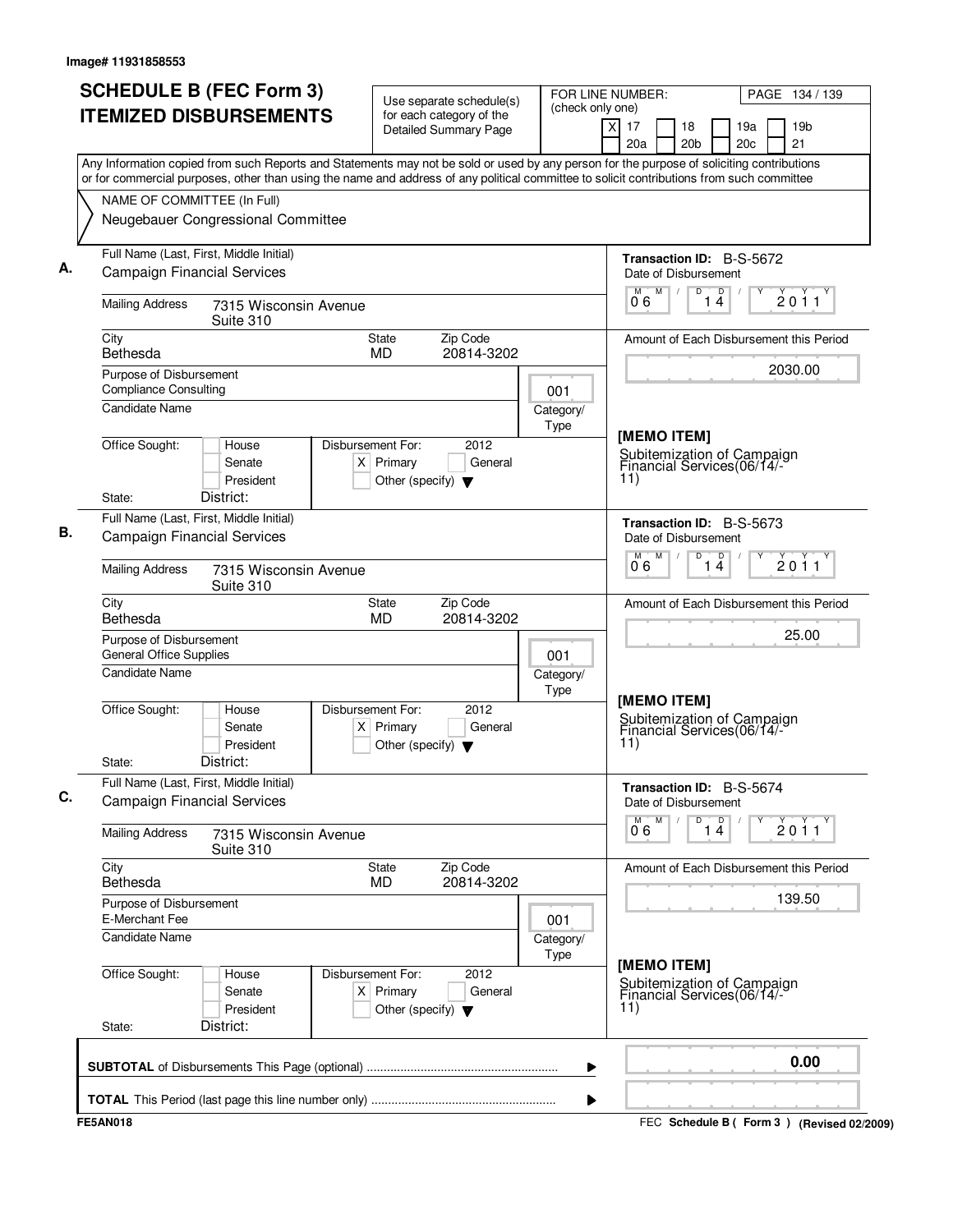| Any Information copied from such Reports and Statements may not be sold or used by any person for the purpose of soliciting contributions<br>or for commercial purposes, other than using the name and address of any political committee to solicit contributions from such committee<br>NAME OF COMMITTEE (In Full)<br>Neugebauer Congressional Committee<br>Full Name (Last, First, Middle Initial)<br>Transaction ID: B-E-14970<br>AT&T<br>Date of Disbursement<br>$\overline{0}$ 2 $\overline{0}$<br>M<br>06<br><b>Mailing Address</b><br>PO Box 105414<br><b>State</b><br>Zip Code<br>City<br>GA<br>30348-5414<br>Atlanta<br>Purpose of Disbursement<br>Telephone Service<br>001<br><b>Candidate Name</b><br>Category/<br><b>Type</b><br>Office Sought:<br>Disbursement For:<br>2012<br>House<br>$X$ Primary<br>Senate<br>General<br>President<br>Other (specify) $\blacktriangledown$<br>District:<br>State:<br>Full Name (Last, First, Middle Initial)<br>Transaction ID: B-E-14955<br><b>Oaks Professional Center</b><br>Date of Disbursement<br>M<br>D<br>$20^{\circ}$<br>M<br>06<br><b>Mailing Address</b><br>4415 66th Street<br>Suite 107<br><b>State</b><br>Zip Code<br>City<br>Lubbock<br><b>TX</b><br>79414-4811<br>Purpose of Disbursement<br>Office Rent<br>001<br><b>Candidate Name</b><br>Category/<br>Type<br>Office Sought:<br>Disbursement For:<br>2012<br>House<br>Senate<br>$X$ Primary<br>General<br>President<br>Other (specify) $\blacktriangledown$<br>District:<br>State:<br>Full Name (Last, First, Middle Initial)<br>Transaction ID: B-E-14966<br>Chanda Allen<br>Date of Disbursement<br>M<br>D<br>$20^{\circ}$<br>М<br>06<br><b>Mailing Address</b><br>PO Box 54175<br>City<br>State<br>Zip Code<br>79453-4175<br>Lubbock<br><b>TX</b><br>Purpose of Disbursement<br>Payroll<br>001<br><b>Candidate Name</b><br>Category/<br>Type<br>Office Sought:<br>Disbursement For:<br>2012<br>House<br>$X$ Primary<br>Senate<br>General<br>President<br>Other (specify) $\blacktriangledown$ | <b>SCHEDULE B (FEC Form 3)</b><br><b>ITEMIZED DISBURSEMENTS</b> | Use separate schedule(s)<br>for each category of the<br><b>Detailed Summary Page</b> | FOR LINE NUMBER:<br>(check only one) | PAGE 135 / 139<br>$\times$<br>17<br>19 <sub>b</sub><br>18<br>19a<br>20c<br>21<br>20a<br>20 <sub>b</sub> |
|-----------------------------------------------------------------------------------------------------------------------------------------------------------------------------------------------------------------------------------------------------------------------------------------------------------------------------------------------------------------------------------------------------------------------------------------------------------------------------------------------------------------------------------------------------------------------------------------------------------------------------------------------------------------------------------------------------------------------------------------------------------------------------------------------------------------------------------------------------------------------------------------------------------------------------------------------------------------------------------------------------------------------------------------------------------------------------------------------------------------------------------------------------------------------------------------------------------------------------------------------------------------------------------------------------------------------------------------------------------------------------------------------------------------------------------------------------------------------------------------------------------------------------------------------------------------------------------------------------------------------------------------------------------------------------------------------------------------------------------------------------------------------------------------------------------------------------------------------------------------------------------------------------------------------------------------------------------------------------------------------------------------------|-----------------------------------------------------------------|--------------------------------------------------------------------------------------|--------------------------------------|---------------------------------------------------------------------------------------------------------|
|                                                                                                                                                                                                                                                                                                                                                                                                                                                                                                                                                                                                                                                                                                                                                                                                                                                                                                                                                                                                                                                                                                                                                                                                                                                                                                                                                                                                                                                                                                                                                                                                                                                                                                                                                                                                                                                                                                                                                                                                                       |                                                                 |                                                                                      |                                      |                                                                                                         |
|                                                                                                                                                                                                                                                                                                                                                                                                                                                                                                                                                                                                                                                                                                                                                                                                                                                                                                                                                                                                                                                                                                                                                                                                                                                                                                                                                                                                                                                                                                                                                                                                                                                                                                                                                                                                                                                                                                                                                                                                                       |                                                                 |                                                                                      |                                      |                                                                                                         |
|                                                                                                                                                                                                                                                                                                                                                                                                                                                                                                                                                                                                                                                                                                                                                                                                                                                                                                                                                                                                                                                                                                                                                                                                                                                                                                                                                                                                                                                                                                                                                                                                                                                                                                                                                                                                                                                                                                                                                                                                                       |                                                                 |                                                                                      |                                      | 2011                                                                                                    |
|                                                                                                                                                                                                                                                                                                                                                                                                                                                                                                                                                                                                                                                                                                                                                                                                                                                                                                                                                                                                                                                                                                                                                                                                                                                                                                                                                                                                                                                                                                                                                                                                                                                                                                                                                                                                                                                                                                                                                                                                                       |                                                                 |                                                                                      |                                      | Amount of Each Disbursement this Period                                                                 |
|                                                                                                                                                                                                                                                                                                                                                                                                                                                                                                                                                                                                                                                                                                                                                                                                                                                                                                                                                                                                                                                                                                                                                                                                                                                                                                                                                                                                                                                                                                                                                                                                                                                                                                                                                                                                                                                                                                                                                                                                                       |                                                                 |                                                                                      |                                      | 294.31                                                                                                  |
|                                                                                                                                                                                                                                                                                                                                                                                                                                                                                                                                                                                                                                                                                                                                                                                                                                                                                                                                                                                                                                                                                                                                                                                                                                                                                                                                                                                                                                                                                                                                                                                                                                                                                                                                                                                                                                                                                                                                                                                                                       |                                                                 |                                                                                      |                                      |                                                                                                         |
|                                                                                                                                                                                                                                                                                                                                                                                                                                                                                                                                                                                                                                                                                                                                                                                                                                                                                                                                                                                                                                                                                                                                                                                                                                                                                                                                                                                                                                                                                                                                                                                                                                                                                                                                                                                                                                                                                                                                                                                                                       |                                                                 |                                                                                      |                                      |                                                                                                         |
|                                                                                                                                                                                                                                                                                                                                                                                                                                                                                                                                                                                                                                                                                                                                                                                                                                                                                                                                                                                                                                                                                                                                                                                                                                                                                                                                                                                                                                                                                                                                                                                                                                                                                                                                                                                                                                                                                                                                                                                                                       |                                                                 |                                                                                      |                                      |                                                                                                         |
|                                                                                                                                                                                                                                                                                                                                                                                                                                                                                                                                                                                                                                                                                                                                                                                                                                                                                                                                                                                                                                                                                                                                                                                                                                                                                                                                                                                                                                                                                                                                                                                                                                                                                                                                                                                                                                                                                                                                                                                                                       |                                                                 |                                                                                      | 2011                                 |                                                                                                         |
|                                                                                                                                                                                                                                                                                                                                                                                                                                                                                                                                                                                                                                                                                                                                                                                                                                                                                                                                                                                                                                                                                                                                                                                                                                                                                                                                                                                                                                                                                                                                                                                                                                                                                                                                                                                                                                                                                                                                                                                                                       |                                                                 |                                                                                      |                                      | Amount of Each Disbursement this Period                                                                 |
|                                                                                                                                                                                                                                                                                                                                                                                                                                                                                                                                                                                                                                                                                                                                                                                                                                                                                                                                                                                                                                                                                                                                                                                                                                                                                                                                                                                                                                                                                                                                                                                                                                                                                                                                                                                                                                                                                                                                                                                                                       |                                                                 |                                                                                      |                                      | 600.00                                                                                                  |
|                                                                                                                                                                                                                                                                                                                                                                                                                                                                                                                                                                                                                                                                                                                                                                                                                                                                                                                                                                                                                                                                                                                                                                                                                                                                                                                                                                                                                                                                                                                                                                                                                                                                                                                                                                                                                                                                                                                                                                                                                       |                                                                 |                                                                                      |                                      |                                                                                                         |
|                                                                                                                                                                                                                                                                                                                                                                                                                                                                                                                                                                                                                                                                                                                                                                                                                                                                                                                                                                                                                                                                                                                                                                                                                                                                                                                                                                                                                                                                                                                                                                                                                                                                                                                                                                                                                                                                                                                                                                                                                       |                                                                 |                                                                                      |                                      |                                                                                                         |
|                                                                                                                                                                                                                                                                                                                                                                                                                                                                                                                                                                                                                                                                                                                                                                                                                                                                                                                                                                                                                                                                                                                                                                                                                                                                                                                                                                                                                                                                                                                                                                                                                                                                                                                                                                                                                                                                                                                                                                                                                       |                                                                 |                                                                                      |                                      | 2011                                                                                                    |
|                                                                                                                                                                                                                                                                                                                                                                                                                                                                                                                                                                                                                                                                                                                                                                                                                                                                                                                                                                                                                                                                                                                                                                                                                                                                                                                                                                                                                                                                                                                                                                                                                                                                                                                                                                                                                                                                                                                                                                                                                       |                                                                 |                                                                                      |                                      | Amount of Each Disbursement this Period                                                                 |
|                                                                                                                                                                                                                                                                                                                                                                                                                                                                                                                                                                                                                                                                                                                                                                                                                                                                                                                                                                                                                                                                                                                                                                                                                                                                                                                                                                                                                                                                                                                                                                                                                                                                                                                                                                                                                                                                                                                                                                                                                       |                                                                 |                                                                                      | 1305.00                              |                                                                                                         |
|                                                                                                                                                                                                                                                                                                                                                                                                                                                                                                                                                                                                                                                                                                                                                                                                                                                                                                                                                                                                                                                                                                                                                                                                                                                                                                                                                                                                                                                                                                                                                                                                                                                                                                                                                                                                                                                                                                                                                                                                                       |                                                                 |                                                                                      |                                      |                                                                                                         |
|                                                                                                                                                                                                                                                                                                                                                                                                                                                                                                                                                                                                                                                                                                                                                                                                                                                                                                                                                                                                                                                                                                                                                                                                                                                                                                                                                                                                                                                                                                                                                                                                                                                                                                                                                                                                                                                                                                                                                                                                                       |                                                                 |                                                                                      |                                      |                                                                                                         |
|                                                                                                                                                                                                                                                                                                                                                                                                                                                                                                                                                                                                                                                                                                                                                                                                                                                                                                                                                                                                                                                                                                                                                                                                                                                                                                                                                                                                                                                                                                                                                                                                                                                                                                                                                                                                                                                                                                                                                                                                                       | District:<br>State:                                             |                                                                                      |                                      | 2199.31                                                                                                 |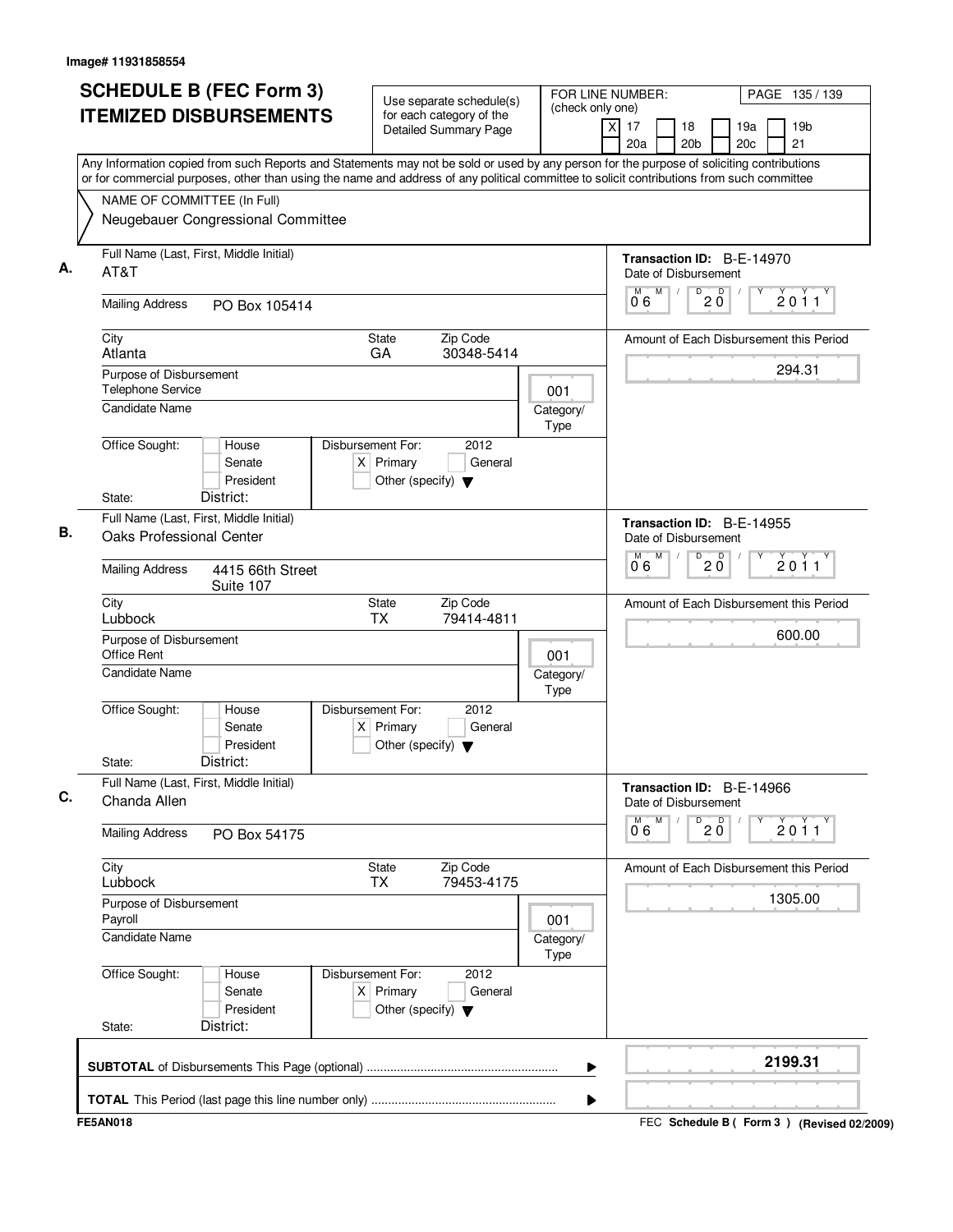| <b>SCHEDULE B (FEC Form 3)</b><br><b>ITEMIZED DISBURSEMENTS</b>                                                                                                                                                                                                                                                       | Use separate schedule(s)<br>for each category of the<br>Detailed Summary Page               | FOR LINE NUMBER:<br>PAGE 136 / 139<br>(check only one)<br>17<br>19 <sub>b</sub><br>X<br>18<br>19a<br>21<br>20a<br>20 <sub>b</sub><br>20c |
|-----------------------------------------------------------------------------------------------------------------------------------------------------------------------------------------------------------------------------------------------------------------------------------------------------------------------|---------------------------------------------------------------------------------------------|------------------------------------------------------------------------------------------------------------------------------------------|
| Any Information copied from such Reports and Statements may not be sold or used by any person for the purpose of soliciting contributions<br>or for commercial purposes, other than using the name and address of any political committee to solicit contributions from such committee<br>NAME OF COMMITTEE (In Full) |                                                                                             |                                                                                                                                          |
| Neugebauer Congressional Committee                                                                                                                                                                                                                                                                                    |                                                                                             |                                                                                                                                          |
| Full Name (Last, First, Middle Initial)<br>Amanda L. Fagin                                                                                                                                                                                                                                                            |                                                                                             | Transaction ID: B-E-14967<br>Date of Disbursement                                                                                        |
| <b>Mailing Address</b><br>6603 1st Street                                                                                                                                                                                                                                                                             |                                                                                             | $D^D$ 2 $D^D$<br>M<br>2011<br>06                                                                                                         |
| City<br>Lubbock                                                                                                                                                                                                                                                                                                       | <b>State</b><br>Zip Code<br><b>TX</b><br>79416-3703                                         | Amount of Each Disbursement this Period                                                                                                  |
| Purpose of Disbursement<br>Payroll                                                                                                                                                                                                                                                                                    | 001                                                                                         | 73.13                                                                                                                                    |
| <b>Candidate Name</b>                                                                                                                                                                                                                                                                                                 | Category/<br><b>Type</b>                                                                    |                                                                                                                                          |
| Office Sought:<br>House<br>Senate<br>President                                                                                                                                                                                                                                                                        | Disbursement For:<br>2012<br>$X$ Primary<br>General<br>Other (specify) $\blacktriangledown$ |                                                                                                                                          |
| District:<br>State:                                                                                                                                                                                                                                                                                                   |                                                                                             |                                                                                                                                          |
| Full Name (Last, First, Middle Initial)<br>Travis J. Purtell                                                                                                                                                                                                                                                          | Transaction ID: B-E-14968<br>Date of Disbursement<br>M<br>D<br>M                            |                                                                                                                                          |
| <b>Mailing Address</b><br>PO Box 54175                                                                                                                                                                                                                                                                                | $20^{\circ}$<br>2011<br>06                                                                  |                                                                                                                                          |
| City<br>Lubbock                                                                                                                                                                                                                                                                                                       | Zip Code<br>State<br><b>TX</b><br>79453                                                     | Amount of Each Disbursement this Period                                                                                                  |
| Purpose of Disbursement<br>Payroll                                                                                                                                                                                                                                                                                    | 001                                                                                         | 122.03                                                                                                                                   |
| <b>Candidate Name</b>                                                                                                                                                                                                                                                                                                 | Category/<br>Type                                                                           |                                                                                                                                          |
| Office Sought:<br>House<br>Senate<br>President<br>District:<br>State:                                                                                                                                                                                                                                                 | Disbursement For:<br>2012<br>$X$ Primary<br>General<br>Other (specify) $\blacktriangledown$ |                                                                                                                                          |
| Full Name (Last, First, Middle Initial)<br><b>EFTPS Enrollment Processing Center</b>                                                                                                                                                                                                                                  | Transaction ID: B-E-14969<br>Date of Disbursement                                           |                                                                                                                                          |
| <b>Mailing Address</b><br>PO Box 173788                                                                                                                                                                                                                                                                               |                                                                                             | M<br>D<br>2 <sup>0</sup><br>М<br>2011<br>06                                                                                              |
| City<br>Denver                                                                                                                                                                                                                                                                                                        | Zip Code<br>State<br>80217-3788<br>CO                                                       | Amount of Each Disbursement this Period                                                                                                  |
| Purpose of Disbursement<br>Payroll Taxes                                                                                                                                                                                                                                                                              | 001                                                                                         | 459.07                                                                                                                                   |
| <b>Candidate Name</b>                                                                                                                                                                                                                                                                                                 | Category/<br>Type                                                                           |                                                                                                                                          |
| Office Sought:<br>House<br>Senate<br>President                                                                                                                                                                                                                                                                        | Disbursement For:<br>2012<br>$X$ Primary<br>General<br>Other (specify) $\blacktriangledown$ |                                                                                                                                          |
| District:<br>State:                                                                                                                                                                                                                                                                                                   |                                                                                             |                                                                                                                                          |
|                                                                                                                                                                                                                                                                                                                       |                                                                                             | 654.23<br>▶                                                                                                                              |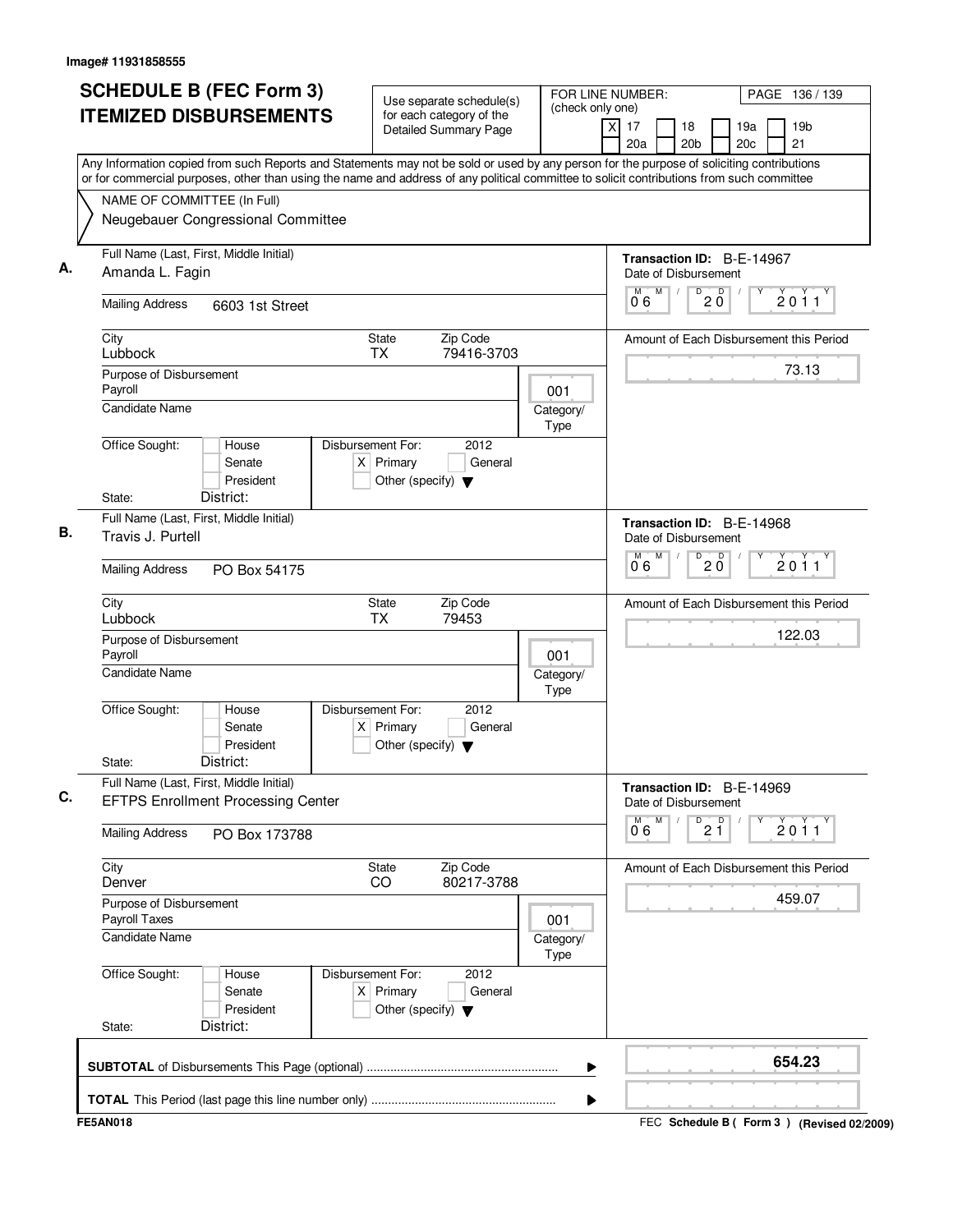|                          |                                                                           |                                                                          | Detailed Summary Page                                       |                   | 19 <sub>b</sub><br>X<br>17<br>19a<br>18<br>20 <sub>c</sub><br>21<br>20a<br>20 <sub>b</sub>                                                                                                                                                                                             |
|--------------------------|---------------------------------------------------------------------------|--------------------------------------------------------------------------|-------------------------------------------------------------|-------------------|----------------------------------------------------------------------------------------------------------------------------------------------------------------------------------------------------------------------------------------------------------------------------------------|
|                          | NAME OF COMMITTEE (In Full)<br>Neugebauer Congressional Committee         |                                                                          |                                                             |                   | Any Information copied from such Reports and Statements may not be sold or used by any person for the purpose of soliciting contributions<br>or for commercial purposes, other than using the name and address of any political committee to solicit contributions from such committee |
|                          |                                                                           |                                                                          |                                                             |                   |                                                                                                                                                                                                                                                                                        |
|                          | Full Name (Last, First, Middle Initial)<br>Eric Opiela PLLC Trust Account |                                                                          |                                                             |                   | Transaction ID: B-E-14982<br>Date of Disbursement<br>D<br>M<br>M<br>$\sqrt{ }$                                                                                                                                                                                                         |
| <b>Mailing Address</b>   | 1122 Colorado Street<br><b>Suite 2301</b>                                 |                                                                          |                                                             |                   | $2\frac{D}{4}$<br>2011<br>06                                                                                                                                                                                                                                                           |
| City<br>Austin           |                                                                           | <b>State</b><br><b>TX</b>                                                | Zip Code<br>78701                                           |                   | Amount of Each Disbursement this Period                                                                                                                                                                                                                                                |
| <b>Legal Consulting</b>  | Purpose of Disbursement                                                   |                                                                          |                                                             | 001               | 2500.00                                                                                                                                                                                                                                                                                |
| <b>Candidate Name</b>    |                                                                           |                                                                          |                                                             | Category/<br>Type |                                                                                                                                                                                                                                                                                        |
| Office Sought:           | House<br>Senate<br>President<br>District:                                 | Disbursement For:<br>$X$ Primary<br>Other (specify) $\blacktriangledown$ | 2012<br>General                                             |                   |                                                                                                                                                                                                                                                                                        |
| State:                   | Full Name (Last, First, Middle Initial)                                   |                                                                          |                                                             |                   |                                                                                                                                                                                                                                                                                        |
|                          | Bogart Associates, Inc.                                                   |                                                                          | Transaction ID: B-E-14983<br>Date of Disbursement<br>M<br>м |                   |                                                                                                                                                                                                                                                                                        |
| <b>Mailing Address</b>   | 1200 Trinity Drive                                                        |                                                                          |                                                             |                   | $D$ <sub>2</sub> $\frac{D}{7}$<br>2011<br>0°6                                                                                                                                                                                                                                          |
| City<br>Alexandria       |                                                                           | <b>State</b><br>VA                                                       | Zip Code<br>22314-4724                                      |                   | Amount of Each Disbursement this Period                                                                                                                                                                                                                                                |
| <b>Candidate Name</b>    | Purpose of Disbursement<br><b>Fundraising Consulting</b>                  |                                                                          |                                                             | 003<br>Category/  | 3000.00                                                                                                                                                                                                                                                                                |
| Office Sought:<br>State: | House<br>Senate<br>President<br>District:                                 | Disbursement For:<br>$X$ Primary<br>Other (specify) $\blacktriangledown$ | 2012<br>General                                             | Type              |                                                                                                                                                                                                                                                                                        |
|                          | Full Name (Last, First, Middle Initial)<br>Bogart Associates, Inc.        |                                                                          |                                                             |                   | Transaction ID: B-E-15008<br>Date of Disbursement                                                                                                                                                                                                                                      |
| <b>Mailing Address</b>   | 1200 Trinity Drive                                                        |                                                                          |                                                             |                   | M<br>M<br>D<br>29<br>2011<br>06                                                                                                                                                                                                                                                        |
| City<br>Alexandria       |                                                                           | <b>State</b><br><b>VA</b>                                                | Zip Code<br>22314-4724                                      |                   | Amount of Each Disbursement this Period                                                                                                                                                                                                                                                |
| Meal Expenses            | Purpose of Disbursement                                                   |                                                                          |                                                             | 003               | 41.36                                                                                                                                                                                                                                                                                  |
| <b>Candidate Name</b>    |                                                                           |                                                                          |                                                             | Category/<br>Type |                                                                                                                                                                                                                                                                                        |
| Office Sought:           | House<br>Senate<br>President                                              | Disbursement For:<br>$X$ Primary<br>Other (specify) $\blacktriangledown$ | 2012<br>General                                             |                   |                                                                                                                                                                                                                                                                                        |
| State:                   | District:                                                                 |                                                                          |                                                             |                   |                                                                                                                                                                                                                                                                                        |
|                          |                                                                           |                                                                          |                                                             | ▶                 | 5541.36                                                                                                                                                                                                                                                                                |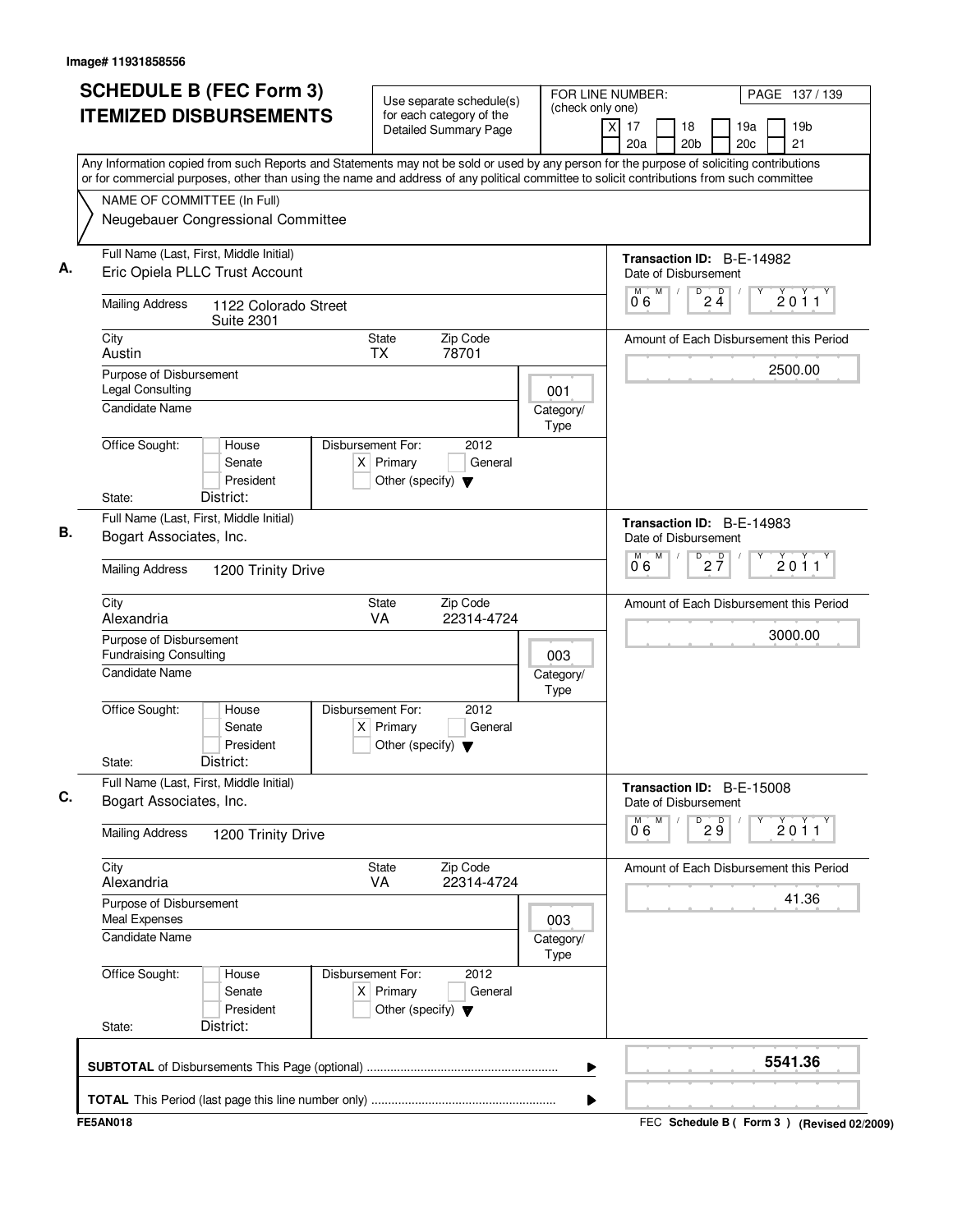|    |                                                                                                                                                                                                                                                                                        | <b>SCHEDULE B (FEC Form 3)</b>          |                                                          |                                      |          |            |                   |                                                                          |                           |    |                 |     |     |                 |                                         |
|----|----------------------------------------------------------------------------------------------------------------------------------------------------------------------------------------------------------------------------------------------------------------------------------------|-----------------------------------------|----------------------------------------------------------|--------------------------------------|----------|------------|-------------------|--------------------------------------------------------------------------|---------------------------|----|-----------------|-----|-----|-----------------|-----------------------------------------|
|    |                                                                                                                                                                                                                                                                                        |                                         | Use separate schedule(s)                                 |                                      |          |            | (check only one)  | FOR LINE NUMBER:                                                         |                           |    |                 |     |     |                 | PAGE 138 / 139                          |
|    |                                                                                                                                                                                                                                                                                        | <b>ITEMIZED DISBURSEMENTS</b>           | for each category of the<br><b>Detailed Summary Page</b> |                                      |          |            |                   | 17                                                                       |                           | 18 |                 | 19a |     | 19 <sub>b</sub> |                                         |
|    |                                                                                                                                                                                                                                                                                        |                                         |                                                          |                                      |          |            |                   |                                                                          | 20a                       |    | 20 <sub>b</sub> |     | 20c |                 | 21                                      |
|    | Any Information copied from such Reports and Statements may not be sold or used by any person for the purpose of soliciting contributions<br>or for commercial purposes, other than using the name and address of any political committee to solicit contributions from such committee |                                         |                                                          |                                      |          |            |                   |                                                                          |                           |    |                 |     |     |                 |                                         |
|    |                                                                                                                                                                                                                                                                                        | NAME OF COMMITTEE (In Full)             |                                                          |                                      |          |            |                   |                                                                          |                           |    |                 |     |     |                 |                                         |
|    |                                                                                                                                                                                                                                                                                        | Neugebauer Congressional Committee      |                                                          |                                      |          |            |                   |                                                                          |                           |    |                 |     |     |                 |                                         |
|    |                                                                                                                                                                                                                                                                                        | Full Name (Last, First, Middle Initial) |                                                          |                                      |          |            |                   |                                                                          | Transaction ID: B-F-15009 |    |                 |     |     |                 |                                         |
| А. |                                                                                                                                                                                                                                                                                        | Dana Neugebauer                         |                                                          |                                      |          |            |                   | Date of Disbursement                                                     |                           |    |                 |     |     |                 |                                         |
|    |                                                                                                                                                                                                                                                                                        | <b>Mailing Address</b><br>PO Box 54175  |                                                          |                                      |          |            |                   | $\overline{D}$<br>$Y^+$<br>2011<br>$M$ $M$<br>$\overline{D}$<br>29<br>06 |                           |    |                 |     |     |                 |                                         |
|    |                                                                                                                                                                                                                                                                                        | City                                    |                                                          | <b>State</b>                         | Zip Code |            |                   |                                                                          |                           |    |                 |     |     |                 | Amount of Each Disbursement this Period |
|    |                                                                                                                                                                                                                                                                                        | Lubbock                                 |                                                          | TX                                   |          | 79453-4175 |                   |                                                                          |                           |    |                 |     |     |                 |                                         |
|    |                                                                                                                                                                                                                                                                                        | Purpose of Disbursement                 |                                                          |                                      |          |            |                   |                                                                          |                           |    |                 |     |     |                 | 18.00                                   |
|    |                                                                                                                                                                                                                                                                                        | Reimbursed-Transportation               |                                                          |                                      |          |            | 002               |                                                                          |                           |    |                 |     |     |                 |                                         |
|    |                                                                                                                                                                                                                                                                                        | Candidate Name                          |                                                          |                                      |          |            | Category/<br>Type |                                                                          |                           |    |                 |     |     |                 |                                         |
|    |                                                                                                                                                                                                                                                                                        | Office Sought:<br>House                 | Disbursement For:                                        |                                      |          | 2012       |                   |                                                                          |                           |    |                 |     |     |                 |                                         |
|    |                                                                                                                                                                                                                                                                                        | Senate                                  |                                                          | $X$ Primary                          |          | General    |                   |                                                                          |                           |    |                 |     |     |                 |                                         |
|    |                                                                                                                                                                                                                                                                                        | President                               |                                                          | Other (specify) $\blacktriangledown$ |          |            |                   |                                                                          |                           |    |                 |     |     |                 |                                         |
|    |                                                                                                                                                                                                                                                                                        | District:<br>State:                     |                                                          |                                      |          |            |                   |                                                                          |                           |    |                 |     |     |                 |                                         |

| <b>FE5AN018</b> | FEC Schedule B (Form 3) (Revised 02/2009) |
|-----------------|-------------------------------------------|
|                 | 107258.97                                 |
|                 | 18.00                                     |